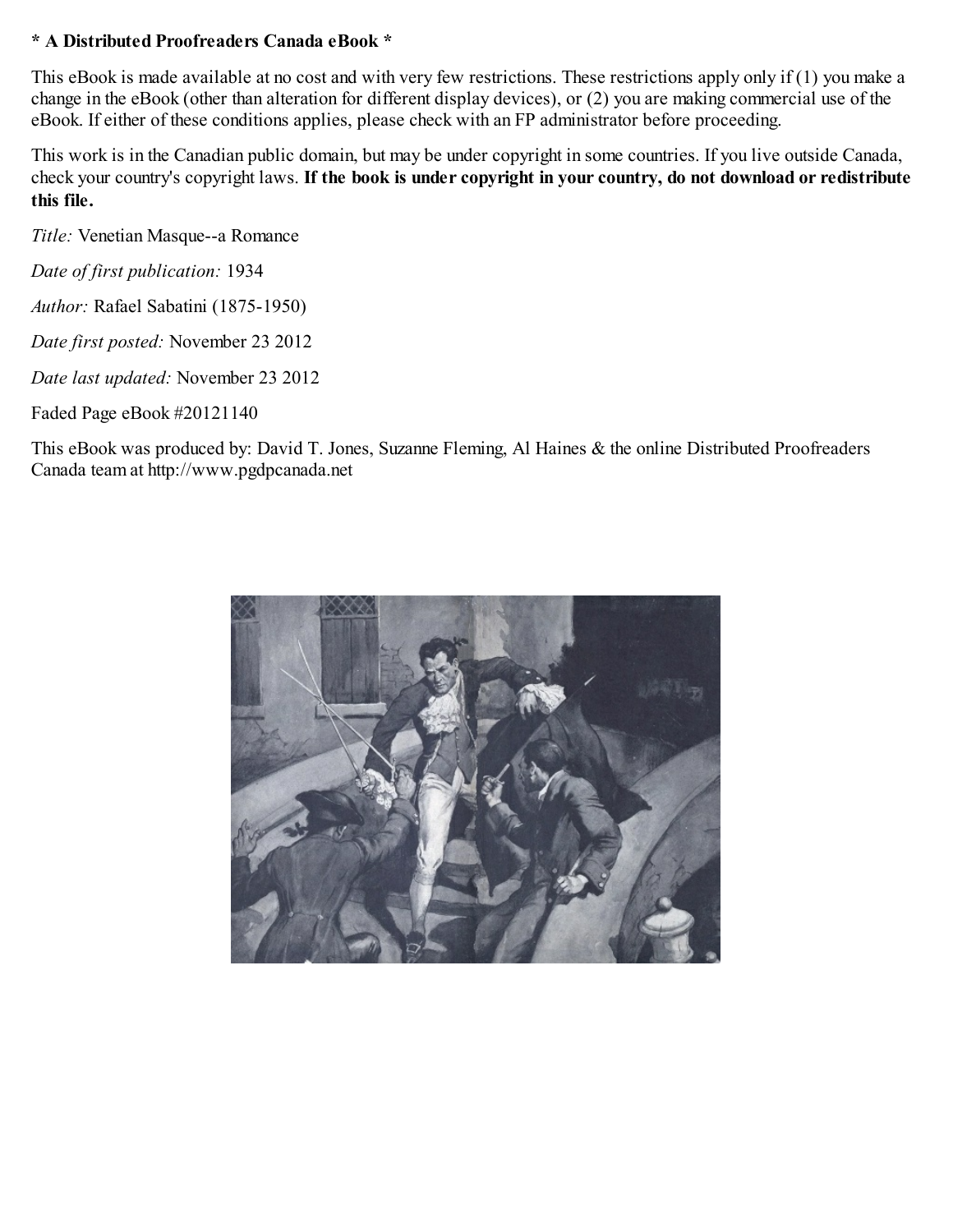# **VENETIAN MASQUE**

#### *A Romance*

#### **BY**

#### **RAFAEL SABATINI**

BOSTON AND NEW YORK

#### HOUGHTON MIFFLIN COMPANY

The Riverside Press Cambridge

1934

#### COPYRIGHT, 1933 AND 1934, BY RAFAEL SABATINI

ALL RIGHTS RESERVED INCLUDING THE RIGHT TO REPRODUCE

#### THIS BOOK OR PARTS THEREOF IN ANY FORM

This story appeared serially in *Liberty*

under the title HEARTS AND SWORDS.

The Riverside Press

CAMBRIDGE · MASSACHUSETTS

PRINTED IN THE U.S.A.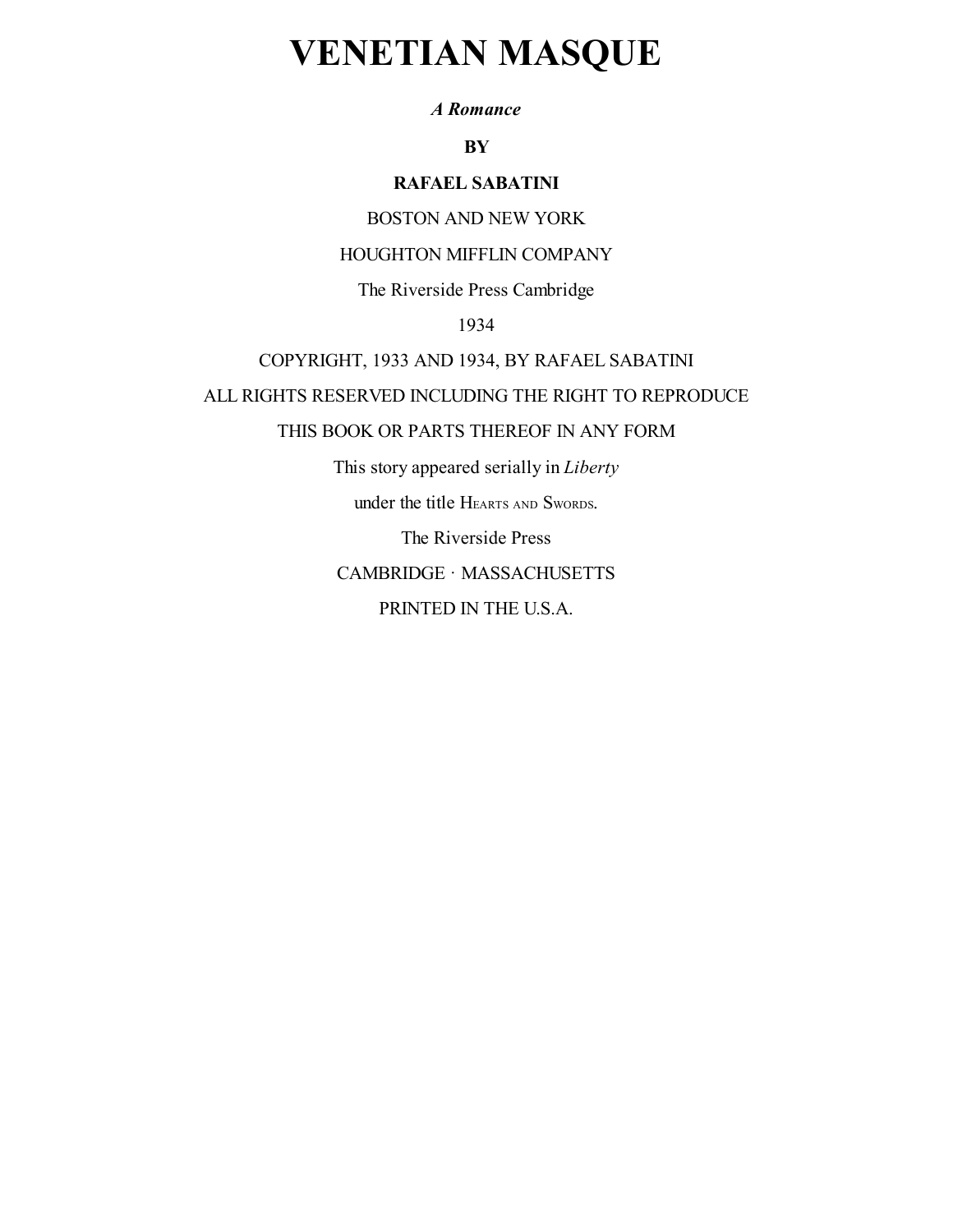## **CONTENTS**

| <b>CHAPTER</b>                         | PAGE        |
|----------------------------------------|-------------|
| <b>I.</b> THE WHITE CROSS INN          | <u>3</u>    |
| <b>II. DEAD MAN'S SHOES</b>            | <b>10</b>   |
| <b>III.</b> THE DISPATCH-CASE          | 17          |
| IV. THE AMBASSADOR OF FRANCE           | 23          |
| V. THE AMBASSADOR OF BRITAIN           | <u>34</u>   |
| <b>VI.</b> CASA PIZZAMANO              | 41          |
| <b>VII.</b> LEONARDO VENDRAMIN         | <u>49</u>   |
| <b>VIII.</b> THE LADY IN THE MASK      | <u>57</u>   |
| IX. HIS SERENITY                       | 66          |
| X. FARO                                | <u>76</u>   |
| <b>XI. THE GRAND COUNCIL</b>           | 81          |
| <b>XII.</b> THE VICOMTESSE             | 88          |
| <b>XIII.</b> THE ULTIMATUM             | <b>101</b>  |
| <b>XIV.</b> JUSTIFICATION              | <u> 113</u> |
| <b>XV. THE CHOICE</b>                  | <u> 116</u> |
| <b>XVI. THE DRAGON'S EYE</b>           | <u>126</u>  |
| <b>XVII. THE MEETING</b>               | <u>137</u>  |
| <b>XVIII.</b> THE BRIDGE OF SAN MOISÉ  | <u> 143</u> |
| <b>XIX. THE SHIELD</b>                 | <u> 149</u> |
| <b>XX.</b> THE GALLED JADE             | <u>157</u>  |
| <b>XXI.</b> THE DIPLOMATS              | <u>163</u>  |
| <b>XXII. ARCOLA AND RIVOLI</b>         | <u>168</u>  |
| <b>XXIII.</b> THE CITIZEN VILLETARD    | <u>180</u>  |
| <b>XXIV.</b> EMANCIPATION              | <u> 192</u> |
| <b>XXV. THE WARNING</b>                | <u> 198</u> |
| <b>XXVI.</b> THE PURSUERS              | <u> 205</u> |
| <b>XXVII. HONOUR VINDICATED</b>        | 215         |
| <b>XXVIII.</b> QUESTIONS               | <u> 221</u> |
| <b>XXIX.</b> Storm-Clouds              | <u> 229</u> |
| <b>XXX. CONSTRAINT</b>                 | <u> 235</u> |
| <b>XXXI.</b> THE QUEST                 | 248         |
| <b>XXXII.</b> THE INQUISITORS OF STATE | <u>256</u>  |
| <b>XXXIII. CASUS BELLI</b>             | 275         |
| <b>XXXIV.</b> VENDRAMIN'S LAST CARD    | <u> 285</u> |
| <b>XXXV.</b> THE HERO OF THE LIDO      | 294         |
| <b>XXXVI, DELIVERANCE</b>              | <u> 299</u> |
| <b>XXXVII.</b> THE ORDER OF RELEASE    | <u>304</u>  |
| <b>XXXVIII.</b> DISCOVERY              | <u>311</u>  |
| <b>XXXIX.</b> DEPARTURE                | 322         |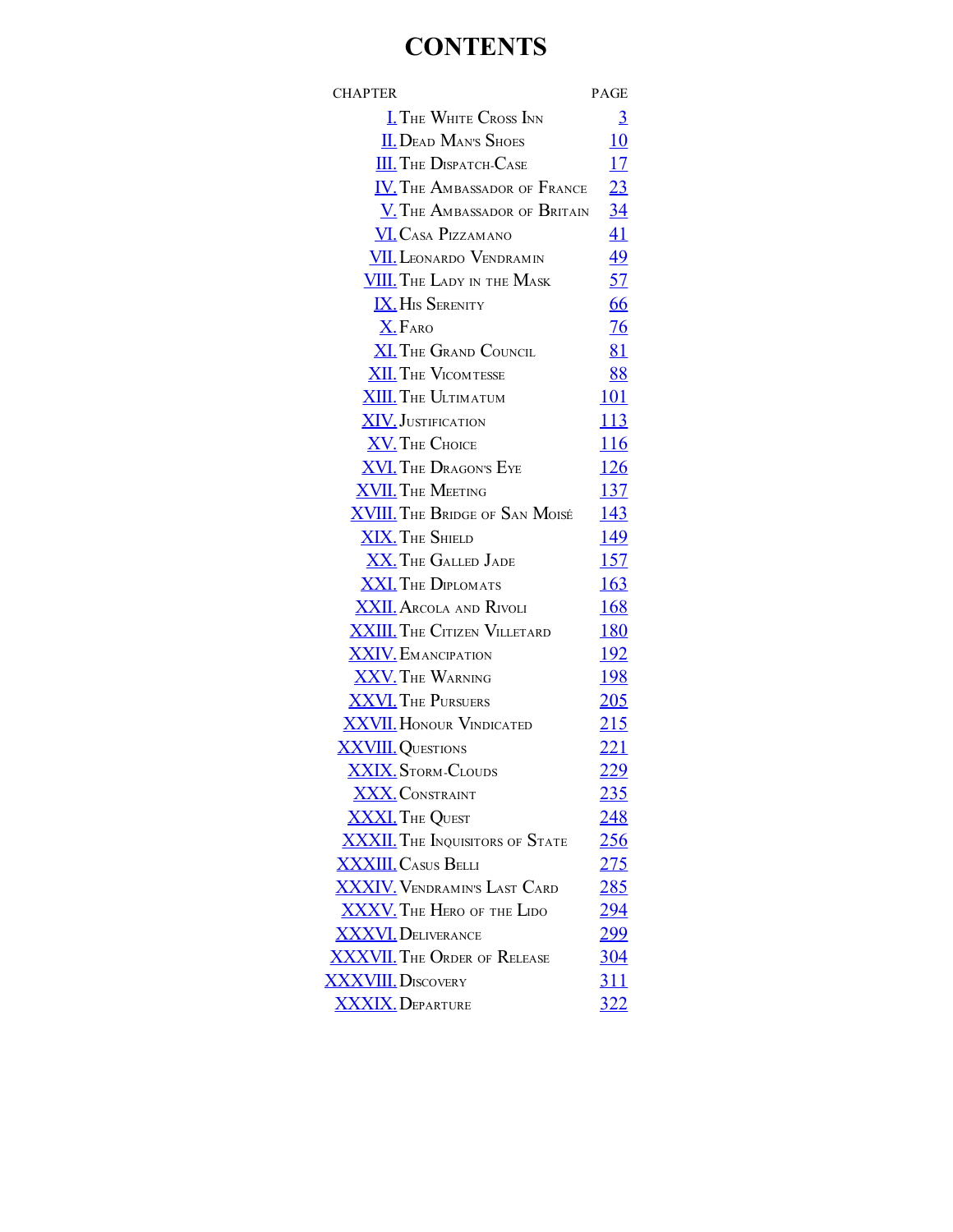## **VENETIAN MASQUE**

## **CHAPTER I**

### **THE WHITE CROSS INN**

<span id="page-3-0"></span>The traveller in the grey riding-coat, who called himself Mr. Melville was contemplating the malice of which the gods are capable. They had conducted him unscathed through a hundred perils merely, it seemed, so that they might in their irony confront him with destruction in the very hour in which at last he accounted himself secure.

It was this delusive sense of security, the reasonable conviction that having reached Turin the frontiers of danger were behind him, which had urged him to take his ease.

And so in the dusk of a May evening he had got down from his travelling-chaise, and walked into the trap which it afterwards seemed to him that the gods had wantonly baited.

In the dimly lighted passage the landlord bustled to inquire his needs. The inn's best room, its best supper, and the best wine that it could yield. He issued his commands in fairly fluent Italian. His voice was level and pleasantly modulated, yet vibrant in its undertones with the energy and force of his nature.

In stature he was above the middle height and neatly built. His face, dimly seen by the landlord under the shadow of the grey sugar-loaf hat and between the wings of black hair that hung to the collar on either side of it, was square and lean, with a straight nose and a jutting chin. His age cannot have been more than thirty.

Accommodated in the best room above-stairs, he sat in the candlelight contentedly awaiting supper when the catastrophe occurred. It was heralded by a voice on the stairs; a man's voice, loud and vehement and delivering itself harshly in French. The door of Mr. Melville's room had been left ajar, and the words carried clearly to him where he sat. It was not merely what was said that brought a frown to his brow, but the voice itself. It was a voice that set memories dimly astir in him; a voice that he was certainly not hearing for the first time in his life.

'You are a postmaster and you have no horses! Name of God! It is only in Italy that such things are permitted to happen. But we shall change that before all is over. Anyway, I take what I find. I am in haste. The fate of nations hangs upon my speed.'

Of the landlord's answer from below a mumble was all that reached him. That harsh, peremptory voice rejoined.

'You will have horses by morning, you say? Very well, then. This traveller shall yield me his horses, and in the morning take those you can supply. It is idle to argue with me. I will inform him myself. I must be at General Bonaparte's headquarters not later than tomorrow.'

Brisk steps came up the stairs and crossed the short landing. The door of Mr. Melville's room was pushed open, and that voice, which was still exercising him, was speaking before its owner fully appeared.

'Sir, let my necessity excuse the intrusion. I travel on business of the utmost urgency.' And again that pompous phrase: 'The fate of nations hangs upon my speed. This post-house has no horses until morning. But your horses are still fit to travel, and you are here for the night. Therefore . . .'

And there abruptly the voice broke off. Its owner had turned to close the door, whilst speaking. Turning again, and confronting the stranger, who had risen, the Frenchman's utterance was abruptly checked; the last vestige of colour was driven from his coarsely featured face; his dark eyes dilated in an astonishment that gradually changed to fear.

He stood so for perhaps a dozen quickened heart-beats, a man of about Mr. Melville's own height and build, with the same black hair about his sallow, shaven face. Like Mr. Melville he wore a long grey riding-coat, a garment common enough with travellers; but in addition he was girt by a tricolour sash, whilst the conspicuous feature of his apparel was the wide black hat that covered him. It was cocked in front, á la Henri IV, and flaunted a tricolour panache and a tricolour cockade.

Slowly in the silence he recovered from the shock he had sustained. His first wild fear that he was confronted by a ghost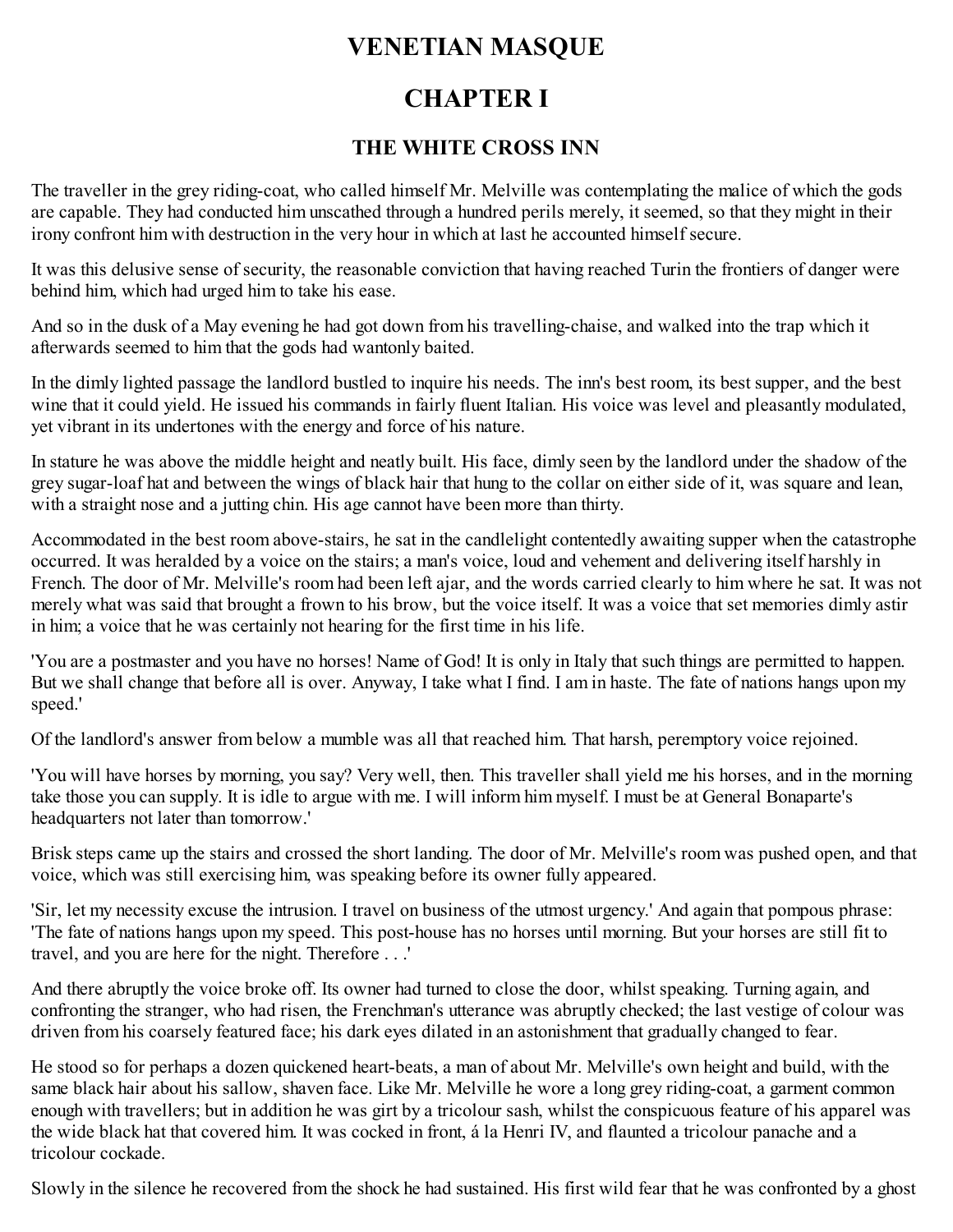yielded to the more reasonable conclusion that he was in the presence of one of those jests of nature by which occasionally a startling duplication of features is produced.

In this persuasion he might well have remained if Mr. Melville had not completed the betrayal of himself which Fate had so maliciously conducted to this point.

'An odd chance, Lebel,' he said, his tone sardonic, his grey eyes cold as ice. 'A very odd chance.'

The Citizen-Representative Lebel blinked and gasped, and at once recovered. There were no more illusions either about supernatural manifestations or chance likenesses.

'So it is you, Monsieur le Vicomte!' The thick lips tightened. 'And in the flesh. Faith, this is very interesting.' He set his dispatch-case on a marble-topped console beside Mr. Melville's conical grey hat. He uncovered himself and placed his own hat on the dispatch-case. There were beads of perspiration glistening on his brow just below the straight fringe of black hair. 'Very interesting,' he repeated. 'It is not every day that we meet a man who has been guillotined. For you were guillotined—were you not?—at Tours, in ninety-three.'

'According to the records.'

'Oh, I am aware of the records.'

'Naturally. Having been at such pains to sentence me, you would not be likely to neglect to make sure that the sentence had been executed. Only that, Lebel, could give you security of tenure in my lands. Only that could ensure that when France returns to sanity, you will not be kicked back to the dunghill where you belong.'

Lebel displayed no emotion. His coarse, crafty face remained set in impassivity.

'It seems that I did not make sure enough. The matter calls for inquiry. It may bring some heads to the basket besides your own. It will be interesting to discover how you come to be a ci-devant in two senses.'

Mr. Melville was ironical. 'Who has better cause than yourself to know what bribery can do among the masters of your cankered republic, your kingdom of blackguards? You, who have corrupted and bribed so freely, and who have so freely been bribed and corrupted, should find no mystery in my survival.'

Lebel set his arms akimbo, scowling. 'I find a mystery in that a man in your condition should take that tone with me.'

'No mystery, Lebel. We are no longer in France. The warrant of the French Republic doesn't run in the dominions of the King of Sardinia.'

'Does it not?' Lebel chuckled maliciously. 'Is that your fool's paradise? My dear ci-devant, the arm of the French Republic reaches farther than you suppose. We may no longer be in France, but the Republic is master here as elsewhere. We have a sufficient garrison in Turin to see that Victor Amadeus observes the terms of the Peace of Cherasco and to do what else we please. You will find the commandant very much at my orders. You'll realize how a French warrant runs here when you are on your way back to Tours, so that the little omission of three years ago may be repaired.'

It was at this point, in the sudden annihilation of his confidence, that Mr. Melville was brought to contemplate the cruel ironies of which the gods are capable. This man, who once had been his father's steward, was perhaps the only member of the government personally acquainted with him, and certainly the only one whose interests would be served by his death. And of all the millions of Frenchmen in the world, it must be just this Lebel who was chosen by Fate to walk in upon him at the White Cross Inn.

For a moment a wave of anguish swept over him. It was not only that his own personal ruin confronted him, but the ruin at the same time of the momentous mission to Venice with which Mr. Pitt had entrusted him, a mission concerned with the very fortunes of civilization, imperilled by Jacobin activities beyond the frontiers of France.

'A moment, Lebel!'

His cry checked the Frenchman as he was turning to depart. He turned again; not indeed to the request, but to the quick step behind him. His right hand slid into the pocket of his riding-coat.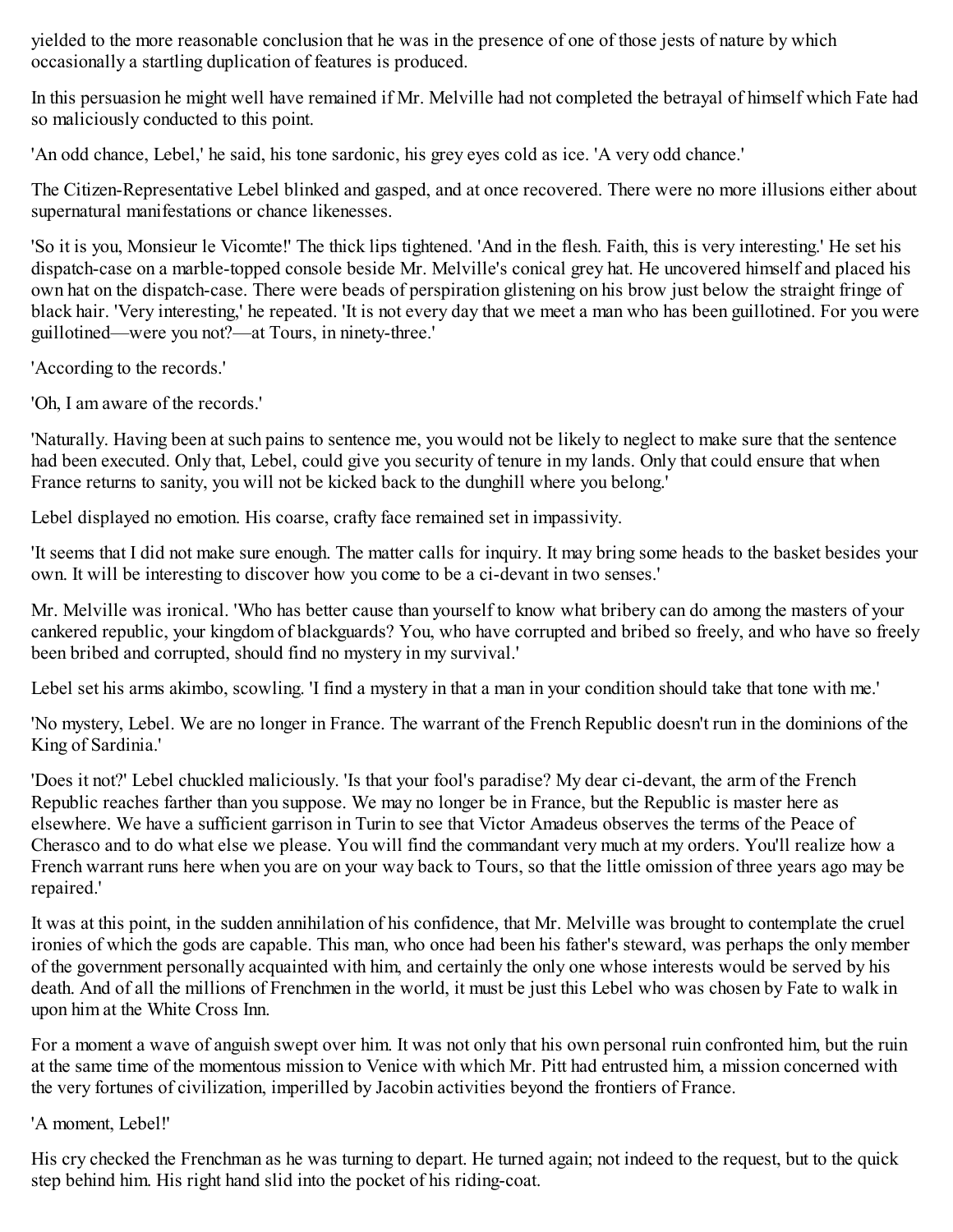'What now?' he growled. 'There is no more to be said.'

'There is a great deal more to be said.' Mr. Melville's voice miraculously preserved its level tone. In his manner there was no betrayal of the anxiety consuming him. He side-stepped swiftly, putting himself between Lebel and the door. 'You do not leave this room, Lebel. I thank you for warning me of your intentions.'

Lebel was contemptuously amused.

'Perhaps because I am a lawyer I prefer things to be done for me by the law and in proper form. But if that is denied me by violence, I must act for myself in kind. Now, will you stand away from that door and let me pass?'

His hand emerged from his pocket grasping the butt of a pistol. He proceeded without haste. Perhaps it amused him to be deliberate; to observe the futile struggles of a victim, trapped and helpless at pistol-point.

Mr. Melville was without weapons other than his bare hands. But there was more of the Englishman in him than the name. Before the muzzle of that slowly drawn pistol had cleared the lip of Lebel's pocket a bunch of knuckles crashed into the point of his jaw. The blow sent him reeling backwards across the room. Then, his balance lost, he toppled over and went down at full length with a clatter of fire-irons which his fall disturbed.

He lay quite still.

Mr. Melville stepped forward, swiftly and delicately. He stooped to pick up the pistol which had fallen from the Citizen-Representative Lebel's hand.

'Now I don't think you will send for the commandant,' he murmured. 'At least, not until I am well away from Turin.' He touched the fallen man with his toe contemptuously. 'Get up, canaille.' But even as he issued the command, his attention was caught by the queer, limp inertness of the body. The eyes, he perceived, were half-open. Looking more closely, he saw a spreading flow of blood upon the floor. And then the spike of an overturned andiron caught his eye. It was tipped with crimson. He realized at once that Lebel's head had struck it in his fall, and that it had pierced his skull.

With a catch in his breath, Mr. Melville went down on one knee beside the body, thrust his hand inside the breast of the coat, and felt for the heart. The man was dead.

He came to his feet again, shuddering, nauseated. For a moment, the shock of finding himself an unintentional murderer turned him numb. When presently he recovered the use of his wits, physical nausea was supplanted by panic. At any moment the landlord or another might walk into that room and find him with the body; and the body that of a man in high authority among the French, who, as Lebel had informed him, were virtually, if not officially, the masters here in Turin. He would have to face the French commandant, after all, and in no whit better case than if Lebel had summoned him. There were no explanations that would save or serve him. Investigation of his identity, if they troubled about that, would merely provide confirmation of the deliberate murderous intent with which it would be assumed that he had acted.

Only instant flight remained, and even of this the chances were dismayingly slender. He could announce that he had changed his mind, that he would pursue his journey that very night, at once, and demand his chaise. But whilst the horses were being harnessed and the postilion was making ready, it was unthinkable that no one should enter his room, that there should be no inquiry for the French representative who had gone to interview him. His very action in calling for his chaise must excite suspicion and inquiry. Yet he must take this monstrous chance. There was no alternative.

He stepped briskly to the door, and pulled it open. From the threshold, whilst putting out his hand to take his hat from the console, his eyes, those grey eyes that were normally so calm and steady, wandered in a last glance of horror to the supine form with its head by the hearth and its toes pointing to the ceiling.

He went out, mechanically pulling the door after him until it latched. He clattered down the stairs calling for the landlord, in a voice the harshness of which almost surprised him; and because of the confusion in his mind, French was the language that he used.

As he reached the foot of the stairs, the landlord emerged from a door on the left.

'Here, citizen-representative.' He advanced a step or two, and bowed with great deference. 'I hope the English gentleman has been persuaded to accommodate you.'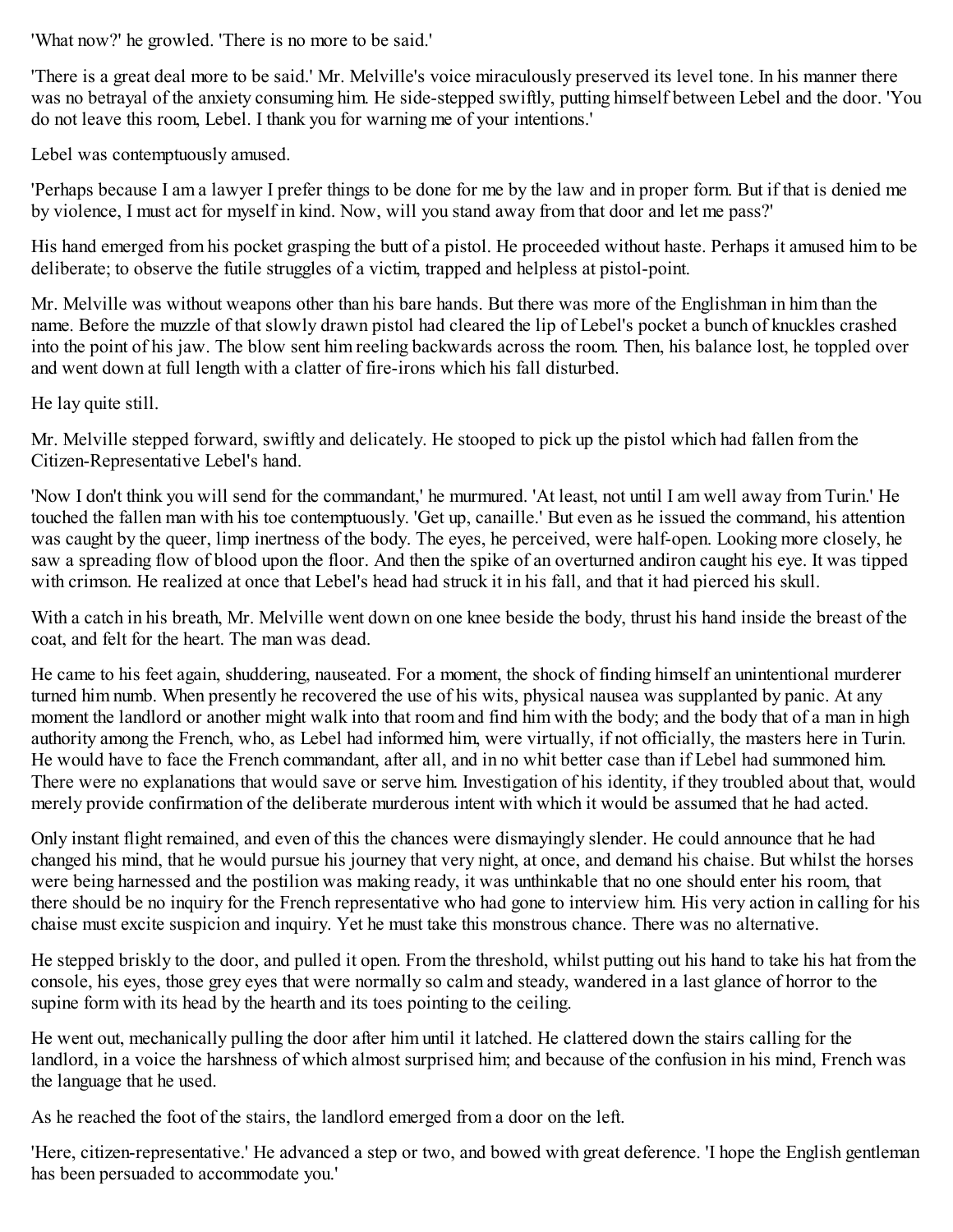Mr. Melville was taken aback. 'To . . . to accommodate me?'

'To yield you his horses, I mean.'

The landlord was staring at him. Instinctively, not knowing yet what capital might be made of this unaccountable mistake, Mr. Melville averted his countenance a little. In doing so he found himself looking into a mirror on the wall, and the landlord's mistake became less unaccountable. He was wearing Lebel's wide-brimmed hat cocked á la Henri IV with its tricolour panache and tricolour cockade.

He braced himself, and answered vaguely: 'Oh, yes. Yes.'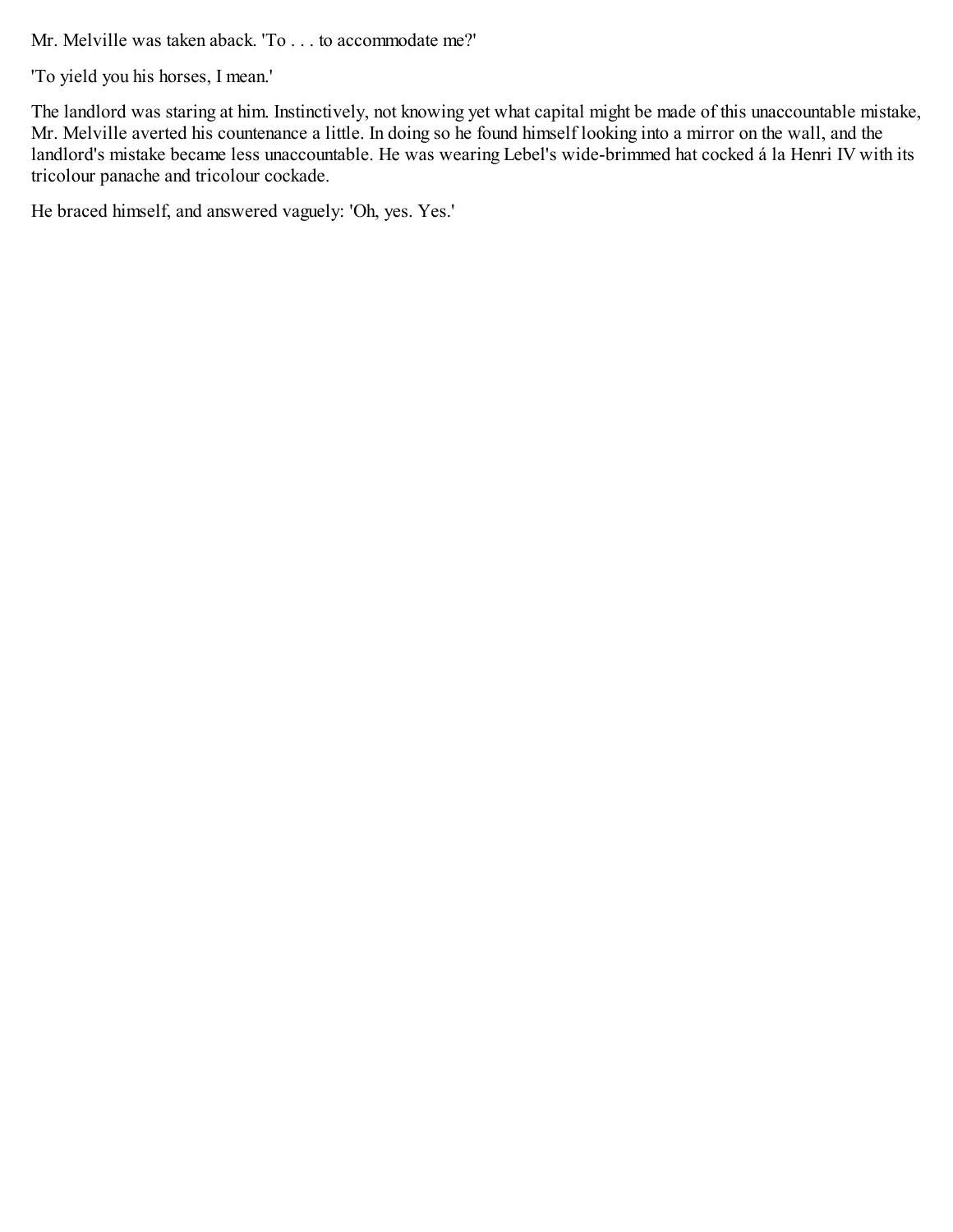## **CHAPTER II**

### **DEAD MAN'S SHOES**

<span id="page-7-0"></span>In a flash Mr. Melville perceived all that he had contributed to the confusion of identities. His height and build were much the same as Lebel's. Like Lebel, he wore a grey riding-coat, and the landlord evidently overlooked the lack of the representative's tricolour sash. Both he and Lebel had arrived at nightfall, and had been seen only briefly in the dimly lighted passage. The most distinguishing feature between them so viewed was the panached hat of the representative; and this Mr. Melville was now wearing. Also, whereas on arrival Mr. Melville had spoken Italian, now, in summoning the landlord, he had used the language in which he had lately been speaking to Lebel. Therefore, even before seeing him, the landlord had persuaded himself that it was the Frenchman who called him.

All this he perceived in a flash, between saying 'Oh, yes,' and adding the second 'Yes.' From that perception Mr. Melville passed instantly to consider how best he could turn the landlord's error to account. The most imminent danger was that of an invasion of the room above-stairs whilst he was waiting for the chaise.

He must begin by averting this, and hope that in the leisure gained he would discover the next step. To this end he spoke promptly.

'You may order the horses to be harnessed and the postilion to be ready. I shall be departing presently. But first this English traveller and I have business together. A very fortunate meeting. We are not on any account to be disturbed.' He turned on the stairs as he spoke. 'You understand?'

'Oh, but perfectly.'

'Good.' Mr. Melville began to ascend again.

A waiter appeared, to inform the landlord that he was ready to serve the supper ordered by the gentleman above. Mr. Melville, overhearing him, paused.

'Let that wait,' he said, with the peremptory curtness that Lebel had used. 'Let it wait . . . until we call for it.'

Back in the room above-stairs, with the door now locked, Mr. Melville took his square jutting chin in his hand, and those cold, thoughtful, wide-set eyes of his considered the body at his feet without emotion. What was to do he by now perceived. Precisely how to do it might be suggested, he hoped, by the papers in the representative's dispatch-case.

He made a beginning by transferring the sash of office from Lebel's waist to his own. In adjusting it, he surveyed himself in the long gilt-framed mirror above the console. He took off the big cocked hat, and pulled his long black hair a little more about his face, so as to deepen the shadows in it. Beyond this he attempted no change in his appearance, and when it was done he went to work swiftly, and, all things considered, with a surprising calm. There was not a tremor in the hands with which he searched Lebel's pockets. He found some money: a bundle of freshly printed assignats, and a small handful of Sardinian silver; a pocket knife; a handkerchief; and some other trivial odds and ends; a bunch of four keys on a little silken cord; and a passport on a sheet of linen-backed paper.

Proceeding with method, he next emptied his own pockets, and from their contents made a selection of passport, notebook, soiled assignats and other loose money, a handkerchief, and a silver snuffbox engraved with a monogram of the letters M.A.V.M. which agreed nearly enough with the name on the passport. These objects he bestowed suitably in the pockets of Lebel.

To his own pockets he transferred all that he had taken from Lebel's, with the exception of the little bunch of keys, which he placed on the table, and the linen-backed passport, which he now unfolded. His eyes brightened at the terms of it.

It bore the signature of Barras and was countersigned by Carnot. It announced that the Citizen Camille Lebel, a member of the Council of the Cinque-Cents, travelled as the fully accredited representative of the Directory of the French Republic, One and Indivisible, on a mission of state; it commanded all subjects of the French Republic to render him assistance when called upon to do so; it warned any who hindered him that he did so at the peril of his life; and it desired all officers of whatsoever rank or degree, civil or military, to place at his disposal all the resources within their control.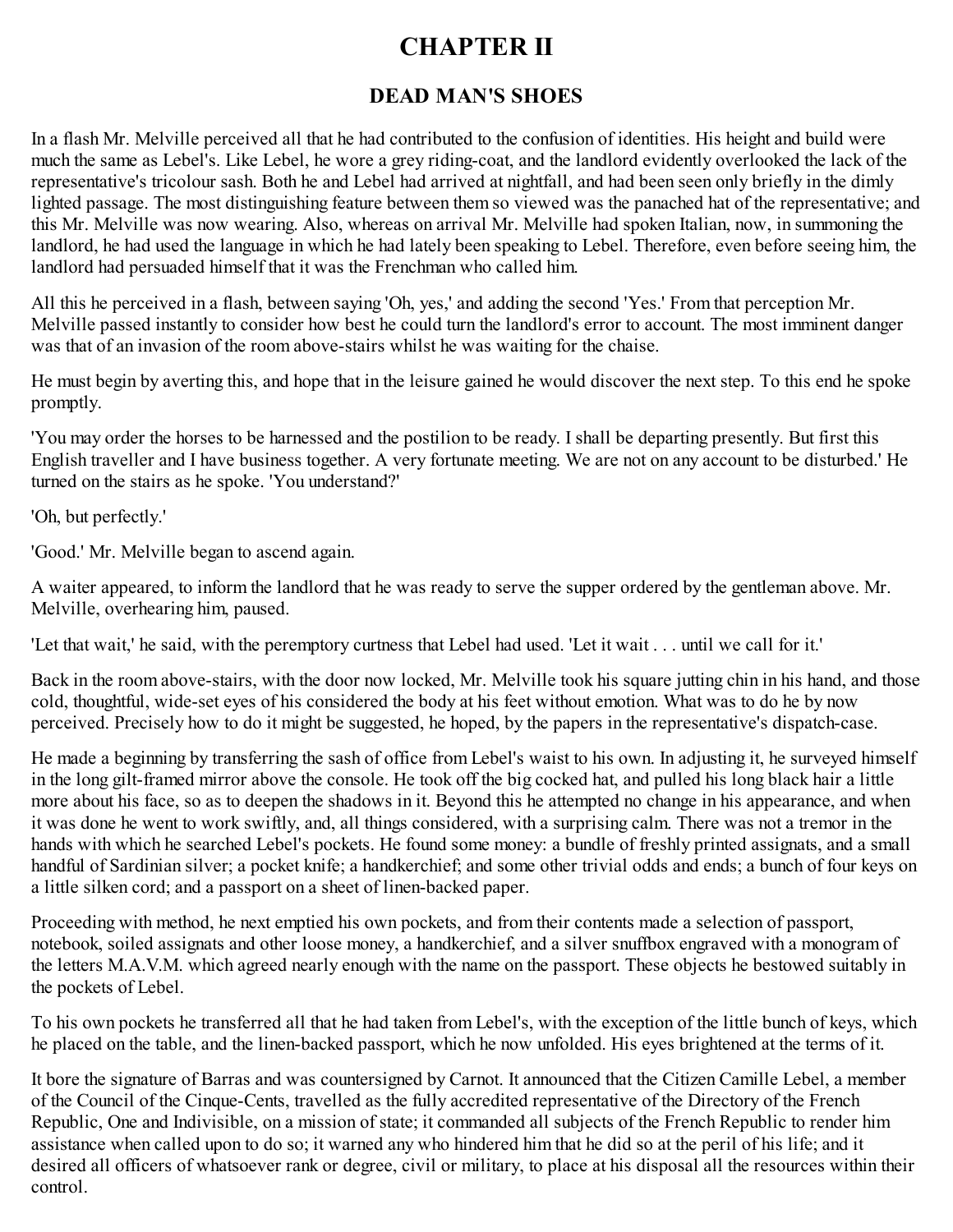It was not merely a passport. It was a mandate, and probably as formidable as any that had ever been issued by the Directory. It showed Mr. Melville the heights to which the dead rogue had climbed. A man to whom such powers were entrusted must himself be ripe for election as a director.

A description of the bearer was appended: Height 1.75 metres (which was within a couple of centimetres of Mr. Melville's own height), build slim, carriage erect, face lean, features regular, complexion pale, mouth wide, teeth strong and white, eyebrows black, hair black and thick, eyes black, distinctive signs none.

In all details save only that of the colour of the eyes, the description fitted Mr. Melville. But the eyes offered an awkward obstacle, and he did not see how the word 'noirs' was to be changed into 'gris' without leaving obvious and dangerous signs of tampering penmanship. Inspiration came, however. Writing materials were on the table. He sat down and made experiments. The ink was stale and deep in colour, a shade deeper than that on the document, he thinned it with water from a carafe, adding drop by drop until he was satisfied. Then he chose a quill, tested it, cut it, tested it again, and rehearsed with it on a separate sheet of paper. Finally satisfied, he addressed himself with confidence to the passport. It was a simple matter to lengthen the first limb of the *n*, so that it became a *p*; he appended a stroke to the *o*, so that it became an *a*, and added a circumflex above; he passed on to join the dot with the body of the next letter, so that the *i* was transformed into an *l*. Then a little curl above the *r* made it look like an *e*, and the final *s* remained intact. He let it dry, and then examined it. A magnifying-glass might reveal what had been done, but to the naked eye 'noirs' had been impeccably transformed into 'pâles'; a neat compromise, thought Mr. Melville.

He had proceeded without haste, and therefore a little time had been consumed. To make up for it he went now to work more briskly. He unlocked Lebel's dispatch-case. A swift survey of its contents was all that the moment permitted. But here he was fortunate. Almost the first document he scanned disclosed that Lebel was the creature of Barras, dispatched by Barras to exercise surveillance over Bonaparte—that other creature of Barras'—to check the young general's inclination to go beyond the authority of his position, and to remind him constantly that there was a government in Paris from which he must take his orders and to which he would ultimately be answerable.

For the moment this was all that he required to know. He thrust back the papers and locked the case.

His eyes moved slowly round the room in a last survey. Satisfied, he drew a sheet of paper towards him, took up a pen, dipped it, and wrote swiftly:

Citizen—I require that you wait upon me here at the White Cross Inn without an instant's delay on a matter of national importance.

He signed it shortly with the name Lebel, and added below the words: 'Reprèsentant en mission.'

He folded it, and scrawled the superscription: 'To the Commandant de Place of the French Garrison in Turin.'

Out on the landing, in the harsh, peremptory tones the Frenchman had used, Mr. Melville bawled for the landlord. When he had curtly ordered him to have the note conveyed at once, he went back and shut himself into the room again; but this time he did not trouble to lock the door.

It was a full half-hour before voices, a heavy tread on the stairs, and the clatter of a sabre against the balusters proclaimed the arrival of the commandant.

The officer, a tall, gaunt, sinewy man of forty, his natural arrogance and self-sufficiency inflamed by the curt terms of the note he had received, flung the door wide, and walked in unannounced. He checked at what he beheld upon the floor. Then his questioning glance travelled to the man who, pencil in hand at the table, sat as unconcernedly busy with some documents as if corpses were his daily companions.

The truculent eyes of the soldier met a sterner truculence in the eyes of the gentleman with the pencil. He heard himself greeted in a rasping tone of reproof.

'You make yourself awaited.'

The officer bridled. 'I am not at everybody's beck and call.' With a soldier's ready sneer for the politician, he added: 'Not even a citizen-representative's.'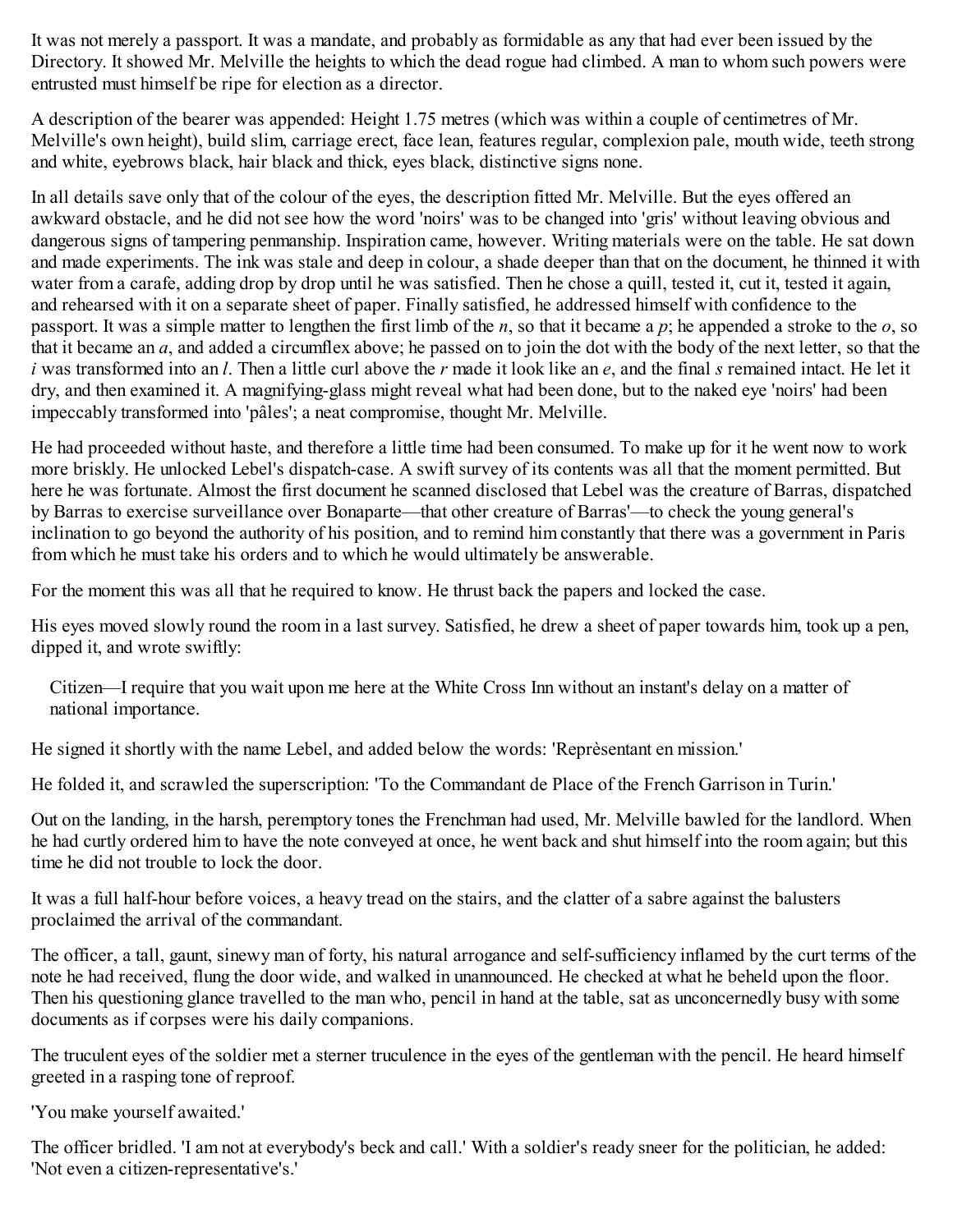'Ah!' Mr. Melville poised his pencil. 'Your name, if you please?'

The question crackled so sharply that the commandant, who was himself full of questions by now, answered it almost unawares.

'Colonel Lescure, Commandant de Place in Turin.'

Mr. Melville made a note. Then he looked up as if waiting for something more. As it did not immediately come, he added it himself.

'Entirely at my orders, I hope.'

'At your orders? See here. Supposing you begin by telling me what this means. Is that man dead?'

'You have eyes, haven't you? Take a look at him. As to what it means, it means that there has been an accident.'

'Oh! An accident! That's simple, isn't it? Just an accident.' He was full of obvious malice. Behind him the landlord showed a round white face of fear.

'Well, perhaps not quite an accident,' Mr. Melville amended.

The colonel had gone forward, and was stooping over the body. In that stooping attitude he looked round to jeer again: 'Oh, not quite an accident?' He stood up, and turned. 'Seems to me that this is a police affair; that a man has been murdered. Supposing you tell me the truth about the matter.'

'Why else do you suppose I sent for you? But don't raise your voice to me. I don't like it. I met this man here tonight by chance. I distrusted his looks and his manner. For one thing, he was English; and God knows no Frenchman today has cause to think well of any member of that perfidious race. An Englishman in Turin, or anywhere in Italy, may be an object of suspicion to any but a fool. Foolishly I announced the intention of sending for you that he might render a proper account of himself before you. At that he drew a pistol on me. It is there on the floor. I struck him. He fell, and by the mercy of Providence broke his head on that fire-iron, on which, if you look, you will find blood. That is all that I can tell you. And now you know precisely what occurred.'

'Oh, I do, do I? Oh, I do?' The commandant was laboriously ironical. 'And who is to confirm this pretty little tale of yours?'

'If you were not a fool you would see the evidence for yourself. The blood on the fire-iron; the nature of the wound; the position in which he is lying. He had not been moved since he fell. He will have papers that should speak to his identity as an Englishman, named Marcus Melville. I know that he has, because he showed them to me under my insistence. You will find them in his pocket. You had better have a look at them. And at the same time, it may save words if you have a look at mine.' And he proffered the linen-backed sheet.

It checked an outburst from the empurpling colonel. He snatched the passport, and then his manner changed as he read those formidable terms, which might be said to place the entire resources of the State at the bearer's service. His eyes grew round. The high colour receded from his cheeks.

'Bu . . . but, citizen-representative, why . . . why did you not tell me sooner?'

'You did not ask. You take so much for granted. You seem so ignorant of the proper forms. Do you know, Colonel Lescure, that you do not impress me very favourably? I shall have occasion to mention it to General Bonaparte.'

The colonel stood dismayed.

'But name of a name! Not knowing who you were . . . In dealing with a stranger . . . naturally . . . I . . .'

'Silence! You deafen me.' Mr. Melville recovered the passport from the soldier's nerveless fingers. He stood up. 'You have wasted enough of my time already. I have not forgotten that I was kept waiting half-an-hour for your arrival.'

'I did not realize the urgency.' The colonel was perspiring.

'It was stated in my note to you. I even said that the matter was one of national importance. That to a zealous officer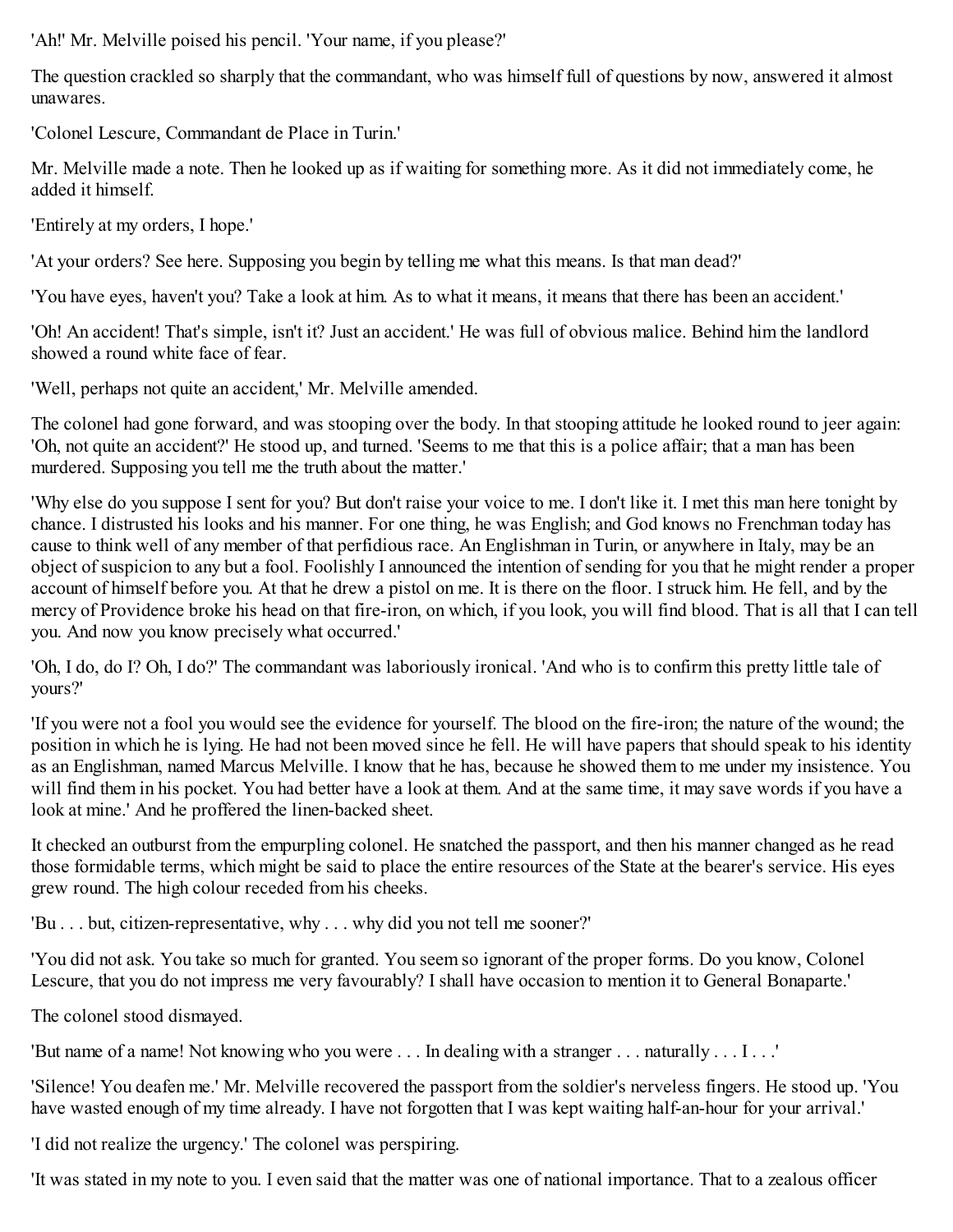should have been enough. More than enough.' He began to replace his documents in the dispatch-case. His cold, hard, inflexible voice went on: 'You are now in possession of the facts of what happened here. The urgency of my business does not permit me to be detained for the convenience of the local authorities and their inquiries into this man's death. I am already overdue at General Headquarters in Milan. I leave this matter in your hands.'

'Of course. Of course, citizen-representative. Why, indeed, should you be troubled further in the affair?'

'Why, indeed?' Ever stern and uncompromising he locked the dispatch-case and turned to the awed landlord. 'Is the chaise ready?'

'It has been waiting this half-hour, sir.'

'Lead the way then, if you please. Good-night, citizen-colonel.'

But on the threshold the commandant stayed him. 'Citizen-representative! You—you will not be too harsh with an honest soldier, who was seeking to do his duty in the dark. If now . . . General Bonaparte . . .'

Eyes light and hard as agates flashed upon him sternly. Then a chill, tolerant smile broke faintly on the features of the citizen-representative. He shrugged.

'So that I hear no more of this affair, you shall hear no more of it,' he said, and with a nod went out.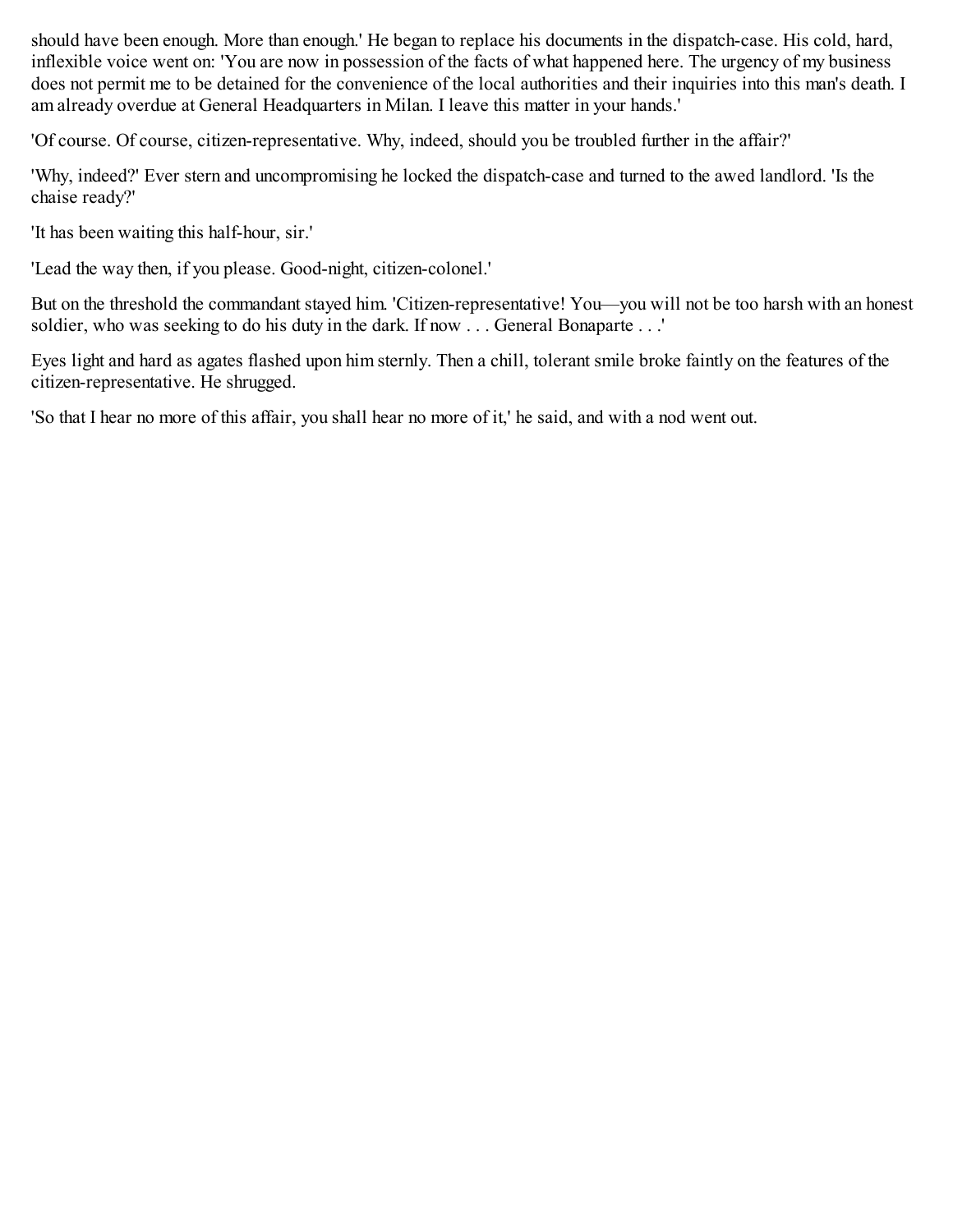## **CHAPTER III**

### **THE DISPATCH-CASE**

<span id="page-11-0"></span>The real name of this escaping gentleman who rolled out of Turin that night, in a jolting chaise, was Marc-Antoine Villiers de Melleville.

In manner and air he was as French as his real name when he spoke French, but as English as that name's present Anglicized form when he spoke English. And he was not merely bi-lingual. He was bi-national, lord of considerable estates both in England and in France.

He derived his English possessions of Avonford, from his grandmother, the Lady Constantia Villiers, who had been so bright an ornament of the court of Queen Anne. She had married the brilliant Grègoire de Melleville, Vicomte de Saulx, who at the time was French Ambassador at the Court of Saint James's. Their eldest son, Gaston de Melleville, had further diluted the French blood of his house by an English marriage. Himself as much English as French, he had divided his time between the paternal estates at Saulx and the maternal inheritance at Avonford, and it was actually at Avonford that Marc-Antoine had been born, one degree more English than his half-English father before him. When the troubles grew menacing in France, Gaston de Melleville's definite departure for England can hardly be regarded in the light of an emigration.

He placed his affairs in the hands of his steward, Camille Lebel, a young lawyer educated at the Vicomte's own charges, and putting his trust in this man whom he had raised from the soil to the robe, he confidently left him to steer the fortunes of the estates of Saulx through the dangerous political waters of the time.

Upon his father's death, unintimidated by the condition of things in France, and actually encouraged by his English mother, a woman who placed duty above every consideration, Marc-Antoine crossed the Channel to go and set affairs in order at Saulx.

His estates, like those of all emigrated noblemen, had been confiscated by the State, and had been sold for the benefit of the nation. They had, however, been purchased for a bagatelle by Camille Lebel with Melleville money which had come into his hands as the intendant of the estate. No doubt crossed Marc-Antoine's mind even when he found Lebel of such republican consequence in Touraine that he was actually president of the Revolutionary Tribunal of Tours. He assumed that this was a mask donned by that loyal steward the better to discharge his stewardship. Disillusion did not come until, denounced and arrested, it was actually by Lebel that he was sentenced to death. Then he understood.

One great advantage Marc-Antoine possessed over other unfortunate nobles in his desperate case. Wealth was still his, and wealth that was safe in England and could there be drawn upon. This weapon he was shrewd enough to wield. He had perceived how corruptible were these starvelings of the new règime, and to what lengths corruption could go. He sent for the advocate he had employed, but whom Lebel had silenced, and what he said to him induced the lawyer to bring the public prosecutor into the business. Lebel, his work done, had left Tours for Saulx, and this rendered possible the thing that Marc-Antoine proposed. Against his solemn pledge and his note of hand for some thousands of pounds in gold redeemable in London, his name was inserted in a list of persons executed, and he was spirited out of prison and supplied with a passport that bore him safely back across the Channel.

Until their chance meeting that night at the White Cross Inn in Turin, Lebel had remained in the persuasion that no hereditary proprietor of the Saulx estates survived ever to rise up and claim them even should the monarchy be restored. How far that meeting, instead of the catastrophe he had accounted it, was actually destined to further Marc-Antoine's present aims, he was not to realize until he came to a closer scrutiny of Lebel's papers.

This happened at Crescentino. He reached it towards midnight, and since, according to the postilion, his horses had also reached the limit of endurance, he was constrained to put up at the indifferent house that was kept by the postmaster. There, late though the hour and weary though he was, he sat down to investigate, by the light of a couple of tallow candles, the contents of Lebel's dispatch-case. It was then discovered to him that Lebel had not been crossing merely the path of his travels when they met, but also the very purpose of his mission to Venice.

On his escape from France in '93, Marc-Antoine bore with him the fruits of shrewd observations, as a result of which he was able to convey to King George's watchful government a deal of first-hand information. The authority which he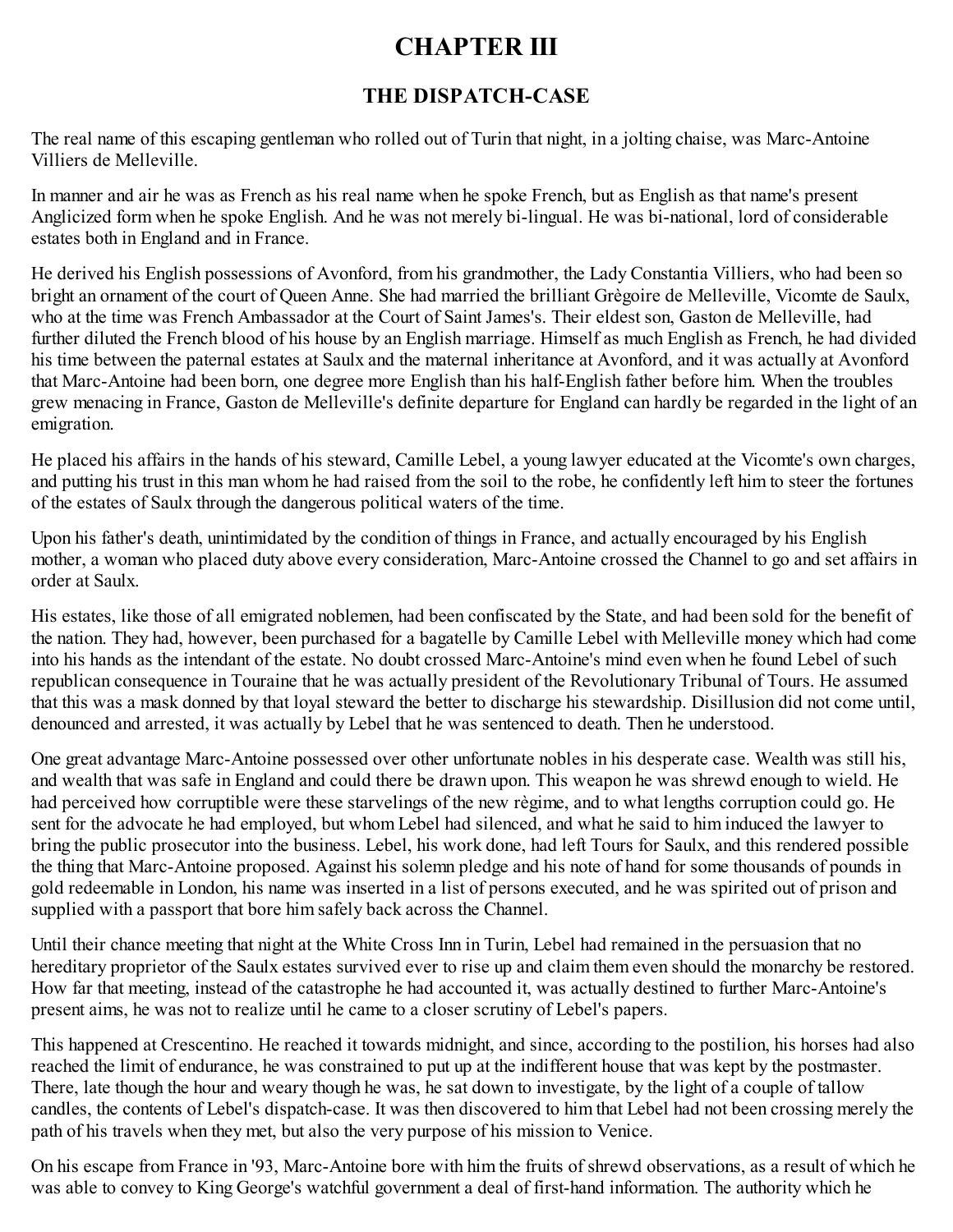derived from his social position, the lucidity of the expositions which he was in a position to make, and the shrewdness of his inferences from the facts, caught the attention of Mr. Pitt. The minister sent for him, not only then, but on subsequent occasions when news more than ordinarily startling from across the Channel rendered desirable the opinions of one as well-informed upon French matters as Marc-Antoine.

From all this it had resulted that when, in the spring of this year 1796, the Vicomte had announced that his own affairs were taking him to Venice, Mr. Pitt displayed his trust in him by inviting him to assume a mission of considerable gravity on behalf of the British Government.

The successes of Bonaparte's Italian campaign had appeared all the more dismaying to Mr. Pitt because so utterly unexpected. Who with the facts before him could have imagined that a mere boy without experience of leadership, followed by a ragged, starveling horde, inadequate in numbers and without proper equipment, could successfully have opposed the coalition of the Piedmontese with the seasoned army of the Empire under the command of veterans in generalship? It was as alarming as it seemed fantastic. If the young Corsican were to continue as he had begun, the result might well be the rescue of the French Republic from the bankruptcy on the brink of which Mr. Pitt perceived it with satisfaction to be reeling. Not only was the exhausted French treasury being replenished by these victories, but the ebbing confidence of the nation in its rulers was being renewed, and the fainting will to maintain the struggle was being revived.

A republican movement which was almost in the nature of a religion was being given a new lease of life, and it was a movement that constituted a deadly peril to all Europe and to all those institutions which European civilization accounted sacred and essential to its welfare.

From the outset William Pitt had laboured to form a coalition of European states which should present a solid, impregnable front to the assaults of the anarch. The withdrawal of Spain from this alliance had been his first grave setback. But the rapid victories of the Army of Italy under Bonaparte, resulting in the armistice of Cherasco, had changed mere disappointment into liveliest alarm. It was idle to continue to suppose that the successes of the young Corsican, who, as a result of a piece of jobbery on the part of Barras, had been placed in command of the Army of Italy, were due only to the favour of fortune. A formidable military genius had arisen, and if Europe were to be saved from the deadly pestilence of Jacobinism, it became necessary to throw every ounce of available strength into the scales against him.

The unarmed neutrality declared by the Republic of Venice could be tolerated no longer. It was not enough that Austria might be prepared to raise and launch fresh armies more formidable than that which Bonaparte had defeated. Venice, however fallen from her erstwhile power and glory, was still capable of putting an army of sixty thousand men into the field; and Venice must be persuaded to rouse herself from her neutrality. Hitherto the Most Serene Republic had met all representations that she should definitely take her stand against the invaders of Italy with the assumption that the forces already ranged against the French were more than sufficient to repel them. Now that the facts proved the error of this assumption, she must be brought to perceive the danger to herself in further temporizing, and out of a spirit of selfpreservation, if from no loftier motive, unite with those who stood in arms against the common peril.

This was to be the Vicomte de Saulx's mission. The very laws of Venice, which forbade all private intercourse between an accredited ambassador and the Doge or any member of the Senate, called for something of the kind.

Virtually, then, the Vicomte de Saulx travelled as a secret envoy-extraordinary, charged with a method of advocacy paradoxically impossible to the avowed British Ambassador by virtue of his very office. And since he had set out, the need for this advocacy had been rendered increasingly urgent by Bonaparte's crushing defeat of the Imperial forces at Lodi.

Now Lebel, it appeared from the papers which Marc-Antoine perused with ever-increasing interest and attention, had the same ultimate destination, and went in much the same capacity to represent the French interest.

The elaborate, intimate notes of instruction in Barras' hand confirmed that complete confidence in Lebel which the powers bestowed upon him already announced.

Lebel's first errand was to Bonaparte, from whom he was enjoined to stand no nonsense. He might find—and there were already signs of it—that the general's successes had gone to his head. Should Bonaparte display any troublesome arrogance, let Lebel remind him that the hand that had raised him starving from the gutter could as easily restore him to it.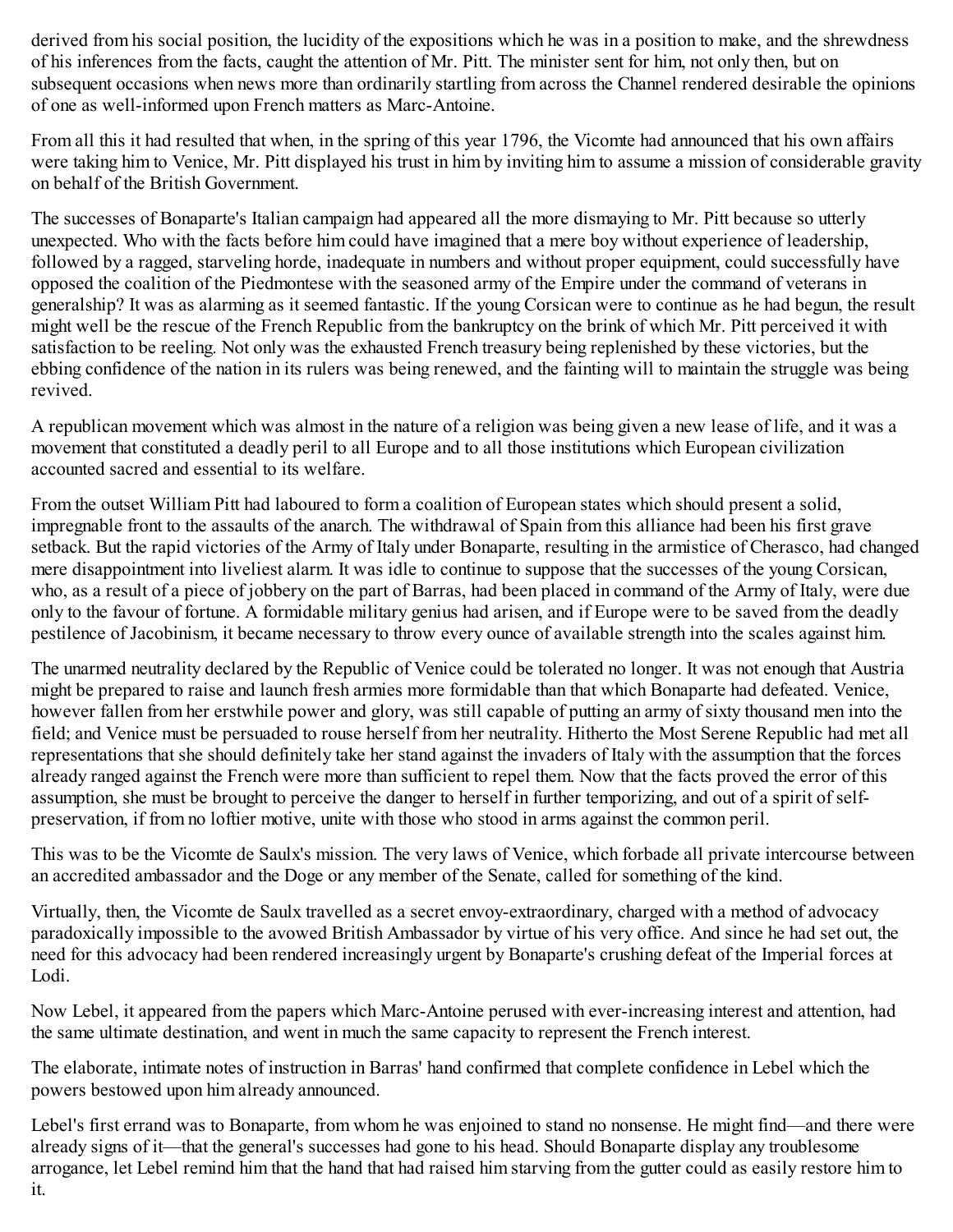There were minute instructions for the future conduct of the Italian campaign, but in no particular were they so minute as in what concerned Venice. Venice, Barras pointed out, was dangerously poised, not merely between armed and unarmed neutrality, but between neutrality and hostility. Pressure was being brought to bear upon her. There were signs that Pitt, that monster of perfidy and hypocrisy, was active in the matter. A blunder now might fling Venice into the arms of Austria with sorry consequences for the Army of Italy.

What exactly this would mean was made clear by a minute schedule of the forces by land and sea within Venetian control.

It must be Lebel's task to insist with Bonaparte, and to see that he complied with the insistence, that Venice should be lulled by protestations of friendship until the time to deal with her should arrive, which would be when the Austrian strength was so shattered that alliance with Venice could no longer avail either of them.

The instructions continued. From Bonaparte's headquarters at Milan, Lebel was to proceed to Venice, and there his first task should be thoroughly to organize the revolutionary propaganda.

'In short,' Barras concluded this voluminous note, 'you will so dispose that Venice may be strangled in her sleep. It is your mission first to see that she is lulled into slumber, and then to ensure that those slumbers are not prematurely disturbed.'

An open letter from Barras to the Ambassador Lallemant, presenting the bearer and asserting in unequivocal terms the powers that were vested in him by the Directory, made it clear that Lallemant and Lebel were not personally acquainted. This fact came to nourish and fertilize the notion that was already taking root in Marc-Antoine's mind.

His tallow candles were guttering and flickering at the point of exhaustion and day was breaking before Marc-Antoine with a hectic flush on his prominent cheek-bones and a feverish glitter of excitement in his eyes flung himself, halfdressed as he was upon his bed. And then it was not to sleep, but to survey the prospect spread before him by all that he had read.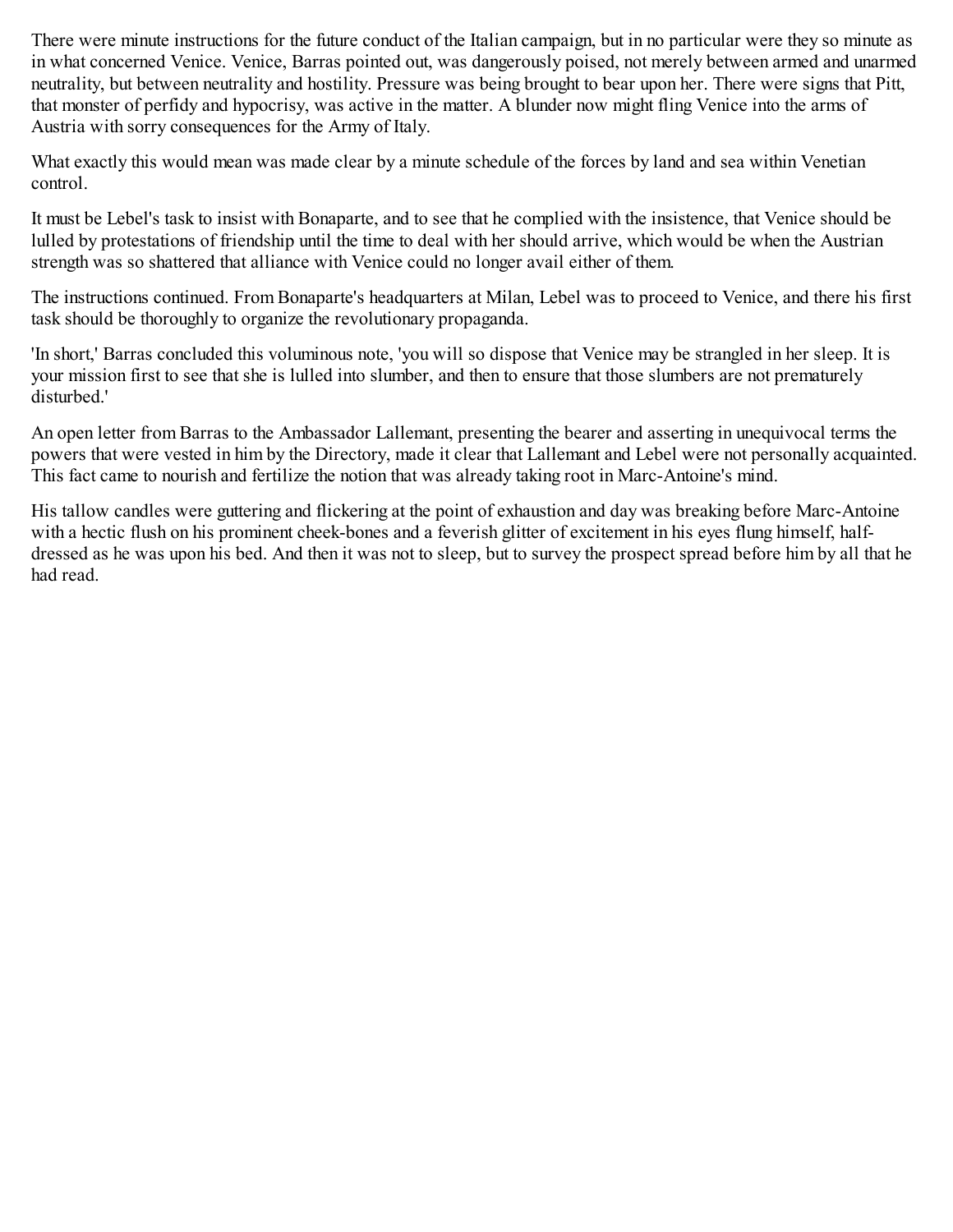## **CHAPTER IV**

### **THE AMBASSADOR OF FRANCE**

<span id="page-14-0"></span>Marc-Antoine first beheld that loveliest and strangest of the cities of the world in all the golden glory of a May morning. He came by boat from Mestre, where he had lain the night, and from afar as they approached the Canareggio it seemed to him that there floated before his gaze not indeed a city, but some vast fantastic jewel, compounded of marble and gold, of coral, porphyry and ivory, set in a vaster jewel of sapphire lagoon and sky. His black gondola swung from the Canareggio into the Grand Canal and glided between splendours of palaces blending the arts of East and West in a voluptuous beauty startling to his Northern eyes. He leaned forward under the canopy to feast his wonder on the Romanesque marvel of the Ca' d' Oro and the great arch of the Rialto Bridge with its burden of shops all glitter and movement of colour and of life.

The gondola gliding like a black swan through the water-traffic, threaded its way across the canal, past the Erberia, where all was noise and bustle of men and women about the piled stalls of fruit and flowers and about an unloading barge. It slipped into the quieter, narrow waters of the Rio delle Beccherie, to bring up at last at the water-lapped steps of the Osteria delle Spade, the Inn of the Swords, as the crossed blades of its sign announced.

Marc-Antoine landed and consigned his person and luggage into the care of the rubicund little landlord Battista, who welcomed him volubly in the Venetian dialect, which to Marc-Antoine sounded like a mixture of bad French and bad Italian.

He was lodged on the piano nobile in an ample salon, sparsely furnished and cool with a stone floor and clumsily frescoed ceiling where cupids of unparallelled obesity rioted in an incredibly gaudy vegetable kingdom. A bedroom with a vast canopied bed, and a powder-cupboard adjoining, completed his lodging.

He installed himself, unpacked, and sent for a hairdresser.

He had travelled straight from Turin, and he had accomplished the journey in two days. In this he had been extremely fortunate, for the movements of the battered Austrian troops about the country east of the Mincio might easily have hindered and delayed him. As it was he had missed them, although the ugly signs of their passage were not wanting. He had reached Mestre unchallenged, and now in the ease and peace and dignity of Venice it seemed difficult to believe that the hideous stress of war could be anywhere within a thousand miles of them. Gay laughter-laden voices floated up to his windows from the canal below, and more than once whilst his hair was being dressed there came, to the accompaniment of the swish of oars and the gurgle of water under an iron-headed prow, snatches of song as if to stress how carefree were the people of the Lagoons.

The assumption, upon which he had decided, of the rôle of the dead Lebel, imposed upon him the necessity of journeying at once to Milan where Bonaparte had made his triumphal entry and had just established his headquarters. But he had shirked a course that was fraught with so much risk, and had contented himself with writing to the French commander. Thus he created with Barras the impression of having represented the wishes of the Directory to Bonaparte, and he could leave Barras to suppose that this had been done orally.

It would be some three hours after his arrival, when having made a careful toilet and with his glossy black hair carefully dressed and tied, but free from powder, he went below, and called for a gondola to carry him to the French Legation.

Reclining in the shade of the felza he was borne westwards up the Grand Canal, where with the approach of noon the water-traffic was becoming brisk, and then, by a network of lesser channels that lay in shadow between tall dark palaces, to the Fondamenta of the Madonna dell' Orto in the north. Alighting on the quay, he came by a narrow alley into the Corte del Cavallo, a little square scarcely larger than a courtyard. On the corner stood the residence of the ambassador of France, the Palazzo della Vecchia, a roomy but comparatively modest house for a city of such splendours.

The Citizen-Ambassador Lallemant was at work in the spacious room on the first floor which he made his office. He was interrupted by Jacob, the middle-aged, rustily clad, alert Semitic secretary, who could never forget that during the interregnum three years ago he had been for a season chargè d'affaires.

Jacob brought the ambassador a folded note, which he said had been given to him by the door-keeper Philippe.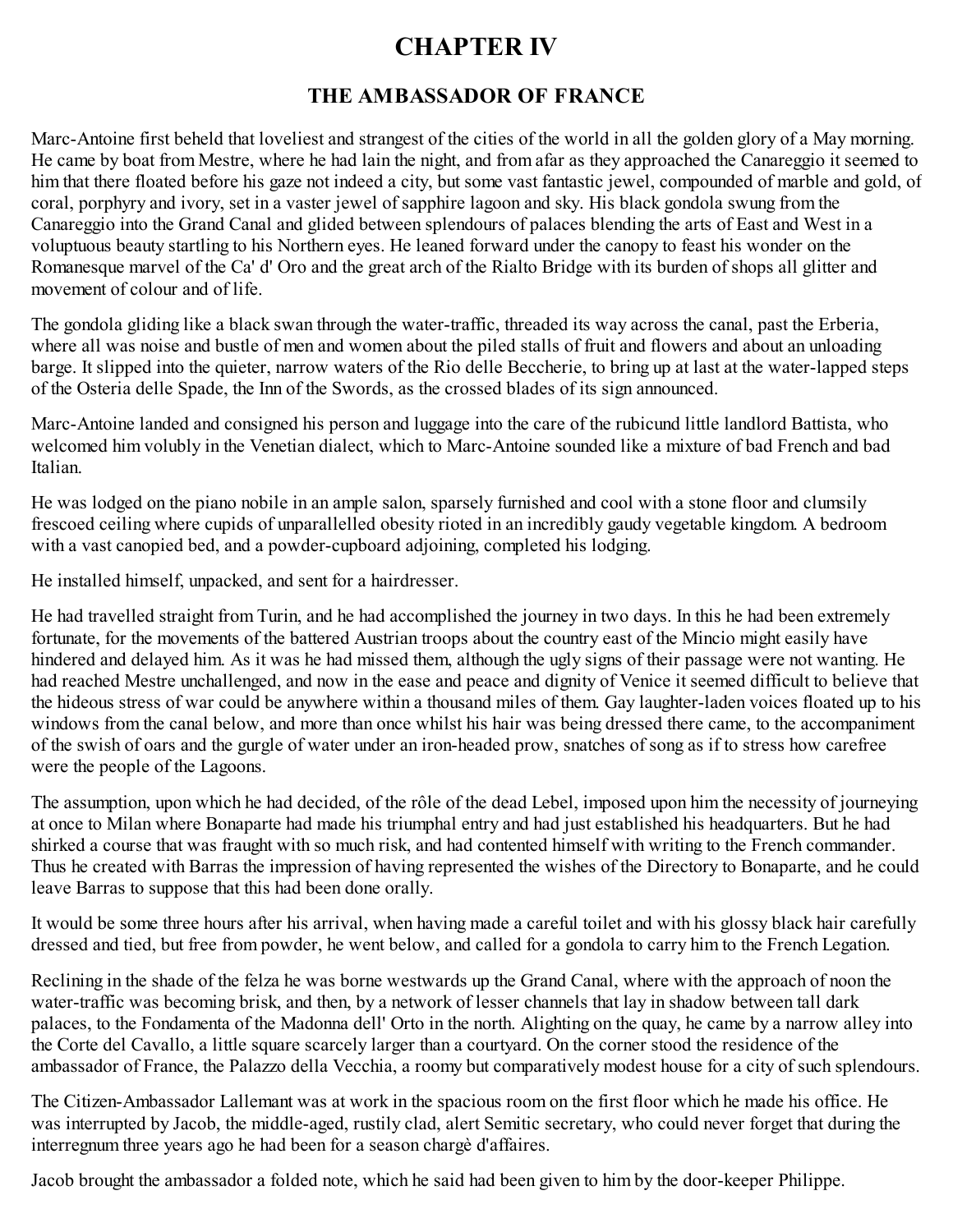Lallemant looked up from his papers. He was a man in middle life of a comfortable habit of body and a full, kindly, rather pallid face that like a pear was wider at the base than at the summit. The lethargy of his double chin was belied by the keen shrewdness of full dark eyes, set prominently on his face.

He unfolded the note and read: 'Camille Lebel, representative on mission, requests audience.'

He frowned in silence for a moment. Then he shrugged. 'Bring this man in.'

In the representative when he was introduced Lallemant beheld a man above the middle height, prepossessing of countenance, slimly built but with a good width of shoulder, elegantly dressed in a long black coat above spotless buckskins and boots with reversed tops. He wore a very full white neckcloth, carried a bicorne hat tucked under his arm, and bore himself with an air of consequence and authority.

The ambassador scrutinized him searchingly as he rose to greet him.

'You are welcome, Citizen Lebel. We have been looking for your arrival since the last letters from the Citizen-Director Barras.'

The newcomer frowned. 'We?' he echoed. 'Do you say "we?" May one know whom you include in that pronoun?'

Lallemant was taken aback by the hard tone and the cold, hard glance of those light eyes in which he read displeasure and reproof. Resentment was to succeed his momentary confusion. But it was in this confusion that he answered.

'The pronoun? Oh! I but use it officially. A form of speech. So far no one shares with me the secret either that you were expected or that you have arrived.'

'You had better see that no one does,' was the dry injunction. 'I do not propose to be found one morning floating in one of these picturesque canals with a stiletto in my back.'

'I am sure you have no cause to be afraid of that.'

'I am not afraid of anything, citizen-ambassador. It is simply that the thing is not among my intentions.' He looked round for a chair, found one, thrust it nearer to the ambassador's writing-table, and sat down. 'Don't let me keep you standing,' he said, tone and manner plainly conveying that he accounted himself the master here. 'If you will look at this you will learn our exact relationship.'

He placed Barras' letter on the table before the ambassador.

That letter made abundantly clear the formidable authority with which Lebel was vested by the Directory. But it did not suffice to conquer the annoyance aroused in Lallemant by his visitor's hectoring manner.

'To be frank, citizen, I do not quite perceive what you are come to do that I could not have done. If you . . .'

He was interrupted by the abrupt opening of the door. A florid young man bounded impetuously into the room, speaking as he came.

'Citizen-ambassador, I am wondering whether you would like me to . . .' He broke off, perceiving the stranger, and presented every appearance of confusion. 'Oh, but my apologies! I thought you were alone. I . . . If . . . Perhaps . . . Oh, I will return later.'

Nevertheless, he did not depart. He remained swaying there, undecided, and all the while his eyes were very busy upon the visitor.

'Since you are here, what is it that you want, Domenico?'

'I should never have intruded if I had dreamed . . .'

'Yes, yes. You've said so. What do you want?'

'I was wondering whether you would allow me to take Jean with me as far as San Zuane. I am going to the . . .'

Lallemant cut him short. 'Of course you may take him. There was no need to break in on me for that.'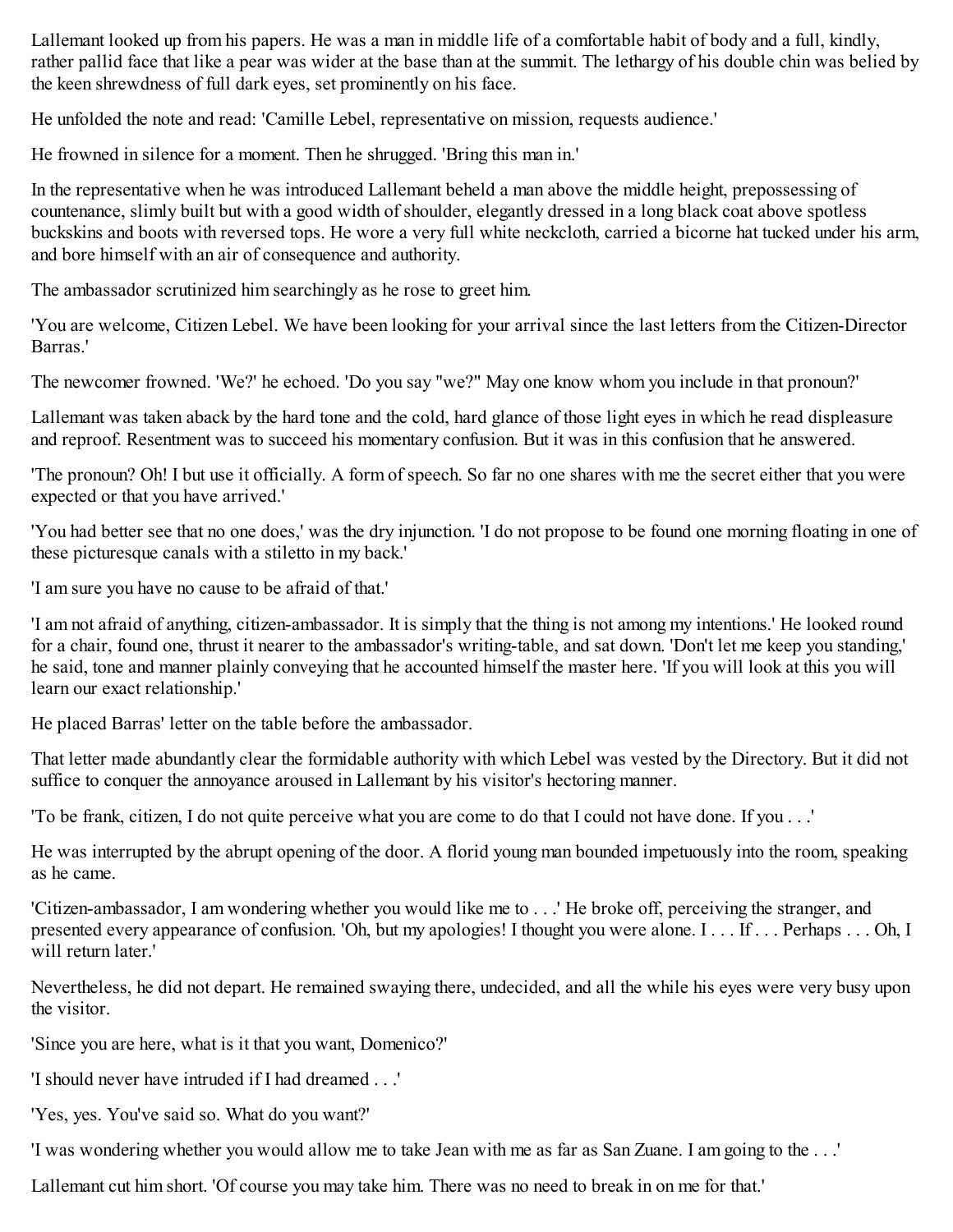'Ah, but then you see, Madame Lallemant herself is not at home, and . . .'

'Oh, yes, yes. I've said that you may take him. To the devil with your explanations. You see that I am engaged. Be off.'

Mumbling excuses the young man backed away; and all the time his eyes continued to play over the visitor, from his fine boots to his sedulously dressed head.

When at last the door had closed upon him, Lallemant's lips were compressed into a little scornful smile. He glanced over his shoulder at an open doorway and a small room beyond.

'Before that interruption I was about to trouble you to accompany me in there. You were a little hasty in accommodating yourself, my friend.' He moved from the table, and waved a hand in the direction of that doorway, a tinge of sarcasm in his manner. 'If you please.'

Mystified, the visitor complied.

Lallemant left the communicating door open, so that from the inner room he commanded a view of the larger outer chamber. He advanced a chair, and explained himself.

'In here we shall be safe from eavesdroppers. It was not my intention that anything of importance should be said out there. That pleasant young man, so innocently concerned to take my son for a walk, is a spy placed in my house by the Council of Ten. By tonight the circumstance of your visit and a description of you will be in the hands of the inquisitors of state.'

'And you tolerate his presence? You leave him free of your house?'

'He has his uses. He runs messages for me. He helps to entertain my son. He makes himself pleasant to my wife, and frequently acts as an escort for her when she goes abroad. Also, since I am aware of his real trade, I take him into my confidence now and then, and disclose to him as political secrets just those matters which it suits me that the inquisitors of state should believe.'

'I see,' said Marc-Antoine, readjusting his ideas concerning this phlegmatic-looking ambassador. 'I see.'

'I thought you would. Believe me, he learns nothing here that can profit his employers.' Lallemant sat down. 'And now, citizen-representative, I am at your service.'

The false Lebel proceeded to disclose his mission. He began by congratulating himself and all Frenchmen upon the glorious victories which were attending French valour and French arms in Italy; victories which in themselves simplified the task upon which he came. However, the end was not yet reached. Austria disposed of vast resources, and none could doubt but that she would employ them freely and endeavour to re-establish herself in Lombardy. The odds against France were heavy enough already, and it was his business to see that they were rendered no heavier. Venice must at all costs be held strictly to her unarmed neutrality.

'Unless, of course,' Lallemant interrupted him, 'she could be brought into alliance with us against the Empire.'

The cold eyes stared at him. 'That is unthinkable.'

'Not to General Bonaparte.'

'General Bonaparte? What has General Bonaparte to do with it?'

Lallemant's thin smile made its reappearance. 'Only this: he has sent me just such a proposal to place before the College.'

The representative became haughty. 'And since when have such matters concerned the military? I was under the impression that General Bonaparte was in command of the forces in the field. Let me ask you, citizen-ambassador, how you propose to deal with his proposal?'

'Why, to be frank, it seems eminently reconcilable with our interests.'

'I see.' The representative got to his feet. His tone was bitter. 'And so, you, Citizen Lallemant, the accredited representative here of the French Government, are proposing to take your orders from the General in the field! Really,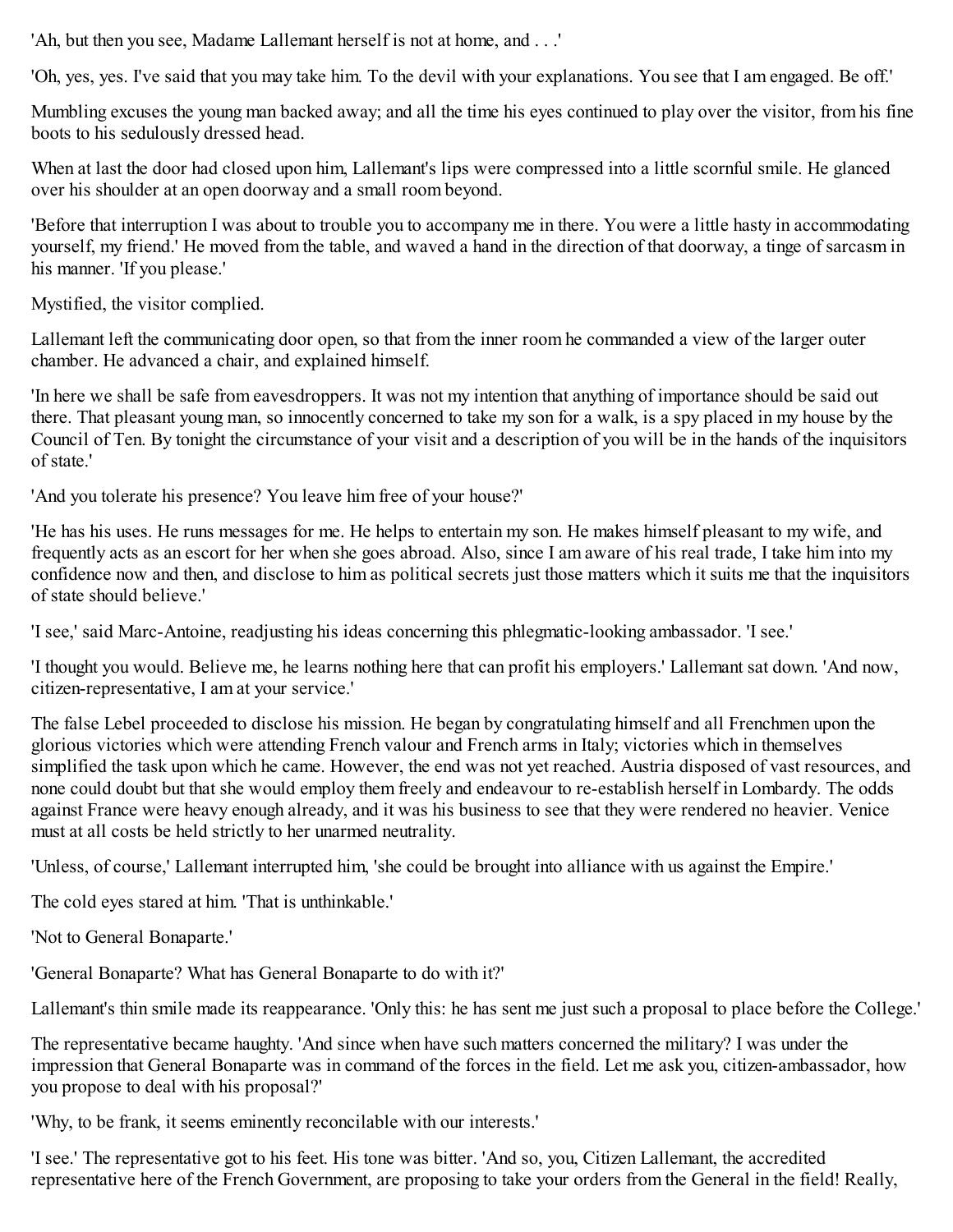sir, it seems that I arrive no more than in time.'

Lallemant made no attempt to vent his irritation. 'I don't see why I should not act upon orders which I judge to accord with the best interests of France.'

'I say again that I arrive no more than in time. An alliance, sir, sets up obligations, which are not in honour or even in decency afterwards to be evaded. France has very definite views on the subject of Venice. Venice is to be delivered from her oligarchic government. It is our sacred mission to carry the torch of liberty and of reason into her territories. Are we to enter into an alliance with a government which it is our object to destroy? It is our business—the precise business on which I am here—to see that Venice is kept rigidly to her unarmed neutrality until it is time to strike this oligarchy into the dust. Understand that clearly, citizen-ambassador.'

Lallemant looked up at him without affection. Then he shrugged with a plain and careless display of ill-humour.

'Since the Directory has sent you here to meddle, my responsibility is at an end. But will you tell me what I am to say to General Bonaparte?'

'Say to him that you have referred the matter to me. I will deal with him.'

'You will deal with him! Ha! I wonder do you know what manner of man he is.'

'I know what manner of position he holds. If he is in danger of getting above it, I shall know how to repress him.'

'One sees that you are of a sanguine temperament. The man who with the ragged army under his command could win the battles he has won in the last two months, against well-disciplined, well-equipped forces twice as numerous as his own, is not easily repressed.'

The representative was supercilious. 'I have no wish to detract from the merit of which he has given proof as a soldier. But we will preserve, if you please, a sense of proportion where this young man is concerned.'

Lallemant smiled broadly. 'Shall I tell you something about him? Something that I had from Berthier himself. When this little Corsican went to Nice to take up the command which Barras had procured for him, the generals of division of the Army of Italy were enraged that a boy of twenty-seven should be placed over them; a parvenu as they called him; a general off the streets; the man contemptuously known in Paris as the mitrailleur, since the only action known to his credit was to have swept away a mob with grapeshot. It was even said of him—I am merely repeating the words of others—that he was given his command as the price of having made an honest woman of one of Barras' mistresses. Those generals prepared to give him a reception that should make him think twice about remaining with the Army of Italy. Augereau, masterful and violent, was loudest in how he would put the upstart down. Bonaparte arrived. You know what he looks like. A starveling wisp of a fellow, frail and pallid as a consumptive. He walked in amongst them, and whilst buckling on his belt issued his orders, curt and sharply, without a wasted word. Then he walked out again, leaving them speechless, stunned by a force within him which they could not define, but in the presence of which not one of them had retained the courage to make good his boast.

'That is Bonaparte. Since then he has won a dozen battles, and smashed the Austrian might at Lodi. Conceive if he will have become easier to deal with. If you can dominate him, citizen, there should be a great future for you.'

But the representative remained unimpressed. 'It is not I who will dominate him. It is the authority of which I am the mouthpiece. And, anyway, as to these proposals of his, you will understand that the matter is now in my hands, and need concern you no further.'

'Oh, but gladly, citizen-representative. It is a responsibility of which I am very ready to be relieved.'

There was sarcasm in his tone, and it was met by sarcasm in the reply.

'So that you perceive at last a purpose in my presence here in Venice.' He sat down again, crossed his legs, and, descending a little from his loftiness of manner, came to matters which Lallemant found even more startling than anything that had gone before.

He announced that in the furtherance of the purpose responsible for his presence, and so as to study Venetian intentions at first hand, he proposed to go into the enemy's camp, representing himself as a secret agent of the British. He asserted that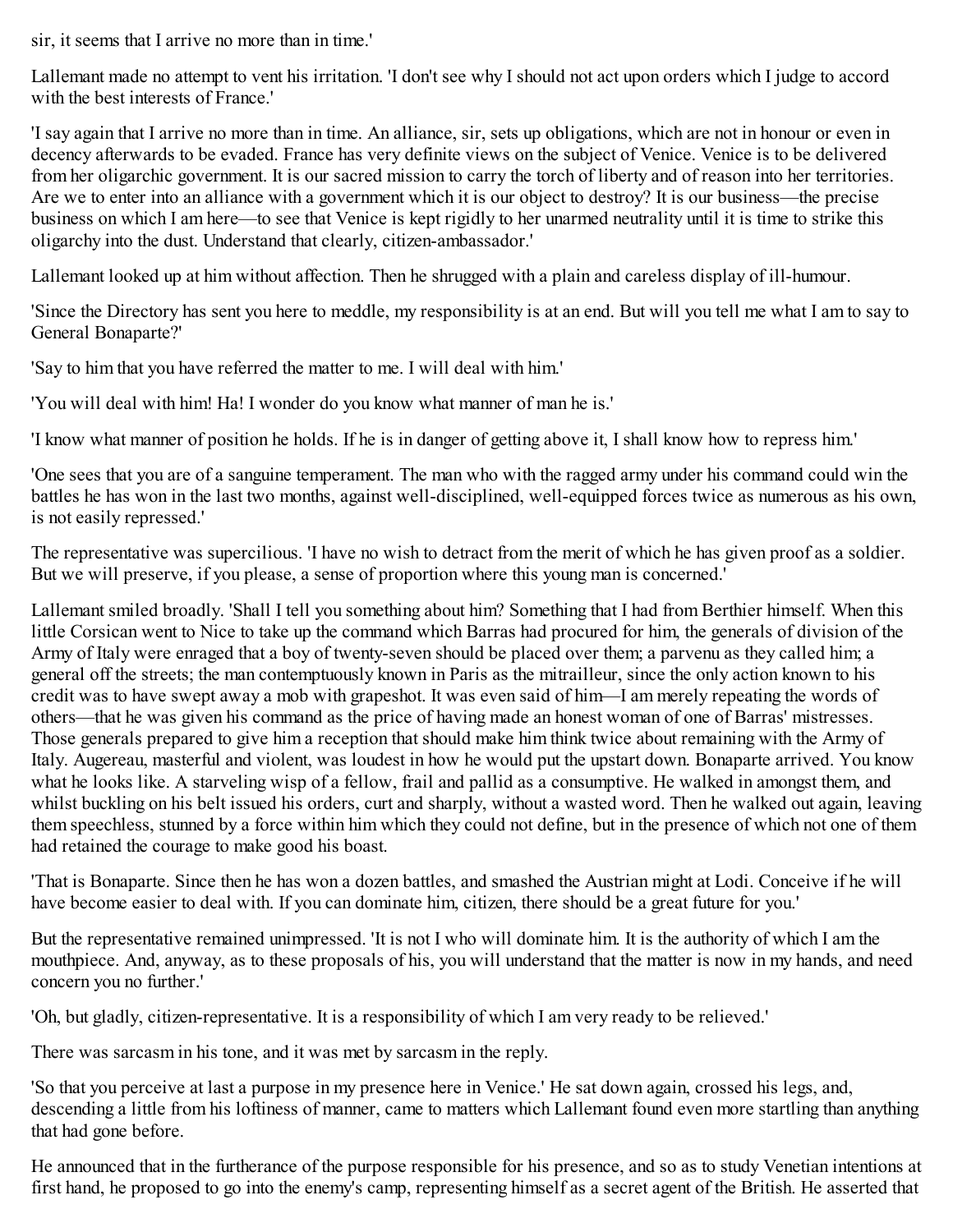it was a part he was well-equipped to play before any audience, even at need an English one.

Nevertheless, Lallemant's amazement was only partly allayed.

'Do you know what will happen if they unmask you?'

'I count upon so disposing that there will be no unmasking.'

'Name of God! You must be a very brave man.'

'I may or may not be brave. I am certainly intelligent. At the outset I shall inform them that I am in relations with you . . .'

'What?'

'That I have imposed myself upon you by pretending to be a French agent. I shall establish my good faith by dealing with them precisely as you deal with this spy of theirs who has been installed in your house. I shall give them some scraps of information about the French, which, whilst worthless and perhaps even quite false, shall have all the appearance of being valuable and true.'

'And you imagine that this will impose upon them?' Lallemant was scornful.

'But why not? Surely it is no new thing for a secret agent to appear to be working on both sides. In fact, no secret agent ever succeeded either in serving his side or keeping his life who did not take the pay of both parties. A government so experienced in espionage will recognize this without explanations. I incur one serious danger. At a whisper that I am Camille Lebel, a secret agent of the Directory, and the stiletto and the canal to which I have alluded will probably close a career of some distinction and great utility to France.' He paused there, to cast a glance through the open door at the empty room beyond. Then he added with peculiar emphasis: 'It follows, therefore, that the secret of my identity, which lies at present between you and me, Lallemant, is not to be shared with any other single soul. You understand? Not even your wife is to suspect that I am Lebel.'

Lallemant again betrayed that suspicion of strained patience. 'Oh, very well. As you please.'

'I mean it to be as I please. We touch upon a matter of life and death. My life and my death, pray observe. They are matters about which you will admit my pre-eminent right to dispose.'

'My dear Citizen Lebel . . .'

'Forget that name.' The representative rose, suddenly dramatic. 'It is not to be used again. Not even in private. If we are really private in a house in which spies of the Council of Ten are at large. Here in Venice I am Mr. Melville, a flaneur, an English idler. Mr. Melville. Is that clear?'

'Certainly, Mr. Melville. But if you should get into difficulties . . .'

'If I get into difficulties I shall be beyond any man's assistance. So see that you create none for me by any indiscretion.' His clear eyes were sternly upon the ambassador, who, utterly browbeaten, inclined his large head in submission. 'That, I think, is all at the moment.'

Lallemant was instantly on his feet. 'You'll stay to dine. We shall be alone; just Madame Lallemant and my boy and my secretary Jacob.'

Mr. Melville shook his impeccably dressed head. 'I thank you for the courtesy. But I could not wish to embarrass you. Some other day, perhaps.'

Not even the anxiety to conciliate could lend reality to Lallemant's air of disappointment. His expressions of regret rang so hollow that they almost betrayed his satisfaction in being rid of this overbearing fellow.

Mr. Melville delayed yet a moment to inquire into the progress being made by the French agents charged with Jacobin proselytizing.

'I have nothing,' he was answered, 'to add to my last report to the Citizen Barras. We are well served, especially by the Vicomtesse. She is very diligent, and constantly widening the sphere of her activities. Her latest conquest is that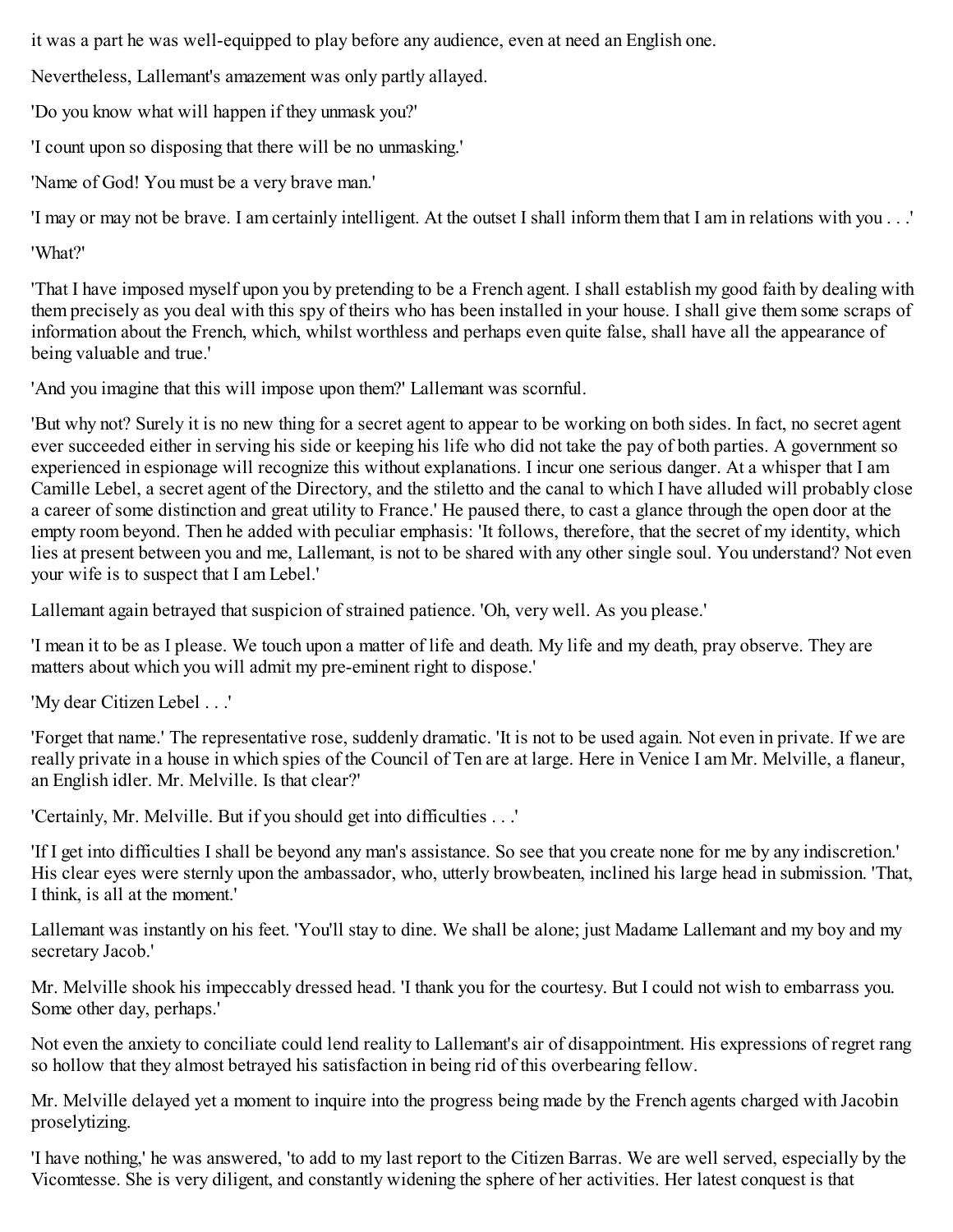barnabotto patrician Vendramin.'

'Ah!' Mr. Melville was languid. 'He is important, is he?'

The ambassador looked at him in astonishment. 'Do you ask me that?'

Instantly conscious of having taken a false step, Mr. Melville carried it off without a flicker of hesitation.

'Well—do you know?—I sometimes doubt his consequence.'

'After what I have written about him?'

'It is only the Pope who is infallible.'

'It does not need the Pope to know the extent of Vendramin's influence. And the Vicomtesse has all but made him fast. It is only a question of time.' He laughed cynically. 'The Citizen Barras has a great gift of disposing of his discarded mistresses to the nation's profit as well as to his own.'

'I'll not stay to hear scandal.' Mr. Melville took up his hat from the table. 'You shall know what progress I make. Meanwhile, if you want me, I am lodged for the moment at the Inn of the Swords.'

On that he took his leave, and went his ways, wondering who might be the Vicomtesse, and who this Vendramin who was a barnabotto.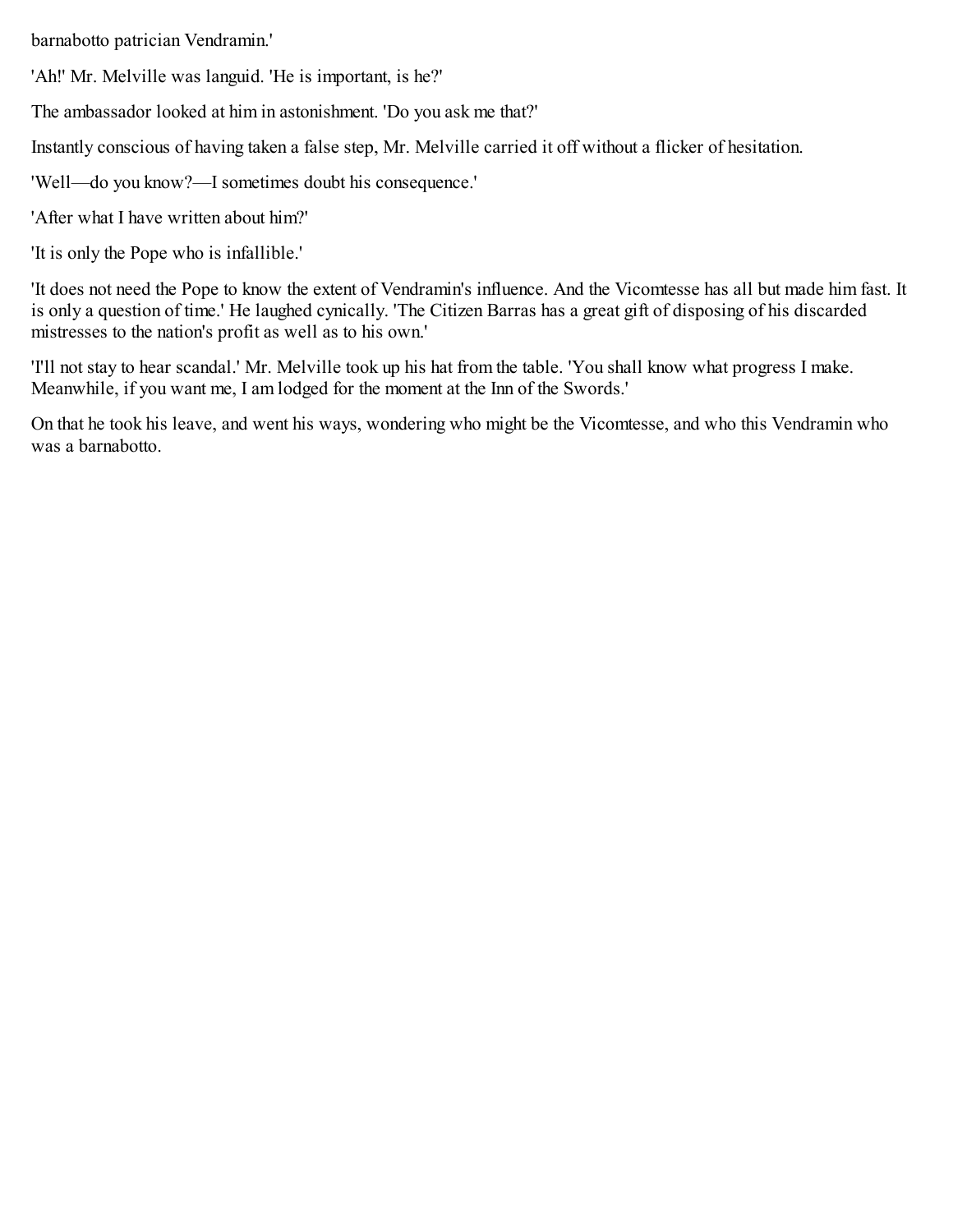## **CHAPTER V**

### **THE AMBASSADOR OF BRITAIN**

<span id="page-20-0"></span>If the manners of Mr. Melville had ruffled the feelings of the ambassador of the French Republic, One and Indivisible, they were almost as severely to ruffle those of the ambassador of His Britannic Majesty, upon whom he waited that same afternoon. There was, however, a difference. Whilst the overbearing tone assumed with Lallemant had been purely histrionic, convincingly to colour the rôle assumed, that which he employed with Sir Richard Worthington was a genuine expression of his feelings.

Sir Richard, a stocky, sandy, pompous man, hung out those inevitable banners of a poor intellect: self-sufficiency and suspicion. Prone to assume the worst, he was of those who build suspicions into convictions without analyzing their own mental processes. It is a common enough type, readily identified; and within five minutes of being in the ambassador's presence Mr. Melville was aware in dismay that he conformed with it.

He presented to the ambassador a letter from Mr. Pitt which had travelled with him from England in the lining of his boot.

Seated at his writing-table, Sir Richard left his visitor standing, whilst with the aid of a glass he slowly perused the letter.

He looked up at last and his greenish eyes narrowed in scrutiny of the slim straight figure before him.

'You are the person designated here?' he asked in a high-pitched voice that went well with his receding chin and sloping brow.

'That would seem to follow, would it not?'

Sir Richard opened his eyes a little wider at the tone.

'I did not ask you what would seem to follow. I like direct answers. However . . . Mr. Pitt says here that you will state your business.'

'And he requests you, I think, to afford me every assistance in the discharge of it.'

Sir Richard opened his greenish eyes to their utmost. He set the letter down, and sat back in his tall chair. There was an edge to his thin tone. 'What is this business, sir?'

Mr. Melville stated it briefly and calmly. Sir Richard raised his sandy brows. A flush was creeping up to his cheekbones.

'His Majesty is already quite adequately represented here. I fail to perceive the necessity for such a mission.'

It was Mr. Melville's turn to be annoyed. The man was a pompous idiot. 'That observation is not for me; but for Mr. Pitt. At the same time you may tell him of something else that you fail to perceive.'

'If you please?'

'Something that suggested to him that he should supplement you. Representations of the kind that expediency now suggests should be made to the rulers of the Most Serene Republic, to be effective are not to be made in public.'

'Naturally.' The ambassador was sharp and frosty. 'You will not have travelled all the way from England to state the obvious.'

'It seems that I have. Since the laws of Venice rigidly forbid all private intercourse between any member of the government and the ambassador of a foreign power, you are debarred by your office from steps possible only to an individual visiting Venice in an ostensibly private capacity.'

Sir Richard made a gesture of impatience. 'My dear sir, there are ways of doing these things.'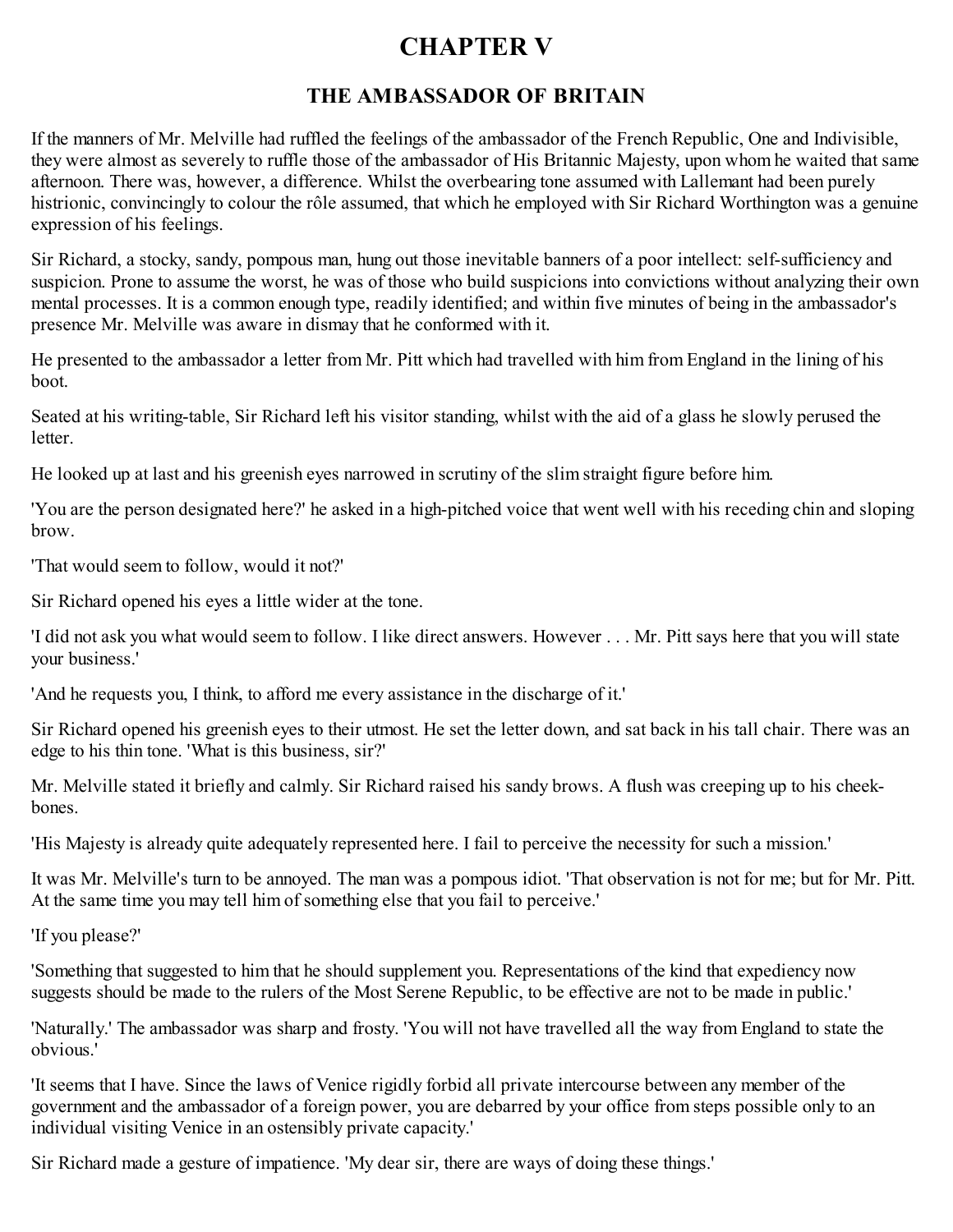'If there are, they are ways that do not commend themselves to Mr. Pitt.'

Mr. Melville accounted that he had been standing long enough. He pulled up a chair, and sat down facing the ambassador across his Louis XV writing-table, which was of a piece with the handsome furnishings, the gildings and brocades of that lofty room.

Sir Richard glared, but kept to the subject.

'Yet those ways are so manifest, that I fail, as I have said—utterly fail—to perceive the necessity for the intervention of a . . . a secret agent.' His tone was contemptuous. 'That I suppose is how you are to be described.'

'Unless you would prefer to call me a spy,' said Mr. Melville humbly.

Suspecting sarcasm, Sir Richard ignored the interpolation. 'I fail to see what good can come of it. In fact, at this juncture, I can conceive that harm might follow; great harm; incalculable harm.'

'Considering what has happened at Lodi, I should have thought that the representations I am charged to make have become of a singular urgency.'

'I do not admit, sir, your qualifications to judge. I do not admit them at all. You must allow me to know better, sir.' His ruffled vanity was stiffening him in obstinacy. 'The importance of what happened at Lodi may easily be exaggerated by the uninformed; by those who do not know, as I know, the resources of the Empire. I have sure information that within three months Austria will have a hundred thousand men in Italy. That should abundantly suffice to sweep this French rabble out of the country. There is the answer for timid alarmists who take fright at these lucky successes of the French.'

Mr. Melville lost patience. 'And if in the meanwhile Venice should be drawn into alliance with France?'

Sir Richard laughed unpleasantly. 'That, sir, is fantastic, unimaginable.'

'Even if France should tempt the Serenissima with offers of alliance?'

'That, too, is unimaginable.'

'You are sure of that?'

'As sure as that I sit here, sir.'

Mr. Melville fetched a sigh of weariness, produced his snuffbox and proceeded to shatter that complacency.

'You relieve me. I desired to test your opinions by that question. I find, as I supposed, that I cannot trust myself to be guided by them.'

'By God, sir! You are impudent.'

'Mr. Melville snapped his snuffbox. With a pinch of snuff held between thumb and forefinger, he tapped the writing-table with his second finger. 'The proposals of alliance which you so complacently assert to be unimaginable have already been put forward.'

The ambassador's countenance momentarily reflected his dismayed astonishment. 'But . . . But . . . How could you possibly know that?'

'You may accept my assurance that the French Ambassador here has received instructions from Bonaparte to propose an alliance to the Serenissima.'

Sir Richard announced his recovery by a fleering laugh.

'Only an utter ignorance of procedure could permit you so easily to be deceived. My good sir, it is not for Bonaparte to make such proposals. He has no such powers. These are matters for governments, not for soldiers.'

'I am as aware as you are, Sir Richard, of the irregularity. But it does not affect the fact. That Bonaparte has done this I know; and the presumption is that he has grounds for believing that his government will support him. Generals who achieve what Bonaparte has achieved do not want for influence with their governments.'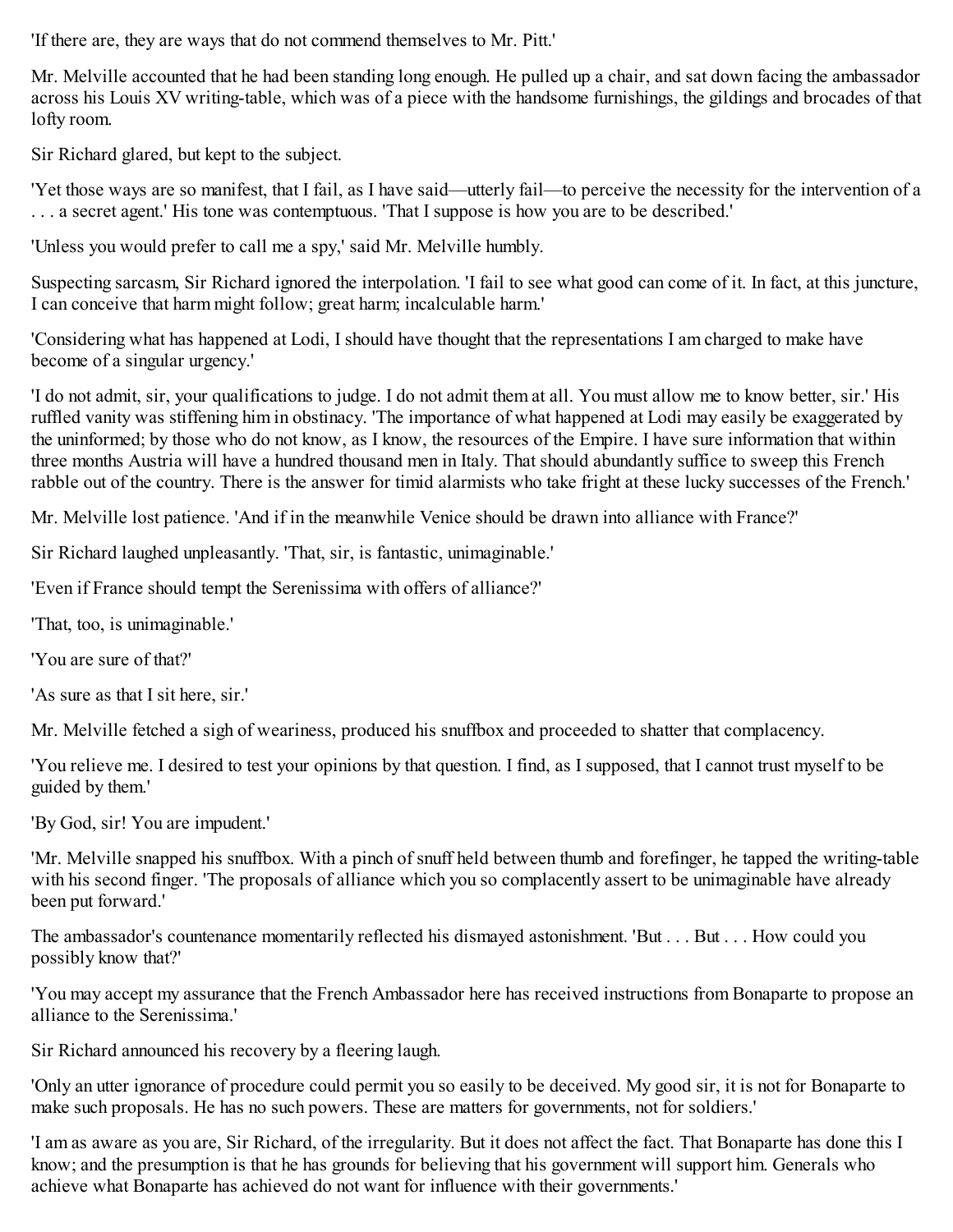Before Mr. Melville's impressiveness, Sir Richard was driven from irony to sullenness.

'You say that you know positively. But how can you know?'

Mr. Melville took time to answer him.

'Just now, Sir Richard, you described me as a secret agent. You need not have boggled at the word "spy." It would not have offended me. I am a spy in a cause that dignifies the calling; and it happens that I am a good spy.'

Sir Richard's expression suggested the presence of an offensive smell. But he said nothing. Mr. Melville's revelation left him with a sense of defeat. Still, obstinately, like a stupid man, he struggled against reason.

'Even if all this were so, I still fail to perceive what you can hope to accomplish.'

'Are we not wasting time? Does it really matter that you should perceive it? You have Mr. Pitt's orders, as I have. It only remains that acting upon yours, you should enable me to act upon mine.'

The mildness of the tone employed could not rob the rebuke of its asperity. Sir Richard, deeply affronted, coloured from chin to brow.

'By God, sir, I find you singularly bold.'

Mr. Melville smiled into the fierce greenish eyes. 'I should not otherwise be here, sir.'

For a long moment the scowling ambassador considered. Irritably, at last, he spoke, tapping the letter before him.

'I am asked here to lend you support and assistance. I am asked to do this in a letter brought to me by a man whom I do not know. There is the question of your identity. You will have papers; a passport, and the like.'

'I have not, Sir Richard.' He did not attempt to explain how this happened. There was only his word for it, and this man would certainly affront him by refusing to accept it. 'That letter should be my sufficient passport. Mr. Pitt, you observe, has taken the precaution of adding a description of me at the foot. However, if that does not suffice, I can produce persons of eminence, integrity, and repute in Venice who are personally acquainted with me.'

Mr. Melville read in his glance the man's mean satisfaction at being at last able to gratify the rancour aroused in him by the appointment of this envoy-extraordinary and nourished by the defeat he had suffered in argument.

'Until you produce them, sir, and until I am satisfied that they are as you describe them, you will not wonder that I decline to act as your sponsor.' He touched a bell on the table as he spoke. 'That, I am sure, is what Mr. Pitt would expect and desire of me. I must be very sure of my ground, sir, before I can take the responsibility of answering for you to His Serenity the Doge.'

The door was opened by the usher. There was no invitation to dinner from the British Ambassador.

'I have the honour, sir, to wish you a very good day.'

If Mr. Melville departed in any perturbation, it was only to see England represented in Venice at such a time by such a man. When he came to contrast the shrewd smoothness of Lallemant—one who had won to his position by the proofs of ability he had afforded—with the stiff-necked stupidity of Sir Richard Worthington—who no doubt owed his appointment to birth and influence—he began to ask himself whether, after all, there might not be grounds for the republican doctrines which had found application in France and which everywhere in Europe were now in the air; whether the caste to which he belonged was not indeed already an effete anachronism, to be shovelled by men of sense out of the path of civilization and progress.

These misgivings, however, did not sink so far as to imperil the championship of the cause of aristocracy to which he was pledged. After all, he belonged to that caste; the recovery of his estates of Saulx depended upon the restoration of the monarchy in France, and this restoration could not take place until the anarchs were brought to their knees and broken. Personal profit apart, however, the cause was one to which by birth he owed his loyalty, and loyally he would spend himself in its service, right or wrong.

From the austere English lady, his mother, he had inherited a lofty and even troublesome sense of duty, which his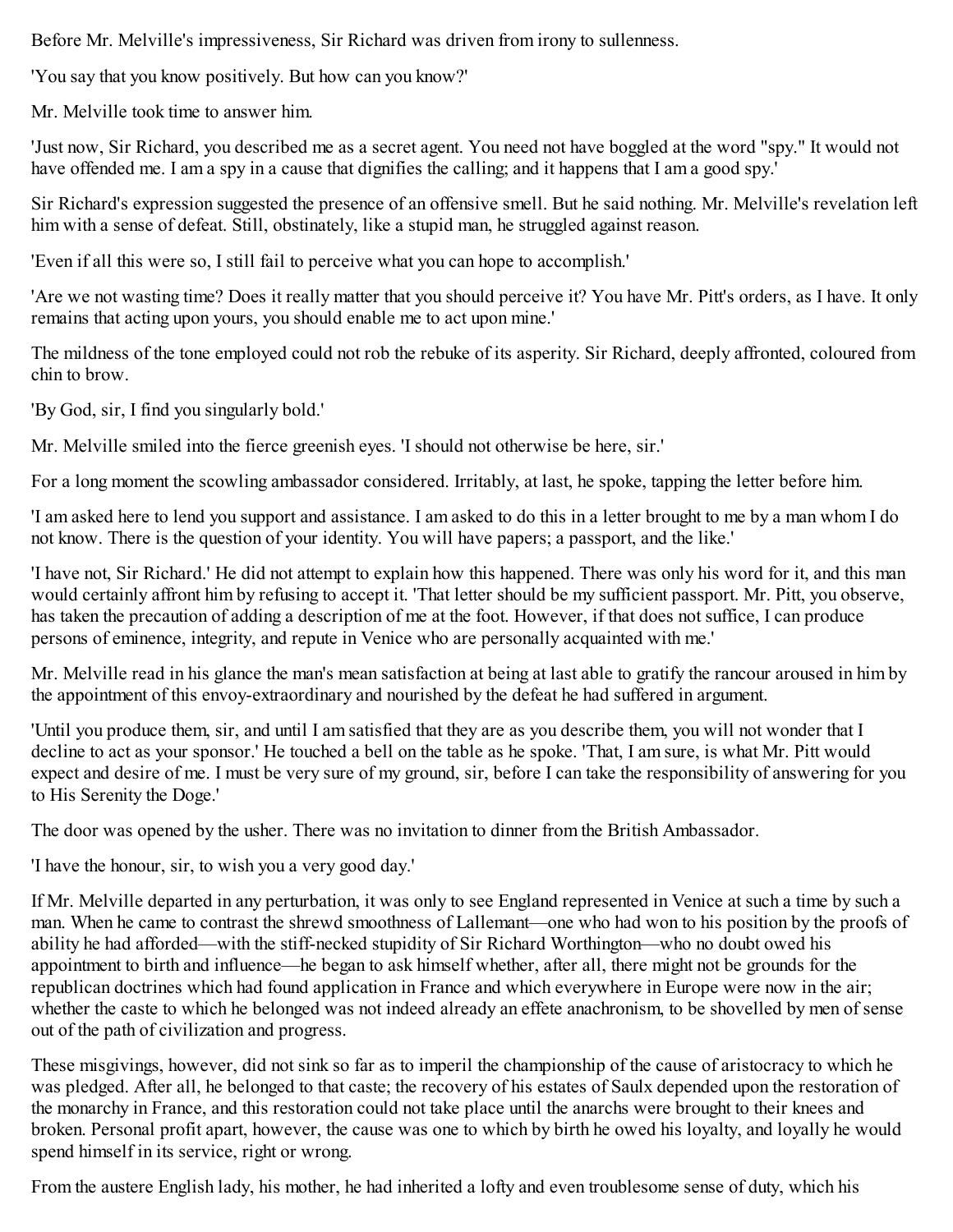education had further ingrained.

An instance of this is afforded by the order in which he handled the matters concerned with his presence in Venice. That affair of his own primarily responsible for the journey—and one which might well have justified impatience—was yet to be approached. His approach of it now may have gathered eagerness because Sir Richard Worthington's cavalier treatment of him rendered it politically as necessary as previously it had been personally desirable.

When, on the death of his father Marc-Antoine had undertaken at the call of duty to his house and caste that hazardous and all but fatal journey into France, Count Francesco Pizzamano was, and had been for two years, Venetian Minister in London. His son Domenico, an officer in the service of the Most Serene Republic, was an attachè at the Legation, and between him and Marc-Antoine a friendship had grown which had presently embraced their respective families. Gradually Marc-Antoine's interest in Domenico had become less than his interest in Domenico's sister, the Isotta Pizzamano, whom Romney painted, and whose beauty and grace are extolled in so many memoirs of the day.

The events—first Marc-Antoine's excursion into France and then the recall of Count Pizzamano—had interrupted those relations. It was his ardent desire to resume them, now that the way was clear, which had dictated his journey to Venice.

A thousand times in the last month he had in fancy embraced Domenico, gripped the hand of the Count and pressed his lips upon the fingers of the Countess, and more lingeringly upon the fingers of Isotta. Always she was last in that recurring day-dream. But at the same time infinitely more vivid than the others. Always he saw her clearly, tall and slender with a quality of queenliness, of saintliness, in which your true lover's worshipping eyes will ever array his mistress. Yet always in that fond vision she melted from her virginal austerity: the vivid, generous lips in that otherwise nunlike face smiled a welcome that was not only kindly but glad.

This dream he was speeding now to realize, in an anticipation almost shot with apprehension, as all things too eagerly anticipated ever must be.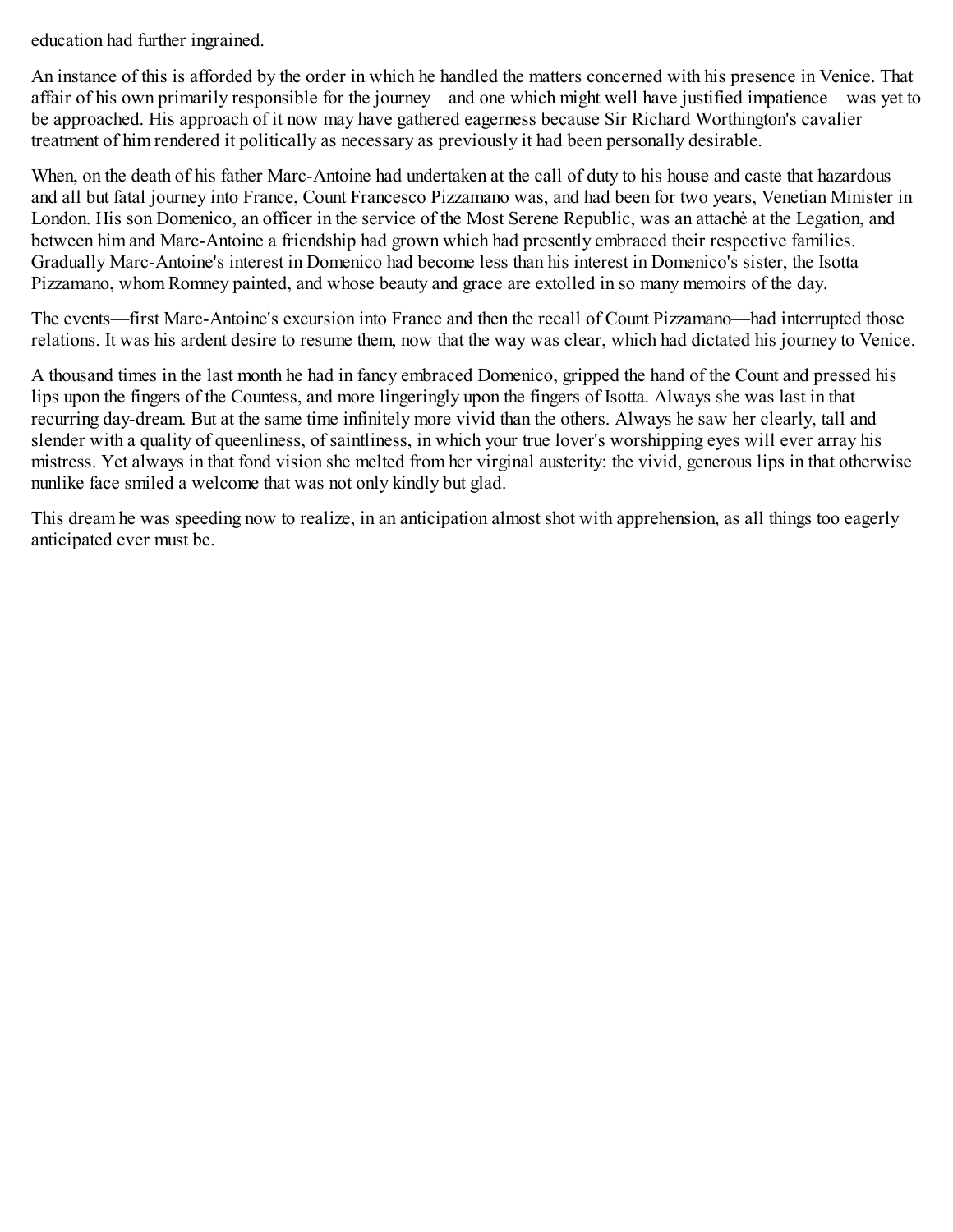## **CHAPTER VI**

### **CASA PIZZAMANO**

<span id="page-24-0"></span>His gondola brought him to the marble steps of the Casa Pizzamano on the Rio di San Daniele, by the Arsenal, as the summer dusk was deepening into night.

He came in a shimmer of black satin with silver lace, a silver-hilted sword worn through the pocket. A jewel glowed in the fine old Valenciennes at his throat, and paste buckles sparkled on his lacquered shoes.

He stepped into a wide hall whose walls were inlaid with marble, where the red-liveried porter was lighting the lamp set in a great gilded lantern that once had crowned the poop of a Venetian galley. By a wide marble staircase he was conducted to an anteroom on the mezzanine, whilst a lackey to whom he gave the name of Mr. Melville went in quest of Captain Domenico Pizzamano, for whom the visitor had asked.

Some moments only was he kept waiting, with quickening pulses. Then the door opened, to admit a young man who, in his tall slimness and proud, darkly handsome face, was so reminiscent of his sister that Mr. Melville momentarily seemed to see her in him.

The young captain stood at gaze upon the threshold, his expression almost scared, his hand trembling on the cut-glass door knob.

Marc-Antoine advanced briskly, smiling. 'Domenico!'

The lips, so red against the pallor which had slowly overspread the Venetian's face, parted now. But his voice was husky as it ejaculated in French: 'Marc! Is it really you? Marc!'

Marc-Antoine opened wide his arms. 'Here to my heart, Domenico, and assure yourself that it is really I, in bone and blood and sinew.'

Domenico flung forward to embrace him. Thereafter he held him at arm's length, and scanned his face. 'Then you were not guillotined?'

'My neck is witness that I was not.' Nevertheless he became grave. 'But have you believed it all this while?'

'It was the last news we had of you before we left London. For your poor mother, who so bitterly upbraided herself for having sent you, it was the end of the world. We did what we could.'

'Oh, yes. I know how good you all were. It strengthens my love of you. But my letters, then? I wrote twice. Ah, but letters in these days are like shots fired into the dark. We don't know where they'll go. The more reason why I should come to render my accounts in person.'

Domenico was very solemnly considering him. 'That is why you've come? You have journeyed all the way to Venice, to come to us?'

'That is the cause. If I happen to be charged with other matters that is a mere effect.'

The solemnity of the young Venetian's eyes increased. His glance searched almost uneasily the flushed and smiling face of his friend. He faltered a little in answering. 'You make us very proud.' And he went on to mention the joy to his parents of this visit and the miracle of Marc-Antoine's survival.

'And Isotta? She is well, I trust.'

'Oh, yes. Isotta is well. She, too, will be glad to see you.'

Marc-Antoine detected a vague embarrassment. Did the rogue suspect what particular member of the House of Pizzamano had drawn him across Europe? His smile broadened at the thought, and he was very gay and exalted in mood when he came to the salon where the family was assembled.

It was a vast room that ran the entire depth of the palace, from the Gothic windows of the balcony above the Canal of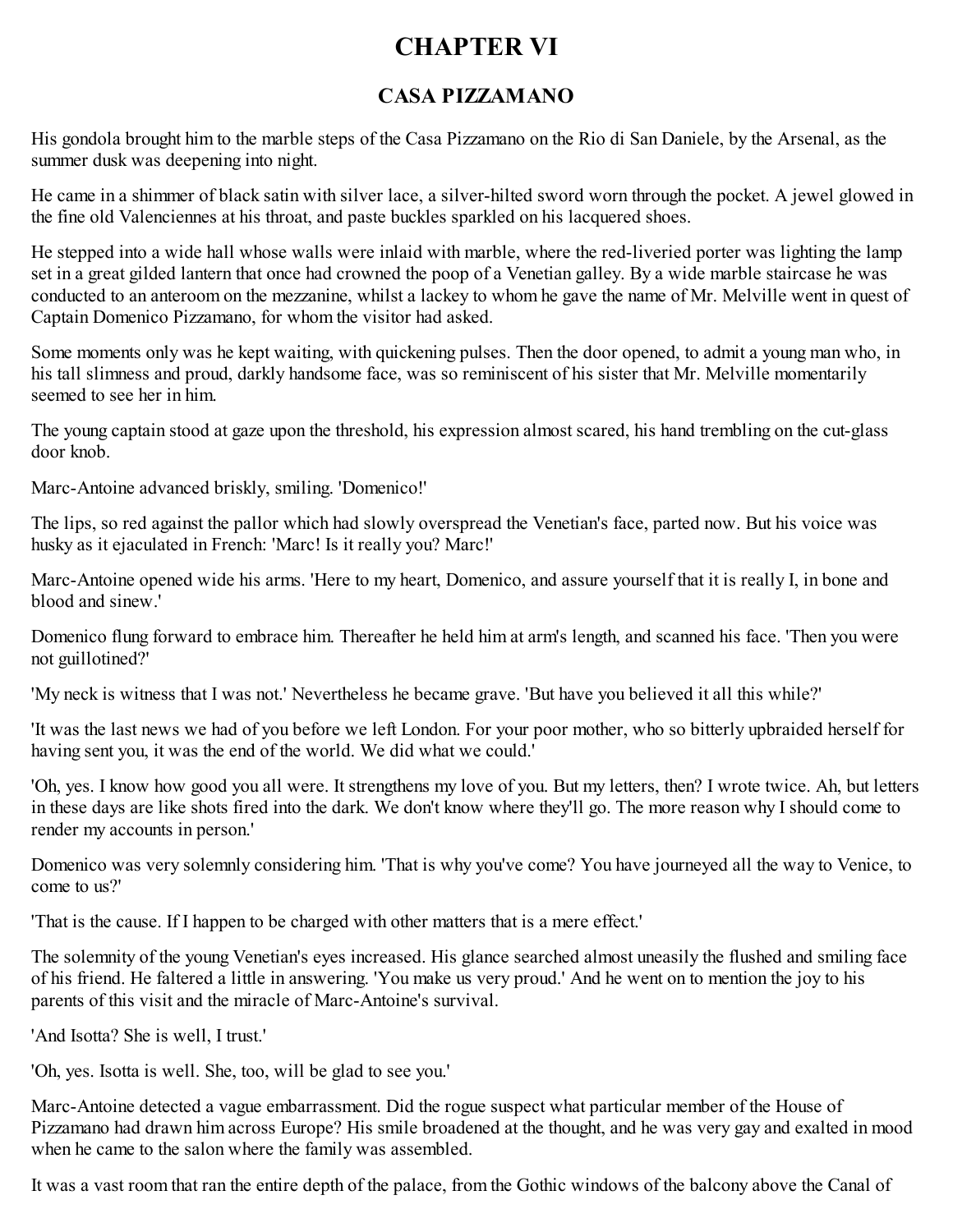San Daniele to the fluted pillars of the loggia over-looking the garden. It was a room made rich by treasures which the Pizzamani had assembled down the ages, for their patrician house went back to a time before the closure of the Grand Council and the establishment of the oligarchy in the fourteenth century.

A Pizzamano had been at the sack of Constantinople, and some of the enduring spoils he had brought home were here displayed. Another had fought at Lepanto, and his portrait painted by Veronese, against a background of red galleys, faced the entrance. There was a portrait by Giovanni Bellini of Caterina Pizzamano who had reigned as a Dogaressa in Bellini's day, and another by Titian of a Pizzamano who had been Governor of Cyprus, and yet another noteworthy one from an unknown brush of that Giacomo Pizzamano who had been created a Count of the Empire two hundred years ago, and so had brought the title to these patricians of a state that bestowed no titles.

The coffered ceiling bore frescoes by Tiepolo in frames that were nobly carved and gilded, the floor was of rich wood mosaics, with here and there a glowing rug that evoked memories of the Serenissima's Levantine traffic.

It was a room which for splendour of art, of wealth, and of historical significance could be found in no country of Europe but Italy, and in no city of Italy but Venice.

Its glories were only vaguely revealed to Marc-Antoine in the soft glow of candlelight from clusters of tapers in great golden branches fantastically chiselled, their bases set with stones of price. They had been the gift of a Pope to a long dead Pizzamano, together with the Golden Rose, and it was believed that Cellini's hands had wrought them.

But it was not to the treasures of the room that Marc-Antoine turned his eager eyes. He sought its inhabitants.

They had been seated in the loggia: the Count, very tall and spare and gaunt with age, a little old-fashioned in his dress, from his red-heeled shoes to his powdered wig, but of an aquiline countenance full of energy and vigour; the Countess, still comparatively young, gracious and noble, and bearing about her something as elusively fine and delicate as the point de Venise of her fichu; and Isotta, her tall, straight slenderness stressed by the sheathing indoor gown, of a material so dark as to seem almost black in the half-light.

It was upon her that his eyes came to rest as he stood to face them where they had risen, startled by Domenico's announcement. She was framed, with the fading turquoise of the evening sky for background, between two slender columns of the loggia, columns of marble which had been weathered to the tone of ivory, and as pale as was now that face which held for Marc-Antoine the sum of all nobility and loveliness. Her very lips seemed pale, and her dark eyes, the normal softness of whose glance tempered the austerity of her features, were dilated as she stared at him.

She had ripened, he observed, in the three years and more that were gone since he had last beheld her in London, on the night before he left for France. But it was a ripening that was no more than the rich fulfilment of the promise of her nineteenth year. It had not then seemed that she could be more desirable; yet more desirable he found her now; a woman to cherish, to worship, to serve; who in return would be a source of inspiration and a fount of honour to a man. For this is what love meant to Marc-Antoine

So rapt was he in this material contemplation of her whom the eyes of his soul had so steadily contemplated through all the trials and tribulations of the last three years that he scarcely heard the ejaculations, first of amazement, then of joy, with which the Count and Countess greeted him. It needed the hearty embrace of the Count to awaken him, and to send him forward to kiss the trembling hands which the Countess so readily extended.

Then he stood close before Isotta. She gave him her hand; her lips quivered into a smile; her eyes were wistful. He took the hand, and whilst it lay ice-cold in his, there followed a pause. He waited for some word from her. None coming, he bowed his dark glossy head, and kissed her fingers very reverently. At that touch of his lips he felt her tremble and he heard at last her voice, that gentle voice which he had known so melodious and laughter-laden, now strained and hushed.

'You said that you might one day come to Venice, Marc.'

He thrilled with joy at this evidence that she had remembered what were almost his last words. 'I said that I *would* come if I lived. And I am here.'

'Yes. You are here.' Her tone was lifeless. It turned him cold. Still more lifeless, and therefore invested for him with peculiar significance was what she added: 'You have delayed your visit.'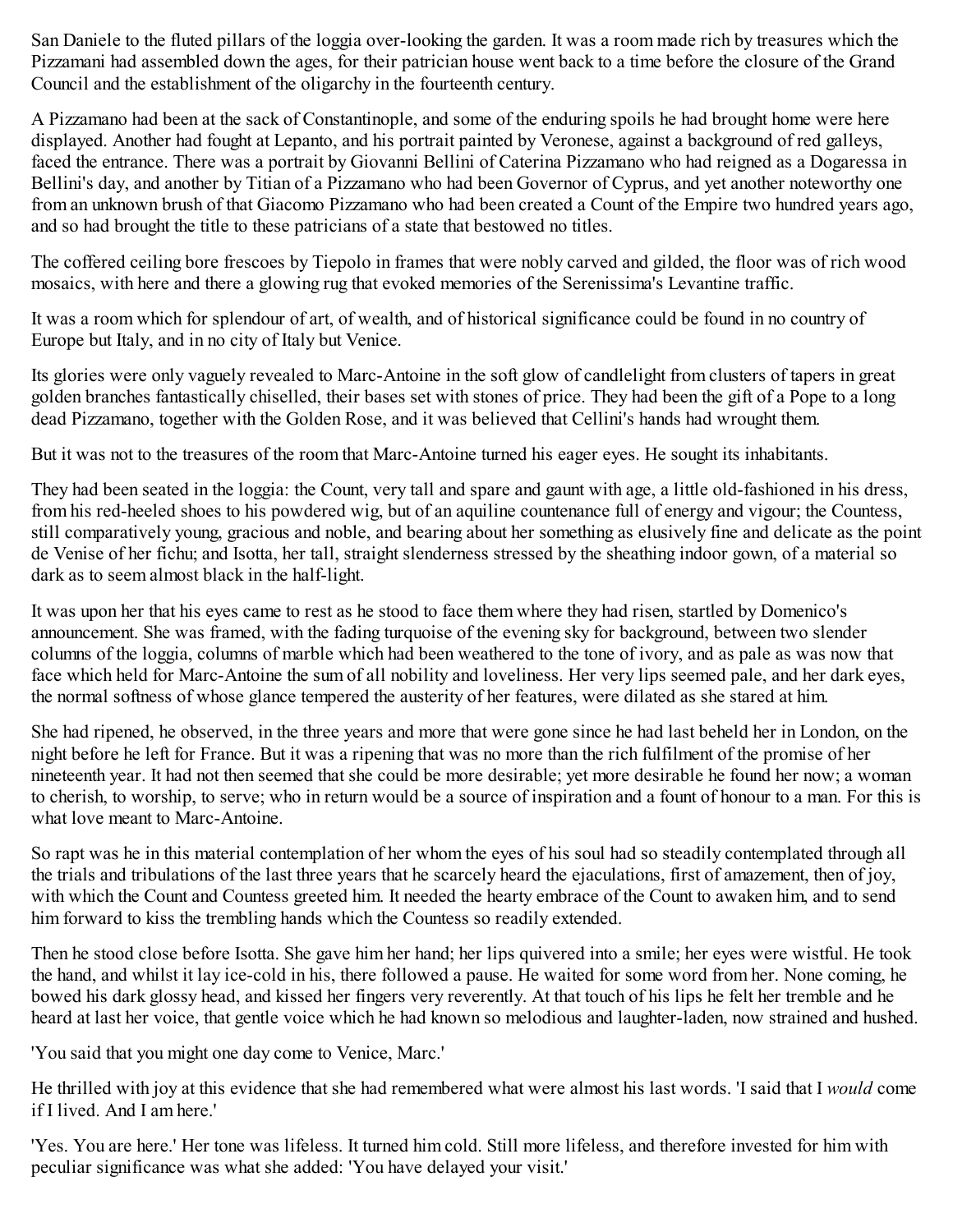It was, he thought, as if she said to him: 'You have come too late, you fool. Why, then, have you come at all?'

Uneasy, he half-turned, to discover concern and even alarm in the eyes of her parents. Domenico stood aloof, his glance upon the ground, a frown knitting his brows.

Then the Countess spoke, gently, easily, her voice level.

'Do you find Isotta changed? She has aged, of course.' And before he could proclaim the enhancement he discovered in her beauty, the words had been added that made all this contraint clear, resolved his doubts into a conviction of despair. 'She is to be married very soon.'

In the stillness that followed, an observant, anxious stillness, he felt much as he had felt that day three years ago when Camille Lebel, presiding over the Revolutionary Tribunal of Tours, had sentenced him to death. And at once, now as then, his sense of doom was suffused by the recollection that he was Marc-Antoine Villiers de Melleville, Vicomte de Saulx and peer of France, and that he owed it to his birth and blood to hold up his head, to admit no tremor from his lips, no faltering to his glance.

He was bowing to Isotta.

'I felicitate that enviable, that most fortunate of men. It is my prayer that he may prove worthy of so great a blessing as he receives in you, my dear Isotta.'

It was well done, he thought. His manner had been correct; his words well chosen. Why then should she look as if she would weep?

He turned to the Count. 'Isotta has said that I have delayed my coming. Not my inclination, but the events delayed it.'

Shortly he related how he had bribed his way out of prison at Tours; how he had returned thereafter to England, where he was claimed by duty to the cause of the *èmigrès*; how he had been in the disastrous affair of Quiberon, and, later, in that other disaster at Savenay, where he had been wounded; how thereafter he had continued in the Vendèe with the army of Charette until its final rout by Hoche a couple of months ago, when he was so fortunate as to escape alive from France for the second time. He had returned to England; and defeat having at last relieved him of all duty, he had turned his mind to the gratification of his personal aspirations, whereupon duties had once more been imposed upon him, but duties fortunately no longer at war with his own dispositions.

He had for the purposes of the service he had undertaken Anglicized his name to Melville, and he begged them to remember that to all in Venice he was Mr. Melville, an English gentleman of leisure seeing the world.

Mechanically he rehearsed these matters, in a tone that was listless, in a manner that was flat. His mind was elsewhere. He had come too late. Within Isotta's gift lay all that it imported him to have of life, and it had not occurred to him, poor fool, that what he found so divinely desirable would be coveted by others. What was this silly talk he made of a mission, of service to the monarchist cause, of opposition to the forces of anarchy that were loose in the world? What was the world to him, or monarchies or anarchies? What had he to do in all this, since for him the light had gone from the world?

Nevertheless, even if the manner of his narrative had been dull, the matter of it was lively enough in itself. It was an Odyssey that moved his listeners to wonder and sympathy, and deepened the esteem and love in which they already held him.

At the end of the tale the Count got to his feet in the intensity of his feelings on the subject of Marc-Antoine's mission to the Serenissima.

'God prosper you in that,' he cried passionately. 'The effort is needed if we are not to be extinguished and the glory of Venice, already so sadly tarnished, become as if it had never been.'

His long, lean face was flushed.

'You will find your path beset by obstacles: sloth, pusillanimity, avarice, and this canker of Jacobinism which is corroding the foundations of the State. We are impoverished. Our impoverishment has been gradual now for two hundred years, and accelerated of late by incompetent government. Our frontiers, once so wide and far-flung, are sadly shrunken; our might that in its day evoked the League of Cambrai against us, so that we stood to face a world in arms, has largely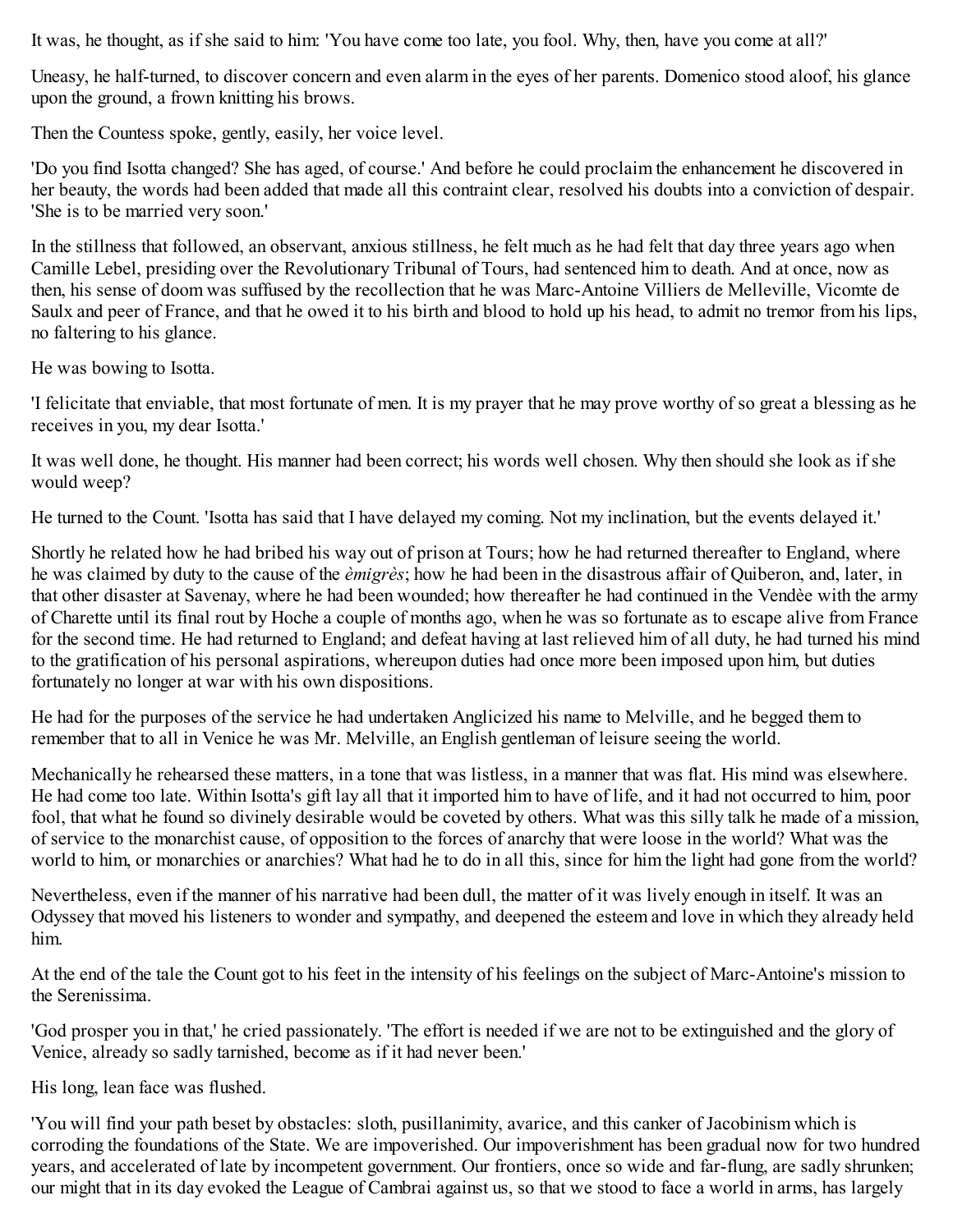withered. But we are Venice still, and if we hold fast we may yet again become a power with which the world must reckon. Here we stand at the crisis of our fate. Whether we are to go down in ruin or maintain ourselves to rise again in glory, and be the proud and worthy bridegroom of the sea that once we were, will depend upon the courage we display and the will for sacrifice in those who still have something to lay upon the country's altar. Stout hearts there are still amongst us: men who advocate the armed neutrality that must compel respect for our frontiers. But so far they have been overborne in the Council by those who in their secret hearts are francophile, by those who prefer supinely to think that this is the Empire's affair, and by those who—God forgive them!—fearing the cost, cling like soulless misers to their sequins.

'The Doge himself is of these, for all his enormous wealth. Heaven forgive me that I should speak ill of our prince; but the truth must prevail. Lodovico Manin was not the Doge for us in such an hour. We needed a Morosino, a Dandolo, an Alviani, not this Friulian, who lacks the fervent patriotism that only a true Venetian could supply. Still, your messages from England, and the evidences of French intentions with which it has pleased Heaven so opportunely to supply you, may have their effect.'

He sat down again, shaken almost to the point of exhaustion by the passion surging in him: the contempt, despair, and anger that sprang from a patriotism nothing short of fanatical.

The Countess rose, and went to soothe and pacify him. Isotta looked on with an odd solemnity, like a person entranced, whilst Marc-Antoine, observing her with eyes from which he manfully withheld the pain that gnawed him, was beset by the notion that these matters about which Count Pizzamano waxed so phrenetic were less than nothing.

Domenico's voice aroused him. 'If there is any help you need, you know that you may count upon us.'

'To my last breath and my last sequin,' the Count confirmed his son.

Marc-Antoine wrenched his mind back to this political business. 'There is a service that I require at once. Fortunately, it will not greatly tax you. I need a sponsor: someone in authority to give me the necessary credentials to His Serenity.'

He felt that he should explain how this came about. But he was too weary to go into it unless they should press him. And of this they had no thought.

'I will take you myself to the Doge tomorrow,' Count Pizzamano assured him. 'My knowledge of you is not of yesterday. Come to me at noon, and we'll go when we have dined. I'll send word to His Serenity, so that he may expect us.'

'You will remember that to him as to all without exception I remain Mr. Melville. If by any indiscretion my true identity were to reach the ears of Lallemant, there would be a sharp end to my activities.' And even as he said it he was conscious of how little it really had come to matter.

After this they sat and talked of other things, of Marc-Antoine's mother, of common friends in England, but most of all of Bonaparte, this portent unknown three months ago, suddenly arisen to focus the attention of the world.

Isotta, in the background with folded hands and vacant eyes, played no more than a listener's part, if, indeed, she listened. Thus until an interruption was created by the arrival of Leonardo Vendramin.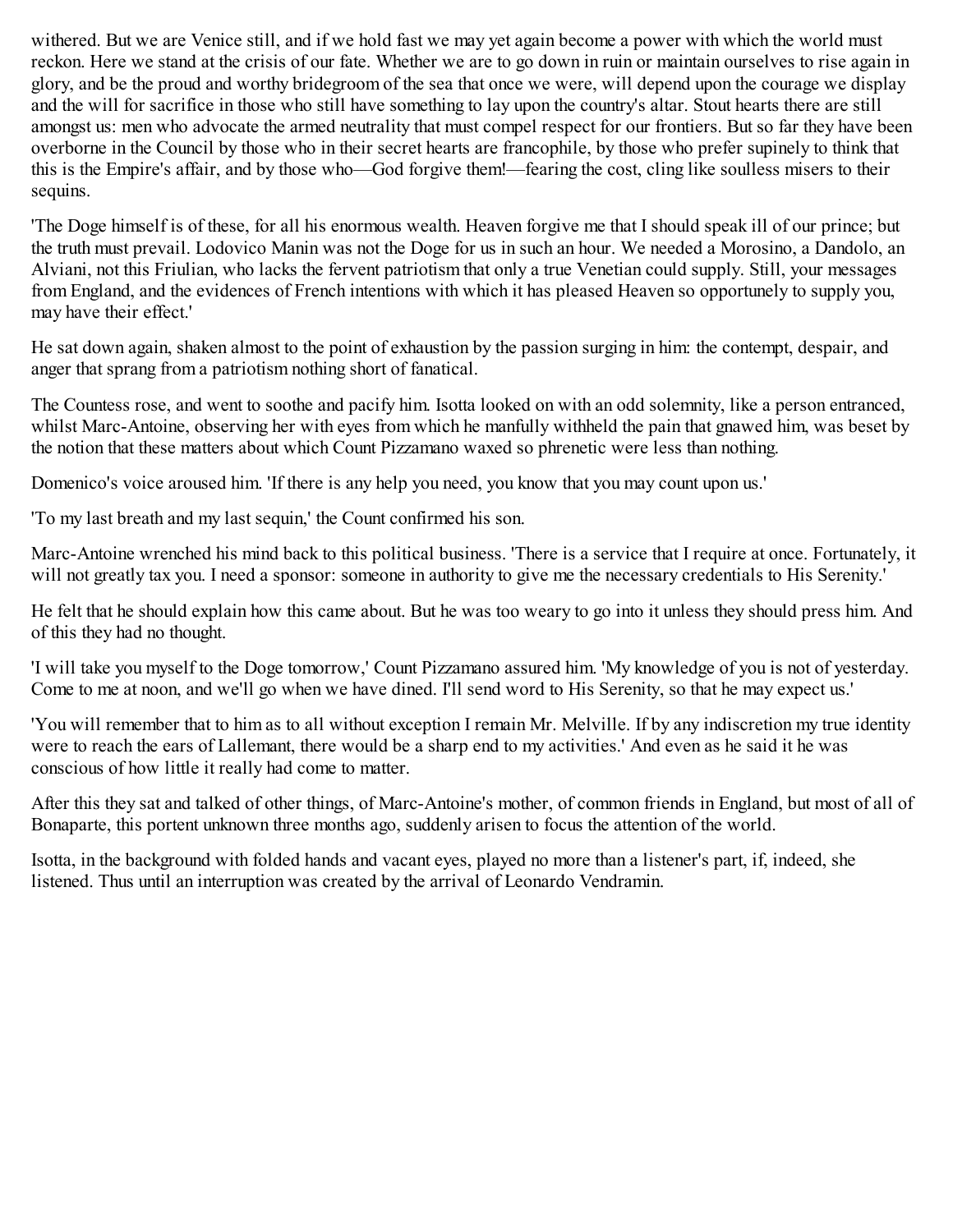## **CHAPTER VII**

### **LEONARDO VENDRAMIN**

<span id="page-28-0"></span>Marc-Antoine beheld a tall, floridly handsome man, past his first youth, but still graceful of shape and carriage, very easy of manner, with a ready laugh, and debonair to the point of effusiveness: one, obviously, whose main desire was to stand well with all the world. That he stood well with the Count and Donna Leocadia, the Countess, was instantly plain. With Domenico he seemed less successful, and Isotta, whilst graciously receiving his marked, almost proprietary greeting, yet appeared to shrink a little as he bowed over her hand.

Presented as his future son-in-law by the Count to Mr. Melville, Ser Leonardo smothered the supposed Englishman in voluble congratulations upon his nationality and swept into fulsomeness on the score of England. It had never yet been his felicity to see that marvellous country which by her dominion of the seas had assumed in the world the place that Venice once had held; but he knew enough of her great institutions, had seen enough of her noble people, to realize how fine a thing it was, how enviable, to have been born an Englishman.

Persuaded that he would have said precisely the same to a Frenchman or a Spaniard, Marc-Antoine acknowledged the compliments with cool civility, wondering the while why this man's name should seem familiar to him.

Thereafter and during supper, to which Marc-Antoine was retained, he was intermittently subjected to a bombardment of questions as to when he had arrived, where he was lodged, how long he proposed to stay, and what was the object of his visit. French—which in Venice then was the common language of the polite world—was being spoken by Vendramin out of regard for a stranger whom he could not suppose to be fluent in Italian.

He set his questions with such an air of friendly good-nature that their probing quality might have been overlooked. To the last of them Marc-Antoine returned the answer that his objects were to amuse and instruct himself, and to resume relation with his good friends the Pizzamani.

'Ah! You are old friends, then? But that is charming.' He looked about him, nodding, smiling, at once possessive and ingratiatory. But his vividly blue eyes, thought Marc-Antoine, were oddly watchful. They came to rest upon Isotta. As if challenged by them, she supplied the information he appeared to seek.

'Mr. Melville has been very dear to us all from our London days, and he is too old a friend for you to pursue with your inquisitiveness.'

'Inquisitiveness! Just Heaven!' Ser Leonardo uplifted his eyes in mock distress. 'Ah, but Mr. Melville, I am sure, does not mistake for inquisitiveness the deep interest he arouses in me. And if he is an old friend of yours, why, that should make another bond of sympathy between us.'

Mr. Melville was entirely formal. 'You are too gracious, sir. I am deeply honoured.'

'But what impeccable French you speak for an Englishman, Monsieur Melville! There is no disparagement of your fellow-countrymen in that,' he made haste to explain. 'It is only that it is unusual to hear so pure a fluency from one who was not born a Frenchman'

'I have enjoyed exceptional opportunities,' was the answer. 'I spent much of my youth in France.'

'Ah, but tell me of that. It is so interesting, so unusual to meet a man ...'

'Who asks so many questions,' Domenico completed for him.

The gentleman, whose speech had thus been cropped, stared his displeasure; but only for a moment. At once he recovered his bonhomie. 'I am rebuked.' He laughed airily, waving a hand that was smothered in a cloud of lace. 'Oh, but justly rebuked. I have allowed my interest in this charming Mr. Melville to outrun my manners. Bear me no rancour, my dear sir, and count me at your service—oh, but very much at your service—while you are in Venice.'

'Reveal to him the beauties of the district of San Barnabò,' suggested Domenico with sarcasm. 'That should entertain and instruct him.'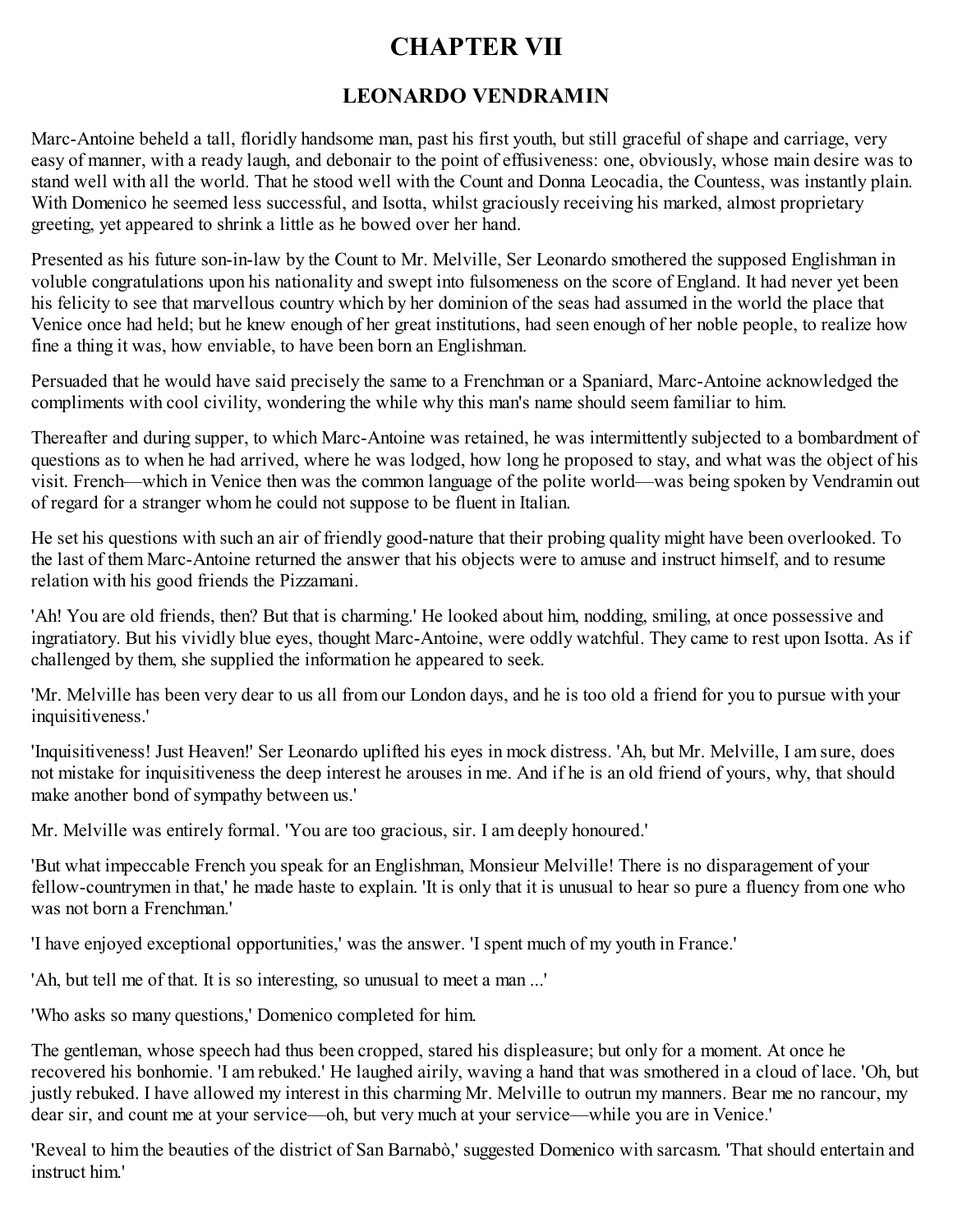And then at last Marc-Antoine knew where he had heard the name and in what connection. Lallemant had mentioned Leonardo Vendramin as a barnabotto, a member of that great class of impecunious and decayed patricians, called barnabotti from the district of San Barnabò in which they herded. Because of their patrician birth, they must not degrade themselves by toil, nor yet could they be suffered to starve. And so they lived as parasites upon the State, imbued with all the faults and vices found where poverty and vanity are in alliance. They were maintained partly by an official dole from the government, partly, and in the case of those who possessed wealthy relatives, by the doles they levied in the euphuistic guise of loans. Because of their patrician birth they possessed the right to vote in the Grand Council and could exercise upon the fortunes of the State a control denied to worthy citizens whom the accident of birth had not so favoured. Occasionally, as a result, a barnabotto who was able and spirited could by the votes of his brethren in exalted mendicancy procure election to one of the great offices of State with its rich emoluments.

Marc-Antoine recalled now what Lallemant had said of this Vendramin, but he was more concerned to speculate how it happened that a member of that poverty-stricken class could display the extravagant richness of apparel that distinguished this man. He was also asking himself how it came to pass that Isotta, daughter of one of the greatest families of senatorial rank, who would have graced and honoured any house into which she had married, should be bestowed by her stiff-necked aristocratic father upon a barnabotto.

Meanwhile Vendramin, choosing to perceive a pleasantry in the insult from his prospective brother-in-law, replied by a pleasantry of his own at the expense of the esurience of his barnabotto brethren. Then, swiftly and skilfully he shifted the talk to the safer ground of politics and the latest rumours from Milan concerning the French and this campaign. He indulged the optimism that obviously was fundamental to his nature. This little Corsican would presently receive a sound whipping from the Emperor.

'I pray God you may be right,' said the Count with fervour. 'But until the events so prove you, we can relax no effort in our preparations for the worst.'

Ser Leonardo became solemn. 'You are right, Lord Count. I do not spare myself in what is to do, and I am making progress. Oh, but great progress. I have no anxieties, no doubt that soon now I shall have brought my fellows into line. But we will talk of this again.'

When at long last Marc-Antoine rose to depart, he thought that at least he could take credit for having so dissembled his hurt that none had even suspected it.

It was not quite so, however.

Gravely Isotta's gentle glance searched his face when he stood before her to take his leave. Its pallor and the lassitude and sadness which he could not exclude from his eyes as they considered her, told her what the lips withheld.

Then she realized that he was gone, and Ser Leonardo effusive to the end had insisted upon going with him, upon carrying him off in his gondola to deposit him at his inn.

Domenico, darkly thoughtful, had retired abruptly, and his mother had followed.

Isotta lingered in the loggia whither she had now returned, looking out into the garden over which the moon had risen. Her father, thoughtful, too, his countenance troubled, approached her and set a hand affectionately upon her shoulder. His voice was very gentle.

'Isotta, my child. The night has turned chilly.'

It was a suggestion that she should come indoors. But she chose to take him literally.

'Chilly, indeed, my father.'

She felt the increased pressure of his hand upon her shoulder, in expression of understanding and sympathy. There was silence awhile between them. Then he sighed, and uttered his thought aloud.

'Better that he had not come.'

'Since he lives, his coming was inevitable. It was a pledge he made me in London on the night before he set out for Tours. It was a pledge of more than a journey. I understood, and I was glad. He came now to fulfil and to claim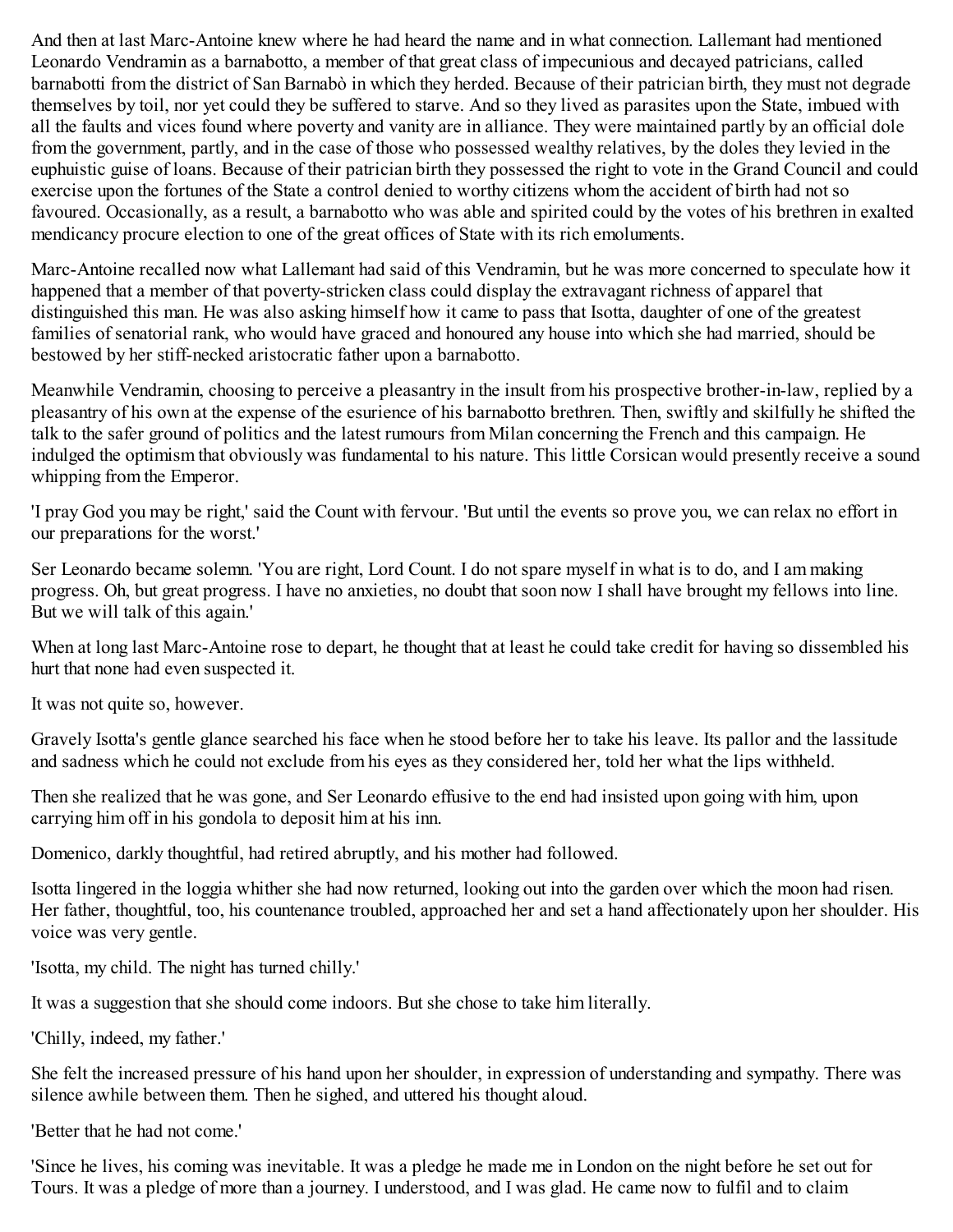fulfilment.'

'I understand.' His voice was low and sad. 'Life can be very cruel.'

'Must it be cruel to him and me? Must it, father?'

'My dear child!' Again he pressed her shoulder.

'I am twenty-two. There is perhaps a long life before me. Believing Marc dead, it was easy to resign myself. Now ...' She spread her hands and helplessly broke off.

'I know, child. I know.'

The sympathy and sorrow in his voice lent her courage. Abruptly she spoke, in a passion of rebellion.

'Must this thing be? Must it go on?'

'Your marriage with Leonardo.' He fetched a sigh. The clear-cut old patrician face looked as if carved of marble. 'What else is possible in honour?'

'Is honour all?'

'No.' His voice rose. 'There is Venice too.'

'What has Venice done for me, what will Venice ever do for me, that I should be sacrificed to Venice?'

He was very gentle again. 'I can answer you only that it is my creed, and so it should be yours since you are my child, that we owe all that we possess to the State whence we derived it all. You ask, my dear, what Venice has done for you. The lustre of the name you bear, the honours of your house, the wealth with which we are endowed are the great gifts we have received from Venice. We lie under the debt of these, my dear. And in the hour of our country's need, only if we are ignoble will we shrink from honouring that debt. All that I possess is at the service of the State. You see that it must be so.'

'But I, father? I?'

'Your part is plain. A very noble part. Too noble to be set aside for personal considerations, however dear or deep. Ponder the situation here today. You heard what Marc has learnt of the intentions towards us of the French. Even if he can stir the Doge with that tomorrow, what can His Serenity achieve against a Council in which men, fearful of sacrifice, considering only personal interest, prefer to stand inert and hoard their gold? Wilfully they refuse to perceive the danger, because to avert it would be costly, and because they believe that even if the danger to the State is realized there will be no danger to their own substance.

'The barnabotti remain. They can muster some three hundred voices in the Council. With nothing to lose themselves, they may be brought before it is too late to vote for the costly policy that will save Venice; and if they do, they will establish a preponderance. At present, because they have nothing to lose, they imagine there may be something to gain from an upheaval. It is ever so with the needy and the worthless. And their ranks are rotten with Jacobinism; so that even without an invasion of French arms, the Serenissima may yet succumb to an invasion of French anarchical ideas.

'Leonardo is one of them. A man of gifts, of force and of eloquence. His influence with them is notorious and is increasing. Soon he will have them in the hollow of his hand. He will control their votes; which means, in short, that the fate of Venice may come to lie at the mercy of his will.' He paused a moment, and then added slowly: 'You are the price we pay for his conservatism.'

'Can you trust the patriotism of a man who sells it?'

'Sells it? That is not just. When he aspired to you, I saw the chance to bind him to us. But already he leaned our way and his patriotism was stout and pure, or else I should never have received him. He was seeking guidance. He brought me doubts and I resolved them. The rest was accomplished by his love for you. So that now he is wholly on the side of those who set the State above any personal interest. He would have come to it in the end without us, I am persuaded. But if we were to reject him now, we should be in danger of arousing a despair and a vindictiveness which would drive him with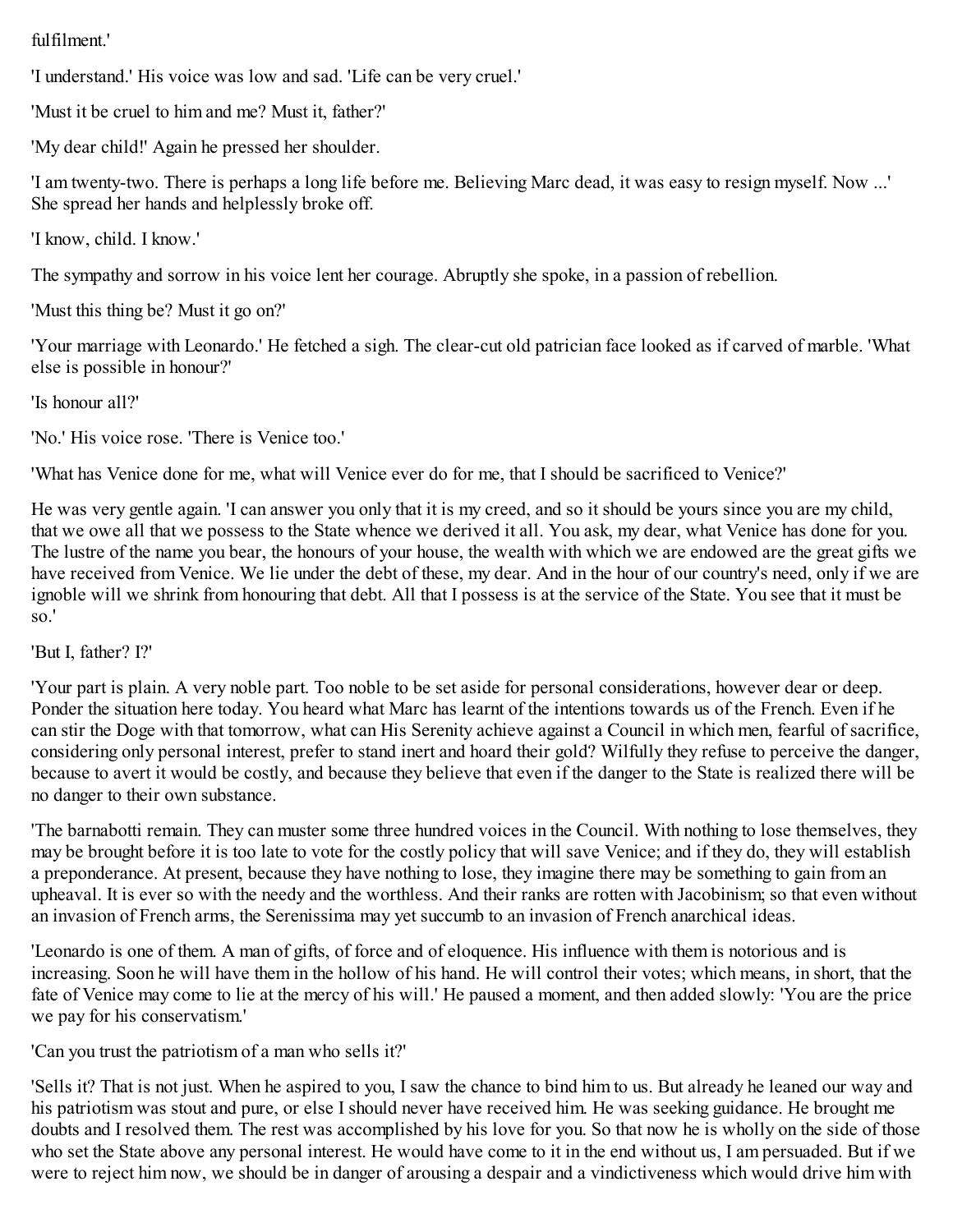all his barnabotto following into the camp of the Jacobins. And that we dare not contemplate.'

To this she had no answer. It left her with a sense of being trapped.

She hung her head in misery and confusion.

He set an arm about her, and drew her close. 'My child! In this cause I am prepared to sacrifice all. I ask of you and of Domenico no more than the same preparedness.'

But now he seemed to step beyond the unanswerable bounds.

'Ah, but this!' she cried. 'This that is asked of me! To marry, to give myself to a man I do not love, to bear him children, to ... Oh, God! You talk of readiness to sacrifice. What have you to sacrifice that will compare with this? If you gave the last sequin of your wealth and the last drop of your blood, you will still have given nothing by comparison with what you bid me give.'

'It may be as you say. But I who am not twenty-two take leave to doubt it. Be honest with yourself and me, Isotta. If you faced a choice between death and marriage with Leonardo, which would you choose?'

'Death without hesitation.' She was almost fierce.

'I urged you to be honest,' he reproached her softly, drawing her against him. 'I said if you faced the choice. But the choice has always been before you, and yet you have not taken what you tell me is the easier road. You see, my dear, how a surge of emotion may deceive us. And tonight you are the victim of it, and overwrought. Presently your views will readjust themselves. When all is said, Leonardo cannot be repugnant to you, or you would have recoiled before now from the prospect of this marriage. He has great qualities, for which you will come to esteem him. And to sustain you, you will have the proud, exultant thought of a high duty selflessly performed.'

He kissed her tenderly. 'My dear, you may have tears to shed. Believe me, child, they will not be half so salt as those which I shall shed on the grave of your personal hopes. Courage, my Isotta. It needs courage to live worthily.'

'Sometimes it needs courage to live at all,' she answered, choking on the words.

But she was conquered, as she had known from the outset that she would be. If his fanaticism had been of the kind that is thundered forth in uncompromising behests, open rebellion would have met him. But he was so gentle and sincere, he reasoned so patiently, pleaded so mildly that he persuaded where he did not convince and shamed opposition into silence.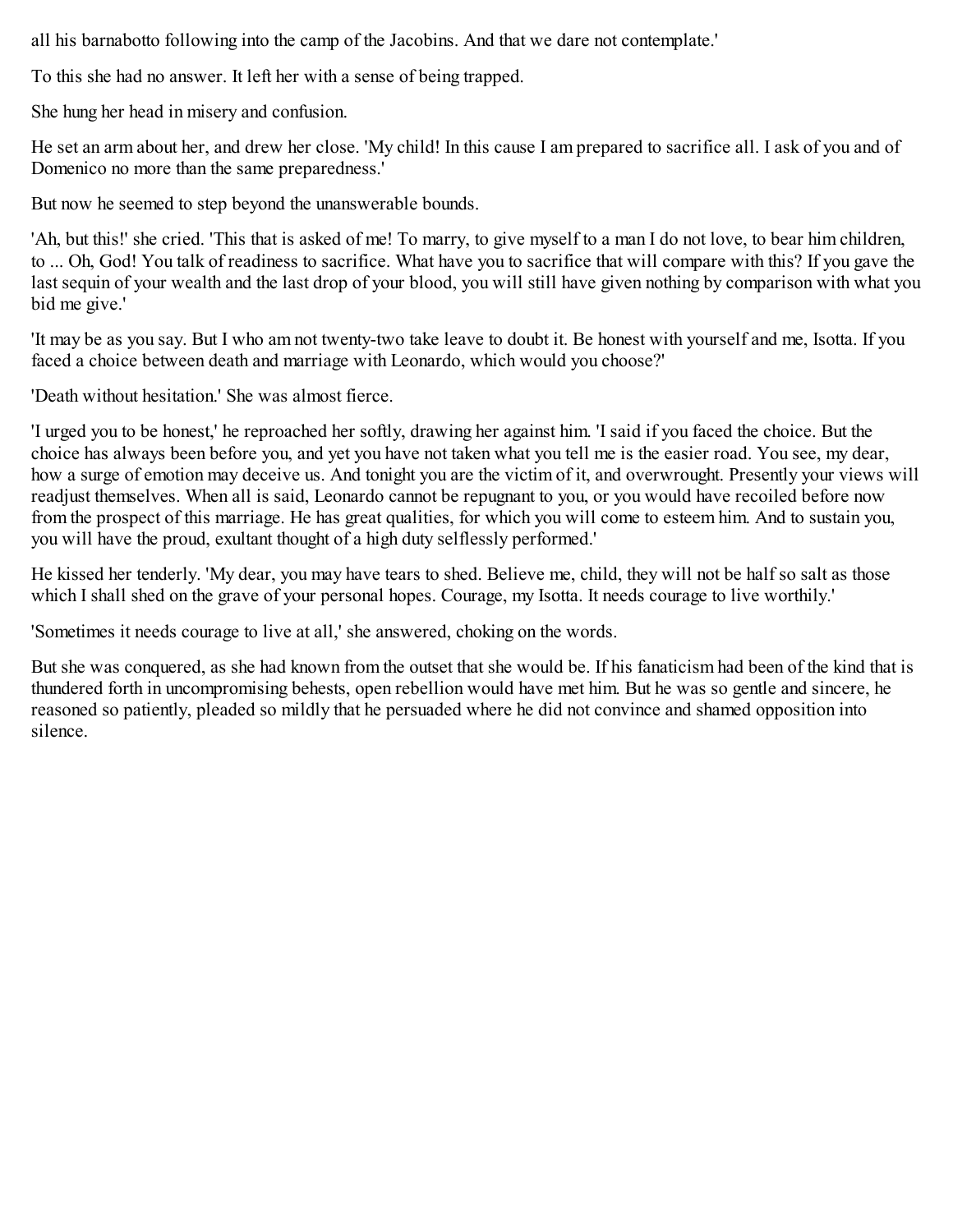## **CHAPTER VIII**

### **THE LADY IN THE MASK**

<span id="page-32-0"></span>Marc-Antoine in a blue-and-gold bedgown sipped his chocolate on the following morning in his pleasant salon at the Inn of the Swords. He sat before windows set wide to the shallow balcony and the sunshine of a perfect May morning. From the canal below came intermittently the swish of the long oar, the gurgle of water under the swanlike prow of a passing gondola, the inarticulate-sounding cry of gondolier giving warning as he swung round the corner from the Grand Canal, and, mellowed by distance, a sound of church bells from Santa Maria della Salute.

It was a morning to make a man glad that he was alive. But Marc-Antoine found little gladness in it. A beacon which for three years had glowed steadily to guide him had suddenly gone out. He was in darkness and without orientation.

Presently there were sounds of a gondola that did not pass. A hoarse hail from a gondolier before the portals of the inn: 'Ehi! Di casa!'

Some moments later the landlord, thrusting a bald head round Marc-Antoine's door, announced that a lady was asking for Mr. Melville; a lady in a mask, he added, with a suggestion of humour about the set of his lips.

Marc-Antoine was on his feet at once. A lady in a mask was no portent in Venice, where the habit of going masked abroad was so common among gentlefolk that the unique city may have gathered from it something of its romantic reputation for mystery and intrigue. The portent lay in the fact that a lady should be seeking him. It was inconceivable that the only lady instantly occurring to him should be his visitor. Yet so it proved when presently the landlord had left her with Marc-Antoine behind closed doors.

She had masked herself with the completeness Venetian habit sanctioned. Under the little three-cornered gold-laced hat, a black silk bauta, that little mantilla edged in lace, covered her head and fell to the shoulders of the black satin cloak that concealed every line of the figure.

When she removed the white silk vizor, Marc-Antoine sprang to her with a cry that was of concern rather than of joy; for the face she showed him framed in the black lines of the bauta was more nunlike than ever in its pallor. Her dark eyes were wistful pools through which a soul looked out in sorrow and some fear. The heave of her breast told of her quickened nervous breathing. She pressed upon it her left hand which was closed about a white fan, the golden frame of which was set with jewels.

'I surprise you, Marc. Oh, I do a surprising thing. But I shall know no peace until it is done. Perhaps not much peace even then'

It was more surprising even than Marc-Antoine suspected. Gone might be the days when, perhaps from her close relations with the East, Venice imposed so claustral a seclusion upon her women that only a courtesan would show herself freely in public places. The march of progress had gradually mitigated this, and of late those new ideas from beyond the Alps had introduced a measure of licence. But for patrician women this licence was still far indeed from the point at which a reputation could survive such a step as Isotta was now taking.

'I have to talk to you,' she said, her tone implying that nothing in the world could equal this in consequence. 'And I could not wait for opportunity, which might be indefinitely delayed.'

Troubled for her, he pressed her gloved hand to his lips, and strove to keep his voice level as he said: 'I exist to serve you.'

'Must we be formal?' She twisted her lips into a wistful smile. 'God knows the situation does not warrant it. There is nothing formal in what I do.'

'Sometimes we take refuge in formal words to express a meaning that is deep and sincere.'

He conducted her to a chair, and, with the fine consideration that distinguished him, placed her with her back to the light. Thus he thought she might find herself at some slight advantage. He remained standing before her, waiting.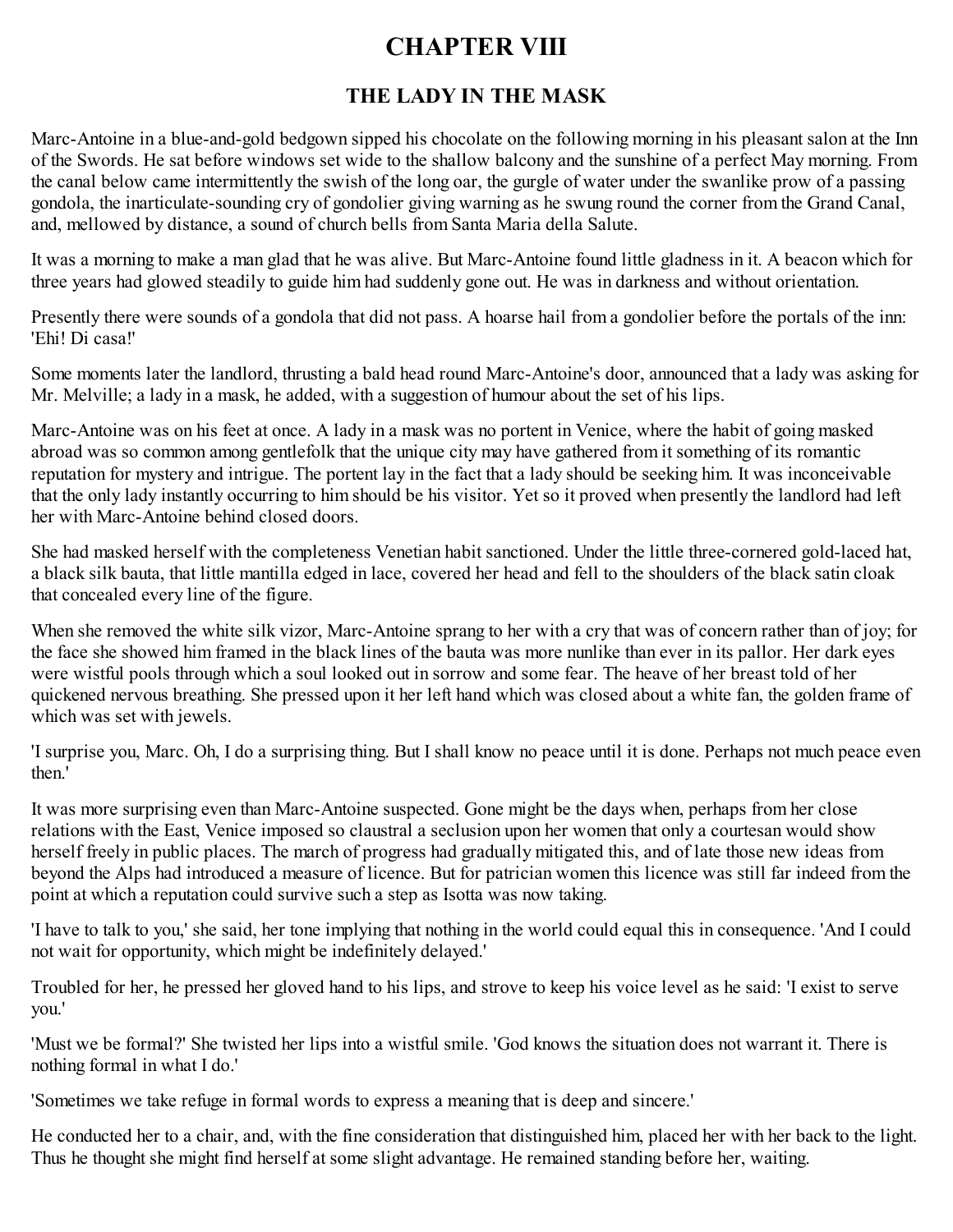'I hardly know where to begin,' she said. Her hands lay in her lap clutching her fan, and her eyes were lowered to them. Abruptly she asked him: 'Why did you come to Venice?'

'Why? But did I leave anything unexplained last night? I am here on a mission of state.'

'And nothing else? Nothing else? In pity's name be frank with me. Do not let anything that you find impose restraint. I desire to know.'

He hesitated. He had turned pale, as she might have seen had she looked up.

'Could the knowledge profit you?'

She seized upon that. 'Ah! Then there is something more to know! Tell me. Give me the help I need.'

'I do not perceive how it will help. But you shall have the truth since you demand it, Isotta. The mission of state followed upon the resolve I had taken to come to Venice. That, I think, you gathered from what I said last night. But the real motive of my visit ... Your heart must tell you what it was.'

'I desire to hear it from you.'

'It was the love I bear you, Isotta. Though God knows why in all the circumstances you should compel me to say what I had never meant to say.'

She looked up at him at last. 'I had to hear it for my pride's sake; lest I should despise myself for a vain fool who had attached to words more meaning than they held. I had to hear it before I could tell you how clearly I had understood those words—I mean the words you spoke to me on the night before you left London to go to Tours. That, as they were a pledge from you, so my silent acceptance of them made up a pledge from me. If you lived, you said, you would follow me to Venice. You remember?'

'Could I forget?'

'I loved you, Marc. You knew that, didn't you?'

'I hoped it. As we hope for salvation.'

'Ah, but I want you to know it. To know it. To be sure of it. I was nineteen; but no vain, empty maid to take as a trophy what was a pledge of a man's love. And I want you to know that I have been stedfast in my love. That I love you now, Marc, and that my heart, I think, is broken.'

He was on his knees beside her. 'Child, child! You must not say these things to me.'

She set a gloved hand upon his head. Her other wrought the while upon the fan as if she would crush it. 'Listen, my dear. It broke, I think—nay, I know—when word came that you were dead. Guillotined. My father and mother knew; yes, and Domenico. And because they, too, loved you, they were very tender and compassionate with me; and they helped me back to calm and to a measure of peace. The peace of resignation. The superficial peace we carry over memories that are stirred to life a hundred times a day to bleed the heart in secret. You were gone. You had taken with you all of pure joy and gladness that life could ever bring me. Oh, I am a bold maid to be so frank with you. But it is helping me, I think. You were gone. But my life had still to be lived; and helped as I was by my dear ones, I brought to it such courage as I could.'

She paused a moment, and then continued in that level, lifeless recital. 'Then Leonardo Vendramin came. He loved me. In any time but this, his position in life would have made a barrier that he would not even have attempted to surmount. But he knew what an endowment he gathered from his influence with men in his own sorry case; he knew how this must be viewed by a man of my father's burning patriotism. He knew how to present it, too, so that it should profoundly impress my father. You understand. They put it to me that I could do a great service to the tottering State, by enlisting on the side of all our ancient sacred institutions a man of enough influence to sway the issue if it came to a struggle between parties. At first I withstood them, repelled. I belonged to you. I had sustained myself with the thought that life is not all; that existence on earth is little more than a school, a novitiate for the real life that is to follow; and that out there, when this novitiate was over, I should find you, and say: "My dear, though you could not come to me on earth, I have kept myself your bride until I should come to you now." Do you understand, my dear, the strength of resignation which I gathered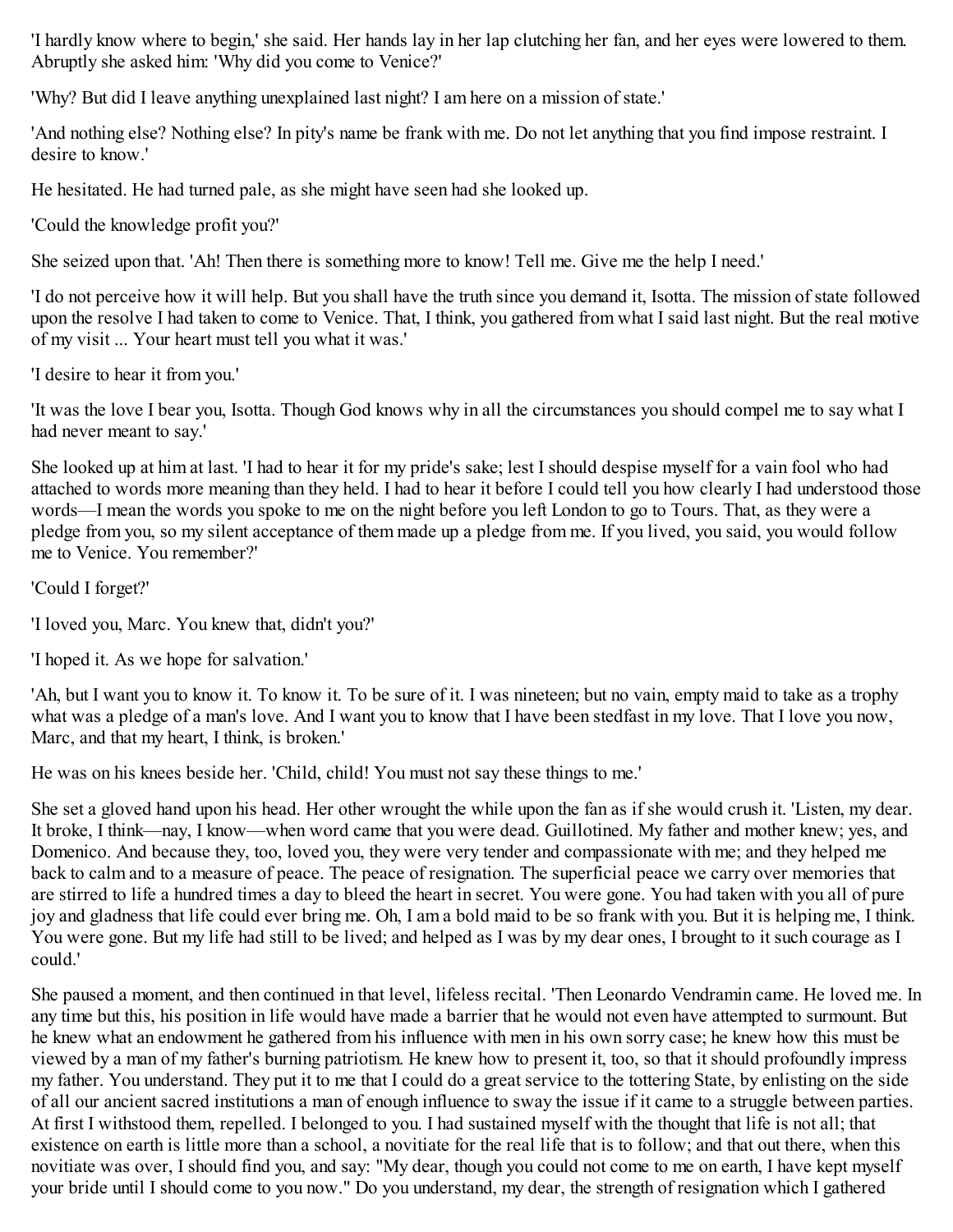#### from that dream?'

She did not give him time to answer before resuming. 'But they would not leave me even that. It was shattered for me like the rest. It bent and finally broke under their persistent pleading, under the argument—oh, very gently urged, but not to be misunderstood—that I should devote to a worthy and sacred cause a life which was otherwise in danger of remaining empty. That was specious, wasn't it? And so, my dear, I yielded. Not lightly, believe me. Not without more tears in secret, I think, than I shed even at the news of your death. For now it was my soul and my soul's hope of you that was being slain.'

She fell silent, and left him silent. For one thing he could find no words for the emotions dazing him; for another he felt that she had not yet reached the end; that there was something more to come. She did not keep him waiting long.

'Last night, after you had gone, I sought my father. I asked if this thing still must be. He was very gentle with me, because he loves me, Marc. But he loves Venice more. Nor can I resent it. Since I know that he loves Venice better than himself, it is reasonable that he should love Venice better than his daughter. He made me see that withdrawal now would be a worse disaster than if at first I had refused; that if I drew back now, it might drive Leonardo in rancour to march his forces into the opposite camp.

'Do you conceive how I am torn, and yet how helpless I am? Perhaps if I were really brave, Marc, negligent of pledges, of honour and of all else, I should say to you: my dear, take me if you will have me, and let betide what will. But I have not the courage to break my father's heart, to be false to a pledge that is given in which he is concerned. Conscience would never let me rest thereafter, and its reproaches would poison our lives—yours and mine, Marc. Do you understand?'

Kneeling ever, his arm round her, he had drawn her close. She sank her head to his shoulder. 'Tell me that you understand,' she implored him.

'Too well, my dear,' he answered miserably. 'So well, indeed, that you need hardly have given yourself the pain of coming here to tell me this.'

'There is no pain in that. No added pain; but rather a relief. If you do not see this, then you do not yet understand. If I cannot give you myself, my dear, at least I can offer all I have to give of my mind and soul, by letting you know what you are to me, what you have been since that veiled pledge was passed between us. There is a solace to me in knowing that you know; that between us all is clear; that there can be no doubtings, no searchings of spirit. Somehow it absolves me of what I have done. Somehow it revives my hopes in that future when all this is over. For whereas, before, the knowledge was buried in myself, now you share it: the knowledge that whatever they may do with the rest of me, the spiritual part of me is and always will be yours, the eternal Me that wears for a while this body like a garment, and suffers all that wearing it imposes.' She let the fan which she had been bending and twisting fall into her lap, and she turned to take his face in both her hands. 'Surely, my Marc, you believe with me that this life on earth is not all that there is to us? If I have hurt you, as God knows I have hurt myself, by the course to which I am committed, will you not find solace where I find it?'

'If I must, Isotta,' he answered. 'But all is not yet done. We have not come yet to the end of the journey.'

Still holding his face, her eyes abrim with tears, she shook her head.

'Torture neither yourself nor me with any such hopes.'

'Hope is not torture,' he answered her. 'It is the anodyne of life.'

'And when it fails? What of the pain then? The agony?'

'Ay, when it fails; if it fails. But until then I'll bear it in my heart. I need it. I need courage. And you have brought it to me, Isotta, with a nobility to have been looked for in none but you.'

'Courage I desired to bring you, and to take from you for my own needs. But not the courage of a hope that leads to cruelest disillusion. Content you, dear. I pray you.'

'Yes, I'll content me.' His tone rang clear. 'I'll content me whilst I wait upon events. It is not my way to order a requiem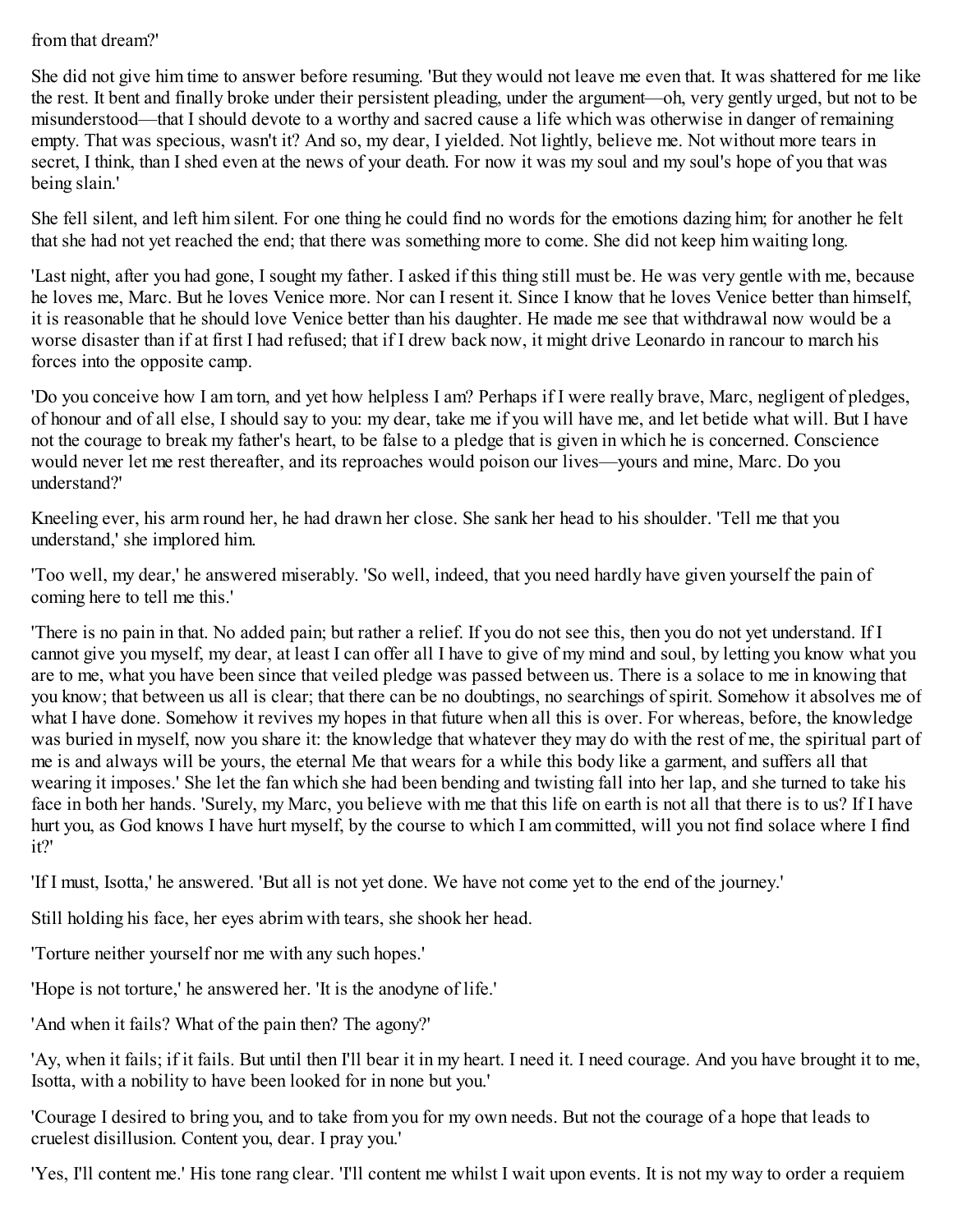while the patient lives.' He rose, and drew her up with him, so that her breast was against his breast, his hands gripping her arms. From her lap her fan and her mask fell to the floor.

There was a tap upon the door, and before Marc-Antoine could speak, it opened.

Facing it, as he stood with Isotta in his arms, Marc-Antoine beheld the landlord framed for a moment in the doorway, his countenance startled at realizing his intrusion. Over his shoulder, in that moment, he had a glimpse of another face, fair and florid. Then, as abruptly as it had been opened, the door was closed again by the hurriedly retreating landlord. But a deep, rich laugh from beyond it came to add to the confusion of Isotta, conscious of that momentary detection.

They fell apart, and Marc-Antoine stooped to pick up fan and mask. In her panic she almost snatched the white vizor, and hurriedly with fumbling fingers readjusted it.

'Someone is there,' she whispered. 'Waiting at the door. How am I to go?'

'Whoever it is will not venture to hinder you,' he promised her, and stepping to the door he flung it wide. On the threshold the landlord waited, Vendramin beside him.

'Here is a lord who will not be denied, sir,' Battista explained himself. 'He says he is your friend, and expected.'

Vendramin was broadly smiling as if with infinite, unpleasant understanding.

'Ah, but, morbleu, the fool, did not say that you had a lady with you. God forgive me that I should be a marplot, that I should come between a man and his delights.'

Marc-Antoine stood stiff and straight, admirably masking his deep irritation.

'It is no matter. Madame is on the point of going.'

Isotta, responsive to his glance, was already moving towards the door. But Vendramin made no shift to give her passage. He continued to fill the doorway, observing her approach with his slyly humorous eyes.

'Do not let me be the cause of that, I pray you.' He employed an oily gallantry. 'I was never one to drive out beauty, madame. Will you not unmask again, and let me make amends for my intrusion?'

'The best amends you could make, sir, would be to suffer the lady to pass.'

'Suffer is indeed the word,' he sighed, and stood aside. She swept past him, and out, leaving no more behind her than a faint perfume, for the Venetian to inhale.

When the landlord had departed in her wake, Vendramin closed the door, and came breezily to clap Marc-Antoine on the shoulder.

'Oh, my Englishman! You lose no time, faith. Scarce twenty-four hours in Venice, and already you show a knowledge of its ways that is not usually acquired in weeks. Morbleu, there's more of the Frenchman about you than the accent.'

And Marc-Antoine, to cover that retreat, to avoid the birth of the least suspicion of the truth, must feed the obvious foulness of this rakehell's mind by pretending the levity with which it credited him. He laughed, and waved a careless hand.

'It is lonely for a man in a foreign country. We must do what we can.'

Vendramin thrust playfully at his ribs. 'A coy piece, on my life! And she looked neat. Let her be never so muffled, I have eyes, my friend, that can strip a nun.'

Marc-Antoine thought it time to turn the talk. 'You told the landlord that you were expected?'

'You'll not pretend to have forgotten it? You'll not break my heart by saying that you had forgotten it, indeed? The last thing I said to you last night, when you landed here, was that I would come and take you to Florian's this morning. And you are not yet dressed. This nègligè . . . Ah, yes, of course, the lady ...'

Marc-Antoine turned away, dissembling disgust. 'I have but to don a coat and my walking-shoes. I will be with you at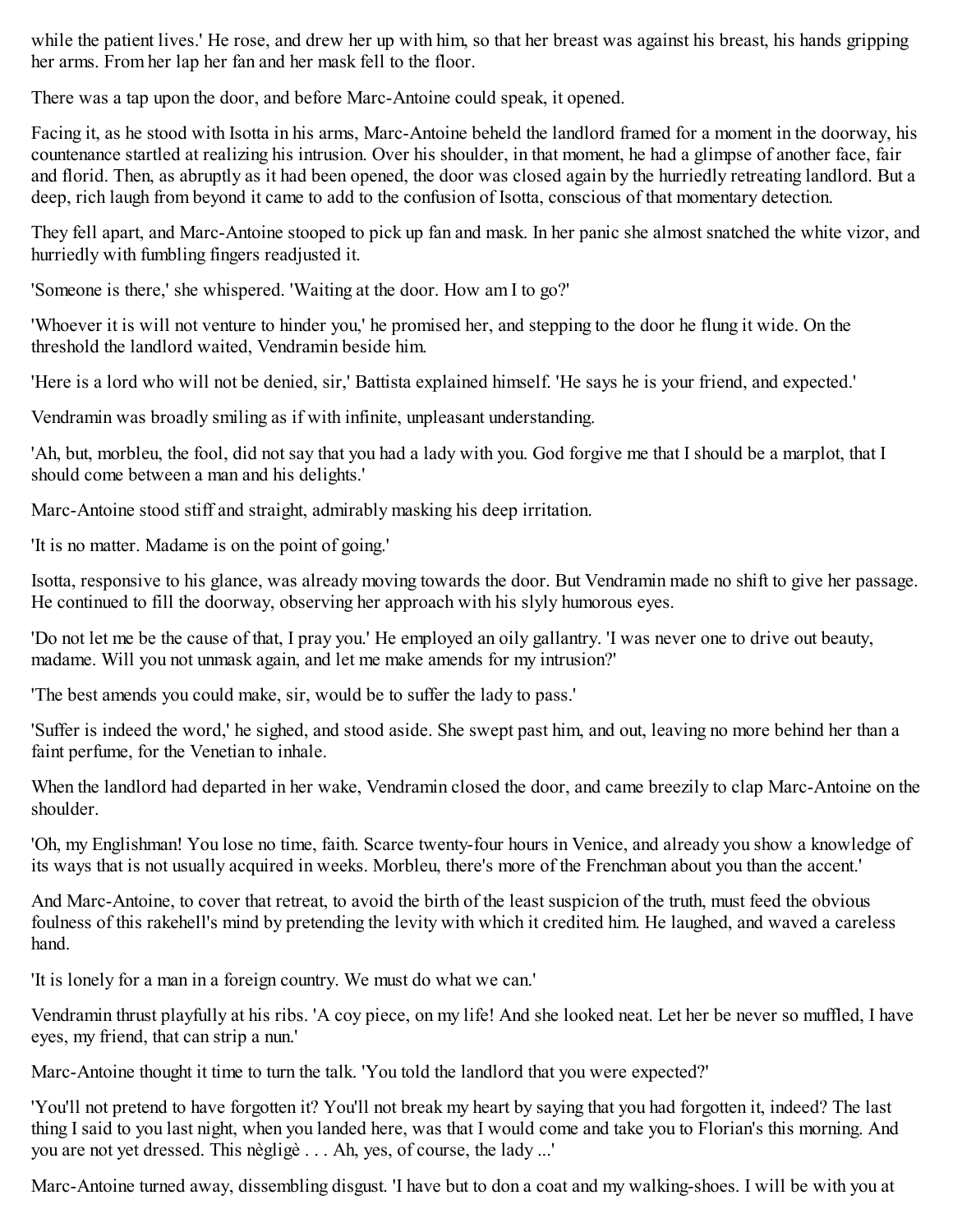#### once.'

He yielded without argument so as to have a moment to himself, a moment in which to master the emotions Isotta had left in him, and those produced by this most inopportune intrusion. And so, he left the salon to pass into his bedroom beyond.

Messer Vendramin, smiling and nodding at the picture his imagination conjured of the doings he had interrupted, sauntered slowly towards the balcony. Something grated under his foot. He stooped and picked up an object that in size and shape was like the half of a large pea. The sunlight struck a dull glow from it as it lay in his palm. He looked over his shoulder. The door to the bedroom was closed. He continued his walk to the balcony. There he stood contemplating the little jewel. A malicious smile took shape on his full lips, as he realized that he held a clue. It would be amusing if chance were to lead him one day to find the indiscreet owner. The smile broadened as he dropped the cabochon sapphire into his waistcoat pocket.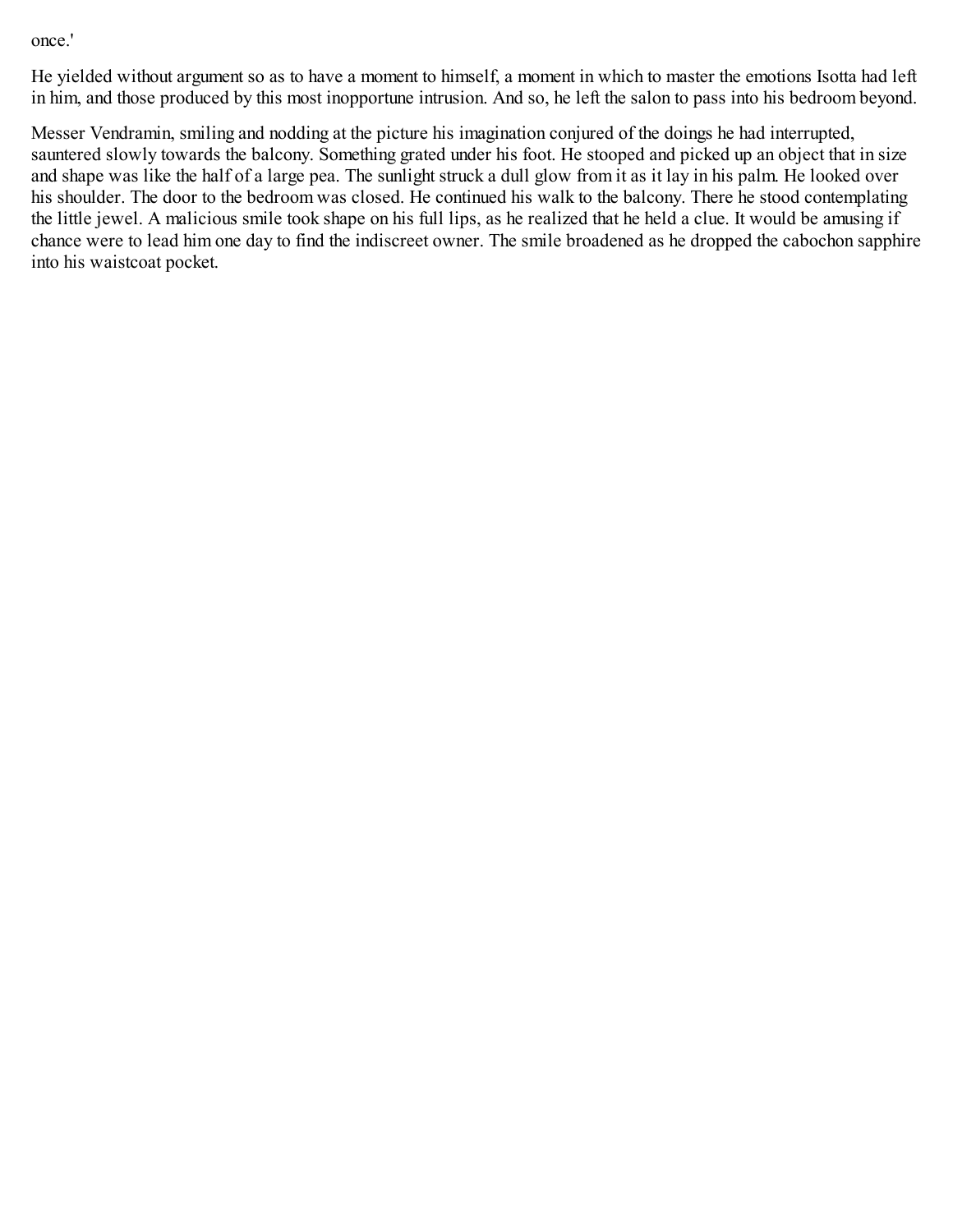# **CHAPTER IX**

#### **HIS SERENITY**

Past the majestic portal of Santa Maria della Salute and across the Basin of Saint Mark they were borne in Vendramin's gondola, with the funereal exterior trappings which the old sumptuary laws ordained, but enriched within the felza—the little cabin amidships—by delicate carvings, little painted escutcheons and wide cushions covered in leather that was wrought with scroll-work in gold and ultramarine and red. Whilst of no startling extravagance, yet for a pauper patrician it seemed to Marc-Antoine too much.

Ser Leonardo presented something of a problem to him. But, for that matter, so did all Venice as he saw it that morning. Everywhere life seemed inspired and suffused by the bright sunshine in which it was lived. In the crowds moving along the Riva dei Schiavoni, idling in the Piazzetta, or sauntering in the greater square, all was gay, careless vivacity. The mood of the Venetians, populace, burghers, and patricians, seemed as serene as the blue dome of heaven overhead, without apparent care or even thought for the mutterings of a storm that might at any moment overwhelm them.

It was little more than a week since on Ascension Thursday the Doge, aboard the great red-and-gold bucentaur of forty oars, with splendours as great as those displayed by the Serenissima at her zenith, had gone to the Port of Lido for the annual ceremony of the espousal of the sea.

Today, before the wondering eyes of Marc-Antoine, the sparkling human stream poured along the Schiavoni, past the gloomy prison and the unfortunate wretches who showed themselves grimacing behind the massive bars or thrust forth claws for alms, to be commiserated by some, but to move the derision of more. Westwards, past the Gothic marbleencrusted loveliness of the Ducal Palace, linked with the prison by that marble gem, the Bridge of Sighs, the human current flowed on, to lose its impulse in the spaces of the Piazzetta, to pause there or eddy about the Zecca and the columns of Eastern granite, one of them surmounted by Saint Theodore and the dragon, the other by the Lion and the Book, the emblems of Saint Mark.

Marc-Antoine stood on the pavement of trachyte and marble, spread like a carpet before the Byzantine glories of Saint Mark's. He caught his breath at the vision of the vast, arcaded square with that miracle of grace, the Campanile, thrusting, like a gigantic spear, its point into the blue.

This was the heart of the great city and here the pulsations of its vivid life were strongest.

By the rich bronze pedestals of the three great flagstaffs a quacksalver, in a fantastic hat with a panache that was a rainbow of dyed cocks' feathers, hoarsely called his unguents, perfumes, and cosmetics. By San Geminiano an itinerant little puppet-show was holding a crowd from which laughter intermittently exploded to startle the pigeons circling overhead.

They came to a table at Florian's on the shady side of the Piazza.

Here among the fashionable loungers of both sexes circled itinerant merchants, hawking pictures, Eastern rugs, trinkets of gold and silver, little gems of Murano glass and the like.

Of the poverty which in her decadence was consuming ever more swiftly the entrails of the State, there was no sign upon the glittering surface here displayed. The apparel of the men and women about these little tables was nowhere in Europe exceeded in extravagance, and their gay, inconsequent, leisurely air gave no hint of gloomy preoccupations.

If, thought Marc-Antoine, the Serenissima was, indeed, as some had diagnosed, upon her death-bed, she would die as she had lived, in luxury and laughter. Thus, we are told, had the Greek republics perished.

He sipped his coffee, listened indifferently to the chatter of the amiable Ser Leonardo and gave his real attention to the pattern woven before his eyes by the shifting loungers. Sauntering gallants and ladies in silks and satins, an occasional masked face amongst them; more soberly clad merchants; here the black of a cleric, there the violet of a cannon, or the coarse brown of a friar, hurrying by with his eyes upon his sandals; occasionally the scarlet toga of a senator proceeding importantly to Pregadi, or the white coat and cockaded hat of a swaggering officer; groups of kilted Albanians or Montenegrins, sashed and jacketed in red or green, soldiers these from the Serenissima's Dalmatian provinces.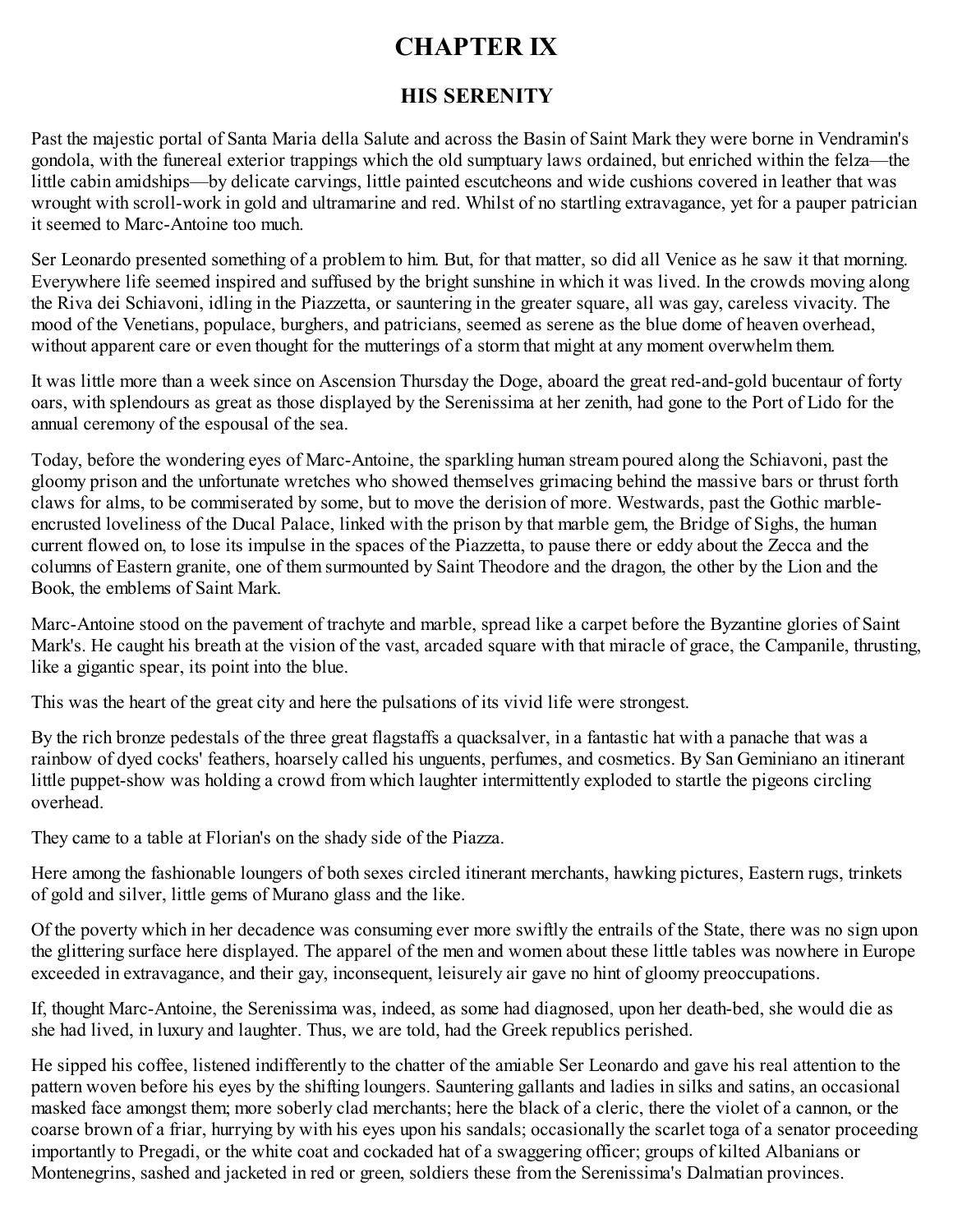From time to time Ser Leonardo would point out a person of distinction in their environment. But there was only one who arrested Marc-Antoine's rather dazed attention: a sturdy, swarthy little man of middle age, in a black wig and a rusty coat; a man with observant, questing eyes, and the hint of a sneer about his tight-lipped mouth. Not only did he sit alone, but in a loneliness made conspicuous by the empty tables immediately about him, as if he bore some disease upon him of which others avoided the infection. Upon being informed that he was Cristofero Cristofoli, a well-known agent confidente was the term employed—of the Council of Ten, Marc-Antoine wondered what was to be discovered by a spy whom everybody knew.

A couple passed, thrusting contemptuously through the crowd, which without resentment gave way at once. The man was short and mean of appearance, very swarthy and ugly in a suit of shabby camlet that an artisan on holiday might have disdained. A fat, untidy woman of fifty hung wobbling on his arm. They were followed by two men in black, each with a golden key upon his breast to proclaim him a chamberlain, and after these rolled a gondolier in a threadbare livery.

'Who is the scarecrow?' Marc-Antoine inquired.

Ser Leonardo's ready laugh rang out. 'Most apt! A scarecrow, indeed; in fact, as well as in appearance. Well might he scare some sense into these silly, strutting crows.' He waved a long supple hand to indicate the people about them. 'He is an itinerant warning to all Italy, and most of all perhaps to Venice. Oh, yes; a scarecrow. He is the Emperor's cousin, Ercole Rinaldo D'Este, Duke of Modena, lately chased from his dominions by the Jacobins, who, uniting Modena with Reggio, have formed the Cispadane Republic. The woman is Chiara Marini, said to be his second morganatic wife. He's a precious instance of how little the Imperial ægis can now shelter a man.'

Marc-Antoine nodded without comment as tightly reticent in this as in other matters, and evasive of the persistent questions with which the Venetian still sought to probe him. He discounted the repugnance which Vendramin inspired in him, lest some of it should result from a jealous resentment which he had not been human and a lover had he not experienced.

So when they parted at last, it was without much progress made on either side in knowledge of the other, but with effusive promises from Vendramin to seek him shortly again.

Marc-Antoine hailed a gondola at the steps of the Piazzetta, and was borne away to San Daniele and Count Pizzamano.

He dined with the Count and Countess and Domenico, Isotta keeping her room on a plea of indisposition. Later in the afternoon the Count carried him off to the Casa Pesaro, where the Doge resided.

Lodovico Manin, apprised of their coming, received them in the richly hung chamber that served him for a work-room.

Marc-Antoine bowed before a man of seventy who inclined towards obesity, whose scarlet gown was caught about his loose bulging loins by a girdle set with gems of price. His head was covered by a black velvet cap worn instead of a wig. His face was large and pallid, with sagging cheeks and very dark, lack-lustre eyes under heavy tufted black brows. The aquiline nose had been thickened by age; the upper of the heavy lips protruded, adding an expression that was almost foolish to the general weariness of his unimpressive countenance.

He received his visitors with a courtesy touched, in the case of Count Pizzamano, by a hint of deference.

Marc-Antoine was presented as Mr. Melville, a gentleman charged with a mission from His Britannic Majesty's Government. The Count had known him intimately in London, and was in every way prepared to answer for him.

Evidently no better credentials were required, for Lodovico Manin, turning upon Mr. Melville those dark eyes of his in which apprehension seemed to deepen, formally announced himself honoured and entirely at Mr. Melville's service.

'It is irregular, perhaps, that I should receive thus in private a gentleman coming to Venice as an envoy-extraordinary. But these sad, anxious times and the persuasion of my friend Count Pizzamano will perhaps justify me. I scarcely know. There is so much nowadays to bewilder us. However, sir, be seated, and let us talk.'

With quiet impressiveness, and making it clear that his words were the words of Mr. Pitt, Marc-Antoine spoke of the French menace to all Europe, and of the urgent need in the interests of civilization that all should unite against this common enemy. He touched upon the coalition that had been formed, and deplored the abstentions from it of some whose interests were surely identical with those of England, Austria, and the rest. In the forefront of these he ventured to place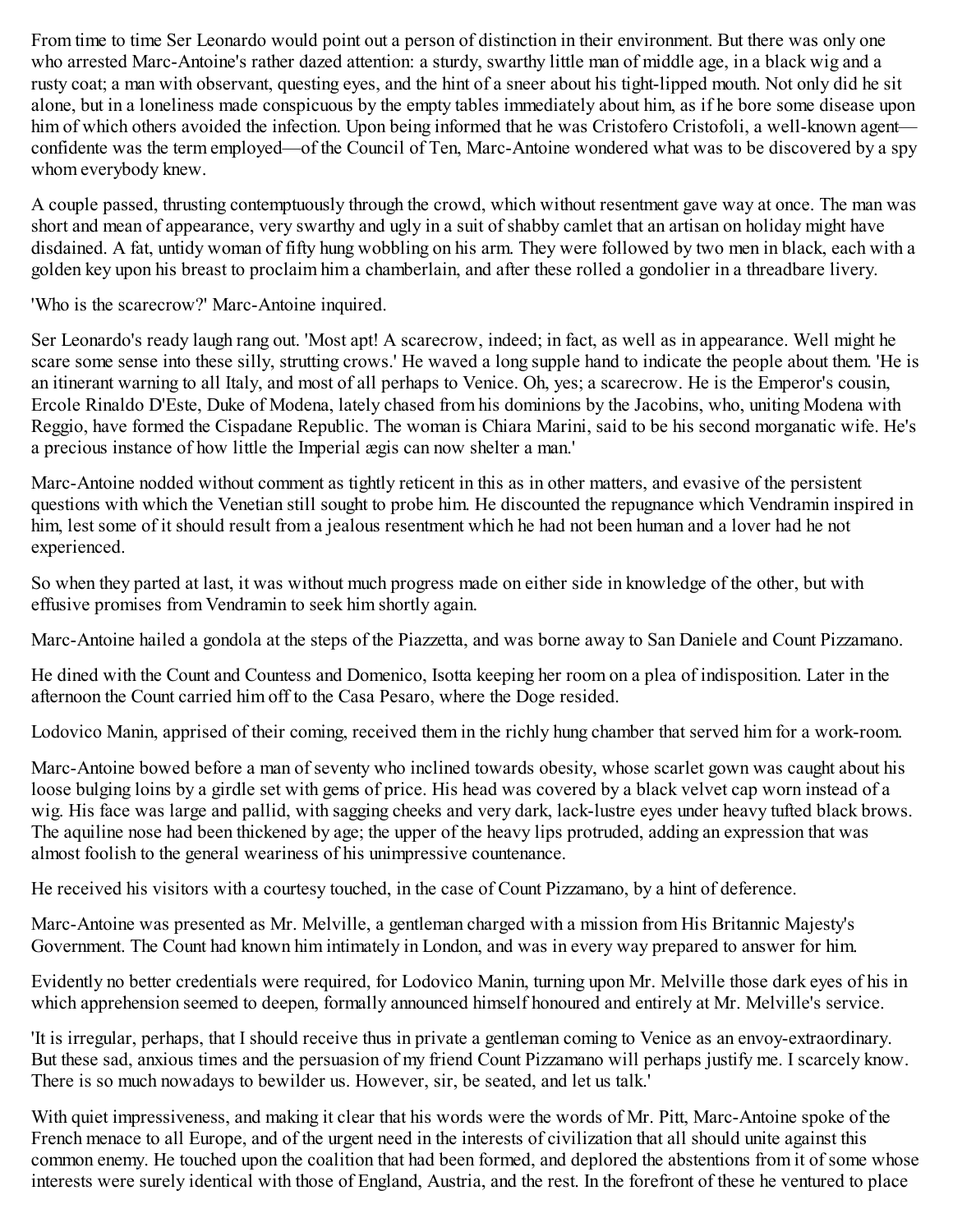the Most Serene Republic, directly menaced now by the presence of the French armies on her very frontiers. If hitherto Venice might have been justified in holding aloof on the reasonable assumption that the allied Piedmontese and Austrian armies more than sufficed to preserve Italy inviolate, that justification had now been extinguished. The Piedmontese army had been shattered and Savoy had been surrendered to France. As a warning of what might ensue, His Serenity had the recent Jacobin revolt, with French assistance, of Modena and Reggio, which had formed themselves into the Cispadane Republic and had set up the anarchical rule of Liberty, Equality, and Fraternity.

His Serenity raised a podgy hand to interrupt him there.

'What has happened in Modena is one thing; what could happen in Venice quite another. That, sir, was a state resentful of government by a foreign despot, and, therefore, ripe for revolt. Venice is ruled by her own patricians, and the people are happy in their government.'

Marc-Antoine made bold to set a question: 'Does Venice consider that the happiness of her people is a sufficient guarantee that her frontiers will not suffer violation?'

'By no means, sir. Our guarantee of that lies in the friendly attitude of the French Directory towards Venice. France makes war upon Austria, not upon Italy. Only last week Monsieur Lallemant, speaking for General Bonaparte, desired the Council of Ten clearly to indicate our line of frontier on the mainland, so that it might be respected. Does it appear from this that we have cause to share the apprehensions which your Mr. Pitt does us the honour to entertain on our behalf?' He spoke with the air of one who delivers checkmate.

'It does not appear so because the French are careful of appearances, and until their plans are ripe they will deceive you with false ones.'

This moved the Doge to petulance. 'That is an opinion, sir.'

'Highness, it is a fact of which by great good fortune I have secured and am able to bring you the fullest evidence.'

He produced Barras' letter to Lebel, unfolded it and handed it to the Doge.

The only sound for some moments after that was the heavy breathing of Manin, and the rustle of the document as it shook in his soft white hand. At last, in clear dismay, his expression dull and dazed, he turned the document about. 'It is genuine, this?' he asked, and his voice was husky. But the question was rhetorical and scarcely required the clear assurance that Marc-Antoine afforded.

'But then . . . ?' The dull eyes stared.

Marc-Antoine was blunt.

'That which three months ago would have been a gracious and generous concession for the Most Serene Republic is today a stark necessity if she is to be saved from annihilation.'

The Doge started to his feet, shuddering. 'My God! Oh, my God! Do not use such words.'

The Count took a hand. 'It is as well to use the words that apply. Then there can be no misconceptions. We see where we stand. It only remains to arm and unite with Austria against the common foe.'

'Arm!' The Doge looked at him in horror. 'Arm? And the cost of arming? Have you counted that?' He seemed at last to have come fully to life. Perhaps the richest man in the Republic, indeed owing his election to his very wealth, he was notoriously a miser.

'The cost of arming?' he stormed on. 'Virgin Mother! How is it to be defrayed?'

Marc-Antoine supplied the answer. 'However defrayed, the cost should prove less than the levy a victorious Bonaparte will exact.'

'Bonaparte! Bonaparte! You talk as if Bonaparte were already here.'

'He is almost at the gate, Highness.'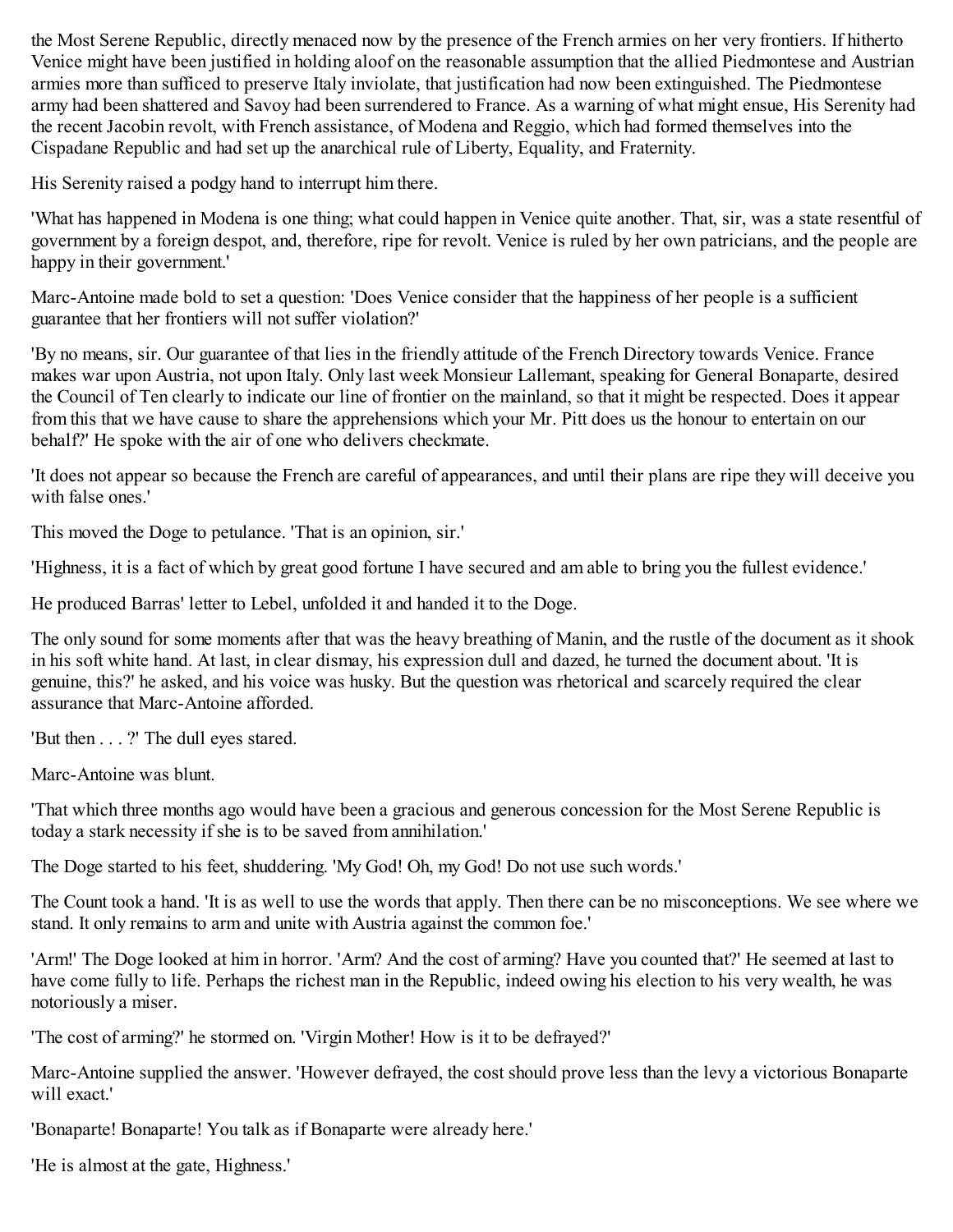'And since you know the true French intentions,' growled the Count, 'you cannot suppose that he will stand hat in hand on the doorstep.'

His Serenity almost raged. 'Is there not the Empire? If Beaulieu's army were smashed to atoms, the resources of the Emperor would scarcely be broached. Austria has lost Belgium already. Do you suppose she will let her Italian provinces go the same way?'

'Her loss of Belgium,' said Marc-Antoine, with an exasperating calm, 'was in spite of her resources.'

Impatient, yielding to his fierce patriotism, the Count again cut in.

'And, anyway, are we come so low that we must look to another to fight our battles, whilst we stand idly by? That is an attitude, sir, for women; not for men.'

'It is not yet our battle. It is Austria's.'

This was mere obstinacy, and the Count's impatience flared in his tone. 'But we are to profit by the spending of Austrian blood and treasure, and contribute nothing of our own. Is that the argument? Will the Council tolerate it?'

The Doge turned away in distress and anger. Bowed and trembling, he shambled from them, towards the window.

Marc-Antoine addressed the broad, receding back. 'By Your Serenity's leave, what is of more immediate importance than these abstract considerations is that, whilst you wait for the Empire to develop her resources, Venice may be under the conqueror's heel. Can she, having done nothing for Austria, having done nothing even for herself, look then to Austria to come to her deliverance?'

It was a long moment before Manin turned, and he had come slowly back to them before he spoke. By then he had recovered his lugubrious self-control.

'Sirs, I am obliged to you. Amongst us here we can do no more. This matter is one for the Council. I shall lose no time in convening it.' He drew a hand wearily across a brow that was damp. 'And now, if you will give me leave ...' His glance embraced them both. 'I am shaken, deeply shaken by all this, as you may conceive.'

Back in their gondola, the Count was grimly bitter. 'I told you it was an evil day for Venice when she elected a Friulian to Doge. You have seen him. He will pray; he will have masses said; he will burn candles rather than levy men and arm them. Always will he put his trust in alien help: in Austria's or in Heaven's. But we have still some Venetians left, like Francesco Pesaro, who from the outset have demanded that we arm. And the barnabotti shall stiffen them. This is a matter for Vendramin. The time for action has arrived.'

On the whole Marc-Antoine could give himself peace. He might, had he so chosen, account his mission accomplished. But he did not yet choose so to account it. Therefore, the next day saw him waiting once more upon Lallemant.

He had been busy, he announced. In his pretended character of Mr. Melville he had seen the British Ambassador, who mistrusted him and therefore would do nothing to assist him.

'That man,' said Lallemant, 'would mistrust his own mother.'

They laughed together, and Marc-Antoine proceeded. He had found, however, in the Senator Count Pizzamano, a member of the Council of Ten, one who believed in him well enough to sponsor him to the Doge. He had seen Manin. Such a man need give them no anxieties.

The ambassador, whilst amazed at the audacity of this Lebel, cordially agreed with him. He was contemptuous of the Venetian Government and Venetian patricians. They lived upon an illusion of greatness from the past, and refused to read the present. Venetian industries were languishing, her trade, crushed by taxation, was moribund. Consequently her finances were desperate.

'As in the case of all nations sweeping to the last stage of decay, she multiplies public offices and takes upon herself the burden of maintaining more and more of her pauper subjects. It is as if a man, finding himself impoverished, hopes to combat it by undertaking to support his needy relatives.'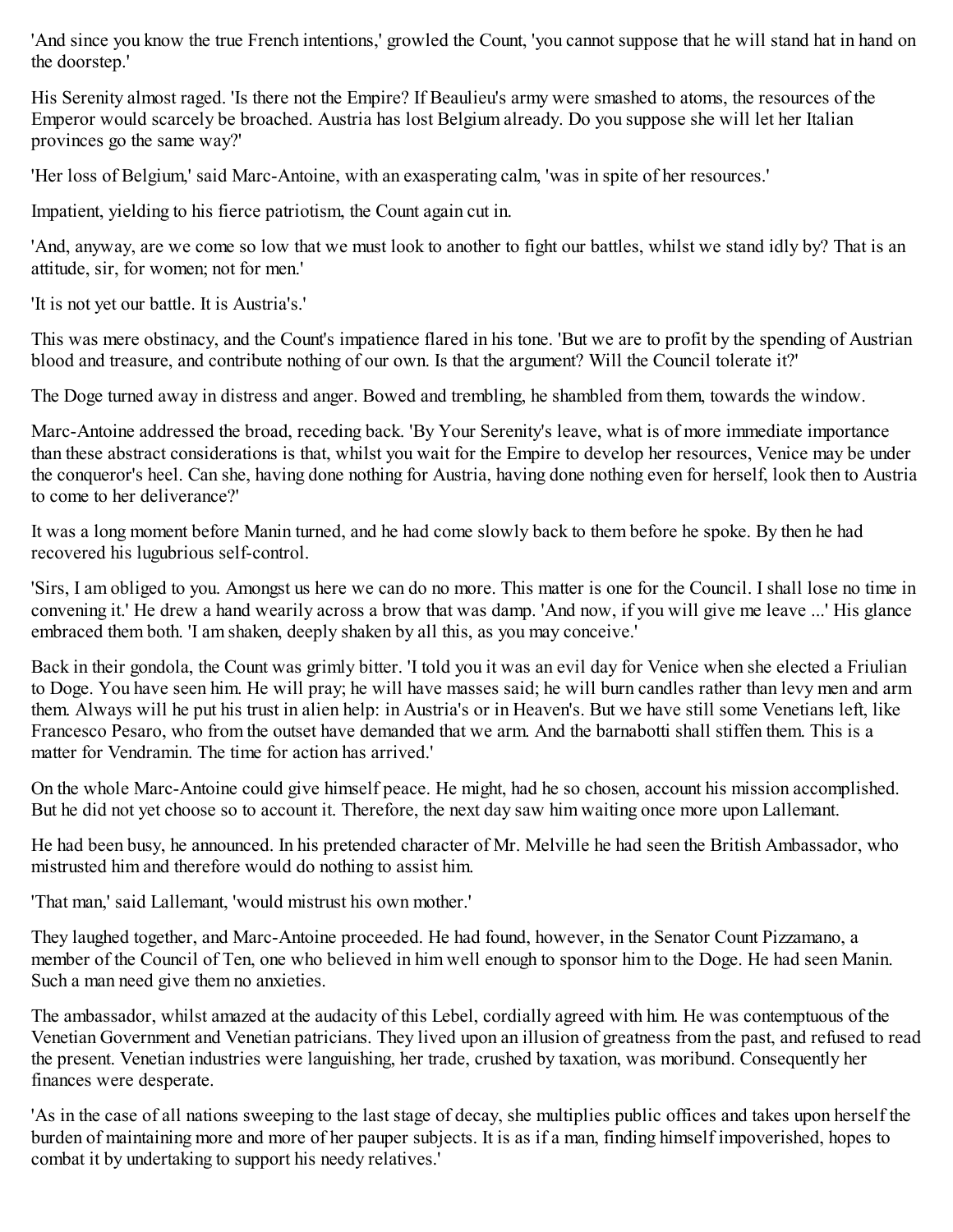This brought him naturally to speak of the barnabotti, and of Vendramin, whom he described as a man of great influence in that regiment of paupers.

'That one, at least,' said Marc-Antoine, 'displays no sign of pauperdom.'

Lallemant's broad face broke into creases of amusement. 'Why, no. We see to that.'

Marc-Antoine breathed more quickly. 'He is in your pay?'

'Not yet. But it's only a question of time.' The shrewd eyes were amused. 'He's important to us. If it comes to a struggle in the Council between our aims and those of the Austrophiles, the issue, believe me, will lie with the man who can control the vote of the barnabotti. Vendramin is that man. Therefore I shall buy him.'

'That is well conceived. But if he will not sell?'

'There are ways of compelling such men, and—faith!—I have no compunctions.' His lip curled in scorn. 'These vicious profligates, otherwise useless to humanity, exist only so that they may be used where possible for the furtherance of worthy aims. The Vicomtesse has charge of the affair.'

'The Vicomtesse?' Marc-Antoine's tone was heavy with interrogation.

Lallemant was impatient of his dullness. 'Why, your Vicomtesse, of course. Or, if not yours, Barras'. From his seraglio, I suppose. But as a Vicomtesse she's of your own creation. Shrewd of you to have her pass for an èmigrèe. A clever little baggage.'

'Oh, that!' said Marc-Antoine, wondering who the devil she was, but daring to ask no questions. 'Oh, yes. Clever enough.'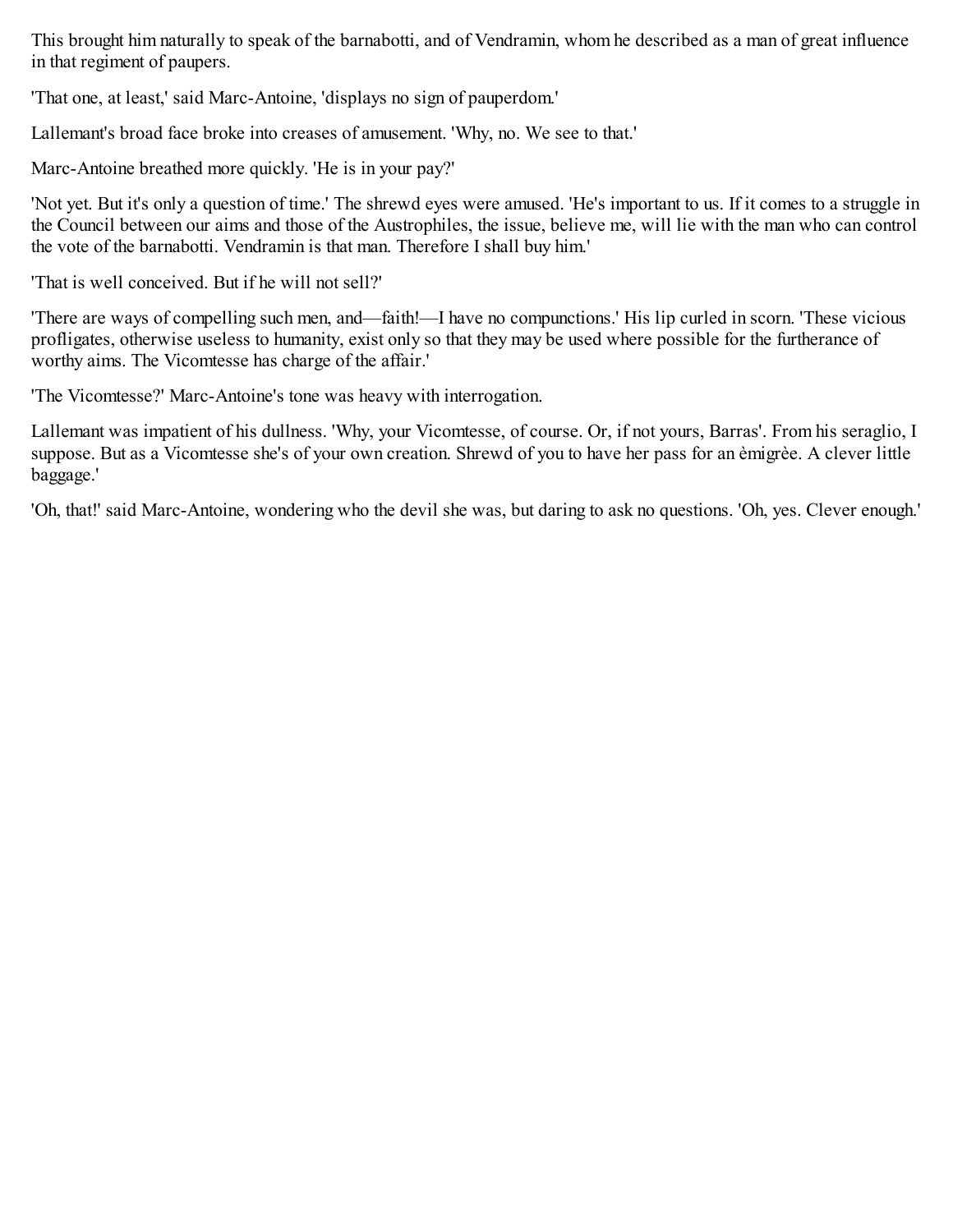# **CHAPTER X**

#### **FARO**

It would be a couple of days later when Leonardo Vendramin came to fulfill a promise to show Mr. Melville something of Venetian society, and carried him off to the Casino del Leone under the Procuratie. It was one of those little resorts, some owned privately and some in the nature of clubs, which had sprung up to replace the fashionable Ridotto, abolished by the Council of Ten nearly twenty years ago. But the gaming, which had been the main cause of the existence of those assembly-rooms, and the scandals connected with which had led to their suppression, was the main reason for the existence now of most of these casini.

Mr. Melville found himself in an elegant anteroom of brocaded panels, elegant furnishings, crystal chandeliers and Murano mirrors, that was tolerably filled by persons of fashion. The atmosphere, tepid, and oppressive with mingling perfumes, reverberated gently to light, gay chatter and rippling laughter. Ser Leonardo, evidently a familiar figure, appeared to enjoy the acquaintance of all. He presented his companion to one and another, and Mr. Melville noted the patrician names of those he met. Here a Moncenigo or a Condulmer, there a lady of the great houses of Gradenigo or Morosini, who eyed him coyly over the edge of a fan, or gave him a more liberal welcome by making room for him to sit awhile beside her.

Lackeys in white stockings, their heads heavily powdered, circulated with trays of cooling drinks and sorbets; somewhere a string band was softly playing an air from Mayr's latest opera, Lodoiska, which was then being performed at the Fenice Theatre.

Mr. Melville discovered something vaguely unwholesome and repellent in this resort of voluptuaries, this obvious temple of frivolity and inconsequence, so incongruously set up, as it seemed to him, upon the crust of a volcano from which an eruption might shatter it at any moment.

He was rescued by Ser Leonardo from the light persiflage of Donna Leonora Dolfin, and swept away to the faro-room, which Vendramin described as the inner temple. On the threshold their way was blocked by a sturdy, dark-haired young man, pallid of face and with dark, restless eyes, who in extravagance of dress outvied even Vendramin himself.

Ser Leonardo presented him as 'Fortune's most insistent and audacious gallant,' a description which the young man, whose name was Rocco Terzi, repudiated with a laugh of some bitterness.

'Present to him Fortune, rather, as the most obdurate and unyielding of all the objects of my wooing.'

'What would you, Rocco? You know the proverb: "Lucky in love ..."' He took him by the arm. 'Come you back, my friend. Men unlucky in themselves will often invite the luck for others. Stand by me for five minutes whilst I punt. You will permit it, Monsieur Melville?'

The five minutes grew to ten without, apparently, Ser Leonardo being aware of it; when they had grown to twenty, he was probably not even aware that he kept a guest waiting. Guest and the world and time were forgotten in the battle he was fighting against persistent losses.

Rocco Terzi yawned wearily. He occupied with Marc-Antoine a rose-brocaded settle where they had a clear view of Ser Leonardo, flushed and desperate, at the faro-table.

'You see the luck I bring him,' growled Messer Rocco. 'I don't function even as a charm. The Goddess not only hates me; she hates my friends.' He stood up, stretching his limbs a little. 'My only compensation for the flaying I have endured this afternoon lies in the pleasure of becoming acquainted with you, Monsieur Melville.'

Marc-Antoine rose, and they shook hands.

'We shall meet again, I hope. I am commonly to be found here. If you will ask for me, it will be an honour. Rocco Terzi, sir, your very humble servant.'

He sauntered out, with a nod here and a word there, his restless, uneasy, deep-set eyes being everywhere at once.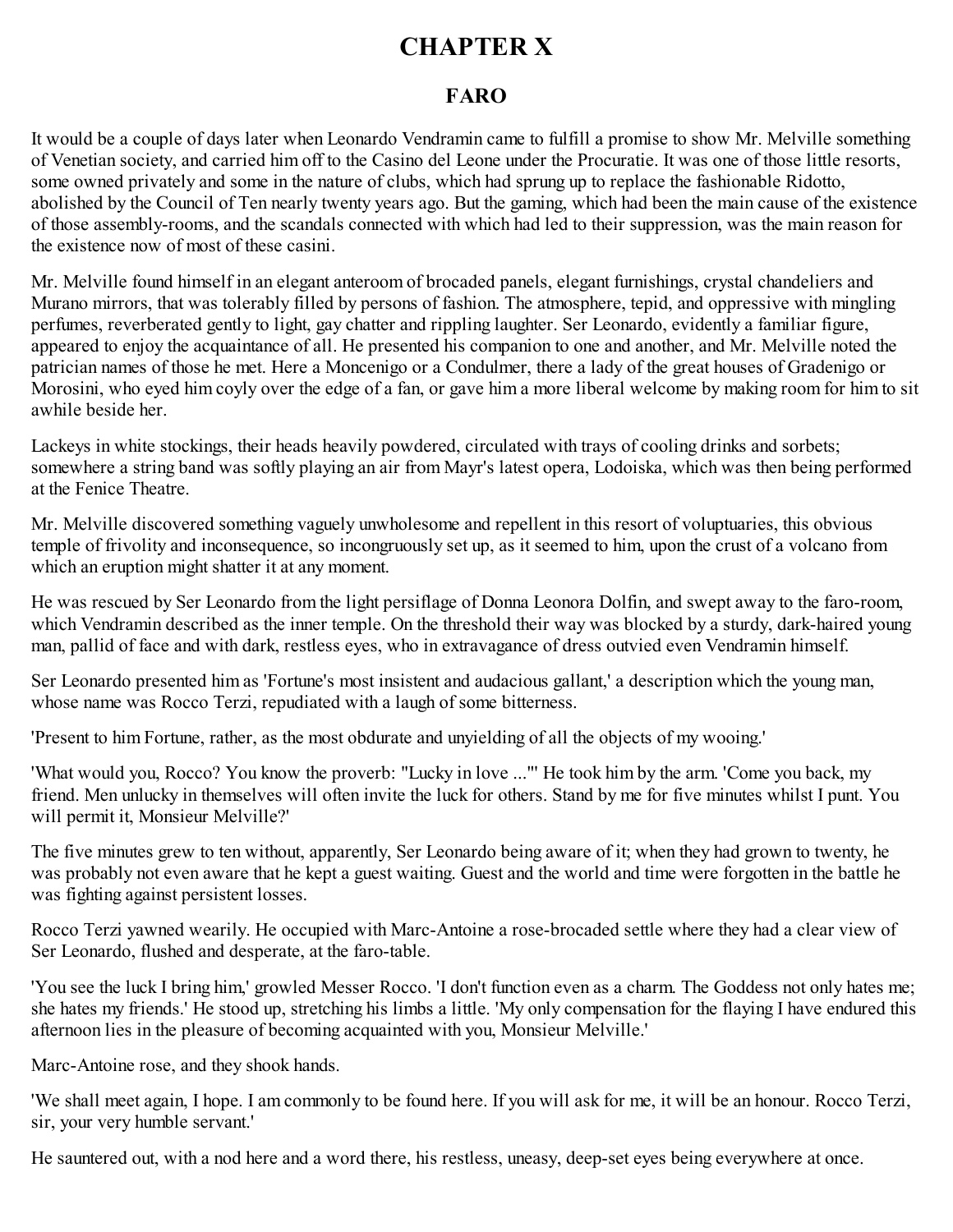Marc-Antoine sat down again, to wait.

A dozen punters, of whom one half were women, sat about the oval green table; as many spectators stood over them or moved about. The bank had been made by a corpulent man, whose back was turned towards Marc-Antoine. Immovable as an idol, there was no sound from him beyond an occasional hiss or chuckle as the croupier made his announcements and plied his rake.

Vendramin was losing steadily, and in a measure as he lost his methods grew more obstinately reckless.

Not once when he won did Marc-Antoine see him take up his winnings. Each time, in a voice that became gradually more and more husky and aggressive, he would make paroli, and if he won again his 'sept et le va' came like a defiance to Fortune. Once only, winning this, he went to 'quinze et le va,' and cursed the luck he had tempted when he saw all his gains swept away.

Marc-Antoine set his losses at between two and three hundred ducats before diminishing stakes implied the approaching end of his resources.

At last, he pushed back his chair, and wearily rose. After a moment, his eyes alighting on Marc-Antoine, he seemed suddenly to grow conscious of a forgotten presence. He came round to him with dragging feet. For once there was no effusive sparkle in his air.

'The worst of my cursed luck is that I must cease to play at a time when by all the laws of chance the tide should turn.'

'There are no laws of chance,' said Marc-Antoine.

They were the idlest words. But Ser Leonardo chose to perceive in them a challenge. 'A heresy! Lend me a hundred ducats, if you have them at hand, and I will prove it.'

It happened that Marc-Antoine had the money. He was abundantly supplied. His London bankers had opened a credit for him at Vivanti's in Venice, and Count Pizzamano had been his sponsor to that great Jewish financier.

Vendramin took the rouleau with a short word of thanks, and in a moment was back at the table punting again.

Within ten minutes, pale now and feverish of eye, he was once more staking his last ten sequins. And once more it proved a losing one, so that the borrowed money was consumed.

But before that final card was turned, a slight wisp of a woman in palest violet, with golden hair piled high and almost innocent of powder, no doubt from pride in its natural bright colour, had come to take her stand behind Vendramin. Marc-Antoine had not observed her entrance; but he observed her now, for she was a woman to take the eye of any man, delicately exquisite as a piece of Dresden porcelain and looking as fragile.

She watched the turn of the card, craning her slender neck a little, her fan moving gently to and fro beneath a countenance quietly composed. She even smiled a little at the muttered oath with which Vendramin greeted his final loss. Then her hand descended suddenly upon his shoulder as if to detain him in his seat.

He looked up and round to meet a reassuring smile. From a little brocaded bag she carried she drew a rouleau which she placed beside him on the green table.

'Of what avail?' he asked. 'My luck is out.'

'O coward,' she laughed. 'Will you own defeat? It is endurance that wins the day.'

He resumed, staking heavily, wildly, losing steadily, until once more all was gone. But even then she would not let him rise. 'I have an order here for two hundred on Vivanti's bank. Countersign it and take the money. You'll repay me from your winnings.'

'My angel! My guardian angel!' he apostrophized her tenderly, and bawled to a lackey for pen and ink, whilst the play went on.

At first he lost. But at last the tide turned. His winnings were piled before him like a rampart, when the obese banker at last announced that he had had enough. At this, Vendramin would have swept up his winnings, and departed; but his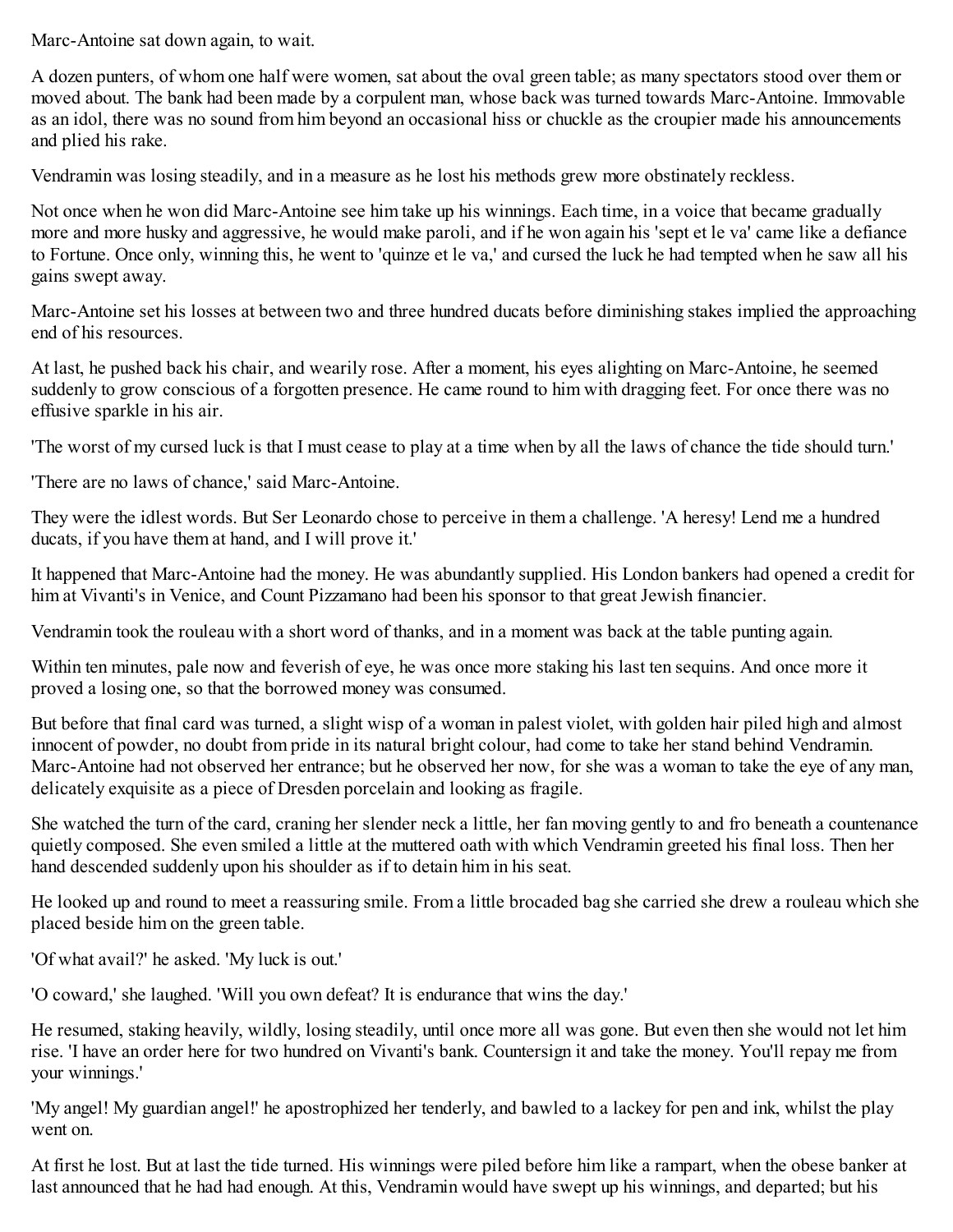temptress stayed him.

'Will you insult Fortune when she smiles so winningly? My friend, for shame! Make a bank with what you have.'

The gamester hesitated only for a moment.

The bank he made ran steadily in favour of the punters. Swiftly the piled rouleaux diminished, and Vendramin, livid, fevered, the urbanity all departed out of him, played anxiously and savagely.

In the lady who had spurred the gamester to this folly, Marc-Antoine had little doubt that he beheld the mysterious Vicomtesse of whom Lallemant had spoken, the lady upon whom, according to Lallemant, Lebel had bestowed a title so as to facilitate her activities as a secret agent. He observed her very closely. Whether because she detected his interest, or whether because moved by an interest of her own, her eyes, blue as myosotis and serene as a summer sky, gave him what consideration she could spare from Messer Vendramin.

Had he not been expected at the Casa Pizzamano and already in danger of being late, he would have lingered if only to make her acquaintance. But the game looked as if it would continue for hours. He rose quietly, and quietly withdrew, his departure unnoticed.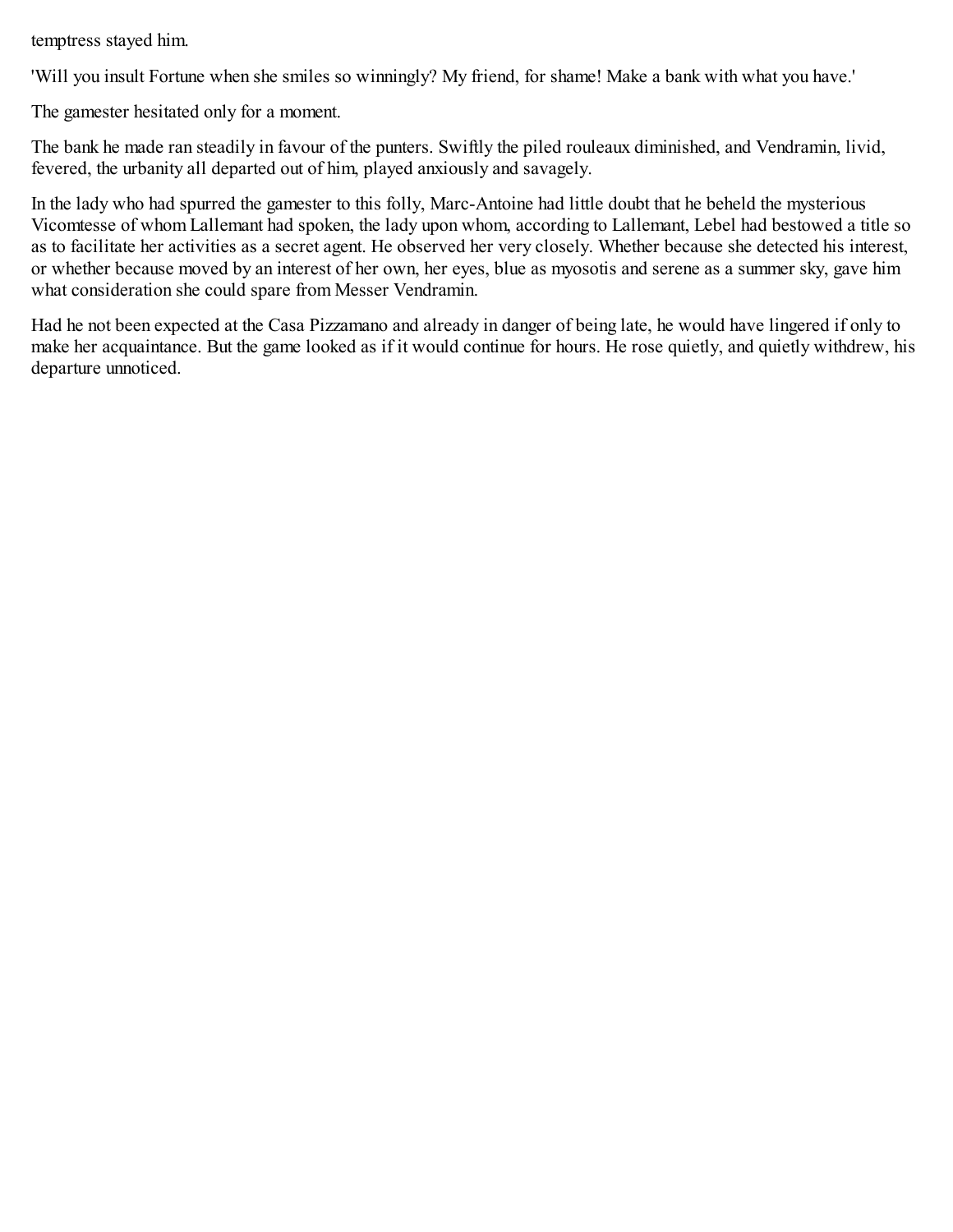# **CHAPTER XI**

#### **THE GRAND COUNCIL**

Lallemant, curt and surly, handed Marc-Antoine a sealed letter from Barras. It confirmed to Camille Lebel the instructions to preserve friendly relations with the Serenissima, but indicated that presently it might be desirable to allow the Venetians a glimpse of the iron hand within the velvet glove. Barras was proposing to demand the expulsion from Venetian territory of the ci-devant Comte de Provence who now called himself Louis XVIII. The hospitality extended to him by the Serenissima might be construed as hostile to France, since from Verona, which he had converted into a second Coblentz, the soi-disant King Louis XVIII was actively intriguing against the French Republic. Barras waited only until his views should be shared by his colleagues, who were still hesitating to ruffle so serene a surface as Venice appeared to present.

Marc-Antoine was distressed. Loyalty to the man whom he must regard as his present sovereign made him grieve to think of this unfortunate gentleman who had been driven from one state of Europe to another—for he was welcome nowhere being sent again upon his travels.

In silence he folded and pocketed the letter, and only then observed the surliness with which the ambassador, elbows on the table, was observing him.

'There is nothing here for you, Lallemant,' he said, as if to answer that curious glance.

'Ah!' Lallemant stirred. 'Well, it happens that I have something for you.' He seemed at once stern and ill-at-ease. 'It is reported to me that the British Ambassador has been overheard to say that Bonaparte has urged an alliance with Venice.'

The most startling thing to Marc-Antoine in this was the evidence of the thoroughness of Lallemant's organization of espionage.

'You said yourself that the man is a fool.'

'It is not a question of his wits, but of his information. What he is saying happens to be true, as you know. Can you explain how he comes by his knowledge?'

Lallemant's tone had hardened. It flung down a challenge. Marc-Antoine's smiling pause before answering betrayed nothing of his momentarily quickened heart-beats.

'Quite easily. I told him.'

Whatever reply Lallemant had been expecting, it was certainly not this. He was disarmed by the assertion of the very thing that against his will he had been suspecting. Blank astonishment showed on his broad, peasant face. 'You told him?'

'That was the object of my visit to him. Didn't I mention it?'

'You certainly did not.' Lallemant was testy. He was rallying—as his manner showed—the forces of suspicion momentarily scattered. 'Will you tell me with what purpose?'

'Isn't it plain? So that he might repeat it, and thereby lull the Venetians into a sense of false security that will keep them inactive.'

With narrowing eyes Lallemant considered him across the table. Then he delivered, as he believed, checkmate.

'Why, then, since you hold that view, did you so definitely instruct me to suppress Bonaparte's proposal? Answer me that, Lebel.' In a gust of sudden fierceness he repeated: 'Answer!'

'What's this?' Marc-Antoine's agate eyes were at their hardest. 'I suppose I had better answer and kill whatever maggot is stirring in your brain. But—name of God!—the weariness of pointing out the obvious to dullards.' He set his hand on the table, and leaned towards the ambassador. 'Are you really unable to perceive for yourself that it is one thing to make a formal offer, which might conceivably be accepted, and quite another to seek such advantage as may be derived from the circulation of an irresponsible rumour to the same effect? I see that you do perceive it now. I am relieved. I was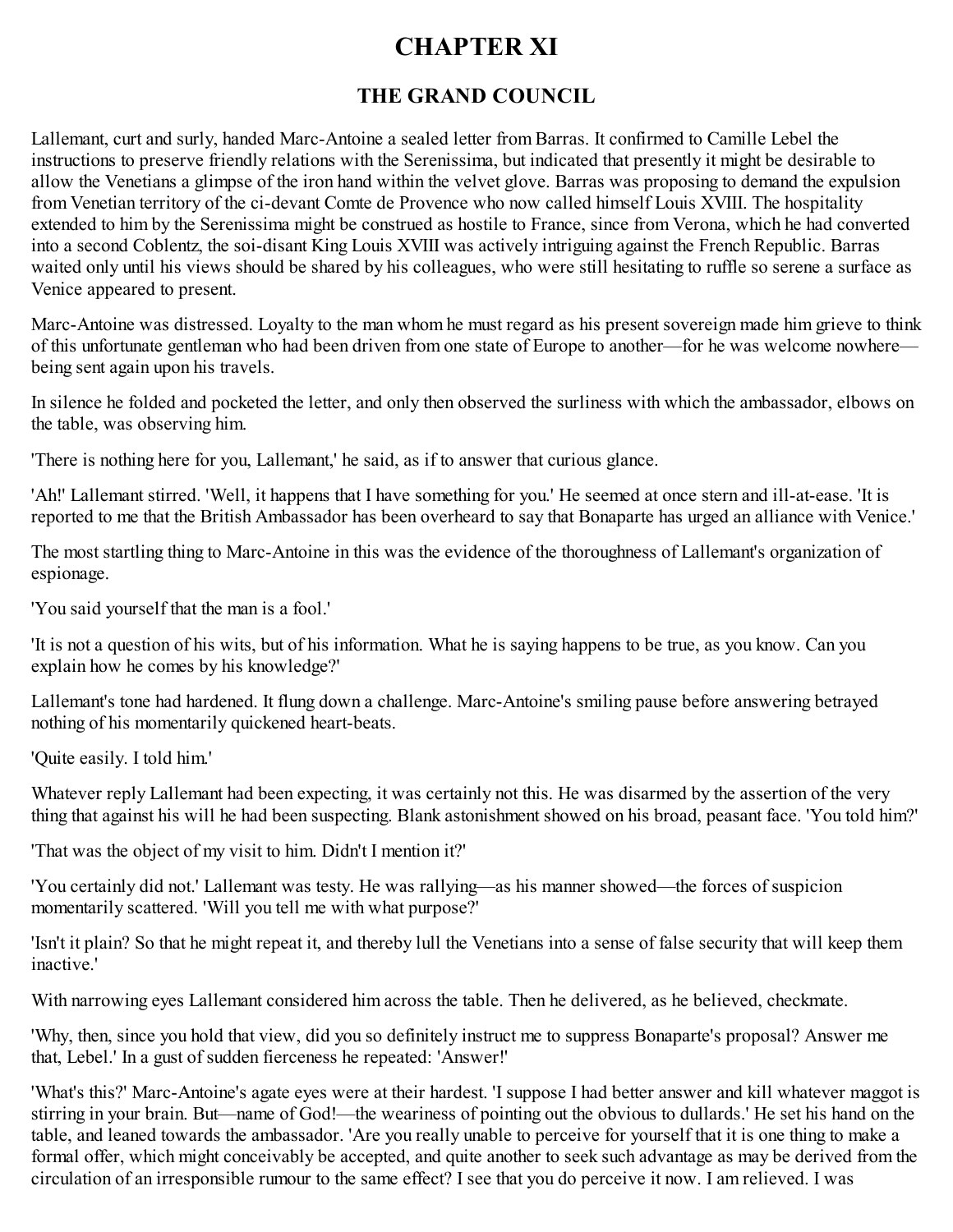beginning to despair of you, Lallemant.'

The ambassador's antagonism collapsed. He lowered his eyes in confusion. His voice faltered. 'Yes. I should have seen that, I suppose,' he admitted. 'I make you my excuses, Lebel.'

'For what?' It was a sharply delivered challenge to an avowal that Lallemant dared not make.

'For ... For having troubled you with unnecessary questions.'

That night Marc-Antoine wrote a long letter in cipher to Mr. Pitt, in the course of which he did not spare Sir Richard Worthington, and next morning he conveyed it in person, together with a letter for his mother, to the captain of an English ship lying off the Port of Lido.

That was by no means the only official letter that he wrote in those days. His correspondence with Barras, steadily maintained, represents one of the most arduous and skilful of all the tasks that he discharged during his sojourn in Venice. It was his practice to write his dispatches currently in his own hand, as if a secretary were employed, appending the signature and flourish of the dead Lebel, which he had rehearsed until he could perfectly reproduce them.

Days followed of observant waiting for the Grand Council which the Doge had promised to convene.

It came at last, and on the evening of that day Marc-Antoine sought, at the Casa Pizzamano, news of what had occurred.

He found Vendramin there, flushed with the triumph he had scored. From the tribune of the vast hall of the Grand Council he had eloquently denounced the Senate's neglect to put the country in a posture of defence. Governors had been appointed: a Proveditor of the Mainland, a Proveditor of the Lagoons, a Proveditor of This and a Proveditor of That; officials had been multiplied, and money had lavishly been spent; but of effective preparation, as they now saw, there had been none.

Passionately he had formulated in detail his demand that troops be raised overseas and brought at once to garrison the cities of the Venetian mainland; that arms be furnished by supply and manufacture; that the Lido forts be properly equipped and manned, and that the same be done by the ships of the Serenissima; in short, that all measures be instantly taken to provide for a state of war to which the Most Serene Republic, despite her ardent and laudable desire for peace, might at any moment find herself constrained.

When he descended from the tribune, a sense of awe pervaded the great patrician multitude assembled under that fabulous ceiling with its gildings of purest gold leaf and its treasures from the brushes of Tintoretto and Paolo Veronese. From their portraits along the frieze the eyes of some seventy doges, who had ruled in Venice since the year eight hundred, looked down upon these their descendants in whose enfeebled hands lay now the destinies of a nation which once had been amongst the most powerful and opulent of the earth.

It was idle to take a vote, for it was known that the applauding barnabotti, of whom there were close upon three hundred present, had been marshalled by Vendramin to support him.

Lodovico Manin, trembling in his ducal chlamys, his countenance grey under the corno—the jewelled gold cap of his princely office—announced briefly and in a lifeless voice which was lost in those vast spaces that the Senate would take steps at once to carry out the wishes of the Grand Council, and for the rest he prayed God and Our Lady to have them in Their Holy Keeping.

The few stout patriots like Count Pizzamano, who placed the glory of the Serenissima above every earthly consideration, could feel at last that their feet were set upon the road of action, which was the road of dignity and honour.

Hence, that night, the Count's caressing manner towards Vendramin; hence the unusual civility towards him of Domenico, who had come from the Fort of Sain' Andrea di Lido to attend the Council; and hence, too, perhaps, the increasing wistfulness which Marc-Antoine detected in Isotta.

After supper, when they sought in the loggia the cool of the summer night, she hung behind, and took her way alone to the harpsichord placed under the window at the long room's other end. The strains of a sweetly melancholy air of Cimarosa's broke forth under her fingers, as if in expression of her mood.

Marc-Antoine, intolerably urged to bear her comfort, quietly rose, and, whilst the others were engrossed in their talk of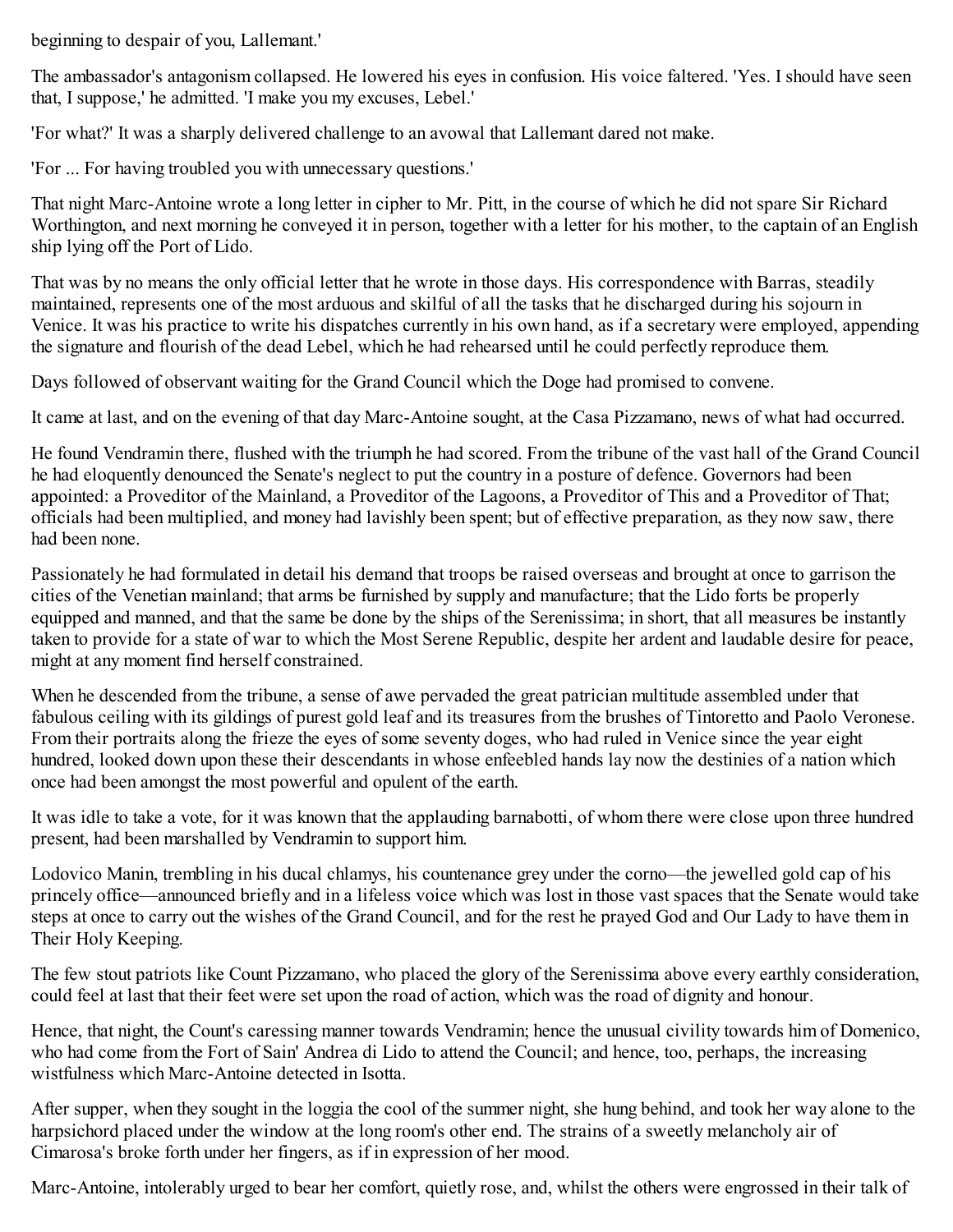the day's events and of the things to follow from it, went to join her.

She greeted his approach with a smile at once wan and tender. Her fingers mechanically found the familiar sequence of keys, and Cimarosa's air continued uninterrupted.

Since that morning when so audaciously she had sought him at his lodgings they had not exchanged above a dozen words, and these in the presence of others. But her murmur now was an allusion to his last utterance in that clandestine interview.

'You may order the Requiem, my Marc.'

Facing her across the instrument, he actually smiled.

'Not while the body lives; and it still does. I never trust appearances only.'

'There is more than the appearance here. Leonardo has performed what was required. Soon now he will claim payment.'

'Soon he may not be in a position to claim it.'

Her hands fell idle on the keys a moment. Then, lest the interruption should be observed, she resumed, and with the melody to mask her words, she questioned him.

'What do you mean?'

He had spoken upon impulse, uttering more than he intended. Just as he saw no reason in honour to raise a finger to frustrate Lallemant's scheme for the seduction of the barnabotto leader, so he also felt that he should do nothing to promote it. His part was to stand passively by and wait; to pick up the fruit when another shook the tree. Meanwhile both honour and prudence sealed his lips, even to Isotta.

'Merely that life is uncertain. Too often we forget it, preparing for joys that perish on the way, or trembling at evils that never reach us.'

'Is that all, Marc?' He caught the disappointment in her voice. 'This evil, this ... horror, my dear, is already on the threshold.'

'Often the mere utterance of a thought will raise its poignancy beyond endurance. So now with Isotta. Having given this expression to her besetting dread, she was forsaken by the little courage that had still upheld her.

Her hands crashed a discordant jangle from the keys, her head sank forward, and Isotta, usually so calmly proud and self-contained, was bowing over the instrument and sobbing like a hurt child.

It lasted no more than a few seconds; but long enough to be perceived by those in the loggia, already startled by the explosive discord from the harpsichord.

Donna Leocadia came hastening down the room in a flutter of maternal concern; and, no doubt, with more than a suspicion of the source of this distress. The others followed.

'What have you said to her?' Vendramin was angrily demanding.

Marc-Antoine raised his eyebrows. 'Said to her? Said to her?'

'I demand to know.'

Domenico thrust between them.

'Are you mad, Leonardo?'

Before this need to be collected, Isotta rose. 'You make me ashamed. It is only that I am not so well. I will go now, mother.'

Vendramin moved towards her in concern.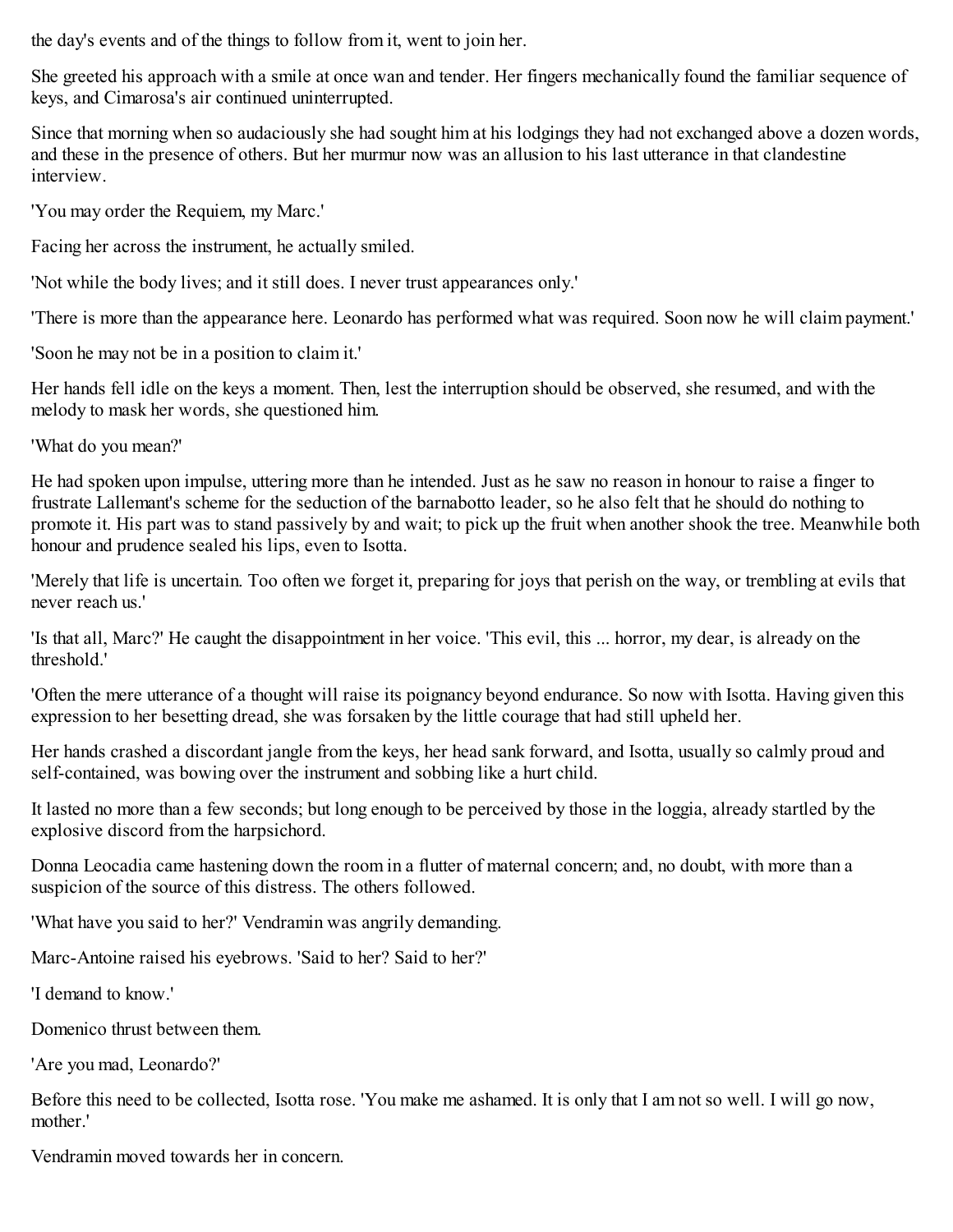'Dear child ...'

But the Countess gently waved him back. 'Not now,' she begged.

Mother and daughter departed, and the Count, protesting that here was a deal of turmoil because a girl was feeling indisposed, drew Vendramin back to the cool of the loggia, leaving the other two to follow.

But Domenico detained Marc-Antoine. His manner was hesitant.

'Marc, my friend, are you not being imprudent? You don't misunderstand me? You know that if I could change the course of things I would not spare myself.'

Marc-Antoine was short. 'I will study to be prudent, Domenico.'

'You see,' the young soldier continued, 'there is Isotta to consider. Already her fate is hard enough.'

'Ha! You perceive that, do you?'

'Can you suppose that I am blind: that I don't see, that I don't feel—for both of you?'

'Leave me out of account. If you feel so much for Isotta, why do you do nothing?'

'What is there to be done? You see how my father fawns upon him tonight now that he has given proof of his power. That is the expression of my father's love for Venice. Against that selfless passion of patriotism, to which he will sacrifice everything that he possesses, don't you see that it is idle to contend? We must bow, Marc.' He pressed his friend's arm.

'Oh, I am bowing. But whilst I bow, I watch.'

'For what?'

'For a gift from the gods.'

Domenico still detained him. 'They tell me you are a deal together: you and Vendramin.'

'That is by his seeking.'

'As I supposed.' Domenico was scornful. 'To Vendramin all travelling Englishmen are wealthy. Has he borrowed money from you yet?'

'How well you know him,' said Marc-Antoine.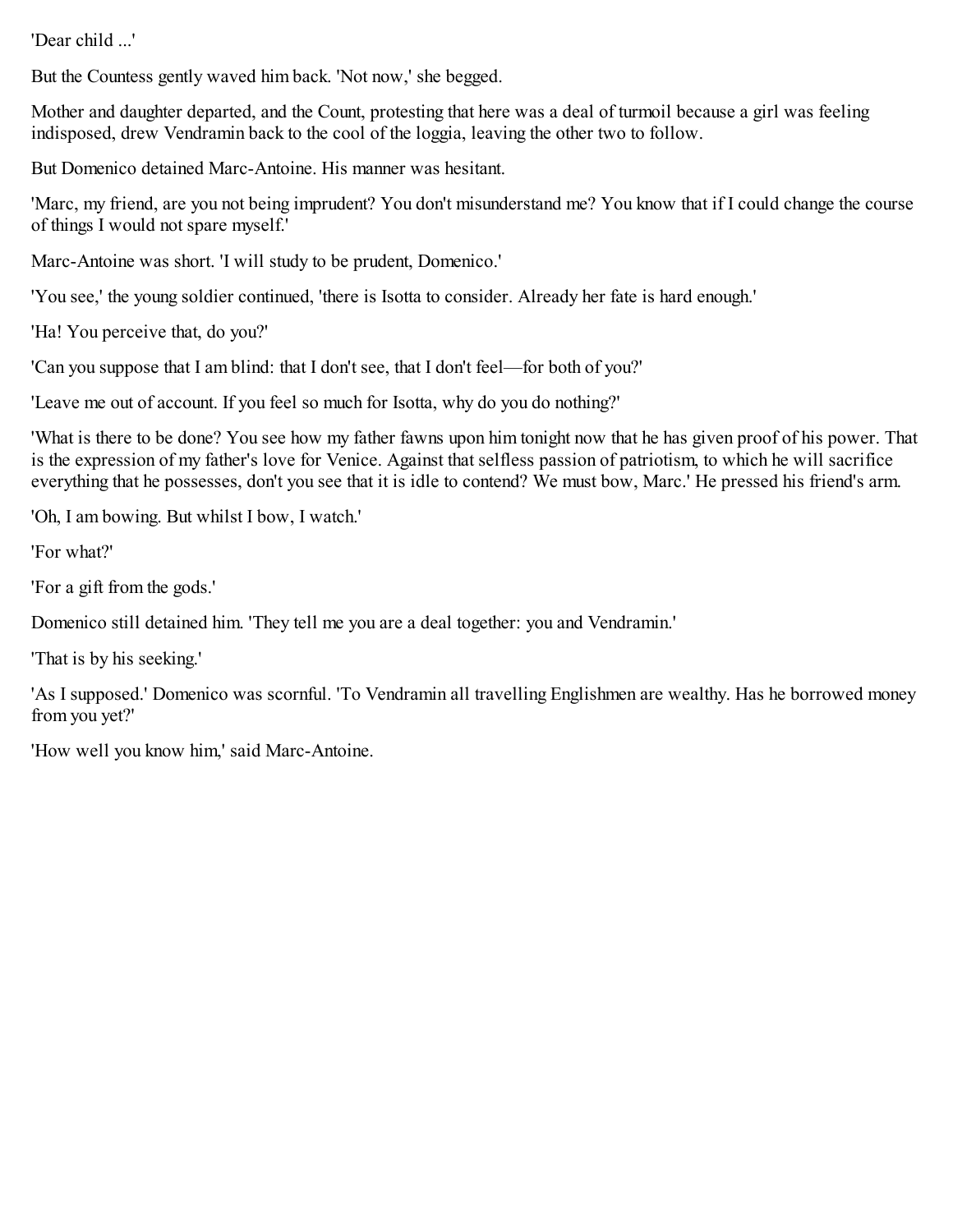# **CHAPTER XII**

#### **THE VICOMTESSE**

Battista, the landlord of the Inn of the Swords, had procured a valet for Mr. Melville: a Frenchman named Philibert, who was an excellent hairdresser.

This Philibert, a plump, soft-voiced, soft-footed man of forty, had dressed for years the hair of the Duc de Ligniáres. But the guillotine having taken off the Duke's head, Philibert found himself out of work, and since other aristocratic heads in France seemed equally impermanent, Philibert, following the example of his betters, had emigrated from a republic in which the National Barber left hairdressers without employment.

Marc-Antoine, who was fastidious about the appearance of his glossy black mane, thanked God for it, and took the softvoiced man into his service.

Philibert was at his duties on the head of his new master; to be particular, he was in the act of shaving him. Upon the intimate operation, Messer Vendramin, very brave in lilac taffeta, intruded. He strolled in familiarly, swinging a goldheaded cane, and found himself a chair by the dressing-table, whence he faced the lathered Mr. Melville.

He entertained the supposed Englishman with small talk and little anecdotes, mostly scandalous and sometimes salacious, of which invariably he was the hero. The presence of Philibert set no restraints upon him. Ser Leonardo made it appear that in Venice reticence was little practised. Besides, he was of those for whom kissing would lose half its delights if there were no telling.

Mr. Melville, wishing him at the devil, let him chatter, and grew somnolent.

'I shall take you today,' Vendramin announced, 'to one of the most elegant and exclusive casinos in Venice: that of the exquisite Isabella Teotochi. You'll have heard of her?'

Mr. Melville had not. The Venetian prattled on.

'I take you there at the request of a very entrancing lady who has remarked you, and desires your acquaintance: a very dear and charming friend of mine, the Vicomtesse de Saulx.'

Razor in hand, Philibert leapt back with a cry of dismay. 'Ah, Dieu de Dieu!' His voice was soft no longer. 'Not in twenty years has such a thing happened to me. Never shall I forgive myself, monsieur. Never!'

A crimson stain suffusing the lather on Mr. Melville's cheek explained the valet's anguish.

Vendramin was pouring abuse upon the luckless Frenchman. 'Clumsy, maladroit lout! You should be caned for that, by God! What the devil are you? A valet or a butcher?'

Mr. Melville was languid, yet with a hint of sternness. He waved Ser Leonardo into silence.

'If you please, sir! If you please.' He took a corner of the towel, and dabbed the gash. 'It's not a question of whether you can forgive yourself, Philibert; but whether you can forgive me for having spoilt the record of your twenty years. The fault was mine, my friend. I was drowsing, and I started under your hand.'

'Oh, monsieur! Oh, monsieur!' Philibert's tone expressed the inexpressible.

Vendramin was sneering. 'I vow to Heaven you English are incomprehensible.'

Philibert was bustling feverishly; finding a fresh towel; mixing something in a basin. 'I have water here that will staunch a cut almost at once, monsieur. By the time I have dressed your hair the bleeding will have ceased.'

He approached to minister. 'You are very good, sir,' he said, and the gratitude in his tone was touching.

Mr. Melville's next words announced that the subject was closed.

'You were speaking, Ser Leonardo, of a lady, I think; of a lady to whom you are to present me. You named her; did you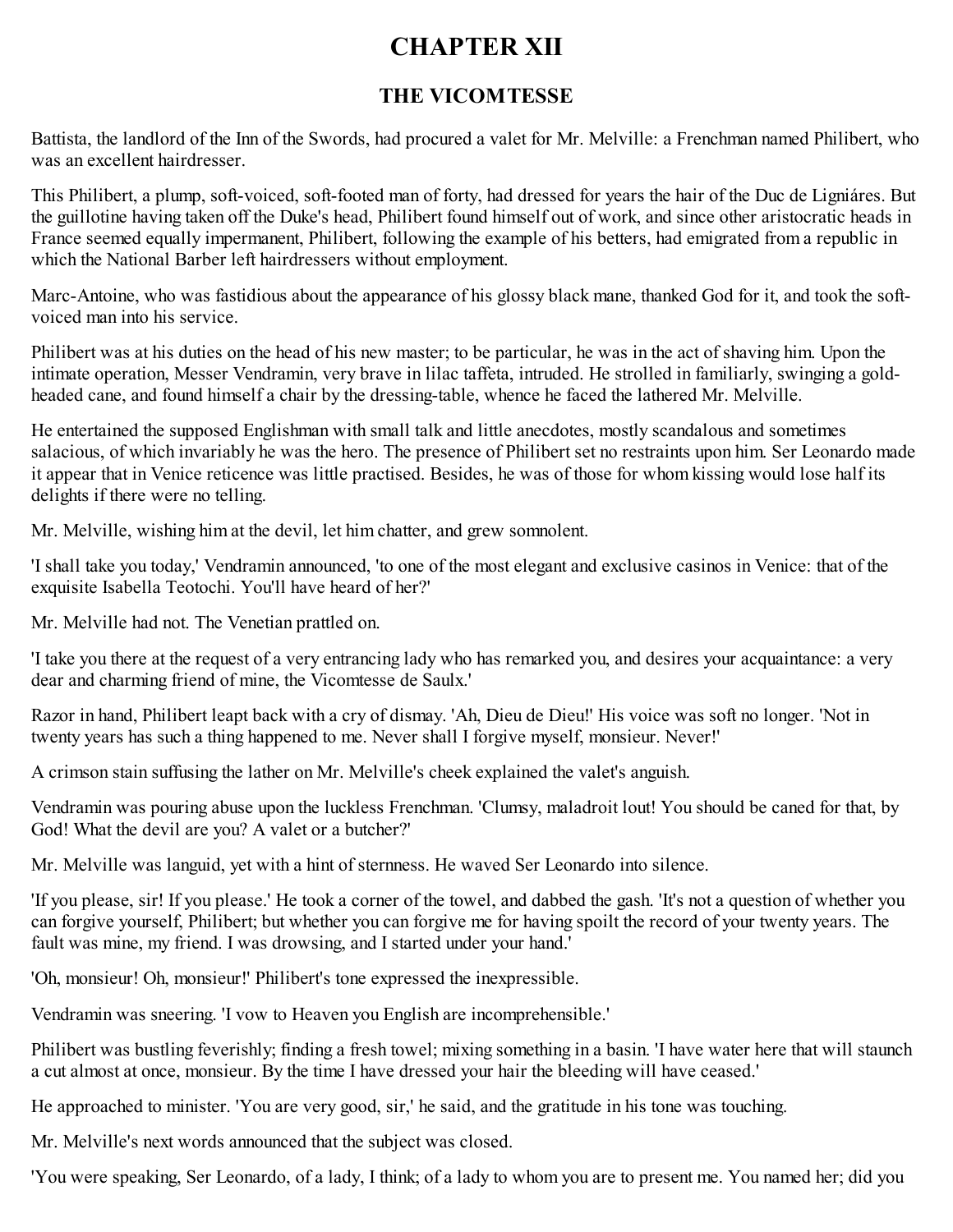not?'

'Ah, yes. The Vicomtesse de Saulx. You will be glad to meet her.'

'I can think of no one who would interest me more,' said Mr. Melville in a tone that sharpened Vendramin's glance.

'You will have heard of her?'

'The name is extraordinarily familiar.'

'She is an èmigrèe. The widow of the Vicomte de Saulx who was guillotined in the Terror.'

So that was it! Beyond a doubt this would be the Vicomtesse described by Lallemant as of Lebel's creation. That, in itself, went far to explain the title Lebel had chosen for her. Considering that dead scoundrel's connection with Saulx, it would, of course, be the first to occur to him. Of the danger attached to meeting her in his present circumstances, Marc-Antoine could only judge when he had met her. And since, in any case, it would be his duty to denounce her for a spy, she would not remain a danger to him long.

They came to the casino of Isabella Teotochi, the famous and beautiful Greek prècieuse, who, separated from her first husband, Carlo Marin, was now being ardently wooed by the patrician Albrizzi. This private casino, conducted for her by a French director, bore no resemblance to the Casino del Leone. There was no gaming here. Its rooms were devoted to intellectual reunions. It was a temple of arts and letters, in which La Teotochi was the high priestess; in which the compositions of the day supplied the topics of conversation; and in which the advanced ideas of life imported from France were given a free flight. So much was this the case that already the British and Russian ambassadors, looking upon these assemblies as hot-beds of Jacobinism, were urging the inquisitors of state to give attention to them.

In Marc-Antoine the lovely Teotochi could discern no claim to her lofty interest. She gave him a languid, careless welcome. She was absorbed and entranced at the moment by a youth with a lean, pale, Semitic face and ardent eyes, who, leaning over her where she reclined, talked volubly and vehemently.

If he made a pause when Vendramin presented his Englishman, it was merely to glare his impatience at the interruption. He acknowledged by a curt, contemptuously absent-minded nod the expansive greeting which Vendramin addressed to him.

'A mannerless Greek cub,' Ser Leonardo condemned him as they withdrew.

Later Marc-Antoine was to learn that he was Ugo Foscolo, a young student from Zara turned dramatist, who already at the age of eighteen was startling Italy by his precocious genius. But at the moment his attention was elsewhere.

He had discovered the porcelain lady of the Casino del Leone enthroned on a settee, receiving the courtship of a little group of lively gallants, amongst whom he recognized Rocco Terzi of the uneasy eyes. Observing her he reflected that it is rarely given to a man to enjoy the advantage of contemplating his own widow.

Her quickening glance apprised him that she was aware of his approach. Then, he was bowing before her, and she was telling him archly that he arrived in time to check the scandalous tongues of those about her to whom no character was sacred.

'That is too severe,' Terzi protested. 'We leave sacred things alone. Madame Bonaparte is hardly sacred even when hailed by the mob as a divinity.'

He alluded to the accounts which had just reached Venice of the worship of Madame Josèphine since the arrival in Paris of the captured Austrian standards sent home by Bonaparte, and to the title of 'Our Lady of Victory,' by which she was hailed whenever she showed herself in public.

Presently Marc-Antoine found the opportunity he sought.

'We have acquaintances in common, I believe, madame. In England I know another Vicomtesse de Saulx.'

The blue eyes flickered. But the movement of the slowly waving fan was never checked or troubled. 'Ah!' she drawled. 'That will be the dowager Vicomtesse. My late husband's mother. He was guillotined in '93.'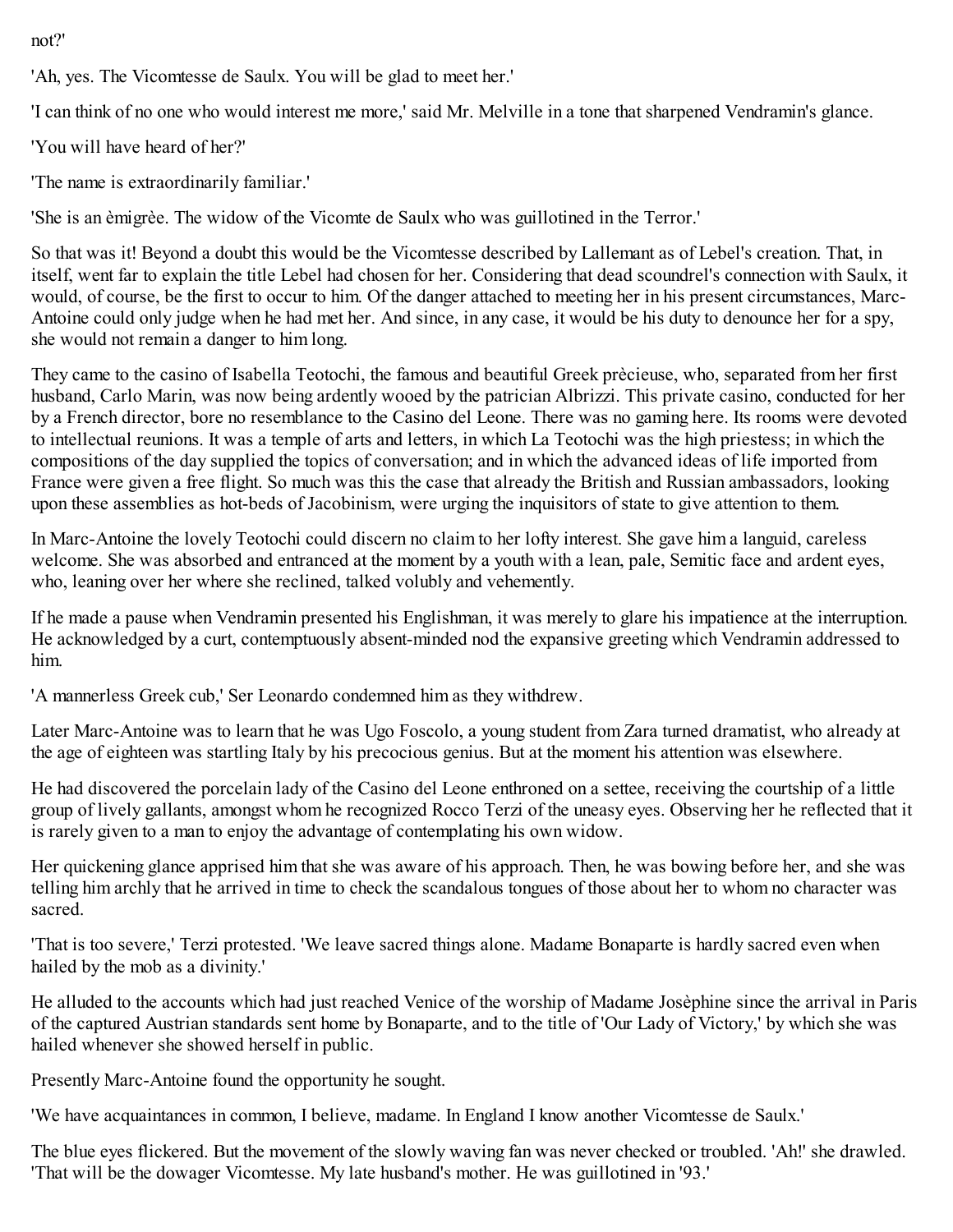'So I had heard. And then there are others.' His dreamy-looking eyes watched her closely. 'There is Camille Lebel, for instance.'

'Lebel?' She frowned in thought, and slowly shook her head. 'I do not number anyone of that name among my friends.'

'I could not suggest that. But you will have heard of him. Lebel was at one time the Vicomte de Saulx's steward.'

'Ah, yes,' she said vaguely. 'I think I remember that. But I never met the man to my knowledge.'

'That is strange; for I seem to recollect that he spoke of you and told me that you were in Italy.' He sighed, and then, to complete the test, abruptly flung his bombshell.

'Poor fellow! He died a week or two ago.'

There was a little pause before she answered him.

'We need not trouble about him, then. Talk to me of the living. Sit here beside me, Mr. Melville, and tell me of yourself.'

This utter lack of interest in Lebel's fate reassured Marc-Antoine. The steward of Saulx must, he assumed, have been personally unknown to her. His connection with her had gone no further than the indication to Barras of the title she might conveniently assume.

Her interest in Marc-Antoine had dispersed her audience. Only Terzi and Vendramin remained, and Terzi was stifling a yawn. Ser Leonardo took him by the arm.

'Do not let us restrain these confidences, Rocco. Let us go and annoy the Levantine Foscolo by praising Gozzi to him.'

Alone with the lady who claimed to be his widow, Marc-Antoine found himself subjected to a rapid fire of questions. Above all she desired to know why he was in Venice and what the nature of his relations with the Pizzamani. She was a little arch on this. But he did not choose to notice it.

He answered that he had known the Pizzamani in London when the Count was Venetian Minister there, and they had become friends of his.

'One of them in particular, no doubt.' She watched him slyly over the edge of her fan.

'Oh, yes. Domenico.'

'You disappoint me. Leonardo, then, troubles himself in vain?'

'Ser Leonardo troubles himself? On my account?'

'You know, of course, that he is to marry Isotta Pizzamano. He senses a rival in you.'

'And he has left us together so that you may ascertain for him whether he has cause to do so?'

She was shocked. 'You are blunt, you English. Mon Dieu, how blunt! It is what renders you adorable. And how sternly you can look upon a woman! With those eyes upon me I could never lie to you. Not that I should ever want to. Can you keep faith?'

'Put me to the test if you doubt it.'

'You've guessed the truth. An easy guess to one who knew Leonardo better. Unless he had ends to serve, he would not so readily have left us alone together.'

'Let me hope that he will often have ends to serve. Is it possible that I could have the honour of making him uneasy on your account as well?'

'Are you so ungallant as to be surprised?'

'It is the plurality of his jealousies that confuses me. Are there in Venice any ladies with whom I may be friends without going in peril of assassination by Monsieur Vendramin?'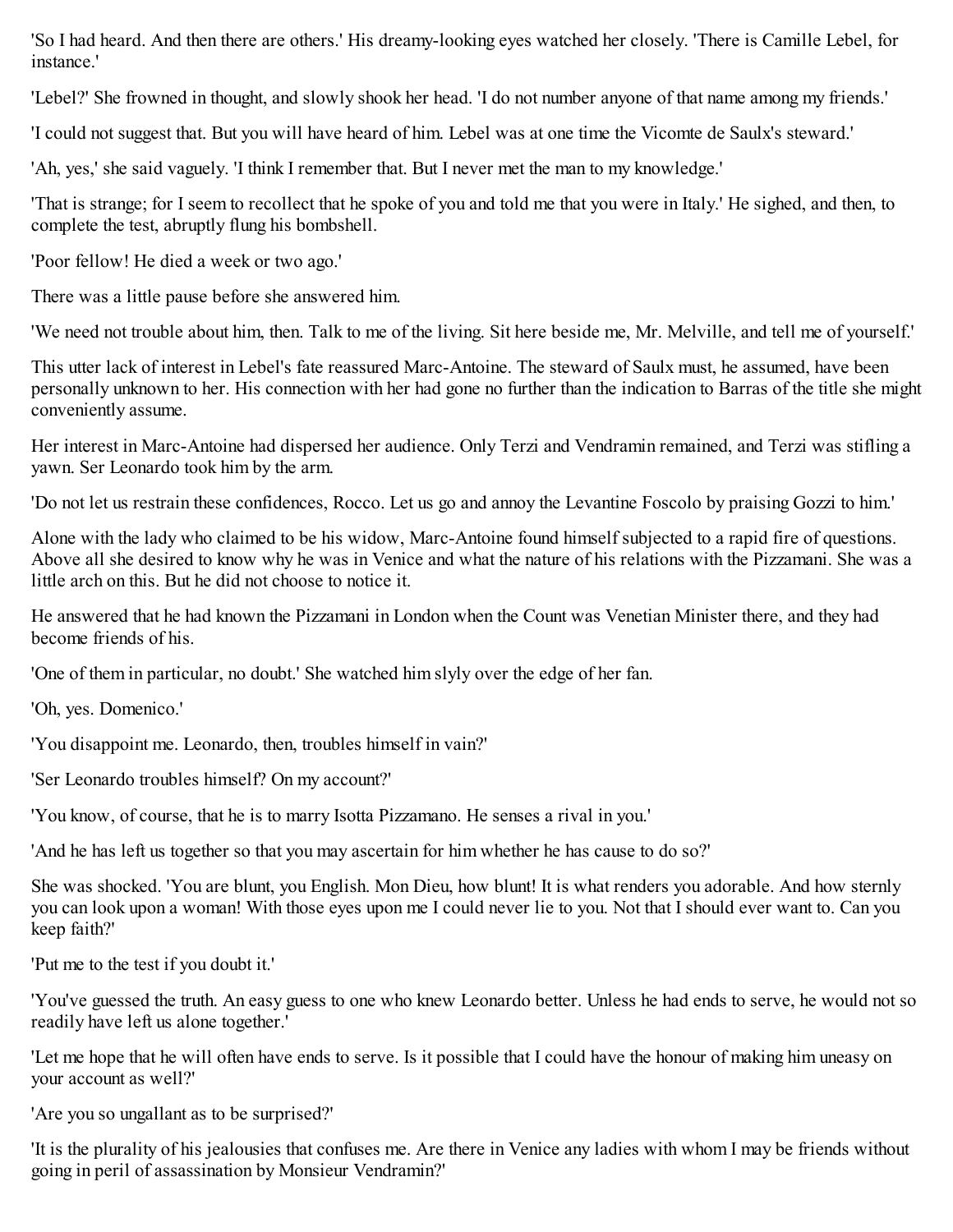'Now you want to laugh, and I am serious. Oh, but very serious. He is as jealous as a Spaniard, and as dangerous in his jealousy. Am I to reassure him on the score of Monna Isotta?'

'If I interest you sufficiently that you should not desire my death.'

'Far from it. I desire to see more of you.'

'In spite of the Spanish jealousy of this jealous Venetian?'

'Since you are so brave as to make a jest of it, come and see me soon. I am lodged at the Casa Gazzola, near the Rialto. Your gondolier will know it. Will you come?'

'In imagination I am there already.'

She smiled. A sweet, alluring smile, he accounted it; but he observed how it deepened the creases about her vivid eyes, betraying an age more advanced than was at first to be supposed in her.

'For an Englishman,' she said, 'you do not seem to lack enterprise. But, then, you'll have learnt it with your excellent French.'

Vendramin and Terzi were returning. Marc-Antoine stood up, and bowed over her hand.

'I shall expect you,' she said. 'Remember!'

'Superfluous injunction,' protested Marc-Antoine.

Terzi bore him away to make him known to others present and to give him refreshment. As he sipped a glass of malvoisie and listened to a heated argument upon the sonnet between two dilettanti, he saw Vendramin in the place he had vacated beside the little spurious Vicomtesse, very deeply and earnestly in talk.

The precise extent of Vendramin's entanglement with this woman was only half—and the less important half—of the problem that confronted Marc-Antoine. Knowing her for an active French secret agent, charged at this very moment with the corruption of a man as valuable to the anti-Jacobin cause as Vendramin, it was his duty at once to denounce her. A man so engaged he would destroy without compunction. But she was a woman, and very delicate and frail, and the vision of that slender white neck in the strangler's cord was a vision of pure horror. Chivalry, then, made duty's course repellent. The reflection that Vendramin's corruption if accomplished would open a door of escape for Isotta must—even had there been in that no profit to himself—make the course impossible. Duty, however, demanded imperiously that he should follow it.

In this conflict of aims personal and political he postponed solution of his problem until he could see ahead more clearly. He could keep this charming widow of his under closest observation, and he would watch no less closely the measures taken for the seduction of Vendramin.

This took him a few days later to the legation, at a time when Venice was agog with the news that the Austrians, pleading the necessities of war, had occupied the fortress of Peschiera.

He found Lallemant rubbing his hands over the news.

'After this,' said the French Ambassador, 'it seems to me that we do as we please. Having tolerated the violation of her frontiers by the Austrians, Venice can hardly complain if we do the same. Unarmed neutralities have no rights that I can discern.'

Marc-Antoine was caustic. 'If it will remove the necessity for your reckless waste of the nation's money, that will be something to the good.'

Lallemant looked up from his dispatches. 'What flea is biting you now? Of what reckless waste am I guilty?'

'I was thinking of Vendramin, on whose corruption you have spent so much so vainly.'

'So vainly? Ah, that! You are well informed.'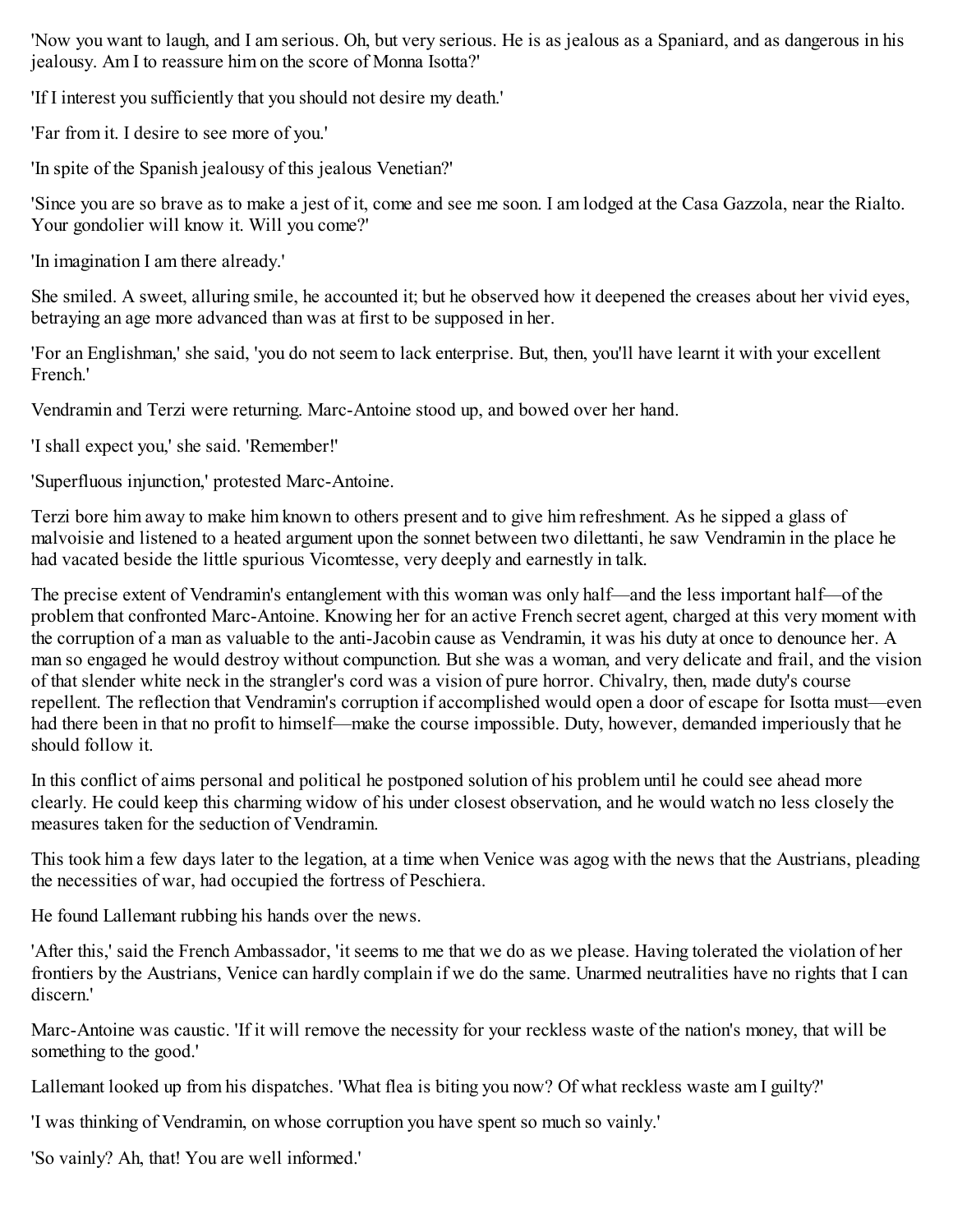'Well enough. I see a scurry of warlike activity where hitherto all has been peaceful indifference, and I know where the reason is to be found: in Vendramin's eloquence at the last meeting of the Council, when he was supported by the entire barnabotto rabble. Having spent so much gold and pains upon his corruption, you might have completed it in time to avoid that.'

'Bah!' Lallemant stretched his hand across the table palm upwards, the fingers and thumb clawing inwards. 'I have him there whenever I want him.'

'Then why let him go bleating of defences and armaments? How much longer will you leave him to do the work of the Austrophiles?'

'All in my own good time, citizen-representative. The further he is led into this quagmire, the more difficult will it be for him to extricate himself.' He turned aside to take up two packages from his table. 'Here are letters for you.'

One of these was from Barras. The Director wrote on various matters, and particularly stressed the need for harmonious co-operation with Bonaparte, who must be given every assistance. Marc-Antoine observed here a change of tone reflecting the growing influence of the commander-in-chief of the Army of Italy.

The other letter was from Bonaparte himself. It was cold, curt, peremptory, and remarkable for bad spelling. It informed the Representative Lebel that General Bonaparte required soundings taken of the canals by which the city of Venice was to be approached. He added that he was writing to Lallemant in the same sense, and he commanded rather than requested the representative to co-operate diligently with the ambassador.

Since thus the matter was already in Lallemant's knowledge, Marc-Antoine at once took it up with him as if he were giving him news.

'Yes, yes,' he was interrupted. 'I have a letter from the General, too, on that. He's behind the fair. These soldiers think they alone can discern the obvious. We've been at work on it here for some weeks already.'

Marc-Antoine displayed a proper interest.

'Who is at work on it?'

'Our invaluable Vicomtesse.'

'You are not telling me that she is taking soundings, are you?'

'Don't be a fool. She has charge of the matter. She has corrupted a rascal named Rocco Terzi—another starveling barnabotto—and he is employing three or four scoundrels of his own. They work for him by night and bring him daily their results from which he is preparing charts. Considering what I have done, I propose, myself, to inform the General in detail<sup>'</sup>

Marc-Antoine shrugged indifferently. 'You will save me the trouble.'

He repressed his excitement until he was closeted with Count Pizzamano.

The Count was in exasperation at the hedonistic apathy into which he observed the Government and the people alike to be relapsing. In particular he was disgusted with the Doge. Along the canals and through the narrow streets of the city was to be heard a new song:

El Doge Manin Dal cuor picenin L'è streto de man L'è nato furlan.

But not even this lampoon directed at the meanness of His Serenity's contribution to the defence fund, in which his Friulian birth was mockingly urged as the reason for his little heart and tight hand, could sting him into an energy of patriotism.

'I am, then, the more opportune,' said Marc-Antoine. 'I bring you something that must make Lodovico Manin realize the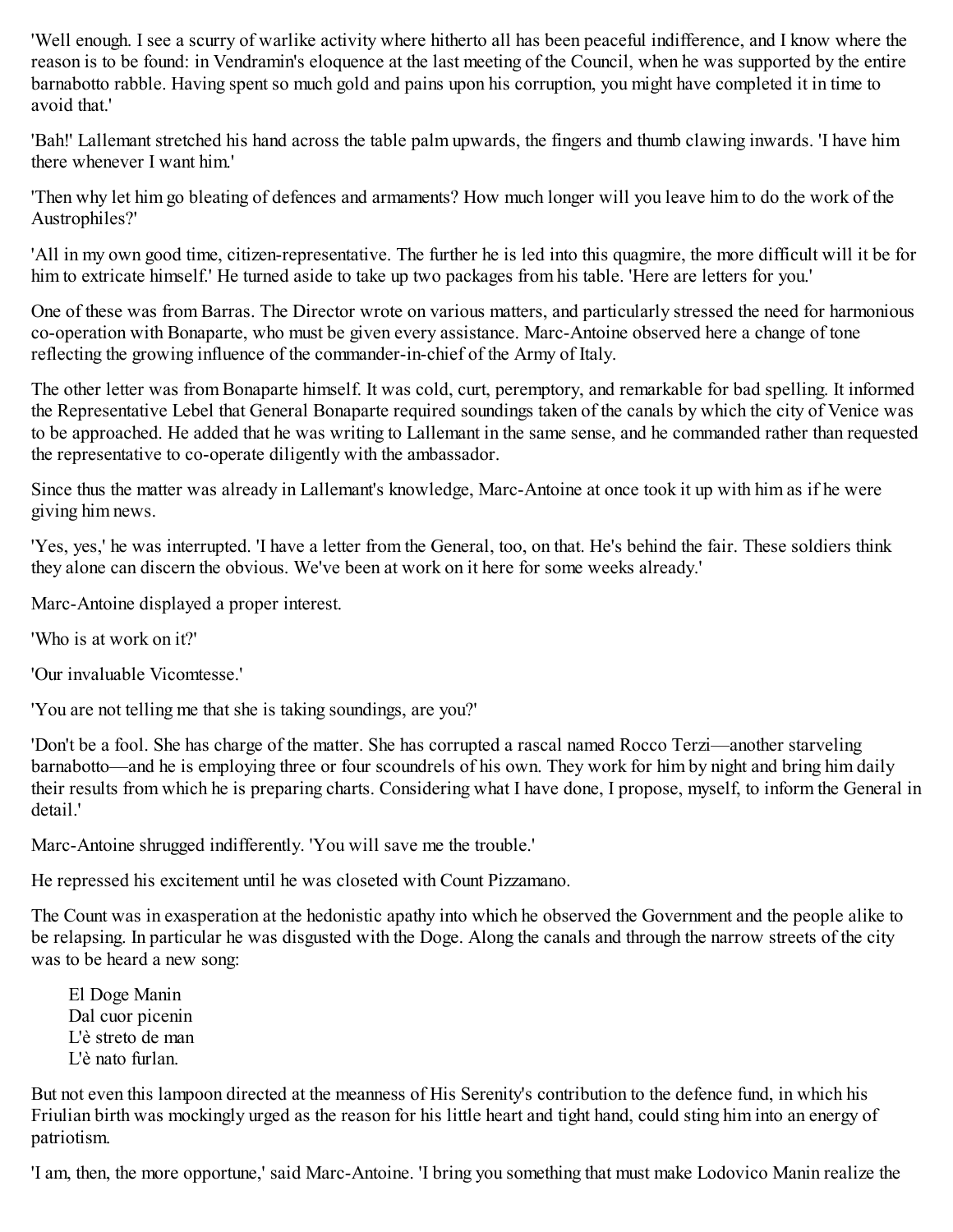seriousness of the French menace.' And he disclosed the matter of the soundings.

He did not know whether the Count was more appalled than uplifted. But he was certainly in a simmer of excitement when he carried Marc-Antoine off to the Casa Pesaro and the Doge.

Two barges stood at the palace steps and an encumbrance of chests and cases filled the vestibule, heralding the imminent departure of Manin for his country seat at Passeriano.

The Prince consented to receive them. But his greeting was peevish. He was dressed for travelling, and they were delaying a departure already belated if he were to reach Mestre before nightfall. He hoped that their news was of an importance to justify this.

'Your Serenity shall judge,' said the Count grimly. 'Tell him, Marc.'

When he had heard the story, the Doge wrung his hands in distress. And yet he was disposed to discount its importance. It had an ugly look. Oh, yes. He would admit that much. But, after all, so had the preparations the Serenissima was making. Most probably the French were, like themselves, merely disposing for a remote eventuality. He was the more persuaded that it was remote in view of the assurances he had received that peace between France and the Empire would not now be long delayed. That would put an end to all these troublesome questions.

'But until the peace is signed,' ventured Marc, with a daring hardness of voice, 'these troublesome questions will exist, and answers to them must be found.'

'Must be found!' The Doge stared at him, deeply offended that a stranger, one who was not even a Venetian, should take this tone with the Prince of Venice.

'Your Highness will remember that I speak with the voice of the British Government. It is as if Mr. Pitt himself were speaking to you. Myself, I am of no account. Remembering this, perhaps Your Serenity will pardon a frankness which duty seems to impose upon me.'

The Doge shambled ill-humouredly about the room. 'At so inconvenient a moment,' he was muttering. 'As you see, Francesco, I am on the point of leaving. My health demands it. I am too fat to endure the heat here. I am going to Passeriano. I shall be ill if I remain in Venice.'

'Venice may be ill if you depart,' said the Count.

'You, too! Always am I addressed in the language of exaggeration, except about my own personal concerns. My God! You would make me think that you suppose a Doge not to be a man any more; not to be flesh and blood. There are limits to his endurance as to another's. And I am not well, I tell you. Notwithstanding, I am to remain here in this stifling heat to investigate every rumour that you and others choose to bring me!'

'This is no rumour, Highness,' said Marc-Antoine. 'It is a fact, and one from which the gravest inferences may be drawn.'

The Doge checked in his aimless, peevish wanderings. He squared himself before his visitors, his hands on his broad hips.

'After all, how do I know that it is a fact? Where is the evidence of this incredible story? For it is incredible. Utterly incredible. Every known circumstance contradicts it. After all, Venice is not concerned in this war. It lies between France and the Empire. The action here of the French is simply a wide outflanking movement to relieve the pressure against their armies on the Rhine. If men would remember that, there would be less of this alarmist nonsense, less of this frenzy of arming. This is what may bring us trouble. It may be interpreted as provocative, and so bring upon us the very calamity which fools pretend that it will avoid.'

There is no arguing with an obstinacy so ingrained that it finds in all things its confirmation. Marc-Antoine kept narrowly to the matter.

'Just now Your Serenity asked for evidence. The evidence will be found at the house of Rocco Terzi.'

He merely provoked a deeper impatience.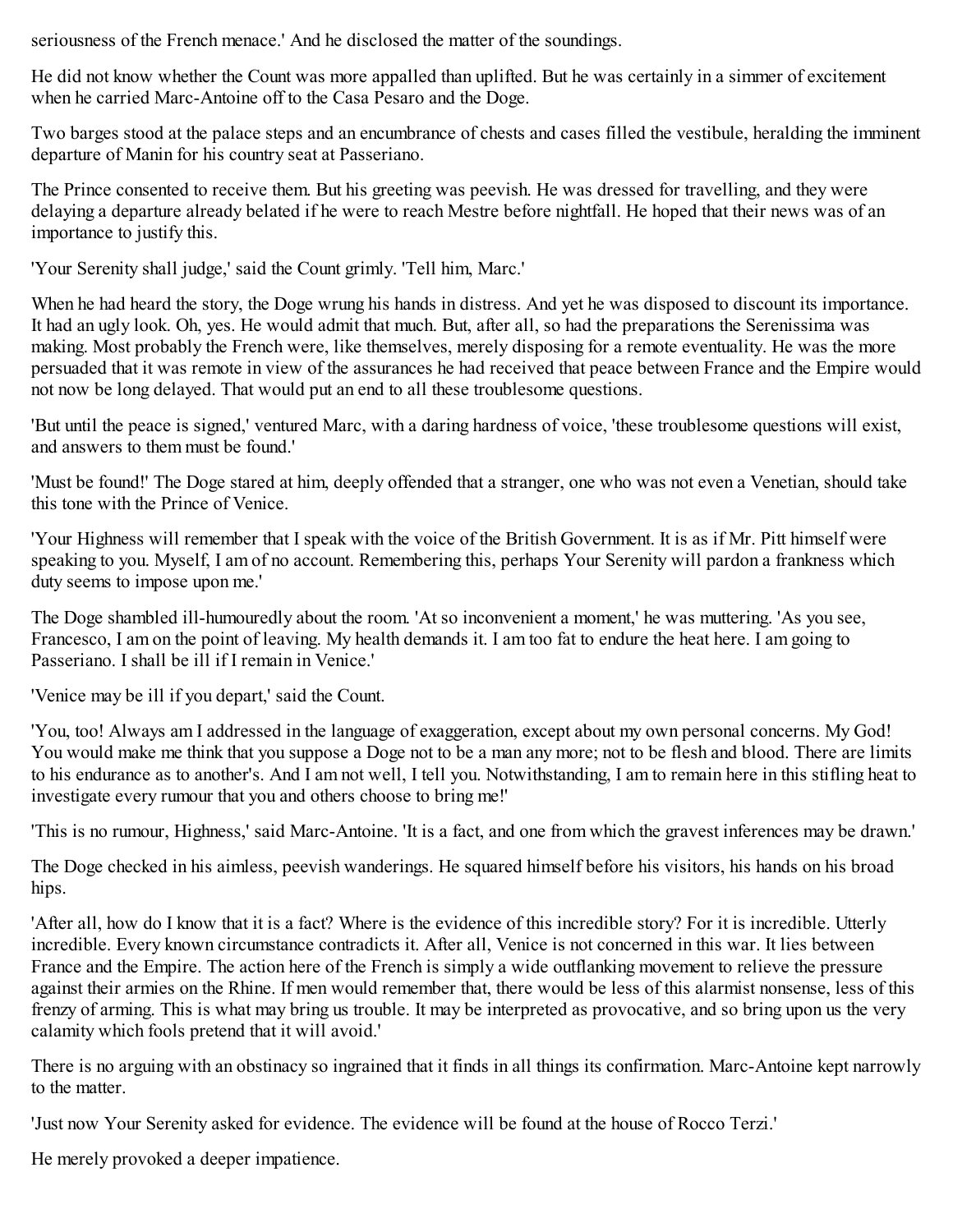'So that what you bring me, really, is a denunciation! Really, Francesco, you should know better than to trouble me with this. Denunciations are for the inquisitors of state. It is to them you should address yourselves. Time enough to trouble me when they have found evidence to support this incredible story. Go then to the inquisitors, Francesco. Lose no time.'

Thus he got rid of them, which appeared to be his main concern so that he might be free, himself, to set out for Mestre.

The Count, his soul laden with contempt, carried Marc-Antoine to the Piazzetta and the Ducal Palace. They found the secretary of the inquisitors in his office there; and to him, at Marc-Antoine's request—since he desired to appear in these matters no more than he must—the Count formulated the denunciation of Rocco Terzi.

In the dead of that night Messer Grande, as the Captain of Justice was called, attended by a dozen of his men descended upon Rocco Terzi in the house at San Moisè where he lived in a luxury that in itself should have betrayed him. Cristofoli, the alert confidente of the secret tribunal, went carefully through the prisoner's effects and papers, and amongst them found the charts that were in course of being completed.

A brother of Terzi's, hearing of the arrest, presented himself two days later before the inquisitors of state, to offer with brotherly solicitude to procure anything lacking for the prisoner's comfort.

He received from the secretary the smooth sibylline reply that nothing whatever was then necessary to the prisoner.

It was the literal truth, for Rocco Terzi, of the uneasy eyes, convicted of high treason, had been quietly strangled in the Piombi.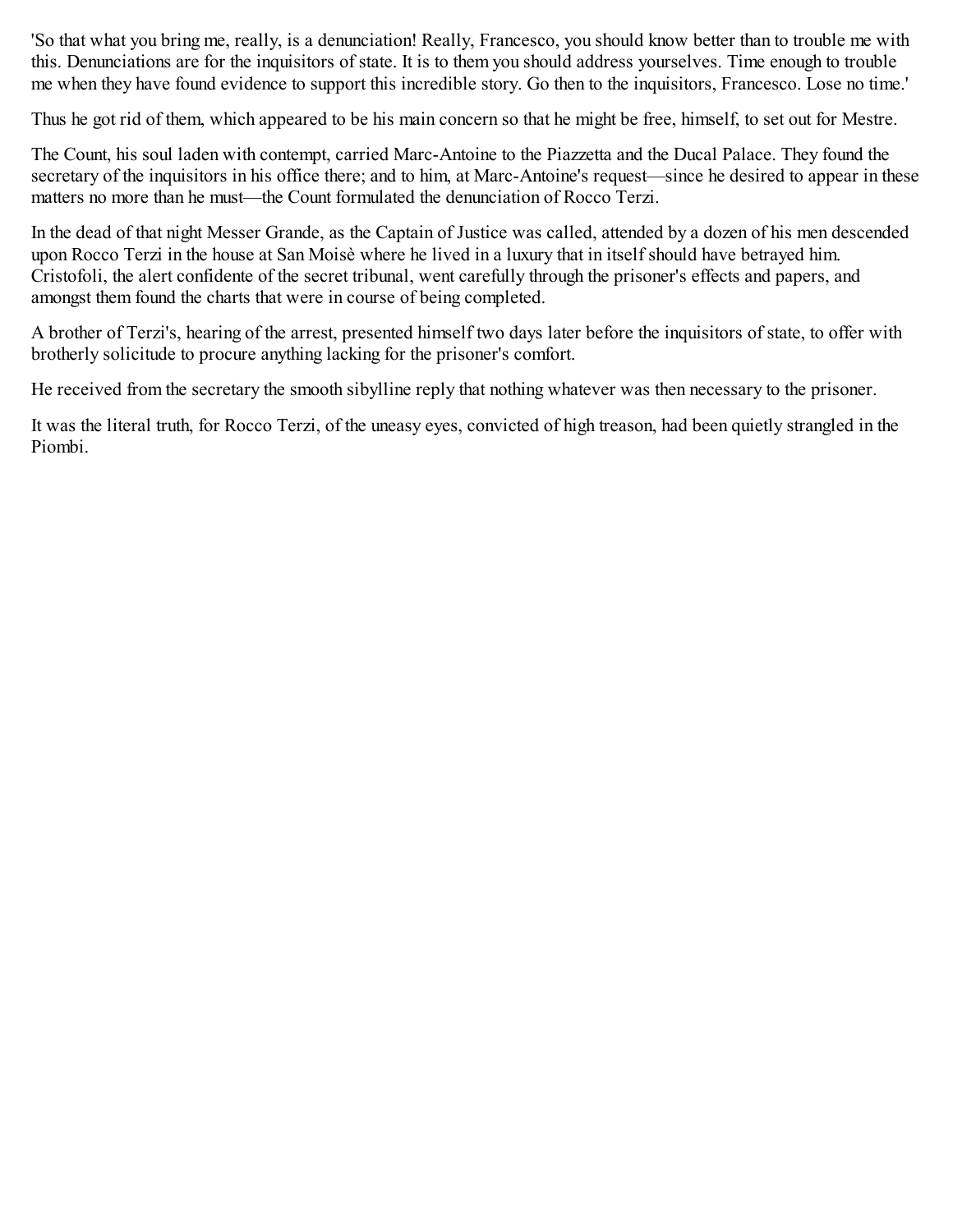# **CHAPTER XIII**

### **THE ULTIMATUM**

Marc-Antoine sent up his name to the Vicomtesse de Saulx. He was kept waiting. The Vicomtesse was in a state of distraction, which at first prompted her to deny herself. On second thoughts she decided to receive him.

Dressed with the care and elegance demanded by a visit of gallantry, the visitor was ushered into a dainty boudoir that was hung and tapestried in faded golds to make a background for delicate ebony furniture with ivory inlays. The Vicomtesse had made no effort to compose herself. The signs of distraction were plainly upon her. Thus she could come more directly to her very object in admitting him.

'My friend, you arrive in a sad moment. You behold me inconsolable.'

He bowed over her slim white hand. 'Nevertheless, give me leave to essay consolation.'

'You will have heard the news?'

'That Austrian troops are pouring down from the Tyrol to the relief of Mantua?'

'I mean about poor Rocco. Rocco Terzi. He has disappeared, and the rumour is that he has been arrested. What do they say in the Piazza?'

'Oh, yes. Of course. Rocco Terzi. A friend of Vendramin's. That is the rumour: that the inquisitors have arrested him.'

'But why? Have you heard?'

'It is said, I think, that he is suspected of holding communications with General Bonaparte.'

'Preposterous! My poor Rocco! A butterfly; a joyous creature concerned in life only with its gay aspects. And so amusing. Do they say what it was that he communicated?'

'I don't think it is known. The inquisitors work very secretly.'

She shuddered. 'That is what frightens one.'

'You! But of what should you be frightened?'

'That harm may come to this poor, foolish Rocco.'

'So much concern! He is enviable a little, this Messer Rocco.'

Vendramin was announced and ushered in at the same time. Marc-Antoine observed that here was one who did not wait to discover if he would be received.

He came in airily with that swaying, jaunty step of his, and frowned upon beholding Marc-Antoine. His greeting was tart.

'Sir, I protest, you begin to have the gift of ubiquity.'

'A little, yes.' Marc-Antoine smiled amiably. 'I develop it. I do what I can.' Then he turned the subject. 'This is sad news I hear of your friend Terzi.'

'No friend of mine, by God, sir. The treacherous rogue. I pick my friends with care.'

'Fi donc, Leonardo!' cried the Vicomtesse. 'To deny him at such a time. That is not nice.'

'Time to deny him. High time. Do you know of what they accuse him?'

'Of what? Tell me.'

Her eagerness faded into disappointment when it was discovered that he merely repeated what was known already.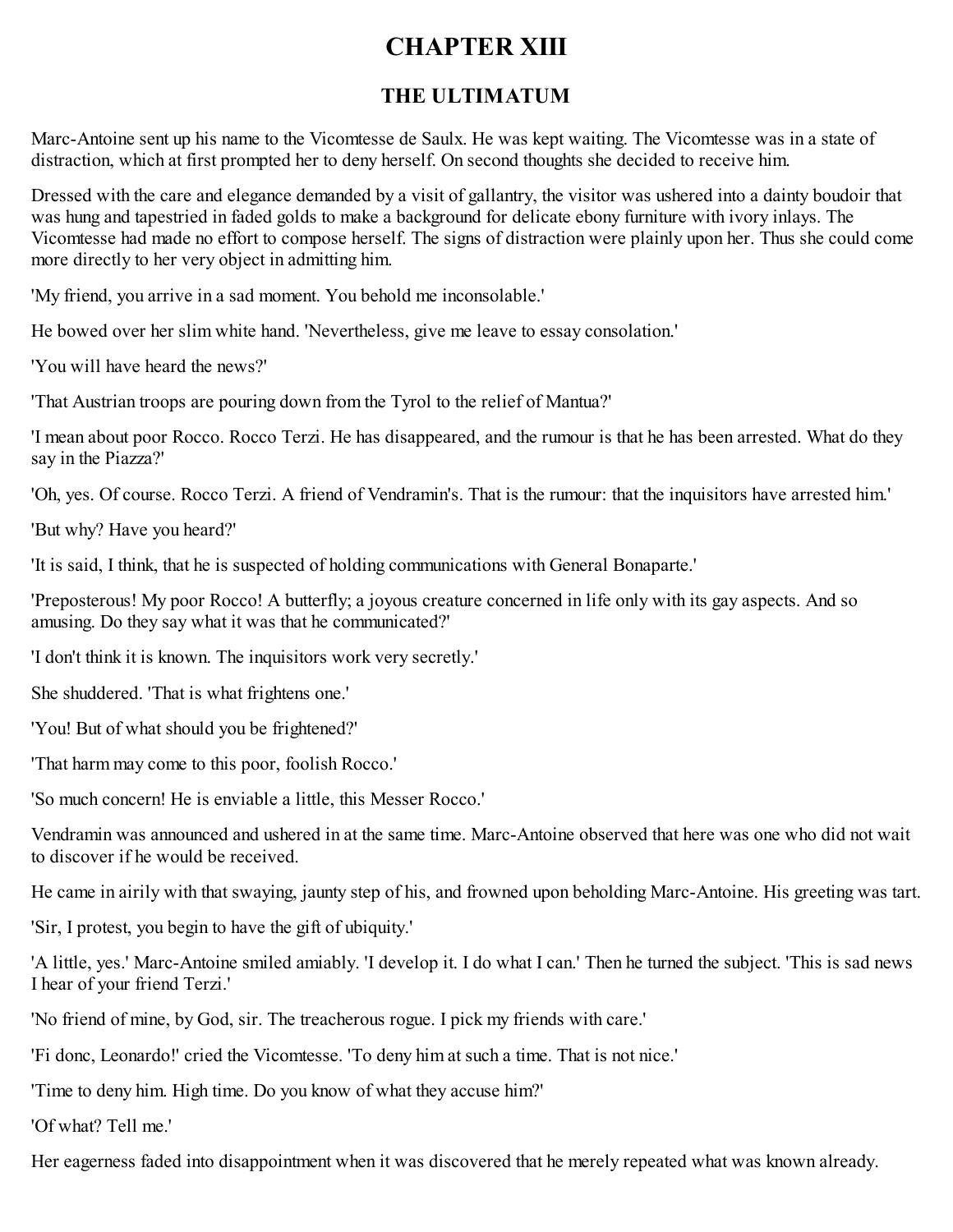'I sicken to think that such a man moved freely amongst us,' he protested.

'Yet,' Marc-Antoine objected, 'all that you know at present is that he has been arrested. The remainder is rumour.'

'I want no friends about whom such rumours are possible.'

'How is rumour ever to be suppressed? It builds on the flimsiest grounds. Rocco Terzi, for instance, is said to have lived in luxury, and yet he is known to have been without any proper source of means. Is it not usual in such cases for rumour to suggest an improper source? Might not the suspicion born of this be the sole reason for his arrest?'

Vendramin had entirely lost his genial look. His eyes were almost malevolent at this reminder that Rocco Terzi's case in that respect was very much his own.

He came to it with the Vicomtesse as soon as Marc-Antoine had gone, which was quite soon thereafter, for Ser Leonardo made him feel that here his room would be more welcome than his company.

'You heard what that damned Englishman said, Anne? That Rocco may have been arrested on suspicion because of the means he displayed. Do you know whence he derived them?'

'How should I?'

He got up from the couch, where he had been sitting beside her, and paced the little room. 'It is cursedly odd. It must be that what is said is true. He was being paid by the French Government. They'll most likely rack him to make him speak.' He shivered. 'The inquisitors stop at nothing.' He stood still and looked at her. 'Suppose now that I . . .'

He did not dare, nor was it necessary to continue; nor for that matter did she give him time.

'You are starting at shadows, Leonardo.'

'A shadow seems to me to have been all that there was against Rocco; the same sort of shadow they may discover that I am casting. Like Rocco's my resources are beggarly; yet like Rocco I live well and lack for nothing. Suppose they put me on the rack to discover the source of my means. Suppose that I break down, and confess that you . . . that you . . .'

'That I have been lending you money. What then? I am not the French Government. They may despise you for living on a woman. But they can't hang you for it.'

The phrase made him uncomfortable. He flushed and looked at her in annoyance. 'You know that the money is only borrowed. I am not living on you, Anne. I shall pay you back every penny.'

'When you make your rich marriage, I suppose.'

'Do you sneer? You are not jealous, Anne? You are never jealous?'

'Why not? You are jealous enough of me. But perhaps you have the exclusive right to jealousy. You certainly behave as if you had, and as if you suppose that others have no feelings.'

'Oh, Anne!' He set a knee on the couch beside her, and put an arm about her shoulders. 'How can you say this to me? You know that I make this marriage because I must. That all my future hangs upon it.'

'Oh, yes, I know. I know.' She spoke a trifle wearily.

He stooped to kiss her cheek. She suffered it without excitement. And he discovered that he was straying from the point.

'You are not the French Government, you have said. But a good deal of the money has been in drafts on Vivanti's drawn by Lallemant.'

'What then?' She was sharply impatient. 'How many times have I told you that Lallemant is my cousin and has charge of my affairs. When I want money, it is thus he gives it to me.'

'I know, my love. But if this were discovered? You see this misfortune of Rocco's has made me cursed nervous.'

'How could it be discovered? You are being foolish. What does the money matter? Do you suppose I care whether you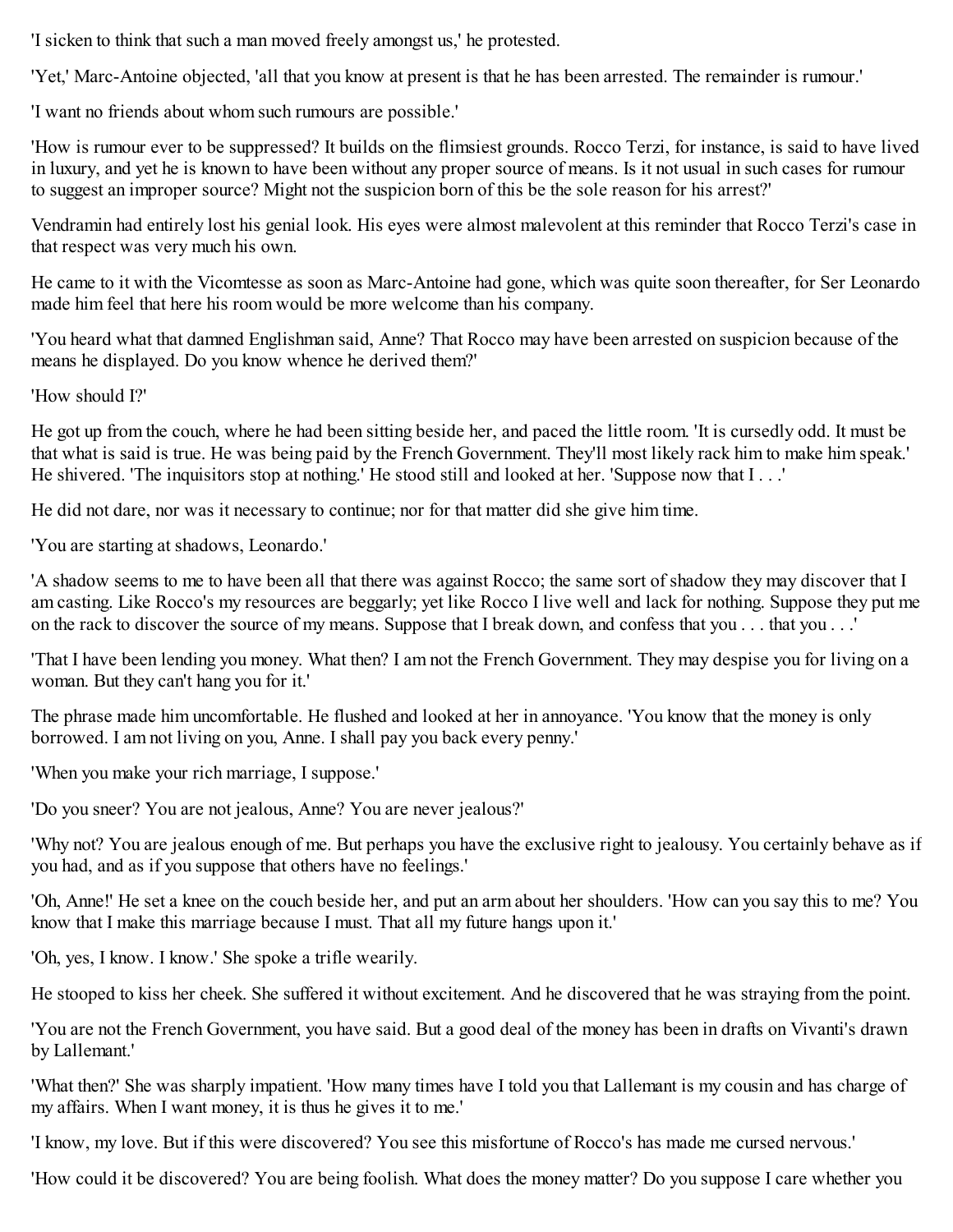pay me back or not?'

He slid down onto the couch, and took her in his arms. 'How I love you for your sweet trust.'

But the lady was not thrilled. 'Nevertheless you will marry Madame Isotta.'

'Why will you rally me, my angel? You have said that you will not marry ever again.'

'Certainly not you, Leonardo.'

He frowned annoyance. 'Why not?' he demanded.

Impatiently she thrust him away from her. 'God in Heaven! Was there ever such a vain fribble of a man? You are to love where you please and marry where you please, and those upon whom you place the sacred seal of your kiss are to hold themselves in perpetual fidelity to you! Faith, you are modest in your claims. What woman could deny you? It annoys you that I should not be ready to marry you, given the chance, whilst you would take no chance of marrying me.' She stood up, a slight wisp of lovely, dainty anger. 'Do you know, Leonardo, there are moments when you make me sick. And this is one of them.'

He was in an alarm of penitence. He protested that he was just a poor devil at the mercy of a cruel fate, with a great name to maintain and perpetuate, and able to do it only by a marriage of convenience. Knowing how he loved her, as she must know from the proofs he had given, it was cruel of her to cast his misfortunes in his teeth. He was on the point of tears before she consented to make her peace with him. In the sweetness of that reconciliation he forgot the fate of Rocco Terzi and his own fears, persuaded himself that he had been starting at shadows, as she had declared.

But there were others who had not at hand such delectable means to stifle alarm at the fate of Rocco Terzi. And Lallemant was of these.

Profoundly disturbed and exercised by the event, he welcomed the arrival of Marc-Antoine.

'I have just left the Vicomtesse,' the supposed representative announced. 'I found her distressed by news of the arrest of a friend of hers, one Rocco Terzi.' And then he dropped his voice. 'Was not that the name of the man who was charting the canals?'

'It was,' said Lallemant, with a queer dryness.

He sat at his writing-table in a crouching attitude, watching Marc-Antoine with eyes that were like gimlets in his pallid face. The tone and the look were warning enough for Marc-Antoine. He knew himself in danger.

Meditatively he stroked his chin, his face a mask of glumness.

'This is very serious,' he said.

Again the Frenchman was incisively laconic. 'It is, Lebel.'

Swiftly Marc-Antoine stepped close up to the table. He lowered his voice until it was little more than a whisper, but a whisper sibilant with fury.

'You fool! Have I not warned you against using that name?' His eyes played briskly round to the door, and back to Lallemant's big face. 'With a spy in your household, you talk without the least circumspection. God of God! Do you think I want to end like your Rocco Terzi? How do you know that Casotto is not outside that door at this moment?'

'Because he is not in the house,' said Lallemant.

Marc-Antoine gave visible signs of relief.

'Was he in the house the other day, when you told me about Terzi?'

'Not to my knowledge.'

'Oh! So you don't even know when he comes and goes?' Marc-Antoine was carrying the war into the enemy's territory. 'Anyway, whether he is here or not, I should prefer to talk to you in that inner room. I don't know why you should lately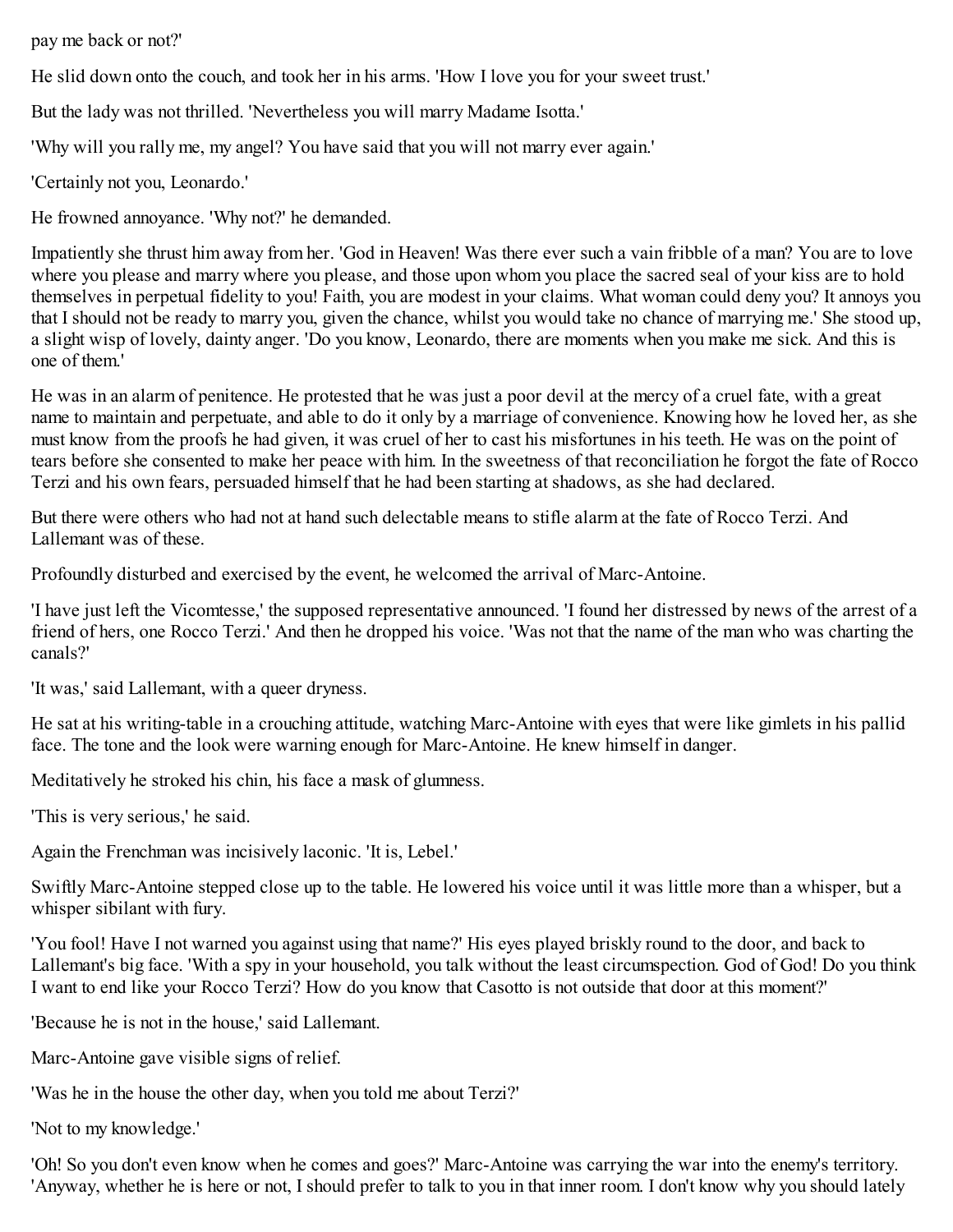have grown careless.'

'I am not careless, my friend. I know what I do. But have it your own way.' He heaved himself up, and they passed into the farther chamber.

This gave Marc-Antoine time to think. And the need to think had rarely been more imperative. He stood, he realized, on the very edge of discovery. And he most certainly would be hurled over that edge unless he could completely stifle Lallemant's well-founded suspicions. To accomplish it some ultra-Jacobin gesture was necessary at whatever cost.

Before they had come to rest in that inner room the memory of Barras' last letter came to suggest a course. Odious and repellent though it was, yet he must take it if he was to restore and consolidate his shaken credit.

'Do you know,' Lallemant attacked him, 'that I find it more than odd that when a secret matter passes between us here, it should be followed by almost immediate publication. There was that business of Sir Richard Worthington. You explained it. But the explanation seems to me less plausible today than at the time.'

'Why so?' Marc-Antoine was dry and haughty, very much the citizen-representative of their first interview.

'Because of this affair of Rocco Terzi. Until I told you four days ago, not a soul in Venice knew of it but Terzi and myself. And then that very night Rocco is arrested, his papers seized, and by now, if I know their methods at all, he will have been strangled.'

Accusation could hardly have been plainer.

Marc-Antoine stood before him, stiff and cool.

'Not a soul but Terzi and yourself, eh? And the Vicomtesse whom you employed to corrupt Terzi? Does she count for nothing?'

'That is brave! That is clever! You accuse her, do you?'

'I do not. I merely indicate to you the general looseness of your statements.'

'My statements are not loose. The Vicomtesse did not know the purpose for which I employed Terzi. She did not know, do you hear? Do you think I tell all my business to my spies? She did not know.'

'You never doubt, do you? No, you are just the man to make sure of things. How do you know that Terzi did not tell her?'

'That is unthinkable.'

'Why? Because you don't choose to think it. There's stout reasoning, on my soul. And how do you know that one or another of the men working for Terzi did not blab? I must suppose they knew what they were doing?'

Lallemant showed exasperation. 'They were being well paid. Would any of them cut off a supply of money easily earned?'

'One of them may have taken fright. It would not be surprising.'

'Is there anyone else upon whom you can cast suspicion?'

'Upon whom do you prefer to cast it, Lallemant?' Marc-Antoine's voice had grown hard as steel.

Lallemant gulped. His eyes were furious. But he hesitated.

'Well?' quoth Marc-Antoine. 'I am waiting.'

The other took a turn in the room, his double chin in his hand. The aspect of the representative was a little terrifying. Lallemant swayed helplessly between doubts.

'Will you frankly answer me a question?' he asked at last.

'I should welcome a direct one.'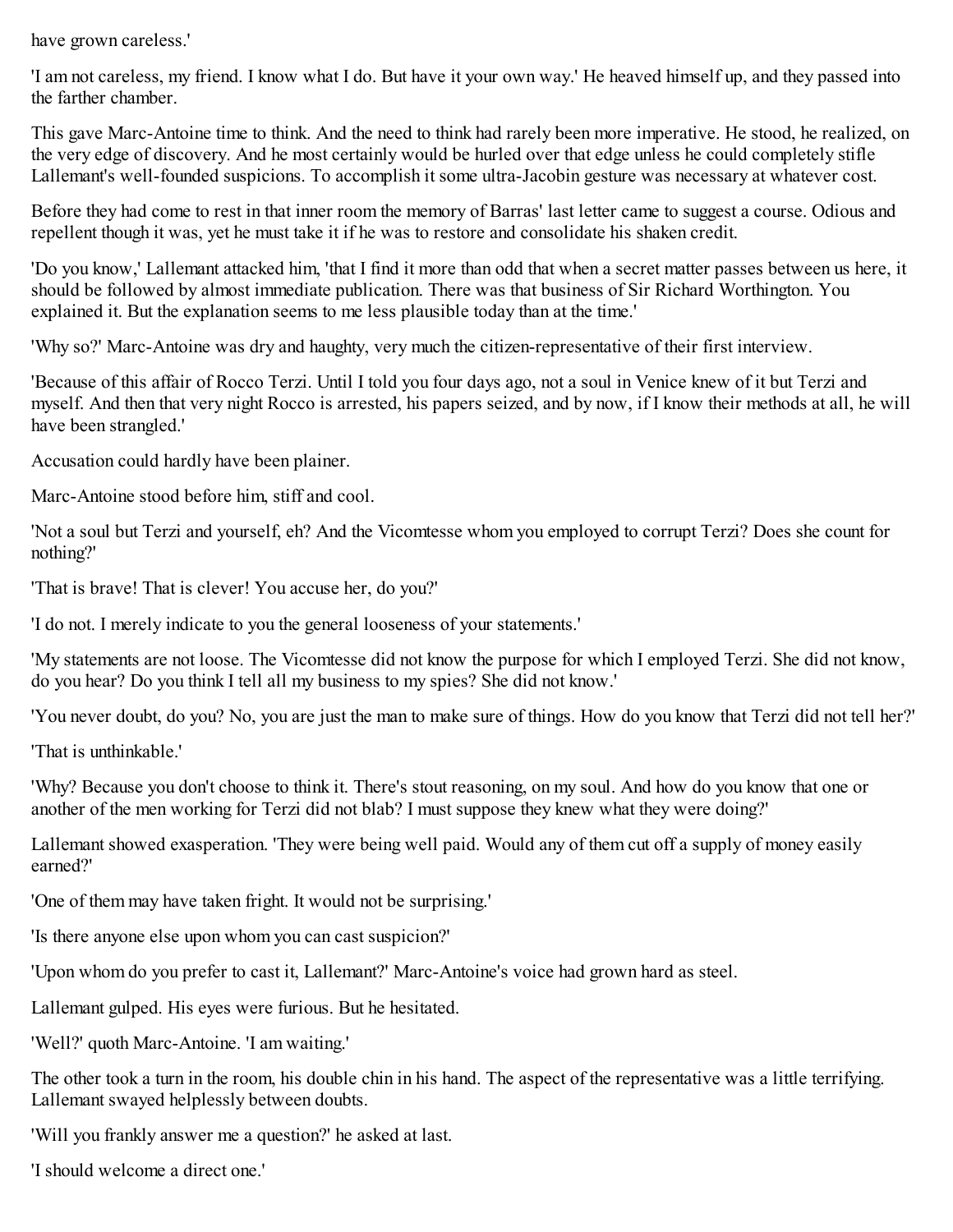'Will you tell me why you went to the Ducal Palace on Monday evening, with Count Pizzamano, and whom you went to see there?'

'Do you set spies upon me, Lallemant?'

'Answer my question. Then I will answer yours. What were you doing at the Ducal Palace a few hours before Terzi's arrest?'

'I went to see the inquisitors of state.'

As once before the immediate frankness of the admission was like a blow.

Lallemant rallied. 'For what purpose?' he insisted, but already he had lost half his fierce assurance.

'For a purpose which I came here to discuss with you today. Sit down, Lallemant.' All at once he was peremptory, the hectoring official in authority. 'Sit down,' he repeated, more harshly, and Lallemant, almost mechanically, obeyed him.

'If you kept your wits about you, and addressed yourself to the real interests of the Nation instead of frittering away your energies and resources on trivialities, what I have now had to do would have been done long ago. You will have known in your time, Lallemant—you must have done, for they are to be met everywhere—chicken-witted men of law, who run cackling after the small grains of detail so diligently that they lose sight of the main issues. You are like those, Lallemant. You sit here so intent upon the little foolish webs of intrigue that you are spinning with such self-complacency that you have no eyes for the things that matter.'

'For instance?' growled Lallemant, whose face was turning purple.

'I am coming to the instance. In Verona there is a fat slug of a man, the ci-devant Comte de Provence, who calls himself Louis XVIII, keeps a court that in itself is an insult to the French Republic, and is actively in correspondence with all the despots in Europe, weaving every kind of intrigue to sap our credit. That man is a menace to us. Yet for months he has been suffered to continue unmolested in the enjoyment of Venetian hospitality, abusing it to our constant detriment. Have you really been blind to the harm that he is doing us? It seems you must have been, since it has been necessary for me to take in hand the work you should have done.'

His level gaze was steadily, almost hypnotically, upon the ambassador, whom he had now cast into bewilderment.

'Here was the chance to serve two purposes at once: on the one hand, to put an end to an intolerable interference; on the other, to establish a sound grievance against the Serenissima; to create a pretext for the measures which our arms may presently find desirable. Thoroughly to establish this a written ultimatum would not serve. That is to follow. It shall go from here today. It was necessary—or I judged it so—that I should first attend before the inquisitors and test the extent of their awareness of the monarchist activities of this so-called Louis XVIII.'

Lallemant interrupted him. 'Do you mean that you went in your own person? As the Representative Lebel?'

'Since I am here and alive, you may be sure that I did not. I went in the character of a friendly mediator, who had been informed by you of what was proposed, and requested by you to see the inquisitors first, so as to mitigate the blow. That is why I enlisted the assistance of Count Pizzamano. You understand?'

'No. That is—not yet. Not quite. But continue.'

'The inquisitors met me with the assertion that the gentleman to whom they had given shelter in Verona was known to them only as the Comte de Lille. I pointed out as politely as I could that a change of name does not imply a change of identity. I pointed out to them, speaking as a friendly onlooker holding certain commissions from the British Government, that by his intrigues this unfortunate exile had put them in an extremely false position. I informed them that it was within my knowledge that an ultimatum from France on the subject would reach them almost at once. I urged them in their own interest to conciliate France by an immediate compliance with the terms of this ultimatum when it came.'

He paused. There was a scornful curl to his lip as he pondered Lallemant's dazed agitation.

'Now that you know what I went to do at the Ducal Palace, you will perhaps realize that it is something you should have done months ago.'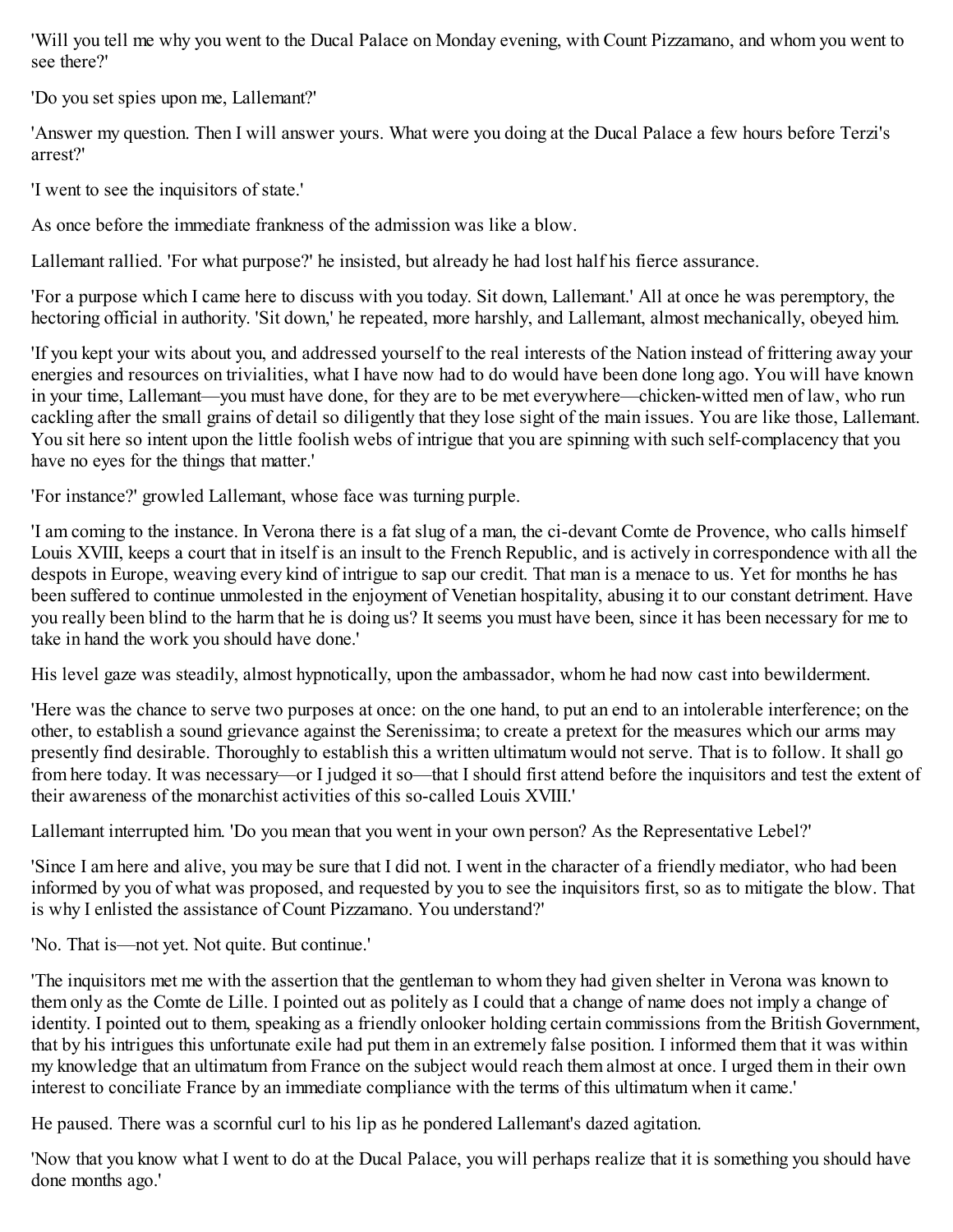Indignation surmounted the ambassador's bewilderment.

'How could I take a step of such gravity without express orders from Paris?'

Marc-Antoine was sententious. 'A fully accredited ambassador requires no special orders to perform that which is so obviously in the interests of his government.'

'I do not admit that it is so obviously in our interests. I cannot see that it is in our interests at all. We shall certainly provoke resentment; bitter resentment. The Venetian Government cannot comply with our demand without covering itself with opprobrium.'

'What have we to do with that?'

'We shall have something to do with it if they are driven into resistance. Where shall we stand then?'

'The whole purpose of that preliminary step of mine was to ascertain the chances of active resistance. I have no cause to suppose that it will be offered. And, anyway, my mind is made up. The ultimatum must go at once. Today.'

Lallemant got up in agitation. His broad peasant face was purple. He no longer had a thought for the suspicions which had originally been urging him. He was already far, indeed, from those, more than persuaded of their utter idleness. This man Lebel showed himself to be an extremist, a revolutionary of the intransigent school which had passed away with Robespierre. To suspect the republican zeal of a man capable of conceiving such an ultimatum was utterly fantastic. He might not yet perfectly understand Lebel's explanation of his visit to the inquisitors. But he was no longer even concerned to understand it, in view of the fruits of it with which he was presented. These were quite enough for his digestion.

'Are you asking me to send this ultimatum?' he demanded.

'Haven't I been clear?'

The rather corpulent figure stood squarely before Marc-Antoine.

'My regrets, citizen. I cannot take your orders.'

Marc-Antoine was very cold and dignified. 'You are aware of the powers vested in me by the Directory.'

'I am perfectly aware of them. But I cannot do such violence to my judgment. I regard this ultimatum as rash and provocative, and opposed to my instructions which are to keep the peace with the Serenissima. It demands of the Venetian Government an unnecessary humiliation. Without express orders from the Directory itself, I cannot take the responsibility of putting my signature to such a document.'

Marc-Antoine looked him squarely between the eyes for a moment. Then he shrugged. 'Very well. I will do no violence to your feelings. I must take upon myself the responsibility that you shirk.' He began to draw off his gloves. 'Be good enough to call Jacob.'

It was Lallemant's turn to stare. He had understood the intention.

'That, of course, will be your own affair,' he said, at length. 'But I tell you frankly that if I had the power to oppose you, I should exercise it.'

'The Directory will be thankful that you have not. Jacob, if you please.'

To the swarthy little secretary when he came, Marc-Antoine dictated the curt terms of his communication, whilst Lallemant paced up and down the room simmering with suppressed indignation.

It was addressed to the Doge and Senate of the Most Serene Republic of Venice, and couched as follows:

I have the honour to inform you that the French Directory views with the gravest misgivings the shelter afforded in Verona to the so-called Comte de Lille, ci-devant Comte de Provence, and the facilities for conspiring and for intriguing against the French Republic, One and Indivisible, which the said ci-devant has there enjoyed. As evidence of this we hold and are prepared to submit to Your Serenities letters of the said ci-devant Comte de Provence to the Empress of Russia, which were intercepted by us as lately as last week. In consideration of these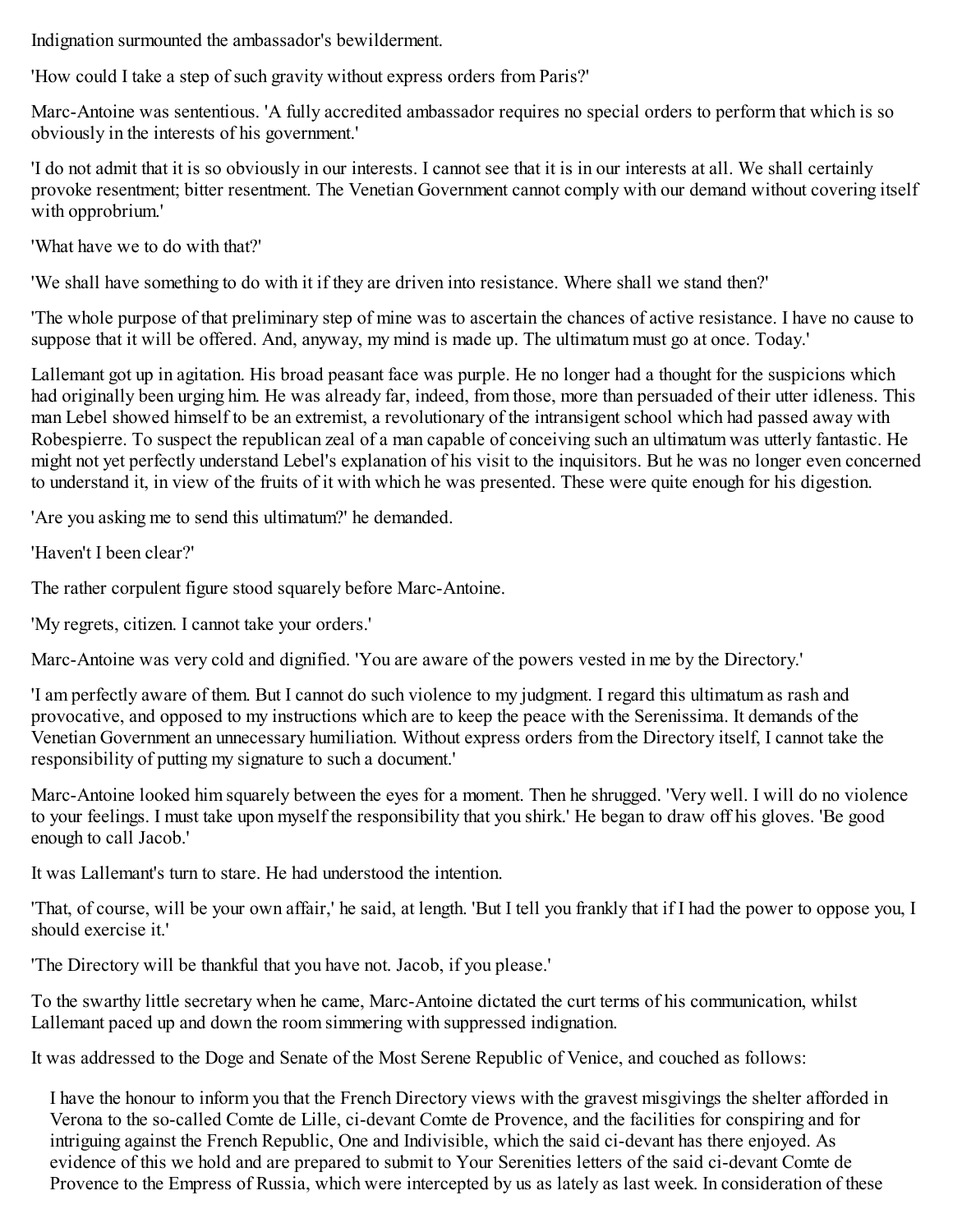activities we must regard the said ci-devant's sojourn in Verona as a breach of the amity existing between our two republics, and we are under the necessity of demanding the immediate expulsion of the ci-devant Comte de Provence from the territory of the Most Serene Republic of Venice.

When Jacob had completed it, Marc-Antoine took the quill from him, and signed the document: 'Camille Lebel, Representative of the Directory of France.'

'Let it be delivered at the Ducal Palace without the least delay,' he ordered. 'You understand, Lallemant?'

'Oh, but of course,' was the ill-humoured answer. And again he repeated: 'The responsibility is yours.'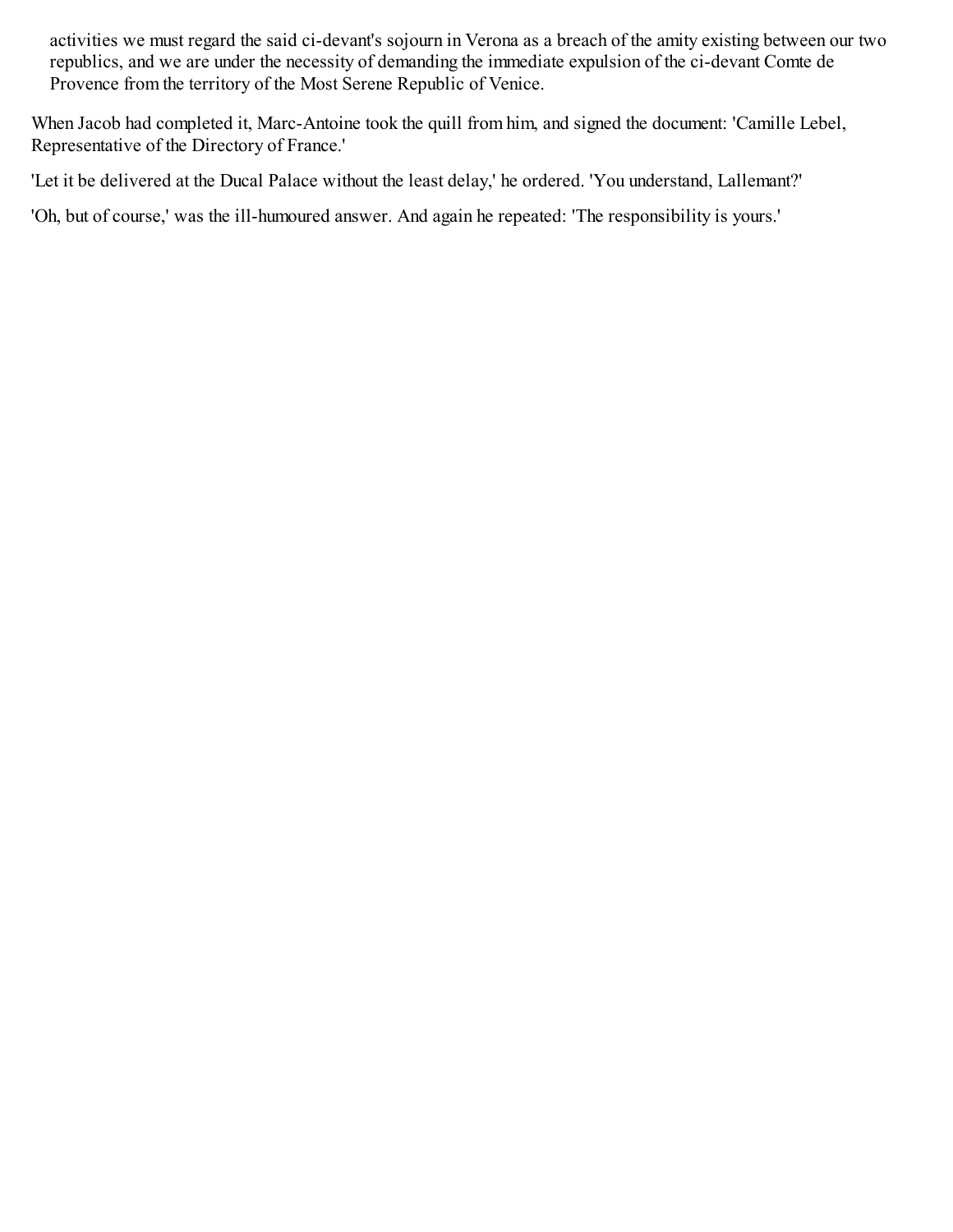# **CHAPTER XIV**

### **JUSTIFICATION**

If Marc-Antoine went home that day in the well-founded conviction that he had extinguished in Lallemant's mind all suspicion of double-dealing on the part of so intransigent a republican as he had proved himself, nevertheless, his heart was heavy.

His explanation of his visit to the Ducal Palace would not for a moment have been believed had he not backed it by that cruel ultimatum which must bring a measure of persecution to his unfortunate prince. Not even to save himself from the destruction that had faced him could he have taken that odious step had he not been persuaded by the tone of Barras' last letter that it could be only a matter of days before orders for that very measure would come from the Directory.

Even so, he wished that some lesser sacrifice might have served his ends. This ultimatum was a very ugly business.

And a very ugly business the Serenissima accounted it when it reached her.

In the course of inveighing against it, Count Pizzamano startled Marc-Antoine by informing him that it was known to the inquisitors of state that the Deputy Camille Lebel was in Venice. This, because in the ultimatum, which bore his signature, an event of the previous week was given as the immediate cause of it. Since there could not have been time to communicate with Paris on that matter, it became clear, not only that this Lebel was in Venice, but further that he was acting upon his own initiative. His ultimatum was regarded as a gesture of officious malice on the part of an extreme **Jacobin** 

This exposition made Marc-Antoine aware of a blunder committed in mentioning the intercepted letter to the Empress of Russia. He was not, however, disposed to attach importance to it.

The Serenissima bent in servile humility her once proud head. She ate dust, complied with the French ultimatum, and Louis XVIII departed from Verona on his travels.

He did not depart without some characteristic expressions of petulance, utterly beneath the dignity of a prince. His case is an illustration of how the conferring of benefits can appear to establish a liability to continue them. Instead of gratitude for the hospitality enjoyed, he displayed only resentment that it should be discontinued, and that Venice should be unwilling to defy on his behalf the guns of Bonaparte. He demanded that the name of Bourbon should be erased from the Golden Book of the Serenissima, and that a suit of armour presented to Venice by his ancestor Henri IV should be restored to him. They were childish demands, and they were so treated. Nevertheless, they served to increase the Senate's sense of shame and humiliation.

Within a week Marc-Antoine was relieved by the definite orders to present just such an ultimatum which reached Lallemant from the Directory; so that to the ambassador's impressions of Lebel's ardent Jacobinism was now added an increased respect for his acumen and foresight.

It was also of some relief to Marc-Antoine that the problem presented by the Vicomtesse was resolved for him by the events. In the first place to denounce her now must, in view of the suspicions that had attached to him in the matter of Terzi, be in the last degree imprudent; in the second place, it became desirable to leave her at liberty because her activities, being observed by him, supplied a channel of information.

As the summer advanced, the disregard of Venetian rights by both belligerents became more marked. Yet Manin curbed the impatience of public opinion with the news that a fresh Austrian army under General Wurmser was about to descend into Italy. It came at the end of July; and pouring down the slopes of Monte Baldo, inflicted a rout upon the French. There was joy in Venice, and its faith in the Empire was maintained thereafter even when by the middle of August Wurmser, defeated, was in full retreat towards the Tyrol. The procrastinators could still point to Austrian victories on the Rhine, and to the fact that Mantua still held, insisting, not without truth, that as long as Mantua held, Bonaparte was comparatively immobilized.

Thus, save for transient alarms and transient upliftings, life in hedonistic Venice flowed much as usual, and Marc-Antoine found in it little more than the part of the English idler he had assumed.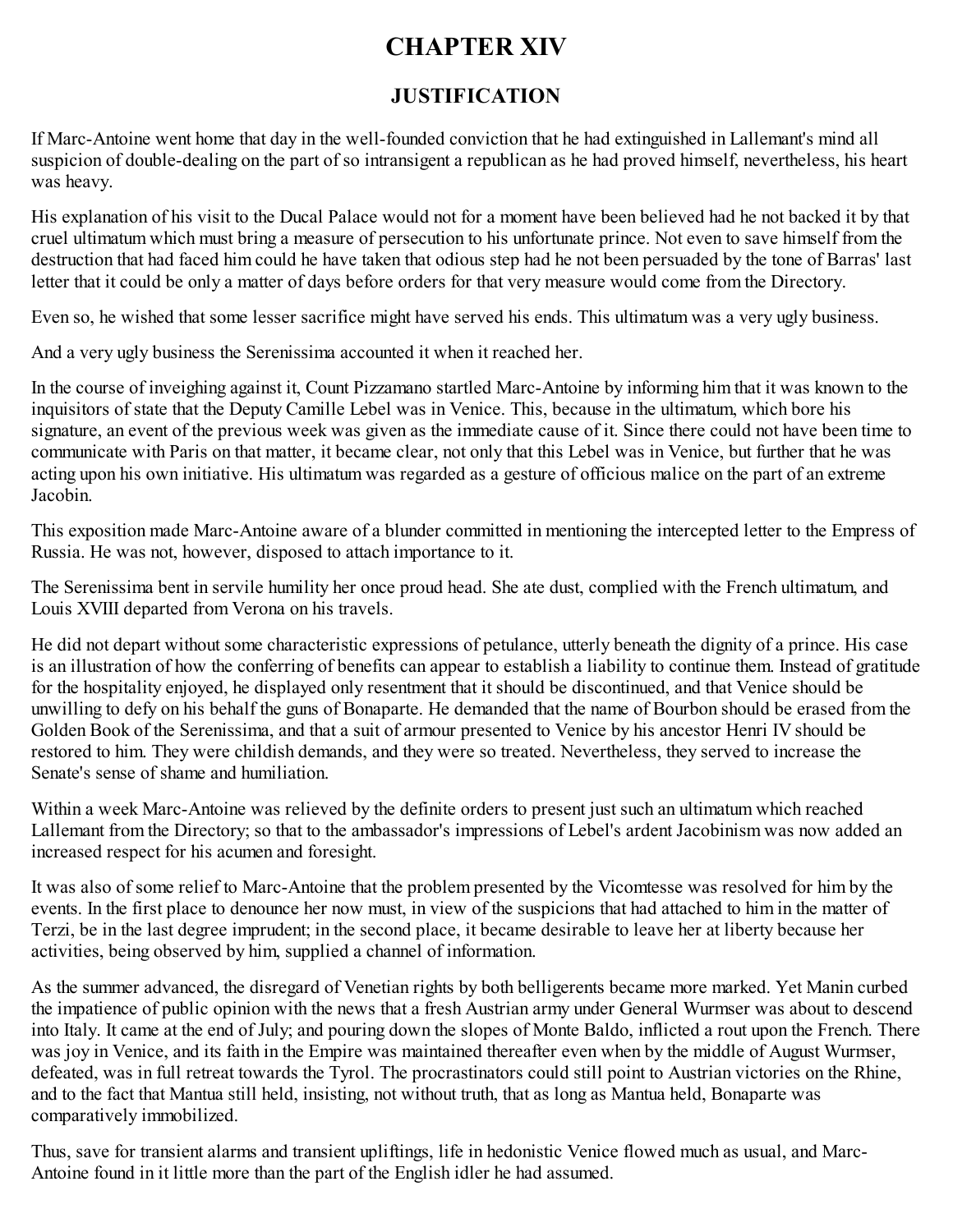In those months his only activity on behalf of the cause he served was concerned with another denunciation. He had gleaned from Lallemant that a successor to Terzi had been found, and that soundings were once more being charted. When he inquired into the identity of this successor, Lallemant shook his head.

'Let me keep that to myself. If there should be an accident, I cannot again commit the folly of suspecting you of indiscretion.'

The accident followed. The inquisitors of state, on information supplied through Count Pizzamano by Marc-Antoine, employed the Signori di Notte, as the night-police of Venice was termed, to keep a sharp lookout for any boats that might be fishing in unlikely waters between Venice and the mainland, and to track them carefully down. After weeks of patient vigilance, the Signors of the Night were at last able to report such a boat. After operations which could have no legitimate object, this vessel was wont to repair to a house in the Giudecca. The person with whom the boatmen communicated there was a gentleman in poor circumstances named Sartoni.

This time not only was Sartoni taken by order of the inquisitors, and upon conviction suppressed as Terzi had been, but the two boatmen were also caught and sent to share his fate.

To Lallemant the distressing event supplied confirmation of the rashness of his earlier suspicions of Lebel.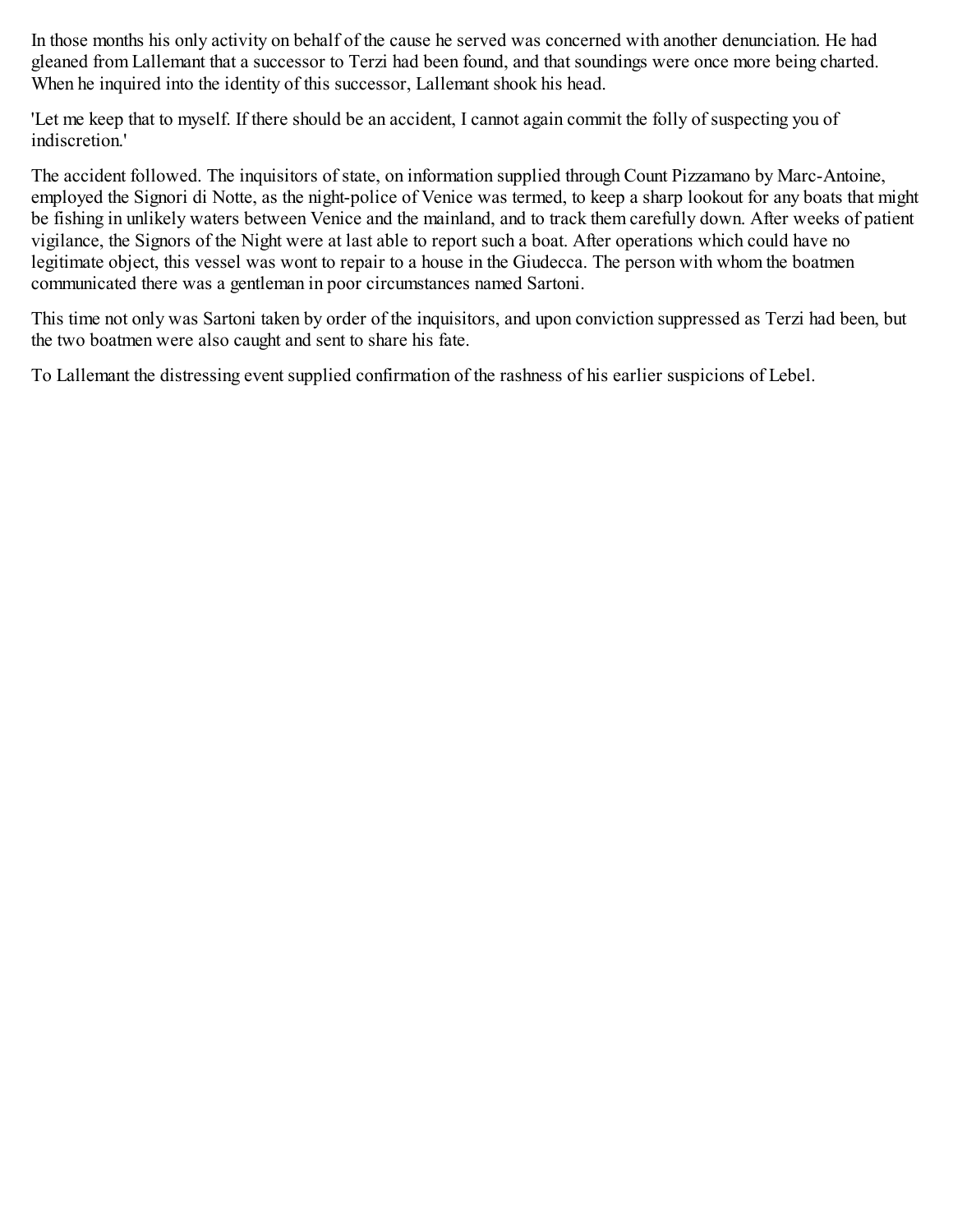### **CHAPTER XV**

#### **THE CHOICE**

Marc-Antoine beguiled his abundant enforced leisures in amusements, which even in those days were never far to seek in Venice. He was to be seen at theatres and casinos, often accompanied by Vendramin, who continued freely to borrow money from him whilst keeping him under observation.

He was being a source of definite anxiety to Vendramin, who could not rid himself of the feeling that between Marc-Antoine and Isotta some intelligence existed. Marc-Antoine was too constantly at the Casa Pizzamano for the peace of mind of Vendramin, who knew nothing of his political activities. There were water-parties to Malamocco, and occasional visits to Domenico at the Fort Sant' Andrea, in which Marc-Antoine was invariably included, whilst once in September, when some British ships of war stood off the Port of Lido, Marc-Antoine took Isotta and her mother with him to visit the captain of one of them who was a friend of his.

He was also frequently met by Vendramin at the lodgings of the Vicomtesse de Saulx in the Casa Gazzola. This, too, was becoming disquieting, if only because Marc-Antoine, fully aware by now of Vendramin's liaison with the Vicomtesse, might be moved to carry the tale of them to Isotta. And Vendramin had good cause to dread its effect upon the mind of a patrician Venetian maid, who had been so cloistered and guarded from knowledge of the world's impurities.

So far he had played his cards shrewdly with Isotta. He had affected an austerity which should make him stand well in her virginal mind. And he had taken care that the Pizzamani had never even heard the name of the Vicomtesse de Saulx, an easy matter considering how different were the social worlds in which they moved. Isotta's was a very restricted circle, and she had never seen the inside of a casino. Nor for that matter had her parents, whilst for the last few months Domenico had been chiefly absent on the duties of his command.

But the possibility of betrayal by a man whose rivalry he sensed so clearly set him brooding upon measures for bringing matters to an issue.

He was in this obsession when he went one afternoon of late September to the Casa Pizzamano, to be informed by the porter that his excellency the Count was above stairs, and that Madonna Isotta was in the garden. As a matter of natural instinct the lover chose the garden.

There he found not only Isotta, but Marc-Antoine, walking with her.

Jealousy has the faculty of taking every attendant circumstance for its confirmation. Because the sky was grey and there was an edge to the wind of that autumnal day, it must seem to Vendramin unnatural that these two should choose to saunter in the open; he must see in it evidence of an overwhelming desire to be alone together, to escape the restraining surveillance indoors; and at once, disregarding the intimate standing of Marc-Antoine with the Pizzamani, he must perceive here an impropriety.

In a less degree some consciousness of this may have been upon the straitly-reared Isotta herself. She had gone out to cut a few roses that still lingered within the shelter of a trim, tall, boxwood enclosure. Marc-Antoine, espying her from above, had slipped away, leaving the Count and Countess in talk with Domenico who happened that day to be on leave from the fort.

She had greeted him with a glance so timid as to be almost apprehensive. With constraint they had talked of roses, of the garden, of the fragrance of the vervain that was everywhere, of the summer that was dying, and of other things as remote from what was in the mind of each. Then, with her little sheaf of roses red and white in the hand coarsely gloved for her task, she turned to re-enter.

'What haste, Isotta,' he reproached her.

She met his eyes with that serenity in which she had been schooled, and which she had by now recovered.

'It is kindly meant, Marc.'

'Kind? To avoid me? When I so rarely, so very rarely have a moment with you?'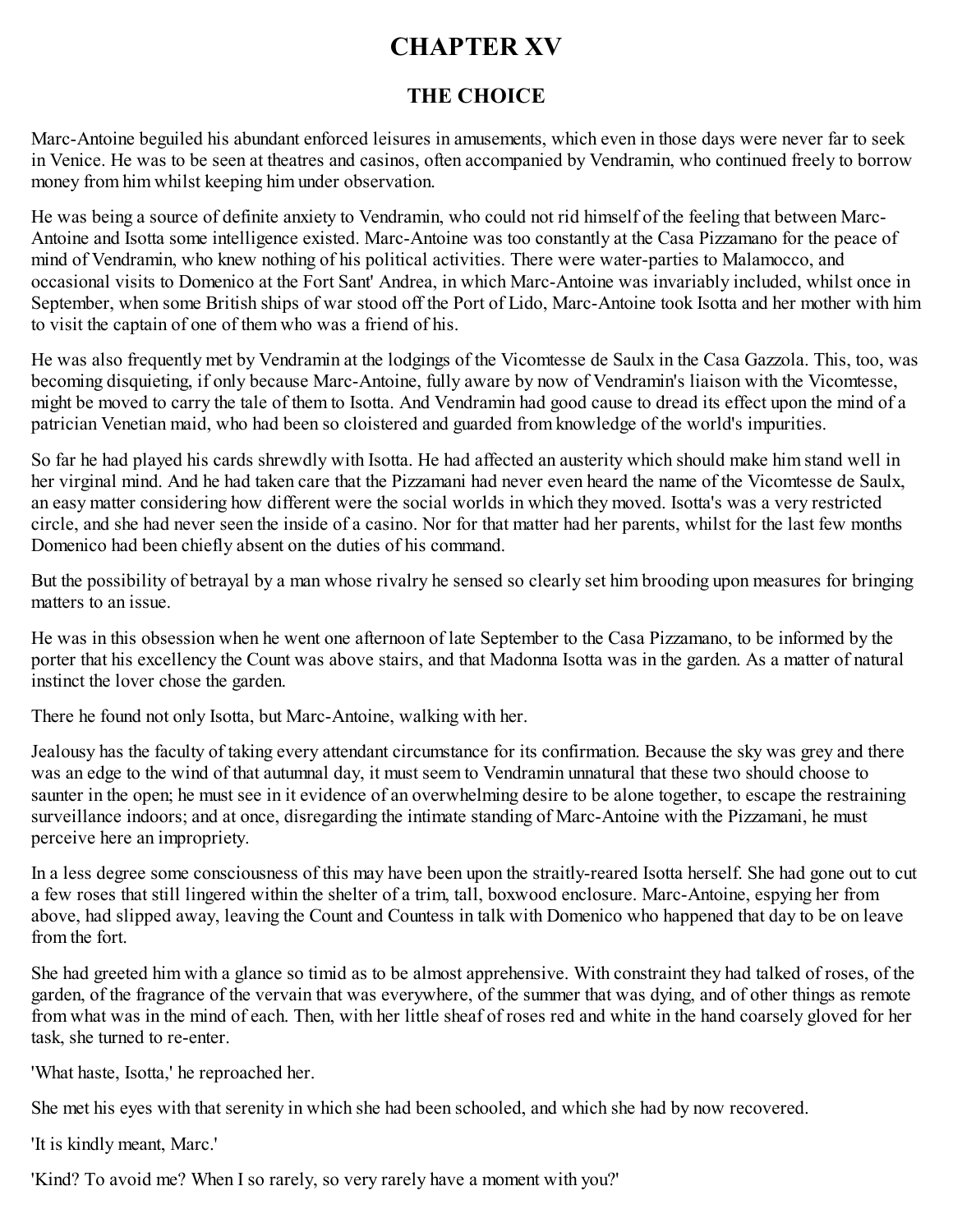'How else shall we save unnecessary heartache? See! You make me say things that I should not say. We have the knowledge of them to place among our memories. But there is no strength to be gathered from adding to it.'

'If you would only hope a little,' he sighed.

'So that I may heighten my ultimate despair?' She smiled as she spoke.

He attacked on a new line. 'Why do you suppose that I linger in Venice? What I came to do is done so far as I can do it. Which is to say that I have accomplished nothing, and that nothing is to be accomplished. I have no illusions on that score. Whether Venice stands or falls depends today no longer upon those entrusted with her government, but upon whether the French or the Austrians prevail in this struggle. Therefore, it must seem to me that Vendramin can have little claim to be rewarded for services he will never be called upon to render.'

Sadly she shook her head. 'A sophism, Marc. He will still claim fulfilment of a promise, a fulfilment not to be withheld in honour.'

'But the promise was in the nature of a bargain. Domenico perceives this, I know. If Vendramin is given no opportunity to perform his part, the bargain fails. So at least I see it, and therefore I remain in Venice, and I wait. I keep my hopes alive. You are so pale and wan these days, Isotta.' His voice assumed an ineffable tenderness that tortured her. 'There is not yet the need for this despair, my dear. I have been looking for a chance to tell you this; to tell you, too, that I am not entirely idle; that I not merely wait and watch. It is not only in the cause of monarchism that I am a secret agent here in Venice.'

This hint of action stirred her sharply. Her hand closed suddenly over his. 'What is it that you do? What is it that you can do? Tell me.'

Did he catch in her voice the tremor of that hope which she insisted was dead? His hand turned in the clasp of hers, to clasp in its turn.

'I cannot tell you more than that just yet, my dear. But I do implore you fervently not to count lost a battle that has not yet been fought.'

And then Vendramin was upon them, and found them thus: with hands clasped, looking intently into each other's eyes, the cold and stately Isotta in a flushed agitation such as he, certainly, had never succeeded in arousing in her.

He controlled his feelings. He had the sense to know that he could not rant here as in the salon of the Vicomtesse. Isotta, of whom he went a little in dread and must so continue until he married her, was not the person to tolerate either sarcasm or innuendo. So he swallowed rage and fears, and arrayed himself in his usual effusiveness.

'In the garden braving these autumn winds! But is it prudent? For our good friend Marc this may have no dangers. The chilly climate of his native land will have toughened him. But for you, my dear Isotta! Of what is your mother thinking that she permits it?'

With such solicitous reproaches he hustled them indoors, very gay and friendly on the surface, but tormented in the depths of him. What if the mischief he feared should have been done already? What if this sneaking Englishman should have told her of his relations with that Frenchwoman? His anxious eyes scanned her closely as he talked, and found her more than usually aloof and chill.

He took his resolve. There must be an end to this indefinite state.

And so for once he outstayed Marc-Antoine and that evening requested a word alone with the Count. The Count conducted him to a little room in which he kept his archives and transacted business, and beckoned Domenico to go with them. Vendramin would have preferred to be entirely private with the Count, and reminded him that this had been his request.

But the Count had laughed: 'What? And put me to the trouble of repeating whatever it may be to Domenico? Nonsense! I have no secrets from the boy, either family or political. Come along.'

Father and son sat behind closed doors in that rather musty little room, the elder Pizzamano gaunt and masterful, yet amiably disposed, the younger very elegant in his well-fitting blue coat with yellow facings, and stiff military stock. His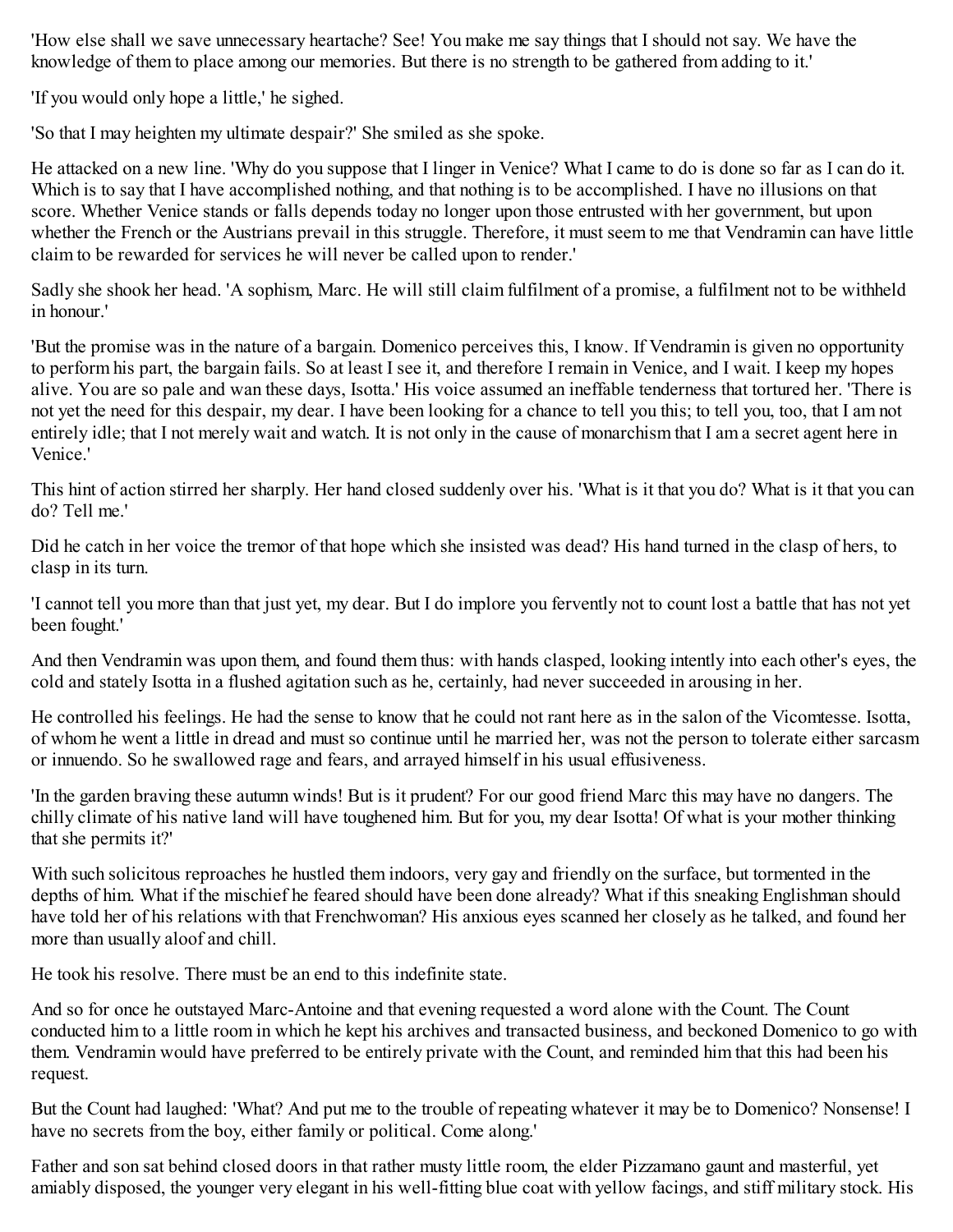air was alert, yet invested with that chill dignity that to Vendramin was so damnably reminiscent of his sister.

Although he had considered his opening, Vendramin was ill-at-ease.

He had accepted the proffered chair and had sat down at the Count's bidding. But as he began to speak he got up again, and continued after that to pace the room, his glance chiefly upon the wood-blocks that made a pattern on the floor.

He alluded to his fervent patriotism and in great detail to the energy he had displayed in swaying opinion among the recalcitrant barnabotti until he had them in his control and had been able to direct them into conservative channels with such signal effect as had been seen at the last momentous meeting of the Grand Council. He assumed that these claims of his would be conceded.

'My dear boy,' the Count soothed him, for as he proceeded his assertions had become vehement, 'what need to protest with so much heat that which we know already? Surely we have never stinted praise of your efforts, or admiration for your patriotic energy and skill.'

'No. That is not my complaint,' said Vendramin.

'Ah! He has a complaint.' It was a dry interjection from Domenico.

The Count repressed his son by a glance. 'But let us hear it, Leonardo.'

'The praise and the admiration, my lord, are but words. Oh, I nothing doubt their sincerity. But words they remain, and words profit a man little. I have, as you well know, certain aspirations, which you have encouraged; certain very dear hopes for the fulfilment of which . . . in short, it would be a poor compliment if I were not naturally impatient.'

The Count, reclining easily in his chair, his legs crossed, smiled gently. Perhaps had Vendramin left the matter there, he would better have served his aims. But he must be talking. His recent political labours had rendered him aware of a gift of rhetoric.

'After all,' he pursued, 'I must and do recognize that a marriage is in the nature of a contract to which each party must bring something. I am a poor man, my lord, as you well know; so that I could not approach Isotta with the ordinary endowments. But I am rich at least in power to serve my country; rich enough in this to have deserved your opinion that it abundantly compensates for what I may otherwise lack. If evidence of this, as it were, abstract wealth of mine lay in protestations, I should not have the temerity to . . . to come before you now with . . . with my impatience.' He fumbled and faltered a little here. Then went forcefully on. 'But it has been established by my activities, the fruits of which have already been placed upon the altar of our country.'

He struck an attitude, his blond head thrown back, his hand on his heart.

Domenico smiled sourly. But the Count continued benign.

'Yes, yes. You preach to the converted. And then?'

This easy surrender seemed almost to cut the ground from under Ser Leonardo's feet. To make himself really effective he needed some opposition against which he could lean. The lack of it left him with a sense of anti-climax.

'Then,' he said, 'since it is seen, and since you, my lord, so generously admit that my part of the contract is fulfilled, you will not—you cannot, I am sure—resist my demand that you should now fulfil yours.'

Domenico startled both his father and Ser Leonardo by the question he fired into that pause.

'Did you say "demand," sir?'

Vendramin's challenging attitude lost something of its noble poise. But, resentful, he was not to be put down.

'Demand. Yes. Natural, impatient demand.' Having thus defended his dignity, he could afford to make a concession. 'The word may not be of the happiest, of the best chosen to express what is in my heart. But then . . .'

'Oh, the word is excellently chosen,' said Domenico. 'It is most appropriate.'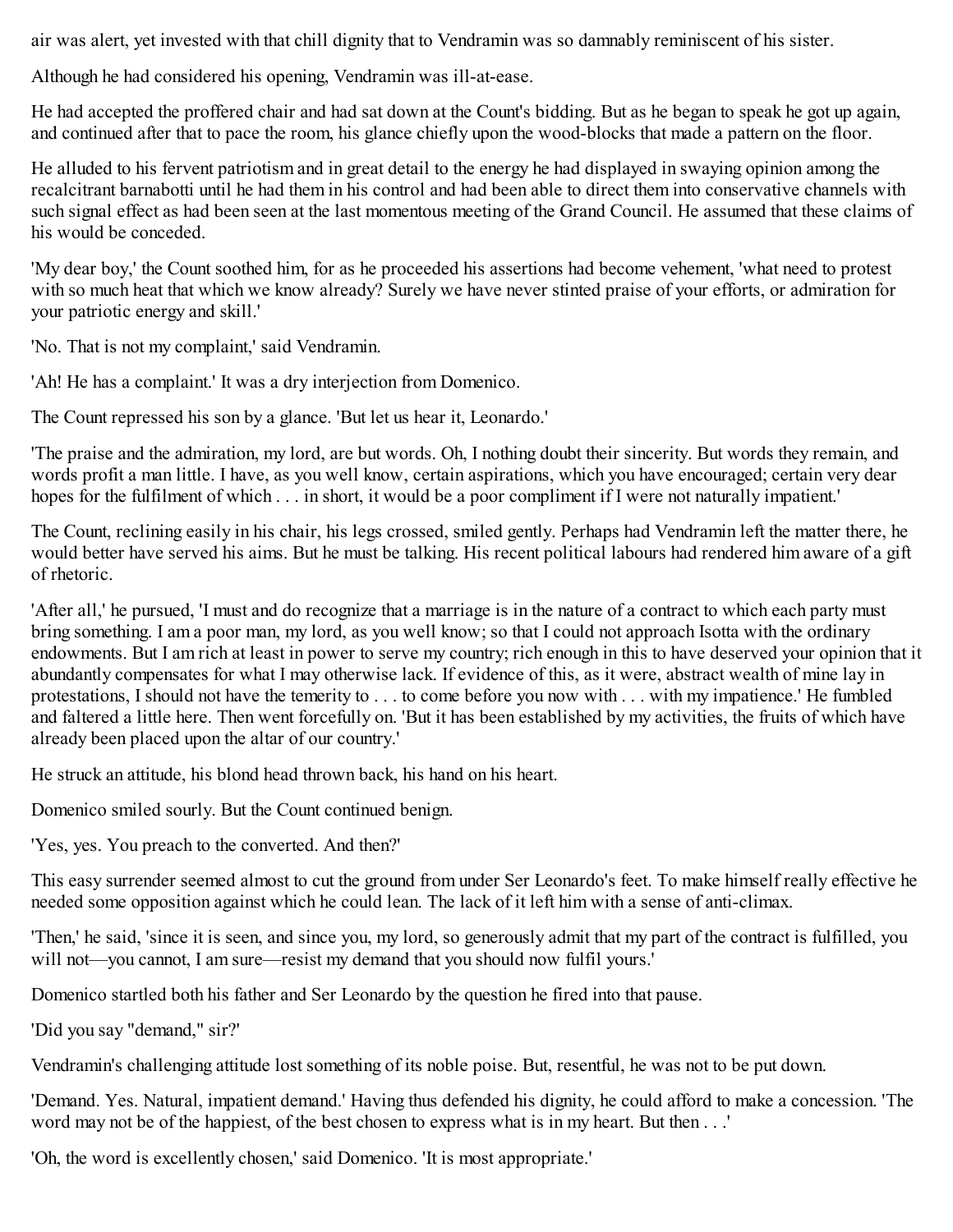The Count turned his head to look at him. He was a little puzzled. Domenico explained himself.

'You have very truly said yourself, Leonardo, that your betrothal to my sister is in the nature of a contract. Therefore, when one party to a contract has fulfilled his obligation under it, he is within his rights to *demand* a like fulfilment from the other party. So that we need not quibble over words which so exactly express the situation.' Vendramin sensed something ominous under this silky surface. And it came at once. Domenico turned to the Count. 'What you have rather to consider, father, are the facts themselves; whether Leonardo may properly be judged yet to have done as much as he claims.'

The Count in his benignity raised his brows and smiled tolerantly at his son.

'But is it to be doubted, Domenico?'

'I am by no means sure that it is not. It is for you, my lord, to judge. You see, Leonardo himself has very properly classified this betrothal as a bargain, and . . .'

He was indignantly interrupted by Vendramin. 'Bargain, sir! I mentioned no such odious word. I spoke of a contract. A very proper term.'

'But does not a contract imply a bargain? Is not a contract the record of a bargain?'

'You twist words, sir. My meaning . . .'

'Your meaning was clear when you demanded the fulfilment of our part, as due upon the fulfilment of your own.'

Vendramin looked at his prospective brother-in-law without love. He tried to smother the poison of his answer in a laugh.

'On my soul, Domenico, you should have been a lawyer.'

The Count uncrossed his legs, and sat forward, interposing. 'But what is all this bother about words? What difference does it make?'

Resolutely Domenico stood his ground, in this battle he was fighting for his sister. 'Have you considered, my lord, what would happen if Leonardo were to turn slothful in marriage, and should neglect to maintain his influence upon his fellow-barnabotti?'

'This, sir, is too much,' Vendramin protested. 'You have no right to insult me by such an assumption.'

'Why perceive insult? We are dealing with a bargain struck. A bargain in which your part cannot be accounted fulfilled until we have reached the end of this sad struggle.'

Vendramin smiled sourly upon Domenico. 'I thank God, sir, that your father does not share your narrow and offensive views.'

This moved the Count to defend his son.

'They are not offensive, Leonardo. You are to consider that, all else apart, patriotism justifies a demand for the very fullest guarantees. If it were a question only of our own personal interests, I could be lenient. But the interests of Venice are concerned, and these impose that we should see your services fully rendered before we reward them.'

Anger betrayed Vendramin into sheer folly.

'You want guarantees? Why should I not demand guarantees from you? Guarantees that it is not in vain that I am holding barnabotto opinion in conservative channels?'

Sitting forward, elbow on knee, the Count looked up side-ways at the tall, imposing figure of Vendramin.

'But,' he said, 'you are not suggesting that you could possibly do otherwise?'

Too quickly Vendramin answered out of his irritation. 'Could I not? I could let it run its natural Jacobin course. And why should I not if I have no guarantees that faith will be kept with me?'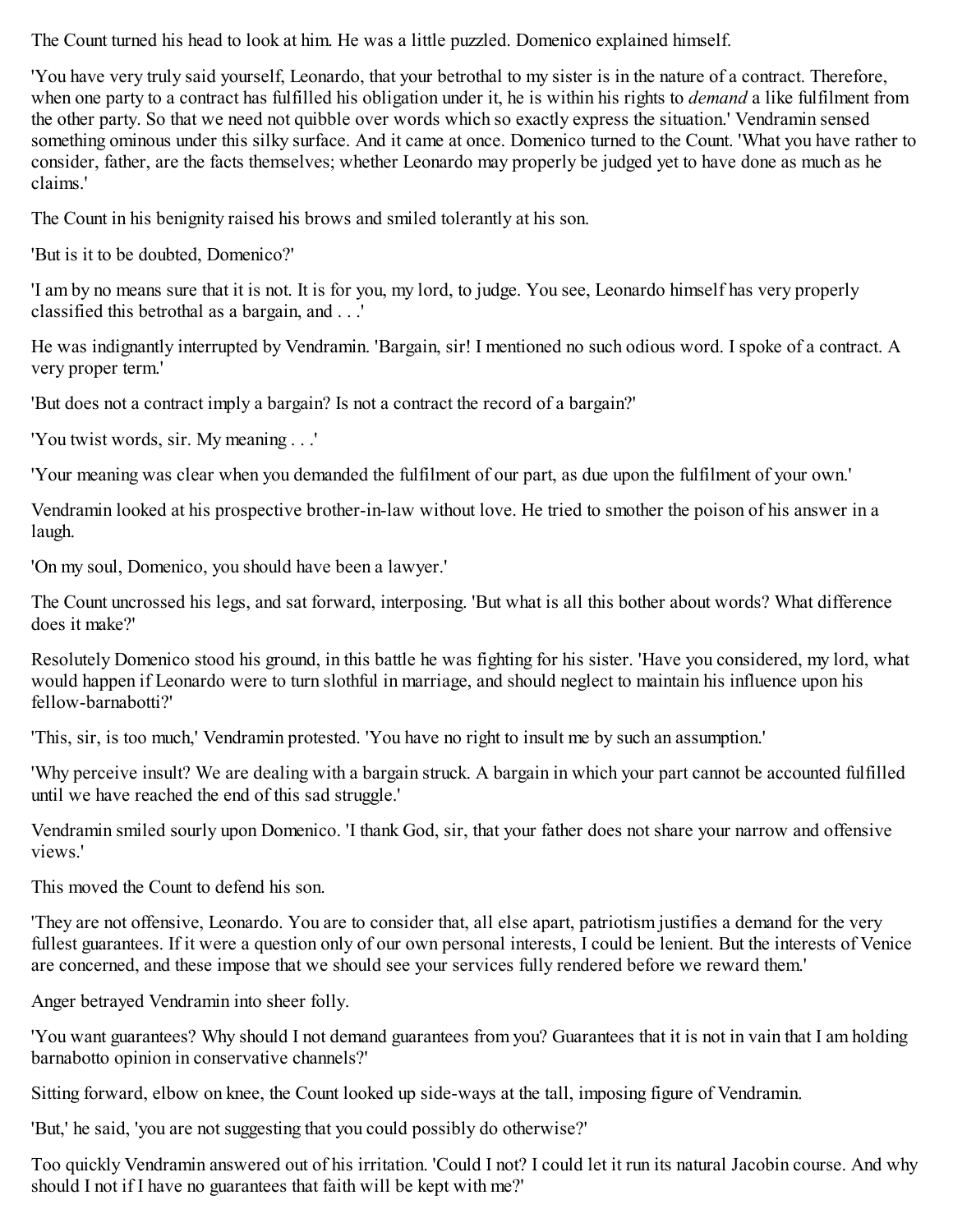Domenico rose, a twisted smile on his lips. 'Is this your patriotism? Is this all that Venice matters to you—to you, who resented just now the word bargain? Is this the man you are, Vendramin?'

Vendramin had the sense of being trapped, and now, like a trapped creature, twisted and turned in his efforts to extricate himself.

'You misunderstand me again. Wilfully. Oh, my God! How is it possible to weigh my words, Domenico, when you drive me frantic by your opposition?'

'It is the words that are not weighed that are the most revealing.'

'But those did not represent my mind.'

'I pray God they did not,' said the Count, as cold and stern now as hitherto he had been conciliatory.

'They did not, my lord. They did not. How could they? I was so goaded that I spoke without considering the implications of what I said. I vow to God that I would be flayed for Venice as Brigadin was flayed at Famagosta. I have been taunted into hasty words that do not express my mind. It was never my intention to do more, sir, than plead with you; than beg you to consider whether what I have already done is not proof enough of my zeal; enough to entitle me to enter upon the great happiness, the great blessing to which you know that I aspire.'

Domenico would have answered him, but that he was stayed by his father. The Count spoke quietly, gently, but with a definite coldness.

'Had you confined yourself to pleading, Leonardo, I must have found it difficult to withstand you. But the expressions that you have used . . .'

'I have said, sir, that they do not represent my mind. I swear that they do not.'

'If I did not believe you, I should deny you my house after tonight. But words have been uttered which shake my faith in you, and something must remain of them. Enough to make me perceive that your marriage with Isotta should await the end of this sad struggle in which we are engaged. I owe this as much to Venice as to myself.'

Vendramin had cause to rage that his own folly and the astuteness of Domenico, by whom he knew himself to be disliked, should have encompassed his defeat. But at least he was in no worse case than he had been before making this attempt. It remained only to retire in good order. He bowed his head.

'I have deserved it, of course, and I must accept your decision, Lord Count. I shall study to make amends for tonight's impatience by my resignation to this postponement. I shall hope to deserve some credit in your eyes for that.'

The Count stepped up to him, and let his hand rest on his shoulder for a moment. 'We will forget all this, Leonardo. I think I understand. We will forget it.'

But from what followed when Vendramin had departed, Count Pizzamano did not look at all as if he had forgotten. In the chair which he had resumed he sat wrapped in gloomy thought whilst for a little spell Domenico silently observed him. At last the soldier spoke.

'You realize now, sir, I hope, to what manner of rascal you are marrying your daughter.'

The tone of the Count's answer was laden with weariness.

'I have counter-balanced all the shortcomings of which I have been aware in him by his ardent patriotism. But you surprised him into expressions which reveal this patriotism to be a sham, a posture assumed for profit by a man without loyalty and without conscience. Oh, yes, Domenico, I realize. But, as I told him, I must forget it. He has threatened us. His retraction counts for nothing. I am not a fool. He has shown me that, if I were to break off his engagement to Isotta, he would go over with his pestilent barnabotti to the already swollen ranks of the obstructionists, the Francophiles, the Jacobins. And I know, as you know, Domenico, that if this happened, with such a weakling as Lodovico Manin in the ducal seat, the doom of the Most Serene Republic would be written. Even if Bonaparte were defeated or were to spare us, we should still go the way of Reggio and Modena. Our traditions would be torn up, our dignity bespattered, and all that has made Venice glorious would be extinguished. A democratic government would follow, and the Tree of Liberty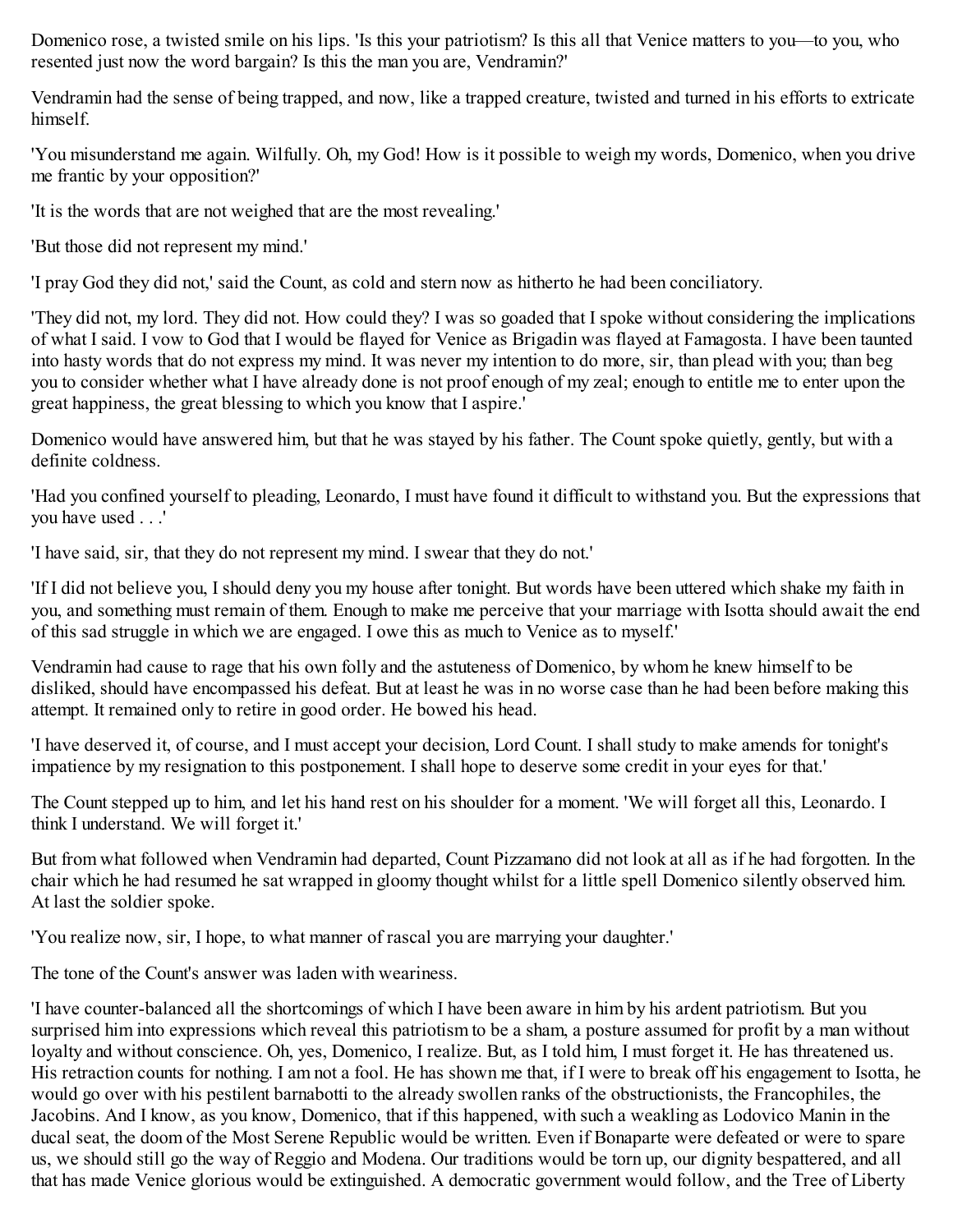would be planted in Saint Mark's Square. That is the alternative which this scoundrel offers us. And it is an alternative which we cannot face.'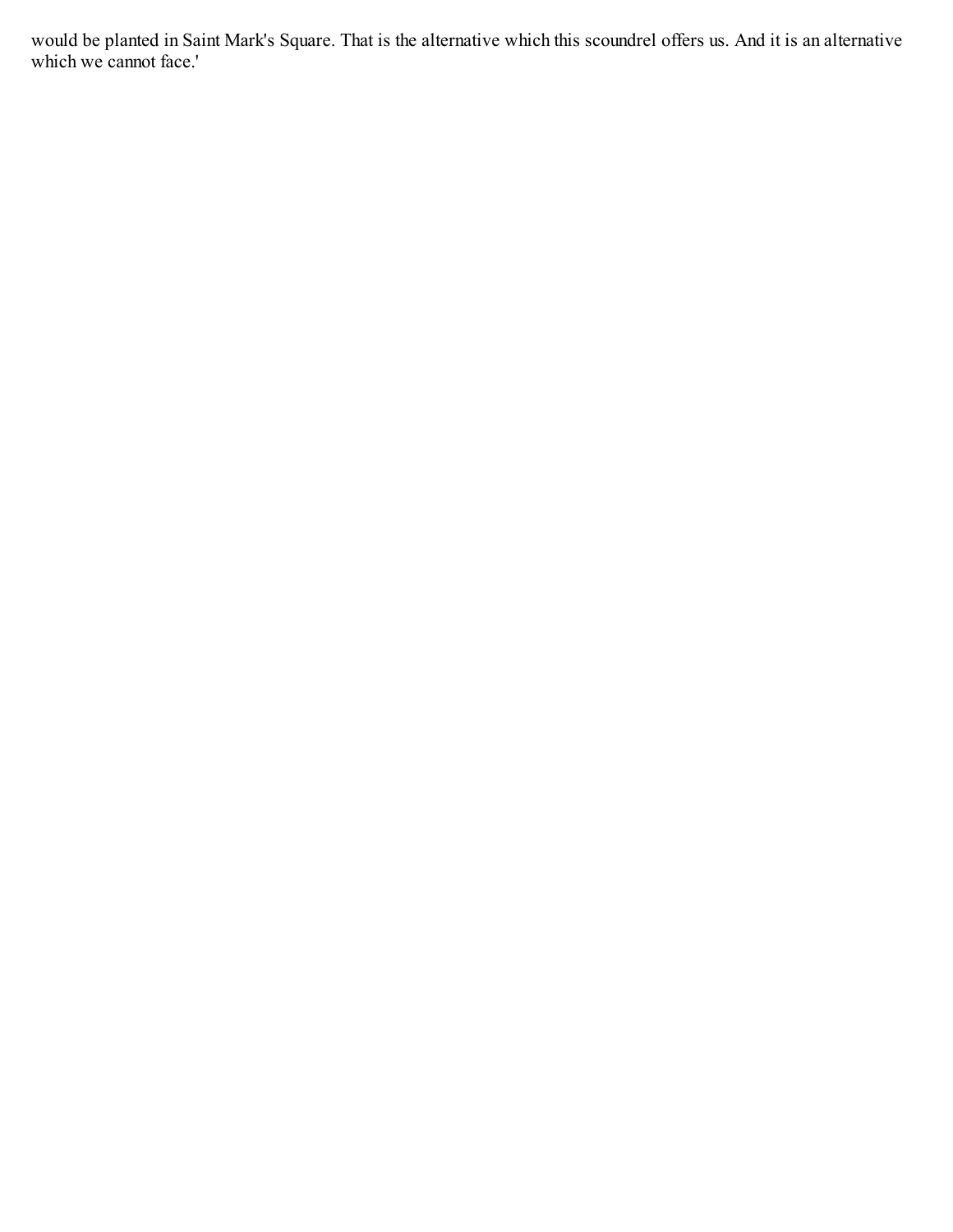# **CHAPTER XVI**

#### **THE DRAGON'S EYE**

It was a subdued Vendramin who was to be seen at the Casa Pizzamano in the days that followed; a Vendramin in sackcloth and ashes seeking by humility to be taken back into the full favour he had earlier enjoyed. It helped him that Domenico was kept absent by his military duties. Francesco Pizzamano was by nature of that philosophical turn of mind which endeavours hopefully to colour the inevitable. In his manner there was never an echo of that painful scene. But at the same time there was now a chill upon the courtesy he extended to Vendramin. Sensing it, Vendramin was not quite happy. But it was the least of his worries. Financial difficulties which he had hoped to relieve by an early marriage grew daily more oppressive. The Vicomtesse, hitherto so liberal, displayed an increasing reluctance to untie her purse-strings. The dangers never absent from delay were magnified in Vendramin's mind by his abiding dread of the rivalry of Marc-Antoine. And then, quite suddenly, he was afforded evidence, not merely of the reality of this rivalry, but that it went to depths which he could never have suspected.

It happened one evening that whilst at her father's request Isotta was playing for them an air by Paisiello, Ser Leonardo wandered down the room to the harpsichord, to do her the little service of turning the sheet from which she was reading.

Standing close behind and immediately over her, Vendramin fell appreciatively to considering the rich mass of her dark hair. A faint elusive fragrance that arose from it had the effect of quickening his perception of her other charms. With the eye of an experienced dilettante, he passed on to appraise the lovely column of the neck and the smooth shoulders, whiter than the foam of lace from which they emerged. He became aware of advantages other than those of wealth and position to be derived from making her his wife. By contrast with a beauty so regal, the porcelain daintiness of the Vicomtesse de Saulx became trivial and commonplace.

His day-dream was disturbed when Isotta paused, waiting for him to turn the sheet of music. Leaning forward to do so, his eyes strayed to the fan which she had placed on top of the harpsichord. He had seen it many times in her hand, or hanging from her girdle; but he had never before had this opportunity of considering the beauty of its workmanship. Its shafts were of gold in the lower half and very delicately carved, presumably by Chinese hands, into the semblance of a dragon. There were little emeralds in the tail and little rubies in the nostrils. But the dragon's eye was missing; the disproportionately large eye-socket was empty.

Idly he picked up the fan, and turned it over in his hand. The design on the other side was the same and identically jewelled; but here the eye was present, a grotesquely bulging cabochon sapphire.

He turned the fan over again, and perspiration broke out in his palm.

He had a sudden vision of a lady surprised in Mr. Melville's arms, and then of that same lady scurrying masked from Mr. Melville's lodging. The vision was conjured by the dragon's missing eye. Just such a cabochon sapphire was in his malicious possession, and at need, to convict her, he could fit it to this empty socket.

Whilst her skilled, graceful fingers drew Paisiello's melodies from the harpsichord, he stood immediately behind her with hell raging in his soul. The eyes that so lately had grown soft and tender as he regarded her burned now with hate. In this delicately fashioned lady, so cold and virginal and aloof, they contemplated a consummate hypocrite, a wanton. And he, poor fool, for all his vaunted experience of her sex, had been so easily deluded by her false, prudish airs.

He was the more enraged because he perceived at once, despite the disturbance in his mind, that he could not call her to account for her wantonness without irrevocably wrecking all those worldly prospects which were already in jeopardy. He was being grossly abused and swindled. She would accept him for her husband so that his support might be given to the cause the Pizzamano had at heart. But the false jade, with her airs of dignity and her nunlike reserves, cheated him in advance by taking a lover.

Small wonder that he had sensed the existence of intelligences between Mr. Melville and this wanton, this cold piece who could never suffer to be left alone for a moment with her future husband lest the proprieties should be outraged. He saw this imposture, and must submit to it, pretending not to see it. It was an intolerable situation to a man of feeling.

But if he dared not denounce it, at least he could in part avenge it upon Mr. Melville. That would be something towards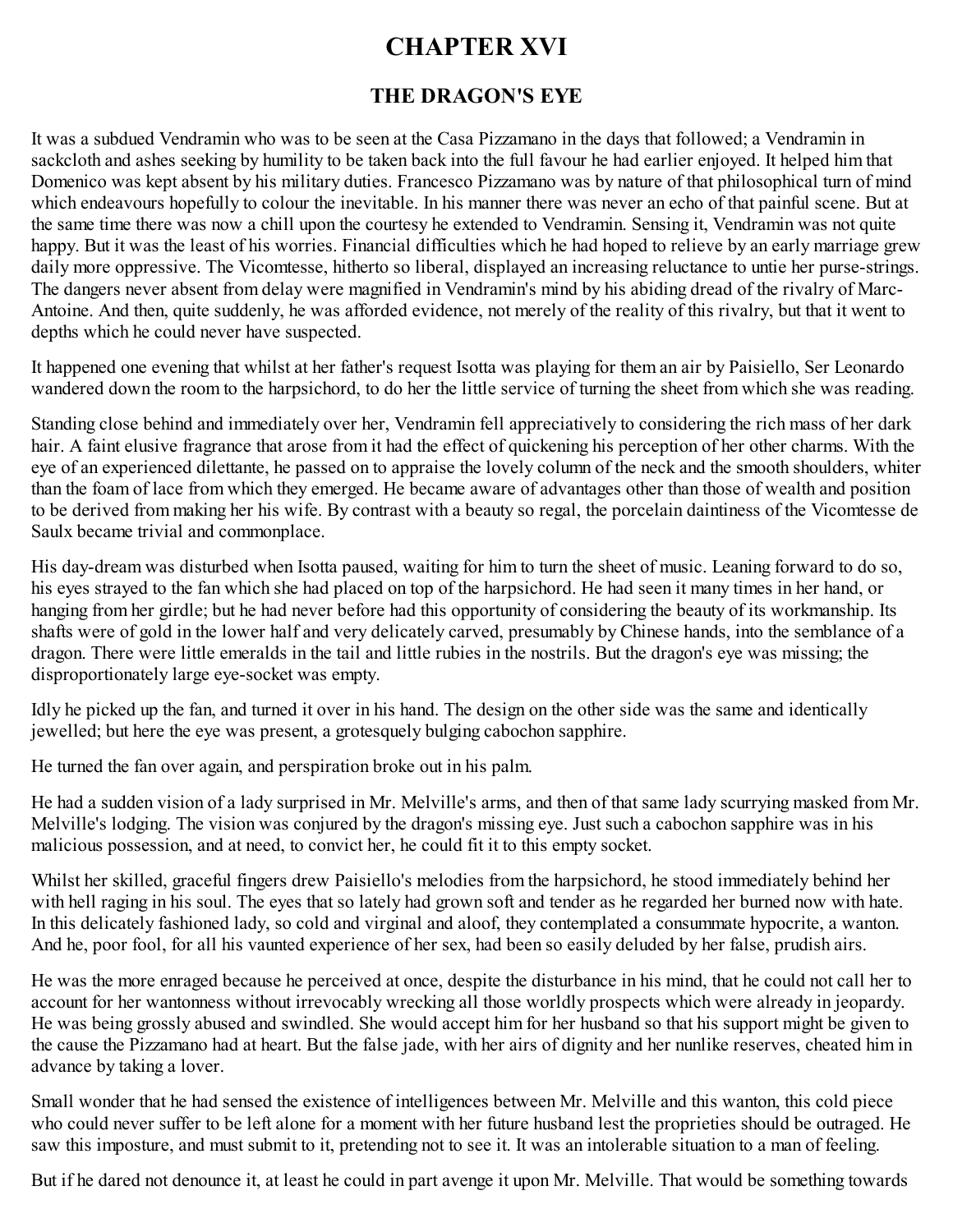restoring his self-respect. And not only would it set a term to the dishonour he was suffering, it would remove that other danger he had been apprehending. In this perception he so far recovered his equanimity as to be able to dissemble his black thoughts.

He found his opportunity two days later at the Casino del Leone, where, as if to supply him with yet another grievance, he came upon Mr. Melville in the company of the Vicomtesse.

Vendramin came accompanied by a young gentleman named Nani—a nephew of the Proveditor of the Lagoons—and he thrust his way without ceremony into the little group of which Marc-Antoine formed part. From this group one or two fell away immediately on his approach. Vendramin's was not a company that was ardently sought by all Venetian gentlemen. Young Balbi and Major Andrea Sanfermo, between whom and Marc-Antoine a certain friendliness, if not actual friendship, had been growing in these last few months, remained, but with assumptions of aloofness.

Vendramin flung a hearty greeting to them all, and stooped to kiss the hand of the seated Vicomtesse.

As he straightened himself, his smiling eyes met those of Marc-Antoine.

'Ah, Monsieur l'Anglais! You, too, are here. Still lingering in Venice. You threaten to become permanently domiciled.'

'The enchantment of Venice is an abundant justification. But I don't like "threaten." I am not a menace, Ser Leonardo.'

'Not a serious one. No,' said Vendramin, in a tone that set them staring. 'And I can understand that these our enchantments should lay a potent spell upon one accustomed to a barbarous northern country.'

There was a stir at this. But Marc-Antoine, whilst mystified, continued easily to smile.

'Alas, yes! We are barbarians up there. So we come to Venice to improve our manners; to study the elegancies of deportment, the courtesies of phrase.'

Major Sanfermo laughed outright at the sly hit, and some laughed with him, hoping to end the matter thus.

'You come then to achieve the impossible; to grow figs on thistles.'

Marc-Antoine could no longer be in doubt of Vendramin's purpose, however little he might understand the reason for it. But, unruffled, he avoided Sanfermo's uneasy, warning glance.

'You judge us harshly, Ser Leonardo. Possibly you will not have known many Englishmen.'

'As many as desirable. I have known you.'

'I see. And so with you it is ex uno omnes.' No tone or manner could have been more amiable. 'But it is bad reasoning to assume that the shortcomings discerned in one poor Englishman are common to all his fellow-countrymen. Even if you had been the only Venetian I had ever met, I should still hesitate to believe that all Venetians are crude and mannerless, stupid and vulgar.'

There was a sudden hush about them. Vendramin was looking white and ugly. Roughly he shook off the clutch of the Vicomtesse, who had risen in alarm.

'That will suffice, I think. None could expect me to suffer quite so much. My friend here, Messer Nani, will have the honour to wait upon you at your lodging.'

Marc-Antoine looked innocent surprise. 'To what end?'

There was a hubbub about them, for by now most of the occupants of the anteroom had been attracted to the spot. The Vicomtesse was begging Sanfermo to intervene, imploring Nani not to heed his friend.

Then Vendramin, thrusting back those who pressed about him, made himself heard. 'Do you ask me to what end? You'll know something, I suppose, even in England, of satisfaction between gentlemen.'

'I see. I see,' said Marc-Antoine, with the air of one penetrated at last by understanding. 'Forgive my dullness. It arises from our different codes. I do not know what I may have done to invite this provocation. But I do know that there are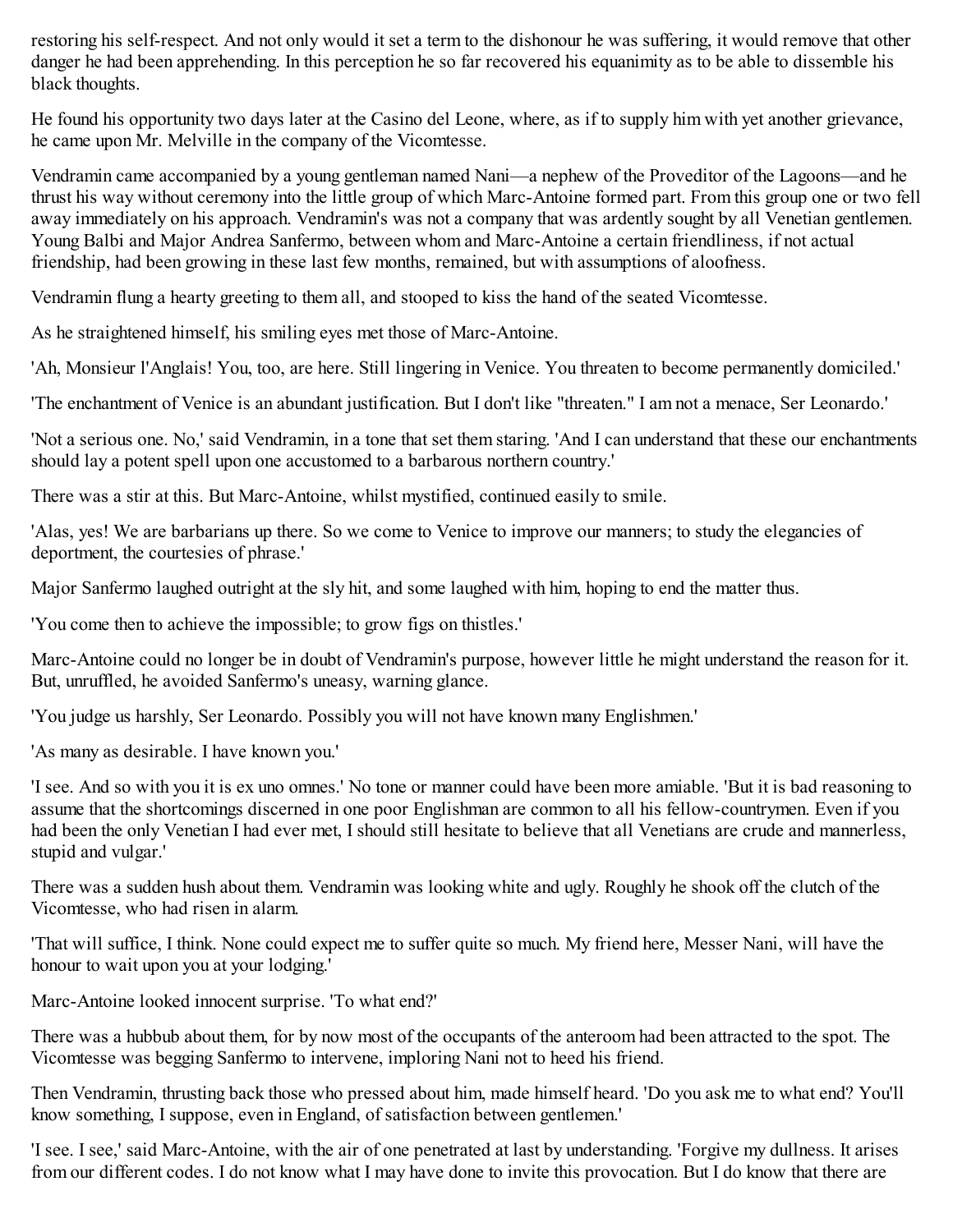certain circumstances which it seemed to me must make impossible in honour a meeting between us. It would certainly be impossible in barbarian England. And even now I can hardly believe that this is how you pay your debts in Venice.'

'Pay our debts? What the devil do you mean?'

'Oh, but is it possible that I am obscure?'

He was still the essence of urbanity, and still supremely at ease. Carelessly he flicked a speck from his laces as he spoke. But under this serenity a wickedness was stirring. There had been so many reasons why he could not himself have taken the easy road of provoking Vendramin. But since the fool delivered himself so into Marc-Antoine's hands, he should have full measure. Marc-Antoine would spare him nothing. He would humble him to the dust, strip the fine coat from this detestable fellow's shoulders and reveal the ulcers it covered.

'I must be plainer, then. In the last three months, Vendramin, you have borrowed from me various sums amounting in all to about a thousand ducats. It does not suit me that you should cancel the debt by killing me. Nor does it suit me to lose my money by killing you. No man of honour would compel me to put the matter quite so plainly.'

Vendramin's face was the colour of lead. Here was a foul, cowardly blow that he had not expected.

He strove with Nani and the Vicomtesse, who were holding him, and then suddenly he fell still to hear Major Sanfermo's vibrant exclamation.

'You are right, by God! no man of honour would.'

'My affair just now is with this Englishman, Major Sanfermo; this coward who shelters himself behind his ducats.'

But Marc-Antoine was concerned to shelter himself no longer. His wicked purpose had been served. For Vendramin there were now only scornful eyes and hostile mutterings.

'Oh! If you call my courage in question, that is entirely another matter, ducats or no ducats.' He bowed to Nani. 'I shall have the honour of expecting you, sir.'

Even as the gleam of satisfaction leapt to Vendramin's eyes, it was quenched by Nani's unexpected answer.

'I carry no messages for Messer Vendramin.'

'Nor will any other Venetian gentleman,' added Major Sanfermo.

Vendramin looked about him, bewildered, furious, everywhere to meet eyes of condemnation. He understood now to the full how Melville had dealt with him. For an instant he was shaken. Then he rallied his wits and his courage.

'You are very quick to conclude, and very quick to condemn. As rash, indeed, as Mr. Melville. It does not occur to you, any more than it occurred to him, that a man of honour would liquidate his debts before meeting his creditor. You make it necessary that I should tell you that Mr. Melville shall be paid to the last ducat before we meet.'

'You will be putting the meeting off indefinitely,' sneered Balbi.

Vendramin turned on him sharply. 'Your irony is wasted, Balbi. I count upon meeting Mr. Melville tomorrow, or the next day at the latest. And I shall not want for a gentleman to carry my message, without troubling any of you.'

He swung on his heel, and went out, swaying more than ever from the hips in his walk.

Marc-Antoine laughed softly. 'He had the last word, after all.'

They were closing in upon him, men and women, volubly condemning Vendramin, whilst scarcely a man amongst them, in his eagerness to vindicate the Venetian character, did not offer his service to Mr. Melville in what might follow.

The Vicomtesse in an obvious agitation hung on the skirts of the little crowd. At first she had made shift to follow Vendramin when he had left. Thinking better of it, she had turned again; and in her eyes Marc-Antoine could read now the anxiety with which she waited for a word with him.

When presently he was departing, she made the opportunity by requesting his escort to her gondola which waited at the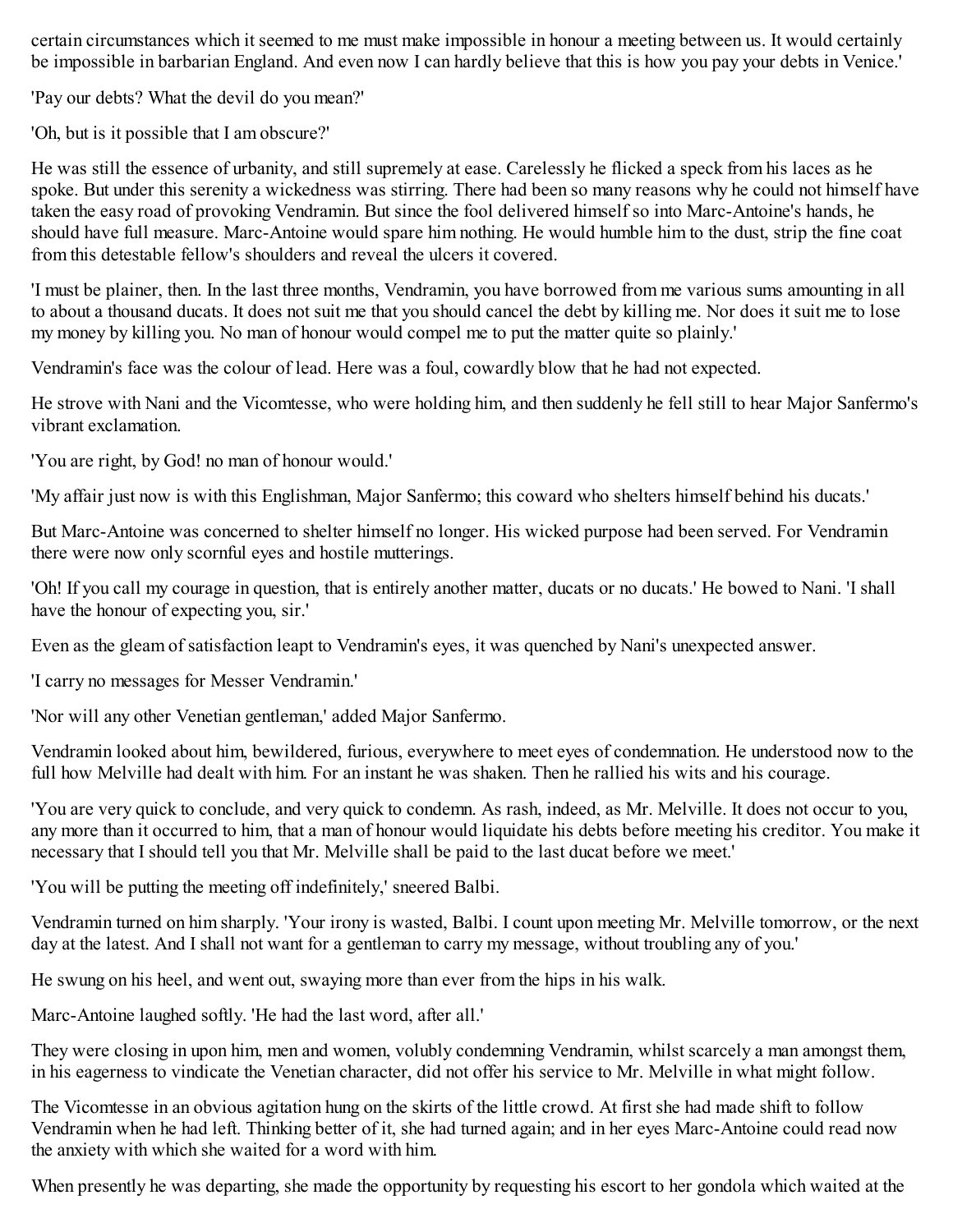Piazzetta steps.

As they came out under the arcades of the square, she hung heavily on his arm. She was wearing mask and bauta, for they were in October now, from when until the following Lent the mask was worn so commonly in Venice that scarcely a lady of quality would show her uncovered face abroad.

'What have you done, monsieur?' she wailed. 'What have you done?'

'I could answer you better if I knew for whom you are concerned; for me or for him.'

'I am concerned for you both.'

'Be reassured, then. We shall not both die.'

'Oh, in God's name, do not jest about it. There must be no meeting between you.'

'You will prevail upon him to apologize?'

'If necessary, I will endeavour.'

'There's a more certain way,' said Marc-Antoine. They were crossing the square in the dusk. Lights gleamed from shops under the procuratie. The stained-glass windows of Saint Mark's ahead of them glowed like colossal jewels, and the rhythmic pealing of bells was in the air, for this was Saint Theodore's Eve. 'There's the condition attaching to this meeting. He is first to pay me a matter of a thousand ducats. If when he comes to borrow the money from you, you deny him, that will settle the matter.'

Amazement robbed her of breath for a moment. 'Why . . . why should you suppose that he would come to me for the money?'

'The answer is a simple one. Because he has nowhere else to go. No one else—forgive me—would be so foolish as to lend it to him.'

She reflected. 'You are quick. Quick and shrewd.' Her little nervous laugh was an admission. 'Do you promise me that unless he pays you the money you will not meet him?'

'I swear it.'

She seemed to breathe more freely. She swore in her turn that Vendramin should not have a sequin from her.

And upon that oath she acted when, on arrival home, she found Vendramin awaiting her.

Her refusal left him stricken. Her assertion that she could not procure the money, or even half that sum, threw him into a passion. He pointed to the string of pearls about her neck, to the brilliants flashing in her solitaire. Did she hold these baubles dearer than his honour?

This roused on her side a royally responsive anger. Was she to strip herself naked so that he might be clothed? How much money had he had from her in these last six months? Did he know that it amounted to more than five thousand ducats? If he denied or doubted it, she could bring him the drafts which Vivanti's Bank had honoured, all bearing his signature in proof that he had received the money.

He looked at her with dull eyes. 'If you won't help me, Anne, in God's name, what am I to do?'

He sprawled dejectedly on her brocade couch. She stood over him, white-faced, almost contemptuous.

'What need had you to vent your spleen against him? Why did you not think of this, you fool, before you deliberately put this quarrel on him?

He could not tell her how deeply he had been provoked. For it could not suit him to pillory the lady he was to marry; and in any case the plea was not one that would win favour with a mistress.

'Could I suppose, could any gentleman suppose, that he would take refuge behind a debt? It's only an Englishman could behave so basely. My God, Anne, I shall kill that man.' He got up, trembling with passion. He looked at her keenly, then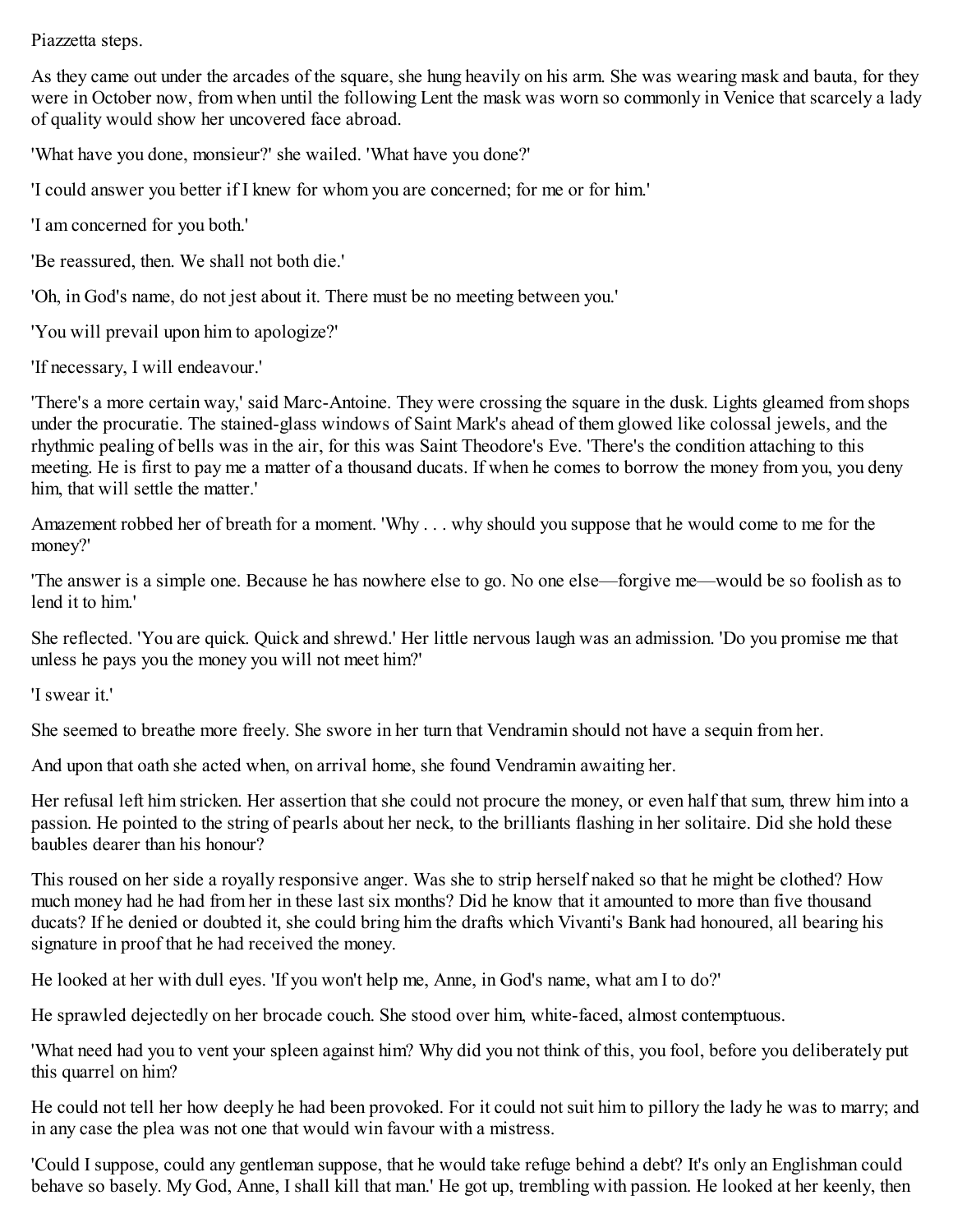caught her wrist, and pulled her roughly to him. 'Does he matter to you, that you are afraid of that? Is that why you won't lend me the money? Because you want to protect this dog?'

She wrenched herself away from him. 'Oh, you are mad. God knows why I suffer you.'

He advanced upon her again. He caught her in his arms this time, and crushed her to him. 'You suffer me because you love me, Anne. As I love you, dear Anne. Dear Anne! Help me this once. I am ruined, shamed, dishonoured, unless you come to the rescue. You could not let that happen to the man who worships you, who lives for you. I have given you such proofs of my love, Anne.'

'You have certainly taken almost all that I possess,' she conceded. 'That is why you find me now at the end of my resources.'

'But there is your cousin, the ambassador.'

'Lallemant!' She laughed without mirth. 'If you knew the scenes he has made me of late because of my extravagance. My extravagance! If he knew the truth . . . Oh, but there! I cannot wring another ducat from Lallemant.'

He returned to the subject of her jewels, and whined to her that she should let him raise money on those. He protested that he would soon be married now; and then he could redeem the trinkets and restore them together with all that he had borrowed.

But she was not to be moved by his entreaties, not even when the tears sprang from his eyes. So that in the end, he flung out of her lodgings, cursing her for a hard-hearted Jezebel who had never known the meaning of love.

It certainly seemed as if Fate were against the affair. For just as this solid obstacle stood in the way of Vendramin, so another, no less solid, came to be placed in the way of Marc-Antoine.

This happened on the following evening, which was that of the feast of Saint Theodore, a public holiday in Venice, where Saint Theodore was held in a veneration second only to that of Saint Mark. Marc-Antoine sat in his lodging at the Swords, writing letters, when, to his surprise, Domenico suddenly stood before him.

The little affair at the Casino del Leone had created, naturally enough, gossip, and some of this had actually been borne to the Fort of Sant' Andrea by one of Domenico's brother-officers. It was responsible for Domenico's presence, as he now announced.

'It's a sweet mark of friendship,' said Marc-Antoine. 'But you have little occasion for concern.'

'You speak, Marc, as if the issue could be in no doubt. It is not your way to boast.'

Marc-Antoine shrugged. 'When a man engages in undertakings such as that which has brought me to Venice, and when he knows that his life may hang at any moment upon his use of his weapons, he's a fool unless he studies them closely. Do you account me a fool, Domenico?'

Domenico set a hand on his shoulder. 'I hope this quarrel was not of your provoking. I have had an account of it, but . . .'

'I give you my word that it was deliberately sought by Vendramin. And to my astonishment, he publicly insulted me.'

'That is how I heard the tale. What are you going to do?'

'I cannot suppose that the meeting will take place. I so handled Vendramin as to make it impossible until he pays me a matter of a thousand ducats that he owes me. It seems equally impossible that he should find such a sum.'

'I hope you may be right. I hope it devoutly.' Domenico explained himself. 'In my heart, Marc, I could wish that you should kill him. But if that happened, my father would never forgive you. You would be dead to us, Marc. It would be held against you that you had killed the only chance remaining to our cause, such is the power in certain quarters exercised by this worthless scoundrel. There have been things . . . Oh, but what use to talk of them? I do not think my father has many illusions left on the score of Vendramin. Nevertheless, for the sake of what Vendramin can do for Venice there is no sacrifice that my father will not make for him.'

'Including Isotta,' said Marc-Antoine in a dull voice. 'His daughter and your sister! Can fanaticism go further?'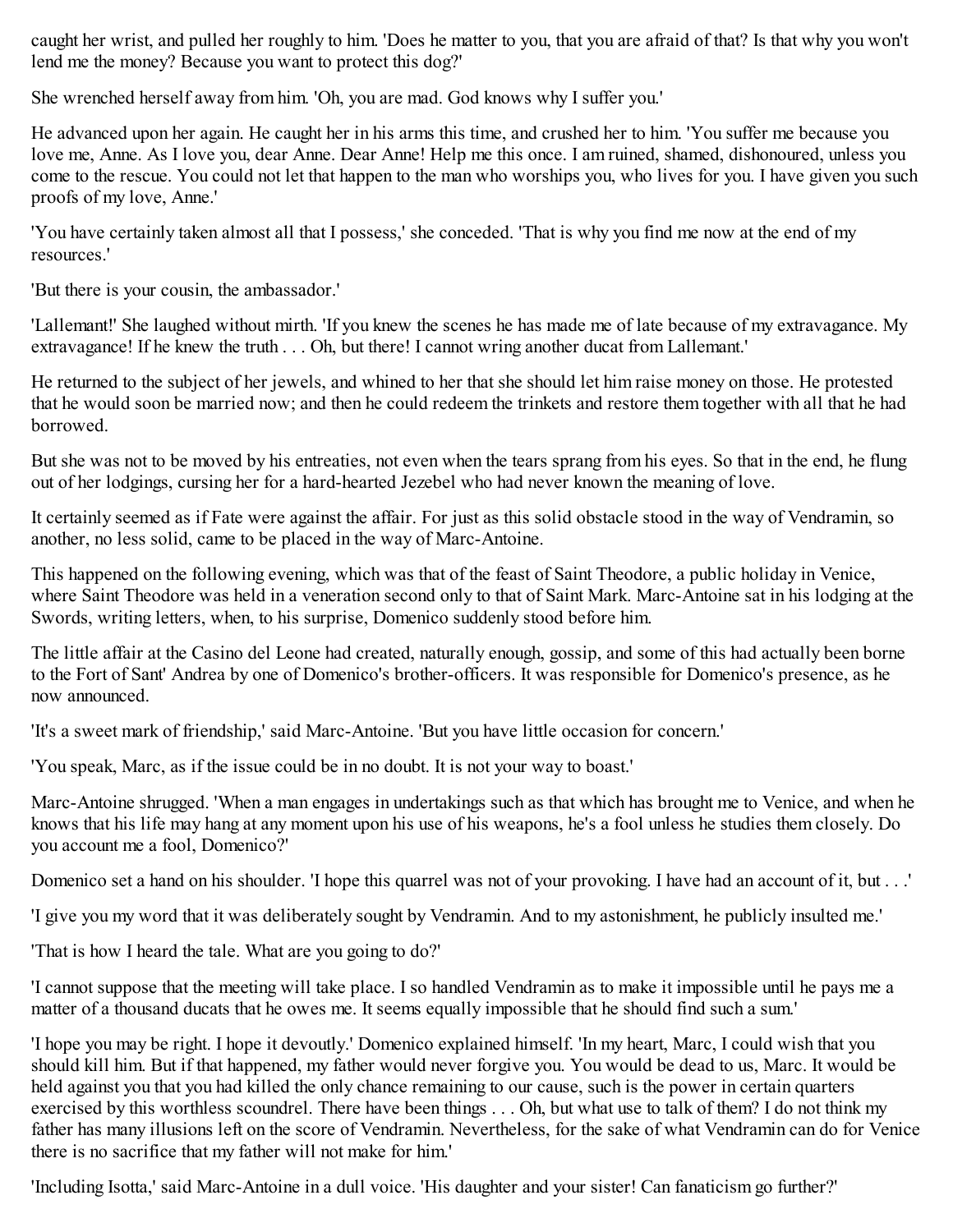'I have sought to combat it. But it is idle. My father put me in the wrong. He shamed me with my lack of patriotism.'

'And yet, Domenico, I tell you—and I have cause to know it—the chances are that in the end this dog will fail you. So if you love Isotta, play for time. Postpone and postpone the irrevocable until we reach the end.'

Domenico took him by the arm. 'You know something against him?'

'I know nothing in his favour. Nor does anyone else.'

'It will need more than that to save Isotta.'

'I shall hope to provide it. But I need time. That is all that I can say now.'

Domenico tightened his grip of his friend's arm. 'Count upon all the time that I can make for you. For Isotta's sake.'

'Oh, and for mine,' said Marc-Antoine, with his wistful smile.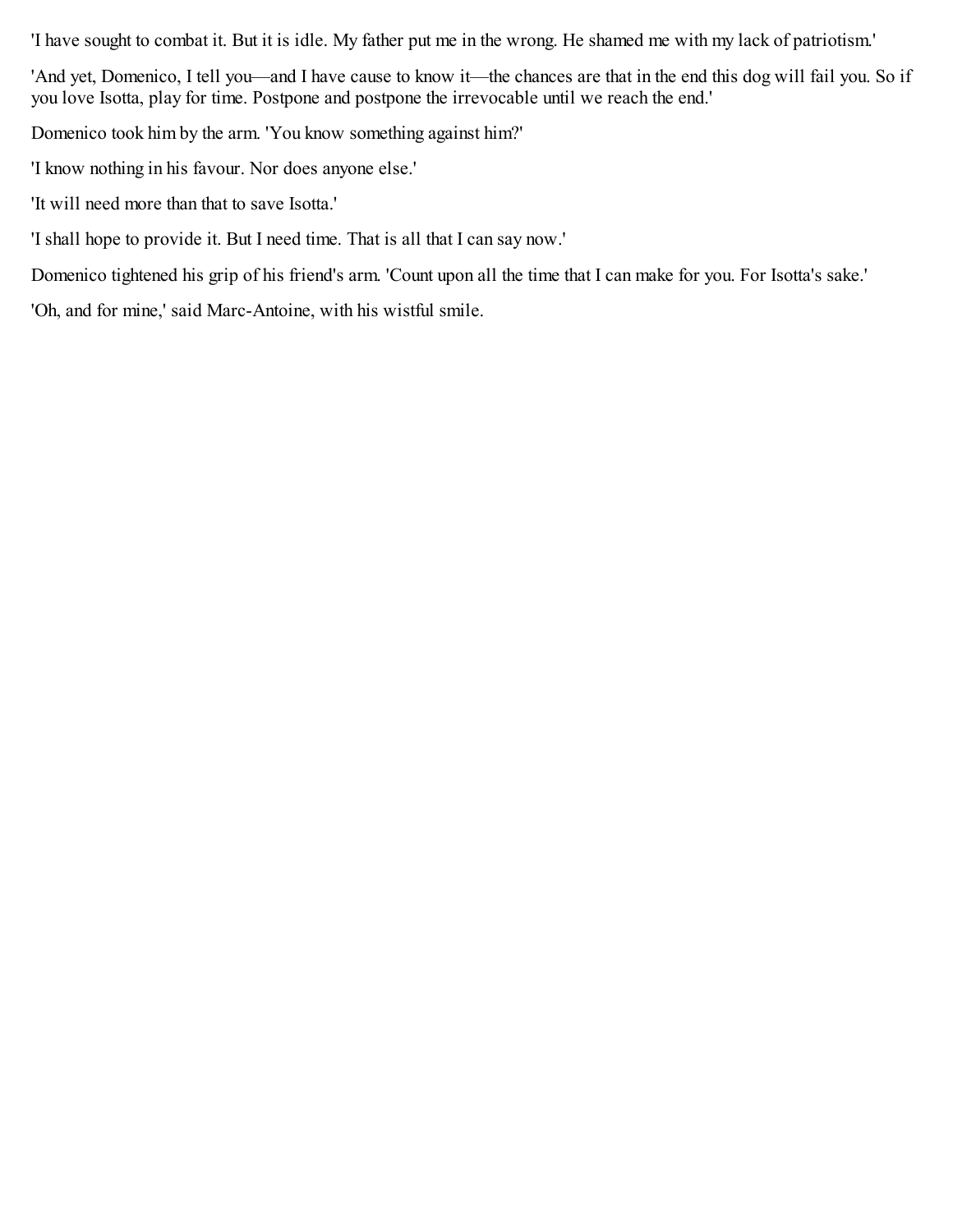# **CHAPTER XVII**

#### **THE MEETING**

Marc-Antoine's confidence that it must prove impossible for Vendramin to find the money was abruptly shattered on the morrow.

He was waited upon at an early hour by Colonel Androvitch, a middle-aged officer of the Slavonian regiment stationed at San Giorgio Maggiore. The colonel, a short, spare man, but as tough of body as of manner, placed two heavy bags upon the table. Having done so, he clicked his heels together, bowed from the waist, stiffly, and announced that the bags contained gold to the value of nine hundred and fifty ducats due from Messer Leonardo Vendramin.

He passed on to state that as Ser Leonardo's friend he would be happy to hear from Messer Melville when it would suit his convenience to afford Ser Leonardo the satisfaction due between them.

Remembering Domenico's warning, Mr. Melville preserved with difficulty a calm deportment. He assumed, of course, that the woman who called herself the Vicomtesse de Saulx had, after all, allowed herself to be persuaded, reluctantly or otherwise, to provide the money.

And just as Vendramin had found this, so he had found a Slavonian officer to carry the message which Andrea Sanfermo had said that no gentleman would carry for him.

For Mr. Melville, however reluctant he now might be, there was no retreat.

He could only accept the assurance of Colonel Androvitch that the piece of ground behind the riding-school on the Giudecca would in the early hours be a suitable place for the transaction of their business. When he had agreed to attend there at seven o'clock on the following morning, accompanied by a friend, the colonel clicked his heels once more.

'Most fortunate to have had the honour.' He bowed. 'Your very obedient servant, Monsieur Melville.' And he creaked out in his long military boots.

Later in the day the uneasy Marc-Antoine sought Major Sanfermo, and found him in the gaming-room of the Casino del Leone. He drew him aside.

'Vendramin has paid me his debt.'

'I wonder whom he has robbed.'

'And we meet tomorrow morning. May I count upon your services, Sanfermo?'

Sanfermo bowed formally. 'Deeply honoured.' His dark eyes were grave. 'This Vendramin, like all rascals who live more or less on their wits, has a reputation as a swordsman.'

'I trust I shall not help him to maintain it,' said Marc-Antoine.

That night he wrote a letter to Domenico Pizzamano: 'I am meeting Vendramin tomorrow morning. You are not to suppose from this that I am breaking faith with you. He has paid the money, and I cannot help myself. I shall do what I can; but if there should be an accident, save Isotta from this scoundrel.'

He also wrote letters to his mother and to Isotta, which he left, with definite instructions, in the hands of Philibert.

For what occurred on the morrow Vendramin blamed the dullness of the light and the slipperiness of the ground; for it was a grey morning, and it had rained a little in the night. These, however, were excuses urged to save his face. The light was not merely abundant, it was excellent because there were no reflections. And the turf on that strip of ground with its single rather melancholy sycamore, behind the long, low, brick building of the riding-school, whilst damp was certainly not slippery.

Vendramin came to the engagement with the confidence of acknowledged mastery, and the first few engages with which the adversaries tested each other revealed him for a graceful and accomplished, if academic fencer.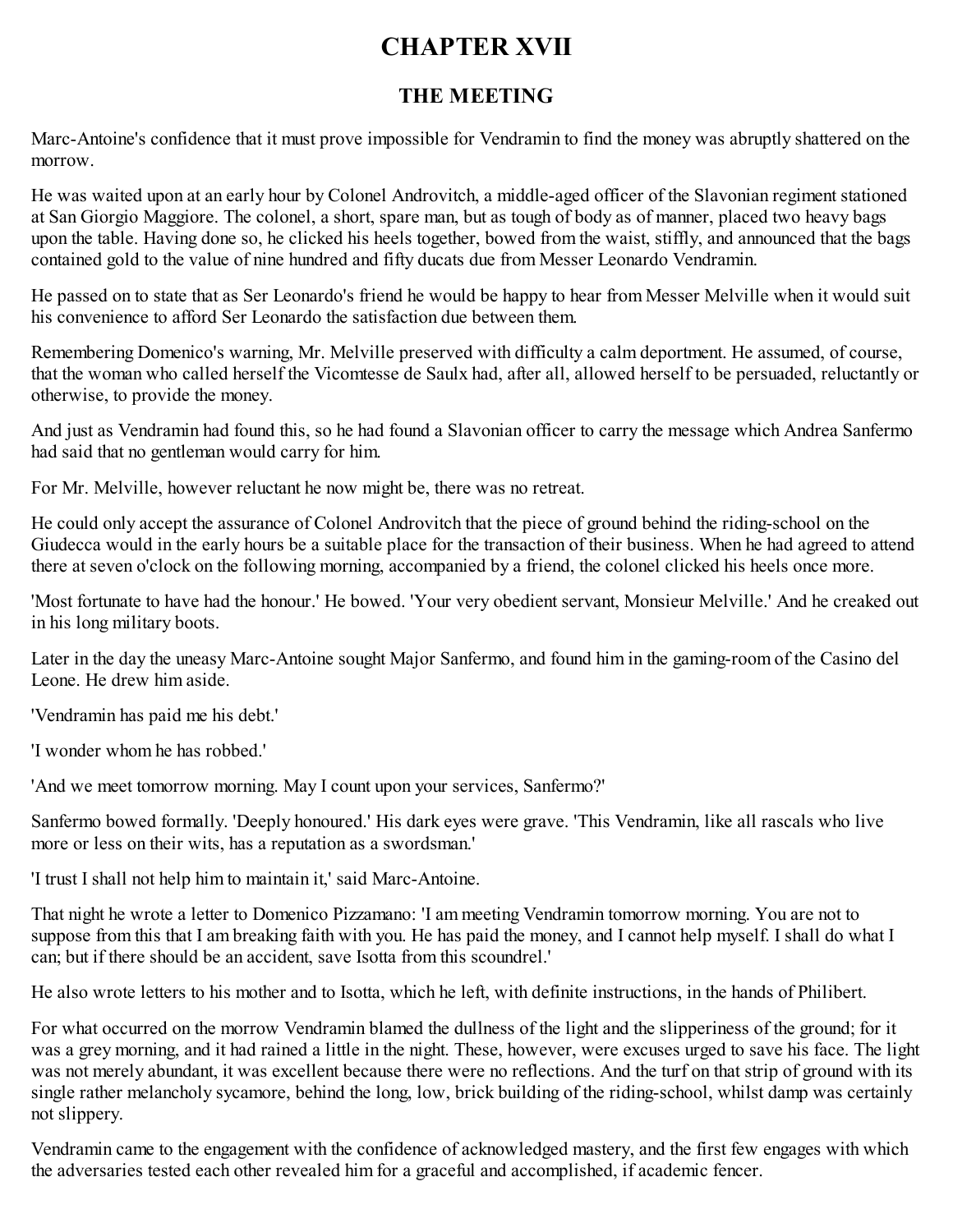Marc-Antoine's play displayed a greater flexibility; but neither Sanfermo nor Androvitch, who stood watchfully at hand, and both of whom had been trained in the Italian school, could approve his methods. Sanfermo was fearful and Androvitch confident of the issue. Neither of them had a high regard for the French school. This may have been because neither of them had ever seen an exponent of it who was in the first class. The straight Italian arm, with its consequent extremely close parries and ever-menacing point, seemed to them infinitely superior, because entailing infinitely less exertion, than the bent arm of the French method which kept the elbow close to the body. And to Marc-Antoine, who had never yet opposed an Italian swordsman, that extended reach and steady point were at first so disconcerting he could not do himself full justice. He could do himself justice enough, however, successfully to deflect every attempt to pass his guard. Presently growing accustomed to the opposing method, and settling down more to his own, he gave a demonstration which surprised them of the advantages of the French school. Its greater flexibility permitted of double feints; and their lightning speed was impossible to the Italian rigidity, which confined a swordsman to single time, wherein parry and riposte were almost one. With a succession of attacks following upon these whirling double feints, Marc-Antoine presently drove Vendramin before him in such a manner as to make the seconds reconsider their opinion.

The Venetian was irritated by what at first he accounted a buffoonery of the French academies as practised by an Englishman. This was not fencing as he understood it. In his irritation he swore to himself that he would not be made to go dancing off like this before these charging thrusts. He would stop the next one with a time lunge that should put an end to the comedy. But his time lunge when it came was eluded by a demi-volte, followed by a riposte delivered from the flank. Vendramin twisted precipitately to parry. At a disadvantage the movement was an awkward and ungainly one. He succeeded in deflecting the thrust, but so narrowly that the sweat started from his brow in panic. Then he leapt back again out of reach, in spite of his resolve to give no more ground. Only thus could he regain his poise, mental and physical.

His surprise was shared by the seconds. But with a difference. There had been an instant in Marc-Antoine's execution of that movement when his opponent was entirely uncovered to him. But in that instant he had seemed to hesitate; and in this hesitation his chance had been lost.

Had Marc-Antoine been untrammelled in this duel, had his aim been merely to wound without recking whether he slayed, there would have been no hesitation; the mechanics of his manœuvre would have been completed, and his blade would have gone through his adversary's flank before Vendramin could effect his clumsy recovery. But even as Marc-Antoine checked the completing thrust, he perceived how and where it should be delivered so as to serve his purpose. Because this was unforeseen, there was that hesitation which had saved his opponent.

Marc-Antoine, however, was now instructed. He saw his way. Confidence surged up in him. He was this man's master. What had been done once could be done again. Nor did it even prove necessary to be strategic so as to create the occasion. Vendramin himself created it, made rash by anger.

His poise recovered, he bounded forward to attack relentlessly, to make an end. Before his fury, it was Marc-Antoine who now fell back, lightly, nimbly, just eluding that hard-driven vicious point, and so making his opponent feel that his reach was never quite long enough, so luring him to extend himself again in a lunge that should end the business. And at last it came. Again it was eluded by that treacherous demi-volte. But now there was no hesitation to give leisure for recovery. This time Marc-Antoine riposted with the speed of lightning and Vendramin's weapon fell from suddenly numbed fingers. His opponent's sword had skewered the muscles of his sword-arm.

He uttered an 'Ai!' of pain as the blade was withdrawn; then he reeled away, his nether lip in his teeth, to come to rest against Androvitch who had sprung to his aid.

It was not only pain that turned his face drawn and livid. There was the discomfiture, the shame of this defeat to a man of his mastery. And then he heard Sanfermo addressing his principal in a buoyant tone.

'The most magnanimous thing I have ever witnessed, sir. I am proud to have been out with you.'

It needed only this: that it should be bruited through Venice that he owed his life to the magnanimity of his adversary. He steadied himself. Sanfermo, who had kept his principal's coat over his left arm, was now holding it for Marc-Antoine.

'What are they supposing?' Vendramin asked Androvitch. 'This is not over yet. This is no first-blood affair. I fence as well with my left arm as my right. Tell them that it is my intention to continue.'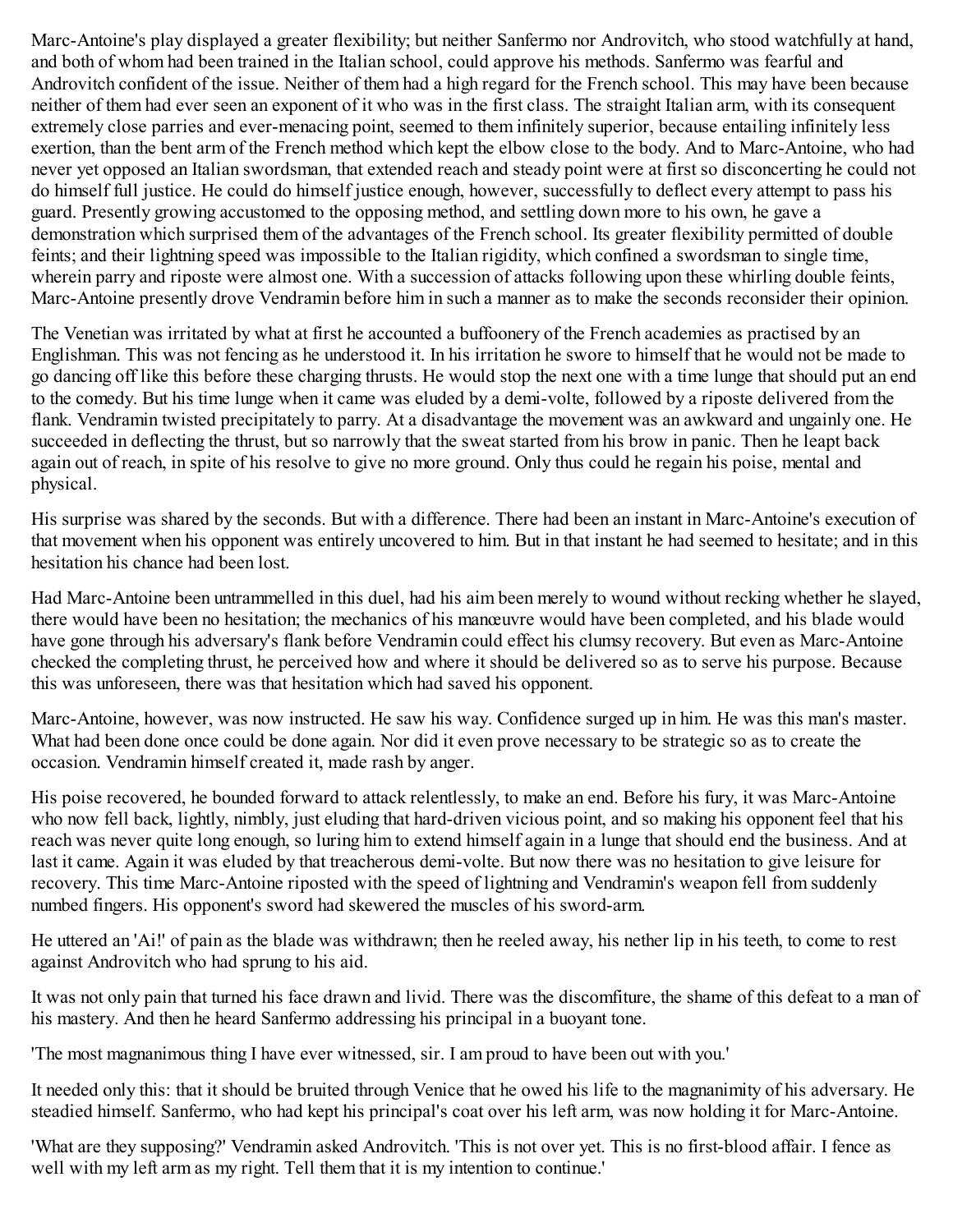'Continue? You are in no case to continue. You are bleeding horribly.'

'What then? Can't you patch me up? Can't you make a bandage? Tear up my shirt, man.'

But here Sanfermo intervened. 'We do not continue, Colonel Androvitch. My friend came out solely to prove a courage which had been called in question. If Messer Vendramin is not lying dead at this moment, that is due entirely to Messer Melville's clemency, as you yourself have seen.'

'You lie, Sanfermo,' shouted Vendramin. 'And if you have the audacity to repeat it, I'll prove it on your body.'

Sanfermo made a little bow to Androvitch. 'Let me suggest that you restrain your friend. He is in no case to provoke resentments, and I am not disposed to take notice of him. But there are decencies to be observed. And, anyway, I am taking my friend off the ground. This matter is at an end.'

It was indeed at an end as became suddenly plain to Vendramin's swimming senses. He was faint from loss of blood and in need of immediate attention.

Sanfermo's enthusiasm for his principal's conduct led to Mr. Melville's finding himself that same afternoon at the Casino del Leone in a celebrity which he was far indeed from desiring.

But in one quarter he found himself the object of reproaches. Momentarily alone with the Vicomtesse, he confronted an unusual hardness in her glance.

'So, you broke faith with me,' she said. 'And I thought you a man whom one might trust.'

'That was the reproach I had for you,' he answered.

'What?' He thought there was more than surprise in her face. 'Are you telling me that he paid you? A thousand ducats?'

'I should not have met him else. And are you telling me that you did not give him the money?'

'I certainly did not.'

They looked at each other in mutual unbelief.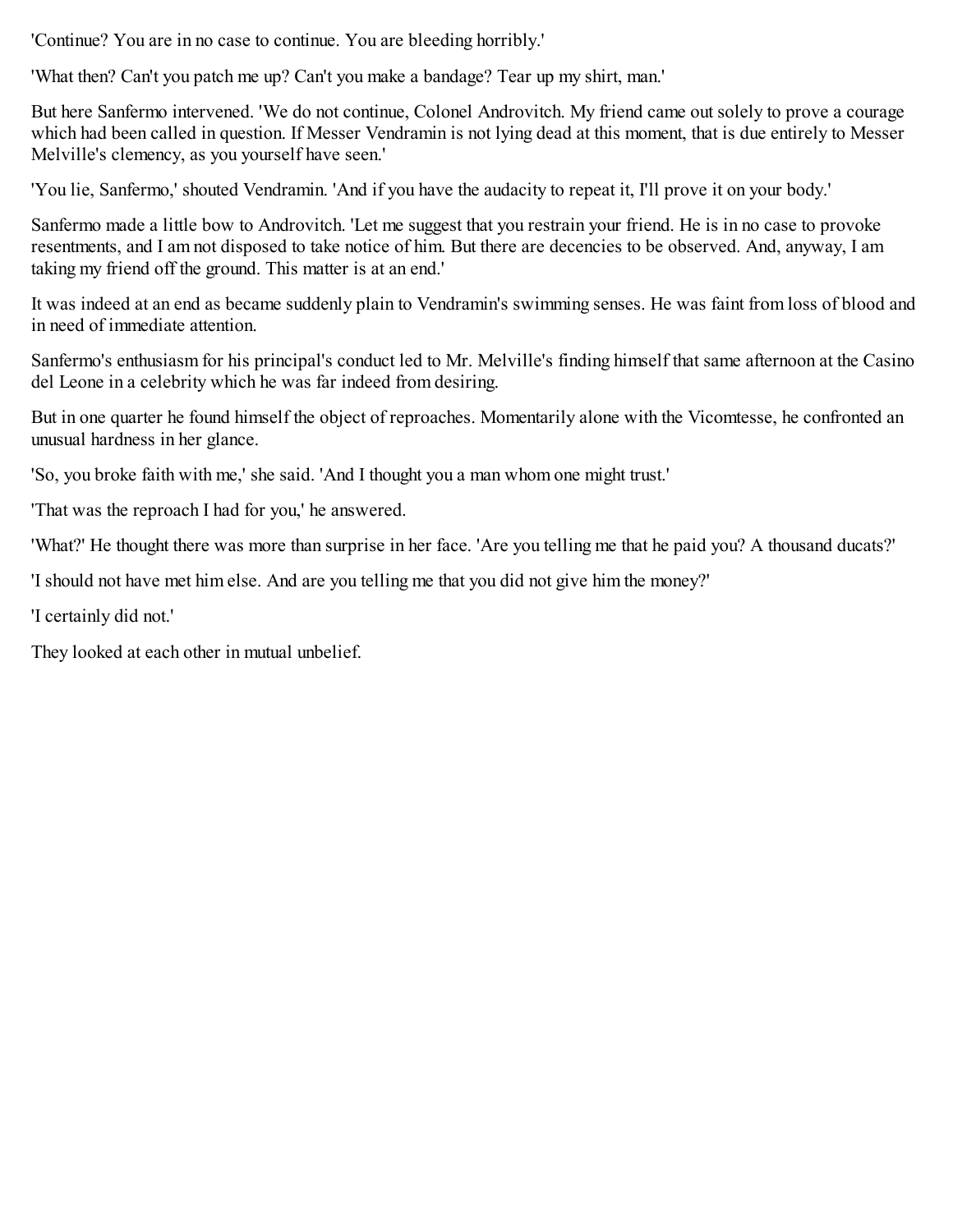# **CHAPTER XVIII**

#### **THE BRIDGE OF SAN MOISÉ**

At a stormy meeting of the Grand Council on the last Monday in October, Leonardo Vendramin signally proved once more that, although nothing in himself, and contemptible in the eyes of almost every patrician of account, yet, by a queer irony which the oligarchic system made possible, he wielded a power which might well give him control of the destinies of the State.

The proceedings were opened by Francesco Pesaro, a leading member of the Senate, who from the outset had vigorously striven for armed neutrality. He came sternly to indict the policy of drift pursued in spite of undertakings wrung from the Doge at their last assembly. He pointed to the fruits of this in the contempt with which the French armies overran the Venetian provinces, trampling with impunity on their every right. Thence he came to a passionate plea that even at this late hour they should take up arms so that they could bring to account those who presumed to violate the neutrality Venice had assumed.

He was answered with well-worn financial arguments; with the old assertion that this war was not in any sense the quarrel of Venice; and with pleas that it was better to bear with resignation the ills resulting from their provinces having become the cockpit of this campaign, rather than sow the seed of greater distress in the future by a reckless squandering of the shrunken substance of the State.

To those who urged these arguments of pusillanimity and avarice came Vendramin to answer. Pale from the blood he had lost, and refined by his pallor to an air of asceticism, his injured arm so craftily slung under his patrician toga that its condition was not to be perceived, he stood in the tribune tall and dominant before his brother-oligarchs. He began by a slow, emphatic announcement of the fatal error of assuming that the independence of Venice was not menaced. It was well within the knowledge of some, and he had reason to believe that His Serenity the Doge was amongst this number, that if the French should emerge victorious from their contest with the Empire, the independence of Venice might well be placed in jeopardy. Having dwelt at length upon the intransigence of Bonaparte, he asked them whether they could really suppose that if that man were ultimately victorious in Italy he would withhold his brigand's hands from the treasures of the Most Serene Republic.

With that, protesting that already more words had been used in that hall than the occasion justified, he demanded that the vote be taken upon the motion presented to them by the Senator Francesco Pesaro.

The barnabotti, of whom there was a full muster present, voted solidly as their leader indicated. It is possible even that Vendramin's advocacy swayed some of the more solid patricians who were hesitating, for when the votes were counted it was discovered that, in spite of a hundred abstentions, there was a majority of over one hundred in favour of the motion. By this the Senate was required to proceed with the utmost dispatch to increase the armaments so that the Serenissima should be in a position to declare that, in view of the abuses committed upon her territories and her subjects, she was constrained to pass from an unarmed to an armed neutrality, and to demand the evacuation of her provinces by the belligerent forces.

The meeting dispersed with the feeling that only at its peril could the Senate neglect to carry out a recommendation so strongly supported.

Once more Vendramin had given proof of his capacity, through his worthless barnabotti following, to sway decisions.

From this he derived a sense of consequence marred only by the memory of his defeat at the hands of Mr. Melville. Upon this, however, measures were being taken. Vendramin thanked God that he did not lack for friends, even if his associates in the Casino del Leone and other similar meeting-places were looking a little askance at him these days.

These good friends had the matter in hand.

On the Thursday of that week Marc-Antoine attended, with Sanfermo, Balbi, and another of his recent Venetian friends, a performance of Panzieri's ballet Odervik at the Fenice Theatre. The theatre was gaily filled, which was the rule at all theatres in Venice that winter; for the pleasure-loving Venetians did not suffer anxieties begotten by the political situation to deprive them of their gaieties.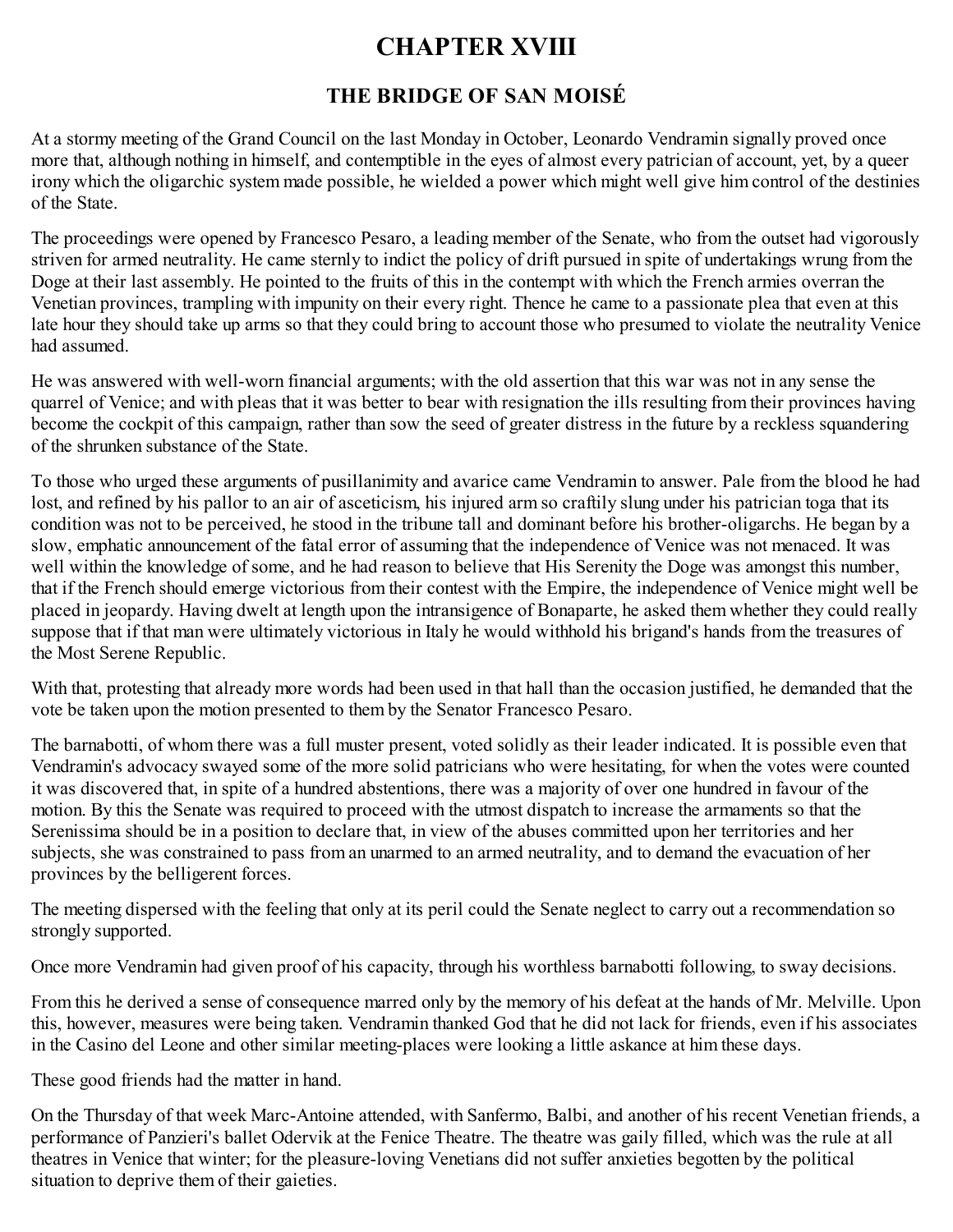The Vicomtesse occupied a box, and Vendramin in lilac and silver, his arm in a lilac sling, was with her, besides two other men, one of whom Balbi recognized for a barnabotto named Ottolino. He was known to practice as a fencingmaster, one of the very few occupations which a patrician might pursue without loss of caste, and he was held in sinister repute as a bully swordsman.

At the end of the performance, the night although cold being fine, the four friends, ignoring the press of gondolas in the little basin before the main entrance, left the theatre on foot. In the vestibule they had passed the Vicomtesse, who smiled a greeting to them, undeterred by the scowl of her cavalier. Even as he was bowing to her, Marc-Antoine had seen Vendramin turn his head to speak to Ottolino, under cover of a three-cornered hat held across his face.

The four friends crossed the Bridge of La Fenice and walked together as far as Santa Maria Zobenigo. Here they were greeted by the strains of music from the Casino of La Beata, where a ball was in progress. Sanfermo halted them before the door, which was hung with coloured lanterns and festooned with ramage and artificial flowers. He urged that they should join those revellers for an hour or two. The other two Venetians were eager. But Marc-Antoine excused himself. He was a little tired, and he would go straight back to his lodgings.

So they parted company there, and Marc-Antoine went on alone in the direction of San Moisè. Even as he was bidding them good-night and good enjoyment, he caught a glimpse of two dark figures that were coming very slowly down the street from the direction of La Fenice. As he looked, they crossed the light issuing from the open doorway of a malvasia, and in one of them he recognized Ottolino. This evoked a vision of Vendramin, half-covering his face with his hat, as he spoke to him over his shoulder.

For a moment Marc-Antoine hesitated on a thought of following his late companions into La Beata. Then, annoyed with himself for having even thought of being driven by a suspicion into amusements for which he had no inclination, he went briskly forward. He had not, however, gone a dozen paces before he was aware that those saunterers were sauntering no longer. They, too, had suddenly lengthened their stride to match his own. He could not doubt that he was being followed, or that mischief was intended. He was nearing the Bridge of San Moisè, and had still some way to go to reach the Piazza, where he would be rendered safe by the people still astir. But here he was virtually alone with these two who tracked him. He unwound the cloak in which he had been tight-wrapped against the chilly night, and let it hang entirely loose upon his shoulders. Similarly, he loosened in its scabbard the small-sword that he was fortunately wearing. This without checking or shortening his stride. Behind him the rapid steps of his followers rang briskly upon the pavement of the narrow street. They were steadily gaining. And yet, if his suspicions were correct, why did they not attack at once? For what were they waiting? He guessed the answer when he reached the opening at the foot of the Bridge of San Moisè, and when at last the short, swift rush took place. They preferred to set upon him at a spot where a canal would enable them instantly to dispose of his remains.

With delicate precision he calculated the moment at which to turn and face them. He chose to do it standing on the lowest step of the bridge, a position which would give him a slight command of them when they charged. As he spun round, he drew his sword with one hand whilst with the other he swept the cloak from his shoulders. He knew exactly what he was going to do. They should find that a gentleman who had been through all the hazards that had lain for him between Quiberon and Savenay did not fall an easy prey to a couple of bully swordsmen.

In the street itself the shadows had been dense. But here at the opening by the bridge the light of a moon in the last quarter, aided perhaps by its reflection from the water, made things dimly visible.

As he turned to meet the charge, one of his assailants, a full yard ahead of his fellow, was within striking distance on his left, and Marc-Antoine caught the livid gleam of his sword levelled for the stroke. Onto that level blade Marc-Antoine flung his cloak, to bear it down. As it sank under the weight, and uncovered the man, Marc-Antoine doubled him, winded, by a kick in the stomach, and almost simultaneously parried the thrust of the second assassin, who was Ottolino. Before he could riposte, the parried blade had disengaged. Ottolino had sprung nimbly to the right, so as to take his man in flank, trusting to the gloom to mask his movement.

But Marc-Antoine was whirling his blade to cover himself at all points. It caught the sidelong thrust, enveloped it in a circular parry, and drove home a counter-thrust that sank through his assailant's body.

Without a pause, he swung to the left again, to meet the renewed attack of the other bully, who had by now recovered. In his haste Marc-Antoine had not even waited to see what happened to Ottolino. Already his blade was engaged again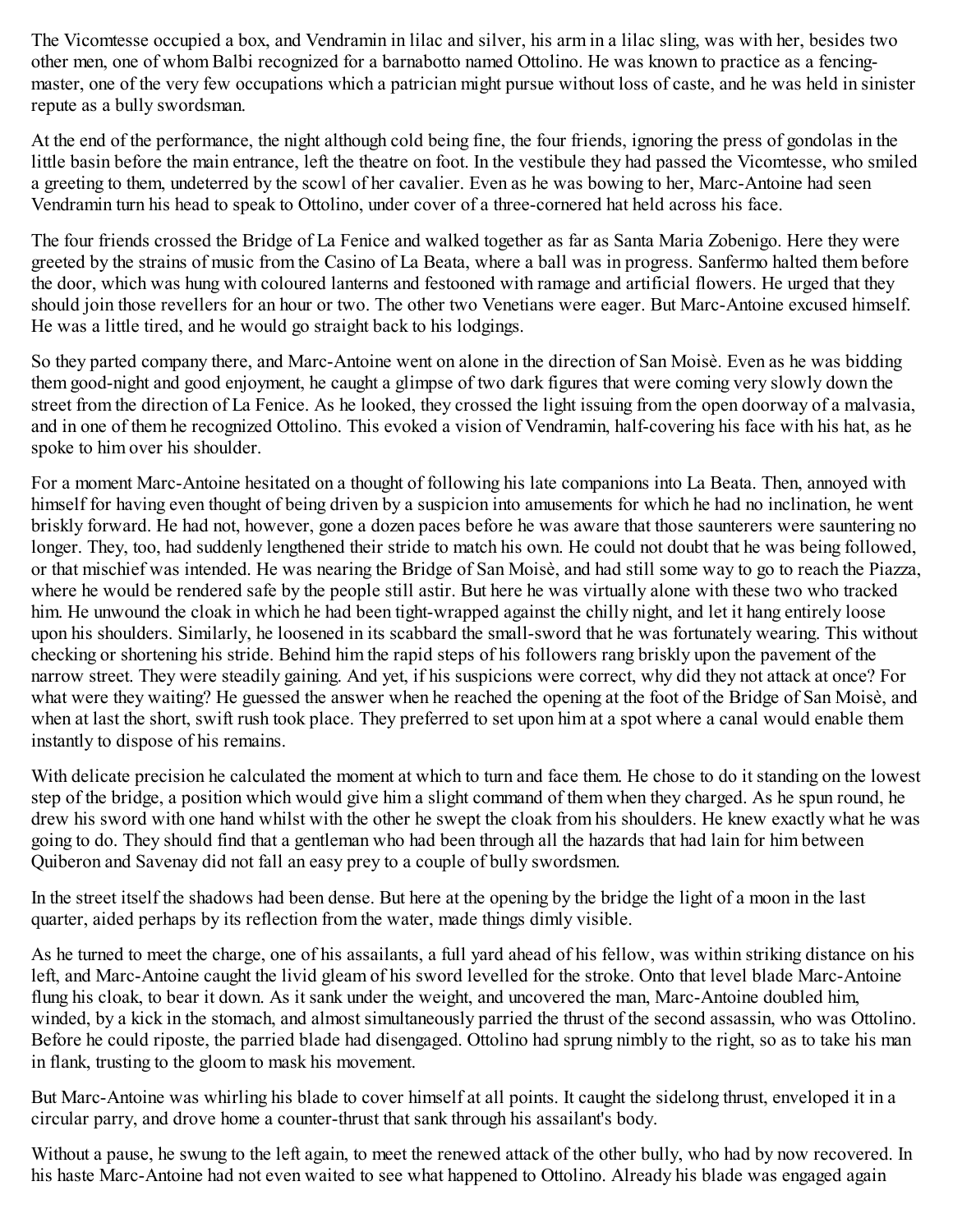when a loud splash informed him of where the led-captain fell. It may also have been the other assassin's first intimation of disaster to his fellow. And it may have been due to this that he suddenly sprang back well out of reach. Craning forward, Marc-Antoine could just make him out crouching there in the gloom three or four yards away. He did not crouch to spring, but to guard himself as he retreated. Farther and farther back he went thus, until, judging that the distance made it safe, he suddenly straightened himself, turned and ran.

Marc-Antoine let him go, sheathed his sword, and recovered his cloak. He went up the steps of the little bridge, and, pausing on the summit, leaned on the parapet to recover breath and survey the canal. Moonbeams danced upon the diminishing ripples of Messer Ottolino's plunge. They were the only signs of his presence somewhere under that oilylooking surface.

The warning cry of a gondolier broke the silence, and a lantern suddenly showing told of a gondola swinging round the corner ahead. Marc-Antoine sauntered off, and went home without further adventure.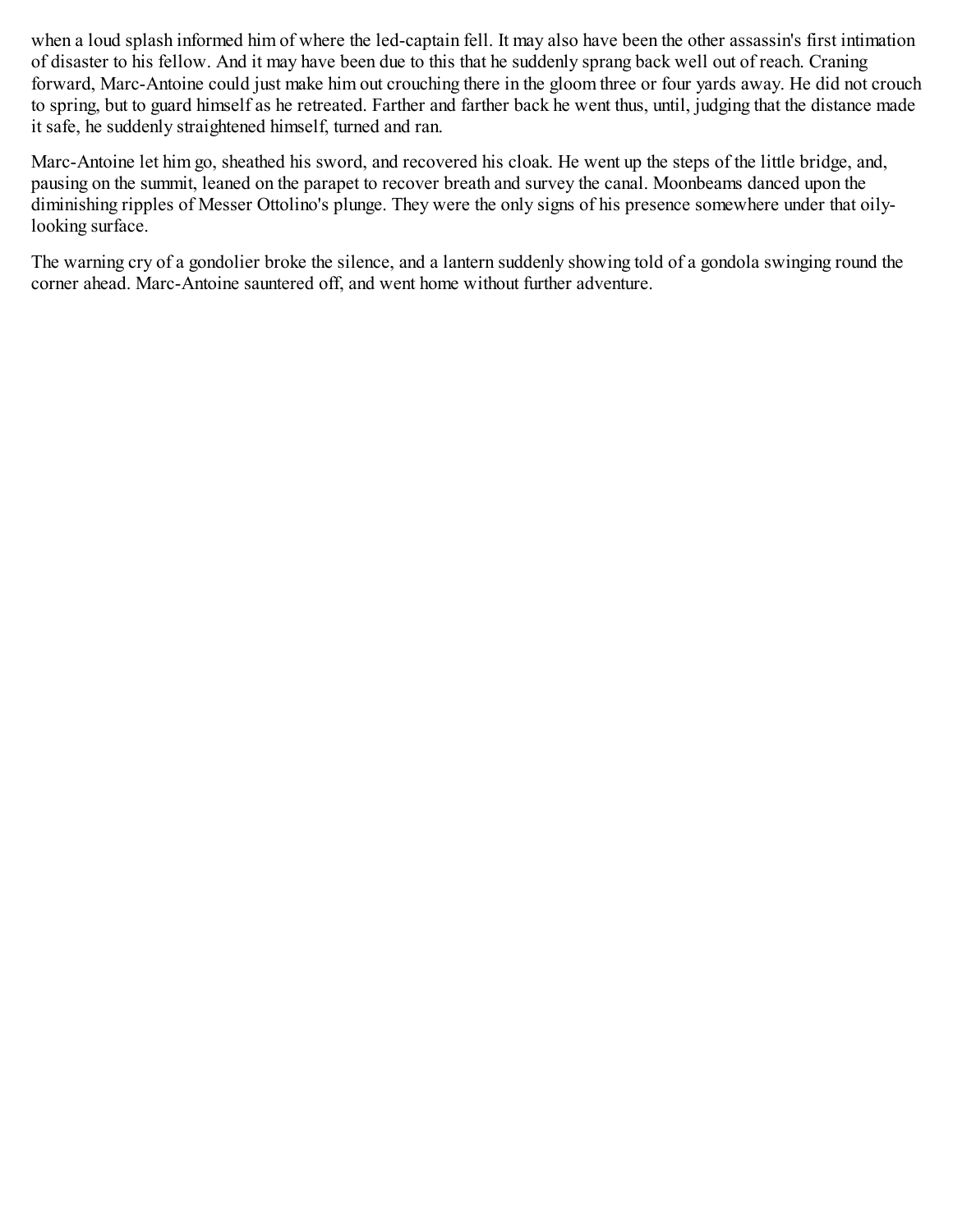### **CHAPTER XIX**

#### **THE SHIELD**

On the following afternoon, wandering into the Cafè Bertazzi, that patrician resort at the head of the Piazza, where nowadays Marc-Antoine was known and welcomed, he found there the lively Major Sanfermo, who, to make him regret having parted company so early on the previous night, entertained him with an account of their lively doings at La Beata. They had danced until daylight, and then on their way home a further entertainment was supplied them. By the Bridge of San Moisè they had come upon the Signors of the Night with the body of a man they had just fished out of the canal under the bridge.

'And who do you think it was?' Sanfermo asked him.

'That bully swordsman we saw in the box at La Fenice with Leonardo Vendramin. I think you said his name was Ottolino<sup>'</sup>

Sanfermo's mouth fell open in ludicrous surprise.

'How the devil should you know that?'

'For the best of reasons. I put him there.'

Sanfermo was dumbfounded by the cool announcement. Then a light of angry understanding flashed in his eyes. 'By the Host! Do you mean that you were attacked?'

Marc-Antoine rendered a brief account. 'I came here looking for you; to tell you about it. And to ask you what I should do now.'

'Do? Faith, it seems to me you've done all that matters.'

'But the Signors of the Night will be looking for a murderer.'

'They're more likely to be concerned with the fact that they've found one. This is the common end of such rascals as Ottolino. Men who live by the sword . . . You know.'

'Don't forget that one of them got away.'

'I see. And you expect him to testify, do you?' Sanfermo smiled.

'Then there is also Vendramin. He will know whose hand killed Ottolino.'

'And of course he will go and inform the Signors of the Night, explaining to them, when they ask him, that he knows because he sent Ottolino and another rogue to murder you. My dear Melville, you plague yourself without need. That matter is ended for you, and well ended. What isn't ended is Vendramin's murderous intention.' The Major was serious. 'That remorseless villain will not leave the matter where it is. Let me think of something. But in the meantime, take your precautions, especially at night.'

'You may depend upon it,' said Marc-Antoine.

With just that intention, Marc-Antoine took himself off to the French Legation, and, breaking in upon ambassadorial labours, drove Jacob out of the room.

'What the devil is the matter now?' grumbled Lallemant.

'The devil is the matter. My life is threatened.'

Lallemant was startled. 'Peste . . .' Then a grin broke on his broad face. 'We shall be wanting a pretext for hostilities presently. It would be a fine one if the Representative Camille Lebel were murdered here in Venice.'

'Much obliged to you, Lallemant. When Bonaparte wants that pretext I should prefer to be alive to provide it.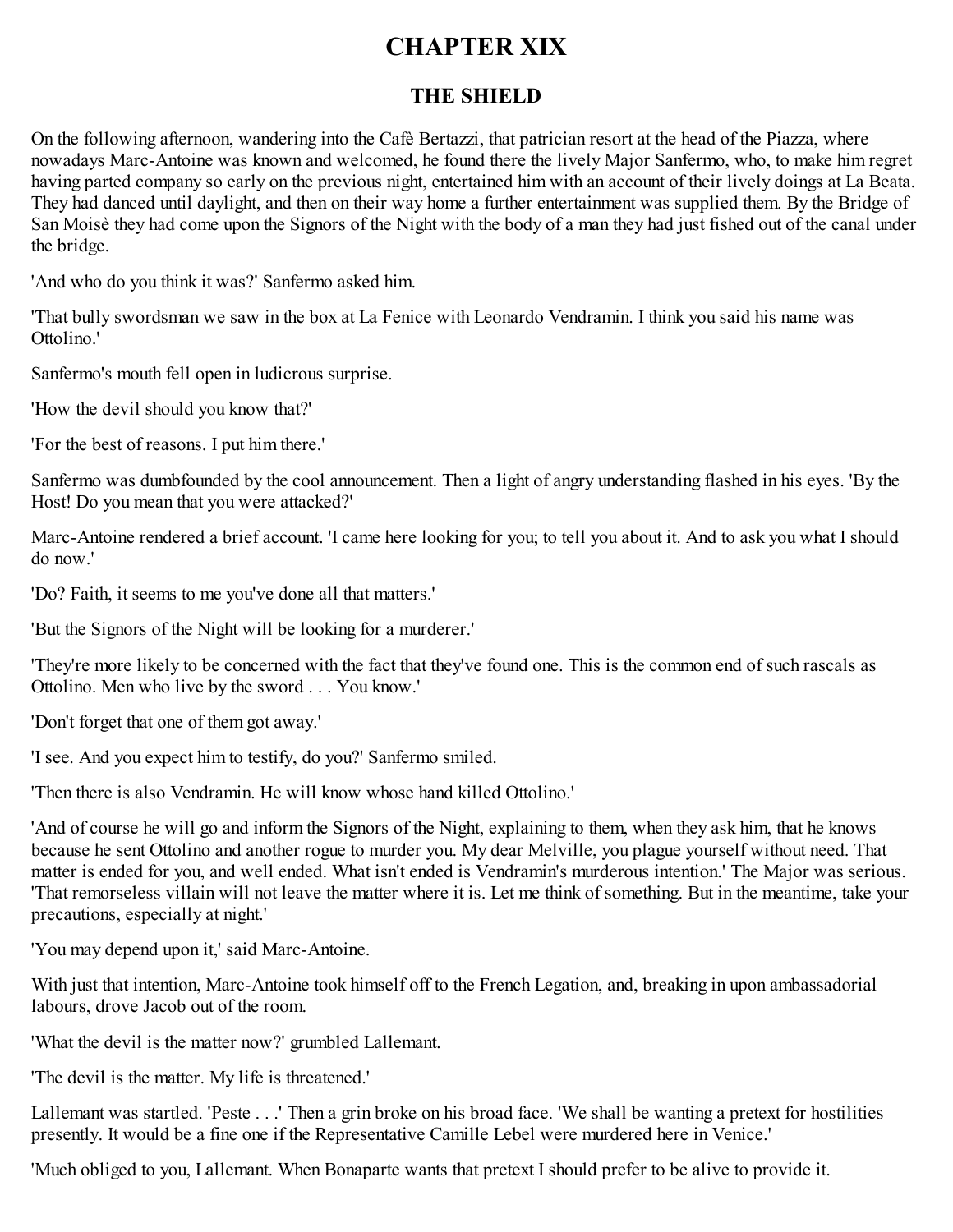Meanwhile, I am curious to know how much longer you propose to postpone the coercion of Leonardo Vendramin into your service.'

Lallemant conceived a reproof in this. He thrust out a deprecatory lip.

'You are supposing that it's time we gagged him; that he is working mischief against us by his stormy advocacy of armed neutrality. You see I keep myself informed of what happens in the Grand Council. But you're mistaken. The time is past when a state of armed neutrality could distress us. Very soon now we shall require a pretext for definite aggression, and in a state of armed neutrality it should not be difficult to find one.'

His shrewd eyes challenged Marc-Antoine to contradict him. As no contradiction came from that solemnly attentive gentleman, the ambassador continued.

'There are letters here from Bonaparte which you should read. Mantua can't hold out much longer. Once it capitulates, we shall be in a very different position.'

Marc-Antoine ran his eye over the letters. They were brief and definite, like all General Bonaparte's dispatches.

'And this new Austrian army under Alvinzy?' he asked.

'You see what he says. Alvinzy's strength has been exaggerated here in Venice. He will be broken as easily as Wurmser before him and Beaulieu before Wurmser. The only mischief we have to dread is that Venice, arming to her full capacity, should ally herself with Austria. That is the English dream. But there's no danger of it as long as the spineless Manin is Doge of Venice. So by all means let Vendramin advocate armed neutrality. I shall pray that the Senate listens to him.'

To Marc-Antoine there was a dismaying irony in the reflection that the efforts which were establishing Vendramin in the eyes of Count Pizzamano as the champion and saviour of his country had now become the very efforts welcomed by the enemies of Venice because rendering her vulnerable to their designs.

Lallemant interrupted the stream of his thoughts.

'But what's this you were saying about your life being threatened?'

'I am glad it has some interest for you.' He told Lallemant of his duel with Vendramin and of last night's sequel to it.

The ambassador was flushed with indignation. Nor was his wrath merely official. Ever since the Terzi affair his relations with the supposed Lebel had steadily increased in warmth.

'What do you want me to do? What can I do to protect you?' he demanded.

'Nothing, since policy won't allow you to do what I require. I shall have to anticipate you, and do it for myself.' Answering the question in the other's eyes, he added: 'I propose to borrow the means you possess to fetter Vendramin.'

Lallemant understood at once. 'Ah, that name of name! But it may be awkward.'

'Not so awkward to me as my assassination. Display a little common humanity, Lallemant.'

'My dear friend! Oh, my dear friend!' Lallemant was on his feet in a fervour of concern. 'To suppose me callous!' So great indeed and apparently genuine was his alarm for this good Lebel that he ended by wondering whether it was really necessary for him to continue in Venice.

Marc-Antoine was indignant. Did Lallemant really suppose that he was the man to run away from danger? And as for his utility in Venice, his work there had not really yet begun. That would come when the crisis was reached.

'And, anyway, how can I leave until I am recalled?' He picked up his three-cornered hat from Lallemant's table. 'There's only one course. And I am going to take it.'

His gondola bore him to the district of San Felice, to a palace on the canal of that name in which Vendramin was lodged. Not for him any of the houses of San Barnabò, placed by the State at the disposal of impoverished patricians. Here on the second floor of this fine palace he dwelt in a comparative luxury that was in the nature of a problem to those who were aware of his actual resources.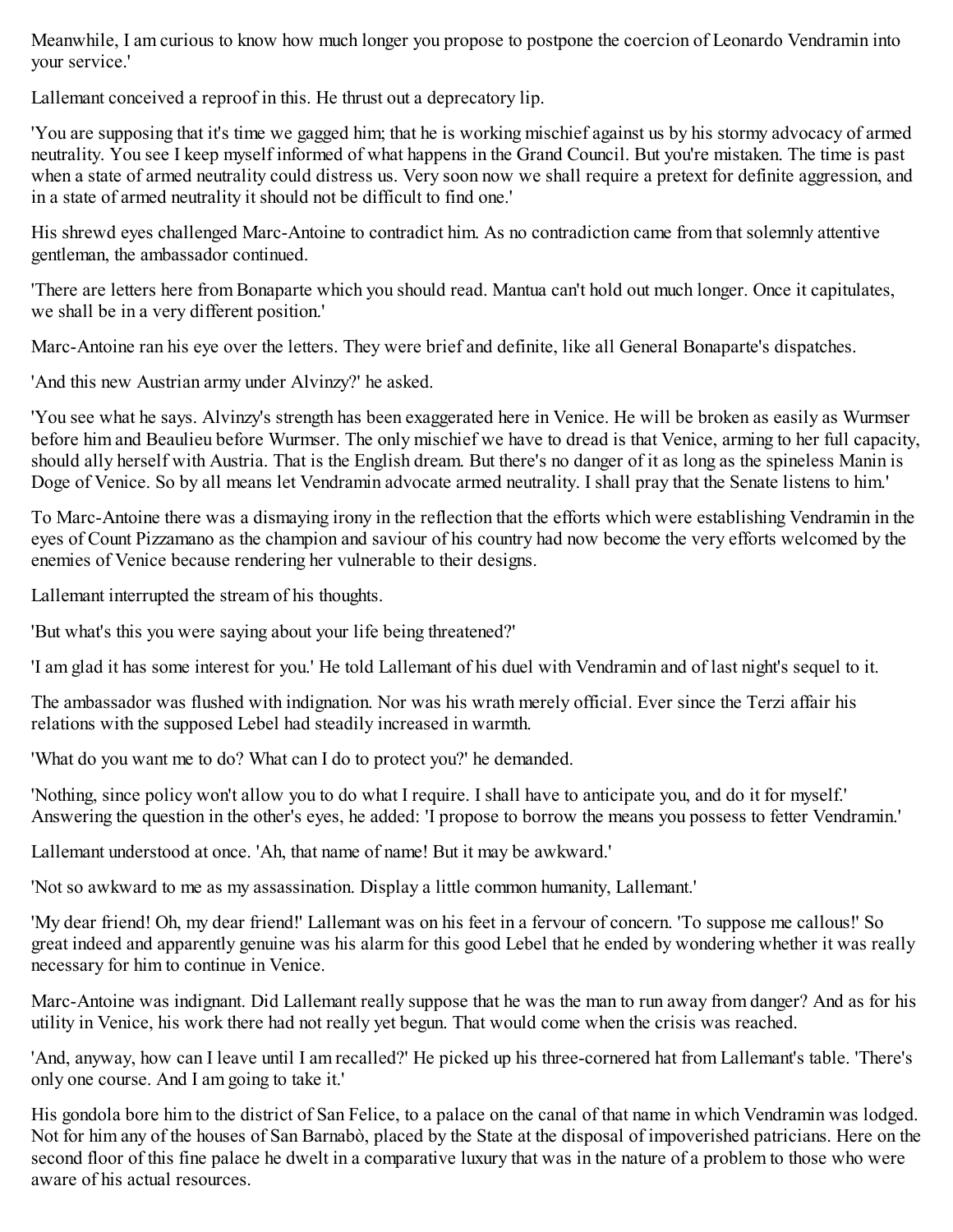An elderly manservant in a plain livery opened to Marc-Antoine's knock, and peered at him suspiciously.

'Ser Leonardo Vendramin?' he asked.

'He lives here. Yes,' the man replied in dialect. 'What do you want with him?'

'The pleasure of a little chat.'

Still guarding the entrance, the man half-turned and called.

'Ser Leonardo, xè un moossoo che gha domanda.'

A door opened within. A tall man in a brocaded dressing-gown of crimson, his feet in slippers, his head swathed in a kerchief, made his appearance. The right sleeve of his dressing-gown hung empty.

He advanced, craning to see who asked for him. Upon perceiving Marc-Antoine, his face flushed scarlet.

His voice came harsh with anger. 'What do you want? Who told you to come here?'

Marc-Antoine advanced into the narrow opening. So as to prevent the door from being slammed in his face he carefully set his foot against the edge of it.

'I have to talk to you, Vendramin. It is urgent, and it is very serious—for you.' He took the tone of a gentleman speaking to an undutiful lackey, and the look on his face matched the tone.

'You can talk to me elsewhere. I do not receive . . .'

'No. I can understand it.' Marc-Antoine's hard, light eyes played over the servant at his elbow, whose attitude was almost menacing. 'But you will receive me.'

A moment still Vendramin stood glaring at him. Then abruptly he surrendered.

'Come in, then, since you insist. Let him pass, Luca. Let him pass.'

Marc-Antoine advanced into the passage. Vendramin flung out his left arm towards the doorway from which he had emerged. 'In there, if you please,' he said.

They went into a fair-sized salon which if without splendours was also without meanness in its furnishings; indeed, it gathered a certain pretentiousness from a spread of tapestry covering one of its walls and the gildings on some of the movables.

Vendramin remained with his back to the closed door. Marc-Antoine turned, one gloved hand holding his hat in the crook of his left arm, the other leaning lightly upon his gold-headed cane.

'I don't think you are pleased to see me,' he said, with ironic affability.

'What do you want with me, Monsieur l'Anglais?'

'I want to tell you that it might have had the most serious consequences for you if I had not been able, as a result of any arrangements you had made for me, to have paid you this little visit. You will have heard, of course, that a friend of yours was fished out of the Canal of San Moisè in the early hours of the morning. You will have surmised how he got there. I hope you have some sense of your responsibility for that poor fellow's untimely end.'

'I don't know what you mean.'

'I mean, my dear Messer Leonardo, that at your next attempt upon my life, you had better send at least four of your bullies to the job. Two are hardly enough.'

Vendramin smiled balefully. 'That, my dear Monsieur Melville, is my intention.'

'I see that we shall understand each other.'

'Will you take a piece of advice from me? Leave Venice while you are able to do so. The air here is not very healthy for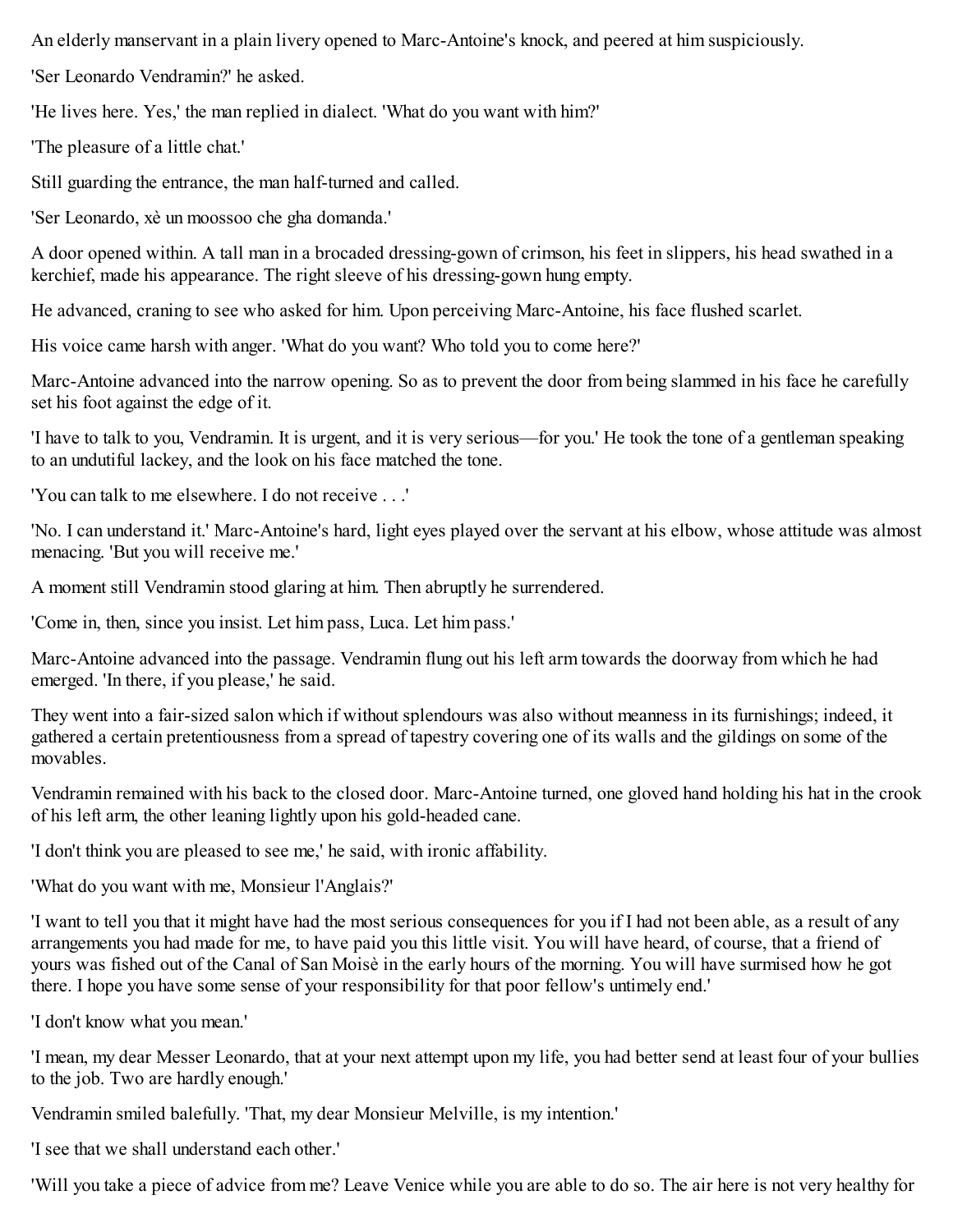meddling foreigners.'

'Your concern touches me. But my health, I assure you, is excellent.'

'It may not so continue.'

'I am content to take the risk. But does your own health give you no concern? Have you reflected how short might be your shrift if the inquisitors of state were to discover that in the past six months you have received five or six thousand ducats from the French Legation?'

Vendramin went white to the lips. He took a step forward. 'What do you mean by that lie? It's a foul lie, do you hear?'

'Of course if it's a lie, it should give you no anxiety.'

'I have not had a farthing; not a farthing from the French Legation.'

'Strictly speaking, perhaps you have not. But there are drafts in existence for that amount, issued by the Legation, endorsed by you, and cashed at Vivanti's Bank. How would you satisfy the inquisitors of state that you have innocently acquired all this French money? How would you persuade them that you had not received it for the purposes which they must naturally assume?'

Vendramin glared at him, speechless and trembling. Marc-Antoine continued pleasantly.

'You would go the way of Rocco Terzi, whom it would be remembered was your friend; who, as impecunious as yourself, was as unable as you might be to explain upon what resources he lived in surroundings similar to these. Unless you want this to happen to you, you will meddle no more with me. When you realize that this is what I came to tell you, perhaps you will not resent my visit quite so much. It does not suit me to leave Venice just at present. It does not suit me to lie under a perpetual menace of assassination. And it does not suit me to move about with a bodyguard to protect me from your bully swordsmen. Therefore, I have taken my precautions; and they are such that I should advise you to do all in your power to promote my good health and my well-being.' He had been smiling. But he hardened now his tone. 'I have provided that at any accident to me, of whatsoever nature, and even if not fatal, information will immediately be lodged with the inquisitors of state which will lead them to ask you some awkward questions. You understand, I hope?'

Vendramin showed his strong teeth in a rigid grin.

'Do you think you can frighten me so easily? Where are the proofs?'

'You don't suppose that the drafts have been destroyed. They could be produced under inquisitorial insistence.'

'By whom? By whom?'

'I will leave you to find the answer to that question. You are warned, Vendramin. I will detain you no longer.'

Mechanically Vendramin wiped the beads of sweat from his upper lip. 'You miserable coward, to shelter yourself behind this lie! Is this how men of honour protect themselves in England? I swear to God that not a penny of this money is in payment for any treasonable service.'

'But will the inquisitors believe you? You will have to reckon with what they suppose. And that is easily imagined.'

'My God! I believe you know the truth. And yet, you scoundrel, you can hold this menace over me! My God, it's unbelievable.'

'Of course, I could adopt your methods, and hire ruffians to assassinate you. But I prefer to do things in my own way. And now, if you will let me pass, I will be wishing you good-day.'

Violently Vendramin threw the door open.

'Go, sir! Go!'

Marc-Antoine went out without haste.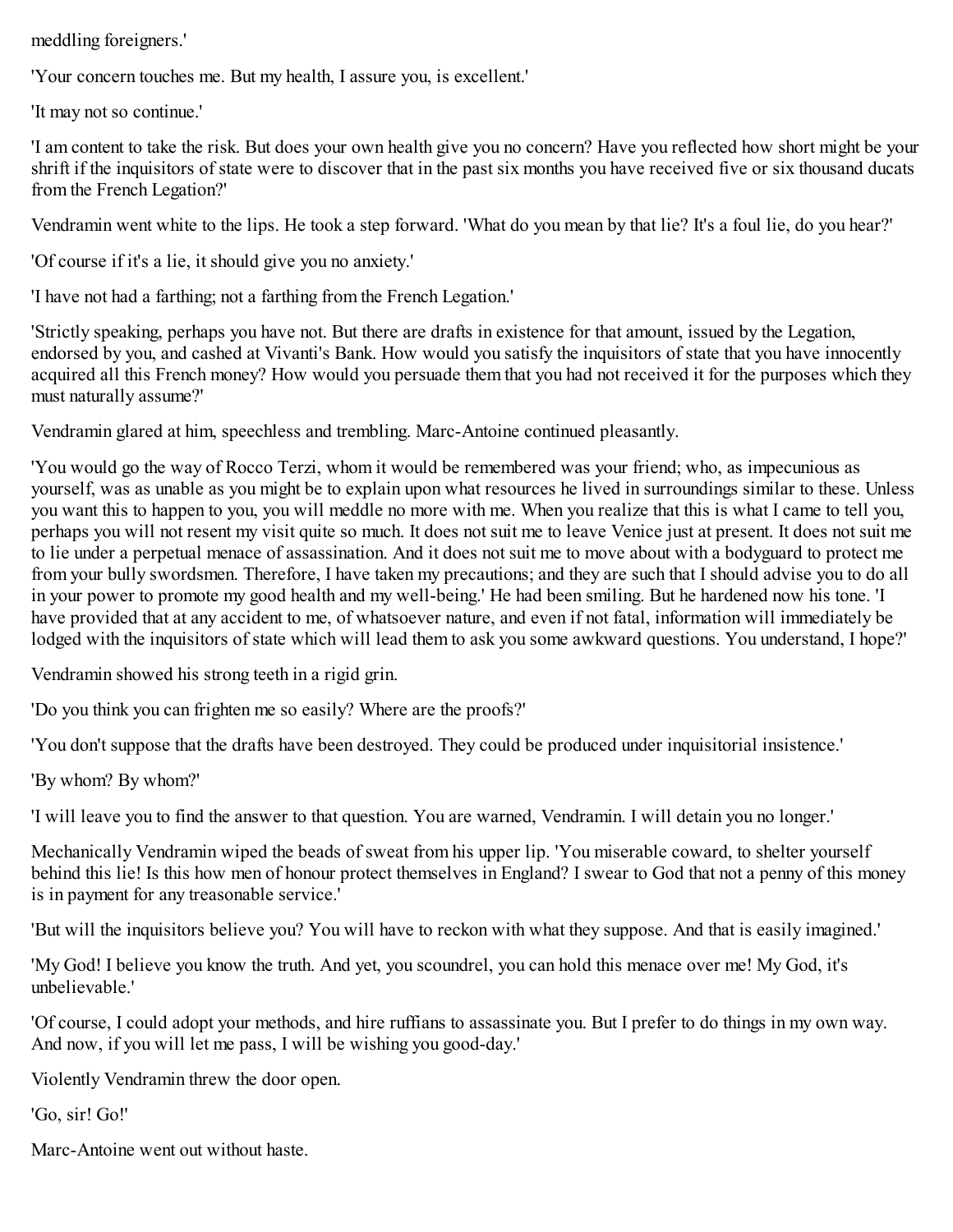### **CHAPTER XX**

#### **THE GALLED JADE**

Messer Vendramin descended in wrath upon the Vicomtesse de Saulx that afternoon. He found her holding a reception in the dainty black-and-gold salon that was so admirable a setting to her own delicate elegance.

The queenly Isabella Teotochi, with the dissipated-looking little Albrizzi in passionate attendance, was the dominant figure in that fashionable gathering.

The barnabotto leader found here the cool reception which was everywhere being vouchsafed him nowadays. He fortified himself in a scorn of them, which was genuine enough. Simpering, affected, presumptuously critical and selfassertive, they made up a noisy group to be found in every age and in every society.

There was a great deal of talk of Liberty, the Age of Reason and the Rights of Man; and a great deal of ill-digested matter from the encyclopædists was being tossed about by these pseudo-intellectuals, over ices and coffee and malvoisie. There was also some scandal. But even this was dressed-up in intellectual rags, implying on the part of those who mongered it a breadth of outlook as startling as it would have been indefensible by any reasonable canons.

He was fretted by impatience until the last of them had departed.

Then the Vicomtesse reproached him with the disgruntled air and manner he had paraded among her friends.

'Friends?' he said. He was very bitter. 'Faith, if you find your friends among these posturing pimps and these silly spirituelle baggages I can believe anything of you. Nothing surprises me any more. Not even that you should stoop to betraying me.'

She accommodated herself of her black-and-gold settee, and spread on either side of her the blue panniers of her gown. 'Oh, I see. Your ill-humour is rooted in jealousy again.' She sighed. 'You grow intolerably tiresome, Leonardo.'

'I have, of course, no cause. Your loyalty renders my suspicions shameful. They emanate from the intemperance of my own mind. That is what you would say, is it not?'

'Something of the kind.'

'You would be wise to leave flippancy. I am not in the humour for it. And you had better not provoke me more than you have done already.'

But the dainty little lady laughed at him. 'You are not threatening me, by any chance?'

He looked down upon her malevolently. 'My God! Are you quite shameless?'

'It must be that I follow your example, Leonardo, although with less cause for shame.'

'What I ask myself is whether a woman ever had cause for more.'

'Your mother, perhaps, Leonardo.'

He stooped and seized her wrist viciously. 'Will you curb that pert tongue of yours before I do you a mischief? I will not have my mother's name on your lips, you jade.'

She rose, suddenly white and fierce, a galled jade, indeed, under his insult. She wrenched her wrist from his grasp.

'I think you had better go. Out of my house!' And as he stood sneering at her, she stamped her daintily shod foot. 'Out of my house! Do you hear me?' She twisted away, to reach the bell-rope. But he interposed himself.

'You shall hear me first. You shall render me an account of your betrayal.'

'You fool, I owe you no account. If we are to talk of accounts, you had better think of how you stand in my debt.'

'I have occasion to think of it since you have published it.'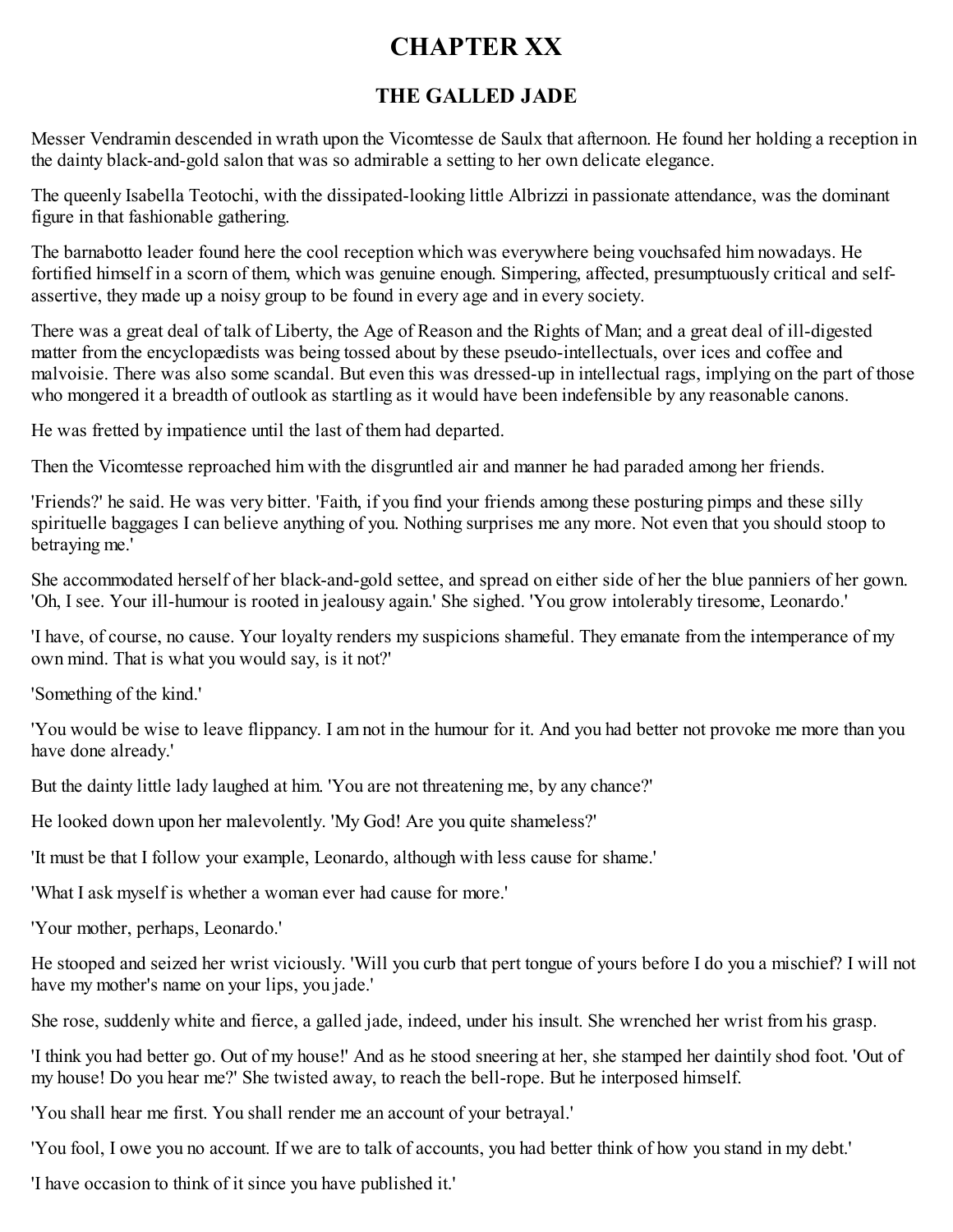'Published it?' Some of the vixenish anger fell from her in surprise. 'Published it, do you say?'

'Yes, published it, madame. Published it to your paramour, to this damned Englishman from whom you have no secrets. I could forgive your infidelity. After all, I can make allowances for your wanton kind. But I cannot forgive you for betraying that. Do you know what you have done? You have placed me in this man's power. But that, I suppose, is what you intended.'

Her clear blue eyes were fixed upon him now in distress rather than in anger. She passed a slim white hand across her brow, disarranging the golden tendrils that curled on either temple.

'My God, this is Greek to me. You are raving, Leonardo. It is all false, this. I have never said a word to Melville or to anyone of the money you have had from me. That I swear to you. As for the rest . . .' She curled her lip, and shrugged. 'That Melville is not my lover matters little compared with this.'

'That you should have told him this proves him your lover even if I had no other evidence. For you are lying to me. Why is he always here? Why does he always hover about you when you meet elsewhere?'

'Leave that!' she cried impatiently. 'Keep to the main point. Keep to what is really important. This matter of the money. I swear to you again that I have never so much as whispered it.'

'Oh, yes, you'll swear and swear. Perjury has never mattered to women of your kind.' And fiercely, inter-larding his narratives with opprobrium, he told her, with reservations, of his interview that morning with Mr. Melville.

'Now,' he asked at the end, 'will you still think it worth your while to deny your infamy?'

She was too startled even to show resentment of his insults. Her smooth white brow was knit. She pushed him away, and under the force of her will rather than of her hand he fell back and let her pass. She went to resume her seat on the couch, set her elbows on her knees, and took her chin in her hands. Doubting, he watched her and waited.

'This is much more serious than you realize, Leonardo. I can understand your anger. You would suppose it justified. But that is nothing. There is something else here. You have exaggerated nothing, I suppose, in what you have told me? Oh, but what matter if you have? The main fact is there. Melville's knowledge. His incredible knowledge. What is to discover is how he comes by it.'

'Can there be more ways than the one I perceive?' he asked, and there was still a sneer in his tone.

'I beg you to be serious; for it seems to me we face a real danger. I solemnly assure you, Leonardo, that the only other person who knows anything from me is my cousin Lallemant from whom the supplies came. Melville could have discovered it only from him.'

'From Lallemant! Do you pretend that the French Ambassador is in relations—and in such intimate relations—with this man, with this Englishman?' Almost idly, he added: 'If he is, indeed, an Englishman.' But even as the rhetorical sentence left his lips, he caught his breath on it, and he repeated on quite another tone: 'If he is, indeed, an Englishman.'

His chin sank to his neckcloth, and very slowly, very deeply in thought, he moved to stand before her again. But he was not looking at her. His eyes were fixed upon the ground. If this golden-headed little trull were indeed speaking the truth, then one only conclusion seemed possible.

'If what you say is true, Anne, and this man's relations with the ambassador of the French Republic are as intimate as this would prove them, then there is only one inference to be drawn; that he's a damned spy.'

It was not merely, as he supposed, his suspicion that brought the startled look to her face. It was the fact that this suspicion was the very one that she had just reached independently. Having reached it, her duty to the service in which she was at work made her regret that she should so incautiously have supplied the clue to that conclusion.

'Oh, but that is utterly impossible!' she cried.

He was smiling wickedly. 'It's a matter, anyway, for investigation. The inquisitors of state have a short, quiet way with spies just now in Venice. And he had the temerity to threaten me with them!'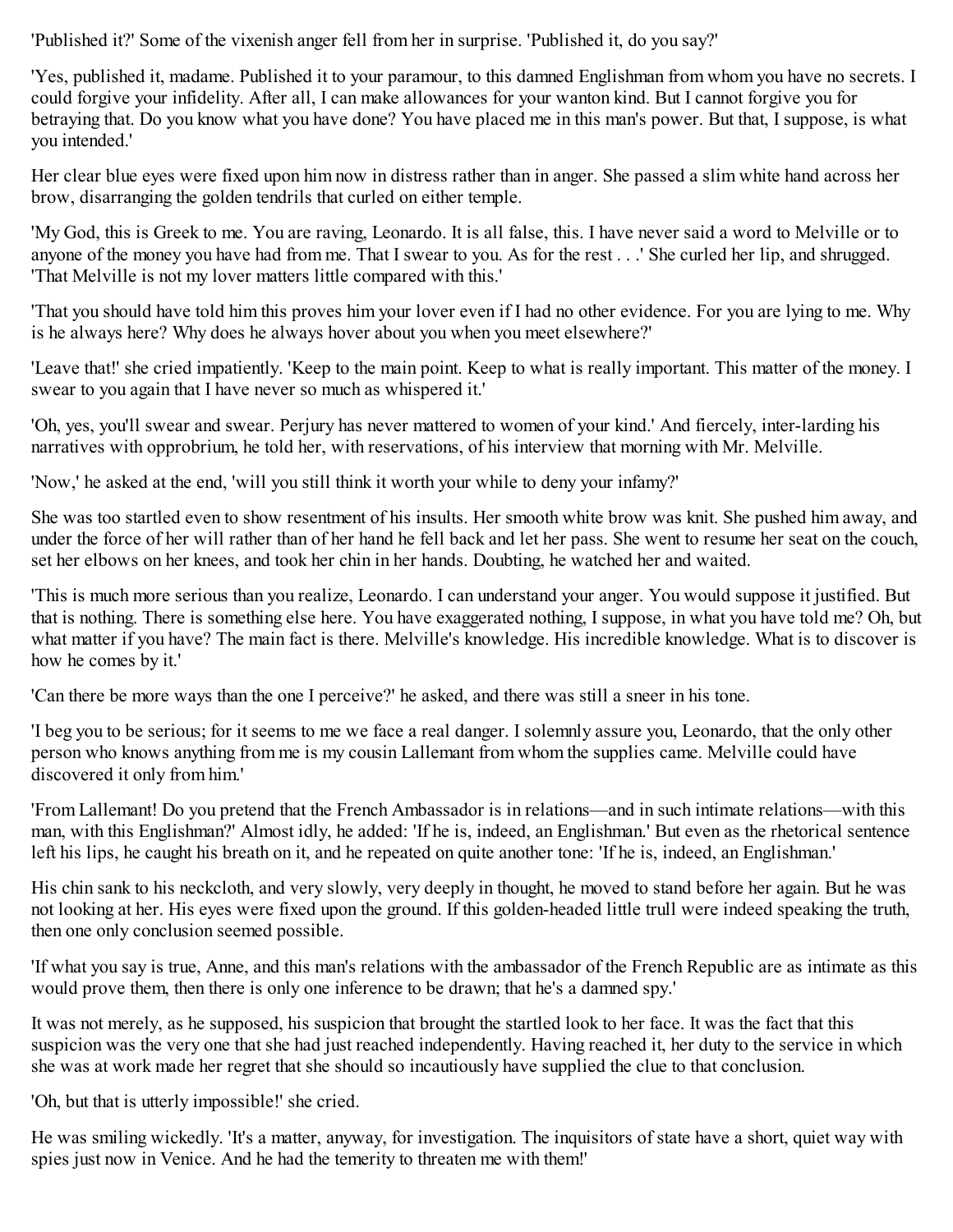She sprang up. 'You are not going to denounce him on this paltry assumption! You dare not, Leonardo.'

'Ah, that alarms you, does it?'

'Of course it does. For you. Without hurting him, if you should be mistaken, you will destroy yourself. Don't you see? What did you say was his threat? That at any accident to him, of whatsoever nature, information touching those drafts on Vivanti's will be lodged with the inquisitors of state. That is what you have told me. And if he should really be a spy, isn't this just one of the precautions he will have taken?'

This quenched his rising exultation. He took his chin in his sound left hand. 'God! How that infernal scoundrel has hobbled me!'

She came to him whilst in that dismayed mood and set a hand upon his arm. 'Leave me to act,' she urged him. 'Let me sound Lallemant, and see what I can discover. There may be some explanation quite other from what you are assuming. That surely can't be right. Leave this with me, Leonardo.'

He looked down upon her gloomily. He put that sound left arm of his about her shoulder, and pulled her to him. 'I suppose, you lovely little white devil, you are not just fooling me? This is not just a trick of yours to put me off the scent, to cover up your own lying tracks?'

She disengaged herself from his arm. 'You're a coarse beast. Sometimes I wonder why I tolerate you here at all. God knows I've never taken joy in a fool before.'

It was the tone that brought him whimpering to heel. He abased himself in excuses for his roughness, pleaded the cursed jealousy that tormented him, and passionately reminded her that jealousy was the first-born of love.

It was a scene they had often played before, and usually it led to kisses at the curtain. But this evening she remained cold and disdainful. It was not easy even in the service of her ends to submit to the caresses of a man who had uttered that deadly insult: 'I will not have my mother's name on your lips, you jade.'

She had never liked him; she had never carried anything but contempt in her heart for this worthless man whom she had been set to trap. But tonight she loathed him so much that she could scarcely conceal it.

'I have had to forgive your boorishness too often,' she answered him. 'It will take me some time to forget what you've said to me tonight. You had better wash your mouth and mend your manners before you approach me again, or you'll approach me for the last time. Now go.'

Whilst his eyes glared at her, his lips shaped a foolish grin.

'You are not really sending me away?'

She gave him a look that was like a blow. She had reached the bell-cord, and she pulled it.

'I doubt if you will ever understand the decencies of life,' she said.

And he just stared at her until the door was opened by her French lackey.

'Messer Vendramin is leaving, Paul,' she said.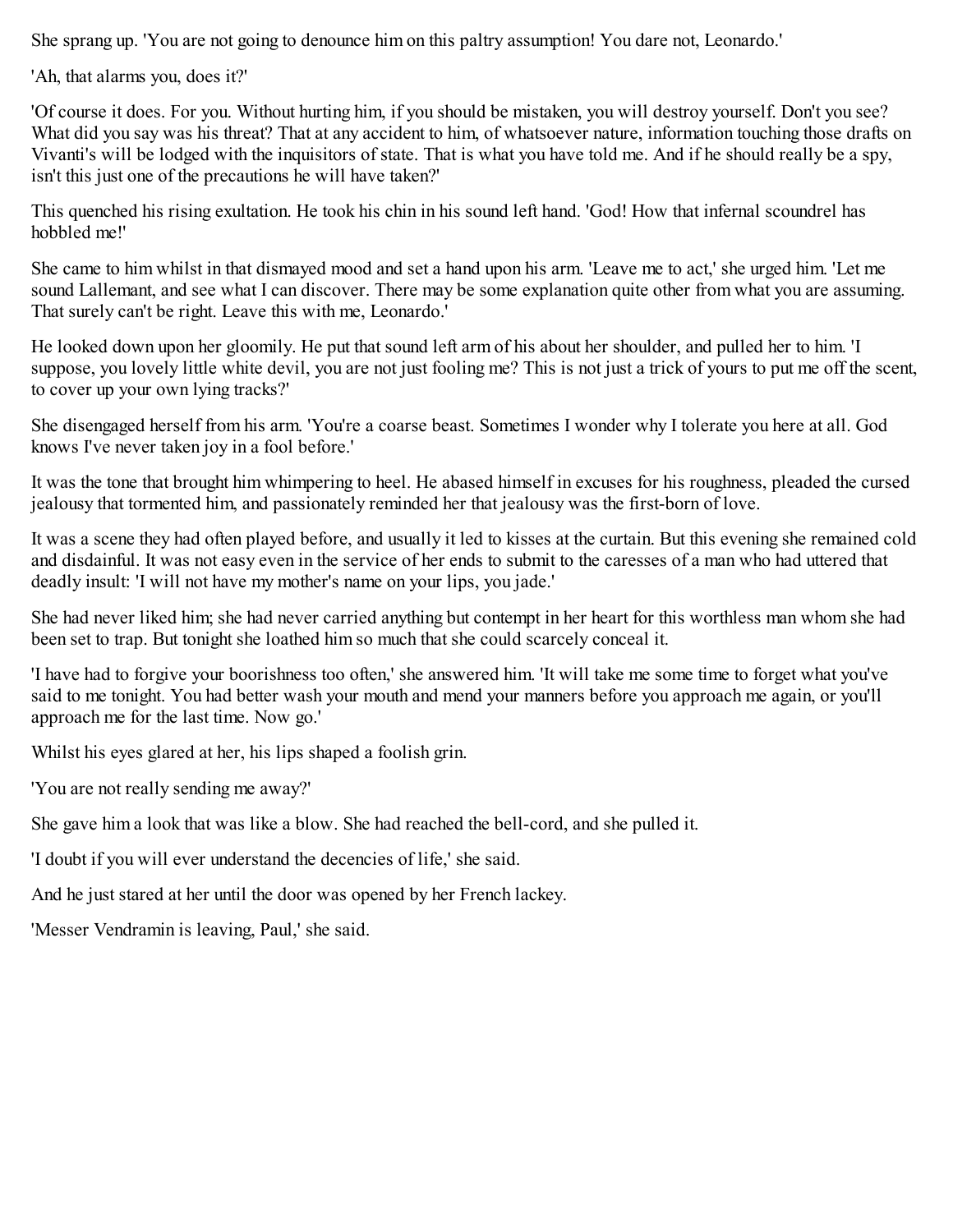# **CHAPTER XXI**

#### **THE DIPLOMATS**

The Vicomtesse de Saulx paid the Citizen Lallemant a visit, with two definite objects.

Settling herself in a gilded armchair, she loosened the costly furs in which she was swathed, partly for adornment and partly for protection against the rigorous weather which had now set in. Encased in a little fur bonnet that was fastened under her chin by a ribbon of palest blue satin, her delicately featured, delicately tinted face looked a miracle of allurement.

Lallemant, at his table, considered her with an appreciative smile on his broad peasant face, and desired to be informed how he could serve her.

'I want to know,' she said, 'how much longer I am to keep this fellow Vendramin on the chain.'

'My dear child, until I need him, of course.'

'Will you be good to me, and let that happen soon? I am growing very tired of him.'

Lallemant sighed. 'God help me! You have the capriciousness, the inconstancy that goes with ardent temperaments. You should, nevertheless, remember that I am not concerned with your amusements, but with your official duty.'

'My official duties are a little too personal to be entirely at the mercy of official requirements.'

'You are doing very well out of it. You are being very handsomely paid. You should remember that.'

'Oh, I remember it. But we are reaching a point where not all the gold in the Bank of France, if there is any gold there, will compensate me for what I have to endure. This imbecile makes me sick. It is not only that he is absurdly exacting. But he threatens to become violent.'

'The Italian temperament, my dear. We must reckon with it.'

'Thank you, Lallemant. But I happen to have a temperament, too. And I have feelings. This rascal outrages them. I have never liked him. A vain, strutting, self-complacent peacock. But now I have grown to detest and fear him. I have to submit to quite enough in this service, without being asked to risk my life as well. That is why I want to know how much longer I am to endure him. How soon do you propose to take him off my hands?'

Lallemant had ceased to smile. He considered. 'At the moment it suits me too well to have him where he is. Without suspecting it, he is giving us just the service that we require. So you must have a little more patience, my dear. It will not be for long. I promise you it will not be for a moment longer than it must be.'

She was mutinous. He got up, and wandered round to her. He patted her shoulder, he coaxed her, he praised the work she had done, fanned the embers of her patriotism, and so conducted her into a state of resignation.

'Very well,' she consented at last. 'For a little while longer, I'll do my best. But now that you know what I am enduring, I'll depend upon you not to try my patience too far.' Then, stroking the fur of the enormous sable muff in her lap, she said casually: 'But I wish you would use more frankness with me, Lallemant. To keep me in the dark about things as you do might even have serious consequences. How long has Mr. Melville been in the French service?' She looked up at him suddenly as she asked the question.

Lallemant raised his brows. 'That is an extraordinary question.' Then he laughed at her. 'And such a feminine method of investigating a suspicion. But isn't the suspicion a little wild for such shrewd wits as yours? Mr. Melville is a very good friend of mine. That is all, my child. Disabuse your mind of anything else.'

'I am to believe that the French Ambassador in Venice is the very good friend of an Englishman in such times as these? Such a good friend, in fact, that embassy secrets are communicated to him?'

'Embassy secrets? What embassy secrets?' Lallemant was suddenly very stern. Inwardly he was a little alarmed. Like the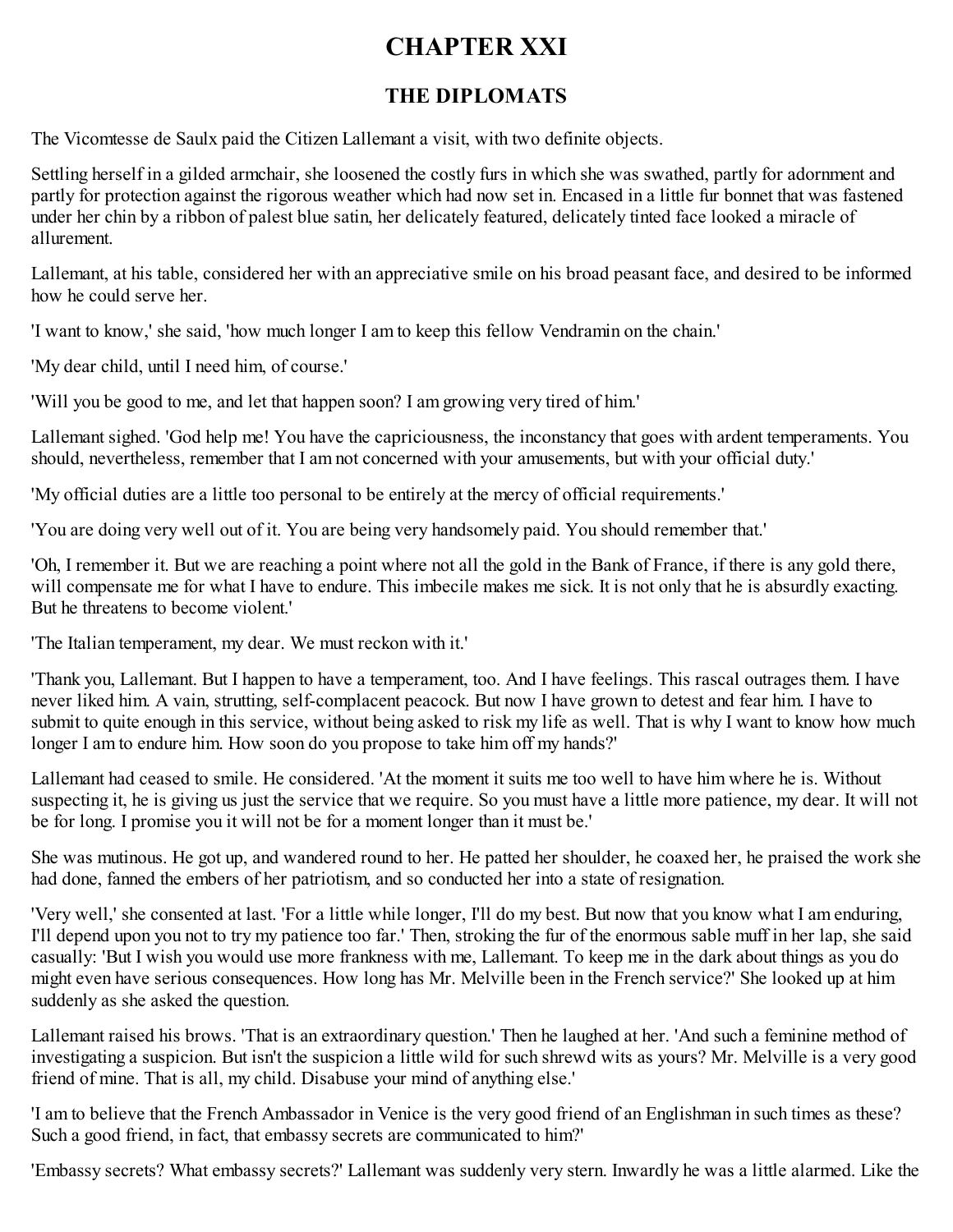prudent man he was, he never allowed one secret agent to know of another unless the knowledge were rendered absolutely necessary. In the case of Lebel there were more than ordinary reasons for his identity to remain closely veiled.

Her answer partly allayed his apprehensions. For she was entirely frank with him on the subject of what last night had been communicated to her by Vendramin.

Lallemant's tone and manner made light of it. 'Oh, that! But that is not an embassy secret. In what I disclosed to Melville there was no betrayal of our intentions concerning your barnabotto. Melville happened to inform me that his life had been attempted, and that he went in danger of assassination by this rascal Vendramin.'

'What's that?' Her tone was like the edge of a knife, and the dainty little face looked suddenly pinched and vicious. 'Vendramin never told me that. All he told me was that Melville acted on a suspicion of intentions. But is it really true, this?'

'True enough. He sent a couple of bully swordsmen after Melville some nights ago. Melville disposed of those. But he perceived that there would presently be others. He told me what had happened. It lay in my power to present him with a very effective shield. That's all. But you are oddly moved, my dear.'

'Why should you be concerned to employ that secret so as to shield an Englishman who has no official connection with you?'

'I am on my defence, it seems. Well, well. I am helpless in your hands. Shall I tell you a secret? Although Melville has no official connection with me at present, I have cultivated him because I have a notion that I may be able to make use of him one of these days. There are all sorts of ways of using a man without directly employing him.'

Here at last was a reasonable explanation. Her knowledge of Lallemant's methods made it convincing. But her scorn was oddly aroused. 'Do you know that sometimes you disgust me, Lallemant; you and this vile service of yours? You sit here in this office weaving webs like some fat obscene spider. Why must you want to enmesh a decent man like Mr. Melville in your slime?'

Lallemant laughed without a trace of irritation. 'What an interest, my dear, in this Mr. Melville! A moment ago you looked as if you could murder Vendramin. And now you look as if you could murder me. And all this fury because you conceive that we might injure the little Englishman. Take care, Anne! Beware the ardent temperament!'

'Don't be a beast, Lallemant.'

He merely laughed again, and sauntered back to his table. But the laugh wounded her.

'Don't be a beast, I say, and jump at the beastly conclusion that Mr. Melville is my lover. That's what you are hinting, I suppose.'

'But why beastly? Mr. Melville is entirely to be envied. God knows if I were ten years younger, my dear . . .'

'It would make no difference to you if you were twenty years younger. Let that assurance reconcile you to your age. You're a slug, Lallemant, a nasty-minded slug. And you're wasting time if you think that you will ever get Mr. Melville into your toils. You don't know the man.'

'You certainly seem to have the advantage of me there, spider and slug that I am.' His mockery so infuriated her that it brought her to her feet.

'Yes, I have. I know him for a man of honour; courteous, kind, considerate, and brave. I take pride in numbering him among my friends. And God knows I haven't many. He's not like the others, who pursue me because I am a woman, who turn my stomach with their gallantries and nauseate me with their calculated flattery. Because I pass for a widow without a man to protect me, they regard me as something to be hunted and trapped by their sickly seductive arts. Mr. Melville is the one man in Venice who has sought my society and at the same time deserved my respect; because he has refrained from making love to me.'

'Thereby, as I perceive, exciting your interest all the more violently. It's the subtler method.'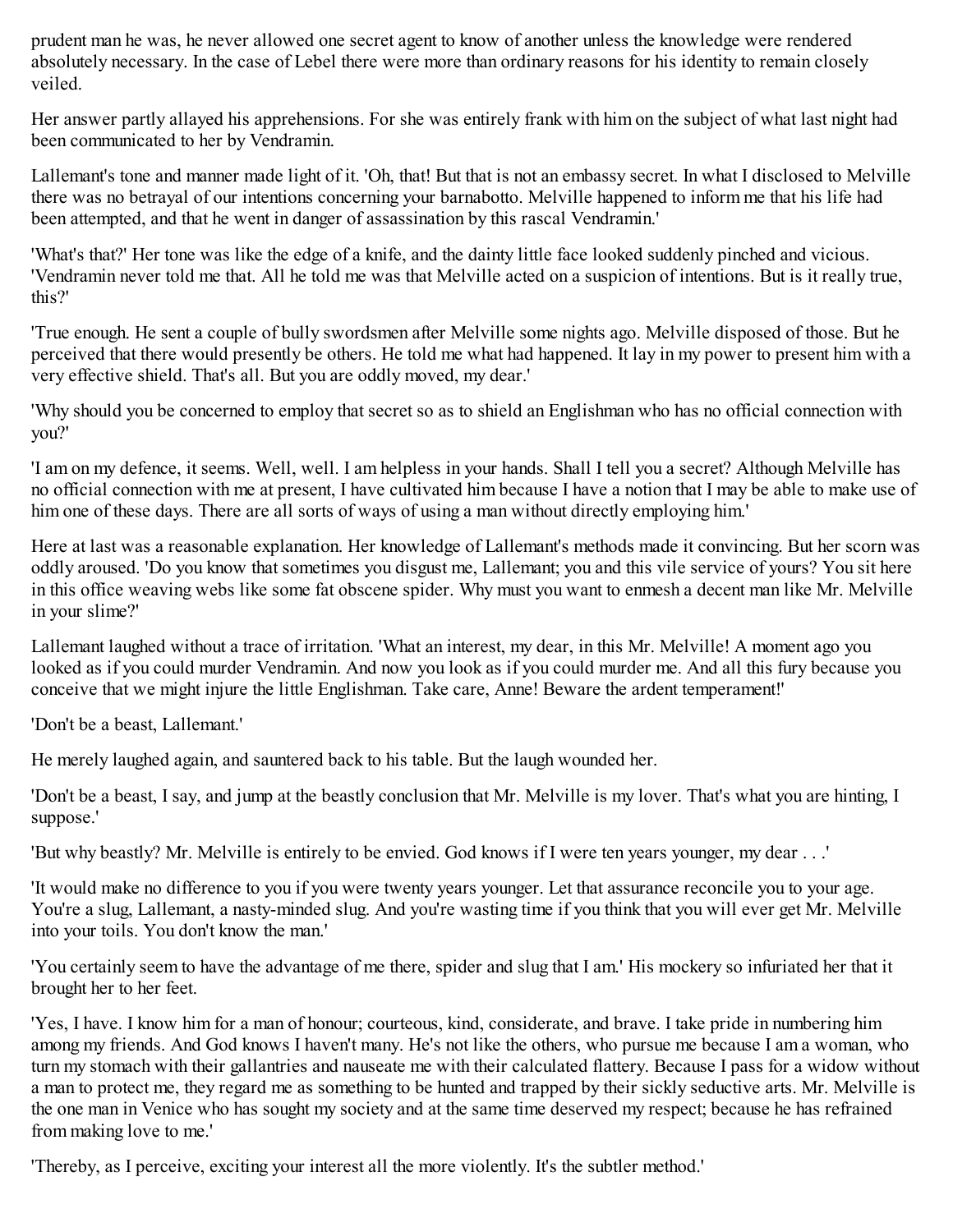She looked at him without affection. 'Your mind is a cess-pool, Lallemant. I am wasting my time on you. I talk of things you can't understand.'

'At least be grateful to me for the service I have done your Galahad.'

'I'll be grateful when you complete it by ridding me of this pig Vendramin.'

He abandoned his gross jocularity. 'That will follow soon, child. A little more patience. It shall be well rewarded. You know that. You've never found us stingy.'

But she was still angry with him when she departed.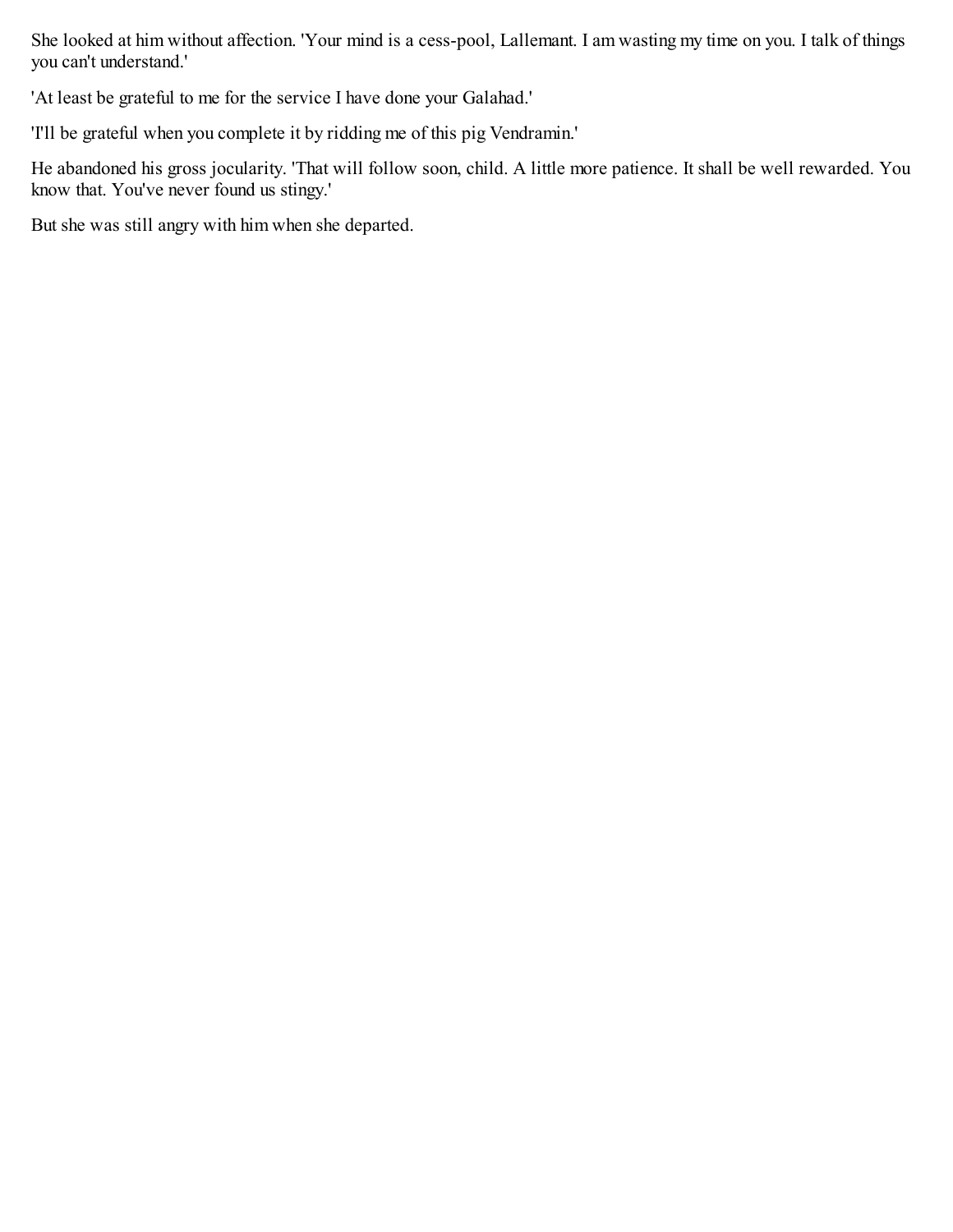# **CHAPTER XXII**

### **ARCOLA AND RIVOLI**

Warned by Marc-Antoine of the present French attitude towards armed neutrality and of the pretext it might provide for a declaration of war, Count Pizzamano bestirred himself with the energy of despair. As a result there was an assembly a week later in Lodovico Manin's study in the Casa Pesaro. Seven alarmed gentlemen came there to consider with the Doge the situation in which the Serenissima found herself and the measures to be taken. There was Francesco Pesaro, the leading advocate of action; Giovanni Balbo and Marco Barbara, members of the Council of Ten, the State Inquisitor Catarin Corner, and Giacomo Nani, the Proveditor of the Lagoons. To these, who were to form his deputation, the Count had added Leonardo Vendramin, as the leader of the Barnabotti.

These were bad days for Vendramin. He moved precariously, and haunted by dangers; the danger of losing Isotta and the great fortune that went with her; the danger of losing his very life on a false charge at the hands of the inquisitors of state.

The scoundrel Melville held poised over his head a sword from which he was helpless to guard himself. The rage engendered by his bitter sense of wrong was held in check by fear alone.

Meanwhile, he did what he could for himself by displaying to Count Pizzamano more than ever his patriotic zeal, and he came to this meeting at Manin's house to give the Count's demand a passionate support.

This demand was for an offensive and defensive alliance with Austria.

Whatever the Doge had been bracing himself to hear, he had certainly been very far from expecting this. Pale and agitated, he rose to denounce the proposal as sheer madness.

Francesco Pesaro, however, that gravely courteous gentleman, who was perhaps the strongest man in Venice in those disastrous days, constrained the irresolute Doge to hear the facts.

In the Tyrol and on the Piave the Austrian troops were massing. Soon Alvinzy would oppose an army of some forty thousand men to a similar number under Bonaparte. Although the French were under the handicap of having Mantua strongly held against them, yet the scales were somewhat too evenly balanced for assurance of Austrian victory, in which today it must be admitted lay Venice's only hope of security.

Manin would have interrupted him here. But Pesaro ploughed steadily on.

He pointed out with irresistible force that for the present state of things in Italy the blame must rest upon the irresoluteness shown by Venetian statesmen. If from the outset, generously responding to the appeal for help, Venice had ranged herself on the side of the allies with the army of forty or fifty thousand men which they could have put into the field, Bonaparte's invasion of Italy would have been definitely frustrated, Savoy would never have passed into the possession of the French, and not a French soldier would ever have reached Lombardy. But with a parsimony and an egotism that were contemptible—the time for mincing terms was overpast, and he must speak frankly—Venice had excused herself on the ground that the quarrel was not her affair.

After Beaulieu's defeat, the Emperor had sent down a second army under Wurmser. The alliance with Austria which earlier would have been a matter of generosity had then become a matter of expediency. The recent events throughout the violated Venetian provinces were an eloquent proof of how wrong was their shameful aloofness. The abuses committed by the French troops were daily accumulating. The Serenissima was being treated with the contempt which her irresoluteness had earned. Plunder travestied as requisition was everywhere being suffered; arson, rape, and murder ravaged their mainland provinces, and if their governors or emissaries ventured to protest, they were insulted, maltreated, and threatened.

Were Venetians prepared to see this state of things continue until worse ensued, until their fair lands were appropriated by France, as Savoy had been appropriated, as Lombardy had been appropriated?

They knew from what Count Pizzamano had just told them that already the French were seeking pretexts for conquest, and that, today, they would actually welcome the armed neutrality which earlier might so effectively have hindered them.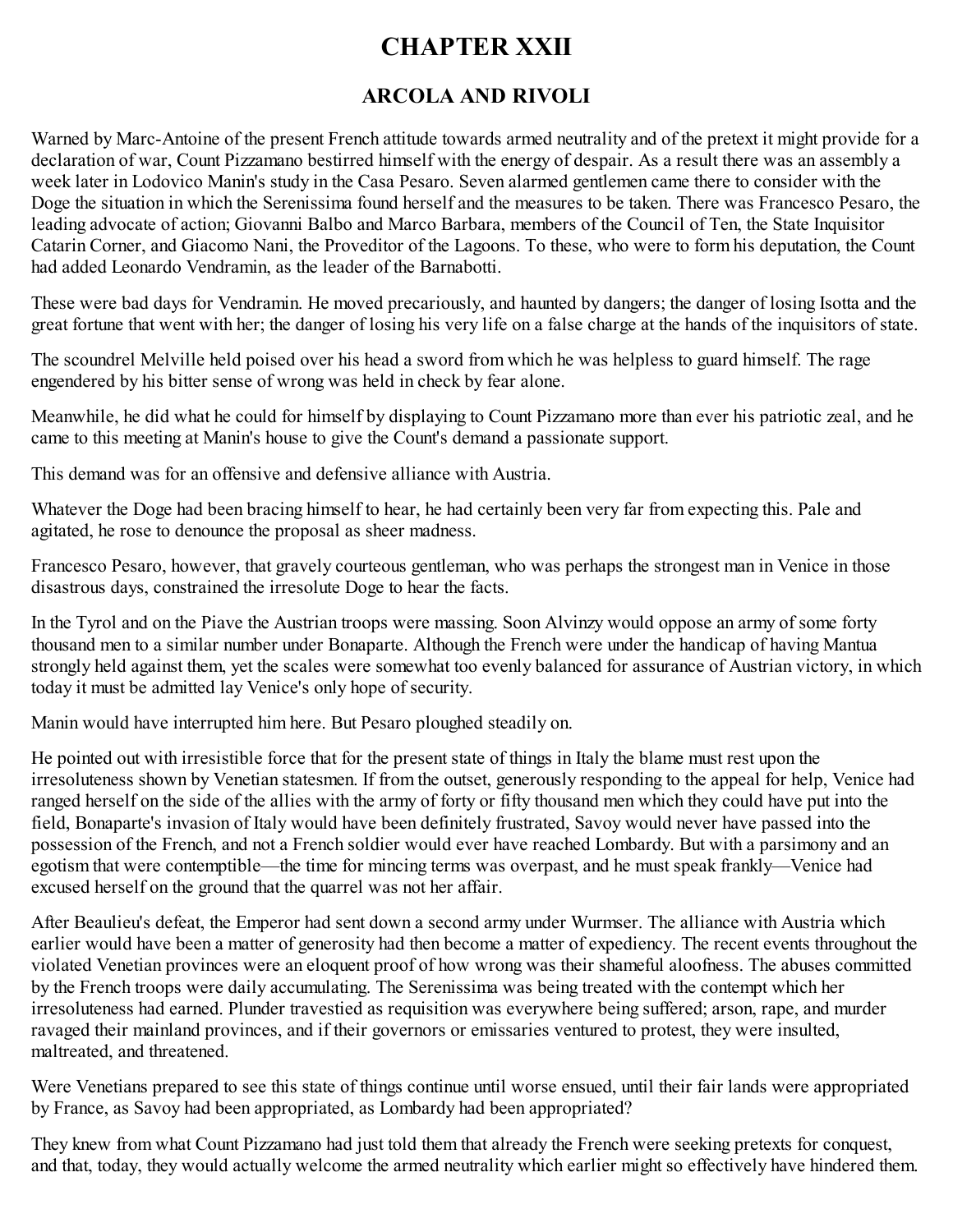Yet, even now, by the mercy of God, Venice was for the third time offered the chance which twice before she had neglected. Well might it be the last chance that would be vouchsafed her by a Providence weary of her pusillanimity. Strategically they were well placed to co-operate with Alvinzy. Whilst he made his frontal attack, they could assail the French on the flank. Could anyone doubt the issue of such overwhelming co-operation? Thus would Italy be delivered from the French; Venetian honour would be vindicated and her prestige restored.

Before the Doge, shaken and distressed, could find words, Vendramin had taken up the argument at the point where Pesaro left it. Since the last meeting of the Grand Council, troops had been recruited; ships had been fitted and conditioned; they had been working day and night at the arsenal, so that they were now in a position to put an equipped army of thirty thousand men in the field within a week, and these numbers might be increased by further levies from the Dalmatian provinces. This army, intended for the tardy defence of Venetian property, could with equal effect be rendered definitely hostile by an alliance with the Austrian forces.

When the trembling Doge cried out to know upon what grounds they could declare war on France, Pizzamano answered him sharply that grounds for hostilities, which were never difficult to create, existed in abundance in the ravages Venetian provinces had suffered. He reminded the Doge that His Serenity was the keeper of Venetian honour, and that posterity would hold him up to execration if he neglected what was perhaps the last opportunity of defending it.

At this Manin broke down before them. He sank his elbows into his knees, and took his big head in his hands. Sobs shook him whilst he inveighed against the day when the ducal dignity and the ducal corno had been thrust upon him.

'These were not honours that I desired. They were honours that I sought, as you all know, to avoid.'

'But having assumed them,' said Pizzamano gently, 'you cannot evade the responsibility they carry.'

'Do I seek to evade them? Am I an autocrat? Is there not a Grand Council, a Senate, a College, a Council of Ten, to rule the destinies of this Republic? You, who are the representatives of these bodies, know that for one voice preaching what you preach, there are three that preach neutrality as the only course of duty. You come to me as if I alone were opposing you. It is unjust. It is unconscionable.'

They reminded him that in the executive bodies there were many who wavered undecided, looking to the Doge to lead them.

'And must I assume the responsibility of leading them along a course which I am not myself satisfied is the prudent one?'

Vendramin threw in an audacious phrase.

'Prudence from being a virtue may become a crime in a situation in which energy and courage are required.'

'Is not the reverse also true? This warlike spirit with which you strive to inspire me rests, after all, upon a scrap of rumour; that the French are seeking pretexts.'

He swung to his old arguments. Why should the French seek pretexts? This was not an Italian war. It was a vast flanking movement in a great campaign, the chief theatre of which was on the Rhine. If the French had committed abuses in Venetian territory, these had not been acts of deliberate hostility, but merely the expressions of the brutality from which armies were never free; and they should perceive that if France had violated Venetian territory at all, it was under the necessity of war dictated by the fact that this violation had first been committed by the Austrians when they occupied Peschiera.

'An occupation,' said Pesaro, 'that could never have taken place if we had been in the state of armed neutrality for which you and those who share your easy views refused to perceive the necessity.'

'That was not to have been foreseen!' the Doge exclaimed.

'It must have been,' answered Pesaro. 'For I foresaw it.'

And then Catarin Corner, the inquisitor, interpolated yet another argument. He spoke with quiet incisiveness, his clearcut, ascetic face as calm as his tone. He denounced the error of assuming friendliness on the part of the French. He pointed to the fanaticism with which the French were spreading their religion of Jacobinism. He alluded to the Cispadane Republic, established in Italy under the auspices of French Jacobinism and lately swollen by embracing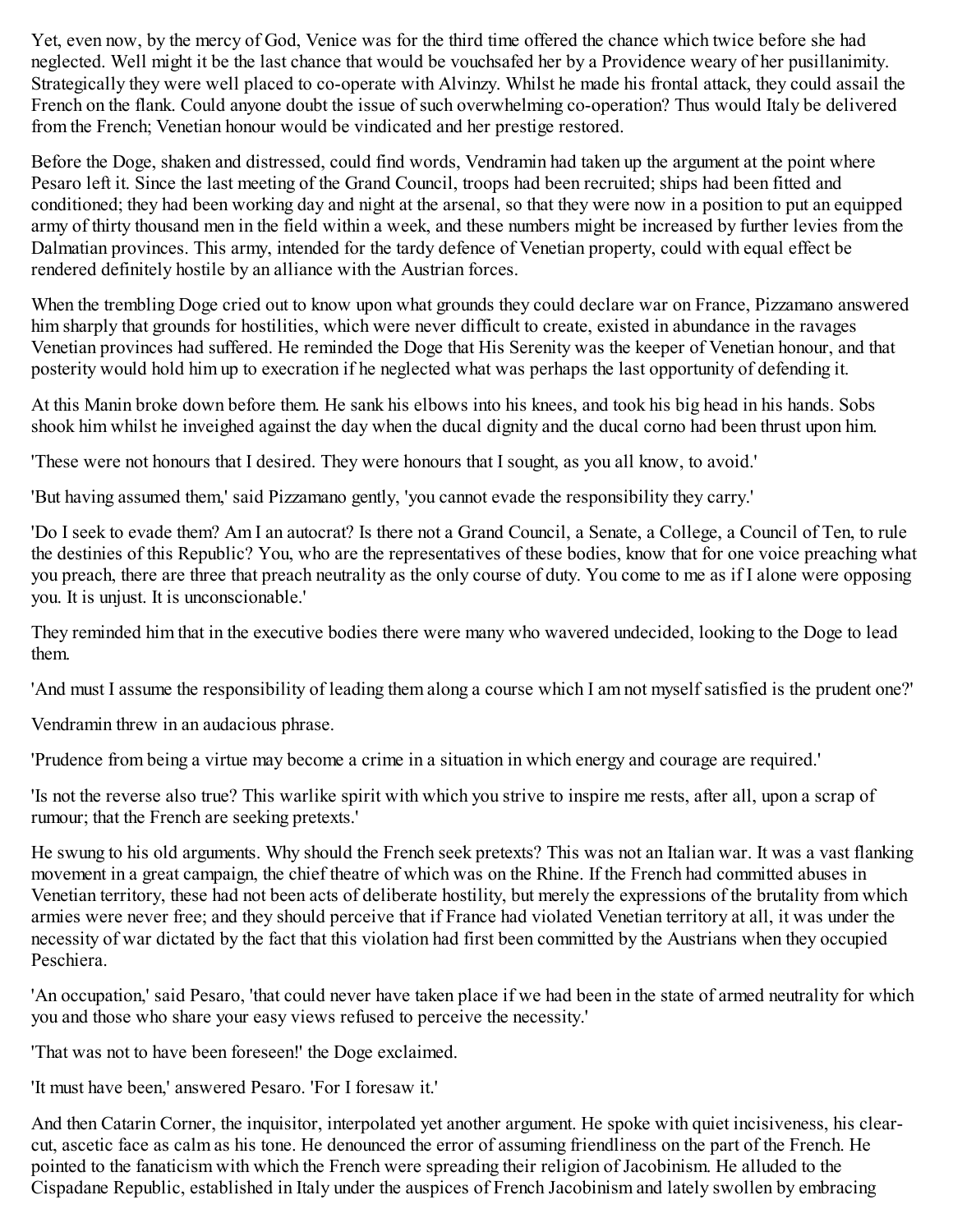Bologna and Ferrara. He dwelt upon the subterranean work of proselytizing that was going on here in Venice, and of the dangerous extent to which this was sapping the foundations of the oligarchy. From his office as one of the inquisitors he derived authority for what he said. Their spies were diligently at work, observing and at need pursuing the ubiquitous French agents, not all of whom were French. There had been, he informed them in his quiet, level voice, more secret arrests than perhaps they suspected, and, after convictions of correspondence with the French, not a few secret executions. Vendramin was conscious of a chill down his spine as he listened to this.

But although the argument was protracted for some hours, they could not tear the weak, vacillating old Doge from the errors to which he clung so obstinately.

The matter ended, as all matters ended with which he had to deal, in compromise. The Proveditor of the Lagoons should continue his activities of preparation, and further recruiting should be set on foot at once, so that they might be in a state of preparedness for whatever course the events should prove desirable. In the meanwhile he promised that he would keep in mind and further consider all that the deputation had urged, and that he would pray for guidance.

He was still considering when in the early days of November Alvinzy's army began to march. And then, suddenly, Venice rang with news of Austrian successes. Massèna had been beaten on the Brenta; Augereau, heavily defeated at Bassano, was retreating upon Verona.

Stimulated by this, Pizzamano and his resolute associates returned to the assault. This was the moment. Whilst the French were staggering, let Venice strike the blow that must put a definite end to the menace of Bonaparte. They were still urging this when, by the end of the month, the French situation had grown so desperate that every temporizer, from Lodovico Manin down to the most neutral senator, now accounted his policy justified by the events. By inaction, whilst the war rolled forward, by economy of blood and treasure, they had conserved unimpaired the strength of the Most Serene Republic.

Such firebrands as Pesaro and Pizzamano were convicted of a rashness, which if it had prevailed must have impoverished Venice and left the Lion of Saint Mark to lick his wounds.

Against this there were no arguments. The men contemned could only look on in silence, and pray, like the loyal patriots they were, that those who contemned them might be right.

It certainly seemed so now.

Bonaparte's hopeless situation finds expression in the cry contained in his dispatch of the thirteenth of that month of November to the Directory: 'The army of Italy reduced to a handful of men is exhausted . . . We are abandoned in the interior of Italy. The brave men remaining regard death as inevitable amid chances so continual and with forces so inferior in number.'

And then, when all seemed ended, when the loud jubilation in Venice bore witness to relief from the anxieties that had been simmering under her ever-frivolous surface, the genius of the Corsican blazed forth more terribly than ever. Four days after writing that dispatch, he heavily defeated Alvinzy's army on the bloody field of Arcola, and drove its wreckage before him.

But the consequent dismay was not long to endure. Soon it was realized that the French had snatched victory from the ashes of defeat at a cost they could not afford. They had gained a breathing space; no more. Heavy reinforcements were being hurried to Alvinzy. Mantua held firmly against Serrurier's blockade. Arcola, in the Venetian view, had merely postponed a conclusion which it could not avert. The French were face to face with ruin.

In vain did the advocates of intervention denounce this crass optimism which would not learn from past experiences. God and the Austrians, they were confidently answered, would settle matters very soon. So why should the Government of Venice shoulder this burden?

Marc-Antoine himself was encouraged to agree with the optimists by the pessimism which he now discovered at the French Legation. There was more than the exhausted state of the Army of Italy to trouble France at that moment. Her armies on the Rhine were also doing badly, and it looked, indeed, as if at last Europe were to be rid of the French nightmare.

Effectively to maintain the rôle of Lebel, Marc-Antoine wrote strongly to Barras, as Lebel would have written, urging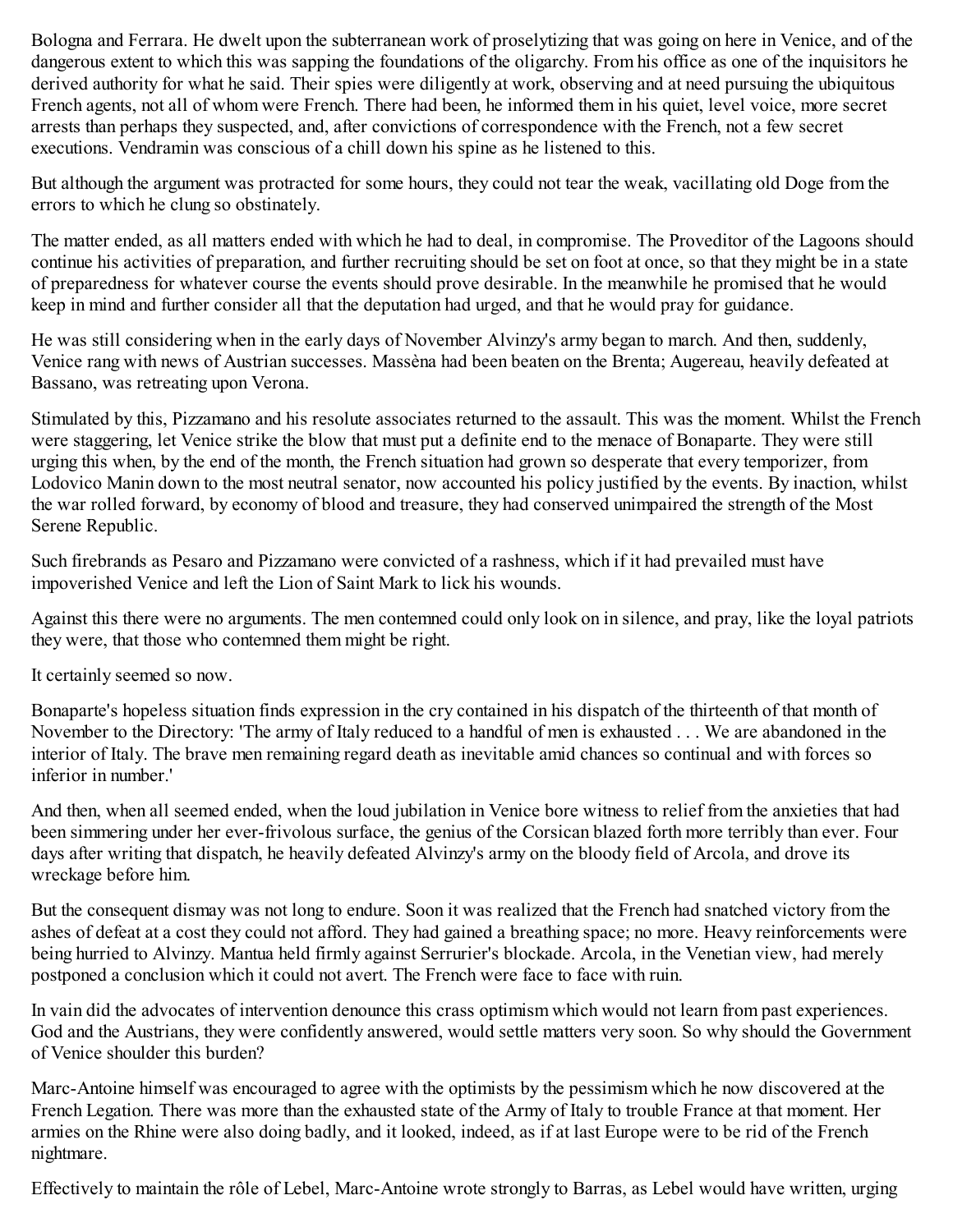Bonaparte's need of reinforcements if all that had been won were not to be thrown away. He had no qualms in writing thus. His representations, he knew, could add nothing to those which Bonaparte himself was making; and it was clear that if the Directory had not found it possible to respond adequately to similar demands in the past, the events on the Rhine would render it even less possible now.

His letters, however, produced one unexpected result, communicated to him by Lallemant, whom he found one day more than ordinarily perturbed.

'I am wondering,' said the ambassador, 'whether, after all, there is anything to justify your lingering here. I have sure information that the police are hunting Venice for you at this moment.'

'For me?'

'For the Citizen-Representative Lebel. They are assured of his presence. They have, of course, been more or less aware of it ever since that ultimatum of yours on the subject of the ci-devant Comte de Provence.' He sighed a little wearily. 'These Venetians are rousing themselves to audacity now that they think our claws have been cut. My last courier was held up by General Salimbeni at Padua. He was eventually allowed to proceed with my dispatches to the Directory. But I learn that a letter of yours to Barras was detained on the ground that it was a personal, and not an official, communication. It is now in the hands of the inquisitors of state, and Messer Grande has received orders to discover and arrest you.'

As once before, the only thing in all this that really impressed Marc-Antoine was the efficiency it revealed of the secret service which Lallemant had organized.

'It is not possible that they should identify me with Lebel,' he said.

'I am of the same opinion. But if they should, it would go very hard with the man whom they regard as having placed them under the shame of expelling the soi-disant Louis XVIII from Venetian territory. And I should be given no chance of intervening on your behalf. The inquisitors move very secretly, and they leave no traces. Only this week I have lost one of my most valuable agents: a Venetian. By no means the first. He has simply disappeared, and I have no doubt at all that he has been quietly strangled after a secret trial. As he was not a French subject, I cannot even lodge an inquiry about him.'

'I thank Heaven that I am at least a French subject, and . . .'

'You forget,' Lallemant interrupted him, 'that you pass for an English one. I can't claim you without admitting the fraud. That wouldn't improve your chances.' He paused there, to repeat a second later: 'I really think you would be wise to leave.'

But Marc-Antoine dismissed the suggestion.

'Not while the service of the Nation may create a need for my presence.'

That same evening he received confirmation of the news from Count Pizzamano. The Count accepted the interception of Lebel's letters as a sign that at long last the Serenissima was asserting her rights. The presence in Venice of Barras' cat'spaw Lebel was one more evidence of the evil intentions of the French, and it would go very ill with this secret envoy when he were found.

This did not trouble Marc-Antoine at all. Messer Grande—as the Venetian Captain of Justice was called—would hunt in vain for Camille Lebel. What troubled him was that the prospect of French defeat, instead of uplifting him, was actually and disloyally dejecting him because of its dangers for Isotta.

Meanwhile, if Vendramin's hatred of Marc-Antoine, by whom he accounted himself so outrageously wronged, abated nothing, at least he was able to dissemble it on those comparatively rare occasions when they met at the Casa Pizzamano.

In this stagnation, Christmas came and went. It was celebrated in Venice with gaieties as unrestrained as usual, or, if restrained at all, restrained merely by the intense cold of a winter that brought the rare spectacle of snow on the housetops and ice-floes in the canals of Fusina and Marghera. The result was to drive the people to seek indoor amusements. The theatres were never more crowded; the cafès did a roaring trade; and the casinos were thronged with those who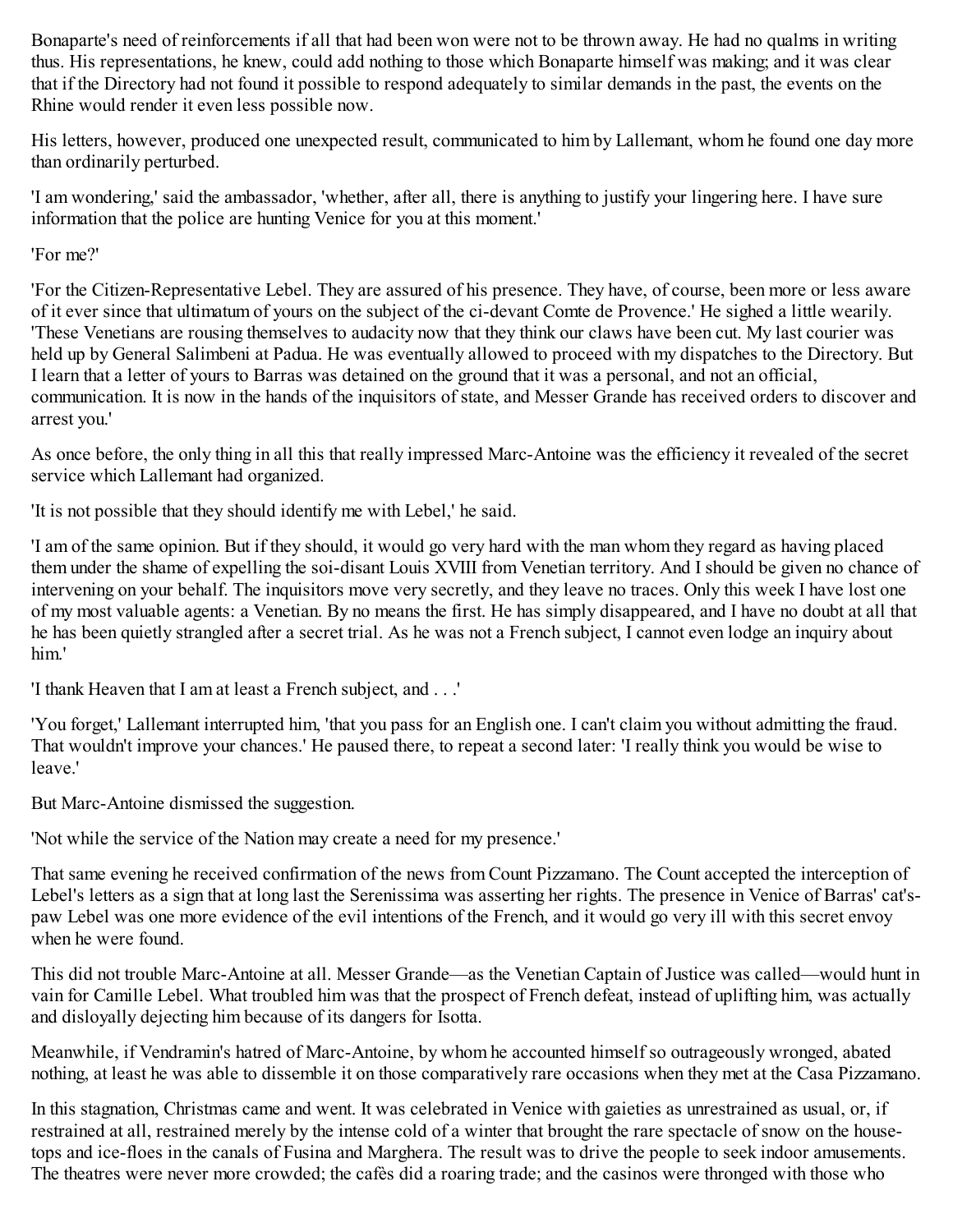went to gamble, to dance, or merely to flirt and gossip.

With the new year the city disposed itself for the licences of carnival, as if these were no serious matters to preoccupy it.

Marc-Antoine killed time as best he could. With a party of friends he attended the first performance of Ugo Foscole's Tieste, and supped, as was the carnival custom, in the box which they had rented. He allowed himself to be taken to masked balls given at the Filarmonici and the Orfei, which presented scenes of light-hearted merriment the like of which he had never witnessed. The numerous attendance at these functions of Venetian officers who flocked into the city from their quarters on Malamocco and elsewhere, far from reminding the merrymakers of the clouds of war that still hung upon the horizon, merely served to contribute to the general gaiety.

Whilst life flowed so carefree now in Venice, the Austrians marched to relieve Mantua, and to deliver the decisive blow that should end this campaign. Their defeat on the snow-clad field of Rivoli, with the capture of Provera's division of seven thousand men and thirty guns, gave pause for a moment to the carnival gaieties in Venice. But even now the alarm was far from being either as deep or as general as the circumstances warranted. With the aim of overriding panic, the Government deliberately circulated the assurance that it would provide for whatever might be necessary. In that assurance amusement was resumed.

Along the Riva dei Schiavoni and in the Piazza, as the weather became milder with the advent of February, there were constant throngs of idlers and revellers, and little crowds congregating about the itinerant shows set up for their amusement: the marionettes, the tumblers, the quack-salvers, the story-singers, the astrologers, the fortune-telling canaries, the Furlana dancers, or the circus in the Piazza. Patrician men and women, in mask and bauta, their quality proclaimed by their silks and velvets and gold-laced hats, mingled freely with the noisy populace, sharing their greed of laughter, and as reckless of the doom which was advancing so relentlessly upon the Serenissima.

For now the pace of events was quickening. The fall of Mantua followed upon Alvinzy's defeat. Rendered mobile thereby, Bonaparte went off to Rome and constrained the Pope to the Treaty of Tolentino. As one result of it three great convoys, including bullock carts laden with bronzes, pictures, and treasures of art of every description plundered from the Vatican, took the road to France.

Yet Venice, unable, it seemed, to tolerate any protraction of depression, was uplifted within a few days of the fall of Mantua by definite news that the Archduke Charles was coming with reinforcements from the Rhine to take command of the remains of Alvinzy's army.

Those in authority and those with real vision or real knowledge saw little ground for confidence in this fourth Austrian attempt against Bonaparte. For Bonaparte, too, had received at last, and unstintedly, the reinforcements for which he had so long been clamouring. With an army of sixty thousand men at his back, more than well-found in artillery upon which he placed so much reliance, and rid at last of the Mantua incubus, he was incalculably more formidable than ever before in this campaign.

So formidable, indeed, that the Doge and his councillors, in insisting more passionately than ever upon inaction, completely reversed their former arguments. Hitherto it had been that the Austrian strength more than sufficed to shield them. Now it was that the strength of the French must render futile anything that Venice could do.

The city itself and the surrounding islands swarmed with the troops that had been levied. There were four thousand men at Chioggia; three Dalmatian regiments on Malamocco, one at the Certosa, and a battalion on the Giudecca. There was a Slavonian regiment at San Giorgio Maggiore, and a battalion of Italians under Domenico Pizzamano at Sant' Andrea. Sixteen companies were quartered at Murano; the Croatian company of Colonel Radnich was at Fusina; and there were further troops quartered at San Francesco della Vigna and at San Giorgio in Alga. The total came to some sixteen thousand men, without taking into account a further ten thousand in garrisons on the mainland. In addition, there were seven naval divisions, stationed at Fusina, Burano, in the Canal of the Marani, and elsewhere. Nevertheless, it was deemed, even by minds as intrepid as that of Count Pizzamano, that these forces were inadequate now for an offensive alliance.

Manin was constrained to admit, at least in private and almost in tears, the error of having missed the moment for action which had presented itself just before Rivoli. To take such action now would be in the nature of a gambler's throw. And if the dice fell against them, the independence of the Serenissima would be the forfeit.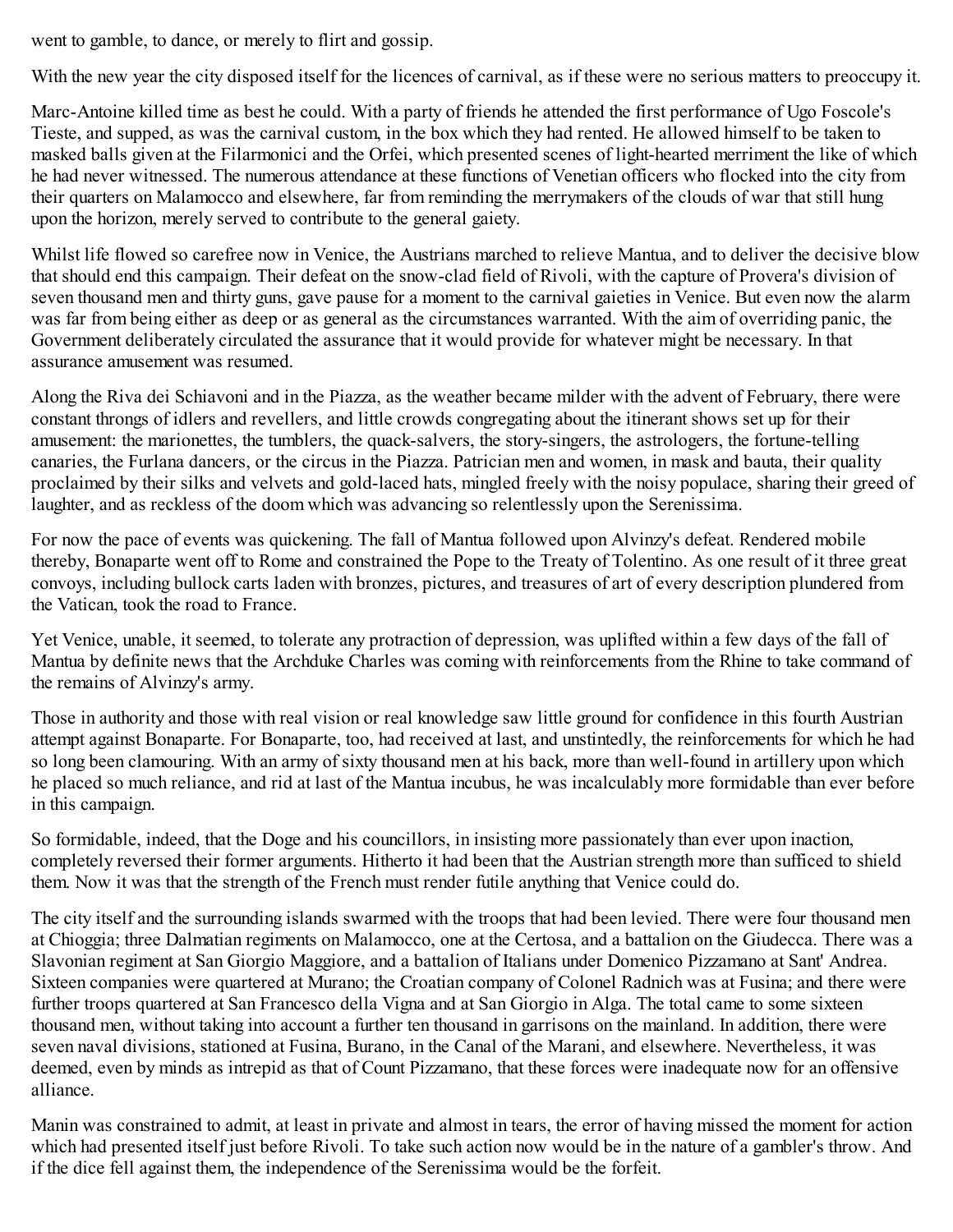Austria having failed them, Manin perceived their only hope to lie now in the favour of Heaven. By his orders there were special prayers, services, and processions, and the unveiling of a miraculous image in Saint Mark's. The only result of this was to alarm the people and lead to demonstrations hostile to the Signory for not having taken timely measures.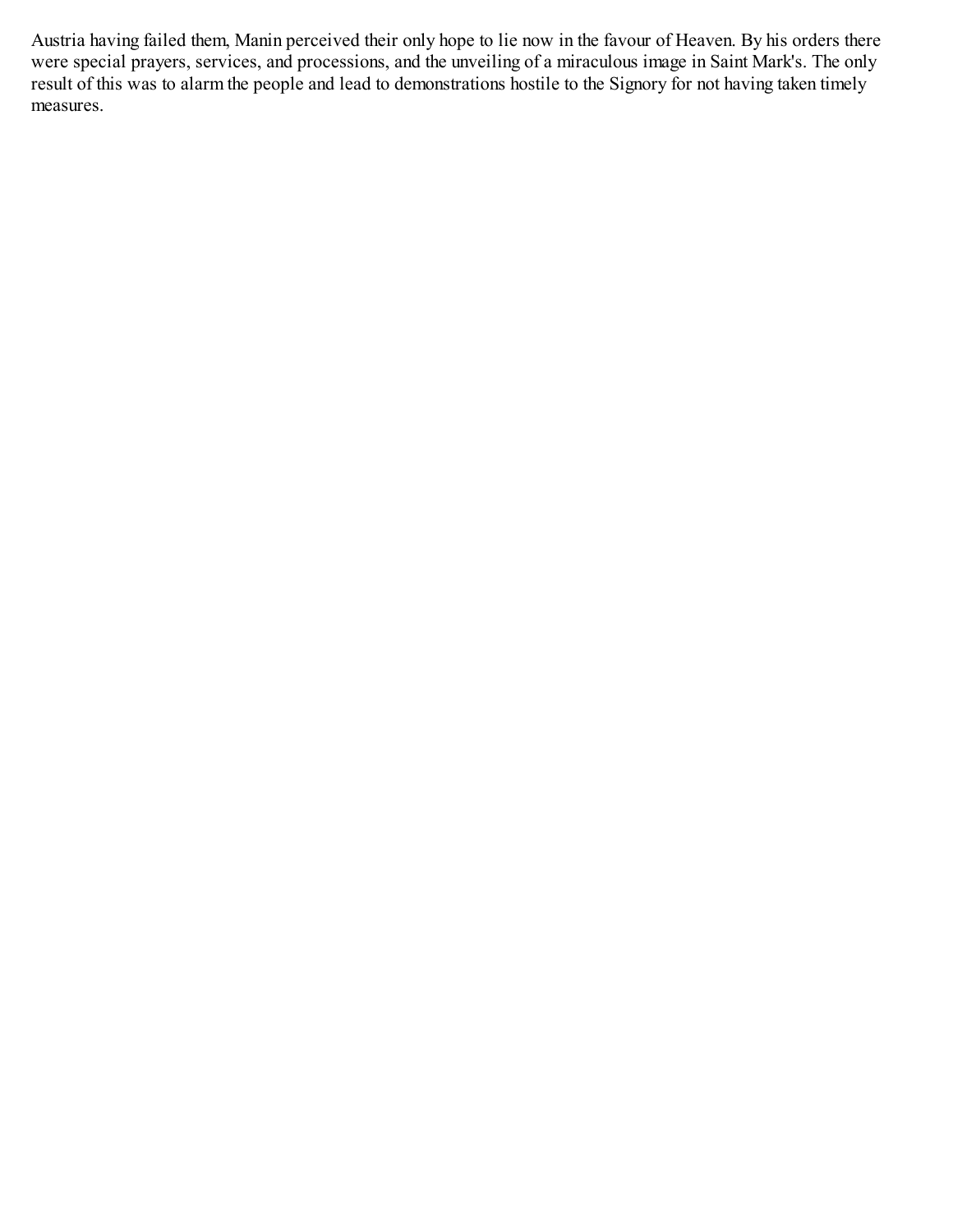# **CHAPTER XXIII**

#### **THE CITIZEN VILLETARD**

Marc-Antoine was roused on the morning the first Sunday in Lent by a peremptory summons from Lallemant.

Masks and mummeries had disappeared from the streets and canals of Venice, and the church bells were summoning a sobered population to devotion. The sun shone with a hard brightness, and already there was a feeling of spring in the air.

Closeted with Lallemant, Marc-Antoine found a young-old man of middle height, whose pallid, foxy countenance, lean, dry, and lined, seemed too old for his lithe, active body. His spare, sinewy legs were encased in white buckskins and black knee-boots with reversed yellow tops. He wore a long riding-coat of rough brown cloth with silver buttons and very wide lapels. And on the conical brown hat which he retained he had plastered a tricolour cockade. He was without visible weapons.

Lallemant, who did not appear to be in the best of humours, presented him as the Citizen Villetard, an envoy from General Bonaparte.

The keen glance of the man's small, sunken eyes played searchingly over Marc-Antoine. His nod was curt, his voice, harsh and rasping.

'I have heard of you, Citizen Lebel. You have been some months in Venice. But you do not appear to have accomplished very much.'

Marc-Antoine met aggressiveness with aggressiveness.

'I render my accounts to the Directors, from whom I take my orders.'

'General Bonaparte finds it necessary to supplement them. That is why I am here. The Little Corporal is tired of temporizings. The hour for action has arrived.'

'So long,' said Marc-Antoine, 'as his wishes coincide with those of the Directory, we shall do our best to realize them for him. Since he has thought it worth while to send you to Venice, I trust that you bring some useful suggestion.'

Villetard was visibly taken aback by an arrogance that seemed to wrest from him his authority. Lallemant, who had just been hectored by this envoy, permitted himself the ghost of a smile.

Villetard frowned. 'You do not seem to understand, Citizen Lebel, that I have been sent here to co-operate with you. With you and the citizen-ambassador.'

'That is different. Your tone led me to suppose that you came here to give orders. That, you must understand, is inadmissible until the Directory relieves me of my responsibility.'

'My dear Citizen Lebel . . .' the other was beginning to protest, when he was interrupted by the peremptory hand which Marc-Antoine raised.

'Here in Venice, Citizen Villetard, I am known as Mr. Melville, an English idler.'

'Ah, bah!' Villetard was jocularly contemptuous. 'We can afford to throw off our masks now that we are about to prick this oligarchic bubble.'

'I shall prefer that you wait until the bubble has been pricked. Shall we come to business?'

It transpired that Villetard's first business was to obtain and forward at once to Bonaparte the charts of the soundings taken in the canals approaching Venice from the mainland. Lallemant had to confess that they were incomplete. After the arrest and suppression of Terzi and Sartoni, he had abandoned the matter as too obviously dangerous.

Villetard was sarcastic. 'I suppose you have been assuming that Bonaparte would invade Venice with an army of ducks.'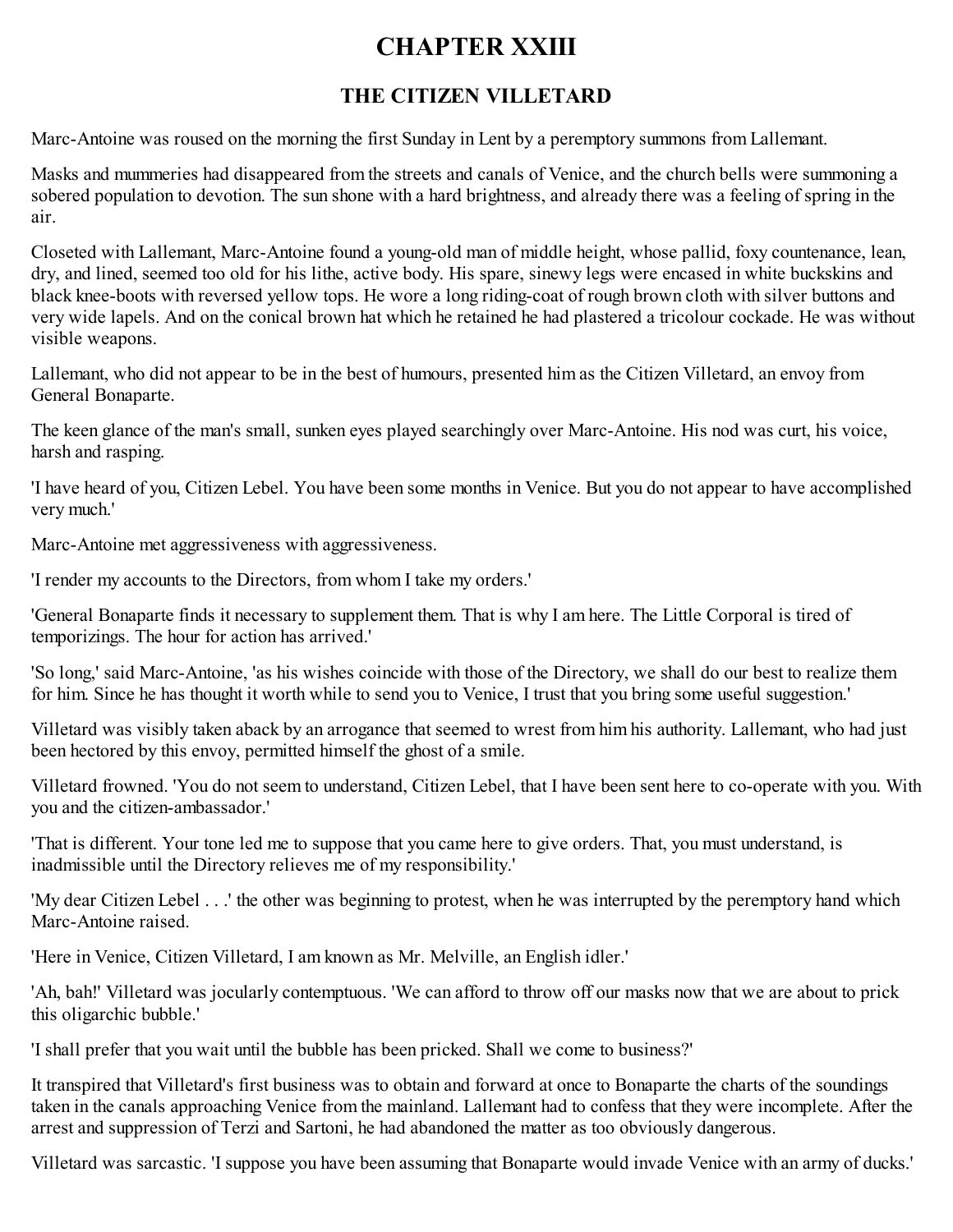Coldly Marc-Antoine asserted himself again. 'Would not consideration of the means to employ be more profitable than offensive pleasantries? It will save time. And you have said yourself, Citizen Villetard, that there is no time to lose.'

'What I have said is that too much time has been lost,' was the truculent answer. 'But certainly let us consider what means are now available. Do you dispose of anyone capable of undertaking the work? After all, it does not entail a great deal of intelligence.'

'No,' said Lallemant. 'But it entails a great deal of risk. It is certain death to the man who is detected.'

'Therefore, the man to be employed should be one who is not otherwise valuable,' was the cynical answer.

'Of course. I would, naturally, not employ a Frenchman. And, as it fortunately happens, I have under my hand a Venetian whom I think we can coerce<sup>'</sup>

He mentioned Vendramin and the nature of the coercion. Marc-Antoine was conscious of excitement.

'Vendramin?' said Villetard. 'Oh, yes, I've heard of him. One of the preachers of francophobia.' He appeared to be very fully informed. 'It would be poetically humorous to constrain him to perform this service. If you are really able to do it, let it be done without loss of time. Where is this barnabotto to be found?'

They found him that same Sunday evening at the lodging of the Vicomtesse de Saulx. And they found him there because Lallemant so contrived it, by instructing the Vicomtesse to ask Vendramin to supper. Accompanied by Villetard, the ambassador presented himself at the Casa Gazzola at nine o'clock, by when he judged that supper would be over.

It was. But Vendramin and the Vicomtesse were still at table. Vendramin had accepted the invitation with alacrity as a mark of favour of which lately the marks had been few. This to his distress, because he was becoming more and more urgently in need of favour. His hopes ran high that the Vicomtesse would prove more generous than she had been of late; and he was in the very act of moving her compassion for his needs when, to his annoyance, Lallemant was announced.

The ambassador was of a disarming urbanity when the Vicomtesse presented Ser Leonardo. He had heard of Monsieur Vendramin, of course, from his cousin Anne, and had long desired the felicity of meeting him. Villetard's acknowledgments of the presentation might have been considered equally flattering but for the contemptuous smile on his grey, wolfish face.

'Monsieur Vendramin's name is well known to me, too, although I am new to Venice: well known as that of a patrician of great prominence in the councils of the Most Serene Republic. Not exactly francophile, perhaps. But I am of those who can admire energy even in an enemy.'

Vendramin, flushed with annoyance and discomfort, mumbled empty amiabilities. Beautifully dressed himself, for the occasion, in a shimmering satin coat that was striped in two shades of blue, he eyed with disgust the unceremonious redingote and buckskins and loosely knotted neckcloth in which this very obvious Jacobin presumed to intrude upon a lady of quality.

Lallemant made himself at home. He even did the honours, setting a chair for his companion, providing him with a glass and placing a decanter of malvoisie before him. Then he drew up a chair for himself, and sat down at the table.

'Do you know, cousin François, you arrive very opportunely,' said the Vicomtesse, with her sweetest smile.

'You mean, I suppose,' said the portly ambassador, 'that you will be wanting something. The day is long past when a lovely lady accounted me opportune on any other grounds.'

'My friend, you do yourself injustice.'

- 'So does everybody else. But what is it that you are requiring?'
- 'Do you think that you could advance me two or three hundred ducats?'

Vendramin felt a pleasant warmth rising in his veins. After all, his annoyance at this visit had been premature.

The ambassador blew out his red cheeks, and raised his brows. 'God of God, Anne! You say two or three hundred, as if there were no difference between the one figure and the other.'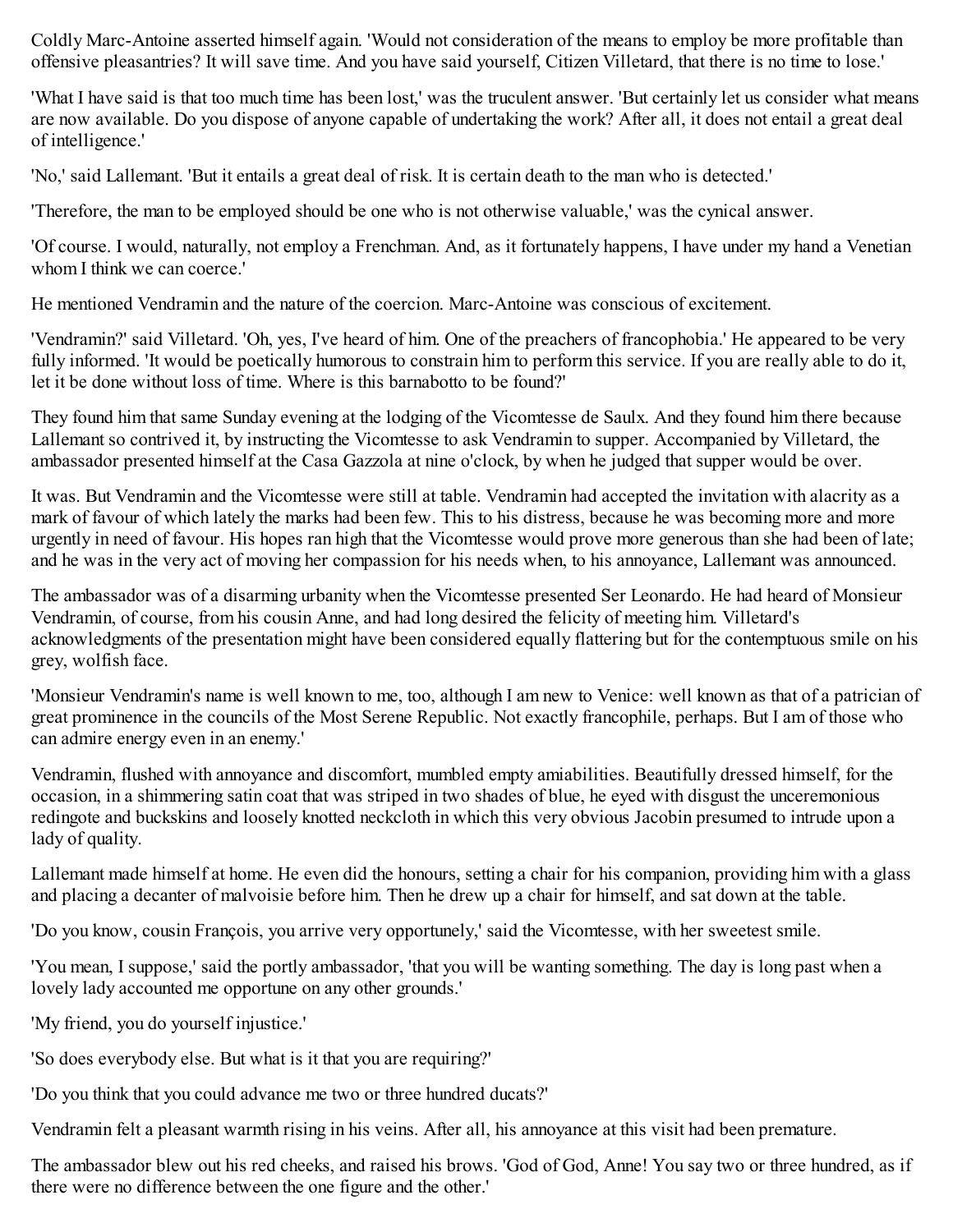'What is the difference, after all?' She set a hand, long, slim, and of a dazzling whiteness upon the ambassador's black satin arm. 'Come, François. Be a good child, and let me have two hundred and fifty.'

Lallemant looked at her gravely. 'You don't seem to realize how large a sum it is. What can you want it for?'

'Need that matter to you?'

'Very much; you do not dispose of such a sum; and if I am to advance it, I have some sort of right to know how it is going to be spent. After all, I am in a sense responsible for you.' He looked across at Vendramin, and his eyes usually kindly had become a little hard. 'If, for instance, you are proposing to add this, or any part of this, to the money that this gentleman already owes you . . .'

'Monsieur!' exclaimed Vendramin. His face flamed scarlet. He made as if to rise, then sank together again on his chair, as the Vicomtesse exclaimed:

'François! How can you? This is to betray my confidence.'

Villetard quietly sipped his wine like one who seeks to efface himself.

'Betray your confidence, my dear! What will you say next? Can Monsieur Vendramin suppose that in a few months I would advance you sums, amounting in all to some six or seven thousand ducats, without informing myself of what was becoming of the money? I should be an odd guardian if I had done that, should I not, Monsieur Vendramin?'

From flushed that it had been Vendramin's face had turned pale. He was breathing hard.

'Really!' he ejaculated. 'I had no notion of this. A transaction of so very private a nature . . .' He swung in dark annoyance to the Vicomtesse. 'You never told me, Anne, that . . .'

'My dear Leonardo,' she interrupted him, a pleading little smile on her distressed face, 'where was the need to trouble you? And, after all, what does it matter?' She swung again to the ambassador. 'You have made my poor Leonardo uncomfortable, and this before Monsieur Villetard, too. It is not nice. You'll do penance by letting me have that two hundred and fifty tomorrow morning.'

For all his annoyance, Vendramin watched the ambassador from under his brows. Lallemant shook his big head slowly. Slowly he turned his glance upon the Venetian.

'You realize, sir, that the sum you are owing the Vicomtesse is a very heavy one. I should not be doing my duty to her if I allowed her to increase the debt without some clear assurance of how and when this money is to be repaid.'

The Vicomtesse flashed in with vexation in her voice. 'Why do you plague him with such remarks? I have told you already that Monsieur Vendramin is to make a rich marriage.'

Lallemant affected to recollect. 'Ah, yes. I remember now.' He smiled deprecatingly. 'But marriages sometimes miscarry. What would happen, for instance, if, after all, Monsieur Vendramin were not to make this rich marriage? You would lose your money. Well, as your cousin, and in some sort your guardian, I do not want to see you lose such a sum as that. It is very much more than you can afford to lose. I wish you to understand that, Monsieur Vendramin.' His manner had become stern.

And now, to increase Vendramin's almost intolerable and speechless discomfort, Lallemant's saturnine companion thrust himself into the matter.

'There is no reason why the citoyenne should not be repaid at once.'

'Ah?' Lallemant slewed round on his chair to gaze interrogatively at the speaker.

'Transfer the debt from the citoyenne to the French Republic, as moneys paid to this Venetian gentleman out of the secret service funds, on account of services to be rendered.'

'That is an idea,' said Lallemant, and in the deathly stillness that followed, his dark eyes questioned Vendramin.

The Venetian stared blankly. 'I do not think I understand.'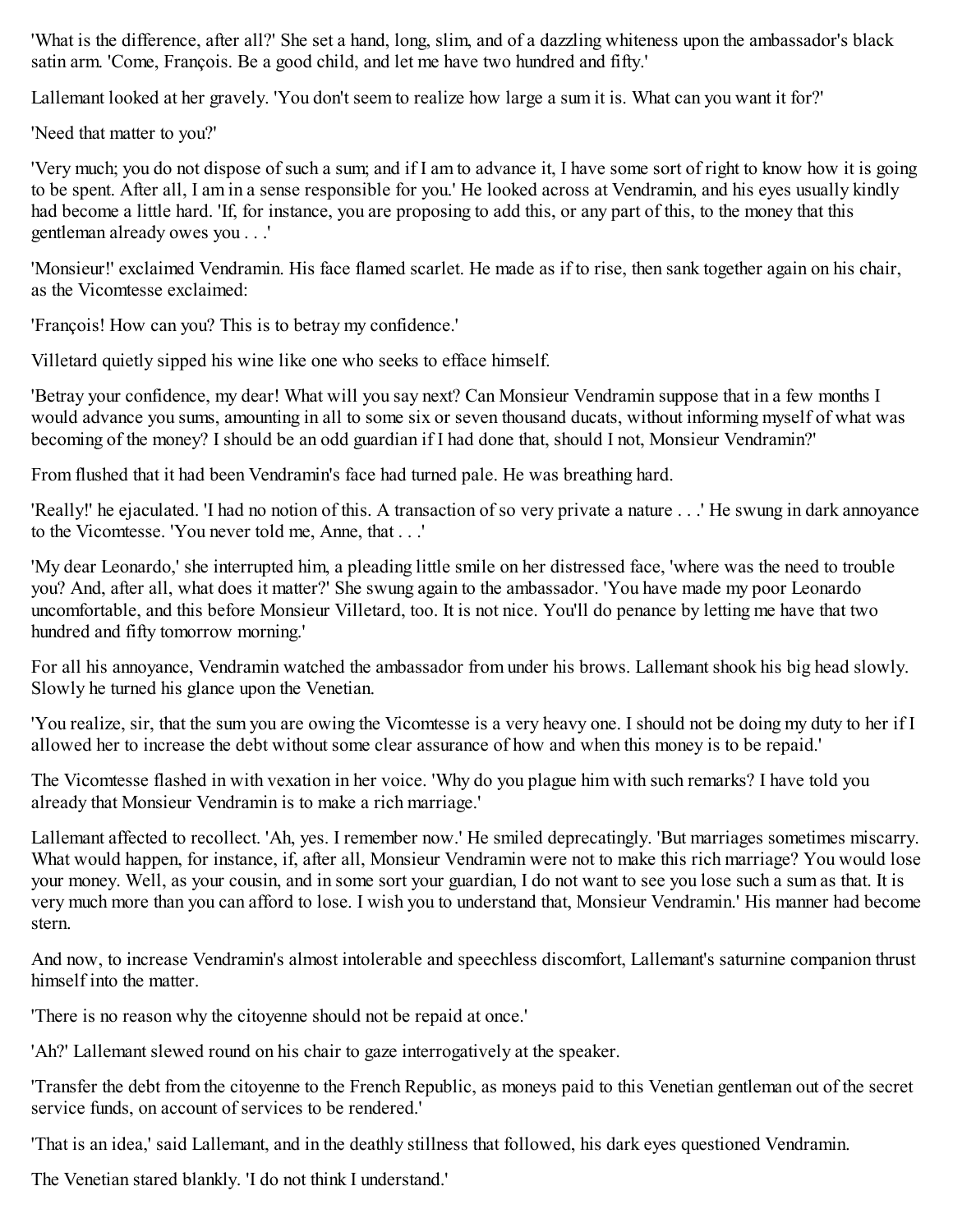Villetard again intruded. 'God of God! It's plain enough, isn't it? You have received from the French secret service funds an advance of six thousand ducats, or some such sum, on account of services to be rendered. The time has come to render them.'

'To render them?' said Vendramin. 'What services?'

Villetard leaned forward to answer him. 'The nature of the services doesn't matter. You'll receive full instructions about that. May we take it that you will adopt this method of discharging your debt?'

'You may take nothing of the kind,' was the furious answer. 'Is this a trap, sirs? Anne!' he appealed wildly to the Vicomtesse. 'Is this a trap?'

'If it is,' said the rasping voice of Villetard, 'it is a trap of your own making.'

Vendramin pushed back his chair and rose. 'Sirs,' he announced, with a sudden access of dignity, 'I have the honour to wish you a very good-night.'

'It will be a very bad night for you if you do,' sneered Villetard. 'Sit down, man.'

Tall, straight, and disdainful Vendramin looked down at the Frenchman beyond the table.

'As for you, sir, who have had the effrontery to impugn my honour with such a proposal, I should be glad to know where a friend of mine can find you.'

Villetard leaned back and looked up at him through half-closed eyes, a tight-lipped smile on his lean, ashen face. 'You bleat of honour, do you? You prey upon a woman, and borrow from her large sums of money which you are unable to repay unless, as a result of a prospective marriage, you commit an act that is even more flagrantly dishonest. Yet you boast an honour that may be impugned. Do you not even suspect that you are ridiculous?'

With a foul oath Vendramin snatched up a decanter from the table. He was baulked of his murderous intention by the Vicomtesse. Suddenly on her feet, she clutched his arm. A glass was swept to the floor and shivered there. Almost like an echo of the sound came the rasping voice of Villetard, who had not moved.

'Sit down!'

Vendramin, however, remained standing; panting and swaying. The Vicomtesse, still clinging to him, was murmuring 'Leonardo! Leonardo!' the music of her voice cracked by agitation. She took the decanter from his hand, and replaced it on the table. His spasm of passion spent, he let her have her way.

Villetard, still sitting back and slightly tilting his chair, still looking at him with that expression of contempt, spoke again.

'Sit down, you fool, and listen. And in God's name, let us be calm. In heat nothing was ever accomplished. Just survey your position. You have had these sums from the French secret service funds. They have been paid to you in drafts on Vivanti's issued by the French Legation, and these drafts have been countersigned by you in acknowledgment of the money. Do you suppose that you will be allowed to swindle the French Government by refusing now to do the work for which you have been paid?'

'That is infamous!' cried the livid Venetian. 'Infamous! Did you say swindle? It is you who are attempting a swindle. A gross, impudent swindle. But you are dealing with the wrong man, let me tell you. You may take your treacherous proposals to the devil. Where I am concerned you may do your worst. My answer to you is no. No, and be damned to you.'

'Very fine and heroic,' said Villetard. 'But I don't happen to be the man to take "no" for an answer. You say that we may do our worst. Have you reflected what that would be? Have you even considered how you would allay the natural assumptions of the inquisitors of state as to the purpose for which you received this money from the French Embassy?'

Vendramin stood there with the feeling that the blood was draining from his heart. The defiant spirit that had been sustaining him a moment ago was slowly perishing. Gradually sheer terror came to stare out of his prominent blue eyes.

'Oh, my God!' he said. 'My God!' He swallowed, and made an effort to brace himself. 'You mean that you would do that?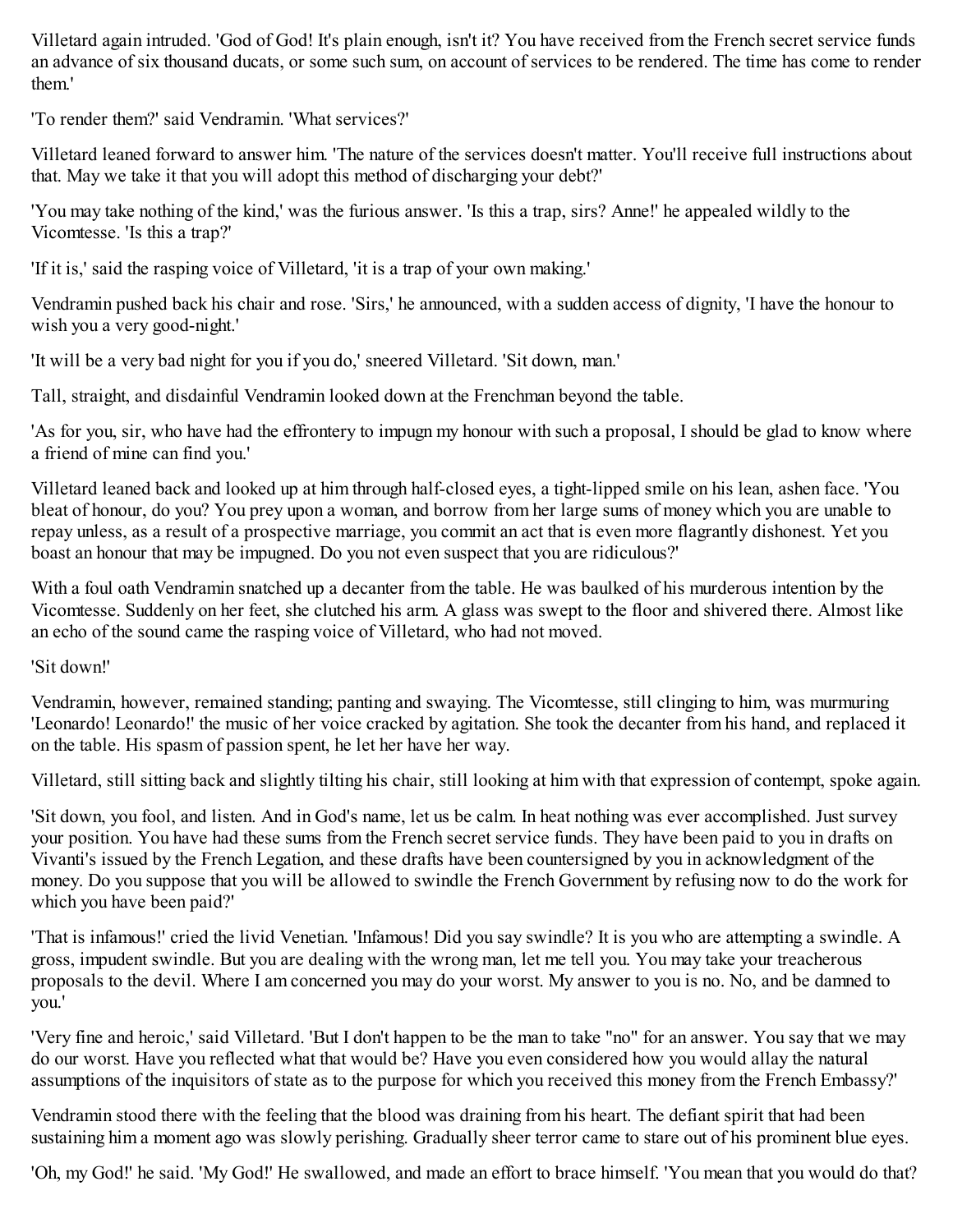That you would use this lying blackmail against me?'

'You happen to be necessary to us,' said Lallemant quietly. 'Just as this money was necessary to you. You did not scruple to take it from my cousin. You did not trouble to inquire whence it came or whether she could spare it. Why should we be less unscrupulous with you?'

'You try to make a case against me, so as to justify the vileness of what you do. You are just a pair of scoundrels; low, Jacobin scoundrels; and this woman has . . . been your decoy. Mother of God! What company have I been keeping?'

'Very profitable company,' said Villetard. 'And now we call the reckoning.'

'And insult will not help you,' added Lallemant. 'After all, Venice will not suffer more than she must by what you do. If you should persist in refusing, someone else will be found for the service we require. It is only that we do not waste the money of the Nation. You are paid in advance.'

Villetard shifted impatiently. 'Haven't we had words enough? Our proposal is before Monsieur Vendramin. If he is such a fool as to prefer the Prison of the Leads and the garrotter, let him say so, and have done.'

Vendramin leaned heavily upon the back of a chair. In his heart he cursed the day when he had first seen the Vicomtesse, cursed every ducat that he had ever borrowed from her. That scoundrel Melville had been able to blackmail him with this threat into foregoing a just vengeance; and now the thing was being used again to force him into this treachery. His mind remained clear, in fact, it was rendered more than ordinarily clear by the peril in which he stood. The suspicion concerning Melville, which this little Delilah had quieted, was now stronger than ever. It was too much of a coincidence that both he and these admitted French agents should adopt exactly the same method of imposing their wills upon him.

And from this suddenly sprang a thought which proved the determining factor in his agony of vacillation.

He looked at them with eyes that narrowed suddenly.

'If I were to listen to you . . . If I were to agree to do what you want, what guarantee should I have that you would keep faith with me?'

'Guarantee?' said Villetard, raising his brows.

'How should I know that you would not still betray me?'

'There would be our word,' Lallemant assured him.

But Vendramin, still stinging where he could, shook his head. 'I should need something more in so grave a matter.'

'I am afraid that is all that we can give you.'

'You can give me the drafts that you hold as proof of what you call my debt to you.'

On the point of answering, Lallemant suddenly checked. He sat silent and thoughtful, his eyes on the wine-glass which he was twirling by its delicate stem. Thus, until Villetard broke in impatiently: 'But why not? He has a sort of right to them once the debt is paid.'

'Once it is paid, yes,' the ambassador slowly agreed. Then, taking his resolve, he became more brisk. 'Come to me at the embassy tomorrow in the forenoon, and we will settle the terms with you.'

'You mean that you agree?' Vendramin was eager.

'I mean that I will let you know tomorrow morning.'

'I will serve you on no other terms,' Vendramin defied him.

'Well, well. We will talk of it tomorrow.'

After the Venetian had departed, Villetard expressed impatience of a procrastination for which he could discover no reason. But Lallemant postponed explanation until the two men were in their gondola, on the way back to the Madonna dell' Orto. Then, at last, he satisfied Bonaparte's envoy.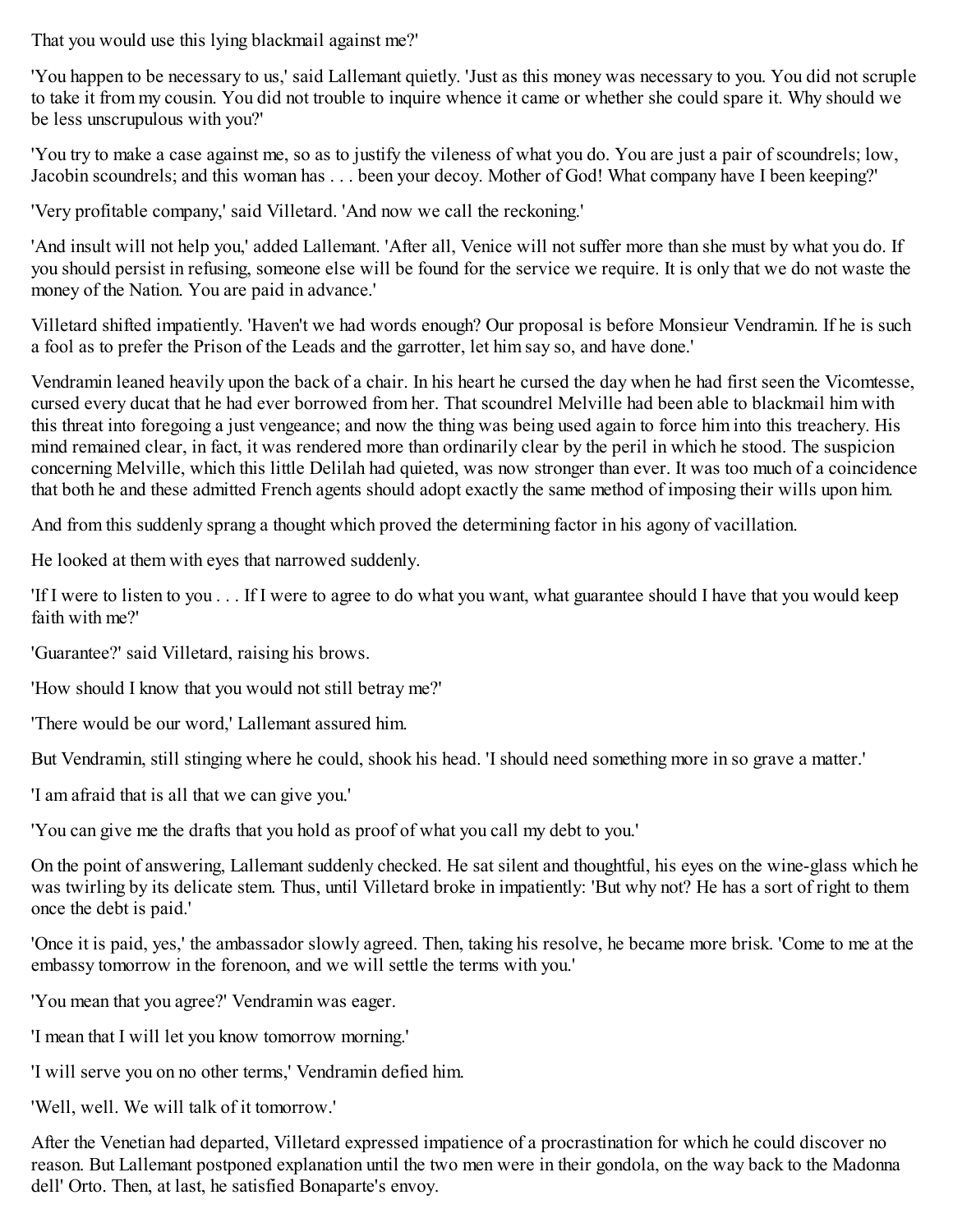'I have my reasons, of course. Naturally I could not state them in the presence of this Venetian. Just as naturally I preferred not to state them after he had departed.'

'But why not, since Madame la Vicomtesse . . .'

Lallemant interrupted him, adopting the tone of the master towards the dilettante.

'My dear Villetard, the experience gathered in controlling as I do a considerable secret service has taught me never, unless there are very good reasons for it, to allow one secret agent to be aware of another. In the case of Lebel there are more than ordinary reasons why none of my people should be allowed to guess his real identity. It would have been impossible to have discussed this matter before the Vicomtesse without disclosing it. That is why I preferred to wait until we should be by ourselves.'

'I don't myself see what there is to discuss. This miserable barnabotto was ready to come to terms, and . . .'

Again he was interrupted. 'If you will have a little patience, my dear Villetard, you shall learn what there is to discuss.' And he disclosed how, to shield himself from the danger of assassination, Lebel employed those drafts on Vivanti's which Vendramin now asked them to surrender. 'Now, if harm should befall Lebel through my having neglected any precautions, that would be a very serious thing. I do not care about the responsibility.'

Villetard was impatient. 'If the Little Corporal doesn't get what he wants, the consequences may be still more serious. I don't care for the responsibility of that. Lebel must take his chances. He seems a man well able to take care of himself.'

'But I must consult him before accepting Vendramin's condition?'

'Why?' Villetard was vehement. 'Suppose that he opposes it? What then? Is General Bonaparte . . . Is France to forego advantages because of risks to the Citizen Lebel?' And he quoted: '"Salus populi suprema lex."'

'Yes, yes. But if Vendramin won't hear reason, I might find another man to do the work?'

'When?' barked Villetard.

'Oh, soon. I should have to look round.'

'And is the Army of Italy to wait while you look round? Name of a name! I begin to think it is fortunate I was sent to Venice. There is one thing only to be done. Duty points it out quite clearly.' His tone hardened. 'Tomorrow, you will agree to Vendramin's terms. And you will conveniently forget to mention the matter to Lebel, or to anyone else. I hope that is clear.'

'It is clear,' said Lallemant, stifling his resentment of that hectoring tone. 'But let it be also clear to you that I shall not do it until I have exhausted every attempt to constrain Vendramin without going quite so far.'

'That is legitimate,' Villetard admitted. 'But it is the utmost that I will permit.'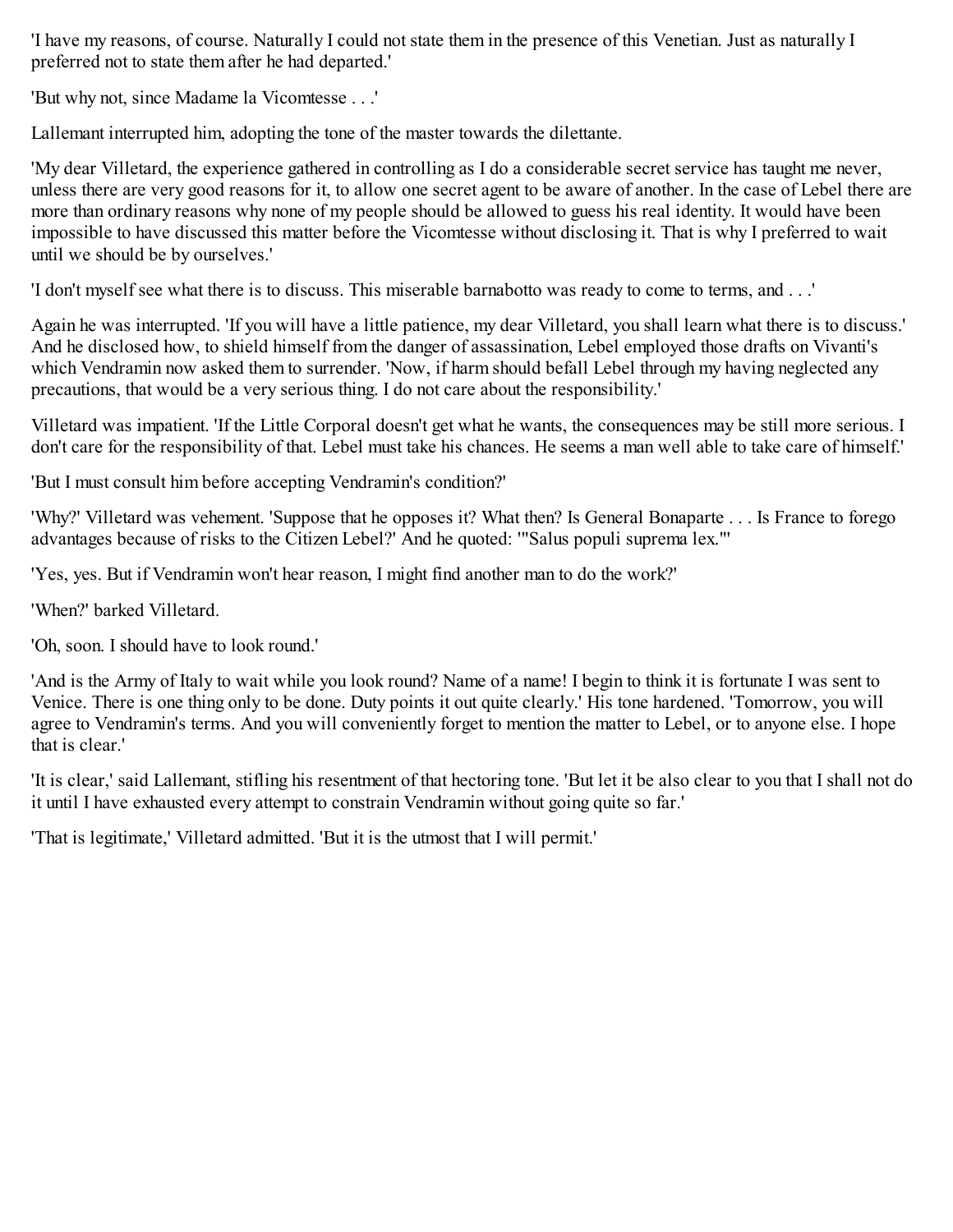# **CHAPTER XXIV**

### **EMANCIPATION**

Firmly on the morrow Lallemant went as far as Villetard gave him leave. And Villetard himself was present to see that he went no further. For the rest Villetard loyally supported him in the assertion that they must retain the drafts in their possession, and that Vendramin must rest content with their assurance that they would not be employed to his detriment unless he himself provoked it.

Vendramin on his side was no less firm. A night's reflection had hardened him in his purpose. Unless by this act of treachery to Venice he could break the intolerable fetters in which Melville held him, he would not undertake it.

What he said to Lallemant was that without a definite guarantee he would not act; and that no guarantee would serve him short of delivery to him of the actual drafts upon his fulfilment of what was required of him.

Upon this he was actually on the point of taking his leave when Villetard intimated surrender.

'Since he sets such store by it, Lallemant, let him have his way.'

And Lallemant, venting his reluctance in a sigh, had felt constrained to yield.

When, later that day, Marc-Antoine called at the embassy to inquire whether Vendramin had been enlisted, the uncomfortable Lallemant disingenuously brushed the matter aside.

'I have no doubt,' he said, 'that he will come to it,' and he changed the subject.

The ambassador had been able to simplify the task ahead of Vendramin by putting him in communication with a survivor of the associates of Sartoni. This man procured two others who were willing to work with him. But since the fate of their predecessors went to show with what terrible risks the task was fraught, these scoundrels required very substantial emoluments.

Vendramin found the embassy accommodatingly liberal. Lallemant did not stint supplies. Not only did he furnish the necessary funds for those wages of treachery, but he made no difficulty about adding fifty ducats, as a douceur to relieve the temporary embarrassment which Vendramin had not hesitated to confess to him.

As a result, and also because driven by anxiety to obtain possession of those incriminating drafts, Vendramin went to work with zealous and assiduous diligence.

Each morning when Zanetto—the chief of the men employed—brought him a rough note of the night's labours, he would spend some hours in carefully recording the figures on the chart he had prepared to receive them.

This, however, did not prevent him from making simultaneously a fuller parade than ever of his patriotic zeal at the Palazzo Pizzamano, where he was an almost daily visitor. There was, however, little to be done just then. Hope was encouraged by the persistent rumour that although Bonaparte was now in great strength, and although the Archduke Charles at Udine was not relaxing his warlike preparations, negotiations for peace were actively on foot.

Vendramin displayed a shrewdness, which he thought that future events might well come to establish, by refusing to share this optimism. He declared that the perceptible underground activities of the French contradicted these rumours. Venice, he reminded them, was full of French agents and French propagandists, working incalculable mischief.

One day, meeting Catarin Corner at the Casa Pizzamano, he actually expressed himself with some bitterness on the subject of the comparative inertia of the inquisitors.

'The danger,' he declared, 'is perhaps more to be feared than the guns of Bonaparte. It is an invasion of ideas, creeping insidiously into the foundations of the State. It is the hope of the apostles of Liberty, Equality and Fraternity, that if the Venetian oligarchy is not to be destroyed by force of arms, it shall nevertheless succumb to Jacobin intrigue.'

Corner assured him that the inquisitors were by no means either indifferent or inert. Idleness on the part of the inquisitors was not to be assumed from the absence of signs of their activities. It was not the way of the Three to leave footprints. If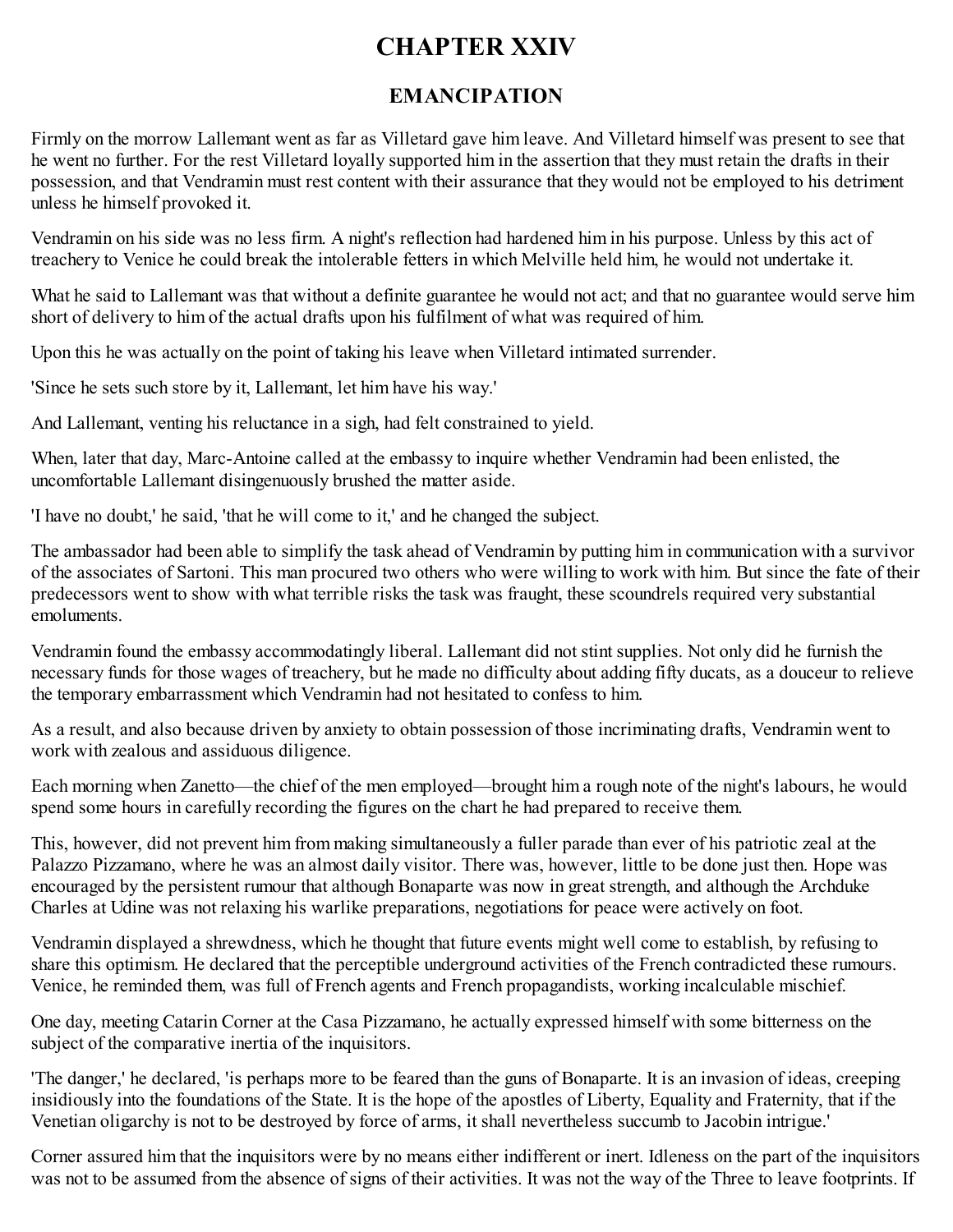those responsible for military measures had been one half as active, the Republic today would stand delivered of every menace.

Vendramin deplored so much secrecy at such a time. A parade of the functioning of the inquisitors must prove a salutary deterrent to enemy agents.

Pizzamano listened and approved him, and in this way Ser Leonardo improved his credit with the Count, and at the same time increased the despair of Isotta.

She moved wan and listless in those days, and Vendramin's attitude towards her was not calculated to lighten her burden. Whilst outwardly the perfect courtier, yet his courtship held now an indefinable undercurrent of irony, which, whilst so slight and elusive that it was impossible to seize upon it, was nevertheless perceptible to her keen senses.

Sometimes, when Marc-Antoine was with them, she would detect on Vendramin's lip a faint curl that was not merely the secret mockery of one in whom he perceived a defeated rival; and in his glance at moments she would surprise a malevolence that made her almost afraid. Of the meeting between the two men she knew nothing, and of the open enmity between them they had tacitly agreed to allow nothing to transpire here. The fact that they had no love for each other was beyond dissembling: but at least they used towards each other a cold and distant civility.

Sometimes, when Vendramin leaned over her with words of flattery, there was a smile on his lips that made her soul shudder. He had a trick of alluding to her innocence of the world's evil and to the purity of her inexperience in terms so exaggerated that it was impossible not to suspect their sarcasm, far though she might be from understanding it. She could not guess the bitterness festering in his soul, the hatred which at times surged up in him for this woman whom he was to marry, but by whom he accounted himself so basely cheated. He would make her his wife so that he might win an established position and escape from the life of makeshifts which had hitherto been his. But he could never forgive that, whilst she might gratify his ambition, she cheated him of all else to which he was entitled, cheated him even of the satisfaction of telling her that he knew her stately calm, her cold, virginal austerity for the brazen masks with which she covered her impurity. One day that satisfaction might yet be his; and nearer at hand lay that other satisfaction of striking at her through her paramour, and thus at one blow avenging himself upon both. There should be, he thought, a measure of solace for him there.

To this end he worked so diligently that, within a fortnight of having set his hand to the task, he was able secretly to repair to the French Legation one night and lay before Lallemant the chart which he had completed.

The two Frenchmen examined it carefully. Lallemant still had in his possession some of the details supplied to him by Rocco Terzi before he was taken. By these he checked as far as possible the work of Vendramin, and found it accurate.

They behaved generously. From a strong-box Lallemant took the drafts that had been cashed at Vivanti's and surrendered them. After that he counted out a hundred ducats in gold, which he had promised the Venetian as a further gratuity when the task should be accomplished.

Vendramin pocketed first the heavy bag of gold, and then, when he had carefully examined them, the incriminating drafts.

Villetard, who had looked on with his habitual cynical smile, spoke at last.

'Now that you know where good money is to be earned, you may find it suits you to continue in our service.'

Vendramin looked at him in resentment of both tone and words.

'I shall not again find myself at your mercy.'

The cynicism of Villetard's smile deepened. 'You are not the first escroc I've met who could be lofty in words. It's part of your stock-in-trade, my lad, and we're not deceived. You'll remember my offer.'

Vendramin went out, secretly fuming at the insolence of such assumptions. But the feeling did not last. It was outweighed by the exhilaration of possessing those drafts on Vivanti's Bank. He was like a man whose fetters have been knocked off. He was emancipated; free at last to settle accounts with Mr. Melville without dread of consequences. At last—as he expressed it to himself—he was in a position to repair his honour.

He lost no time in setting about it. With a definite purpose he made his way to Saint Mark's.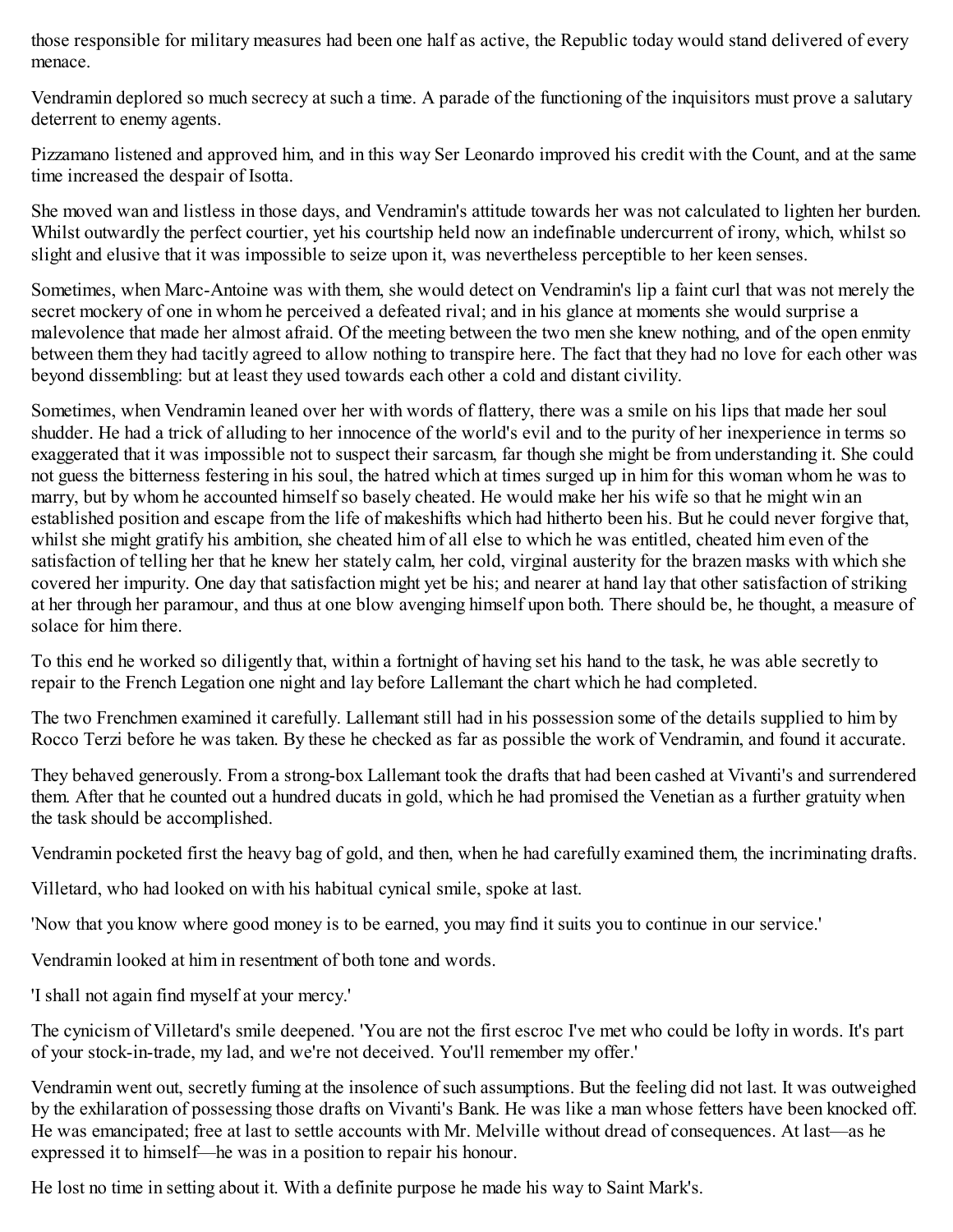Payment of his debts would consume all of the hundred ducats in his pocket. But Vendramin was not thinking of paying his debts. He was not even thinking of wooing fortune with this money at the Casino del Leone, which is probably how he would have employed it, his creditors notwithstanding, but that he knew of a still sweeter use for it.

He strolled the length of the Procuratie, scanning the occupants of the tables at Florian's, greeted here with a nod and there with a wave of the hand. Those who hailed him were chiefly fellow-barnabotti taking the spring air, and a little wine at somebody's expense. For some time he did not find what he sought. Having come to the end, he passed round again to the middle of the Piazza, and so retraced his steps towards Saint Mark's. It was only as he was returning that his glance met that of a middle-aged, vigorous man in a rusty suit with tarnished lace, who walked with his hands behind him, a cane swinging from them, and a sword worn through the pocket of his coat.

Ser Leonardo halted in this man's path. They greeted each other, and Vendramin, turning, fell into step beside him.

'There's a service I am needing, Contarini,' he said. 'If you can render it there are fifty ducats for you, and another thirty to be shared between any two likely lads you may know who will lend a hand.'

The expression on Contarini's sallow, hungry-looking face scarcely changed.

'Does it need three of us?' he asked.

'I am making certain. I want no accidents. And there will be four of us. For I shall be of the party.'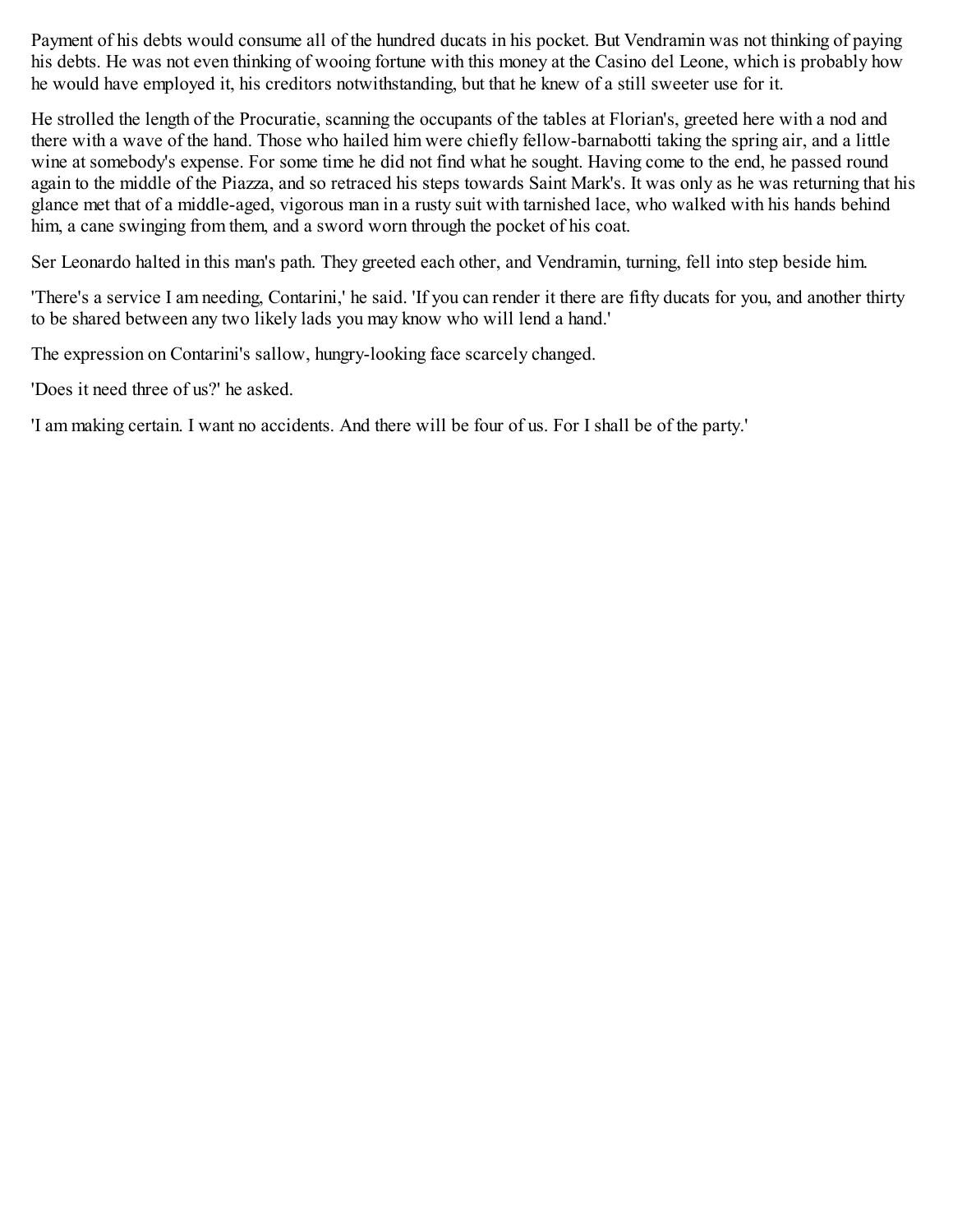### **CHAPTER XXV**

#### **THE WARNING**

Isotta occupied a high-backed settee, near the glass doors leading to the loggia at the garden end of the salon. A servant had placed it for her so that she immediately faced the light with the piece of needlework upon which she was engaged. She worked mechanically, her mind overclouded by the melancholy of a hopeless waiting. It was late afternoon, and as the March daylight began to fade, she relinquished her work, and reclined with closed eyes. Eye-strain had induced a drowsiness to which she yielded.

Suddenly she was aware of voices at the other end of the room. From this and the deepening twilight, she realized that she had been asleep. The voice that had aroused her was her father's, loud and vehement; and now it was answered by the smooth, level tones of Catarin Corner's. She moved to rise and disclose herself, when the red inquisitor's words thrust her back again, breathless.

'That Camille Lebel and your friend Messer Melville are one and the same person there is, I assure you, no possible doubt. He will be arrested tonight, and a thorough search will be made of the effects at his lodgings. But whether that discloses anything or not, there is quite enough before the inquisitors already to determine his doom.'

'And I assure you that this is sheer lunacy.' The Count was excited. 'My acquaintance with him is not of yesterday. And the British Ambassador here can speak for him very definitely.'

'Unfortunately for him, our spies can speak more definitely still. This man has covered his traces very cleverly, taking advantage of, no doubt, laudable antecedents so as to establish his credit. Whoever he may really be, the French Legation knows him for Camille Lebel, and the activities of this elusive Camille Lebel, whom we had almost despaired of discovering, make up a heavy account against him.'

'But it is preposterous, Catarin. His comings and goings at the French Legation prove nothing. If he had not been in relations with Lallemant, passing himself off as a francophile agent, he would never have obtained the valuable information which from time to time he has passed on to us. I will tell you this, and you may obtain confirmation of it from Sir Richard Worthington: Melville came to Venice primarily on a mission from Pitt, and his labours here have been unremittingly anti-Jacobin.'

'If you had ever held my office, my dear Francesco, you would know that there never was a secret agent of any value who did not pretend to serve both sides. It is the only way in which he can really render service.'

'But then! Knowing this, and remembering what he has done for us, isn't that a sufficient answer to those silly suspicions?'

'They are not suspicions, Francesco. They are facts very well established. That he is Lebel we know definitely upon the evidence of Casotto.'

'Even so . . .'

'There is no even so to that. No, no. The little services with which this Lebel has so craftily flung dust in your eyes are as nothing to the disservices the Republic has suffered at his hands. There is that letter of his which we intercepted in which he informed Barras of our situation.'

'Information of no value whatsoever,' the Count interjected.

'Not in itself, perhaps. But the terms of the letter prove a regular correspondence. All the information he sent would not be of as little value as this.'

'How can you assert that?'

'From what we know of his true character. Have you forgotten that the infamous ultimatum by which Venice was put to the shame and indignity of defiling her hospitality, of expelling the King of France from Verona, bore this man's signature?'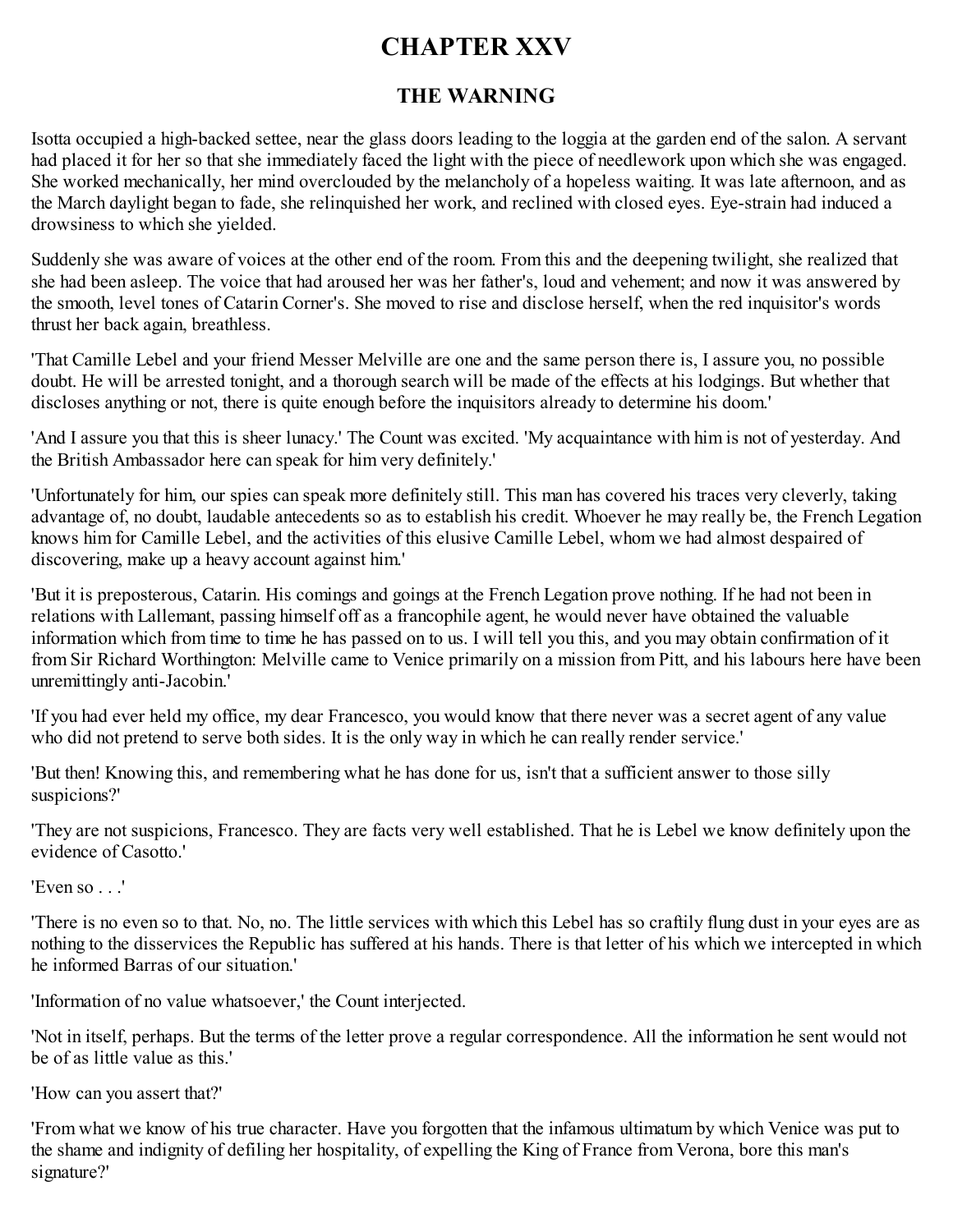Isotta, huddled, trembling and horror-stricken, in her corner of the settle, heard her father's gasp of dismay.

Corner went on, a warmth of indignation creeping into a voice that normally was so suave and level. 'There was evidence, you will remember, in the ultimatum itself that this fellow Lebel was acting in the matter upon his own responsibility; that he was not even executing orders from the Directory. Had this been the case, the ultimatum would have come to us from Lallemant. There was in that action a depth of ill-will towards us which nothing can condone. The intention must have been to discredit us in the eyes of the world, as a measure of preparation for whatever the French were brewing. For that, if there were nothing else against him, it has always been our intention to deal with this spy, when discovered and caught, as spies are always dealt with.' He paused, and there was a moment's silence before he continued: 'You see, Francesco. Knowing your interest in this young man . . .'

'It is more than interest,' the Count interrupted him miserably. 'Marc is a very dear friend.' In angry protest he exclaimed: 'I utterly refuse to believe this nonsense.'

'I can understand,' said Corner gently. 'If you desire it, I will have you summoned as a witness at his trial, so that you may urge anything in his favour. But probably you realize that no intervention will avail him.'

'I am very far from realizing it.' The Count spoke with a renewed access of confidence. 'Whatever he may have done, I am quite certain that the man who fought at Quiberon and Savenay, and who incurred the perils Marc has incurred in the service of his Prince, could never have been the author of that ultimatum. Instead of incriminating him, it definitely proves to me that he is not Lebel. If you want another proof, you'll find it in his real identity. His name is not Melville, but Melleville; and he is the Vicomte de Saulx. That should prick this bubble.'

'The Vicomte de Saulx, did you say?' There was profound amazement in Corner's voice. 'But the Vicomte de Saulx was guillotined in France two or three years ago.'

'That is what is generally supposed. But it was not so.'

'Are you quite sure?'

'My dear Catarin, I knew him and his mother in England before the journey to France in the course of which he was reported guillotined.'

'And you say that this is the same man?'

'What else am I saying? You see, Catarin. The disclosure of that fact alone blows all your assumptions into dust.'

'On the contrary,' he was slowly answered. 'It supplies one more and very significant piece of incriminating evidence against him. Have you never heard of the Vicomtesse de Saulx?'

'His mother. I know her well.'

'No. Not his mother. A lady of fashion here in Venice, commonly to be met in the more modish casinos.'

'I do not frequent casinos,' said the Count, with a touch of scorn.

The inquisitor continued: 'She is said to be a cousin of Lallemant, she is known to us for a spy, but is shielded by her relationship—real or pretended—with the ambassador. She also pretends to be a widow; the widow of the Vicomte de Saulx, who was guillotined, but whom you now tell me was not guillotined. You perceive the implications?'

'I perceive a mare's nest. Are you telling me that he has a wife; a wife here in Venice?'

'I am telling you that there is a lady here who claims to be the widow of the guillotined Vicomte Saulx. You are as capable as I am, Francesco, of drawing an inference.'

'She must be an impostor! You have said that she is known to the inquisitors for a spy.'

'If she is an impostor, your Vicomte de Saulx is singularly tolerant. He sees a good deal of the lady. Considering what she is known to be, do you really think the revelation of his true identity will assist this unfortunate young man?'

'My God! You bewilder me. All this is fantastic. Opposed to everything I know about Marc. I must see him.'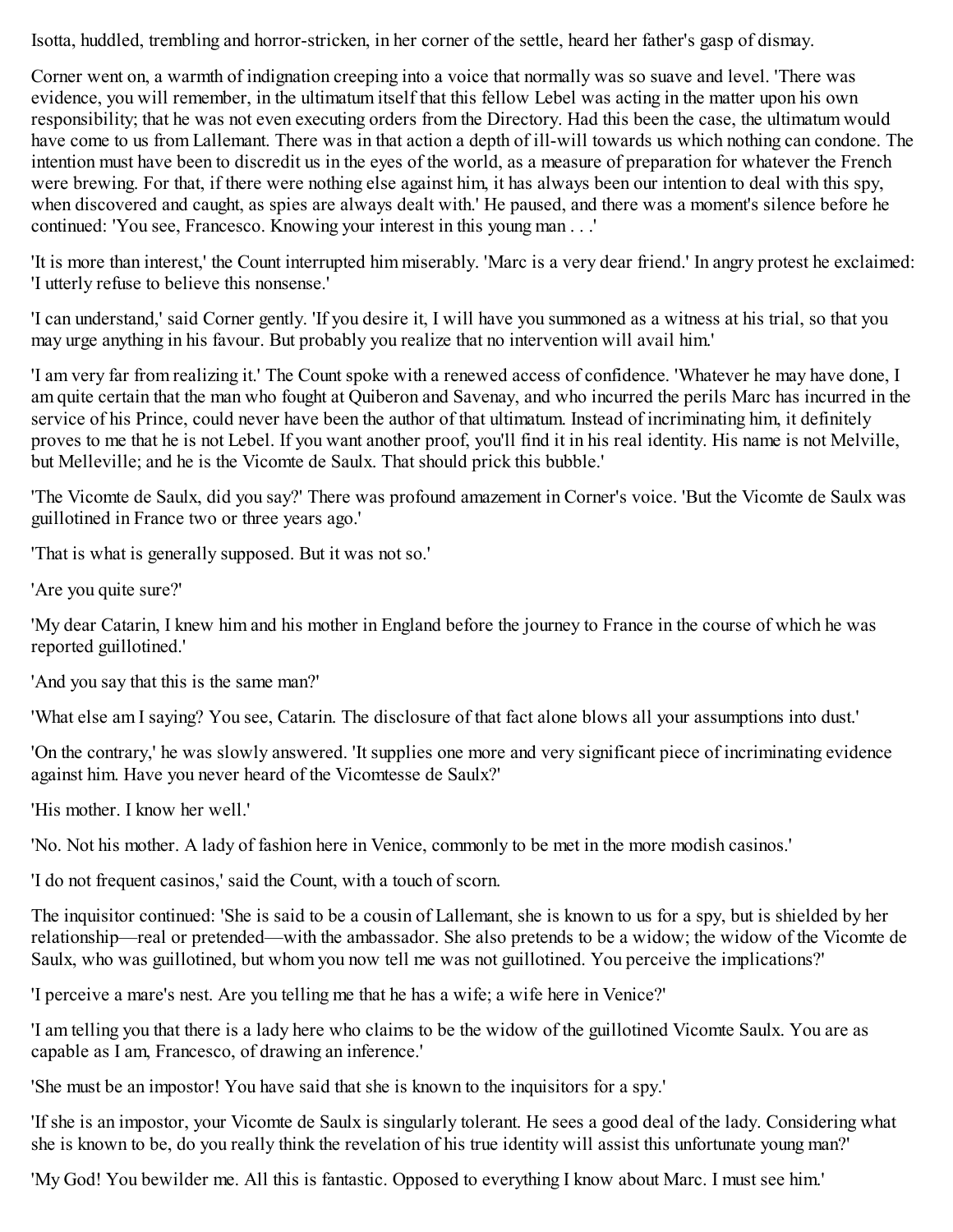'You will hardly now have an opportunity of doing that.' There was the scraping of a chair. 'I must be going, Francesco. I am awaited at home. It has been a shock to me to find my own convictions respecting this young man shattered by Casotto's revelations. Consider tonight whether you desire to attend his trial in the morning. Send me word if you do, and I will contrive it.'

'But of course I will.'

They were moving towards the door. 'Well, well. Give it thought. Consider all that I have said.'

They went out, and the door closed upon them.

Isotta continued huddled in panic. This was as terrible as it was preposterous. Not for one moment, not under any arguments urged by Corner had her confidence in Marc-Antoine known the least wavering. That matter of the existence of a Vicomtesse de Saulx, imperfectly understood by her, she dismissed as the mare's nest her father had denounced it. Scorn of wits that could leap at such rash conclusions mingled with her terror on Marc-Antoine's behalf. In their rashness, in their present state of nerves on the subject of French agents, the two black inquisitors might easily share Corner's conviction of Marc's guilt, and in that case she knew how swiftly execution would follow.

By this time tomorrow, unless something were meanwhile done, it might be too late to do anything. With a sense of suffocation she realized the urgency of action. From the way Corner had spoken it might already be too late even to warn him. And what else was there that she could do?

She was suddenly on her feet. Her limbs were stiff and cold, her teeth chattered. She pressed a hand to her brow as if to constrain thought. Then, having made her determination as swiftly as the case demanded, she rustled from the room, and sought her own chamber.

Her maid, awaiting her in her room, cried out in concern at the deathly pallor of her face.

'It is nothing. Nothing,' said Isotta impatiently.

In a breath she ordered the girl to summon Renzo, her brother's valet, who in Domenico's absence made himself generally useful.

Whilst the maid was about that errand, she scrawled a hurried note with fingers scarcely able to hold a pen.

This note hastily sealed, she delivered to the young man ushered presently by Tessa. Her instructions, if breathlessly delivered, were yet precise.

'Listen, Renzo. You will take a gondola; two oars, so as to make the better speed; and you will go straight to the Inn of the Swords on the Rio delle Beccherie. You will ask to see Messer Melville, and you will deliver this note to him in person. In person, you understand?'

'Perfectly, madonna.'

'Listen still. If by any chance he should not be there, endeavour to discover where he is. He has a valet, a Frenchman. See him. Question him. Tell him that the matter is of great urgency, and have him help you, if he can, to find his master, so that you may deliver the note at the very earliest moment. It is very, very important, Renzo, do you understand? And I depend upon you to do all in your power to reach Mr. Melville with it without losing a moment.'

'I understand, madonna. If I am wanted here . . .'

'Never mind that,' she interrupted him. 'Tell no one where you are going, or even that you are going. I will answer for you if you are missed. Now go, boy; I pray God you may make good speed. And bring me word the moment you are back.' She gave him a handful of silver and so dismissed him.

Deriving some relief from the sense of having at least done something, Isotta sank down on the stool before her dressingtable and viewed her ghostly face in its long Murano mirror.

It would be an hour after the Angelus had sounded, and night had already closed in when Renzo reached the Inn of the Swords to be met by the landlord with the information that Messer Melville was absent. Since the landlord could add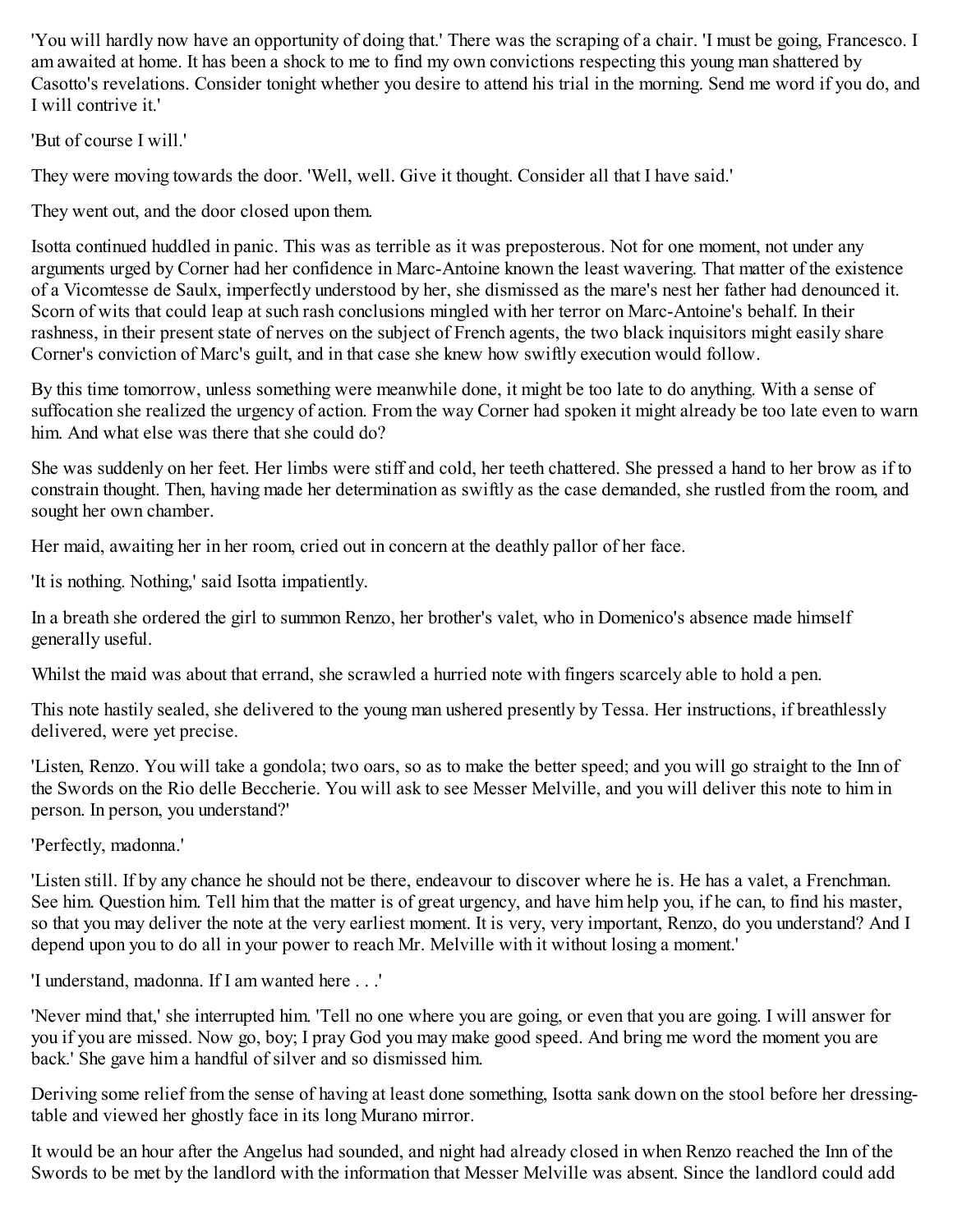nothing to this information, Renzo asked to see Messer Melville's valet. He was conducted by the landlord above-stairs.

The keen-faced Philibert desired to know what the young man wanted with his master. Renzo told him frankly, whence he came and what his errand.

'Morbleu,' said Philibert, 'it seems, then, that all Venice is hunting Monsieur Melville this evening. Half-an-hour ago it was Monsieur Vendramin, just as eager to find him. It's fortunate I overheard him ordering his gondolier, or you would both be disappointed. He left here to go to the Casa Gazzola, if you know where that is.'

'By the Rialto. I know.' The breathless Renzo would have departed, but that Philibert caught him by the arm.

'Not so much haste, my lad. You have a proverb in Italy that he goes safely who goes slowly. Remember it. When you come to the Casa Gazzola, ask for Madame la Vicomtesse de Saulx. Madame la Vicomtesse de Saulx,' he repeated. 'That's where you'll find him.'

Renzo flung down the stairs and back to the waiting gondola. Within ten minutes he was at the Casa Gazzola.

The Vicomtesse was from home, the porter informed him. She had gone out nearly an hour ago.

'It is not the Vicomtesse I was seeking, but a gentleman I was told I should find here with her. A Messer Melville. Do you know him? Is he here?'

'He left with madama. If your business is urgent, you may find him at the French Legation. At least, that's where they were going when they left here. Do you know where it is? In the Corte del Cavallo, Fondamenta of the Madonna del' Orto. Palazzo della Vecchia. Anyone there will point it out to you.'

Renzo re-embarked, and the black boat glided away and swung presently from the broad waters of the Grand Canal, aglitter with the lights of the Rialto Bridge, into the darkness of a narrow rio to the north. It was a long way to the Madonna del' Orto, and Renzo prayed that he was not making the journey merely again to be sent on somewhere else.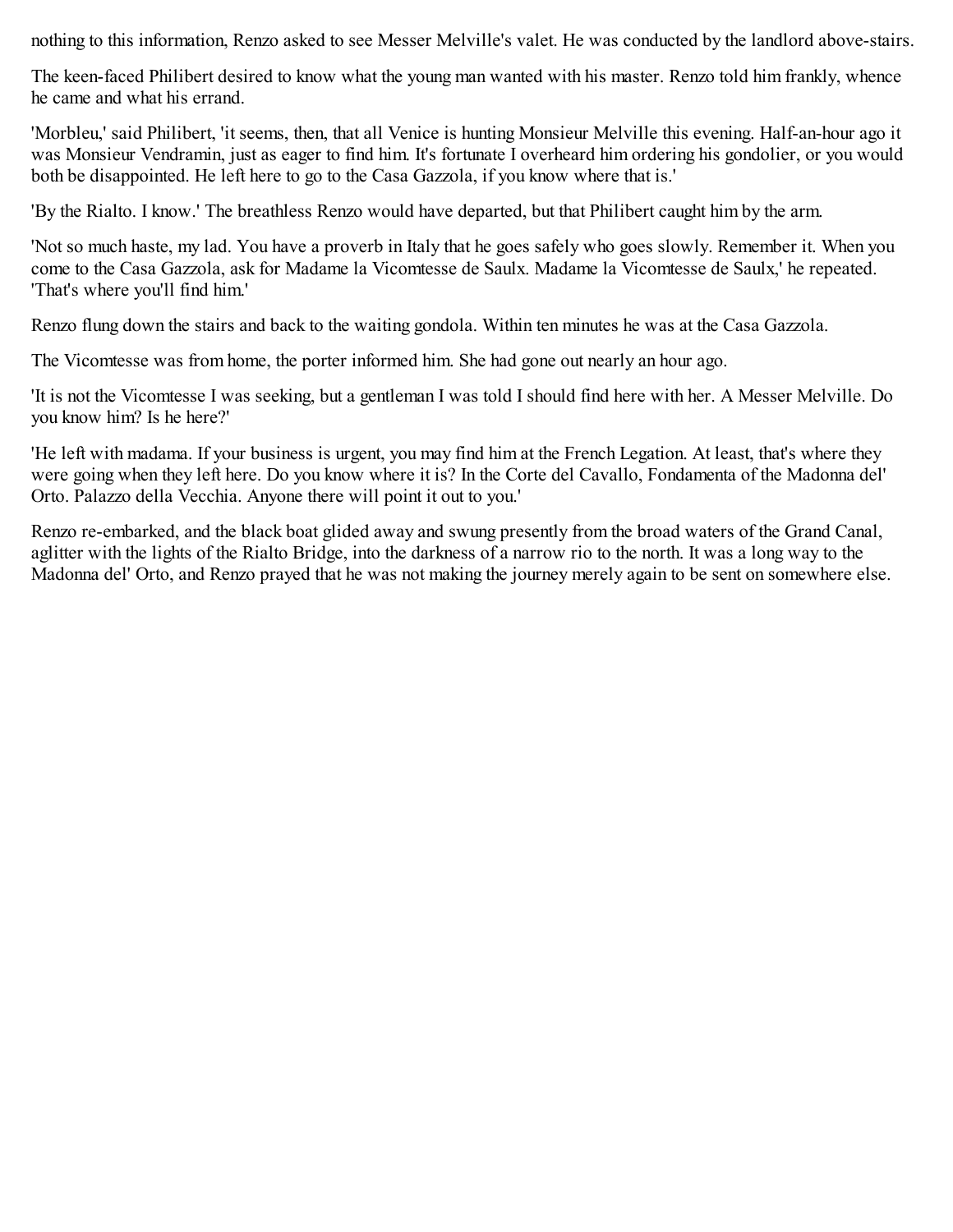# **CHAPTER XXVI**

#### **THE PURSUERS**

Marc-Antoine had been visited at his lodging that morning by the secretary Jacob, who brought him a letter addressed to Camille Lebel which had arrived at the French Legation two days ago. It was accompanied by a note from Lallemant inviting him to supper at the Palazzo della Vecchia that evening, and asking him to act as an escort to the Vicomtesse de Saulx, who was also expected.

Now that he had actually parted with the drafts to Vendramin, Lallemant was not entirely without uneasiness on Marc-Antoine's behalf. Anyway, the job being done and Villetard in possession of his charts, there was nothing to prevent the ambassador from discharging what he regarded as a duty to Lebel by informing him of what had taken place. If he did this in the presence of the Vicomtesse, that should avoid him the recriminations which he had cause to fear. So he asked them both to supper.

Marc-Antoine sent word back by Jacob that he would be glad to come, and then opened the letter. It was from Barras, and it proved perhaps the most startling communication that the Directors had yet addressed to their plenipotentiary Lebel.

Writing in the name of the Directory, Barras began by contrasting the strength of the Army of Italy with that of the imperialists under the Archduke. In view of the greatly superior French forces, the Austrian defeat was considered inevitable. When it occurred, if the situation were properly handled, it should be possible to end, not merely the campaign, but the war itself. Austria, if properly approached, should be more than ready to make peace. To ensure this, the plan of the Directors was that Austria should be offered the Venetian provinces both in Italy, Istria, and Dalmatia as compensation for the loss of Lombardy. In the view of the Directors there was little doubt that the Austrians would count themselves fortunate in being able to make peace on such terms.

Barras went on to state that instructions to this end were being sent to General Bonaparte; and Lebel was desired to cooperate as might be necessary, and empowered to take all measures that he accounted desirable for the promotion of the end now in view. He was particularly desired to see that an adequate pretext for hostilities was supplied by Venice. Hitherto the Serenissima had yielded supinely to every demand, however rigorous. If she persisted in this, she might rob France of all justification for employing the strong hand. Lebel on the spot would see where provocation might be given of a kind to draw Venice into an act of hostility that should open the door for a declaration of war.

Marc-Antoine sat with his elbows on his writing-table, his head in his hands and that letter before him. In these months in Venice he had tasted more than once the bitterness of failure; but never so completely as now. This was definitely the end. The doom of the ancient, great and glorious Republic of Venice was written. The Serenissima was to pay with her independence for the spinelessness of her Doge and the meanness of spirit of the preponderance of her governing patricians.

It seemed to him, too, that it must prove the end of those personal hopes in which he had come to Venice, and which so far he had been able to sustain in spite of what he found there.

That sense of failure paralyzed his wits, and in this despairing acceptance of defeat he remained all day. In the mechanical pursuit of the processes of existence, he was suffering Philibert to dress him that evening, when suddenly he perceived that this was not yet necessarily the end. Sometimes those whom an excessive caution has brought to the point of ruin will, when face to face with it, adventure all upon a gambler's throw.

The indolent, irresolute Doge had hitherto leaned ever upon the conviction that Venice would be saved by other hands than her own. This plan of the Directory should bring him at last to face the fact that, if Venice was now to be saved at all, she could be saved only by her own effort. In an eleventh-hour alliance with Austria there was no longer the assurance of victory that there would have been before Rivoli; but in anything short of that alliance there was only the assurance of extinction. Perhaps, when this was perceived, that supreme and tardy effort would be made.

It was too late for action tonight. But early tomorrow he would bear to Count Pizzamano the news of this daring French plan to end the war, and leave it to the Count to arouse the Serenissima to the needs of the hour.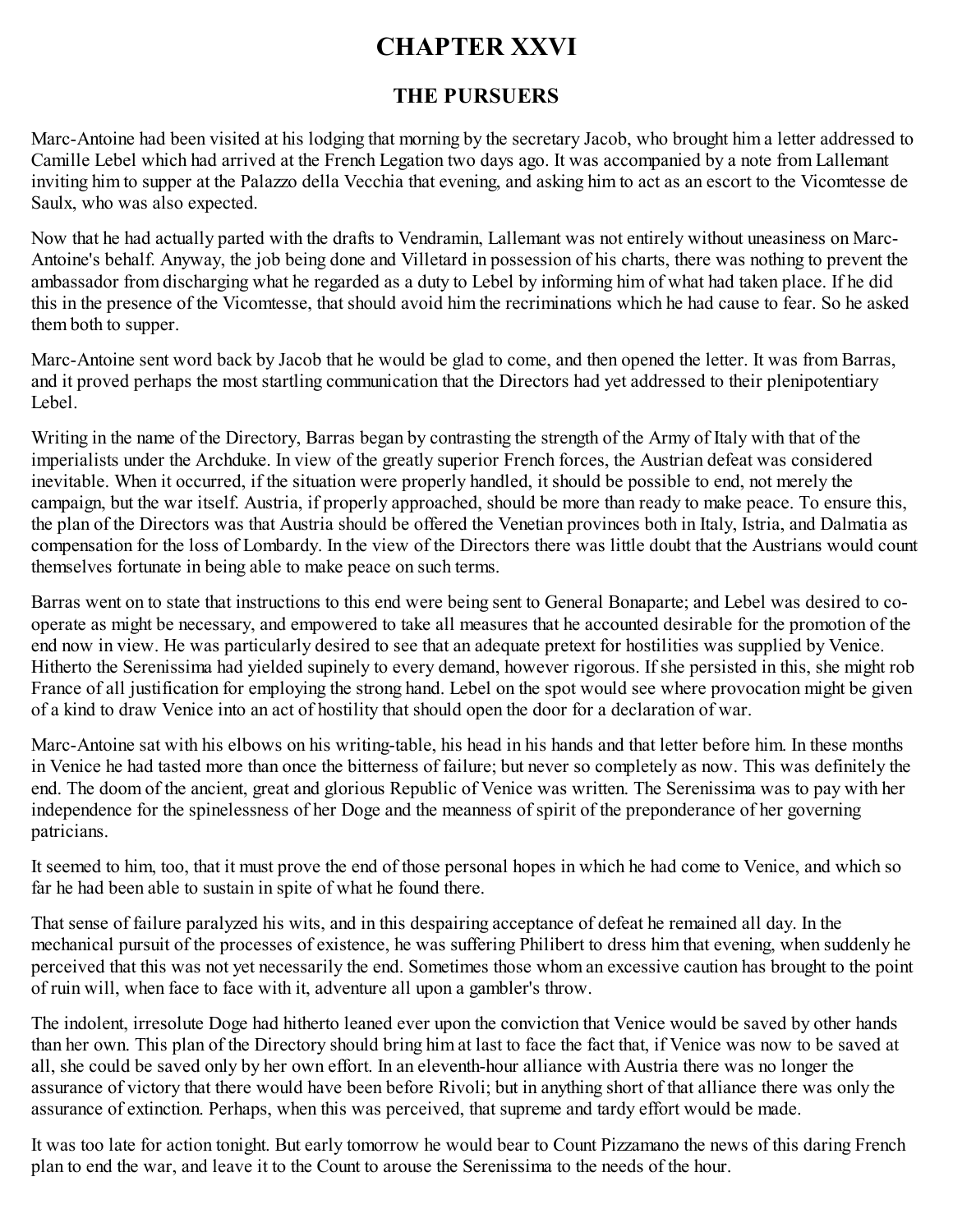Uplifted a little from his earlier despondency, he went off in the dusk to the Casa Gazzola, so that he might escort thence the lady to whom in his thoughts he always alluded derisively as his widow.

She received him with reproaches. 'It is two weeks and more since you came last to see me. Fi donc! Is that the way to treat a friend?'

He made excuses that were condemned as too vague to be sincere.

But in the gondola her mood completely melted, and abruptly she manifested a solicitude that startled him.

'I want you to be on your guard, Marc, with Lallemant, and particularly with a friend of his named Villetard whom you will probably meet tonight. I don't know how far you may have been imprudent to have become so friendly with the French Ambassador at such a time. But, in Heaven's name, tread carefully. I don't want you enmeshed in any of his schemes.'

Marc-Antoine laughed gently, and thereby earned her reproof.

'This is not a matter for laughter. I beg you to take care, Marc.' She pressed his arm affectionately as she spoke.

It was not the first time that the little baggage had issued one of these little caressing invitations to a greater intimacy, and each time he had been conscious of a certain distress. It gave him a feeling of treachery towards her, remembering that she was at liberty only by his favour, and that in certain circumstances he might find himself constrained to speak the word that should lead to her arrest.

He spoke lightly. 'You are afraid that he will enrol me in his regiment of spies. Few things are less likely.'

'I hope so, indeed. But I am sometimes afraid that he may have been seeking something that would give him a hold upon you. He is quite unscrupulous in his recruiting methods, Marc. I have meant to warn you before.'

'You place me in your debt by this concern.'

She nestled a little nearer to him, and his nostrils were assailed by essences as of roses that came to him from her pelisse. 'It is a very genuine concern, Marc.'

He parried the half-avowal by a flippancy. 'I thank Heaven that Vendramin can't overhear you, or I should expect to find my throat cut by morning.'

'Vendramin! Oh, that!' She spoke in contempt, as if something unpleasant had been mentioned. 'I am delivered of him at last, thank Heaven. That nightmare is over.'

To Marc-Antoine, knowing what he knew, this could only mean that Lallemant had taken the Venetian off her hands. But it was not a matter upon which he could question her.

He sighed. 'The loveliest dreams will turn to nightmares sometimes. It is saddening to hear that it has been so with you.'

There was a silence, at the end of which she turned to him. In the rays of the lantern he could dimly make out her delicate little face. 'You imagine that it was ever a lovely dream for me?' She asked the question on a note of bitterness. And then, abruptly, she was pleading. 'Marc! Don't despise me more than you must, my dear. If you knew all . . . If you knew all about me, and all that has gone to make me what I am, you would find excuses for me. Your mind is generous, Marc. If I had known a man like you earlier in my life . . .' She broke off as if her voice failed her.

He sat quite still, deeply troubled, wishing himself anywhere but in the close propinquity to which the felza compelled him. For a moment he asked himself was she acting, and then dismissed the suspicion as ungenerous. She was speaking again, more steadily, but in a voice gone suddenly dull.

'I don't want to sail under false colours with you, Marc. For you have been so frank and open with me. Shall I tell you about myself? Shall I tell you how I know that Lallemant may have those intentions concerning you?'

'My dear Anne,' he said quietly, in dread, 'I was not made to be father confessor to penitent beauty.'

'Marc, don't jest. I am very serious. Very serious and very sad. I must take you for my confessor, dreadful though you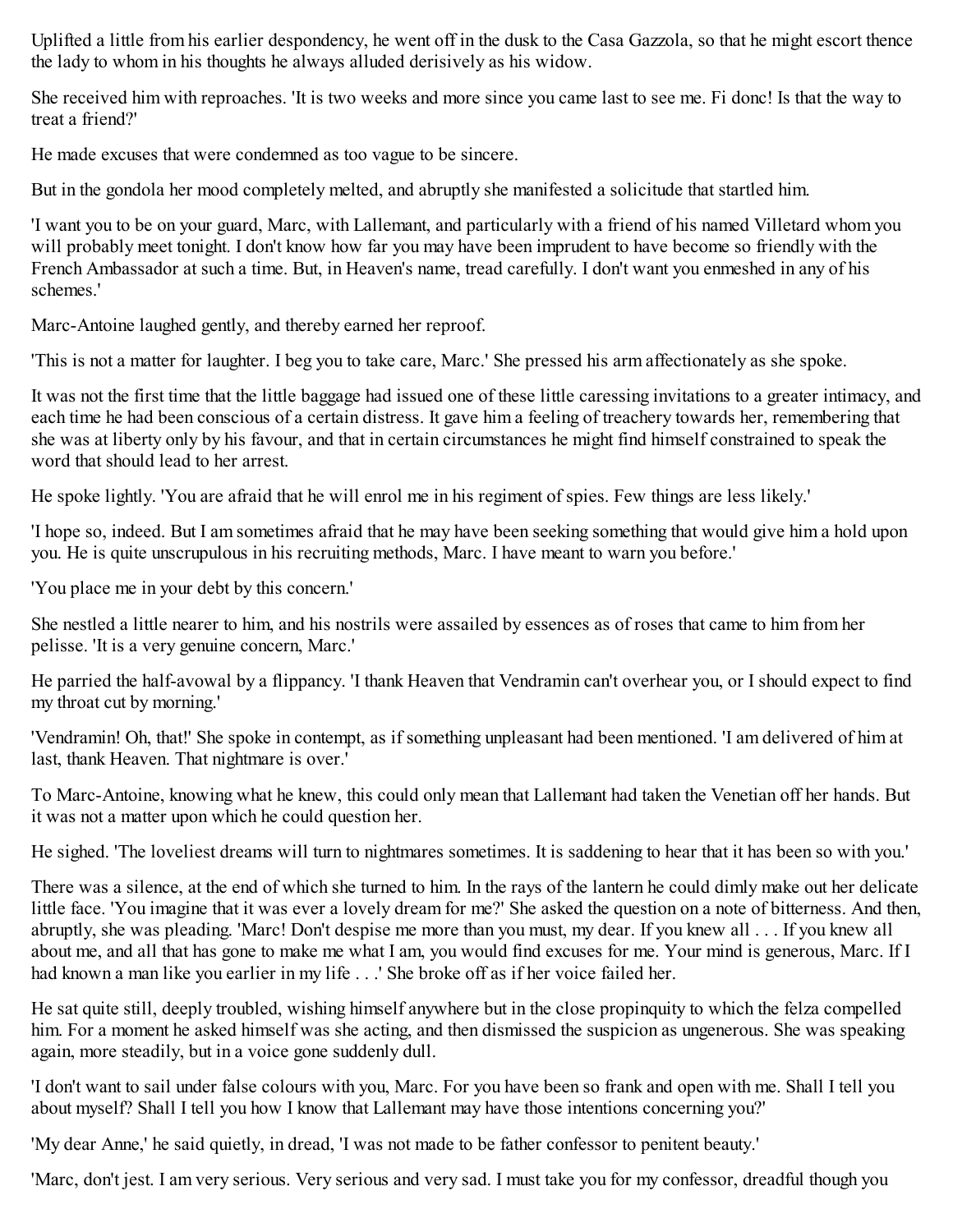may account my confession. But it is less dreadful to me that you should know the real truth than that you should suppose that I could be moved to love for such a man as Vendramin. Listen, then, my dear, and listen compassionately. Let me begin at the beginning.'

'Neither at the beginning, nor at the end,' he cried. 'A gondola is not a confessional box; nor is this the hour; nor yet will I permit you to yield to a passing emotion.' He seized on this as on an inspiration, with which to stop the avowal that he knew was coming. 'Tomorrow you might regret this surrender to sentiment.'

'Not tomorrow, or ever.'

'For my sake, then, let it wait. Let it wait until you have coldly considered. If tomorrow you should regret that I have silenced you tonight, why, tomorrow you will still be in time to speak if you must.'

'But why for your sake?'

It was not easy to answer her, but he contrived it after a second's thought. 'Lest afterwards you should hate me for the knowledge you will have given me of yourself.'

'Never that. I want you to know. Perhaps it is you who will hate me when you have the knowledge. But at least I shall have been honest with you. That is what I most desire. To be honest with you, Marc.'

He no more doubted her sincerity than he doubted what it was that she desired to tell him. Compassion for her surged in him, and a bitter awareness that there was something of the Judas in his attitude towards her. He was the betrayer who held his hand for just as long as it suited his purposes. Meanwhile, he had acted the friend in such a manner as to urge her to be honest with him to the point of self-betrayal. He realized again, as he had realized when for his own safety's sake it had been necessary for him to fling Louis XVIII to the lions, that to be an effective secret agent it was necessary to approach too closely the border-line between honour and dishonour.

'My dear,' he said quietly, 'you owe me no avowals detrimental to yourself. And whatever avowals are in your mind, let them wait until you have considered further.'

'You do not help me,' she complained.

'Perhaps I do,' he said. 'You will know tomorrow.'

She yielded to his will in the matter, and by that very yielding showed him for how much his wishes counted with her.

Lallemant received them in his work-room, and gave them a very cordial greeting. Madame Lallemant, too, would rejoice, he assured Marc-Antoine. It offended her sense of hospitality that Mr. Melville should have dined with them only once in all the months he had been in Venice. It made her doubt the skill with which she strove to furnish her table.

And then Madame Lallemant arrived to speak for herself, and to carry off the Vicomtesse, leaving in her place Villetard, who had accompanied his hostess.

The three men were no sooner alone than Marc-Antoine was asking the question uppermost in his mind.

'Lallemant, you never informed me of what happened in the matter of Vendramin.'

'Oh, that.' The ambassador, suddenly uncomfortable, affected indifference. 'That is all over and finished. At the pistolpoint he did what was required, and so expeditiously that Villetard is already in possession of his chart.'

Marc-Antoine frowned first upon one and then upon the other of them. 'Why was I not informed?'

The ambassador turned to Bonaparte's envoy. 'That's your affair, Villetard. You had better tell him.'

Villetard, with a sneer for Lallemant's cowardice, related coldly, briefly, and exactly what had taken place.

Marc-Antoine's manner betrayed his annoyance. 'And you surrendered to him these drafts!'

For months he had been waiting patiently to see that scoundrel drawn into a situation in which he could be dealt with for what he was. And now that he learnt of it, he learnt at the same time that the fellow had been allowed, not only to escape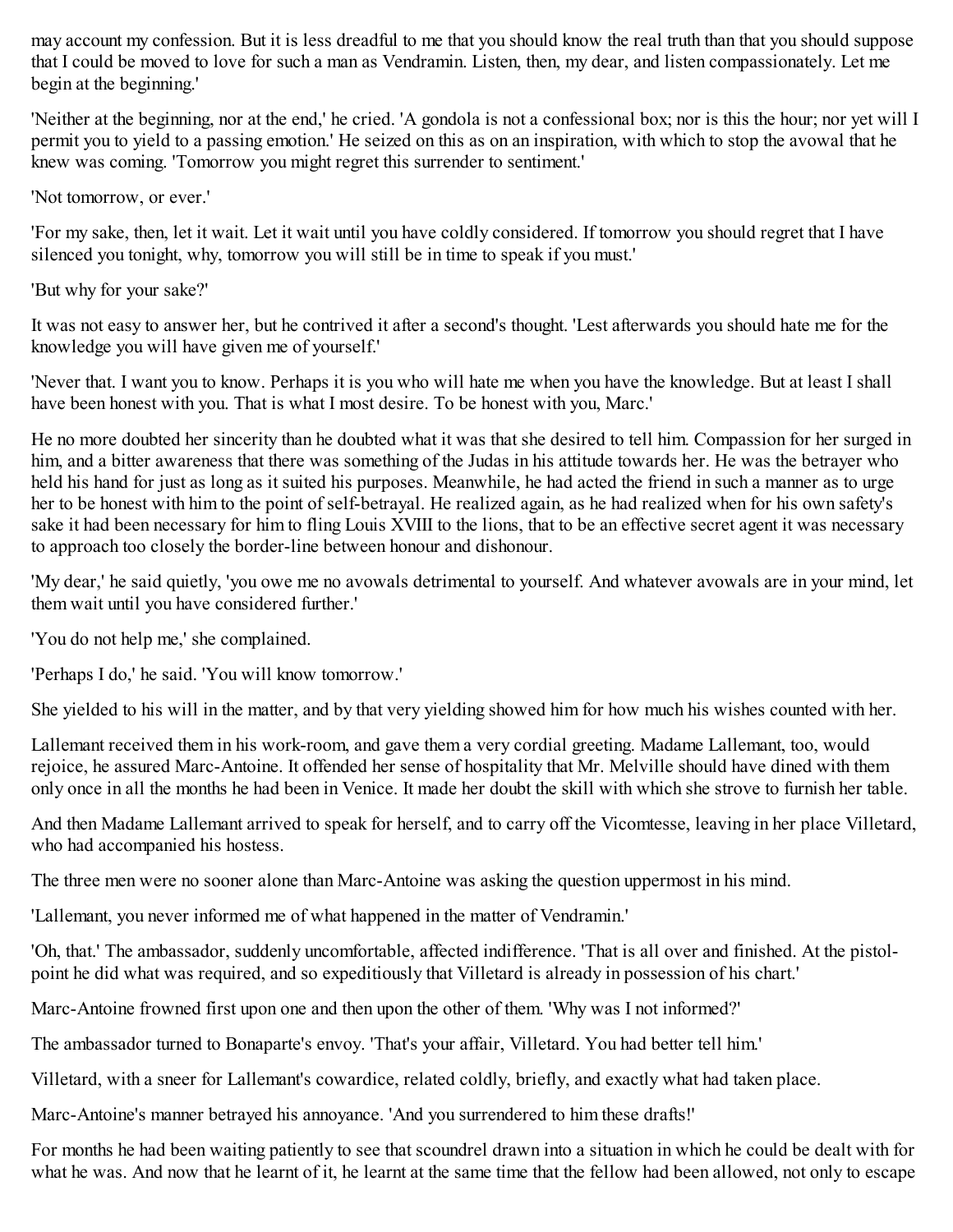from the net, but to take with him the only evidence upon which he could have been incriminated.

'Why do you suppose that I am here?' he asked them, suddenly white with fury. 'You leave me marvelling at your temerity in ignoring me in such a matter.'

Villetard took it upon himself to answer. He imagined, of course, that regard for his own skin was at the bottom of the representative's annoyance. And whilst he could excuse it, he was not disposed to bow to it.

'What the devil could you have done? Was there any alternative? The fellow would act only upon certain terms. Should you have withheld them?'

Lallemant came to the rescue, more conciliatory. 'Name of a name,' he exclaimed, as if in sudden realization. 'I am reminded that you held that rogue in check by a threat of those drafts. On my soul, I am sorry.'

'That is no matter,' said Marc-Antoine, which was the truth, although neither of them believed him. 'I am not thinking of that, but of your presuming to act upon a matter of this importance without so much as informing me.'

'I must take the blame for that,' said Villetard, with insolent indifference.

'Is that so? Then let me inform you that the next time you expose yourself to similar blame, the consequences will be serious. I'll say no more about it now. But if we are to work in harmony, Citizen Villetard, you will keep it present in your mind that here I am the plenipotentiary representative of the Directory, that steps of any political significance are not to be taken behind my back, but only after consultation with me.'

There was a faint stir of colour in Villetard's lean, grey cheeks. But Marc-Antoine gave him no time to express resentment. Determined at least to make what capital he could out of this situation in which he had lost so much, he swept on. 'And that brings me to another matter; a matter of far graver significance, in which I may require your cooperation, and in which I shall certainly expect it to be given to me loyally and unstintedly.' He drew Barras' letter from his pocket. 'If you will both read this, it will inform you exactly. I shall leave it here with you, Lallemant, that you may file it with my other documents.'

Lallemant took the sheet, and Villetard, silenced by Marc-Antoine's manner and spurred by curiosity, came to stand by the ambassador so as to read at the same time.

The terms in which Barras wrote were an emphatic and timely reminder to the overbearing envoy from Bonaparte that in the plenipotentiary Lebel he was to recognize his superior. He was a little awed even by the words in which Barras empowered Lebel 'to take all measures that he accounted desirable for the promotion of the end now in view.'

Having read them, he went as far as it lay in his arrogant nature to offer an expression of regret, which, however, Marc-Antoine not ungraciously cut short.

But a sense of their offence against the plenipotentiary burdened both Lallemant and Villetard throughout dinner, whilst Marc-Antoine himself, dejected by the thought that Vendramin should have escaped him so completely, contributed as little as they did to the liveliness of the repast. It was left for the spy Casotto, who was also of the party, to exert himself to entertain the ravishing little Vicomtesse de Saulx, whose presence at this dinner would be mentioned tomorrow in his bulletin to the inquisitors of state.

Scarcely was the meal ended than Marc-Antoine, on a plea—perfectly understood by the ambassador and Villetard—of letters to be written, took leave of his hostess. Upon that, the Vicomtesse begged to be allowed to take advantage of Monsieur Melville's escort for her return to the Casa Gazzola, and so they prepared to depart together, as they had come.

It would be at just about the time that they were rising from table that the valet Renzo reached the Corte del Cavallo, and he made his way swiftly to the Palazzo della Vecchia.

But he was not the only one who was speeding thither that night in quest of Messer Melville.

Shortly after Renzo's call at the Inn of the Swords, Philibert was claimed yet again to render an account of the movements of his master, and this time it was by an imposing gentleman in a red surcoat, in whom Philibert recognized at once the Captain of Justice, known to all Venetians as Messer Grande. He brought at his heels two archers, and a stiffly built, sly-faced man in civilian clothes. An alarmed landlord hovered in the background.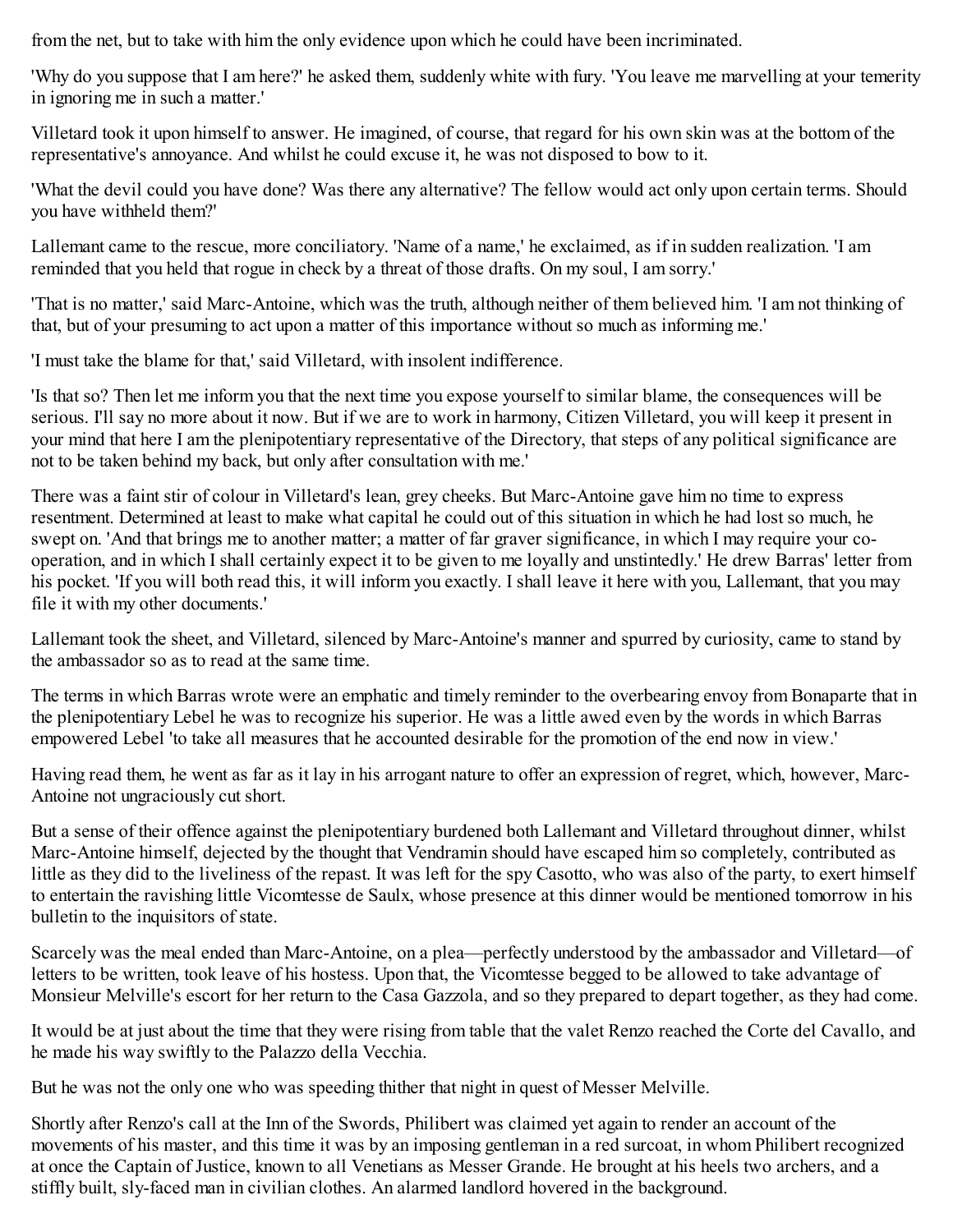'Monsieur Melville is not here,' said Philibert, in mild alarm.

The captain turned. He addressed his civilian attendant. 'Come along, Cristofoli. You, at least, can set about your task.'

Cristofoli became brisk. 'Stand aside, my lad. I am coming in.'

Philibert stood aside. Not for him to argue with the law.

'Now, then, my man,' Messer Grande was questioning him. 'Do you happen to know where Messer Melville is to be found?'

Twice already that evening Philibert had answered this question truthfully. This time, however, it seemed to him that the truth might not be in the best interests of his master.

'Oh, yes. I think so,' he said. 'He told me he was going to San Daniele, to the Palazzo Pizzamano.'

'The Palazzo Pizzamano, eh?' Messer Grande swung on his heel. 'Come on,' he barked to his men, and they marched off in his wake, leaving Cristofoli to his work.

Philibert saw them off the premises. Bareheaded, he stood on the steps of the inn watching the lantern of Messer Grande's great barge until it had swung round the corner to turn eastwards. Then he hailed a passing gondola, and desired to be conveyed westward to the Casa Gazzola. He urged the gondolier to exert himself, for he desired to make the most of the advantage gained by sending Messer Grande in the wrong direction.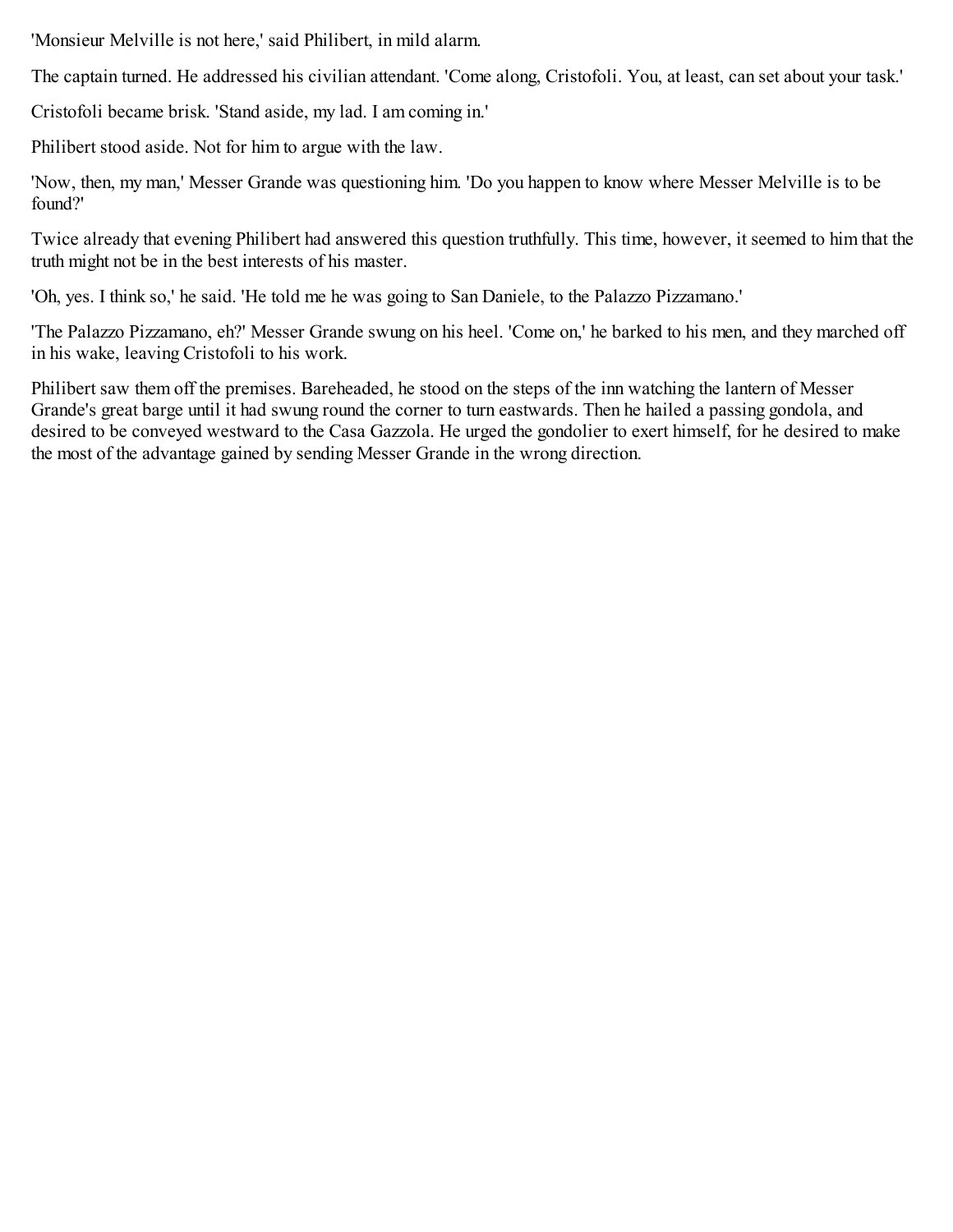# **CHAPTER XXVII**

### **HONOUR VINDICATED**

Renzo stood in the wide stone vestibule of the Palazzo della Vecchia inquiring breathlessly for Messer Melville. The burly French porter emerging from his lodge ended the lad's anxieties with the answer that Monsieur Melville was above-stairs, and he sent up his wife to inform the gentleman of this messenger who begged for a word with him. Discreetly Renzo withheld all mention either of a letter or of its sender.

The woman returned with the information that the gentleman was about to descend, and presently Mr. Melville, accompanied by a lady who was cloaked and hooded, stood before Renzo, and recognized him by the light from the great gilded lantern overhead.

By that same light Mr. Melville read Isotta's hurried, trembling scrawl.

'You are in great danger. The inquisitors of state believe they have proof that you are someone who has been calling himself Labelle, or some such name, and that you are a spy, and they intend to arrest you tonight. I shall die of terror if you fall into their dreadful clutches. Heed this warning, my dear, if you love me; and leave Venice the moment it reaches your hands. Do not lose a moment. I am praying God and the Virgin that I may still be in time. Renzo, who bears this, is to be trusted. Use him in your need. God keep you, my dear. Send me a word by Renzo if you can, to reassure me. Isotta.'

The loving terror of that letter, whilst moving him to tenderness, yet exalted him. Here there was no thought or care for what he might have done; no doubt of him; no concern of whether he might or might not be one with this 'Labelle' who was a spy. These hurried lines breathed only a love that was sharpened by fear. Very tenderly his lips smiled as he read it for the second time. Then, folding it, he placed it in an inner pocket in the breast of his coat.

He had been prepared for this, and he was not perturbed. It would be an easy matter for him, with the aid of Count Pizzamano and Sir Richard Worthington—who had long since been severely admonished by Mr. Pitt for his attitude towards Mr. Melville—to establish his real identity, and the mission which had brought him to Venice. The circumstances of his having assumed the identity of Lebel, and the apparent betrayals which he had been constrained to commit in the character of that representative, would then be clear and credible.

He stepped into the porter's lodge, calling for pen and ink, with which he wrote three lines: 'Your thought for me is to my soul as a draught of wine to my body. Dismiss your sweet alarms. Arrest would have no perils for me. I am quite safe, and I shall come in person to assure you of this tomorrow.'

'That is to your mistress, Renzo, and this for your pains.' He pressed a gold sequin into the lad's hand, and so dismissed him.

When Mr. Melville came forth with the Vicomtesse on his arm, Renzo, vaguely discernible in the clear night, was vanishing into the narrow passage that led from the Corte del Cavallo to the fondamenta where the gondola waited.

The Vicomtesse, following his shadowy figure with her glance, saw at that moment another shadowy figure detach itself from the deeper shadows of a building at the mouth of the alley, hover a moment as Renzo approached, then melt back again into the gloom. But she saw without observing, her mind preoccupied.

'You were a long time below with Lallemant and Villetard,' she said probingly. 'And, at dinner, you were strangely silent and thoughtful. Something is troubling you. I hope you remembered my warning, Marc. But that man Villetard fills me with dread. He is horrible.'

'Have no concern,' he answered. 'But you are right to suppose that something is troubling me.' He was wondering in his mind whether, being so obviously well-disposed towards him, she might assist him when she learnt of how he was uncovered to Vendramin by Lallemant's action. 'We will talk of it at the Casa Gazzola. I may need your help.'

He felt her weight increase upon his arm. 'I would give it you so gladly,' she assured him.

They entered the narrow passage leading to the fondamenta. At the far end of it they could perceive the livid gleam of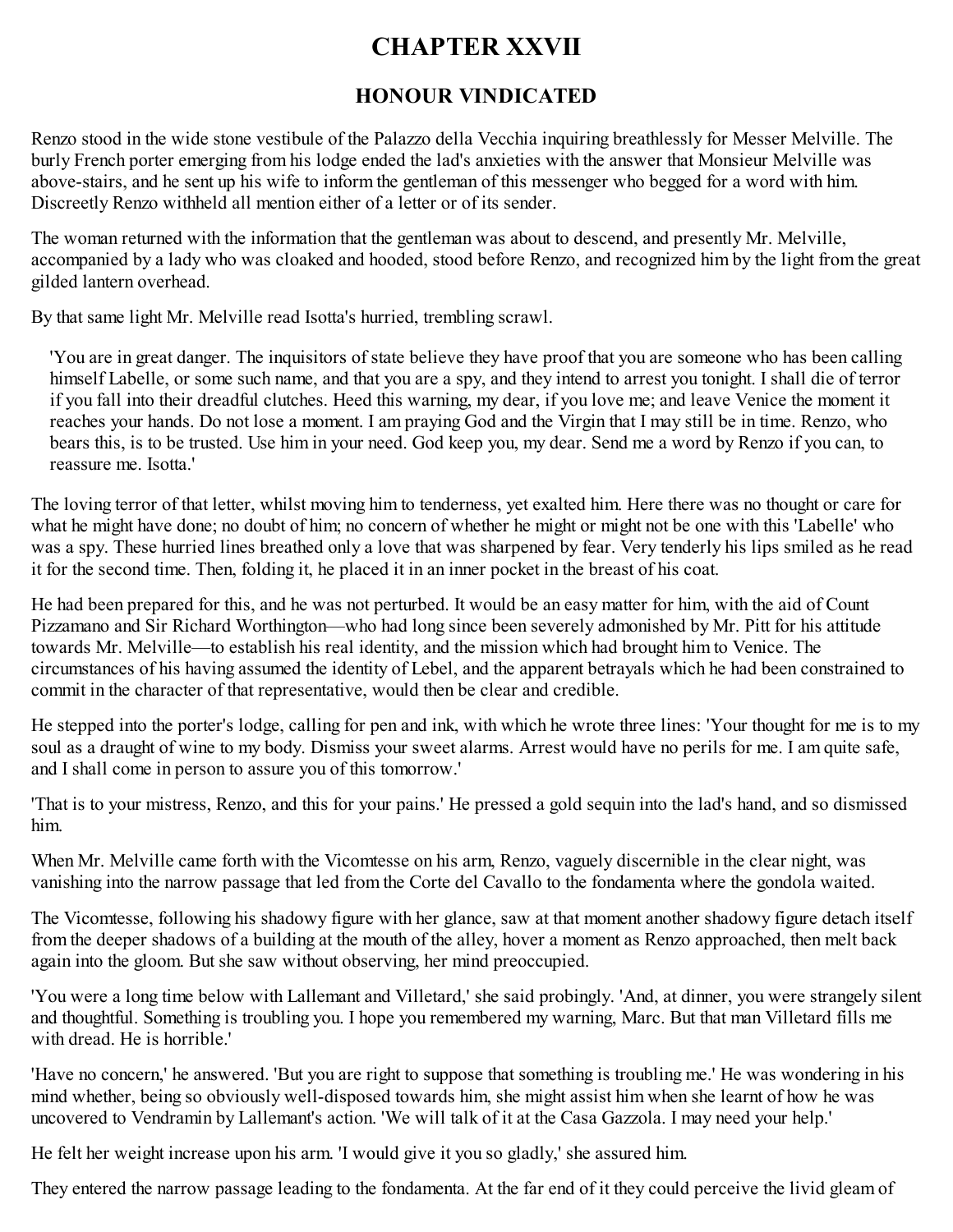water.

'It would be a happiness . . .' she was beginning, and there she suddenly checked, looking sharply over her shoulder, to cry out suddenly in loud alarm: 'What's here?'

Steps were pattering quickly after them. Two figures were approaching at a run from the Corte del Cavallo, and momentarily there was from one of them the glitter as of a naked blade. Their design was not to be left in doubt.

A piercing scream for help rang out from the Vicomtesse before the two were upon them.

Marc-Antoine's first assumption was that he had to deal with the poursuivants of the inquisitors. But the sinister silence of this attack put the assumption in such doubt that he whipped out his blade. And only just in time. At the scream of the Vicomtesse, one of the twain, leaping in advance of his fellow, thrust at her savagely, whilst at the same moment the one who followed hurled at her an obscene epithet such as was not to be cast at the most abject street-walker. A white vizor covered his face. Whether from this or by intention, his voice was thick and muffled.

In the very last second of time Marc-Antoine's blade leapt forth to deflect the murderous thrust at the Vicomtesse. That parry took the assassin by surprise, as did the riposte that came in one movement with it to tear through the muscles at the base of his neck. He reeled back with a cry, accounting himself a dead man, and staggered into his companion who was close on his heels in that narrow passage.

From the other's muttered oath, and accompanying exclamation, 'Get out of my way, you fool,' it was easy to guess how he was hampered. Darting forward, and crouching so as to see as much as possible in that darkness, Marc-Antoine could just discern the group they made. The man he had pinked had collapsed with his back against the breast of his advancing fellow, who was heaving to cast him aside. Over the shoulder of the wounded man Marc-Antoine thrust instantly, heard another oath, and saw the group sag down into a black heap.

He waited for no more. He groped for the arm of the Vicomtesse; clutched it in the dark, and, dragging her with him, turned again in the direction of the fondamenta. 'Come,' he said, but, even as they started, he caught his breath to find himself confronted by yet another couple who were advancing to meet them.

This was too much. Marc-Antoine became really angry. He could not hope for the same luck a second time. Whilst he hung there, hesitating, instinctively he wrapped his cloak round his left arm. Then the Vicomtesse was tugging at the skirts of his coat. 'In here!' she cried breathlessly. 'Take shelter in here.' She had discerned a cavern of a doorway on her left, the deep porch of a warehouse, and so made him aware of it.

He thrust her in, followed, and in that shelter, stood to meet these newcomers, whilst the Vicomtesse rent the night again with her cries for help.

Swords came licking like long tongues of steel into the gloom by which Marc-Antoine was so effectively surrounded. Invisible to his assailants he could see enough of them to hold them at bay with his darting point. And then, to his disgust and dismay, he heard the same muffled voice that he had heard before, the voice of the man in the white vizor urging them on, and he realized that the blades opposing him had been increased to three. In his haste and in the dark he had done his work badly on that fellow, and had merely scratched him.

From behind the white vizor came a fierce, rapid mutter. 'We shall have the whole quarter about our ears in a moment. If you can't get the man, for God's sake, stop the screeching of that hell-cat.'

In his urgency to end things, the speaker came forward rather recklessly. Marc-Antoine in whom anger had stifled prudence succumbed to the lure of this. Taking the thrusting blade on his own, he enveloped it in a circular parry, and in delivering the counter leaned forward too boldly. One of the newcomers, a burly fellow, who, wary and experienced, had hitherto been more watchful than active, was quick to take the chance this offered, and from Marc-Antoine's uncovered flank passed his sword through his body. 'That settles it, I think,' he grunted.

The weapon dropped from the stricken man's extended hand. For a moment he emerged there into full view, swaying forward erect and rigid on that threshold. Then he crumpled and collapsed forward into the alley, whilst the scream that rang out behind him from the Vicomtesse was on a different note from any that had preceded it.

As Marc-Antoine lay prone and still, the bully who had brought him down touched him with his foot. 'Ay, that's the end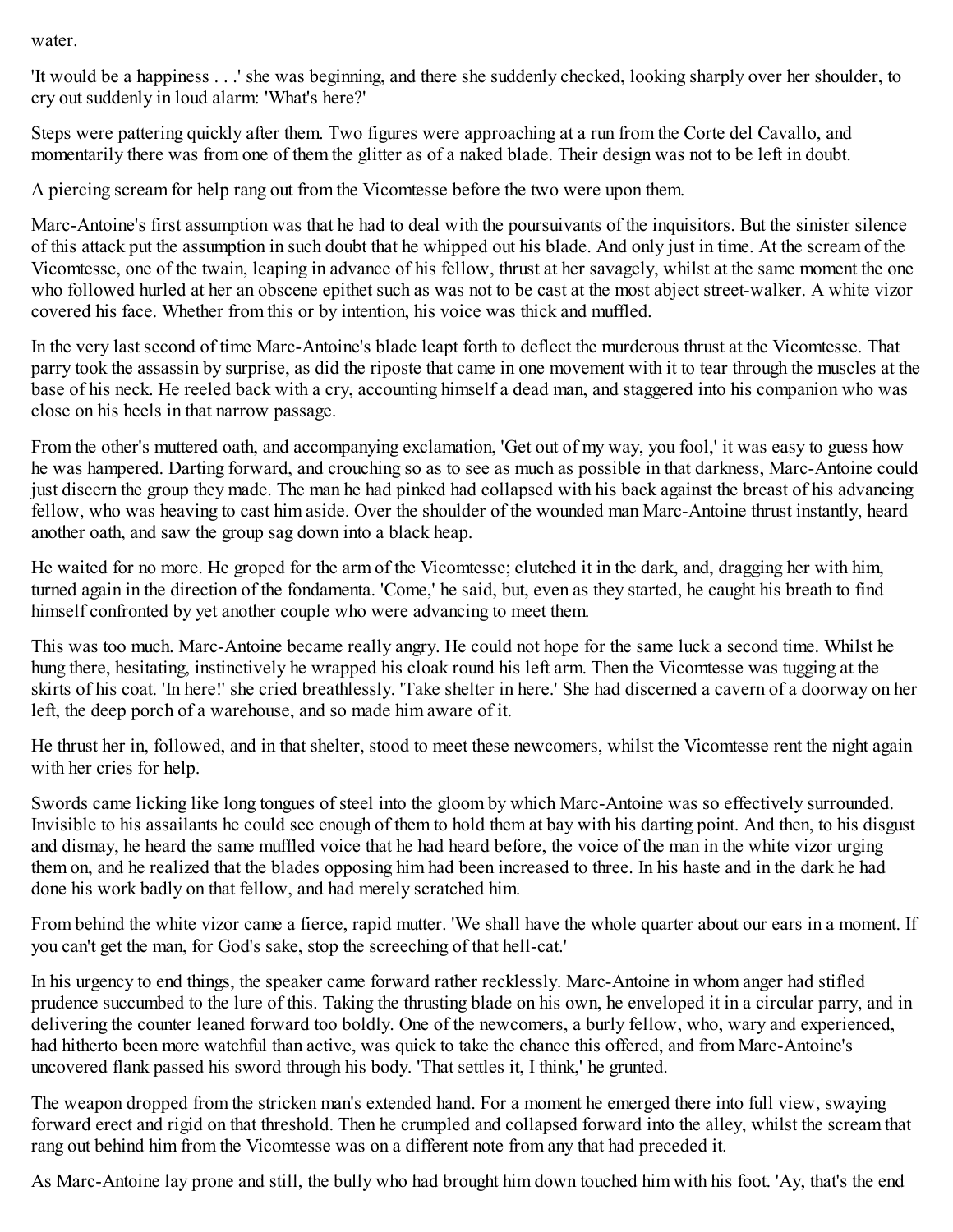of him,' he croaked.

The leader in the white vizor stooped forward. 'Is he dead?'

'As dead as Judas, after what I put through him. Come, man. We must look to ourselves.'

He glanced swiftly to right and left, as he spoke. The cries of the Vicomtesse had not been wasted. Lights were moving in the Corte del Cavallo, and with them footsteps and a sound of voices, whilst from the side of the fondamenta three dark figures were approaching, one of them brandishing an oar.

The assassins were caught between two groups. But the bully who had accounted for Marc-Antoine was Contarini, a man of ripe experience. He was prompt to take charge. 'Here, to me!' he ordered his immediate neighbour. Instead of obeying him, the man in the white vizor turned aside and plunged towards the doorway. His foot was on the threshold, and his blade was already probing the shadows, when Contarini's heavy hand fell on his shoulder, and wrenched him back.

'Damn you for a fool!' he was angrily cursed.

'Save your breath for running, my master,' growled Contarini, and dragged him on. 'So. Shoulder to shoulder.' He croaked an instruction to the two behind him. 'Follow close, you others.'

They charged down the alley towards the water, thrusting aside the three who faced them. Before their threatening blades even the man with the oar, who was the only one who had a weapon of any description, fell impotently back.

Thus they reached the quay, and the man in the mask almost tumbled into the gondola that awaited them, sick and faint from a wound which he had ignored until the business was over. As the gondola sped away, he lay on the cushions in the felza, plucked off the vizor and then tore open the breast of his coat, disclosing in the lantern-light linen that was dark with blood.

The burly ruffian, standing over him, swore softly at the sight. 'Saint Mark! Did he get you, Vendramin?' He knelt to lay bare the wound, whilst, behind him, one of his companions was attending to the hurt of the other, who was also very near the end of his endurance.

'It's nothing,' said Vendramin. 'I've lost some blood. That's all. But take a look at it.'

'On my soul,' said Contarini, 'that fellow should have followed my trade. He'd have made a great success of it. It makes me feel like a murderer to have killed a man who could pink two assailants out of four.'

If Vendramin nursed a regret that he had not fulfilled his intentions by serving that false Delilah in the same way, that regret did not suffice to mar the satisfaction in his half-swooning senses. He had settled the account of that damned Englishman and removed all peril of his further interference. He had the exalted sense of honour vindicated.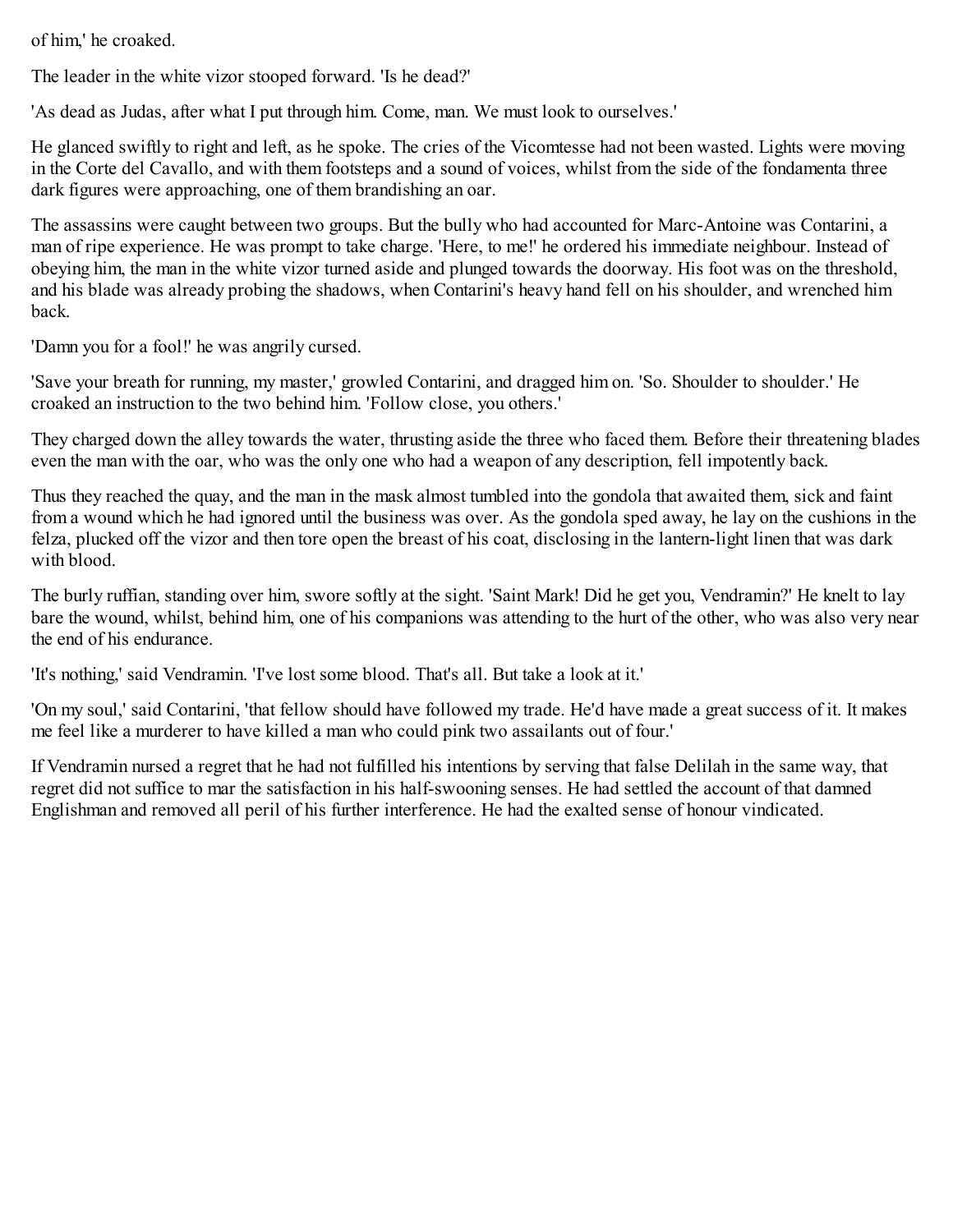# **CHAPTER XXVIII**

### **QUESTIONS**

The three who came so ineffectually, but with such good intentions, to the rescue from the side of the fondamenta, were Renzo and his gondolier, and Philibert, the valet, who, re-directed from the Casa Gazzola, was arriving on his errand of warning.

They reached the spot a moment ahead of the party with a lantern, coming down the alley from the other side, a party composed of the porter and his son from the embassy, and the secretary Jacob. The porter carried a blunderbuss, and Jacob brandished an ugly-looking sabre.

On her knees in the mud of the alley the Vicomtesse was whimpering piteously over the body of Marc-Antoine, imploring him in accents of distraction to speak to her. She did not become conscious of the presence of Jacob until he was down on one knee on the other side of the body, with Jacques, the porter's son, holding the lantern for him.

Then she felt hands upon her shoulder and her arms, strong hands that attempted to raise her, and Coupri, the porter from the embassy, was gently remonstrating with her.

'Madame! Madame! Madame la Vicomtesse!'

'Leave me, leave me,' was her answer, impatiently sobbed out. All her attention the while strained upon the intent face of Jacob, whose hands were quietly busy with the body.

He turned Marc-Antoine gently over where he lay, disclosing a pool of blood. As she realized the nature of that dark patch gleaming in the light of the lantern, a long-drawn cry of horror escaped her.

Jacob's face was close to Marc-Antoine's; his hand felt for the heart, his eyes scanned the lips.

In a hushed voice she asked him presently: 'Is he . . . Is he . . .?' she dared not complete the question.

'He is not dead, citoyenne,' said the grave young man.

There was no sound from her in answer. Her whimpering ceased, but it was as if she dared express no thankfulness for something that might yet hold no grounds for it.

Jacob stood up, and gave his orders quietly.

They spread Marc-Antoine's cloak, and placed him upon it. Then Coupri and his son, Philibert and Renzo took each a corner. Thus they bore the wounded man gently up the alley, across the Corte del Cavallo, and so back to the embassy, the Vicomtesse following with dragging feet, supported by Jacob.

When they had laid Marc-Antoine in the porter's lodge, Renzo and his gondolier departed, enjoined by Jacob not to talk of what had happened. The young Jew kept his wits about him and remembered that silence is the best provision for all circumstances.

Renzo, however, did not account his mistress included in that injunction. Introduced to her by her maid, he delivered Marc-Antoine's note, and, when she had read it, he told her what had happened. She stood tense and straight before him, making no outcry, but her eyes were like dark, shining pools in her marble face. Before the tragedy of that countenance, Renzo made haste to assert not only that Messer Melville lived, but that no doubt he would recover.

Swaying a little, she steadied herself against a table, and so remained until a besetting sense of faintness passed. Then she commanded herself. They were a rough-fibred race these Pizzamani, and Isotta, for all her delicate fashioning, had inherited her portion of that toughness. Dry-eyed and in a voice of startling calm she questioned Renzo, but could draw from him no clue to the identity of Marc-Antoine's assailants. It had been so dark in that accursed alley.

High though her courage might be, it was not equal to the suspense that must lie in inaction. On a resolve that overrode every possible restraining consideration, she bade her maid bring her a cloak and hood. Without recking that she might be sought and missed by her mother, who had not yet retired, she slipped from the house, with Renzo for escort. They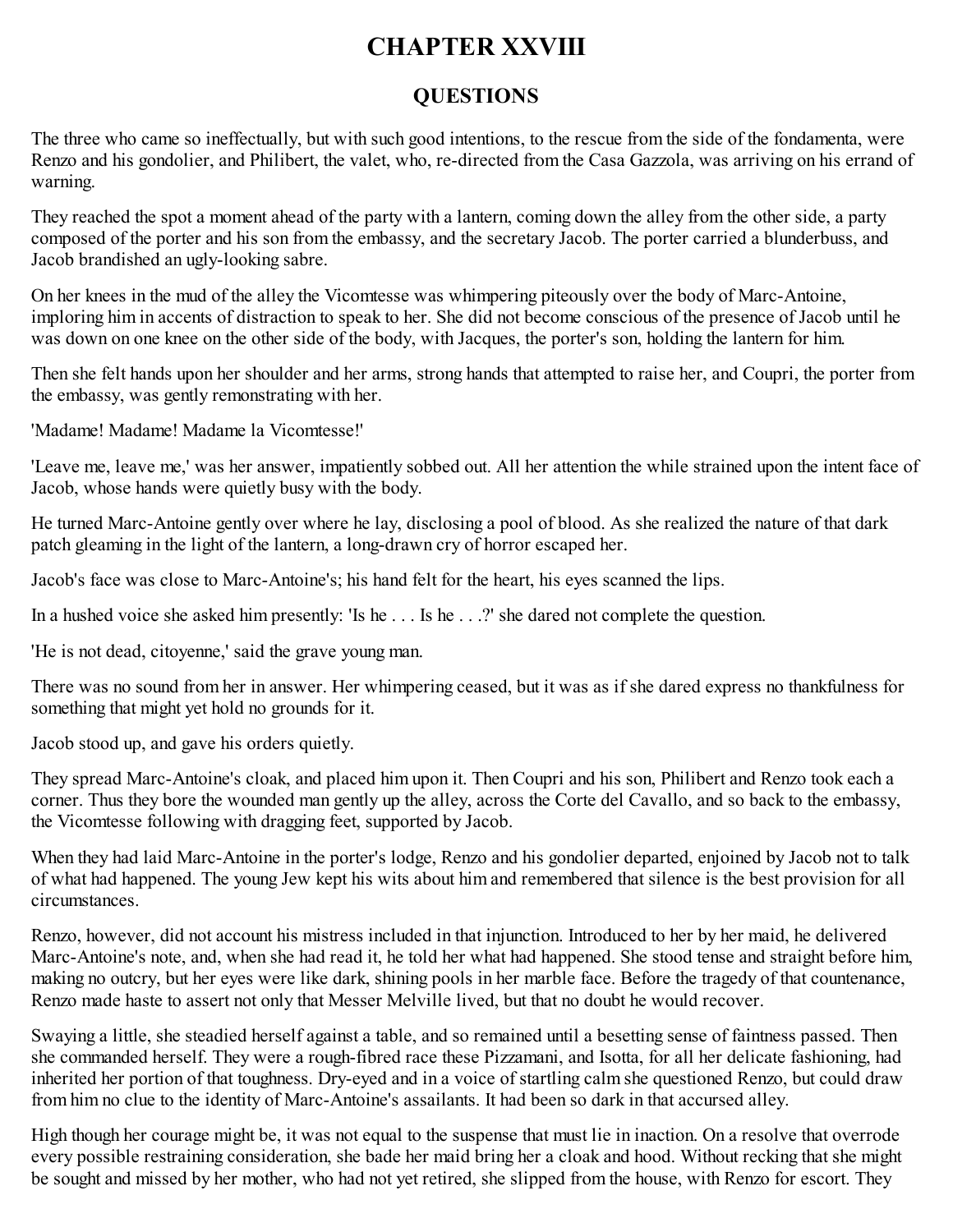went by the garden, so that the porter should not see her leave. The garden-gate, which they left unbolted, opened upon a diminutive square. Beyond this, by a bridge over a little watercourse, they came to an open space bordering the wide Canal of Saint George. Thence in a hired gondola they made their way to the Madonna dell' Orto.

To Lallemant, whom this visit profoundly surprised, she was admitted without a moment's hesitation. In the salon that was his work-room, he advanced to meet her, his air deferential.

He was not alone. By the writing-table, in the background, two men remained standing with whom he had been in talk when she was admitted.

One of these was Villetard, whose tired eyes quickened a little to observe the grace and beauty of this woman; the other was a stocky, middle-aged man in formally cut clothes of black, with a face that was at once strong and kindly.

'Monsieur Melville?' she faltered to Lallemant. Then she steadied herself, and became coherent. 'I have just heard what has happened to him. He is a friend of ours. A great friend . . . '

'I am aware of it, mademoiselle.' Kindly, he sought to spare her explanations. 'I have this very moment learnt how great is your friendship for him.' He stepped to the table and took thence a scrap of paper. 'Doctor Delacoste here has just brought me this. It came from you, I think.'

He held out to her the note she had that evening written to Marc-Antoine. Realizing the nature of the red-brown stain that blurred it, she momentarily closed her eyes.

'Unfortunately,' said Lallemant, with a sigh, 'he did not sufficiently heed the warning.'

'How . . . How is it with him?' she asked, and waited in terror for the reply.

The ambassador turned. 'Will you tell her, doctor?'

The stocky man came slowly forward, speaking as he approached her.

'His condition is grave, but gives no cause to despair. No cause to despair at all. Almost he makes me believe in miracles. The sword must have been guided through him by his guardian angel. His worst danger is from his terrible loss of blood. But I trust he has not lost more than he can renew.'

Her eyes searched that grave, kindly face, and some of the lifelessness passed from her countenance.

Then Lallemant was speaking. 'We shall take good care of him, and we shall keep him here where he will be safe from any further attempts upon him.'

'Who did this? Is it known?' she asked.

Villetard's harsh voice cut in quickly to answer her. 'Your letter of warning tells us that, I think.' He sauntered forward to join the group.

She took his meaning at once. 'The inquisitors? Oh, no.'

But Villetard was insistent. 'Isn't it just how they would deal with one whom it might be inconvenient to arrest?'

'I don't think so, ever. And, anyway, I know positively that only Monsieur Melville's arrest was intended. I know it from Messer Corner, who is one of the inquisitors. Besides, monsieur, the inquisitors are not assassins.'

'I shall cling to my opinion,' said Villetard.

'Oh, but I know that you are wrong. The Inquisitor Corner came to see my father this evening, not merely to tell him that this arrest would be made, but to invite him to be present at Mr. Melville's examination tomorrow, so that he might urge what he knows in Monsieur Melville's favour.'

'You see,' said Lallemant to Villetard. 'It isn't even as if he had resisted arrest; for we know that there was no attempt to arrest him. I come back to my first conclusion: that this is the work of that barnabotto scoundrel Vendramin. The dog has lost no time.'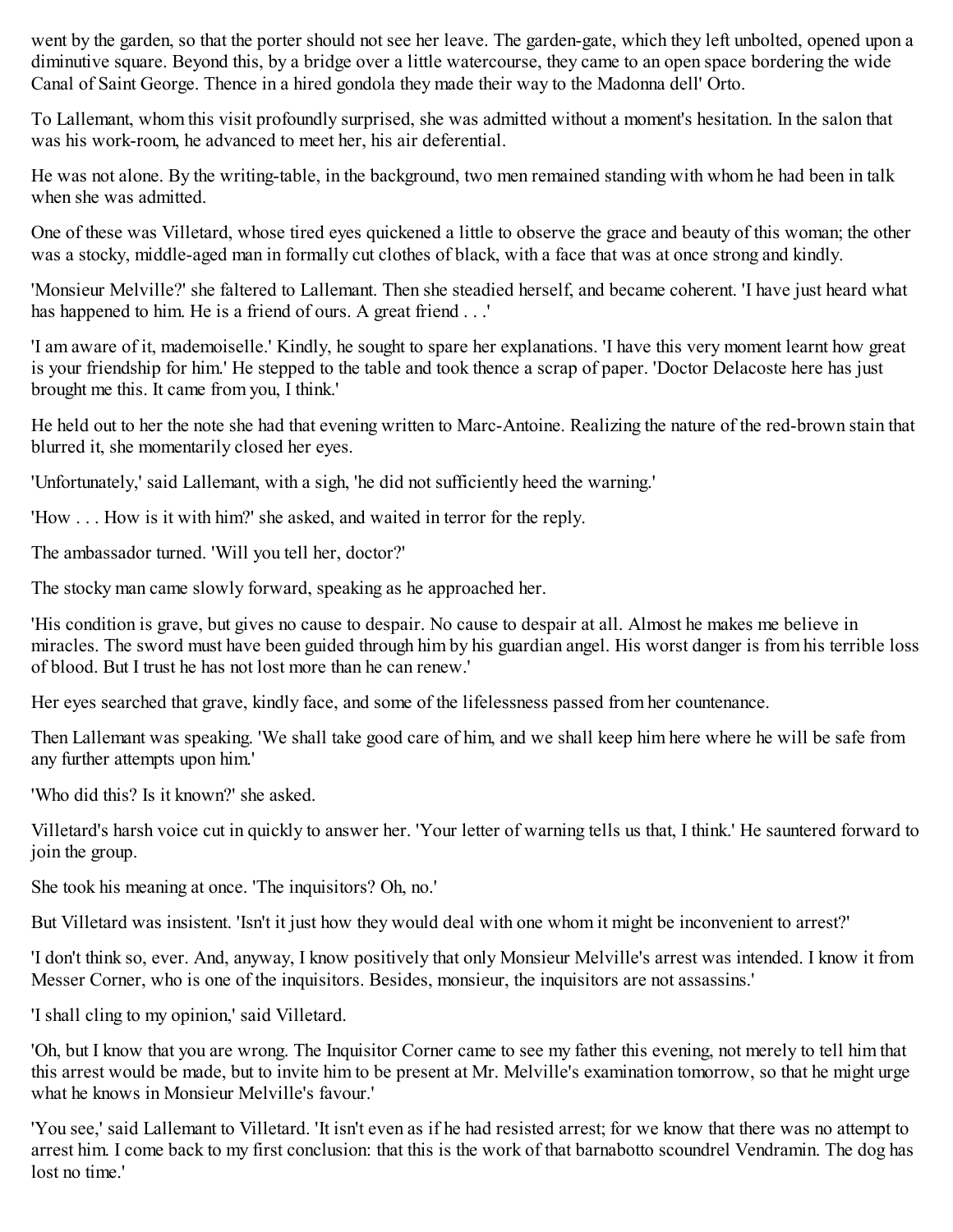'Whom did you name?'

She asked the question in so sharp and startled a tone, that Lallemant stared a moment before answering: 'Vendramin. Leonardo Vendramin. You know him, perhaps?'

Incredulity swept across her white face. 'Oh, no. That is as impossible as the other.'

'Ah!' Villetard was suddenly eager. 'And so say I. Vendramin would never have dared.'

'He dared it once before.'

'Yes, but the altered circumstances . . .'

'It is just the altered circumstances would make him dare again,' said the shrewd Lallemant.

'What are you saying?' she asked. And now she learnt from Lallemant, not only of that earlier attempt at assassination, but also of the duel in which Vendramin had been disabled.

Intentionally or otherwise, Lallemant was vague upon the grounds of the quarrel, but quite clear and definite that it was of Vendramin's provoking.

'Considering that this barnabotto owed Monsieur Melville a matter of a thousand ducats which he had borrowed, I can't dismiss the suspicion that he sought to liquidate the debt by a sword-thrust. You'll gather, mademoiselle, that I have no great opinion of Monsieur Vendramin.'

Isotta stood before them, stricken of countenance, mechanically wringing her gloves between her hands; that gesture of hers when troubled which once had played such havoc with her fan.

At last: 'Could I . . . Could I see him?' she asked. 'Is it possible?'

Lallemant looked at Delacoste, and Delacoste made a lip of ponderous doubt. 'I should prefer that you did not . . .' he was beginning, when the expression of her countenance moved him to compassion. 'I do not want him disturbed, mademoiselle. But if you will promise to stay no more than a moment, and not to talk . . .'

'Oh, I promise.' She was fervent in her eagerness.

Delacoste opened the door for her, and they went out.

'That woman,' said Villetard, with the appreciation of a connoisseur, 'explains Lebel's friendship with the Pizzamani much more completely than the duties of his office. Her concern for him makes one suspect that like his master, Barras, he understands the art of combining business with pleasure.'

Lallemant ignored the assumption. 'What is to be done about Vendramin?' he asked.

But Villetard was cynical in all things. 'It will be more convenient to assume your suspicions groundless, at least until we have some evidence that they are not.'

'We may be called to a very stern account for this if Lebel should die.'

'Don't I perceive it?' Villetard was in a state of exasperation. 'But what the devil was I to do when Bonaparte had to be served? We should both be wiser to cling to the belief that this is the work of the inquisitors. It's the explanation that clears us of responsibility. God knows why you must have talked so freely to the Pizzamano. I did my best to check you.'

Above-stairs Delacoste was introducing his companion to a lofty chamber, dimly lighted by a single shaded candle placed on a table below the foot of the canopied bed.

The doctor closed the door and soundlessly drew her forward to the bedside.

At the sight of the face upon the pillow she could scarcely repress an outcry, for it seemed to lie in the livid repose of death. The eyes were closed and deep shadows filled the hollows of cheeks and temples. The black hair was tumbled about a brow that gleamed with moisture. In terror she looked from that face to the doctor's. Delacoste answered her with a little smile of reassurance and a nod.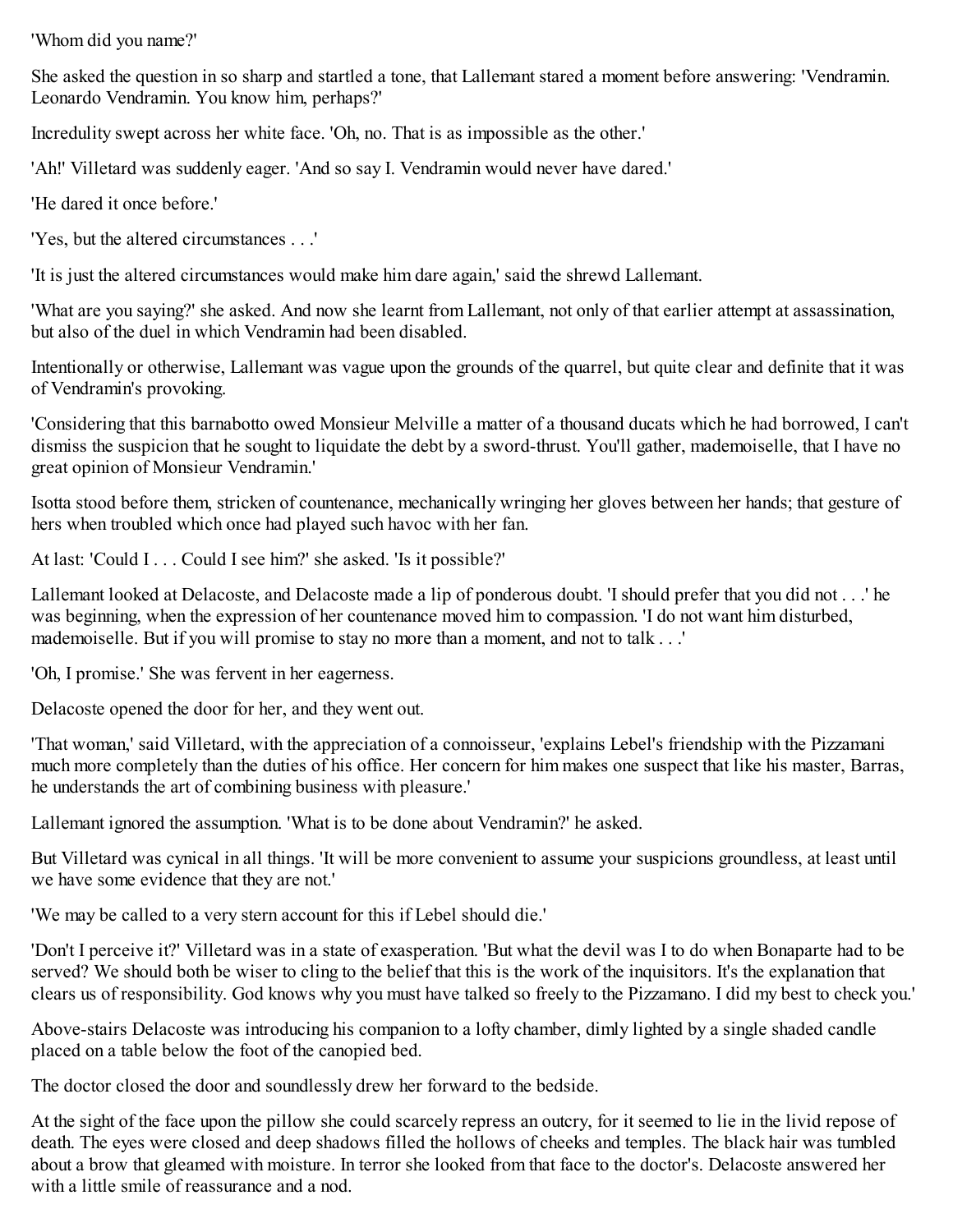From beyond the bed there was a rustle, and suddenly Isotta became conscious of another person in the room. A woman had risen, and was standing there, staring across at them.

At the sound she made in rising, the wounded man's eyelids fluttered, and then Isotta found him staring up at her. Into the dull vacancy of those eyes came consciousness like the glow of an ember that is fanned. But for the swift, anticipatory action of Delacoste he would have raised himself.

'Isotta!' Marc-Antoine uttered her name in wonder. 'Isotta!' His voice sank as he spoke. 'I have your letter . . . your warning . . . But all is well. All is very well.' His speech became blurred. 'I'll take care. I'll . . .' His lips continued to move, but sound no longer came from them. As she bent nearer, his eyes slowly closed as if under the weight of an unconquerable lassitude.

The doctor put an arm about her, and drew her gently away.

Outside the room he was stilling her alarm, reassuring her again.

'He is very weak. That is natural. The great loss of blood. But he has much natural vigour. With God's help we shall make him well. Meanwhile, he is safe here and in devoted hands.'

Isotta saw again that slight, sweet-faced, golden-headed woman rising at the bedside.

'Who is that lady?' she asked.

'Madame la Vicomtesse de Saulx.'

'The Vicomtesse de Saulx, did you say?' and the doctor wondered why the question should hold such a depth of incredulity.

'The Vicomtesse de Saulx,' he repeated, and added: 'She will remain with him tonight, to watch him and tend him.'

Only then did Isotta recall that part of the overheard conversation between her father and Corner in which that name had been mentioned. She had never supposed other than that the inquisitor repeated some false rumour. But now it seemed that such a woman did, indeed, exist. It was bewildering. As she tried to recall the exact words that had passed, she heard again her father's confident assertion that the Vicomtesse de Saulx must be an impostor. And yet she found this woman installed here at the wounded man's bedside. It was disquieting, inexplicable. It still clouded her mind when Lallemant had escorted her to the vestibule where her servant waited. He was assuring her, not only that her friend Melville would be well cared for, but also that he would be safe.

'Here in the embassy, at least, the warrant of the inquisitors does not run. So that even though they may know of his presence, they are powerless to trouble him.'

Yet, when at last she spoke, it was not of this.

'The lady with him is the Vicomtesse de Saulx,' she said.

'Yes. Her interest in him is perhaps natural. She was with him when the attack was made on him. They had both dined here.'

She hesitated over the form of her next question, and uttered at last the best that she could find.

'The Vicomte de Saulx? Is he in Venice?'

Lallemant smiled gently. 'Oh, no. Let us hope that he is in heaven, mademoiselle. The Vicomte de Saulx was guillotined in ninety-three. The Vicomtesse is a widow.'

'I see,' said Isotta slowly, and it seemed to Lallemant as if a cloud had lifted from her.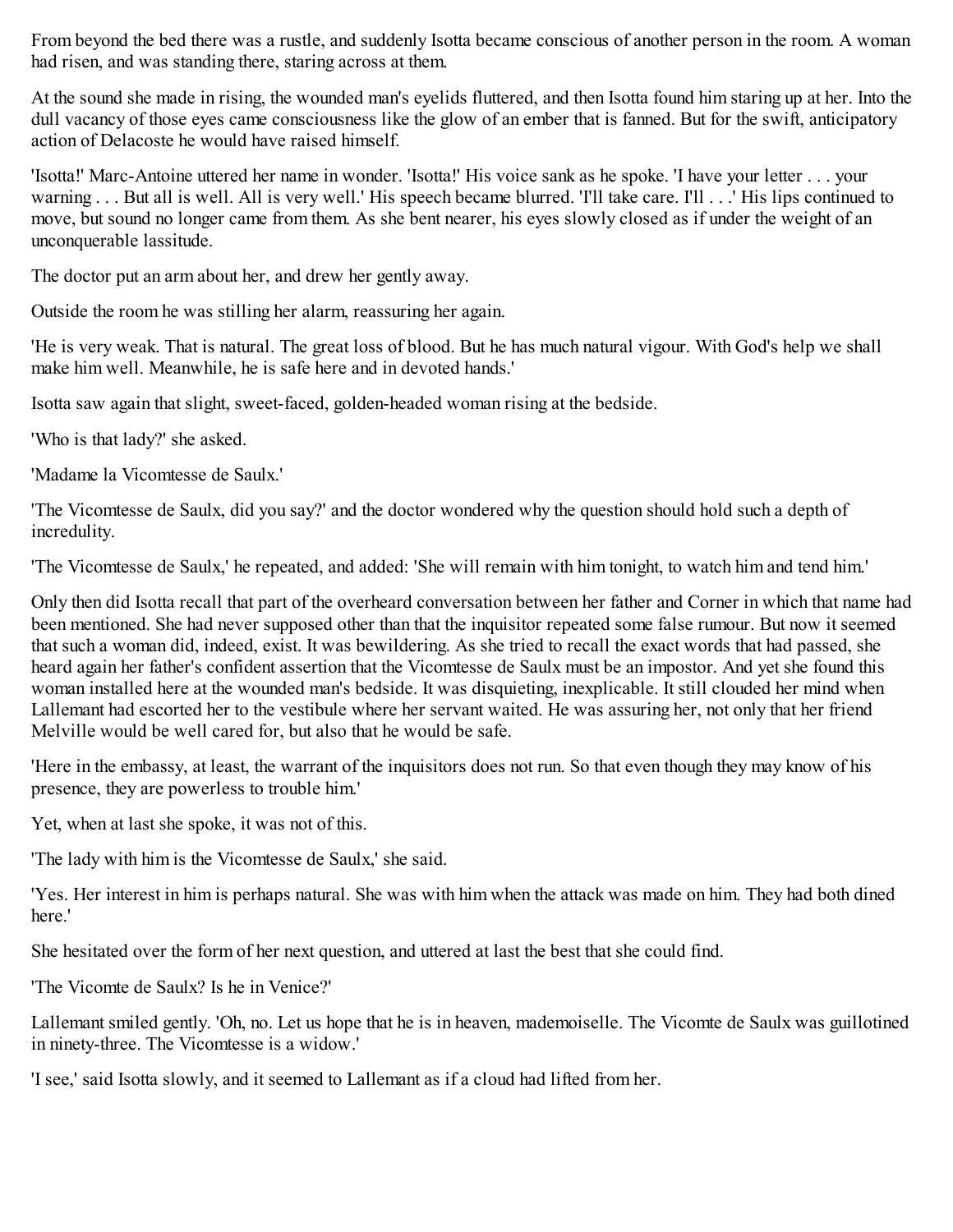# **CHAPTER XXIX**

### **STORM-CLOUDS**

For some six days Marc-Antoine's life hung on a slender, but gradually strengthening thread. After another three, there came a morning when Delacoste, seated beside his patient, announced to him that for the present he had fooled the devil.

'But I'll confess to you now that he all but had you. My skill would never have defeated him without that angel who remained at your bedside to beat him back. She has not spared herself. For a whole week she hardly slept. A little more, my friend, and she would have saved your life at the expense of her own.' Pensively the doctor sighed. 'We make too light of women, my friend. There is no self-sacrifice equal to that of which a good woman is capable; just as there are no limits to the sacrifices demanded by a bad one. When we have been the object of such devotion as you have known, that is something that we should go on our knees to acknowledge.'

He got up and called Philibert, who was hovering near the window. He instructed him about a cordial which he had brought, and so departed.

In the last two or three days, ever since his mind had recovered a full clarity, Marc-Antoine had been tormented by thoughts of the vital information he had been about to communicate to Count Pizzamano when he was stricken. It troubled him that the situation must have been rendered much more acute by this delay; but at last the absence of the Vicomtesse from his bedside gave him the chance to repair the matter.

'Prop me up, Philibert,' he commanded.

Philibert was scandalized.

'You'll exhaust me more by argument than compliance,' Marc-Antoine insisted. 'Do as I bid you. It is important.'

'Your recovery is much more important, monsieur.'

'You are wrong. It is not. Don't waste time.'

'But, monsieur, if the doctor should find that I have done this . . .'

'He won't. I promise you. If you keep faith with me, I'll keep faith with you. Lock the door, and get me pen, ink, and paper.'

His senses swam at first, and he was compelled to waste some moments in waiting for them to steady. Then, as quickly as they would permit him, he scrawled the following lines:

'Bonaparte is in such strength that the defeat of the Archduke seems inevitable. If it happens, it is expected that Austria will be disposed to make peace. To ensure this the settled French plan is to seize the Venetian States and trade them to Austria in exchange for Lombardy. You are warned. Venice must decide whether by joining hands with the Empire, at this eleventh hour, she will make a supreme effort to preserve an independence which otherwise will be lost to her.'

He read the note over, folded it, and handed it to Philibert. 'Hide this carefully somewhere about you. Now take away these things, and let me down again. Then unlock the door.'

At full length once more, Marc-Antoine lay silent for some moments, exhausted by his effort. But the reproachful eyes of the valet drew presently a smile from him.

'Never look so black at me, Philibert. It had to be done. Now listen. Conceal that letter carefully. It is dangerous. When you go out today, go to the Casa Pizzamano at San Daniele. Ask for the Count. See him in person, and deliver that note to him. To him, and to no one else. Should he be absent, wait for him. Is that clear?'

'Quite clear, monsieur.'

'You will inform him fully of my condition, and you may freely answer any questions he may ask you.'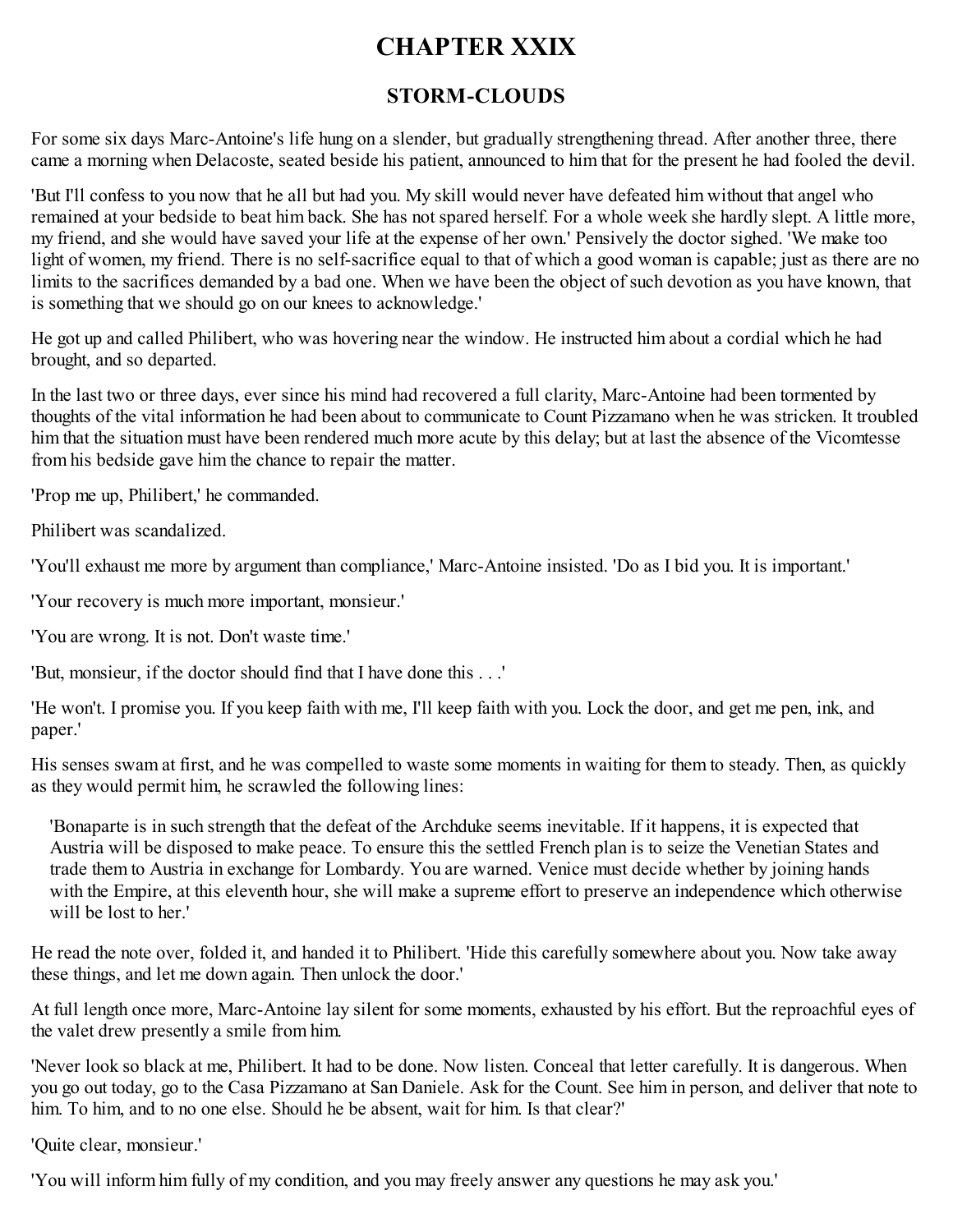The diligent Philibert delivered his letter that same afternoon, and it was read at once, not only by the Count, but also by Domenico, who was with him at the time.

Captain Pizzamano had come over from the fort at the first opportunity in response to a summons sent him two days ago by his sister. At the time, Isotta, who through Renzo kept herself daily informed of the progress made by Marc-Antoine, had felt the burden to be more than she could bear alone. Today, when at last Domenico had arrived, and she could take counsel with him, the anxiety had already been lessened by the better news that Renzo had brought her. Marc-Antoine was definitely out of all danger.

But her indignation remained and it informed the tale that she told her brother. Appalled, Domenico hesitated to believe, for all his dislike of Vendramin, that the man would stoop to murder. Perhaps that very dislike made him honourably cautious in his assumptions.

Isotta enlightened him. 'They quarrelled before, in October last; and I have learnt that a duel was fought in which Leonardo was wounded. You remember that he was ill then, and kept the house for a couple of weeks. That was the occasion.'

'I know of the duel,' said Domenico. 'But it is a far cry from a duel to an assassination. Though I can see how the one could create a suspicion of the other. But something more is necessary before we can be persuaded.'

'I think I have something more. This attempt on Marc took place on the night of Monday of last week. Since then we have not seen Leonardo, and it is not his way to let a whole week pass without coming to San Daniele, especially such a week as this in which the news has daily made my father fret and wonder at his absence.'

'Ah!' Domenico was now alert. 'But why . . .'

She cut through his interpolation to continue what she had to say. 'Of the four who attacked Marc, he wounded two, and one of these was the leader, I am told. If it should be discovered that Leonardo has a wound—a wound in the left shoulder—will not that complete the proof?'

'I think it would.'

'That is why I have sent for you, Domenico. Will you seek out Leonardo, and discover this?'

'I will do more. There are to me things I require to know about this duel last October. Amongst others, the real grounds . . .' He broke off, looking at her keenly. 'Have you no suspicion of what they might have been?'

'Sometimes I have thought . . .' She broke off with a little gesture of helplessness. 'No, no. I have nothing definite. Nothing, Domenico.'

'But something indefinite,' he said gently, with understanding. 'Well, well.' He rose. 'I will see what I can find out about it all.'

There were other things in his mind, but he thought he could postpone their utterance until the present question was resolved. So he passed out of her boudoir where the interview had taken place and went below for a word with his father before departing.

He found the Count in the library with Philibert. The valet's narrative added nothing to what the captain had learnt from his sister; whilst the letter, which he read after Philibert's departure, came to deepen the grave trouble already agitating every loyal Venetian mind. For whilst Marc-Antoine had lain helpless at the French Embassy portentous happenings had shaken Venice and aroused at last even the most nonchalant to perception of the storm-clouds in the political heavens.

The impotent negligence of the Serenissima to give due protection to her mainland provinces had borne, at last, alarming fruits in Bergamo. The unrepressed Jacobins, under French encouragement, had laid hands upon the neglected helm of government. The city had revolted from Venice, had declared for Jacobinism, had raised a Tree of Liberty, and had established an independent municipal government of her own.

News of this gesture of contemptuous repudiation had reached Venice six days ago, and had created consternation in every mind from that of the Doge to that of the meanest beggar at a traghetto.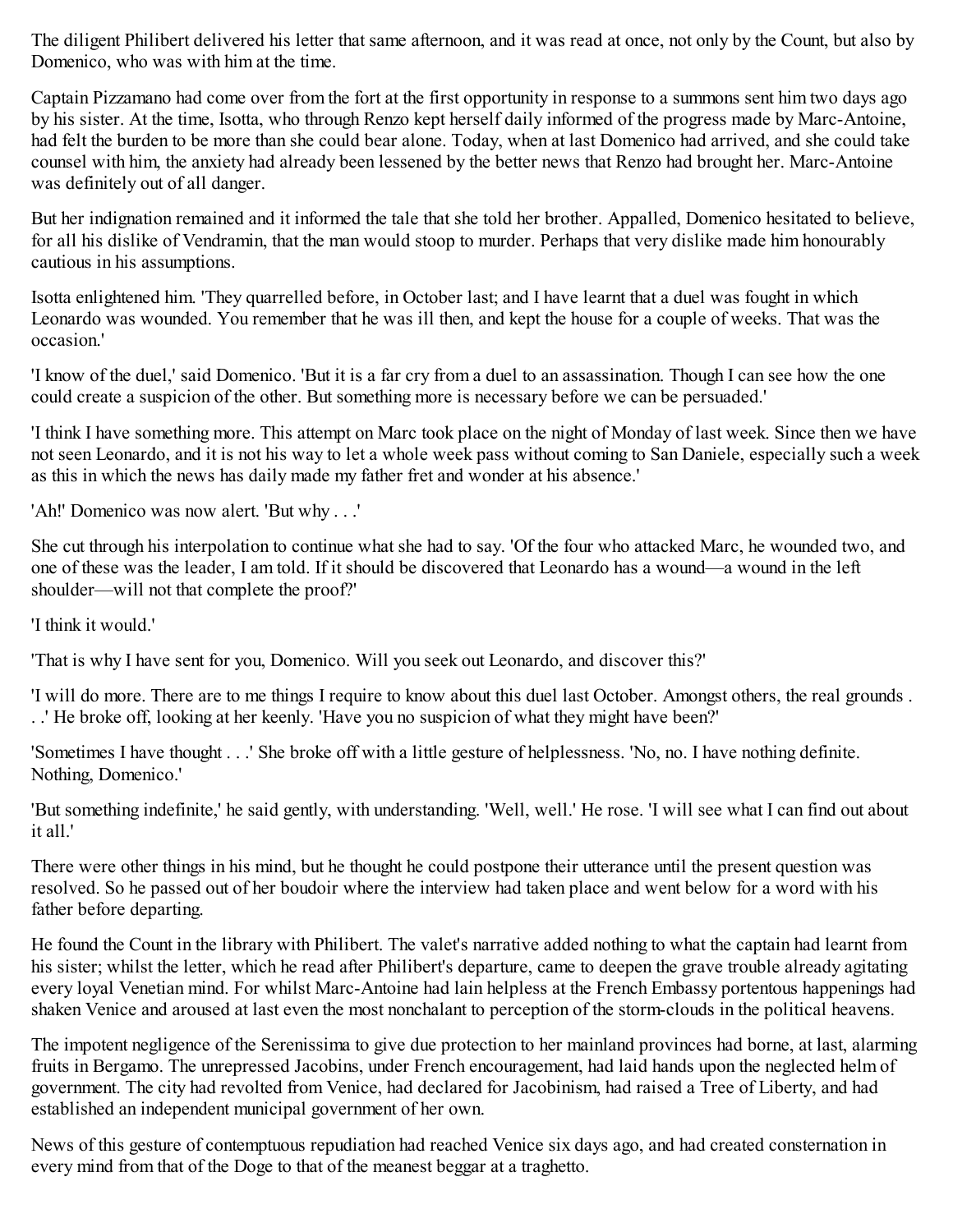Before Domenico could even begin to discuss with his profoundly troubled father this latest evidence of French perfidy, in Marc-Antoine's letter, Messer Catarin Corner was announced.

He came with calamity written upon his finely featured face and in every line of his slight, elegant figure. He brought the evil tidings that another city had gone the way of Bergamo.

The Podestà of Brescia, in flight to save his life and disguised as a peasant, had just reached Venice and sought the Doge with the miserable tale that Brescia, like Bergamo, had now declared her independence, and had set up a Tree of Liberty, at the foot of which in mockery of Venice crouched a Lion of Saint Mark in chains.

'We have begun to pay the terrible price of Manin's weakness,' Corner concluded. 'The Republic is disintegrating.'

The Count sat appalled, staring into space, whilst the inquisitor strained his weak voice in vehement exposition. Order must be taken without delay, before this Jacobin contagion spread to other subject cities. If the Senate itself should not suffice to deal with such a matter, the Grand Council must be convened, and the responsibility shouldered by the entire patriciate.

Then at last the Count roused himself. He spoke in angry pain. 'After the errors we have committed, the chances we have missed, the consistent meanness and selfishness of the policy pursued, can we hope now for heroism? Unless we can, nothing remains but to resign ourselves to the disruption of this Republic which has so proudly endured for a thousand years. Look at this.'

He handed to Corner the letter he had received from Marc-Antoine.

When the inquisitor had read it, his voice trembled as he asked whence it came.

'From a sure source. From Melville.' He smiled sadly. 'You were very quick to assume that he had fled when he heard that he was to be arrested, and for a moment I was so weak as to suppose that you might be right. But now we have the truth. There was an attempt to assassinate him on the very night that you sent to arrest him; it was an attempt that all but succeeded. Since then he has hung between life and death. His first action when he can summon sufficient strength for the effort is to send me this precious piece of information; something done at the greatest peril to himself. I trust this will persuade you in whose interest he works. But let that pass for the moment. The information must be communicated to the Doge. This supreme effort, which the case demands, must be made or we are irrevocably lost, doomed to become an Austrian province, living under the rule apportioned to a conquered people.'

Corner permitted himself an unusual bitterness of expression. 'Will that woman Manin ever make it? Or will he bow to this in the same spirit in which he has allowed our provinces to be trampled under the feet of a ruffianly foreign soldiery?'

Pizzamano rose. 'The Grand Council must compel him; it must sweep the Senate into definite and immediate action. There must be no more mere promises of preparation for contingencies; promises which in the past have led to nothing. Vendramin must marshal his barnabotti for this final battle against the forces of inertia.' Emotion mastering him, he became almost theatrical in his intensity and in the sweep of his gesture. 'If perish we must, at least let us perish like men, the descendants of those who made this Venice glorious, and not like the feeble, yielding women Manin has all but made of us.'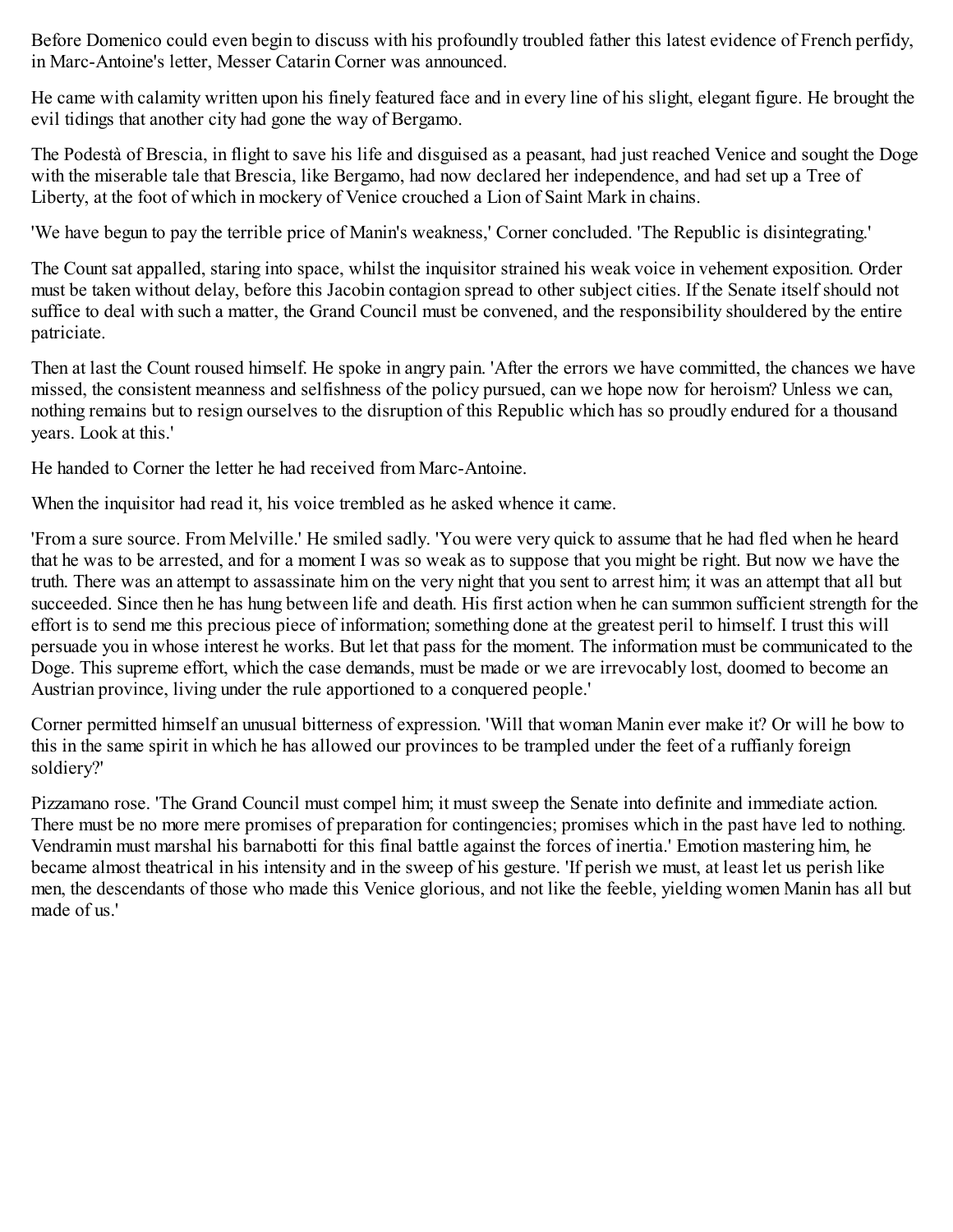# **CHAPTER XXX**

#### **CONSTRAINT**

Blood recklessly lost by Vendramin in his murderous adventure in the Corte del Cavallo had so weakened him that for ten days thereafter he, too, was compelled to keep the house. If prudent considerations of health dictated that he should keep it longer, no less considerations of appearances dictated, in the light of the political events, that he should go forth.

So on that same day which had seen Marc-Antoine penning his warning to Count Pizzamano, Vendramin ventured abroad, in defiance of his weakness and his imperfectly healed wound.

The weather was mild and genial, and the sunshine quickened the colours of the houses mirrored in the deep blue of the waters. By these he was borne, reclining on the cushions in the felza from which the leather curtains were drawn back. He was arrayed with care in the lilac and silver suit which he knew became him so well, and his shining golden hair had been carefully dressed and clubbed. Regard for his wound, which was at the junction of neck and shoulder, dictated a sling for his left arm. But regard for the necessity to conceal that he had been wounded, dictated that he carry the limb before him with the thumb hooked into an opening of his waistcoat. He hoped that this would not seem unnatural or attract attention.

His gondola swung westwards down the Grand Canal past the sunlit dome of the Salute and on until it turned into the canal of San Daniele. In these narrower waters it passed another gondola, hard driven by two gondoliers, in which Messer Corner was departing from the Casa Pizzamano.

Vendramin came so opportunely now as only just to prevent the Count from sending for him.

Pizzamano was expressing this intention when, from below, the lapping of waters under a prow and the melancholy hailing cry of an approaching gondolier attracted Domenico's attention. The long windows to the balcony by which he was standing were open. He stepped out to look over the parapet.

'You are saved the trouble,' he announced. 'Vendramin is here.'

The Count's face brightened a little. In mentioning the timeliness of this arrival, he referred again to the oddness of the fact that Vendramin should not have been seen for over a week.

'Not, in fact, since the attempt on Marc's life,' said Domenico.

So dry was his tone that his father looked at him sharply. 'You are not suggesting a connection?'

'It might exist. Anyway, it would be wise, perhaps, not to let Vendramin suspect the source of your information about this French plan.'

'What are you hinting?'

'Marc has been put to bed at the French Legation. It might be very dangerous for him if this news were to leak out while he is there. It would be best to say no more than that you have the best of reasons for believing this to be the French intention. If you mention that Messer Corner has just been here, you will leave Leonardo to suppose that Messer Corner was the bearer of the news.'

The Count nodded gravely. 'Very well.'

Messer Vendramin came in with a jauntiness that cost him a considerable effort. He was conscious that the eyes of Domenico, in whom he had always sensed an enemy, were searching him from head to foot, observing his pallor, and the dark stains under his eyes, and resting long upon the arm which he strove to carry naturally before him.

He answered the Count's inquiry into his absence by asserting that he had been ill. Pleading that he was still weak, he begged leave to sit, and found himself a chair. The Count and his son remained standing; the captain by the window, with his back to the light, facing their visitor; the Count pacing the small room, whilst he expounded the situation disclosed by Marc-Antoine's letter.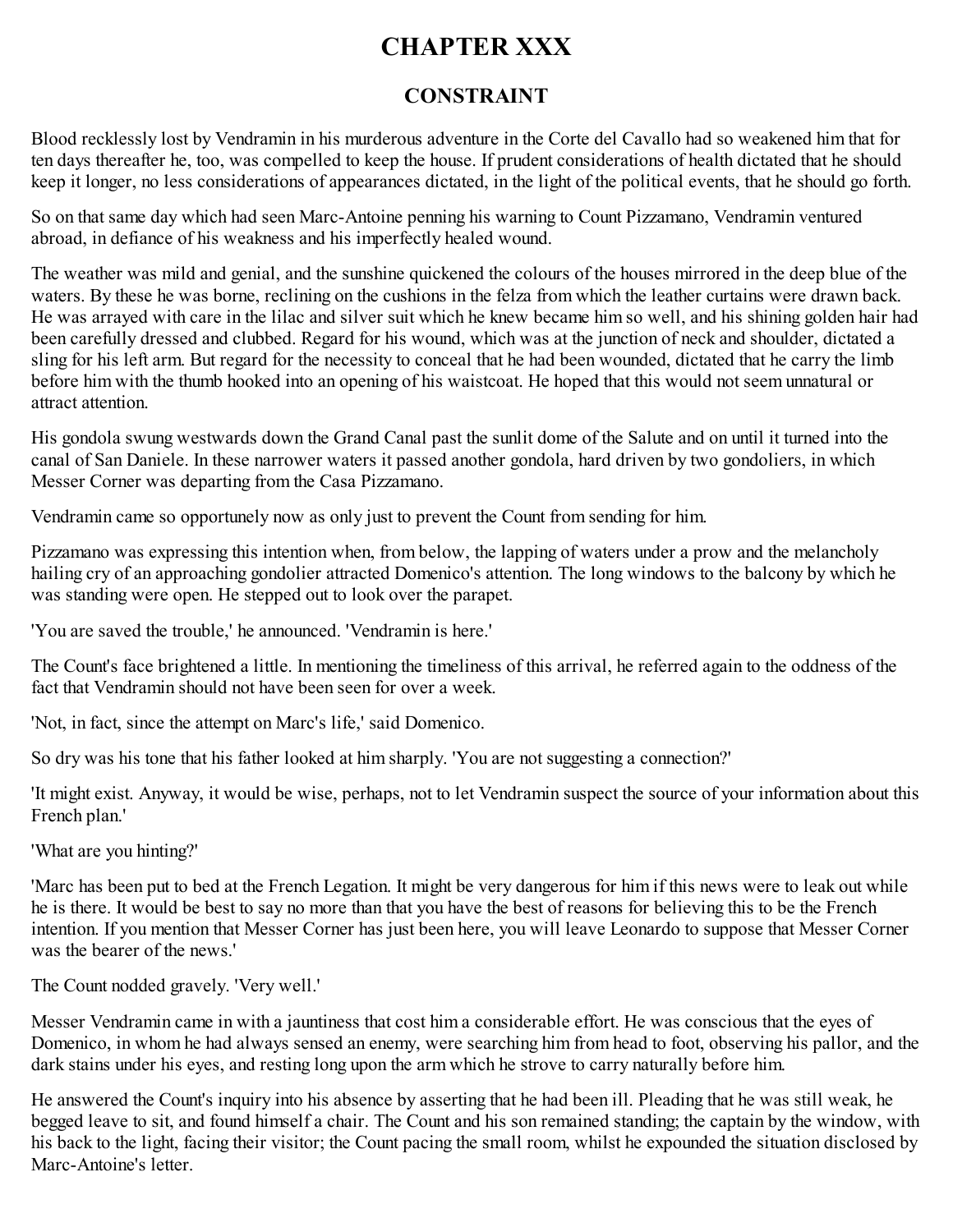Next he dwelt upon the defection of Bergamo, of which Vendramin was already informed, and upon that of Brescia, of which he had just received news.

'You realize,' said Pizzamano, 'what is to be done, and done at once, if the Republic is to survive. Can you depend, now as before, upon your barnabotti?'

'To the last man. They will stand solidly behind me.'

Vendramin spoke without hesitation. Nor had he any misgivings on the score of his position now that in some degree he had accepted the French service imposed upon him. That had been a limited and specific service. There had been no suggestion of curtailing his activities or constraining his loyalty in other directions.

The Count was standing squarely before him.

'And I can count upon you absolutely, can I not?'

Pizzamano, pleading with voice and eyes, betraying how anxiously he hung upon the answer, revealed to Vendramin the increased advantage which this situation gave him. Never had he been so necessary to Pizzamano. This time not even Domenico's hostility should prevail against him.

'Absolutely,' he said.

In visible relief the Count resumed his pacing. 'In that case, perhaps we need not even lose time in summoning the Grand Council. Between us we may be able to force Manin immediately into the action which the vote of the Grand Council must demand.'

'I am ready to go to him whenever you bid me,' said Vendramin. 'You may depend upon me not to spare myself now, who have never spared myself.'

'I am sure of it, and I bless you for it,' said Pizzamano.

'You bless me for it?' Vendramin spoke slowly, looking up at the Count. 'Would you bless me, I wonder, in something more than words? Would you bless me, my lord, with the proof of confidence I so desire, in return for all the proofs of zeal that I have given?'

The Count checked in his pacing, and looked at him, his brows knit. Vendramin's meaning was plain enough to both father and son. From Domenico he was expecting immediate opposition. But Domenico said nothing.

After a pause Vendramin continued. 'The moment is most apt. If it should come to another struggle in the Council, as your son-in-law, Lord Count, I should command an increase of weight, and so I should be able to sweep many a waverer into our following.'

Still they said nothing, so he brought his plea to a conclusion. 'I confess that I am urging this as much from personal motives as from patriotic ones.'

If the Count was under no delusion that here was an opportunist taking full advantage of the situation, at the same time, with the detached tolerance that he could bring to the judgment of all things outside of his fanatical patriotism, he could not blame Vendramin.

He spoke quietly. 'You have in mind an early marriage.'

Vendramin answered him as quietly. 'You will admit, my lord, that not to be impatient would be a poor compliment to Isotta, and that already I have been tried in curbing it.'

The Count's chin was buried in the lace at his throat.

'It is very abrupt,' he complained.

'So is the situation that advocates it.'

'And, of course, we are in Lent.'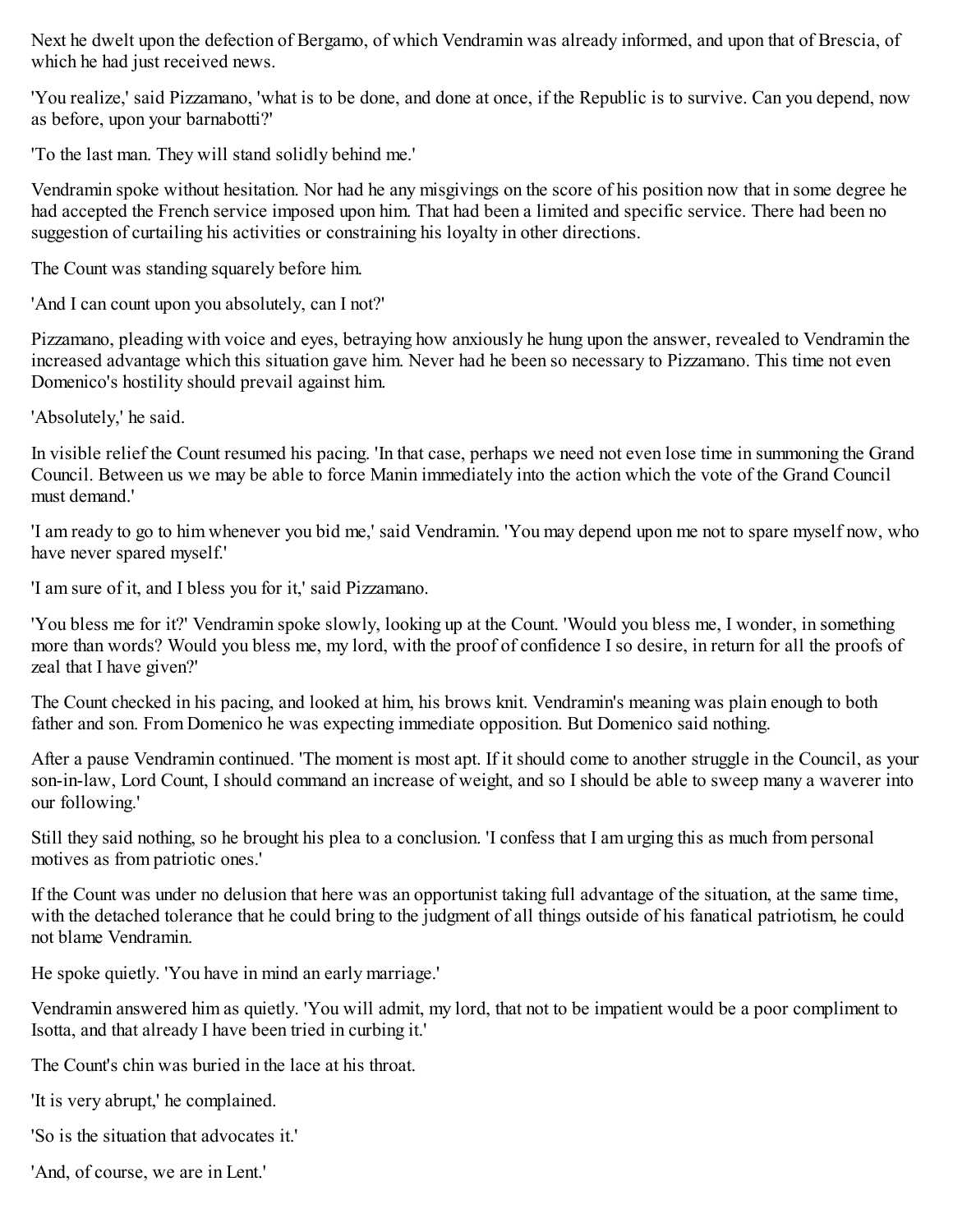'Naturally I must wait for Easter. That is a month hence. A most propitious season.'

Pizzamano turned to his son. The captain's silence seemed unnatural.

'What do you say, Domenico?'

'That Isotta is the person to whom you should address that question.'

'Oh, yes. Decision, of course, must rest with her. But provided that she is willing to be married so soon, at Easter be it, then'

As he spoke, the door opened, and Isotta paused on the threshold.

'Are you private, or may I come in?' she asked.

'Come in, child, come in,' her father answered. 'There is a matter you can settle.'

Vendramin sprang up, and turned to greet her.

She came forward, wrapped in calm, and smoothly, with the grace that was in all her movements.

'Ah, Leonardo!' she said. 'I was told that you were here. We have missed you these days.'

He bowed over her hand. 'Then I am compensated for having been none so well.'

'We have been wondering what had become of you; of you and also of Marc. You both disappeared at the same time.'

He looked at her sharply. But her face was entirely candid; she even smiled a little. From this he judged it impossible that she should have heard that Melville was dead.

And then Domenico drew his attention. 'I commented upon the oddness of that coincidence a few moments before Leonardo arrived,' he said. But the captain's face was as bland as his sister's.

Vendramin sighed. 'I am afraid we must resign ourselves to continue to miss him.' He spoke gravely. 'Calling at the Inn of Swords on my way here, I am told that he had disappeared, and I am asking myself whether he has been arrested, or whether he has fled from Venice to avoid it.'

'I can tell you that he has not been arrested,' said the Count.

What Domenico added was less expected. 'And I can tell you that he has not fled.'

Isotta followed her brother with something less expected still. 'And I can tell you that he is not even dead, as you are really supposing.'

The Count looked in surprise from one to the other of his children. He perceived something astir under the surface of things, something which he did not understand. So, at last, did Vendramin. The assertion that Melville lived was as dismaying a shock to him as the terms in which the assertion was made. But until he discovered what else lay behind it he would not flinch. Therefore, he asked the question for which that assertion called.

'But why should I suppose that?'

'Is it not what you supposed when you and your bullies left him in the Corte del Cavallo on the night of Tuesday of last week?'

He was startled as his round eyes showed. But no more than would be natural to anyone under such an accusation. No more, in fact, than the Count appeared to be at hearing it made.

'My dear Isotta! What tale has been carried to you? I am under no necessity to endanger myself by such expedients. I am well able to take care of my honour, as is, I think, well known.'

He alluded to the reputation as a swordsman which he enjoyed. But Isotta was not impressed. She raised her eyebrows.

'Yet you do not seem to have been able to take such care of it—or, at least, of your person—on a former occasion when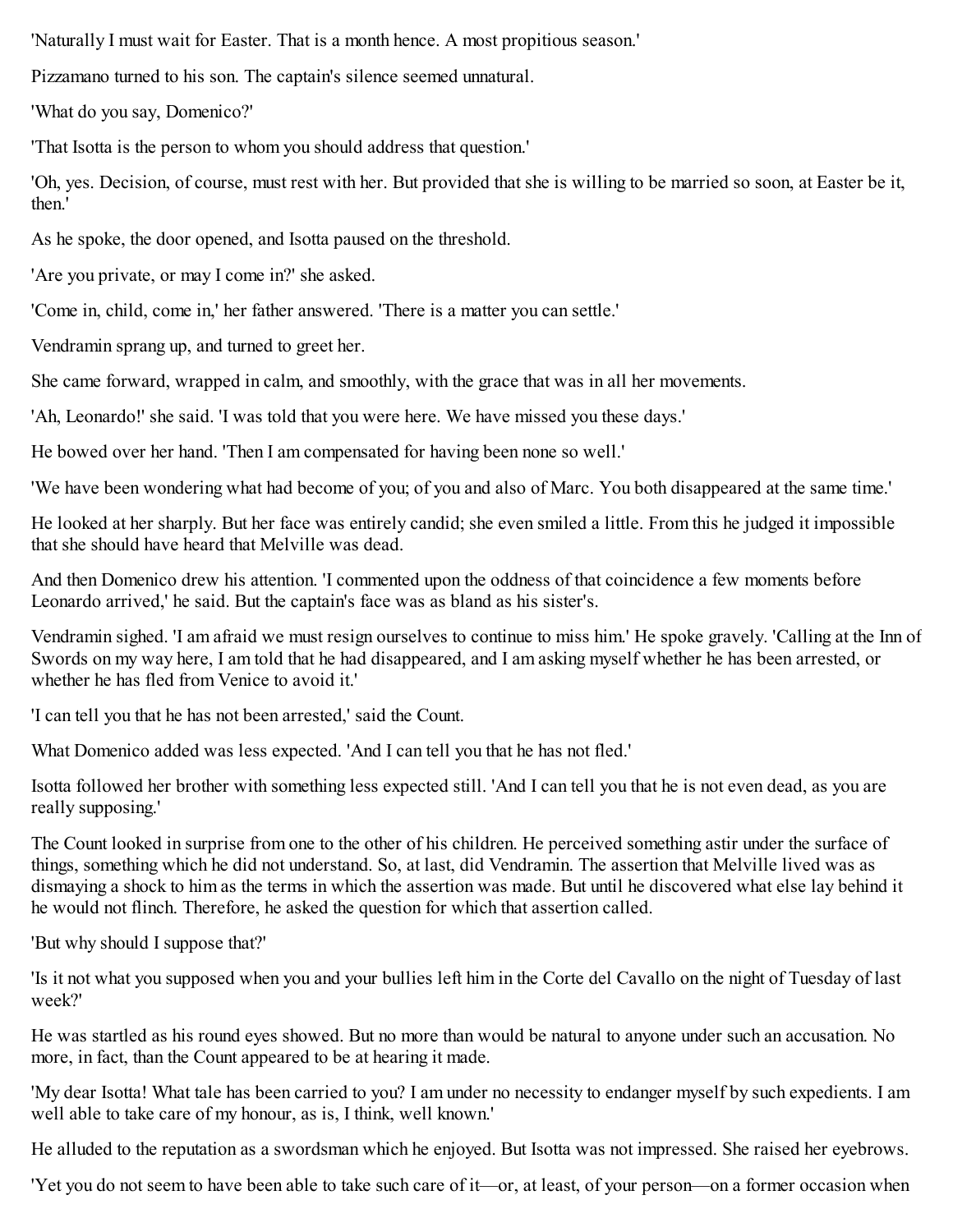you met Mr. Melville.'

Domenico chose this moment to display a sudden unusual solicitude on behalf of their guest. 'I protest,' he cried, 'that you are keeping this poor Leonardo standing, regardless of his weakness.' He sprang forward as he spoke, and in his haste to set a chair for Vendramin, he hurtled clumsily against him. Off his guard, Vendramin cried out sharply, and his right hand went instinctively to the seat of pain in his left shoulder.

Domenico's face was within a foot of his own, and Domenico was looking straight into his eyes, and smiling apologetically.

'Ah! Your wound, of course. Forgive me. I should have used more care.'

'Oh, I have a wound? On my soul, you give me news upon news of myself, today.' But the effort cost him a good deal. He sank into the chair, and brought forth a handkerchief to mop a brow which was coldly moist.

The Count spoke at last out of his bewilderment. 'What is all this, Domenico? Will you tell me plainly?'

'Let me do that, sir,' cried Vendramin. 'Because some months ago I fought a duel with Messer Melville . . .'

'Oh! You admit that, at least,' Domenico interrupted. 'But, of course, denial would hardly be worth while.'

'Why should I deny it? We had a difference which admitted of adjustment in no other way.'

'And the subject of it?' the Count asked him.

Vendramin hesitated before answering. 'The subject, Lord Count, was entirely personal.'

But Count Pizzamano's stiff, old-fashioned notions of honour made him insistent.

'It cannot have been so personal that I must be excluded from knowledge of it. The honour of one of the parties must have been impugned. Considering the relationship with me to which you aspire, I have, I think, the right to learn the circumstances.'

Vendramin appeared troubled. 'I admit the right. But it would be impossible for me to disclose the grounds of my quarrel with Melville without causing distress where I should least wish to cause it. If you will allow Isotta, sir, to be your deputy, I will frankly tell her all. Since it is on her behalf that you desire this knowledge, it should serve if I impart it directly to her.'

Count Pizzamano considered. He thought he understood. On the subject of the feeling that existed between his daughter and Marc-Antoine, Isotta had once been very frank with him. For the repression which he was persuaded that both had practised, he had only respect and praise. But he realized that in a man in Vendramin's position a detection of the sentiment might lead to an explosion of jealousy, and that this might well have been at the root of the quarrel. All things considered, it might be best to let Vendramin have his way. An explanation now between him and Isotta might clear the air and facilitate what was to follow.

He bowed his head. 'Be it so. Come, Domenico, let us leave Leonardo to explain himself to Isotta. If she is satisfied, there is no reason why I should not be.'

Domenico departed without protest with his father. But once outside the room he had a word to say to him.

'There is something of greater consequence than the duel that Leonardo should be asked to explain. You observed, sir, that he is suffering from a hurt in the left shoulder. You observed his movement, you heard his exclamation when I jostled him, intentionally?'

'I observed,' said the Count, and surprised his son by the readiness and the gloom of that answer.

'You are forgetting, then, the particulars we heard from the valet. There were four assailants. Two of them were wounded; one of these in the shoulder, and this was the leader of the party. It's a coincidence. Do you draw no inference from it?'

Tall and spare, but less straight than his wont, the Count stood before his son. And Domenico became suddenly aware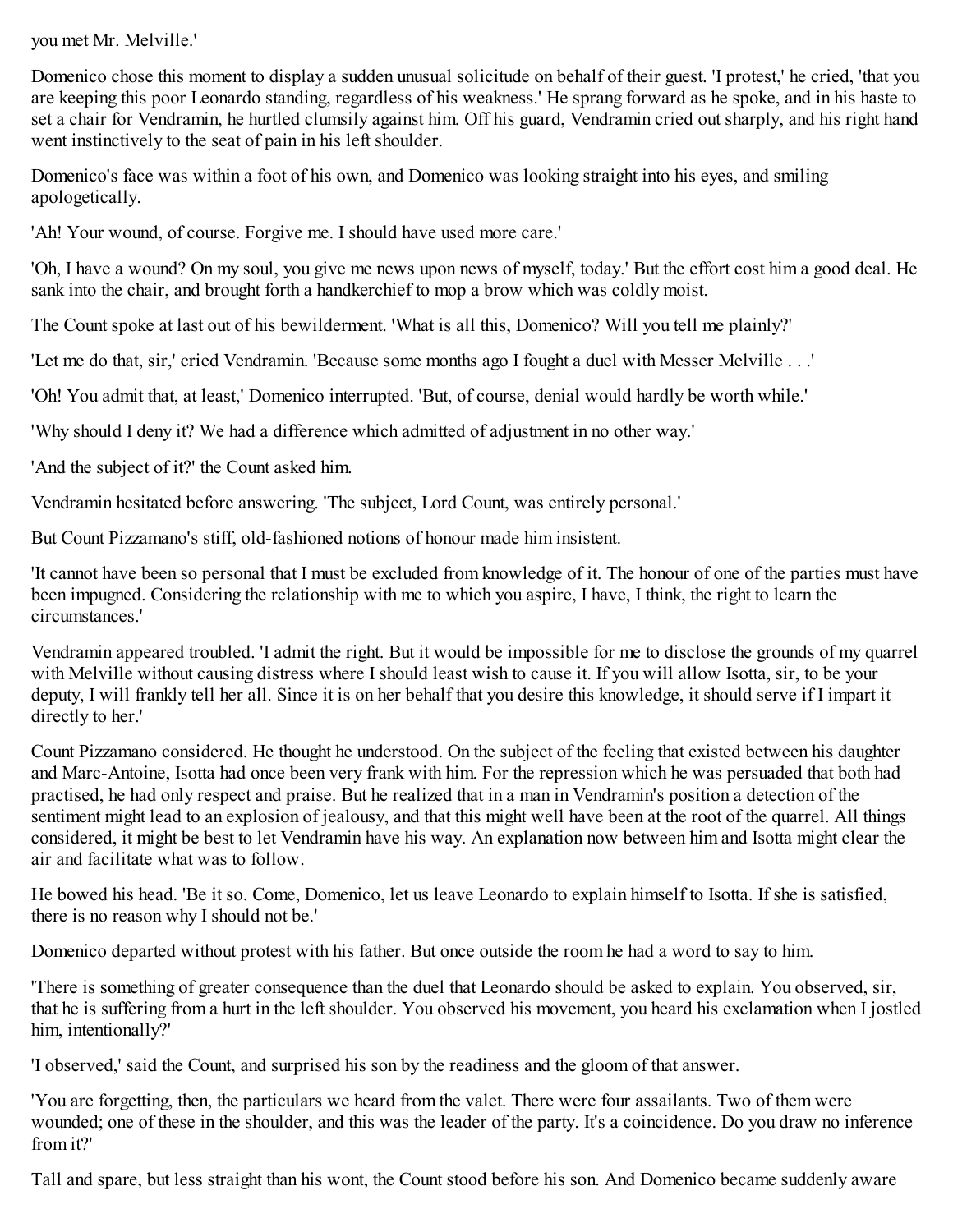that his father seemed lately to have aged. The dark eyes flanking that high-bridged nose had none of their old pride of glance. He sighed.

'Domenico, I desire to draw no inference. He has chosen to state the matter of his quarrel with Melville to Isotta. I presume that he will state it all. She will see to that. Let it be hers to judge, since it will be hers to bear the consequences.'

The captain understood that for the first time in his life his father was shirking an issue. It was too much for him. He spoke indignantly.

'And if Isotta, as I warn you, sir, that well she may, should not be satisfied by his explanation? What then?'

The Count laid his hand on his son's shoulder. 'Have I not said, Domenico, that it is for her to judge? I mean it with all that this implies. I merely pray, considering how much is involved—which must be as plain to you as it is to me—that she may judge mercifully. Even more fervently I pray that she may have no cause to judge harshly.'

Domenico bowed his head. 'I beg you to pardon my presumption, sir,' he said.

But within the library Isotta was being afforded little opportunity to pass judgment. The explanations which Vendramin offered her were an accusation rather than a defence.

'Will you sit, Isotta, to justify my remaining seated?' he had begged her. 'I am still weak.'

'From your wound,' she said, as composedly she sat down to face him.

'Oh, from my wound, yes.' He was faintly contemptuous in the admission. 'But it is of my duel with Messer Melville that I am to speak. When I shall have told you of that, I hardly think that you will desire to pursue the matter of our quarrel further. It is quite true that I sought to kill him, loyally, in single combat. And never was a man better justified. For I had discovered that this scoundrel had dishonoured me. Do I need to tell you how?'

'Do you expect me to guess it?'

He looked at her intently, in silence, incensed by her calm. He was very near to hating her for this air of frosty, virginal purity which hung about her like the aureole about the Lion of Saint Mark, and which he knew to be the travesty of a wanton. He marvelled that she should dare to confront him in this half-scornful self-possession, carrying what she carried in her heart. He must see what he could do to shake it.

'I had discovered,' he said, 'that your Messer Melville was the seducer of the lady whom I hoped to make my wife.'

She sat stiff and straight, a slow flush mounting to her brow.

'You cannot be speaking of me,' she said.

He rose, forgetting wound and weakness in the intensity of his emotion. 'Must I advance the proof before you will cease to nauseate me with your hypocrisy? Must I tell you that I know you for the masked lady who fled so precipitately before me from Mr. Melville's lodging one morning months ago? Must I tell you how I know it? Shall I tell you what evidence I hold with which to convince others. Shall I . . . '

'Stop!' she cried, and she too was on her feet confronting him. 'How dare you soil me with your vile assumptions? It is quite true that I was that lady. Can you suppose that I would ever deny anything that I had ever done? But between what I went to do there, and what you so infamously conclude, because your mind is foul, there is the difference that lies between snow and mud.' No longer could he complain that she was a cold, insensible piece, incapable of emotion. Here was emotion and to spare, a withering, scorching emotion of anger before which he found himself flinching.

'Oh, my mind is foul? Test it against any other mind in Venice. Test it, if you dare, against your own father's mind. Ask him what inference he would draw if he found a lady of quality so closeted in a man's lodging; if he had seen her actually in that man's arms. If you want to break a father's heart with shame, ask him that.'

This was to her anger as water is to fire. But perception of the truth of what he asserted did no more than restore her to her normal calm.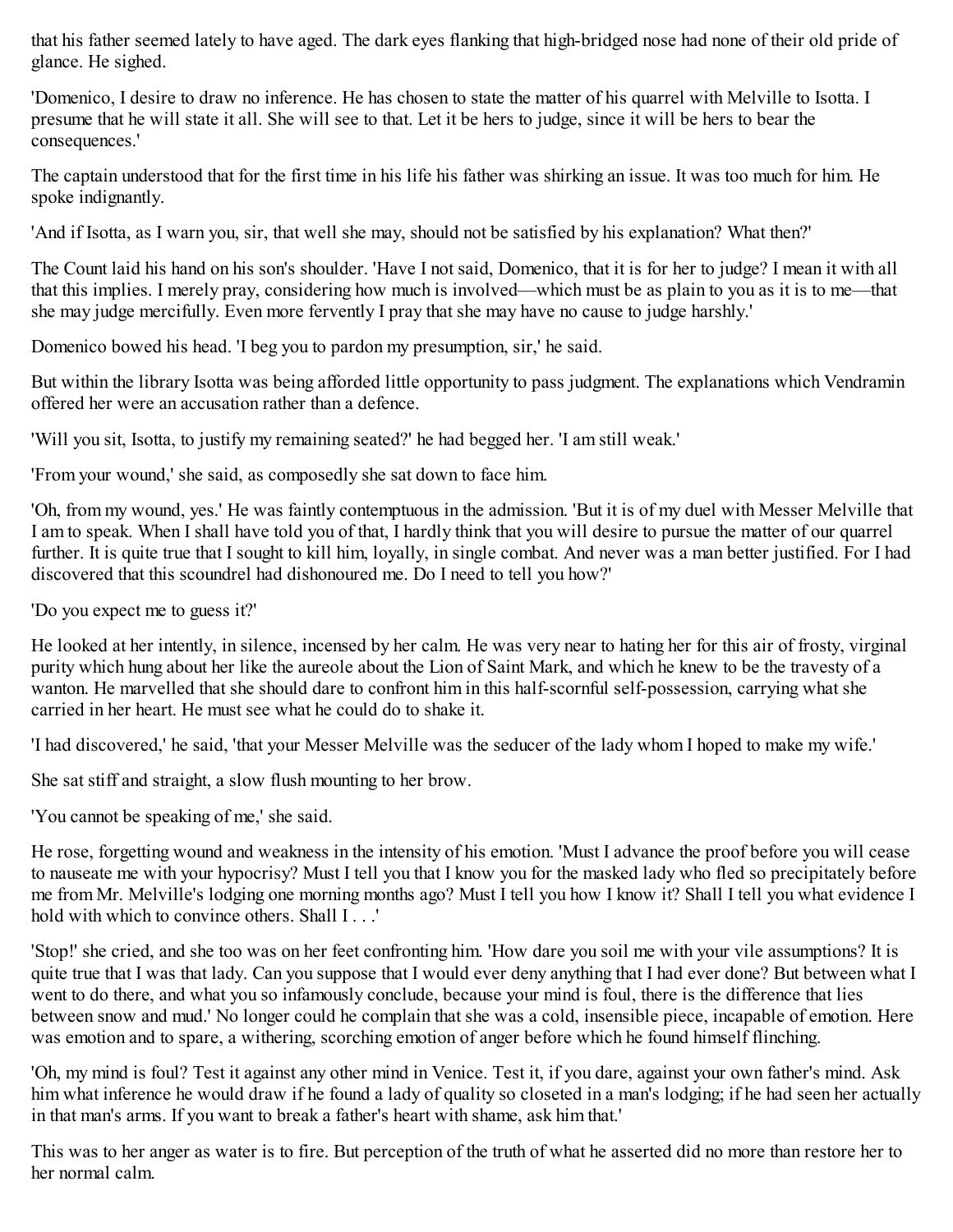Almost composedly she sat down again, and repressing emotion spoke in a quiet, level voice. If there was pleading in what she said, it was in her actual words, not in their tone.

'Listen, Leonardo.' Quietly she told him the circumstances and purpose of that visit of hers to Marc-Antoine. She made of it a long narrative, and weakness drove him to sit again whilst the tale was telling. If it convinced him, he showed no sign of it. On the contrary, his answering comment touched upon its main improbability.

'And for this renunciation, as you call it, no other occasion would serve? Although this man was a constant visitor here and your opportunities of speaking to him were frequent, you preferred a course from which any Venetian lady who prized her repute must have shrunk in horror?'

She knew that it would be idle to explain this by the urgency of her desire to put herself right in Marc-Antoine's eyes, an urgency that could brook no least delay. This was something that he would never understand. The statement would merely earn her an aggravation of his insulting incredulity.

'That,' she answered simply, but very firmly, 'was what I happened to prefer. I may not have perceived the indiscretion. But there was certainly nothing beyond indiscretion in that visit.'

'Will anyone believe that, Isotta?'

'Don't you?' she challenged him.

He considered before answering. When at last he spoke, his manner had subtly changed. 'I believe you now that you have explained. But I am asking myself whether I believe you merely because for my peace of mind's sake I must. Without this explanation I could believe only what all the world would believe. Because I loved you it was necessary that I should kill the only man who had knowledge of what I believed. By killing him I felt that I should kill at least some of the shame attaching to this. That is my explanation to you of a deed that has earned me your displeasure.'

He waited a moment for her to speak. Then, seeing her silent and thoughtful, he rose again and went to stand beside her and over her. 'Now that we have both confessed, shall we absolve each other?'

'You can be generous, then?' she said, and he did not know whether she spoke in sarcasm.

'Cruel question! Much more than that to you, Isotta.' He lowered his rich voice to a wooing note, a note which he believed that no woman could hear without a thrill. For it was a boast to which possibly his experiences may have entitled him that woman was an instrument upon which he was a virtuoso. 'Let us make peace, my dear. I am on my knees to implore it in the great need which my worship of you arouses in me. I have been speaking of our marriage to your father. He consents that it shall take place when Lent is out, provided that this shall be your wish.'

'My wish?' There was a crooked little smile of pain on her lips. 'It can never be my wish.'

He met the rebuff with plaintiveness. 'You break my heart, Isotta, with your coldness.'

'After all that I have just told you—that you have compelled me to tell you—could you expect me to be other?'

'That I understand. To that I am resigned. Resigned in the confidence that by tenderness I shall know how to conquer it. When all is said, Isotta, patricians of Venice should mate with patricians of Venice. You will not deny that I have been very patient, a servant at your orders, which is what you will always find me. What shall I say to your father?'

She sat quite still, looking silently before her, conscious only of horror. The threatened imminence of this step made her realize poignantly the impossibility of taking it.

Yet, if she refused, she would rightly be accounted a cheat, defrauding Vendramin of the wages at which he had been hired by her father, wages which once, perceiving no other use for herself, she had consented to be.

Guessing perhaps something of the conflict in her spirit, he sought slyly to assist her decision.

'If you consent, then your father will conclude that my explanation to you must have been satisfactory, and no more need be said about the matter. If you don't, I shall be under the odious necessity of explaining to him, in justice to myself; and my explanation must be as full as it has been to you.'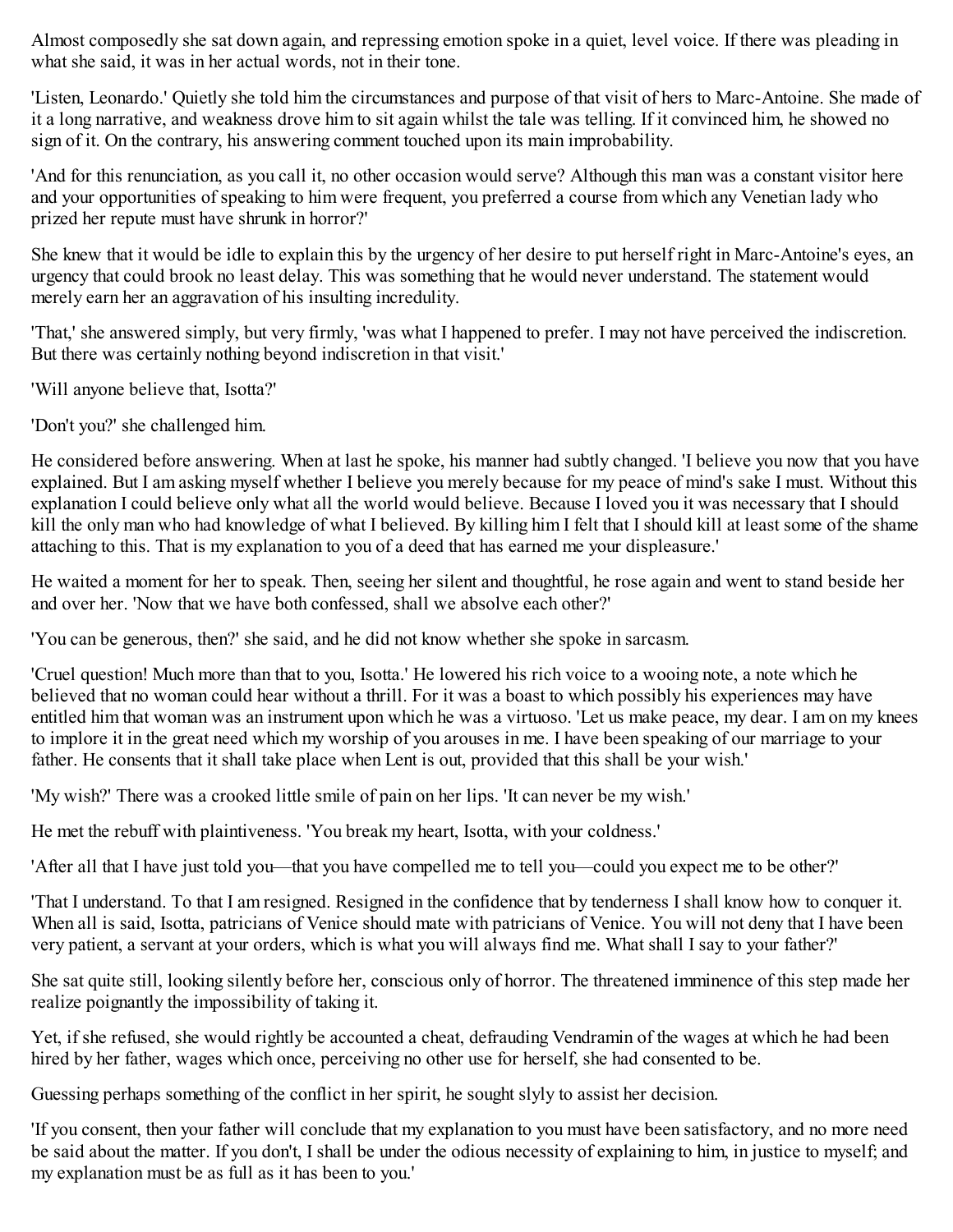'Oh, that is brave! That is brave!' she cried. 'It is worthy of a man who hires bullies to assassinate a rival. What solid foundations of respect you are laying upon which to build this marriage of ours.'

'So that we build it, I do not care upon what we build. That is how I love you, Isotta. With the recklessness that belongs to real love.'

She pondered the evils that confronted her and of which she must make choice, and choice grew more impossible the more she pondered them.

She could no more brave the anger of her father in his inevitable assumptions, and in the shame which he would account that she had brought upon their house, than she could brave the alternative of taking to husband this man who daily grew more odious, who daily revealed himself more vile.

Decision being impossible, it but remained to obtain postponement.

'When Lent is out, you said?' she half-questioned.

'You consent, then, Isotta?'

'Yes,' she answered, and reddened at her own disingenuousness. 'When Lent is out. You may tell my father that I will appoint the date at Easter.'

But at this he frowned. Then uttered the short laugh of the man who sees the trap, and refuses to be taken in it. 'That will not serve. You will appoint the date now.'

Her trouble of spirit was betrayed only by the old gesture of wringing the slim white hands that lay in her lap. Then she perceived her course. Knowing where his interest lay, she played boldly. She rose to answer him, and never was she more stately.

'Am I to be hectored so even before marriage?' She thrust out her chin. 'I will appoint the date at Easter, or I will never appoint it; at your choice.'

His prominent eyes scanned her face and found it resolute. There was no faltering in the glance that met his own. He inclined his head after a moment, accepting defeat upon the minor point. 'So be it. I will wait until Easter.'

To seal the bargain, to stress perhaps his right, he leaned forward and kissed her cheek.

She suffered it with a statuesque impassivity that maddened him.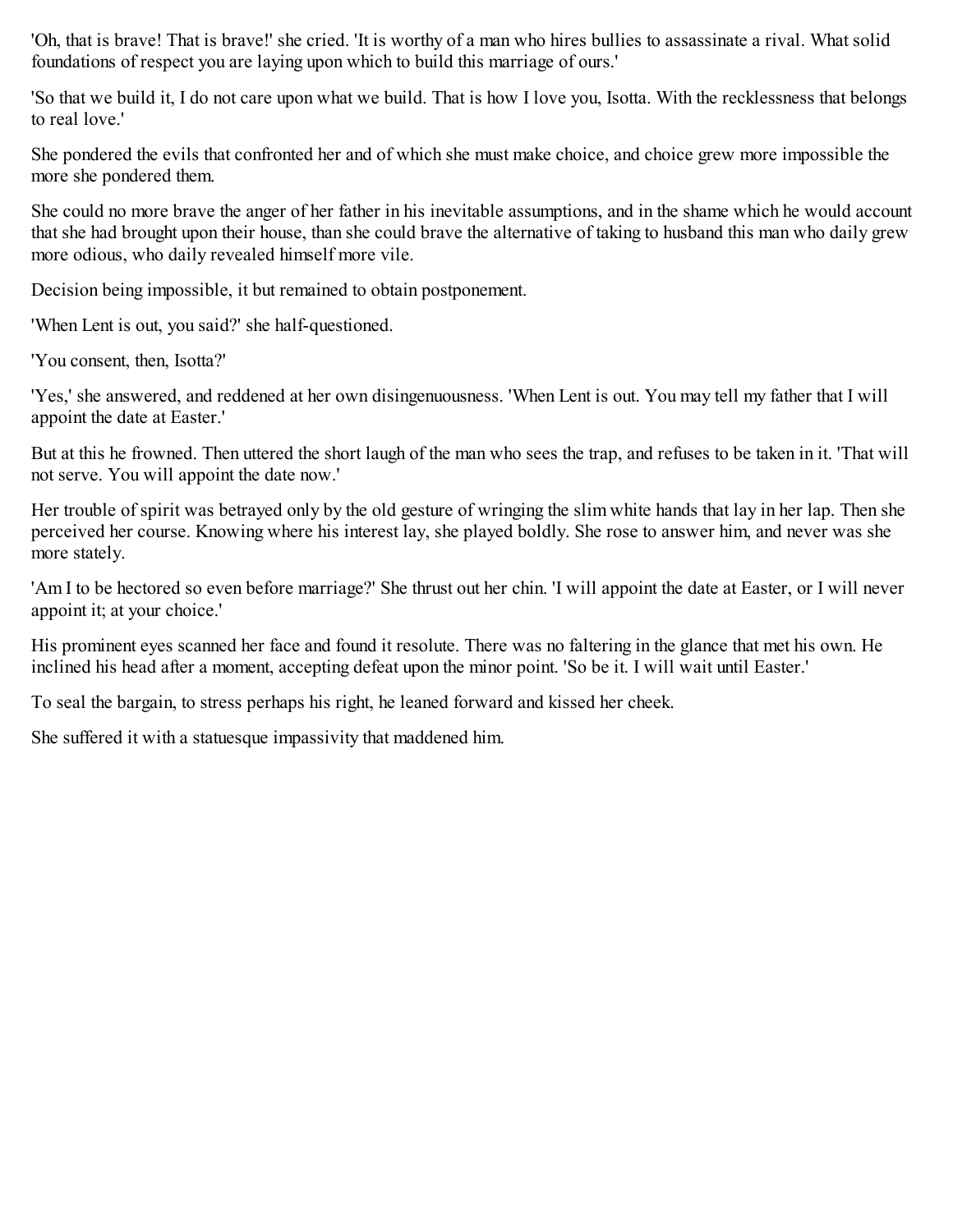# **CHAPTER XXXI**

### **THE QUEST**

Isotta and her brother sat alone once more in her boudoir.

Despair had stripped her of her stateliness. She was in tears.

Domenico sat on a painted coffer, his elbows on his knees, his chin in his hands, misery in his face. He had heard from her all that had passed at her interview with Vendramin, and his present consternation chiefly concerned the indiscretion of her visit to Marc-Antoine.

'That you should have taken so foolish a step is nothing. That Vendramin should have knowledge and proof of it is terrible. It places you in that fellow's power. If he were to publish this thing . . . Oh, my God!' He got up, and stamped about the room.

'I fear that much less than the alternative of marrying him, a profligate, an escroc, a murderer. That is the husband my father imposes on me out of his loyalty to Venice. God of pity! When I consider that I am the bribe, the decoy to lure this villain into patriotic activity, I ask myself, is that less shameful than to be branded for a wanton? What honour do you suppose that his wife will enjoy? Will it be any higher than the dishonour with which he threatens me if I refuse the marriage?'

Domenico went down on one knee beside her and put his arms about her in a sheltering gesture of compassion.

'My poor Isotta! Poor child! Courage, courage! We are not at the marriage yet, and please God we never shall be. Do you think I want that nasty rogue for a brother-in-law? You were clever to compel postponement of the decision. We have a month. And in a month . . . What cannot happen in a month?' He kissed her tenderly, and as she clung to him, fondly, gratefully, he pursued his encouragements. 'I'll not be idle in the time. I'll begin by trying to discover something more about his quarrel with Marc, and how it came, after all, to be fought. It may be known. Leave me to investigate. Then perhaps we can decide on something.'

But for all his earnest brotherly intentions, Domenico, like his father, having always held aloof from the more frivolous groups of Venetian society, which both Vendramin and Marc-Antoine had been frequenting at the time of the duel, did not find it easy to penetrate it now. Moreover, his opportunities were curtailed by an increase of military duties. The consternation caused by the revolts of Bergamo and Brescia was not allayed by the news that reached Venice as the month of March wore on.

Bonaparte, having forced the passage of the Tagliamento, had steadily thrust the Austrian army back and back until before the end of the month the Archduke Charles was assembling the broken remnants of it at Klagenfurth, and the Army of Italy stood on enemy territory and the road to Vienna.

Lodovico Manin had not even been constrained to face the agony of a pronouncement in the matter of that eleventh-hour alliance with the Austrians, nor had the Grand Council ever been assembled to debate the matter. By the time that Count Pizzamano had placed before the Doge his information concerning the French plan, the Army of Italy was already advancing. It was too late for any measure beyond that of fortifying the actual city of Venice in a deluded hope of preserving her from violation, whatever happened.

For this the Council of Ten had issued the necessary orders, and it may have occurred to them that, considering the anger of the inhabitants with a government whose ineptitude seemed now completely established, if the troops assembled in the capital could not ultimately be used to protect the city from the French, they could certainly be used in the meantime to protect the government from the city.

Meanwhile, as a further measure of pacification, rumours were diligently being circulated. It was said, untruly, that the Emperor was sending down yet another army of seventy thousand men. Less untruthful—but of a significance not yet realized by the people—was the rumour that peace was about to be made.

The display of activity was not confined to the military. The agents of the inquisitors of state were now of an extraordinary diligence, and arrests upon denunciations of Jacobinism, of espionage, or other forms of treason were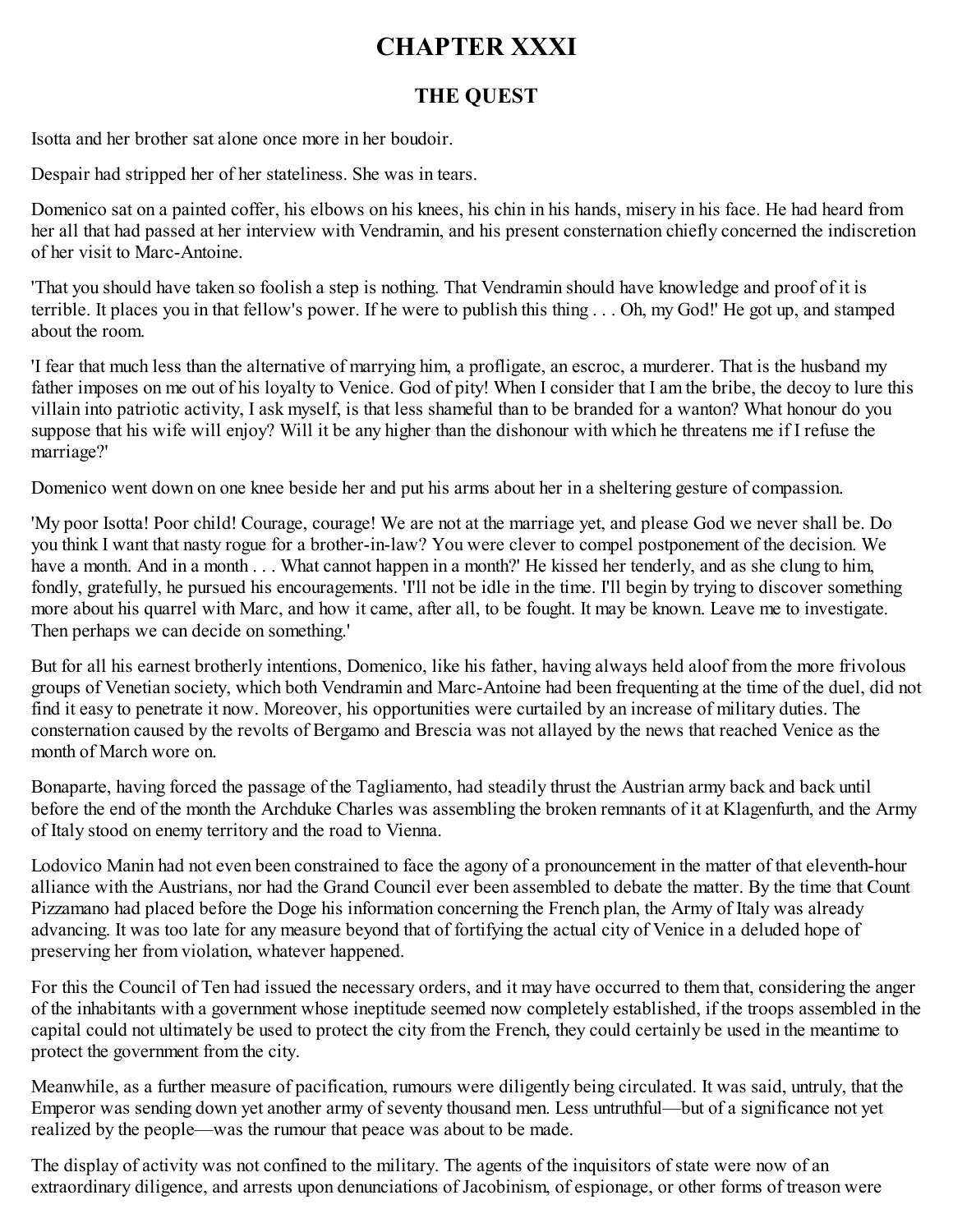taking place on every hand. Disappearances in those days of panic were commonplace.

It was to a Venice scarcely recognizable that Marc-Antoine at last returned when he emerged from his convalescence at the legation. This did not happen until the early days of April, on the morrow, in fact, of the battle of Judenburg in which the Austrians suffered the final defeat of the campaign.

Although in Venice it was not yet suspected, the war was over, and within a week the suspension of hostilities would be signed.

The Vicomtesse had remained at the legation to tend Marc-Antoine until there was no longer a shadow of an excuse to justify her in neglecting the insidious propagandist work that Lallemant was demanding of her, the careful, gradual preparation of Venetian minds for what was to come. It was a work in which he was employing by now a small army of agents, many of whom were actually Venetian.

Her withdrawal had occurred as soon as Marc-Antoine was permitted to leave his bed and sit for a few hours by his window over-looking the Corte del Cavallo. It was an uninteresting prospect; but he sat in the sun, and this and the invigorating air of early spring helped forward his convalescence.

On the day when first he had sat there, in bedgown and slippers, his thick black hair loosely tied and a rug about his knees, he had expressed to the Vicomtesse his unstinted acknowledgment of a debt which it secretly troubled him to have contracted.

'I should not be alive, Anne, if it had not been for your care of me.'

She smiled upon him with a sad tenderness. She had been unsparing of herself, and the battle she had fought on his behalf with death had left its scars upon her. The winsome little face was pinched, and her true age, which in full state of health she dissembled under an almost childish freshness, was starkly revealed.

'That is too much to say. But if I have helped to preserve your life, that gives me something creditable to set against all the rest.'

'All the rest?'

She turned away, and busied herself in the arrangement of some early violets in a piece of majolica that stood upon the table.

When she spoke again, it was on a little note of subdued fierceness to deplore that it did not lie in her power at the same time to avenge him.

'I have no doubt whom you have to thank for a wound that was meant to be mortal. I suspected it at the time. We have had evidence since. One of the men you wounded was the leader of that band. And Vendramin was kept indoors by a wound for ten days after that affair.'

'That is very interesting,' said Marc-Antoine.

'Interesting?' she had echoed. 'It would be interesting if I could bring that murderer to account. At first, I thought myself responsible. Perhaps I am in part. But only in part. He seems to have had cause for jealousy on another score.' She paused. She had come to stand beside him. She fussed with the pillows that supported him. 'Madonna Isotta Pizzamano's interest in you showed me that. It seems our destiny to be rivals, she and I.'

She said it lightly, and laughed as she said it, as if to cover with an air of jesting an admission of the boldness of which she was conscious.

He did not answer her. That mention of Isotta brought his thoughts sharply and painfully to the hopelessness of the situation as it now stood, a situation that for him meant defeat on every side.

For a time the Vicomtesse was content furtively to watch his absorption. Then she broke in upon it.

'I compassionated the lady who was to marry Vendramin even before I suspected that there were such grounds for my pity. What must I do now?' She paused to come and place a hand upon his shoulder. 'If you love Mademoiselle Isotta,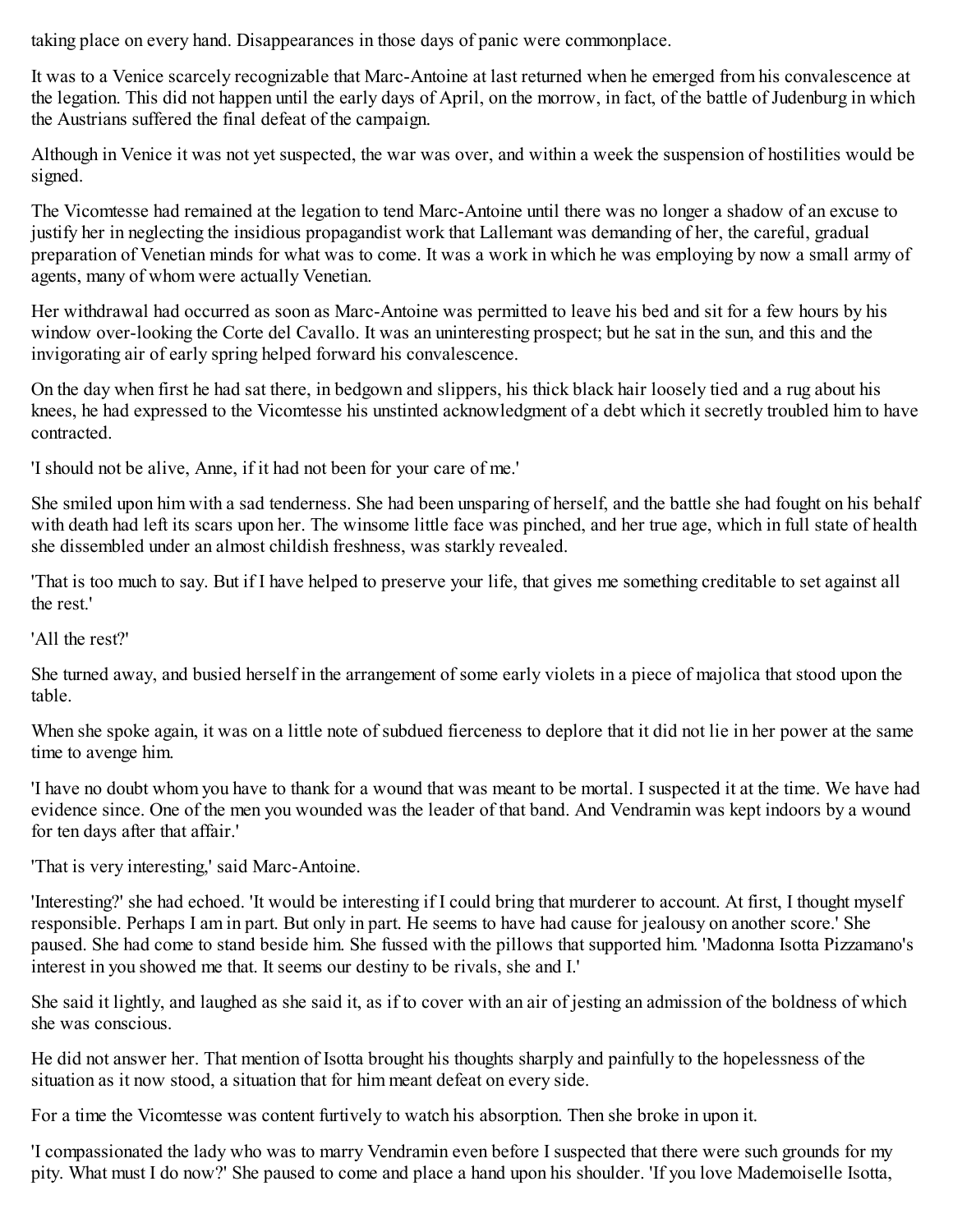why do you suffer Vendramin to marry her?'

He studied his hands for a time, looking so wasted, so white and translucent. Then he raised his glance and found her eyes upon him very intently.

'If you will tell me how I am to prevent it, you will answer a question to which I can find no answer.'

Her glance fell away from his, her hand from his shoulder. It was as if his reply had rebuffed her. She moved away a little, and fetched a sigh. 'I see,' she said. 'It is as I supposed.' And then, as if suddenly conscious that she had betrayed herself, she swung to him again, and spoke with a vehemence that brought a flush to her cheek. 'But don't think that I begrudge her this. So far am I from begrudging her, that there is nothing I would not do to help you to her. That is how I love you, Marc.'

'My dear!' he cried, and impulsively extended one of those wasted hands.

She held it while she answered him. 'I take no shame in confessing something that you must already know, something to which what you have now told me shows me that there can be no return. Nor need you look so troubled, my dear; for it is something that leaves me no regrets.'

Gently he pressed the hand he held. Whilst inevitably and deeply touched by this declaration from one who had given such generous proof of her devotion, he was yet conscious of its oddness in a woman who by adoption bore his name, a woman who announced herself his widow.

The only words he could find seemed trivial and banal.

'Dear Anne, I shall ever hold very gratefully and tenderly the memory of my great debt to you.'

'I ask no more. If you do that, you will repay me.' Again she hesitated. 'Hereafter you may hear things about me . . . unflattering things. Something you may already know, or, at least, suspect. Will you try to remember that whatever else I may have been, with you I have always been genuine and sincere?'

'It is the only thing concerning you that I could ever hold in my thoughts,' he promised her.

'Then I am content.' But there was no contentment in her blue eyes. They were sad to the point of tears. 'I am leaving you today, Marc. There is no longer any excuse for my remaining. Philibert can do all that is necessary now. But you will come and see me sometimes, as before, at the Casa Gazzola? And remember that if you can discover any way in which I can help you to your heart's desire, you have only to command me.'

Her voice had choked on the last words. When they were spoken, she stopped abruptly, impulsively to kiss his cheek. Then she fled from the room almost before he had realized it.

He sat on where she had left him, gloomily pensive, his mind filled with an odd tenderness for this woman whom at any moment he might have accounted it his duty to denounce. Of all that he had done in these months of wasted endeavour here in Venice, his having spared this pseudo-Vicomtesse was the only thing in the thought of which he could now take satisfaction.

Thereafter the care of him rested with Philibert; and at times with that bright young man, Domenico Casotto, who upon occasion came to relieve the valet. Casotto would sit and entertain Messer Melville with news of the events in Venice. He was more entertaining than he suspected, for Marc-Antoine, aware of Casotto's real functions, derived amusement from the rascal's efforts to lure him into a self-incriminating frankness. He might have been less amused had he known how closely the inquisitors of state were watching him through the ingenuous-looking eyes of this lively lad.

Nothing, however, was further from Marc-Antoine's mind than apprehension of the danger of which Isotta had sent him warning on the night when he was assailed. Though the inquisitors might suspect that Lebel and he were one and the same man, proof was not lacking of his devotion to the side that was ranged against Jacobinism or of the services which through Count Pizzamano he had rendered the Most Serene Republic, culminating in the warning which from his sick-bed he had sent the Count.

Hence, when at last in the first week of April he found himself sufficiently recovered to go forth again, he did not hesitate to decide to return to his old quarters at the Inn of the Swords. Confidently he brushed aside the slight misgivings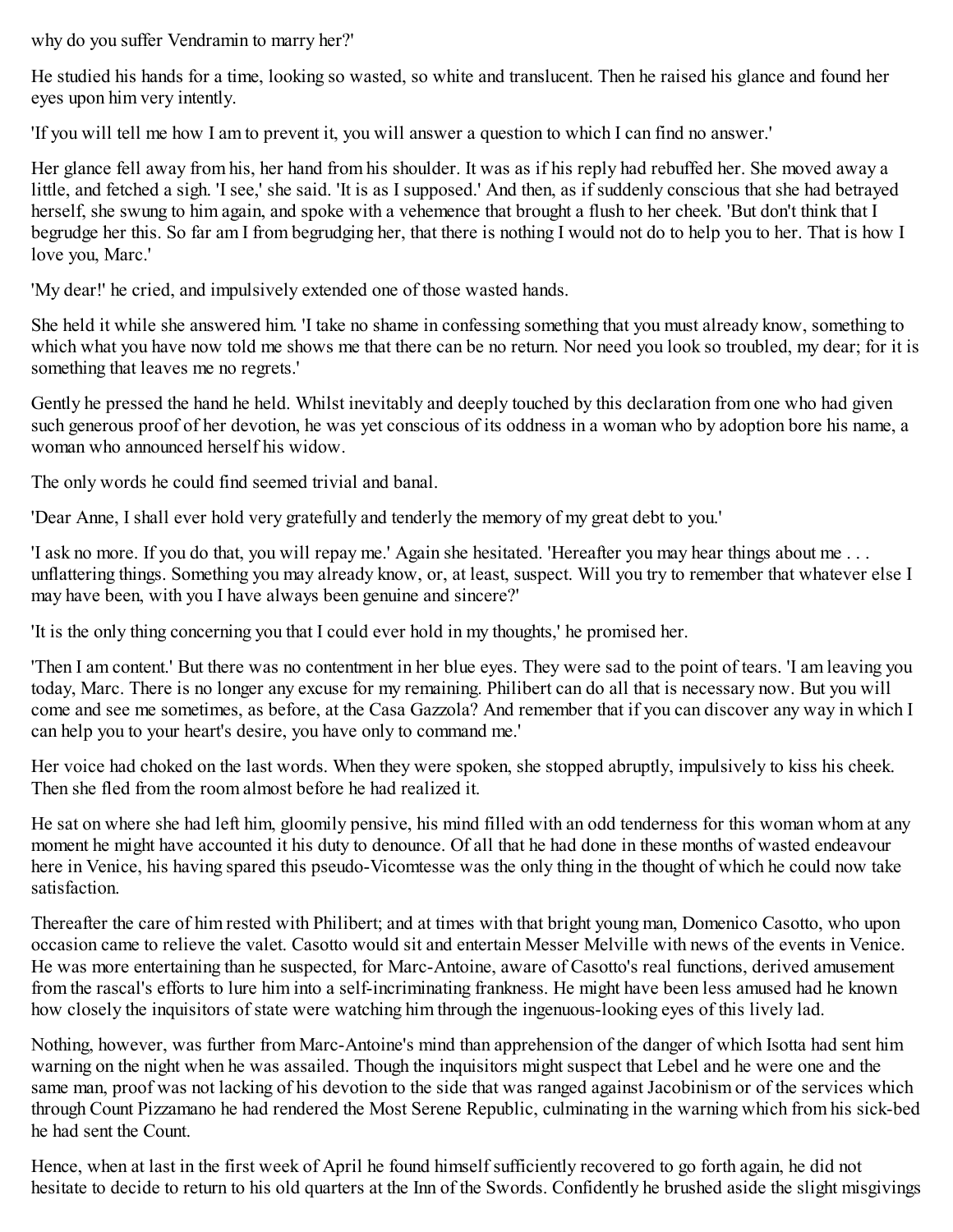displayed by Lallemant.

'To remain here beyond the time necessary for the healing of my wound would indeed be to invite a suspicion not easily removed. To be of any service I must have complete freedom of movement, and unless I have this, I had better leave Venice at once.'

Villetard was about to set out for Klagenfurth in answer to a summons from Bonaparte. This, as Marc-Antoine surmised, because instructions had reached the General from the Directory similar to those which had been addressed to Lebel.

The campaign was all but over. Lallemant expected news of the end at any moment.

'And then,' he said, 'it will be the turn of these Venetians. But a sound pretext, my friend, is still to seek.'

Marc-Antoine chose to be very much Camille Lebel at that moment.

'What need to be so cursedly fastidious? There's pretext to spare in the shelter given by Venice to the ci-devant Comte de Provence. I established it when I demanded his ejection. I would now present the reckoning if it depended upon me.'

'It doesn't depend upon you,' said Villetard tartly. 'The Directors require something more, as you know.'

'And as you know, too, Villetard,' he was answered, with an asperity serving to remind him that he was not yet forgiven for an interference which had all but cost the supposed Lebel his life. 'What have you done whilst I have been invalided? Here was your opportunity to do some of the fine things you promised us when first you came to Venice. Instead, what have we?' Marc-Antoine looked him over coldly. 'You begin to see perhaps that criticism is easier than performance.'

'Ah, that! Name of a name! It was not in my instructions to act as an agent-provocateur.'

Marc-Antoine's glance was so hard and stern that Villetard's arrogance crumpled before it; the sneer perished on his tight lips.

'Shall I report that speech to the Directors? Shall I tell them how precisely you delimit your service to the instructions you have personally received? They might then remind you that it is in your instructions to do whatever may be necessary for the good of France. However, since it is beneath your dignity to practise acts of provocation . . .'

Villetard was almost frightened. He interrupted vehemently. 'I never said that. Bear me witness, Lallemant, that I never said that.'

Marc-Antoine went steadily on: 'Since that is beneath your dignity, there is all the more reason why I should go and see what I can do.' He turned to take his leave of Lallemant. 'I will report when there is occasion.'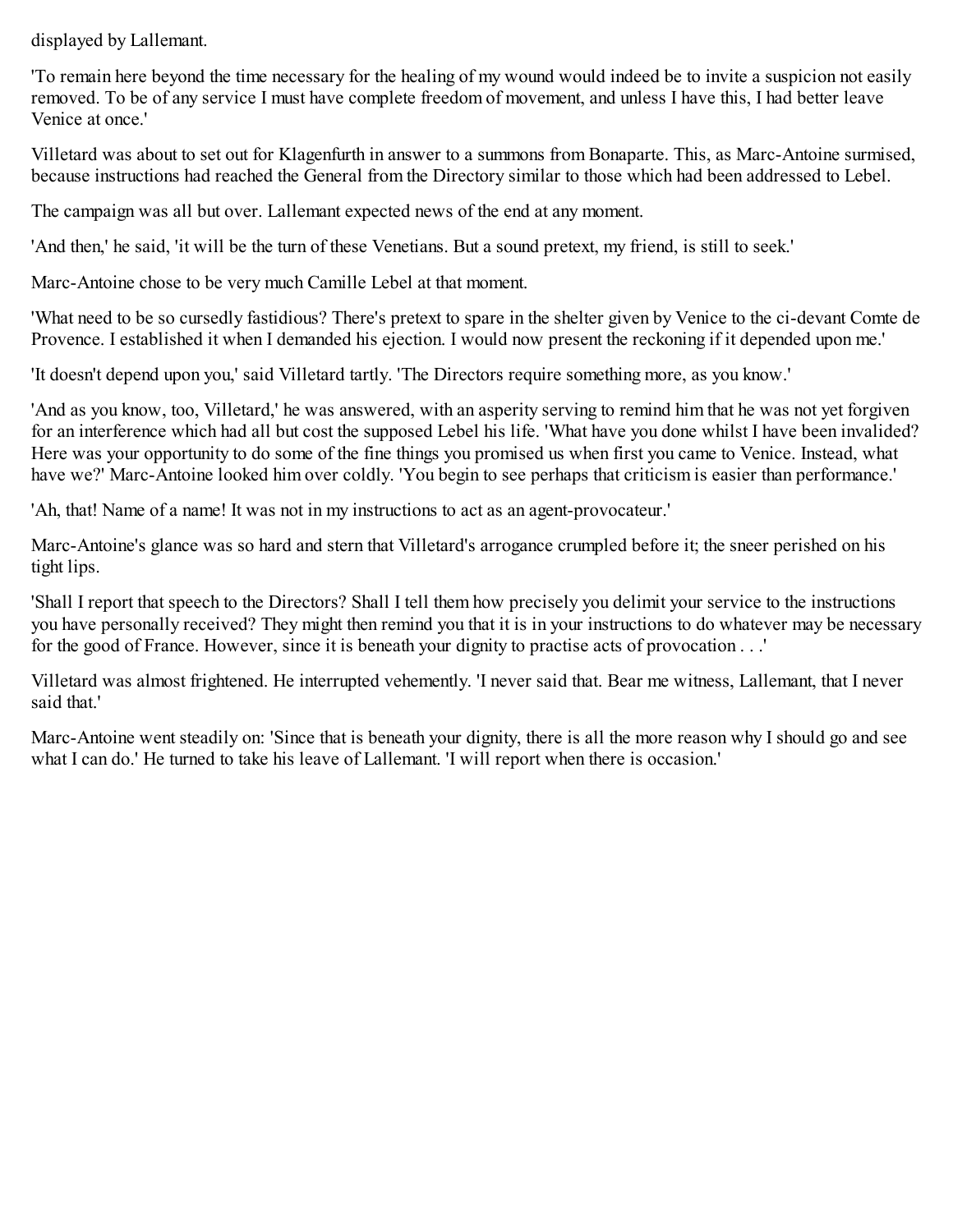## **CHAPTER XXXII**

### **THE INQUISITORS OF STATE**

Marc-Antoine landed at the Rialto. He sent Philibert on to the Inn of the Swords to inform Battista, the landlord, that he followed.

His natural promptings were to go at once to the Casa Pizzamano at San Daniele; and yet he was withheld by hesitations. He asked himself in a sort of despair what it was that he could go to do there. All that remained, so far as he could see, was to take his leave of the Count's family and depart whilst he was yet free to do so from this doomed capital of a doomed state where his every endeavour had failed.

He was of those who reflect most lucidly whilst moving; and so it was, in spite of the lingering weakness from his long confinement, that he had chosen to land at the Rialto, and set out to walk as far as Saint Mark's, where he would embark again to complete the journey. He hoped that by the time he reached the Piazza he would have resolved the problem that beset him.

Leaning a little heavily upon his cane, he took his way across the Merceria, where all was life and bustle, where traders bawled their wares in the narrow streets and haggling buyers were scarcely less vociferous, yet all of them jocular and good-humoured under the clear spring sky. He made brisk progress notwithstanding a lingering weakness, an elegant figure that took the eye. But by the time he reached the Piazza he was conscious of fatigue, and his brow was damp under his three-cornered hat.

It was the hour when the great square was most crowded, and today the throng of loungers seemed to him more dense than usual, and also a great deal less joyous than he had ever seen it.

A file of Slavonian soldiers guarded the approaches of the Ducal Palace.

Already there had been one or two demonstrations against the Signory, and in the palace they were fearful of a conflagration in material which from being normally docile now gave signs of having become highly inflammable.

Officers from the various regiments quartered about the city, displaying the blue-and-gold cockade of Venice, were numerous among the saunterers. They mingled freely with the idle men and women, drawn to the open perhaps by the precocious geniality of the weather and the anxiety for news of which this was the great mart. It was a crowd sobered by suspense.

Conscious now of lassitude, and with his problem still unsolved, Marc-Antoine found himself a table at Florian's, in the open, and sat down to remove his hat and mop his heated brow. He ordered himself a bavaroise and he had begun to sip it when he was aware of a presence at his elbow. He looked up to find there a stocky figure in rusty black. A pair of beady eyes regarded him out of the yellow vulturine face of Cristofero Cristofoli, the confidente of the inquisitors of state.

The Venetian, smiling upon him with a certain grimness, greeted him in terms which showed him to be startlingly wellinformed. 'I rejoice to see you in health and abroad again. My felicitations. We have been anxious for you. May I sit?' He drew up a chair, and sank to it without waiting for permission. 'Thus we shall be less conspicuous. I suffer from being too well known.'

'At present,' said Marc-Antoine, 'you suffer also from being uninvited. I am flattered by your concern for my health. But I do not think my reputation will profit by your presence.'

Cristofoli sighed. 'That is the common complaint against me. But you do me an injustice. Knowing how little my society is desired, I never inflict it unless I have business.'

Marc-Antoine veiled his annoyance. 'Can it be my misfortune that you have business with me?'

'Do not let us regard it as a misfortune—yet.'

'When I know the business I shall be able to judge.' He sipped his bavaroise.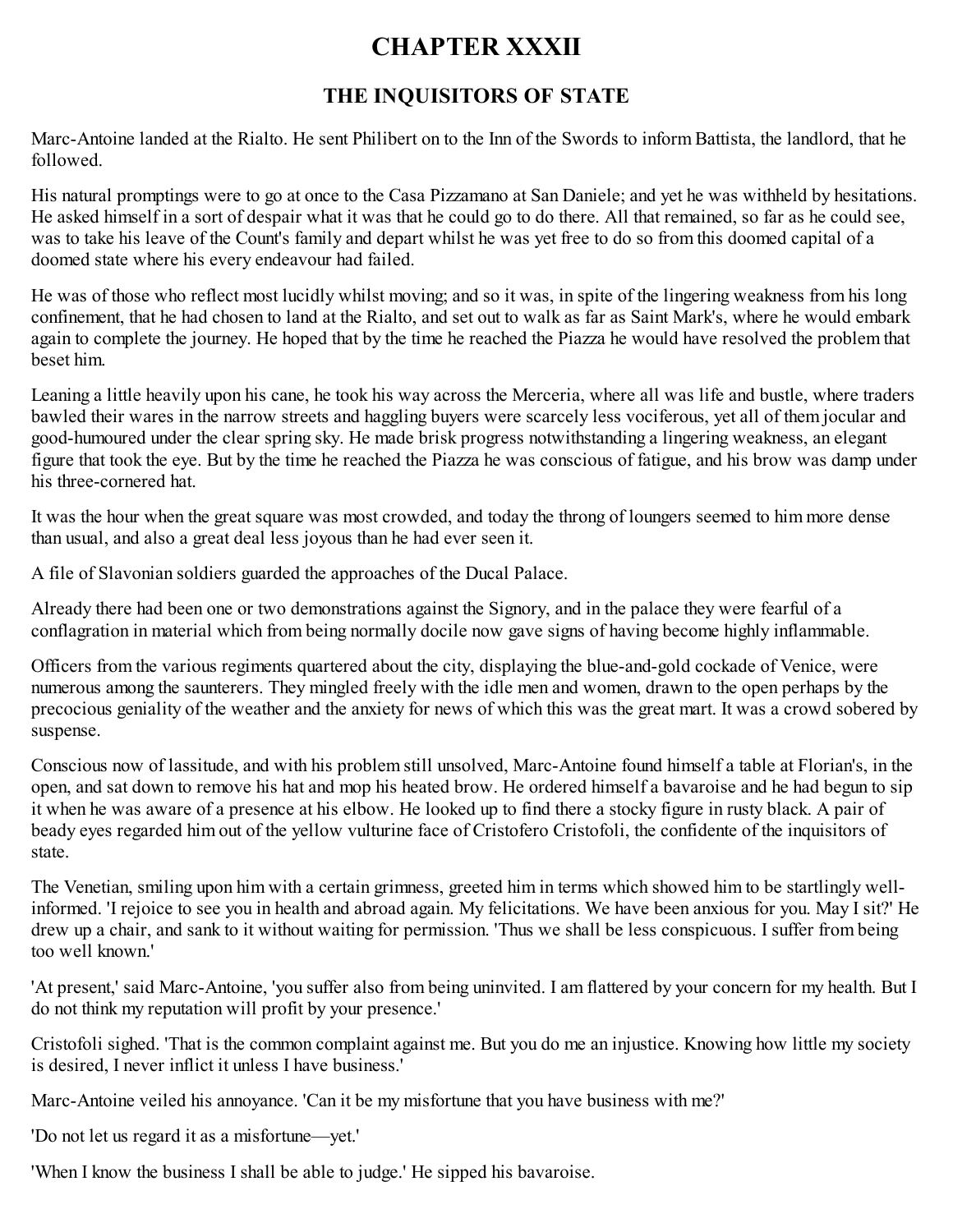Cristofoli's beady eyes watched him stolidly. 'You keep to your native drinks even here in Venice,' he observed. 'Habit is hard to repress.'

Marc-Antoine set down his glass. 'You are mistaken. The bavaroise is not an English drink.'

'Oh, I am aware of that. But not that you are English. And that brings me to my business with you.' He leaned across the little table, and lowered his voice, an unnecessary and merely instinctive precaution, for there was no one in their immediate neighbourhood. 'Messer, the inquisitors of state desire to resolve a doubt upon this very question of your nationality.'

Marc-Antoine's annoyance deepened. This was a silly, vexatious waste of time and effort. It was of a piece with everything that he had seen of this Venetian Government, which spent itself in futilities whilst doing nothing to guard against the forces that were sapping the foundations of the State. But he preserved his calm on the surface.

'I shall be happy to assist them whenever they desire it.'

The apparitor's smile approved him. 'No time like the present. If you will accompany me, I shall have the honour of conducting you.'

Marc-Antoine looked at him sternly. Cristofoli grinned again.

'There are three of my men over there, and if they were to employ force it would create a scene. I am sure you would wish to avoid that.' He got up. 'Shall we be going, sir?'

Marc-Antoine did not even hesitate. He beckoned the waiter, paid for his bavaroise, and with an impeccably calm demeanour over a raging spirit, sauntered off with the tipstaff.

Past the soldiers guarding the Porta della Carta, they came into the Ducal courtyard, where a half-battalion of Slavonians bivouacked about the great bronze well-heads. They ascended the staircase over which Sansovino's giants presided, and then, by the noble external gallery, came to another staircase at the foot of which there was a guard. They ascended again, and continued to ascend until Marc-Antoine, out of breath, found himself on the top-most floor of the Ducal Palace, where the Prison of the Leads was situated.

Here in a chamber that was something between a guard-room and an office, the confidente at last handed him over to a corpulent official, who desired to know his name, age, quality, nationality, and place of abode.

Cristofoli stood by whilst Marc-Antoine resignedly gave the name of Melville and all the particulars that went with it. His answers were entered in a register. Next, by a couple of archers, acting upon the order of the official, he was searched. But with the exception of his sword, they found upon him nothing of which they accounted it their duty to deprive him.

When this was over, he was conducted by the same archers and preceded by a turnkey to the room assigned to him. It was a fair-sized chamber furnished with a table, a chair, a stool on which stood ewer and basin, and a truckle bed.

He was informed that anything in reason for which he was prepared to pay would be supplied to him, and it was suggested to him by the turnkey that he should order his supper.

After that he was left to reflect as philosophically as he might upon the indubitable fact that he was a prisoner of the inquisitors. This situation, usually accounted terrifying, was to him merely an irritation. Terrors it had none.

He wrote a note to Sir Richard Worthington and another to Count Pizzamano. He claimed the assistance of the first as a right, and begged that of the second as a favour.

He might have spared himself the trouble. For Catarin Corner, whilst more than half-persuaded of his guilt, was yet deeply concerned that he should be afforded every opportunity of establishing his innocence. Therefore, when next morning he was summoned to appear before the dread tribunal of the Three, both the British Ambassador and the Count were in attendance.

It was Cristofoli who came for him, and conducted him below to the second floor of the vast palace. He was led along a wide gallery with windows above the courtyard in which the shadows were retreating before the April sunshine and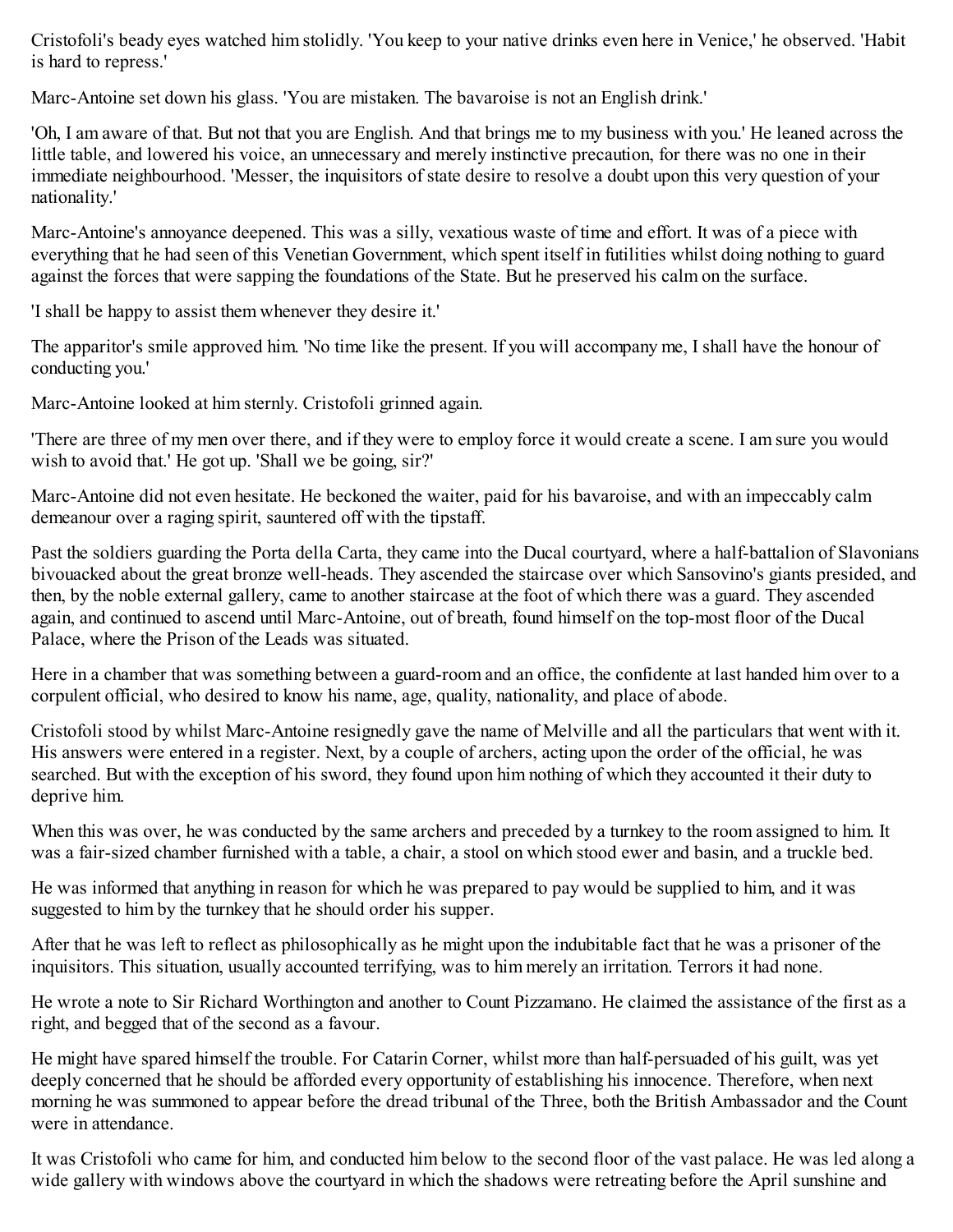whence arose the chatter and laughter of soldiers lounging there off duty.

Cristofoli halted his prisoner before a tall, handsome door that was guarded by two archers. In the wall beside this door a lion's head of natural size was carved in stone. The open mouth was the letter-box for secret denunciations.

The door was opened, and Marc-Antoine passed into a splendid lofty antechamber. Two archers in red with short halberts were ranged inside the doorway, and two similar ones guarded another smaller door on the right. A subaltern officer paced slowly to and fro. A blaze of colour from the armorial bearings in a tall window set high at the eastern end of the room was splashed by the sunlight upon the wood mosaics of the floor. Under this window stood two tall figures. They were Sir Richard and the Count.

Turning sharply as Marc-Antoine entered, Francesco Pizzamano, who wore his senatorial toga over his walking-dress, would have come to speak to him, but that he was respectfully restrained by the officer.

This subaltern at once took charge of the prisoner, and, with Cristofoli following him as a guard, ushered him into the presence of the inquisitors.

Marc-Antoine found himself in a chamber, small and intimate, but as rich in frescoes, gildings, and stained glass as was every room in this house of splendours. He was placed at a wooden rail, whence he bowed calmly to the inquisitors. The three occupied wide bucket seats on a shallow dais set against the wall, and there was a writing-pulpit before each of them. Catarin Corner, in red as the representative of the Ducal Council, occupied the middle place, between his two colleagues in black, who were members of the Council of Ten. For background, covering the wall, they had a tapestry on which the aureoled Lion of Saint Mark stood with one paw supported upon the open evangel.

Beside another writing-pulpit set immediately below the dais stood now a man in a patrician robe, who was the secretary of the tribunal.

The officer withdrew, leaving the prisoner with Cristofoli for only guard.

Then Marc-Antoine, in a tone as easy and confident as his bearing, informed the inquisitors that he had been ill and was still weak, and begged to be allowed to sit.

A stool was provided for him, and the secretary opened the proceedings by reading the lengthy act of accusation. Summarized, it amounted to a charge of espionage and misrepresentation, of conveying to the French Government information detrimental to the Most Serene Republic, information obtained by falsely representing himself as working in the interests of the Serenissima; of passing under the assumed name of Melville and an assumed British nationality, whereas, in fact, he was a subject of the French Republic, a member of the Cinq-Cents, and a secret agent of the Directory, whose real name was Camille Lebel.

The secretary resumed his seat, and Catarin Corner's gentle voice addressed the prisoner.

'You have heard. And no doubt you are aware of the penalties which our laws prescribe for an offence of this gravity. You have leave, sir, to urge any reasons why these penalties should not be imposed upon you.'

Marc-Antoine rose and leaned upon the rail. 'Since these charges rest entirely, or almost entirely, upon the question of my identity, and since my own assertions on this can have little weight, I would respectfully submit that your excellencies hear the British Ambassador and my friend the Senator Count Pizzamano, who are in attendance.'

Angelo Maria Gabriel, the inquisitor on Corner's right, a man of a long, sorrowful countenance, speaking mournfully through his nose, approved the invitation as a very proper one. The other, Agostino Barberigo, a shrunken, trembling, half-palsied old man, nodded a silent, contemptuous concurrence.

Sir Richard was brought in first. He was important and emphatic. He had made a grave mistake once where Mr. Melville was concerned, and for this, upon Mr. Melville's complaint, he had been severely reprimanded from Whitehall. Until this moment Mr. Melville had punished him—in Sir Richard's own view—by ignoring him and denying him all opportunity of making amends. But this opportunity being vouchsafed him at last, he meant to rehabilitate himself with his Government by making the most of it.

Hence the vehemence of the oration—it amounted to no less—which he now delivered in Marc-Antoine's defence. When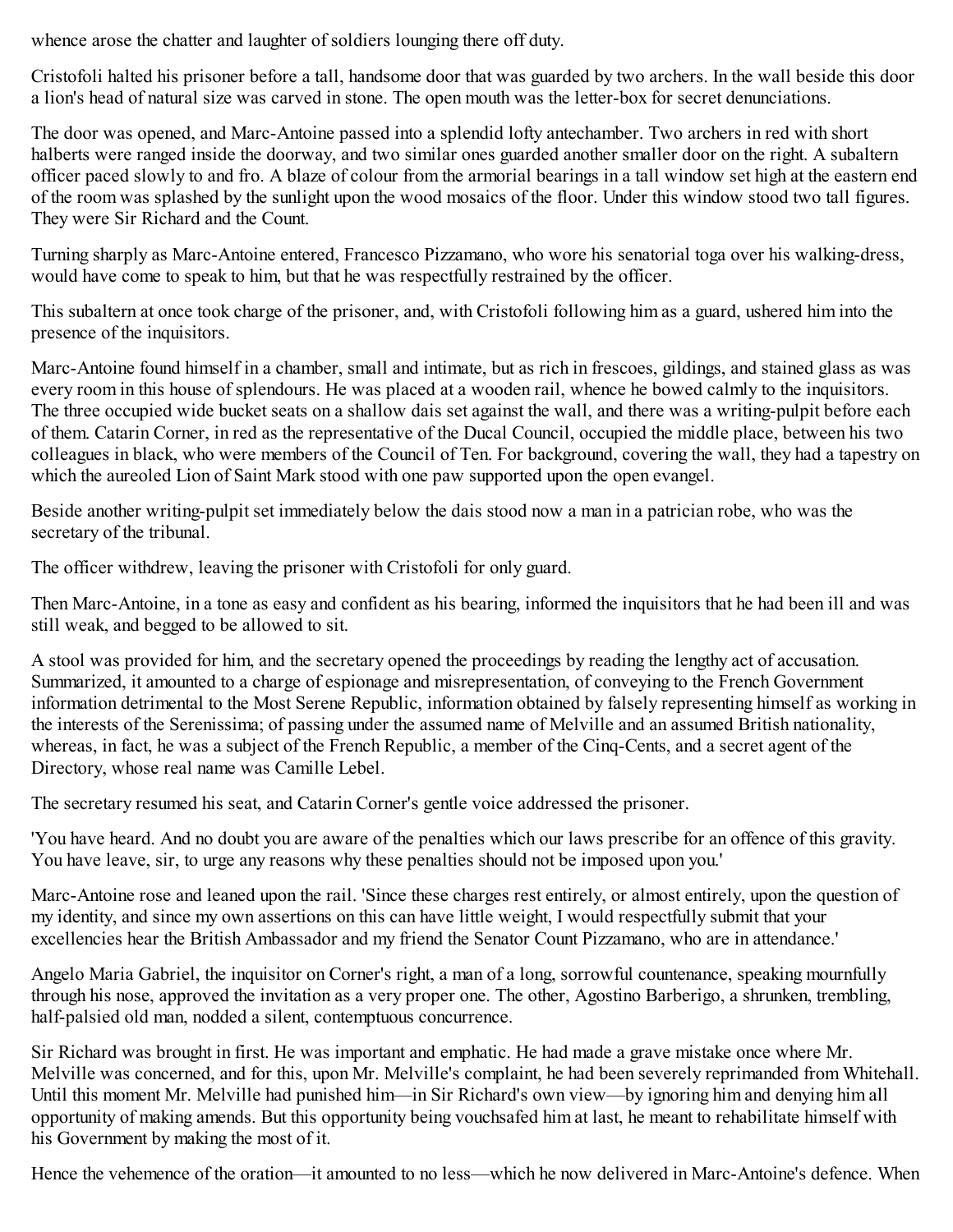stripped, however, of the imposing rhetoric, which survived even in the French that Sir Richard employed, the ambassador's statements were seen to lack authority. They rested upon letters from Mr. Pitt, one of which the Vicomte de Saulx had personally presented and others which had subsequently followed.

Sir Richard was under the necessity of admitting that, having had no acquaintance with the prisoner before their meeting here in Venice, he could not, upon his own personal knowledge, testify to the identity he claimed. He was going on to add that, nevertheless, in view of Mr. Pitt's communications, it was impossible to harbour doubt, when the doleful voice of the inquisitor Gabriel—even more nasal and doleful in French than in Italian—cut him short.

'You would not venture, Sir Richard, to exclude the possibility that the prisoner might improperly have obtained the letter he delivered to you. Monsieur Pitt's later communications to you might have been written under a misapprehension created by forgeries committed by the prisoner.'

'I should say,' answered Sir Richard, with heat, 'that such a thing is so extremely improbable as to make the suggestion . . . fantastic.'

'Thank you, Sir Richard,' droned the tearful voice.

Marc-Antoine knew how far was the suggestion from being fantastic, considering that it expressed precisely what he had done in the character of Lebel.

Messer Corner added graciously his thanks to those which his colleague had expressed, whilst old Barberigo bowed in silent dismissal.

Sir Richard, breathing noisily, but with a lift of the hand and a friendly smile for the prisoner, which he thought must impress the court, was shown out by Cristofoli.

Count Pizzamano followed at once, and with his coming the proceedings became more serious. By virtue of his senatorial rank the Count was offered a seat near the secretary's pulpit, where by a turn of the head he could face at once the inquisitors or the prisoner.

He was clear, and comparatively brief. He had read the act of accusation, and in his mind no doubt existed of the error which the tribunal was committing. The evidence of this was overwhelming.

It was true that the prisoner had assumed a false nationality and had modified his family name to suit that assumption. But he had done it in the monarchist service and to combat the evil of Jacobinism which was the worst evil that had ever confronted the Most Serene Republic. To establish this, the prisoner's real identity and his record before coming to Venice should satisfy any reasonable men. There was, however, a great deal more. There were the real services which he had rendered to the Serenissima during his sojourn amongst them, services rendered at considerable peril to himself.

The Count went on to tell the court that his acquaintance with the prisoner was not of yesterday. That he was Marc-Antoine de Melleville, Vicomte de Saulx, Count Pizzamano could assert from assured knowledge acquired whilst he was Venetian Minister in London. Then he spoke in detail of the Vicomte's record in the Vendèe.

'But nothing in that record,' he wound up, 'magnificent as it is, can compare in heroism with the perils he has incurred here in the service of a cause which is the cause of every Venetian to whom his country's welfare is dear.'

Thus his testimony had become an advocacy, and as Marc-Antoine's advocate he now continued and was tolerated out of deference to his senatorial rank. This might be unusual, and yet, as a member of the Council of Ten, he could not, in any case, have been excluded from these proceedings.

Gabriel's lean, red forefinger stroked an equally red and very long nose that jutted from his otherwise pallid face.

'The prisoner,' he whined, 'has assumed so many identities that a man's mind loses its way amongst them. To some he is the Vicomte de Saulx, a French èmigrè; to others he is Mr. Mark Melville, agent of the British Government; and to others still he is the Citizen Camille Lebel, a secret agent of the Directory.'

'If you will review what I have done,' said Marc-Antoine, 'you will realize that I could not otherwise have done it.'

'We are familiar in this tribunal,' said the gentle Corner, 'with the methods of secret agents. We know that to be truly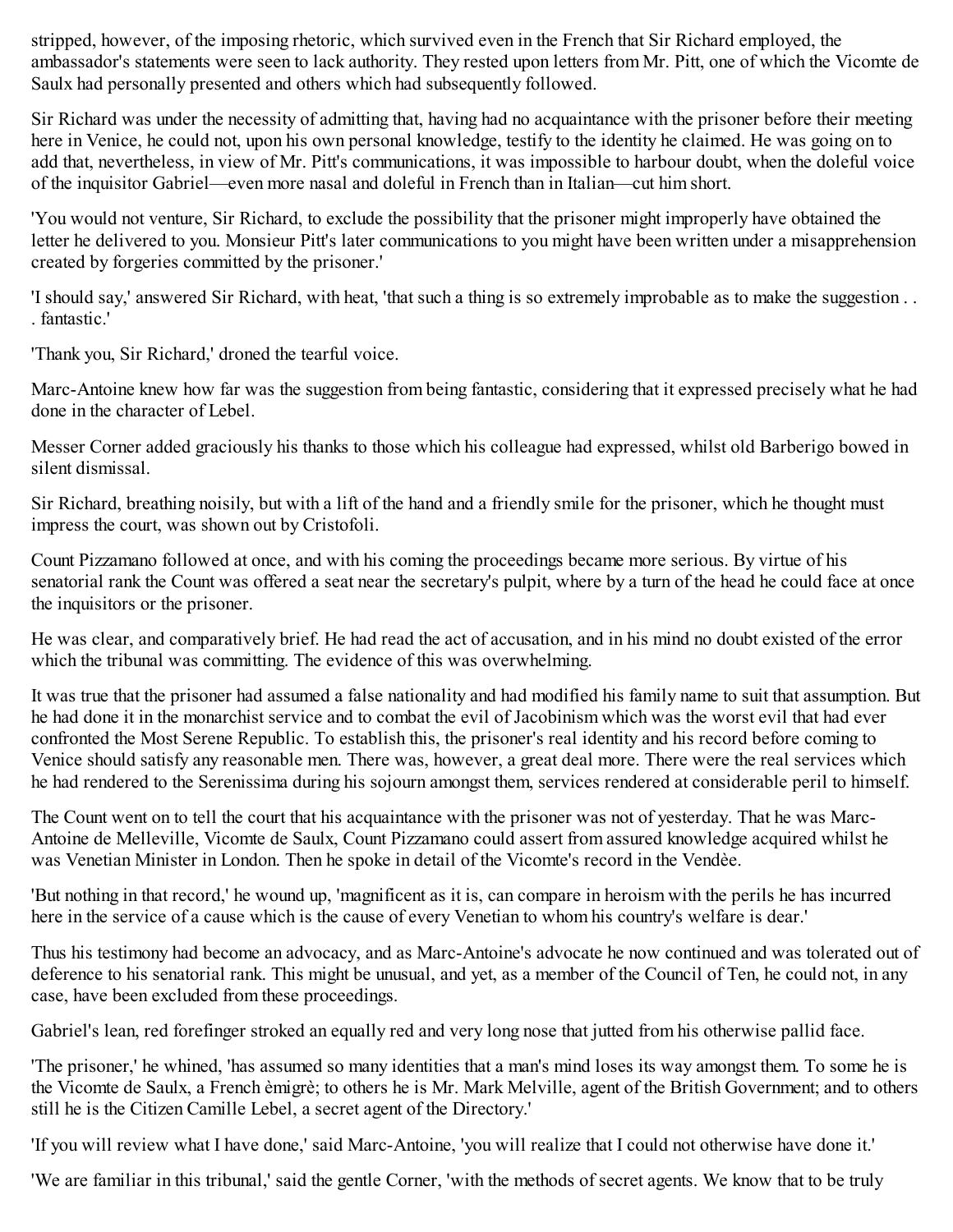effective in the service of one side, such an agent is commonly under the necessity of pretending to serve the other. In this way we can accept your explanation that it was sometimes necessary for you to pose as Melville and sometimes as Lebel. The real question for us is: in which of these characters—both assumed—were you actually honest?'

'That question, Excellency, should be sufficiently answered by my real identity, upon which you have heard Count Pizzamano. Would the Vicomte de Saulx, who has suffered what the Vicomte de Saulx is known to have suffered at the hands of Jacobins, be likely to imperil his life by promoting the interests of Jacobinism?'

'You are answered, I think,' the Count interjected.

The finely featured, rather whimsical face of Corner was dark with thought. It was old Barberigo who bestirred himself to a rejoinder, a thin streak of sarcasm running through his quavering accents.

'On the surface the answer would seem conclusive. But we are not in a position to say that under the surface no other motive is operating. I can conceive circumstances,' he mumbled on, 'in which the Vicomte de Saulx might find it profitable to serve the Directory. After all, the Directory, we must remember, is not quite the same thing as the Government which dispossessed the Vicomte.'

'To that,' said Marc-Antoine, 'the answer should lie in the nature of the services I have rendered here. Count Pizzamano can speak to these, if he will.'

The Count spoke at once and with weight. He dwelt upon the valuable information which from time to time the Vicomte de Saulx had brought to him and which he had passed on to His Serenity the Doge. In particular he dwelt upon the denunciations of Rocco Terzi and of Sartoni, matters which had been investigated by this very tribunal. Was more necessary? he asked.

'It would not be,' said the tenaciously malevolent old man, 'if it did not appear that the prisoner's services to the Serenissima as Messer Melville were outweighed by his disservices as the Citizen Lebel.'

This drew from the Count a question that had been troubling him from the outset. 'But is it, then, so clearly established that he and Camille Lebel are one?'

'We have not heard the prisoner deny it,' said Corner. 'Tacitly at least he has admitted it.'

'It is expressly admitted,' said Marc-Antoine at once, and thereby seemed to puzzle the Count. 'It must be clear to your excellencies that I could not have enjoyed the confidence of the French Legation unless I could impose myself there as an accredited agent of the Directory. Let me tell you of the chance that made this possible.'

As briefly as so long a story might be told, he related his adventure with the real Lebel at the White Cross Inn in Turin.

There was a senile cackle from Barberigo. 'A chapter from the Thousand-and-One Nights.'

The melancholy of Gabriel seemed to deepen. 'Do you ask us to believe that you have been able for all these months successfully to impersonate this man at the French Legation?'

'That is what I ask you to believe. Improbable though it may seem to you, I ask it with confidence, since it should be confirmed by the information which from time to time I have conveyed to you.'

It was Corner who took up the argument. 'We do not deny that some of this information has been of real value. But we must beware of persuading ourselves too readily that it might not have been given so as to win our confidence, so as to supply you now with the very contention you are making.'

'Could you reasonably assume that of a denunciation so destructive of French effort as that of Rocco Terzi or of Sartoni?' the prisoner confidently asked.

'Or,' added Count Pizzamano, 'the more recent information of the French plan to declare war on Venice, so as to use her as a pawn in peace negotiations with Austria?'

Old Barberigo wagged a forefinger at him. 'Only the future can establish whether that is true and we are trying the prisoner upon what lies in the past.'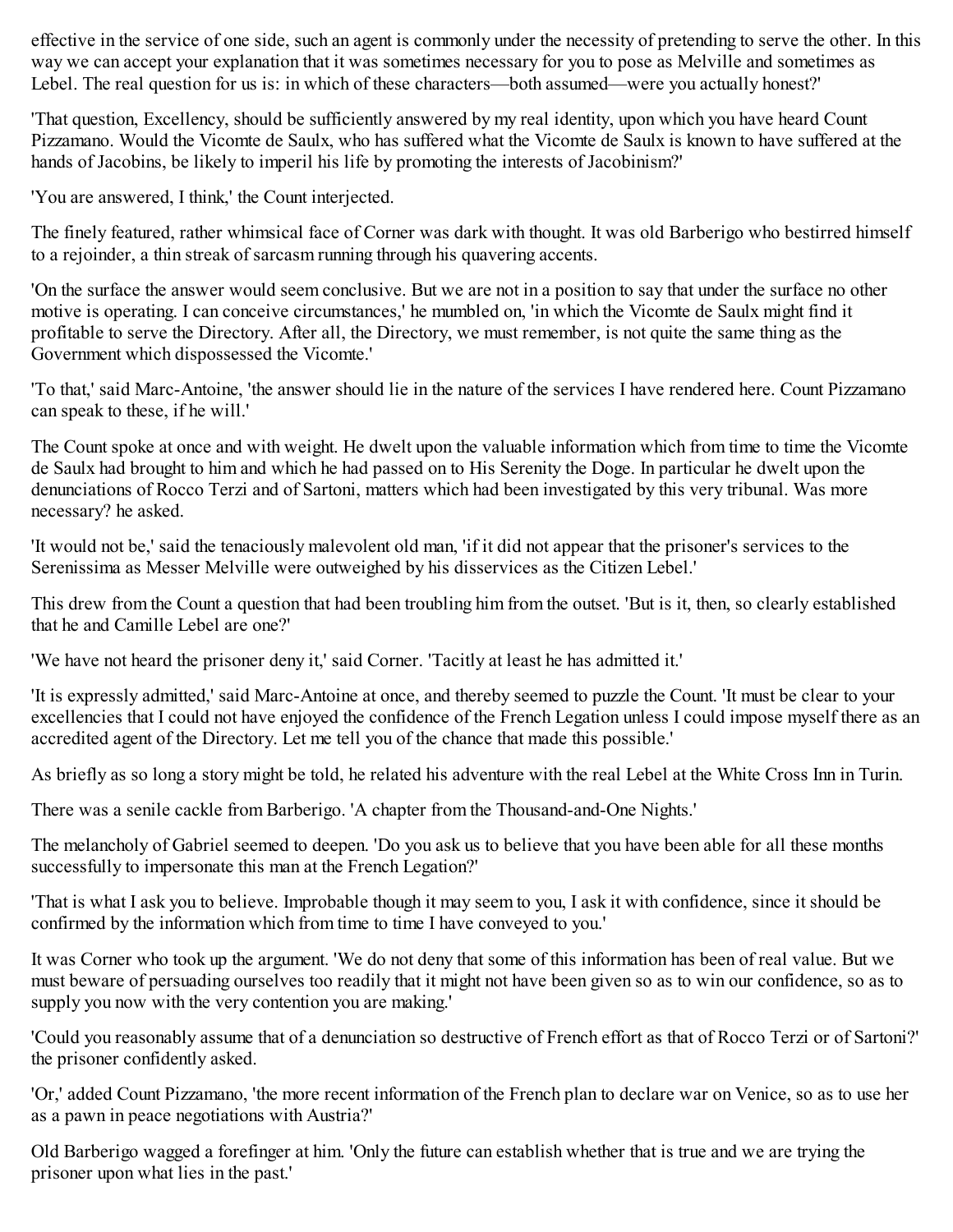Corner sat back in his chair, his chin in his hand, and addressed the Count. 'Our first difficulty,' he said, 'is that we know, from intercepted letters, that the prisoner has been communicating information of Venetian measures to the Directory.'

Marc-Antoine's answer was immediate and clear. 'You have, yourself, indicated the necessity under which a secret agent lies. To sustain my assumed character of Lebel, it was necessary that I communicate something. I do not know what letters you may have intercepted, but I fearlessly challenge you to produce a single one containing anything which on close examination could be hurtful to the Venetian Republic, or that would not have been a matter of common knowledge by the time my letter could reach Paris.'

Corner nodded silently, as if disposed to accept this explanation. But Gabriel brought his hand down upon his writingpulpit. 'There is something much graver than that!' he shrilled.

'I am coming to it,' said Corner quietly, almost as if rebuking this vehemence. He sat forward now, and leaned his elbows on his pulpit. 'Some months ago,' he said slowly, 'at a time before the French had crossed our borders, the Senate received an unconscionable, a shameful demand to expel from Venetian territory the unfortunate refugee prince who, under the style of the Comte de Lille, enjoyed our hospitality in Verona. That demand, couched in the terms of an ultimatum, bore the signature of Camille Lebel. Now it has lately come to our knowledge that this demand was not made under any instructions from Paris. It was made entirely upon your own responsibility, and it bore your signature, as Lebel. And this because the French Ambassador deliberately refused to sign at your bidding a document so infamous. If you deny this, I shall place the proof of it before you.'

'I do not deny it, or anything else that is true.'

The answer seemed to take not only the inquisitors by surprise, but Count Pizzamano as well.

'You do not deny it?' said Corner. 'Can you, then, who profess to work in the monarchist and anti-Jacobin interest, explain your motives for an act so malevolent at once to your King and to the Serenissima?'

'Ay, sir!' whined Gabriel. 'How do you reconcile with your professions an ultimatum which inflicted such hardship on your Prince, and compelled the Serenissima to a step which you knew must render her shameful in the eyes of all nations?'

'Answer that,' cackled old Barberigo. 'Answer that, sir. You'll need to stir your invention, fertile though it seems to be. He, he!'

Corner raised one of his delicate hands to repress the malice of his colleague.

Marc-Antoine flashed on the grey old face a glance of contempt, before quietly answering.

'I shall need, I hope, to stir only your excellencies' memories.' He paused under their stern eyes to collect himself, and found in that moment even Count Pizzamano frowning upon him.

'When I admitted that I acted in that without express orders from Paris, I admitted what is true literally; but literally only. Actually the order was foreshadowed by a letter which I had just received from Barras, and, in fact, the order to make that demand arrived a few days after I had made it.'

'But why should you have betrayed such anxiety to perform an act which, if you are what you pretend to be, should be repellent to you?'

'It will be in your excellencies' memory, or, at least, in your records, that this ultimatum came to the Senate within a couple of days of the arrest of Rocco Terzi. That arrest placed me in a position of grave difficulty and danger. I was the only person besides Lallemant—and excepting Terzi's partners in treason—who had knowledge of the work upon which Terzi was engaged. His arrest brought me under the gravest suspicion. If I was to save my life and continue the anti-Jacobin work to which I had devoted myself, it was necessary to restore Lallemant's confidence in me. This was not an easy matter. I accomplished it by an outstanding proof of my Jacobinism. Actually I merely anticipated an order which I was persuaded must reach the embassy at any moment. Even without that I should have been justified. For if I sacrificed my Prince and the dignity of the Serenissima upon the altar of necessity, I sacrificed both so that I might forward the ultimate triumph of both.'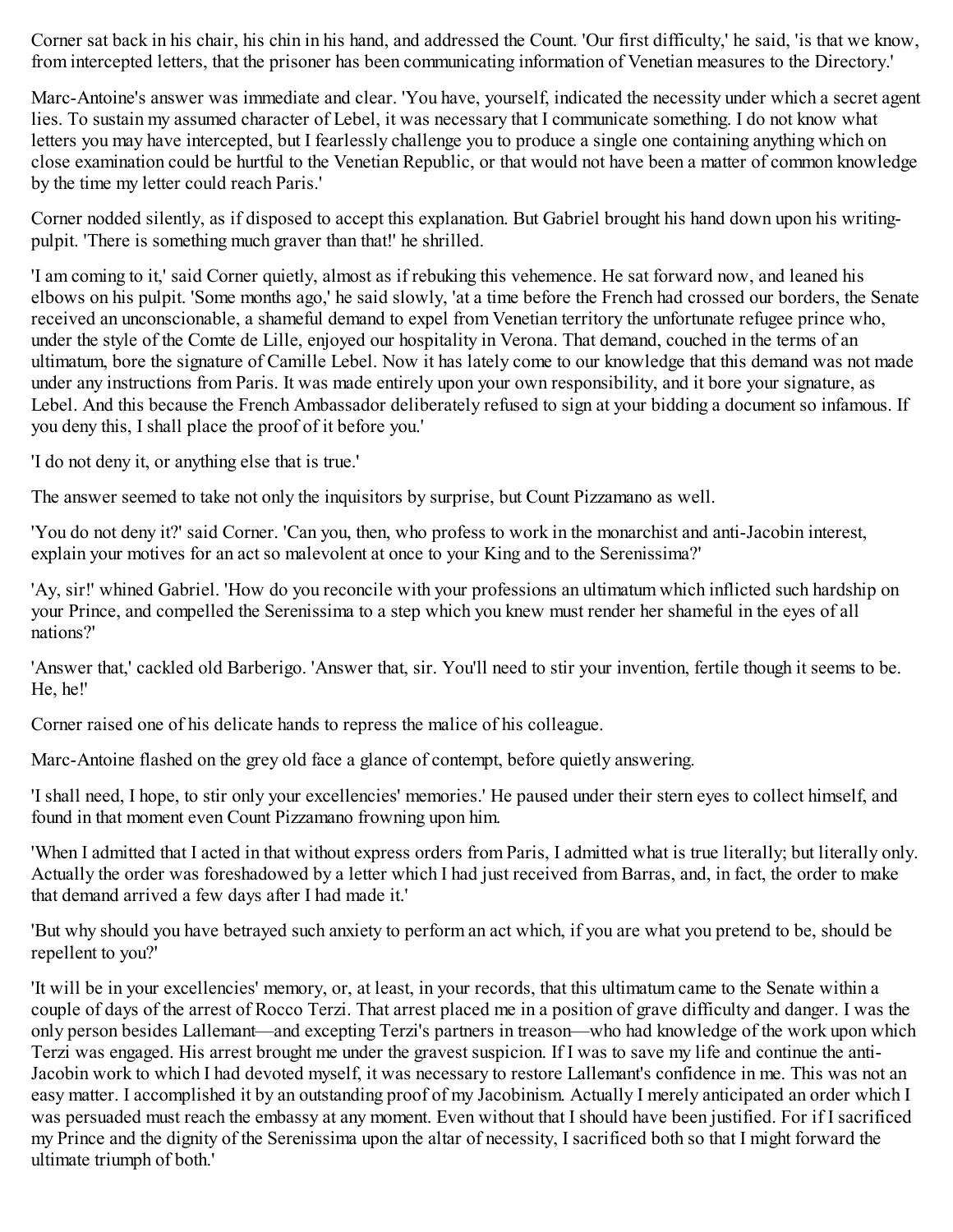That answer, so frankly delivered, seemed complete. Count Pizzamano, who had listened at first in bewilderment, sank back now with a sigh that expressed relief. The inquisitors hesitated, seeming to question one another with their eyes. Then Corner leaned forward again, quiet and urbane.

'If I understand you correctly, your assertion is that at the French Legation you are believed to be Camille Lebel, and that Monsieur Lallemant does not so much as suspect that you are the Vicomte de Saulx?'

'That is my assertion.'

The fine, ascetic features of the red inquisitor seemed for the first time to lose their gentle expression; the eyes under their fine grey brows grew stern.

'And this,' he said, 'in spite of the fact that Madame, your wife, who passes for a cousin of Monsieur Lallemant, who is constantly in your company, who has remained with you at the French Legation to nurse you through your illness, makes no secret of the fact that she is the Vicomtesse de Saulx.'

To Marc-Antoine the unexpectedness of this was like a blow in the wind. He caught his breath sharply, almost audibly. Messer Corner, after a scarcely perceptible pause, continued: 'Do you really wish us to understand that whilst knowing her—his reputed cousin—for the Vicomtesse de Saulx, Monsieur Lallemant does not know you for the Vicomte? Is that what you ask us to believe?'

Marc-Antoine's hesitation did not last perhaps for more than a couple of seconds. Yet in those seconds his thoughts ranged over a wide field.

He was conscious at once that Count Pizzamano had deliberately slewed round on his stool to face him, perhaps as much taken aback as Marc-Antoine himself by that deadly question.

In certain circumstances the answer would be so easy, and tested by the sequel its veracity must be established. He had but to denounce the so-called Vicomtesse de Saulx for the impostor that she was. He had but to point out that she adopted the title of Saulx on a suggestion from the real Lebel. He could make it clear how, since it was desired to make this woman appear to be an èmigrèe aristocrat, the title of Saulx was the first that would suggest itself to the man who held the estates of Saulx and who believed that the real Vicomte had been guillotined.

He could have gone on to explain that, when about to denounce her for the Jacobin agent and French spy that he perceived her to be, one of his reasons for pausing was because it would have been imprudent to have let this denunciation follow so closely upon that of Rocco Terzi. Therefore, whilst he had postponed denouncing her, he had entered into relations with her so that he might keep her under surveillance and also so as to use her as a channel of information.

He could not merely have told them all this, he could have indicated how easily the proof of it was to be obtained, and so he could have cleared himself of this last and heaviest suspicion. But he could only so clear himself at the expense of that frail creature, into the lonely wistfulness and perhaps hopelessness of whose soul he had been afforded a glimpse. Denunciation must mean her certain arrest and probable death, secretly at the hands of the garrotter.

He had a swift vision of that horrible instrument of steel, shaped like a horseshoe. It enclosed the back of the neck, whilst across the front of it a silken cord was passed communicating with a winch that was turned and turned. And in the grip of that collar of steel and silk he beheld the slim white neck, and above it the little face, fair and delicate as a child's, with the eyes moist and tender as they had last looked at him, and the lips that had avowed a love that was all service.

To clear himself at that price was to be haunted to the end of his days by this vision, to despise himself with the knowledge of safety purchased at the price of the life of a poor woman to whom at that moment he owed his own existence.

That on the one hand.

On the other there was the thought of Isotta, whose father's stern eyes were turned upon him to question this unaccountable hesitation in him. Though Isotta might be lost to him, yet the thought of what must be her view of him when her father reported this to her was an intolerable anguish.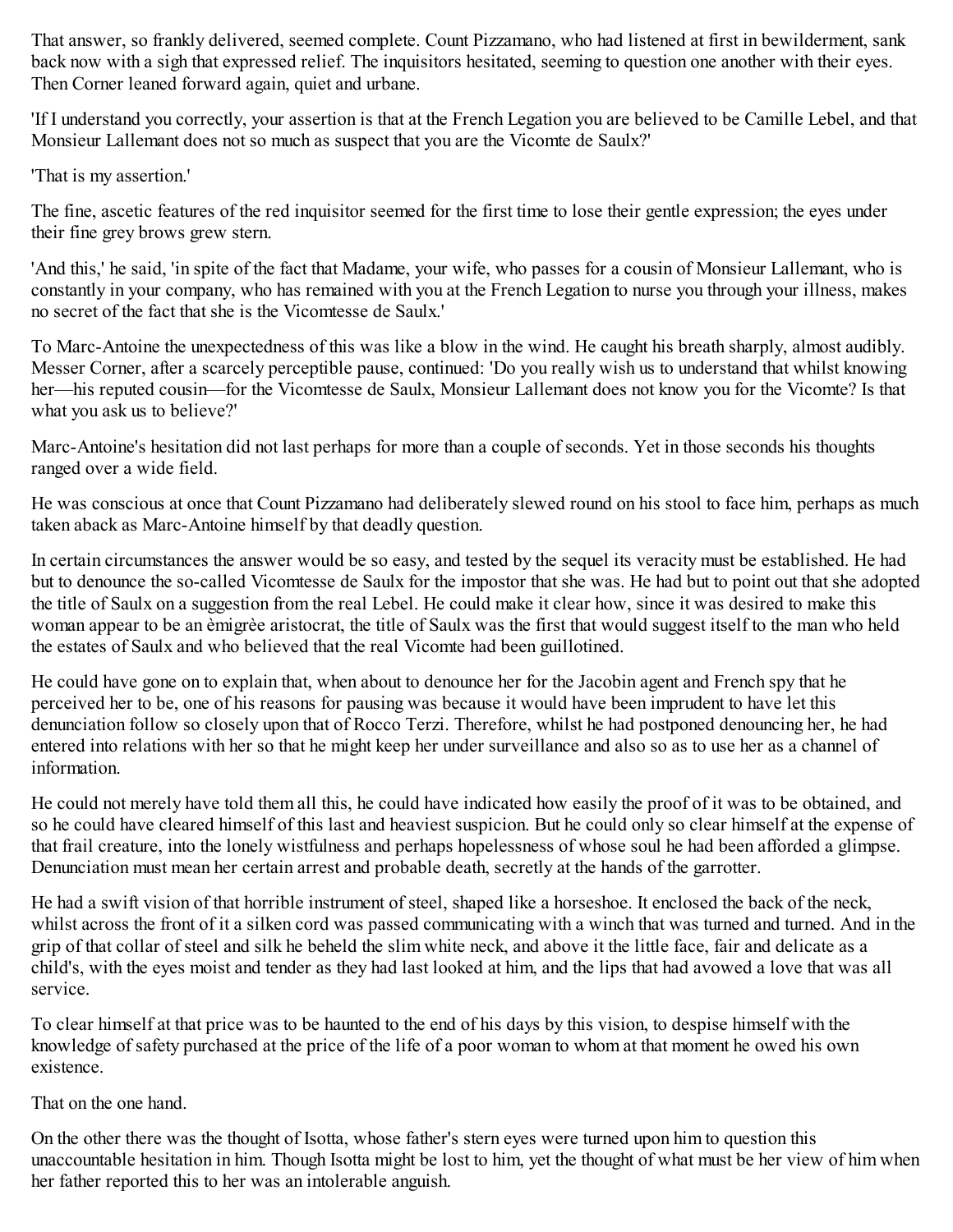It was not the first time in his life that a choice of evils had been forced upon him; but never a choice so terrible. He must choose the less, of course, which was the one in which the suffering fell upon himself, for to a heart of any nobility it is easier to bear pain than to inflict it. It was impossible to fling to the lions the poor woman to whom at that moment he owed his life.

And so, at last, all that he answered, very gravely, was: 'That is what I ask you to believe.'

Messer Corner continued for a long moment to regard him sternly without speaking. There was something of astonishment, too, in that glance. It was as if the inquisitor had expected a different answer and were disappointed. At last, with a sigh, he sank back in his seat, and left it to his brethren to pursue the examination.

But Gabriel merely stroked his long nose in contemplative silence, whilst the senile Barberigo yawned and then wiped the tears from his bleary eyes.

Count Pizzamano continued to stare uncomprehending at the prisoner.

Not only was the thing admitted to be true which had seemed to him so fantastic when asserted by Corner, but in tacitly admitting it Marc-Antoine was admitting also his guilt; for the existence of a Vicomtesse de Saulx in the circumstances expounded by the inquisitor seemed a clear proof that Marc-Antoine's true identity must be known to the French Ambassador. And if that were so, one only conclusion was possible. Yet to this conclusion, the Count, unlike the inquisitors, perceived too many obstacles. He was utterly bewildered.

His thoughts swung to his daughter and to his talk with her on the night when Marc-Antoine had first sought them upon his arrival. How deceived the poor child was now proved in her assumption that the journey to Venice had been undertaken by Marc-Antoine primarily on her behalf! What a humiliation was she not spared now by the circumstances of her own betrothal! Also there was the probability that knowledge of this would help to reconcile her to her approaching marriage with Vendramin, a matter which troubled Count Pizzamano more profoundly than he allowed it to appear.

Out of this thought grew the reflection that, all things considered, perhaps it was better so. But was it really so? The more questions he asked himself on this, the fewer answers could he discover.

The gentle voice of Corner came at last to interrupt his speculations. The inquisitor was addressing Cristofoli.

'You will reconduct the prisoner to the room that has been assigned to him. Let him be shown every consideration consistent with his close detention until we make known our pleasure.'

The ominous words struck a chill into Marc-Antoine's heart. He stood up. He grasped the rail before him and hesitated for a moment. Then, realizing that mere protest or assertion would be idle, he bowed to the Three, and in silence suffered himself to be conducted from the room.

When the door had closed upon him, Messer Corner asked Count Pizzamano if he had anything to urge that might assist their deliberations. Wearily Barberigo yawned again.

The Count stood up. 'I would only remind your excellencies that whilst all that you may have against the Vicomte de Saulx is based upon assumptions, that which tells in his favour rests upon solid fact.'

'Be sure that we shall remember it. Our obstacle to a favourable view is his Vicomtesse, as you will understand.'

The Count's chin sank to his neckcloth. 'There I am baffled,' he confessed. 'Chiefly because I can't conceive why he should have concealed his marriage.'

'Is there not a more or less obvious reason? To have acknowledged her would have been to admit his own identity. He could hope, in an emergency, to persuade us that he imposed upon the French Legation by passing there for Camille Lebel. But could he hope to persuade us that his association with the French Government was a pretence if they knew him for the Vicomte de Saulx?'

'As I said before,' Barberigo interposed, 'I could conceive of circumstances in which the Vicomte de Saulx might consider it worth his while to serve the Directory. To me it is plain that we are in the presence of such circumstances. A prospect of restoration to his confiscated estates, for instance, might be a difficult bribe to resist.'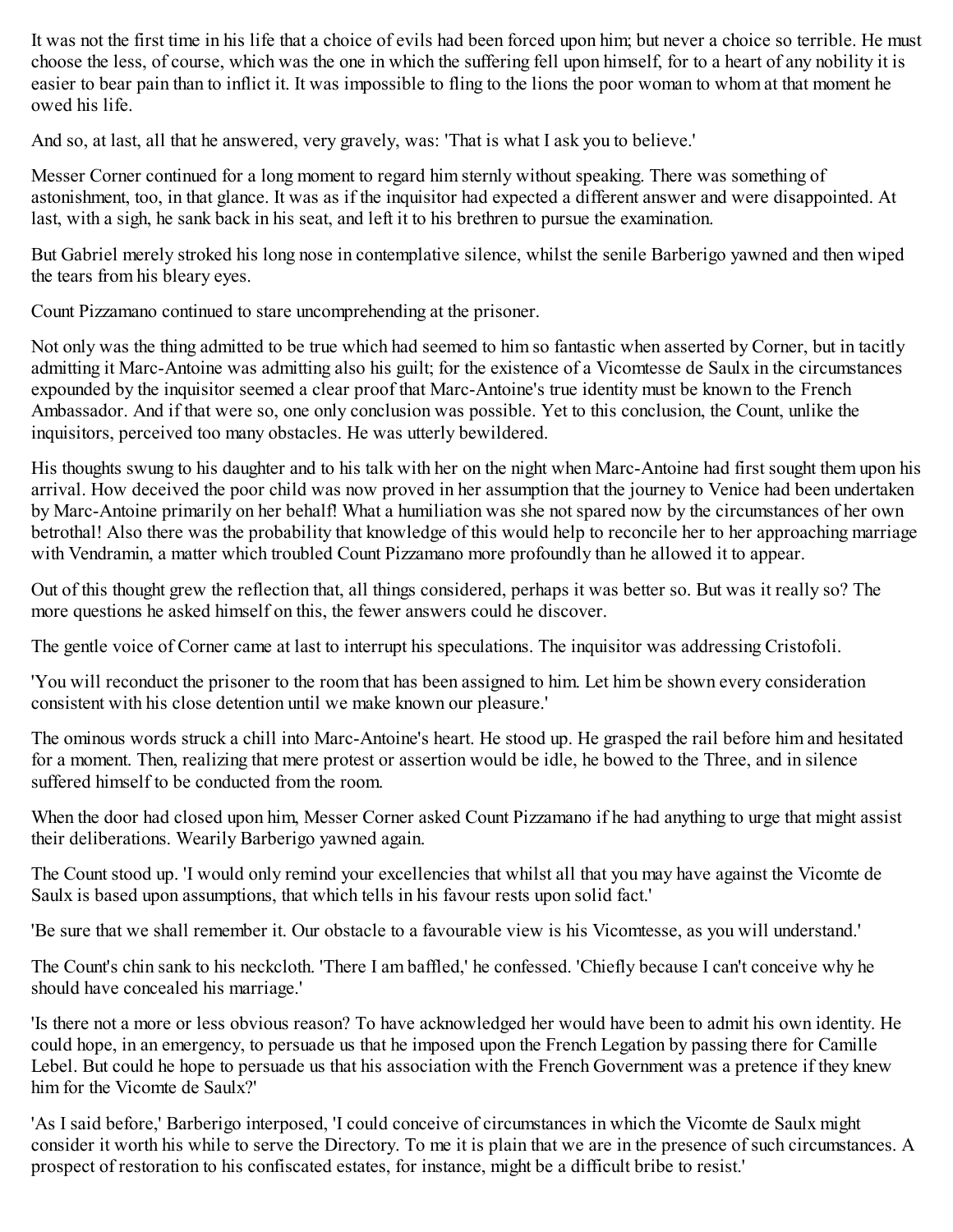'That, from my knowledge of him, I could never believe,' said the Count stoutly. 'It is but another assumption that you are setting against the known facts of the services he has rendered Venice, every one of which contradicts the conclusion towards which you lean.'

'Be sure,' said Corner, 'that they shall be given due weight.' Then very courteously he inclined his head. 'We are grateful to you, Lord Count, for your assistance.'

Perceiving in this his dismissal, Count Pizzamano bowed gravely to the Three, and passed out, deeply troubled in spirit.

Barberigo shuffled restlessly. 'Need we waste more words on this? The matter is clear, I think.'

Corner turned upon him his gentle, rather whimsical smile. 'I envy you your clarity of vision. My own poor eyes seek to pierce a fog. In what case are you, Messer Gabriel?'

Gabriel shrugged his narrow shoulders. 'Just lost in all the conjectures we have raised.'

'Surely,' grumbled Barberigo, 'it is not in your mind to pursue them further.'

'That would be unprofitable, we should merely travel in a circle.'

'And so say I,' the old man agreed. He cleared his throat shrilly. 'To judgment, then.'

Corner was wistful. 'Would your excellency venture to deliver judgment in a matter so delicately balanced as is this?'

'Would I? Is not that my function? These are not times for hesitations. Beset as we are by spies and enemies, it is our duty to give the State the benefit of any doubt.'

'It is our first duty to be just,' said Corner.

Gabriel turned squarely to the red inquisitor in expostulation. 'But if we are neither to debate the case further nor yet to deliver judgment upon it, what then?'

'Postpone,' said Corner, and tightened his lips. 'The matter being so evenly balanced, as I have said, and as you must agree, it only remains to wait until some fresh discovery disturbs that balance. That is my considered view. If you cannot concur, we shall have to refer the matter to the Council of Ten.'

'You relieve me,' said the doleful Gabriel. 'I concur cordially.'

Together they now looked at Barberigo, and waited. The old man blinked at them with his watery eyes. His head shook more than ever in annoyance.

'I'll not oppose you,' he said at last. 'But this postponement is a waste of time. That young man was of an effrontery that I have always associated with guilt. And I don't want for experience. It would be more merciful not to keep him lingering in suspense, for it is written that he must come to the strangler in the end. Still, since you seem set on it, we will postpone the sentence.'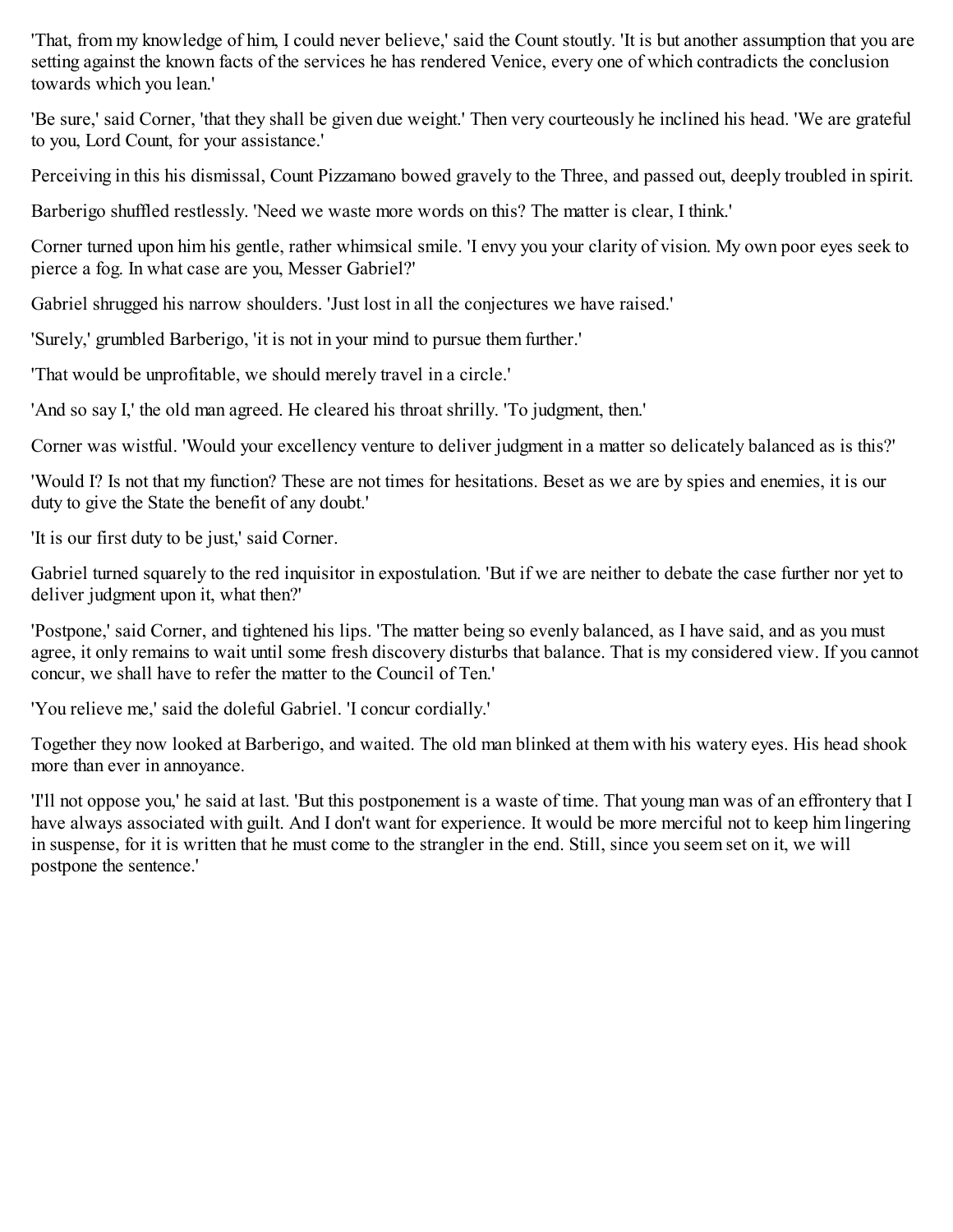## **CHAPTER XXXIII**

### **CASUS BELLI**

'Isotta, my dear, did Marc ever tell you that he was married?'

The Count sat at table with his Countess and their daughter. Supper was at an end, and the servants had left the room.

Isotta looked up with a smile; and smiling was an art that Isotta seemed lately to have lost. 'He must have forgotten to do so,' she said, and her father perceived that she mocked him.

'That is what I supposed.' He was very grave. He, too, had smiled little of late.

The Countess, looking from her husband to her daughter, supposed that a jest was passing which she did not understand. She begged to be enlightened. The Count responded clearly and definitely in a manner startling to both mother and daughter. Isotta, recovering, shook her dark head, and spoke confidently.

'There is an error somewhere in your information.'

Francesco Pizzamano, grave-eyed, denied the possibility of error. He stated whence his information came, and now, at last, Isotta's confidence deserted her.

'Oh! But it is unbelievable!' Her eyes were very round and black in the scared pallor of her face.

'Truth so often is,' said her father. 'Myself at first I could not credit it; not until it was admitted by Marc himself. Since then, considering it, I perceive that he must have had sound reason for his secrecy.'

'What reason could possibly exist?' Her voice shook.

He hunched his shoulders and spread his hands. 'In these times, when a man carries the burdens borne by Marc, reasons are not lacking. The inquisitors have discovered a reason, a very specious reason, that is entirely unfavourable to him. The true reason, whilst putting an entirely different appearance on it, may run it fairly close. What I most find to respect in Marc is that he is a man who will sacrifice everything to the cause he serves.'

'But if the inquisitors . . .' she began, and then broke off. Abruptly she asked: 'Is he in danger?'

Slowly the Count shook his head. 'My chief hope for him lies in the fact that Catarin is not by any means a fool.'

She questioned him closely, feverishly, upon the precise words that had passed between inquisitors and prisoner. When he had answered her with scrupulous accuracy, she sat as if drugged for a while; then, pleading weariness, she rose from the table, and begged them to excuse her.

When she had gone, Francesco Pizzamano looked gloomily at his Countess.

'Do you judge her to be deeply hurt by this?'

The handsome countess was tragic. 'The poor child looked as if she had taken her death-wound. I'll go to her.' She rose.

'A moment, my dear.'

The Count held out his arm. She came to him. Encircling her waist, he drew her to him where he sat. 'It might be better to leave her. I feared she would take it badly. Though God knows why.'

'I think I know, too.'

The Count slowly nodded. 'All things considered, my dear, it is surely best so. Resignation comes more readily when the thing desired is seen to exist no more.'

She set a hand upon his head. 'You are not hard, Franceschino. I have never found you so. And yet, where your own child is concerned, you consider nothing but expediency. Think of her heart, my dear.'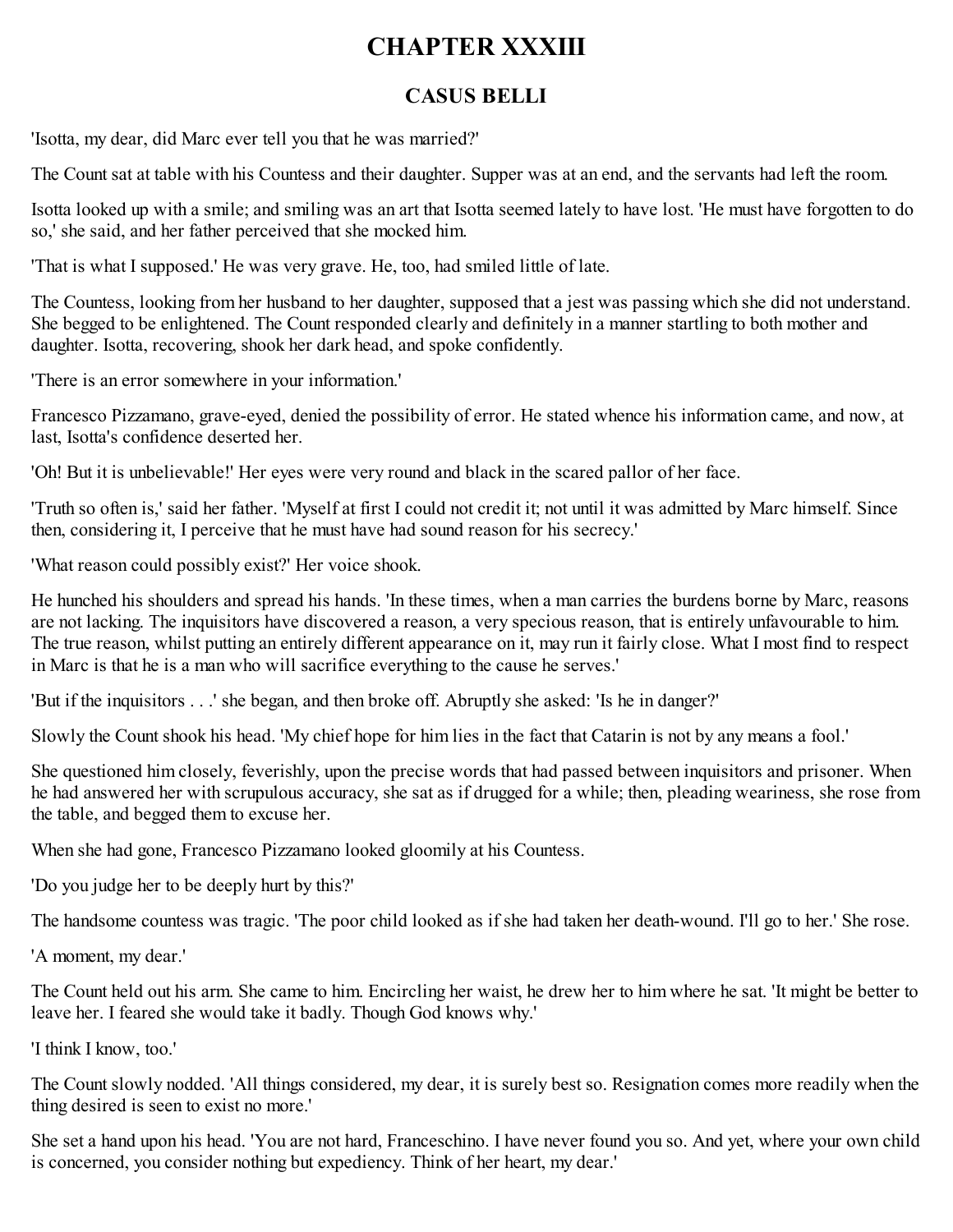'I am thinking of it. I do not want it hurt more than it must be. I do not want it to bear more suffering than I have brought upon it. That is why I almost welcome a state of things that imposes resignation.'

'I scarcely understand you, dear.'

'Perhaps that is because you do not credit me with a conscience. I have gambled my daughter. Used her as a stake in a game played for Venice. And the game is lost. I have sacrificed her to no purpose. Just squandered her. I have no more illusions. The Venetian sun has set. Twilight is upon us. Soon, very soon, it will be dark.' His voice was heavy with despair. 'But this I want you to know, my dear: I should never have asked such a sacrifice of my Isotta if both she and I had not believed that Marc was dead. Nor would she have accepted it. The discovery that he lived was tragic. Now that to her he becomes, as it were, dead again, she may resign herself once more to this futile sacrifice to which we are pledged. That is why I say that perhaps it is best so. They loved each other, she and Marc, and he was worthy of her.'

'You can say that in the face of this discovery?'

He nodded. 'Because I believe that he has given himself in marriage in some such spirit as that in which I have given her. To serve a cause so great that it commands all that a man may give. When he made answer on this point today, he had the martyred air of one who has immolated himself. If that does not prove true, then I know nothing of human nature.' He rose heavily. 'Go to her now, dear. Tell her that. She may find comfort in it and strength. God help the child! God help us all, my dear!'

But Isotta's burden was heavier than they knew, or than she allowed even her mother to suspect. When at last she could believe this thing, far from bringing her the resignation her father hoped, it robbed her of that to which she had already won. Circumstances might forbid that Marc and she should ever be man and wife; but at least she had taken comfort in the thought of a spiritual bond between them, which should make them one eternally. And now this bond had snapped, leaving her terribly alone, adrift and afraid.

She listened to her father's theory, conveyed to her by her mother. It brought her no conviction. The only explanation that she found was one that loaded her with humiliation. When she had sought him that morning at his lodging, she had done so upon too rash an assumption that it was for her that he had come to Venice. Instead, as it now seemed, he had come solely in the pursuit of his political mission. Not to wound her pride, he had refrained from disillusioning her. And that, too, may have been a reason for his subsequent silence on the subject of his marriage.

The fugitive words of tenderness and hope which he had since uttered she now explained as meaning only that he hoped to deliver her from a betrothal which he perceived to be odious to her. That betrothal lost none of its odiousness as a result of what was now discovered. On the contrary, this wall that had arisen between Marc and herself, in isolating her, robbed her of what little power of endurance remained.

Only if this great spiritual lassitude which beset her should finally conquer her pride would she now submit to marriage with Vendramin.

In those days she began to discover in herself a vocation for a religious life. Nauseated with the world and the meaningless perpetual strife with which man filled it, she conceived a yearning for the peace of the cloister, perceived in it a refuge, a sanctuary which none would venture to deny her. Vendramin might dispute her with man; but he would never dare to dispute her with God.

In the contemplation of this, her courage was restored, and only Domenico restrained her from an immediate declaration of the intention.

He had learnt from his father the little that was known of Marc's marriage, which is to say the little that was disclosed at the trial before the inquisitors. But by an odd chance he learnt it on the evening of a day when he had actually made the acquaintance of the Vicomtesse de Saulx.

In the course of his investigations into the quarrel between Marc and Vendramin, he had sought Major Sanfermo with whom he had formerly been on friendly terms, and by Sanfermo he was taken for the first time in his austere young life to the Casino del Leone, in quest of Androvitch.

He had sought information on the subject of the debt upon the payment of which Marc-Antoine had insisted before he would cross swords with Vendramin, and particularly upon the sources whence Vendramin might have procured such a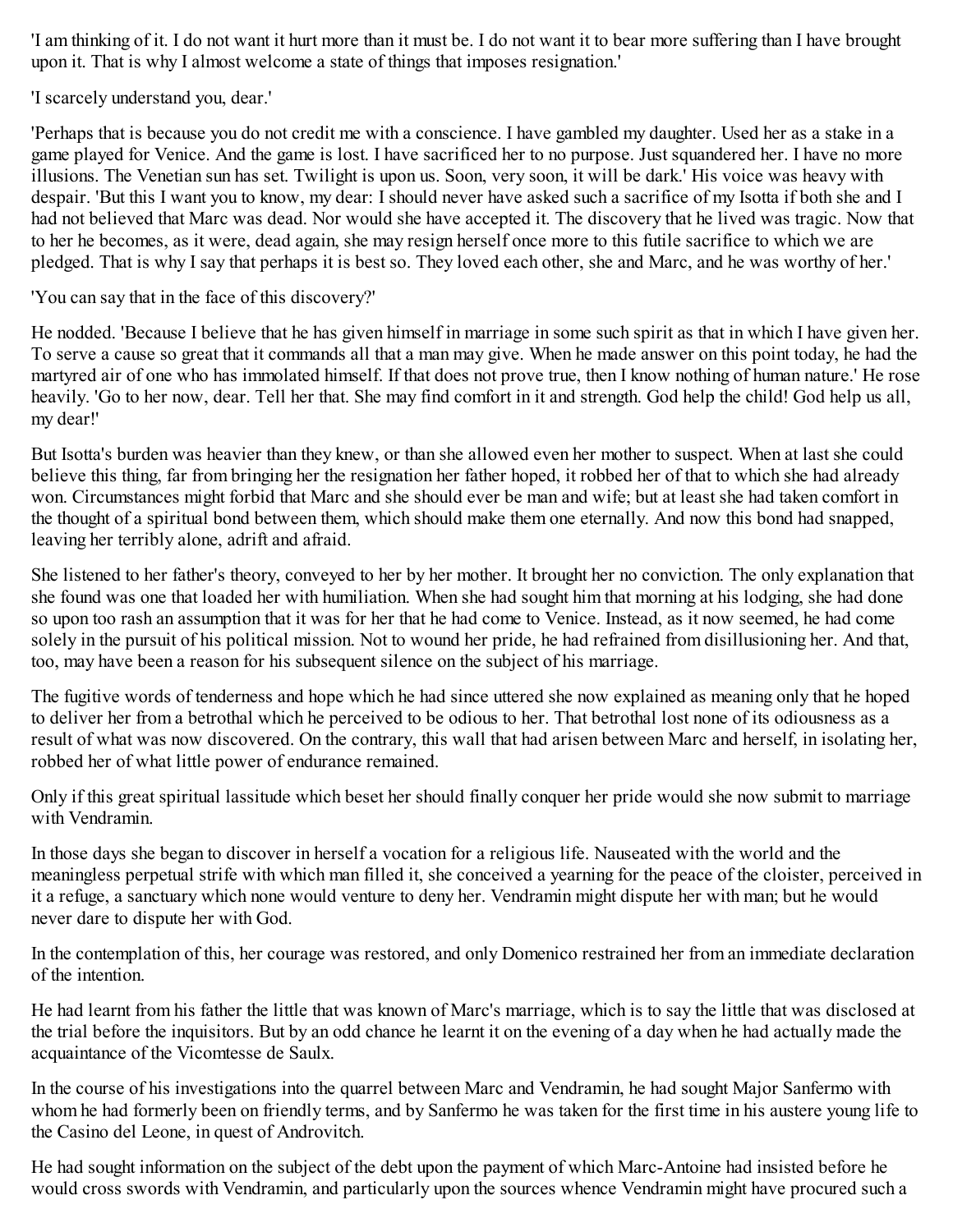sum. Major Sanfermo had suggested that conceivably the money had been supplied him by the Vicomtesse de Saulx. Androvitch had definitely denied it. Domenico, however, had scarcely heard the denial.

'Whom did you say?' he asked, like one who conceives that his hearing has deceived him.

'The Vicomtesse de Saulx. She is yonder.' Sanfermo indicated the little lady, who made one of a fashionable, animated group.

The bewildered captain was conducted to her and presented, to be, although he did not suspect it, almost as great an object of interest to the little Frenchwoman as she was to him. When he left her at the end of a half-hour's talk, he was more bewildered than ever, nor did his father subsequently succeed in clearing up the doubts in his mind.

'She maintains the fiction of his death on the guillotine,' the Count explained, 'so as to ensure the concealment of his identity.'

'Does that satisfy you?' quoth Domenico.

'Upon reflection it seems plain.'

What else he had added, on the generous theory he had formed, was now repeated by Domenico to his sister.

'It must be, Isotta, that, like yourself, Marc is a victim of the needs of his country or his party. But you are not yet at the altar. I have discovered something; and I may yet discover more.'

At her brother's bidding, she postponed announcement of the decision that must be her last recourse.

Meanwhile, the days flowed on. Holy Week was reached, it brought darker clouds of despair into her sky, as into the sky of Venice.

The war was over. Of this Venice was now aware, as she was also increasingly aware that this peace, to which for a year she had so eagerly looked forward, did not of necessity mean a cessation of hostilities towards herself. Indeed, what was to follow for the Serenissima was brutally foreshadowed on Holy Saturday.

The revolutions of Bergamo and Brescia had led to the arming of the peasants of the Veneto, so that they might support the militia in the repression of further revolutionary outbreaks. They had also produced throughout the Venetian dominions a violent explosion of feeling against the French who were held responsible for them.

This francophobia had for further stimulant the insolent rapine of which the French had been guilty towards the peasantry, seizing their crops, their cattle, and their women. Everywhere the peasants flocked to the recruiting-stations, and soon there were some thirty thousand of them under arms. They were armed for the repression of revolutionaries. But the only enemy they knew were the French, and wherever small parties of Frenchmen were found, they were made to pay with their lives for the outrages that had been suffered.

To end this state of things Andoche Junot was dispatched to Venice.

Bad manners were the order of the day with the men of the new French règime. Equality, they held, could dispense with courtesies, and was best expressed by an insolent and coarse directness, and by the elimination of all ceremonial. It was strict attention to this which had enabled Marc-Antoine so successfully to play the part of Lebel. The bad manners of Bonaparte were overshadowed by the greatness of the man; his arrogance sprang from consciousness of power in himself rather than in his office. The bad manners of those who surrounded him, each of whom played to other audiences the rôle of a little Bonaparte, was stark, flagrant, and uncondonably offensive.

To receive this emissary the College assembled in the splendid chamber in which Veronese and Tintoretto had immortalized the power and glory of Venice. Overhead, on the ceiling, depicted in sensuous beauty by Veronese, Venetia was enthroned upon the globe, with Justice and Peace for her supporters. Above the throne of the Doge glowed the same master's great canvas of the Battle of Lepanto, whilst on the right were ranged Tintoretto's portraits of such great doges as Donà, da Ponte, and Alvise Mocenigo.

Here, arrayed in their patrician robes, the members of the College, with the enthroned Doge presiding, awaited the soldier.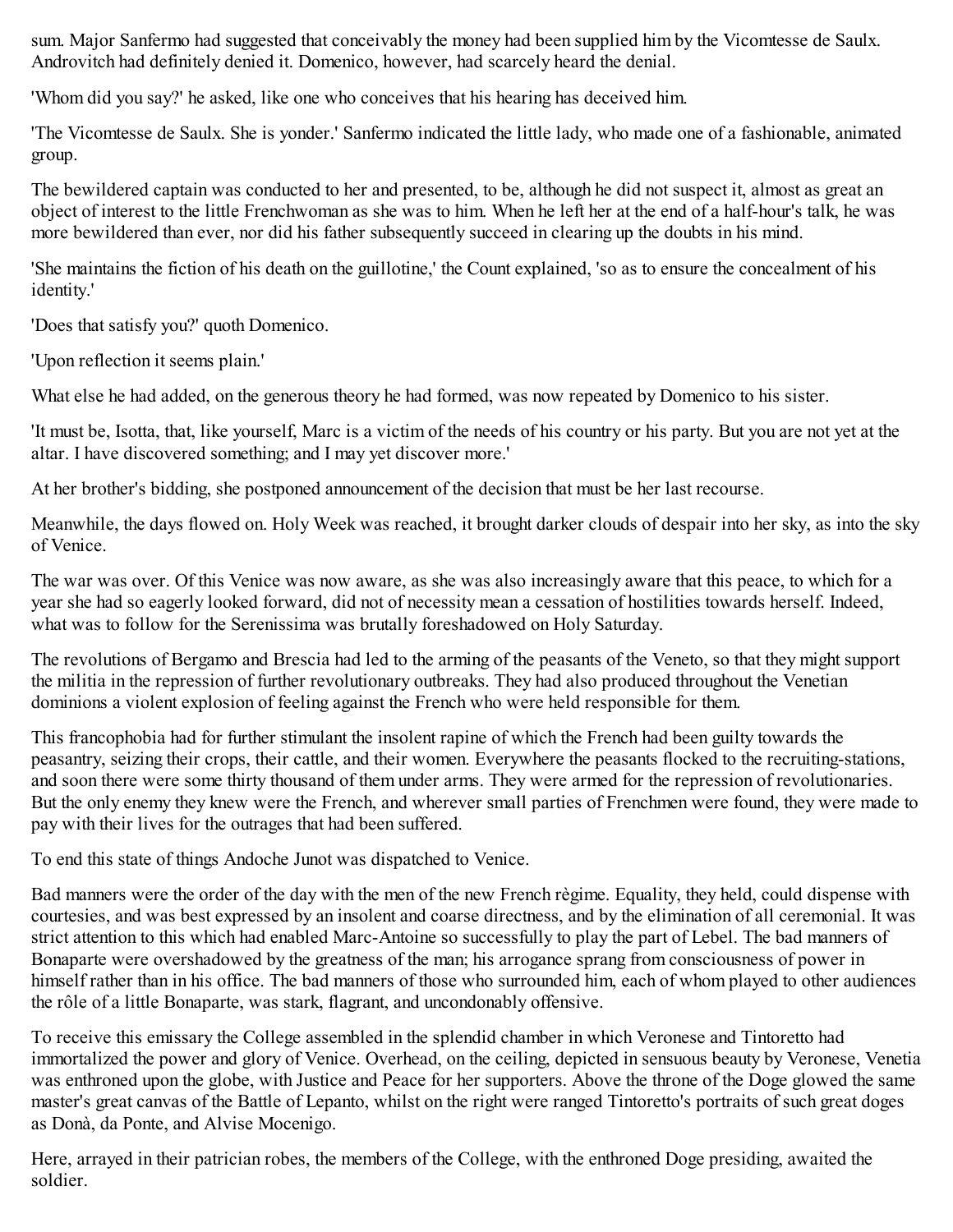When he faced them from the threshold, booted, spurred, and hat on head, it was as a meeting of the old order and the new: the austere, ceremonious, and gracious with the frankly direct, the boorish, and the graceless.

The Master of Ceremonies, the Knight of the Doge, advanced, wand in hand, to conduct and present the emissary as the etiquette prescribed. But the coarse soldier, thrusting him brutally aside, tramped across the room without uncovering, his sabre clanking after him. Unbidden he mounted the steps of the throne and flung himself into the seat reserved for foreign ambassadors, on the right of the Doge.

The Senators stared askance, stricken dumb by this contemptuous treatment. The sun of Venice had set indeed if an insolent foreign upstart could dare to be so negligent of the deference due to this august assembly. Lodovico Manin, pale and nervous, was so lost to a sense of the dignity of his high office as to offer, nevertheless, the courteous words of welcome that the forms prescribed.

Junot's utter disregard of these was like a blow in the face to every patrician present. He plucked a paper from his belt. It was the letter from Bonaparte. In a voice loud and harsh he read out its contents to them. They were in tune with his conduct. They were inspired by the same brutal, hectoring directness. The commander of the Army of Italy complained of the arming of the peasants and of the murder of French soldiers. On the provocative brigandage by these same French soldiers, the robbery, rape, and murder of subjects of a state which was at peace with France, he was silent.

'You attempt in vain,' Bonaparte wrote, 'to avoid the responsibility of your order. Do you think that I cannot cause the first people of the Universe to be respected? . . . The Senate of Venice has replied with perfidy to the generosity which we have always shown. My aide-de-camp, who goes to you, will offer you the choice of peace or war. If you do not at once disarm and disperse the hostile peasants and arrest and surrender to us the authors of the murders, war is declared.'

There was more of the same kind.

Having read it to the end, Junot got to his feet as abruptly as he had sat down, and ever with the same coarse disregard of courtesies, he clanked out again.

'Now we see,' said Count Pizzamano, addressing no one in particular, 'how low our policy of drift, our pusillanimity, and our avarice have brought us. From being the first people in Europe, we are become the most abject.'

And abjectly now they sent their apologies to Bonaparte, their expressions of respect and devotion and their promise of immediate compliance with his demands.

With that war-averting answer Junot departed on Easter Monday, and on that same day in Verona to cries of 'Saint Mark!' and 'Death to the French!' the fury of a long-suffering people flamed terribly forth.

The French fled for shelter to the forts, but not before some hundreds of them had been slaughtered. In those forts they were besieged by the Dalmatian troops and the armed peasants who had headed the rising, and Count Francesco Emili was dispatched to Venice to implore the Senate to break with France and to send reinforcements to support the Veronese patriots.

But the Serenissima, which had not broken with France when she might successfully have done so, was horror-stricken at the invitation to break now. Dissociating herself utterly from that rising known to history as the Veronese Easter, she once more asserted her neutrality and her friendship for France, leaving those who had risen in their loyalty to her to prepare for death as their reward.

Meanwhile, Bonaparte dispatched Augier to Verona, and peace was restored there within a few days.

In that massacre of the Veronese Easter was all the pretext that the French required for a declaration of war. But as if it were not enough, there occurred in Venice itself, on the very day that the uprising in Verona was quelled, an act of war of which Domenico Pizzamano was the hero.

On Easter Monday the Council of Ten had published a decree, consonant with Venetian neutrality, excluding from the harbour all foreign warships.

On the following Thursday the French frigate, the *Libèrateur d'Italie*, commanded by Jean Baptiste Laugier, and accompanied by two luggers, having taken on board a Chioggia fisherman as a pilot, attempted to enter the Port of Lido.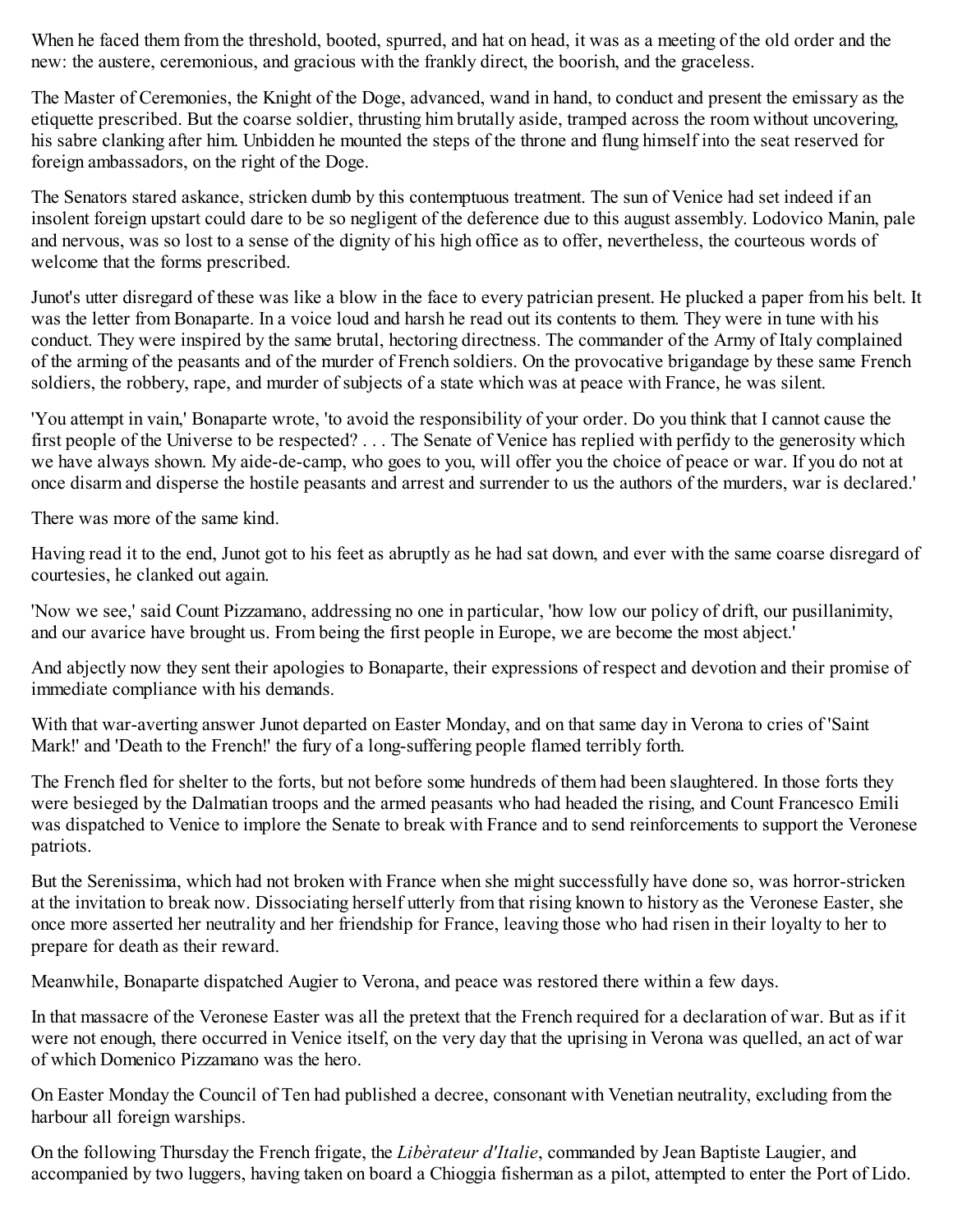Domenico Pizzamano, who was in command at the Fort Sant' Andrea, shared the despair and humiliation in which such patriots as his father watched the now inevitable and shameful end of the Most Serene Republic. It may be that he welcomed this opportunity of showing that in Venice there were still embers at least of the great fire that in other days had made her glorious; and in any case his orders from the Council of Ten made his duty clear.

When word was conveyed to him of the approach of those foreign ships, he repaired instantly to the ramparts to survey matters for himself.

The vessels displayed no colours, but they were certainly not Venetian, and whatever might be the case of the two consorts, the *Libèrateur*, which was leading, was heavily armed.

Domenico took his decision instantly. He ordered two rounds to be fired across her bows as a warning.

For the luggers this was enough. Without more ado they both went about and stood off. Captain Laugier, however, continued defiantly upon his course, breaking out the French tricolour.

It was now that Domenico may well have given thanks to Heaven that to him, as to those martyrs at Verona, it was vouchsafed to strike a blow for Venetian honour without regard to what might follow. He opened fire in earnest. The *Libèrateur* returned it, until crippled by a shot between wind and water she ran aground on a mudbank to save herself from sinking. Domenico went off with two armed launches to take possession of the ship, and was accompanied by a galliot commanded by Captain Viscovich with a company of Slavonian soldiers.

They boarded the French vessel, and after a brief sharp fight, in which Laugier was killed, made themselves master of her as night was falling.

Among her papers, which he seized, Domenico found abundant evidence of intelligence between Laugier and French residents in Venice. These papers he delivered to the Council of Ten, so that action might be taken upon them. But next morning, under the sternest representations from Lallemant, all were surrendered to the ambassador.

On the day after that Domenico was commanded to attend before the Council of Ten. He was received with enthusiasm, officially praised, and encouraged to continue with the same zeal in the discharge of his duty. To the men who had taken part in the affair the Council voted an extra month's pay.

In Domenico's own eyes it was no great thing that he had done. But in the eyes of the Venetians, exasperated by French insolence, he found himself the hero of the hour, and he was saddened by it. It merely showed him how far had Venice been from ever again hoping to hear the roar of the old Lion of Saint Mark that once had been so powerful and so proud.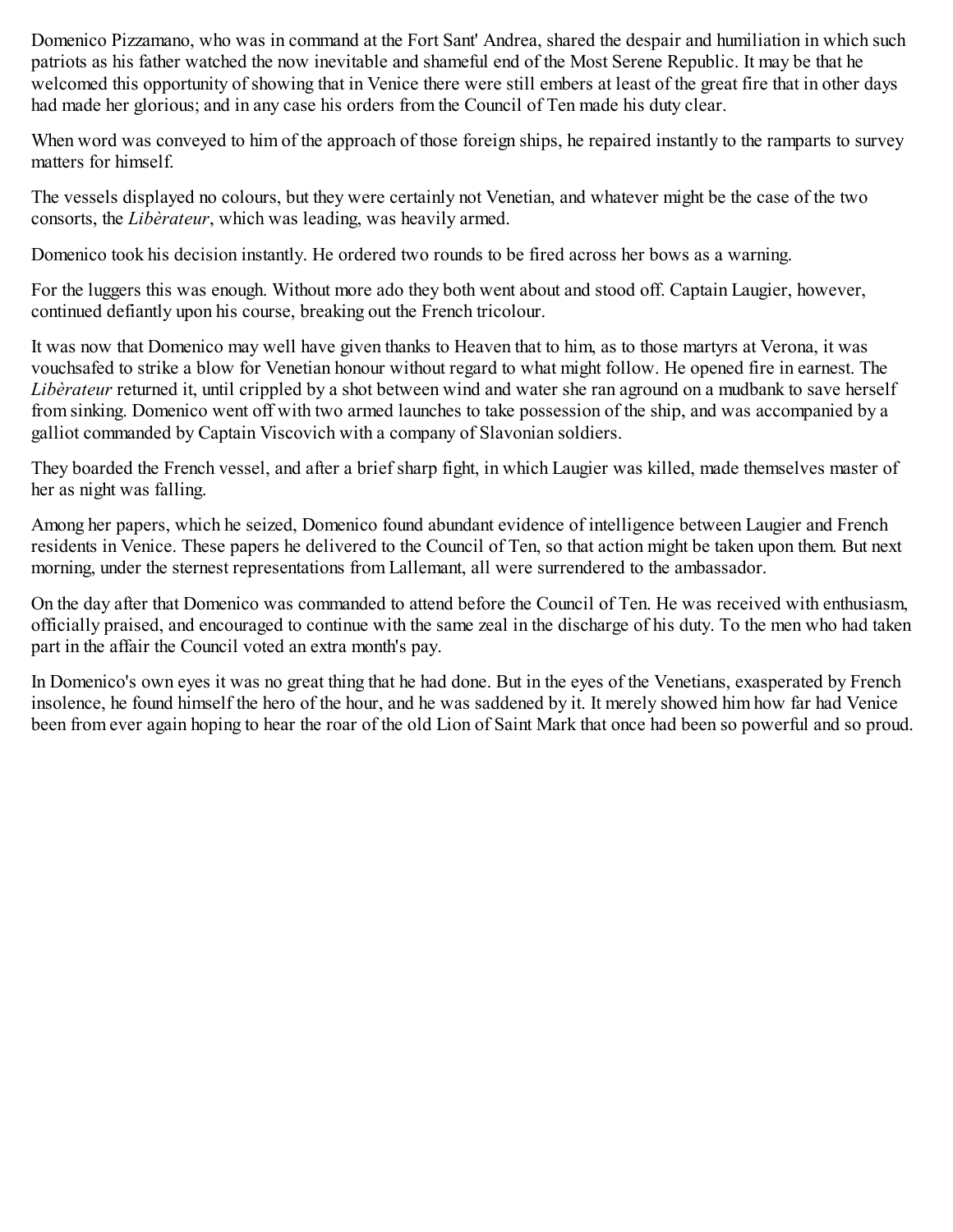# **CHAPTER XXXIV**

### **VENDRAMIN'S LAST CARD**

The week that followed the affair of the Lido was an uneasy one. Venice was full of rumours, and she was being patrolled now day and night by troops. The soldiers originally brought there to defend the State were thus being employed to repress disturbances among the restive citizens. The Lion of Saint Mark had become as a beast that crouches in expectation of the whip.

At the Casa Pizzamano, despite the pride in Domenico for his fearless performance of duty, it was a week of mourning. The Count recognized the moribund condition of the Republic, understood that its hours were numbered.

Perceiving his dark mood, Vendramin hesitated to remind him that Easter had come and gone and that the marriage date remained unappointed. He hesitated the more because the events had robbed him of a good deal of the power of insistence which he had possessed. He no longer had any influence to market. He raged a little at this, and at his own lack of foresight. He should ruthlessly have beaten down all hesitations whilst it was in his power to do so. He had been too foolishly considerate. Perhaps he had been too trusting even. What if this stiff-necked Count and that cold, proud piece, his daughter, should now refuse to honour the debt they had contracted?

Such a thought brought him more than a shiver of apprehension. Never had he been so debt-ridden; never had his credit been so exhausted. He dared not nowadays so much as approach that traitorous Vicomtesse, who formerly, and to his undoing, had kept him so liberally supplied. At the casinos such prestige as he had enjoyed had never recovered from the blow it had received from Mr. Melville. There was no one from whom he could today borrow a sequin. In his despair he had even gone the length of offering his services secretly to Lallemant. But Lallemant had shown him the door none too politely. He had pawned or sold most of his jewellery, and now little remained him beyond his fine clothes. His state was parlous. If the Pizzamani should play him false, he did not know what would become of him.

The suspense of this was not to be borne. However the intrusion of so personal a matter might be resented at a time of such national anxiety, Vendramin could not suffer any scruples to deter him.

So he sought Isotta, and found her one afternoon in the loggia that overlooked the garden, where all was green again and fragrant, and where early roses were already budding in the sunshine.

She received him with that cold gentleness which he had always found so exasperating: more exasperating perhaps than an active dislike. With dislike he might have wrestled. But this indifference gave him nothing that he could grasp.

Leaning, tall and graceful, upon the parapet of the loggia, and muting his rich voice to a tone of prayer, he reminded her that a week and more was gone since that Easter for which she had promised him the happiness of the appointment of their wedding-day.

She betrayed no nervousness. She looked at him straightly and candidly with eyes that were full of melancholy.

'If I were to say to you, Leonardo, that it is in my thoughts to take the veil, should you oppose such a desire?'

It took him a moment to realize what she meant. Then he flushed. 'Should I be human if I did not? Are you mad, Isotta?'

'Is it madness to be disillusioned with earthly existence? To perceive the vanity of the world? To centre all hopes upon a future life?'

'In such as you it is no less than madness. Leave that to women who are simple-minded, ugly or decrepit. Let them take that compensation, for the glories of life that are denied them. And, whether it be mad or sane, it is for you to remember that it is not the life to which you are pledged.'

'But if I desire to pledge myself to God, shall not that overrule all pledges made to man?'

He struggled with his rising choler; strove desperately to clutch this thing that he felt was slipping from him. 'Would God accept a pledge that makes you a cheat? Do you suppose they have no sense of honour in Heaven?' Then abruptly he asked yet another question. 'Have you told your father of these crazy notions?'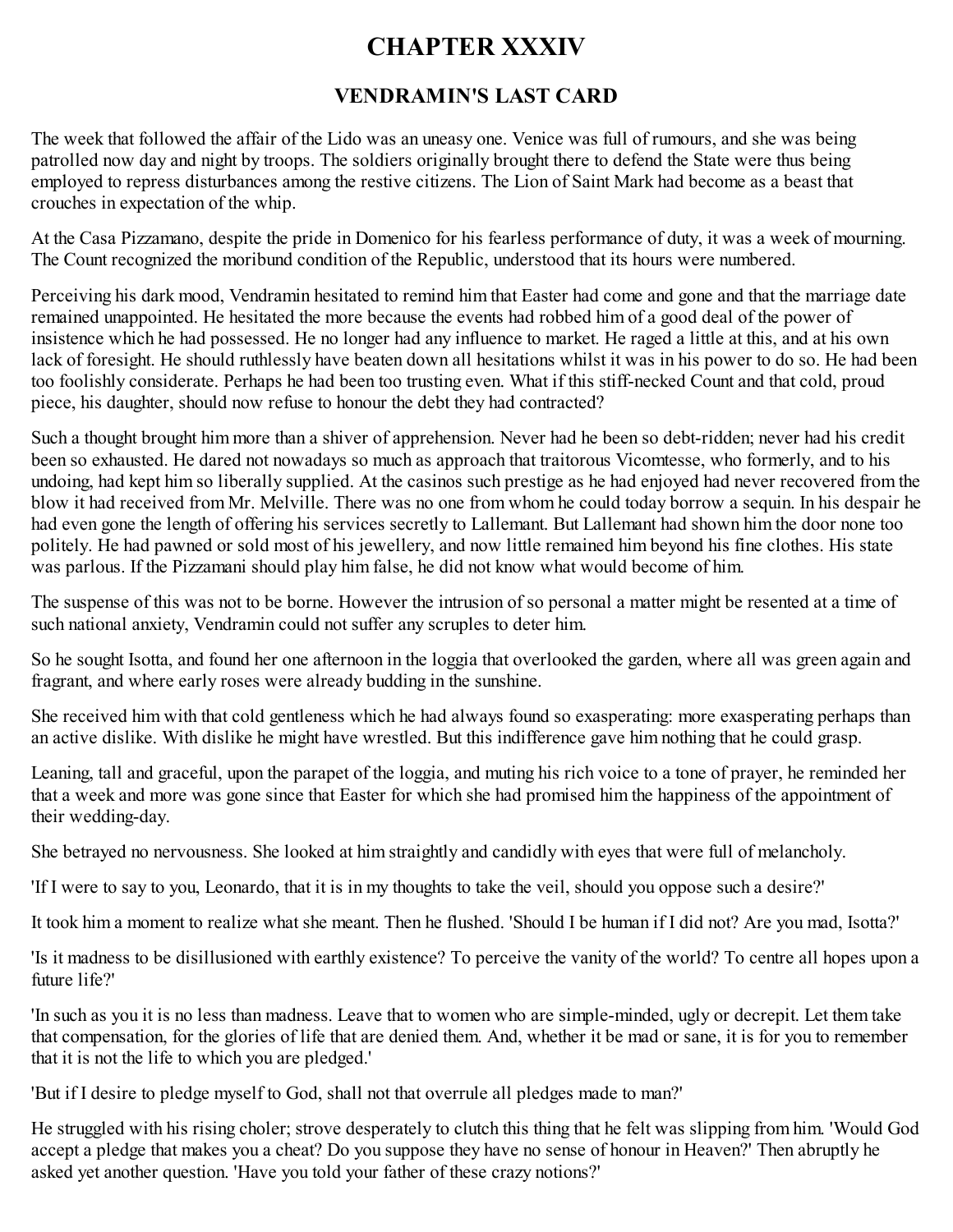She frowned at this glimpse of the roughness of which he was capable.

'It was in my mind to tell him today.'

'My God! You are serious, then, in this fraudulent thought; this . . . this swindle? By the Host! Can you dream that your father will be a party to it? Your father—I thank God—is a man of honour, a man who keeps to his pledged word. Have no illusions about that, Isotta. I have loyally done my part in what was agreed between us, and he will not see me cheated of my . . . my just reward.'

She looked away from him. 'Should you consider it a reward to take to wife an unwilling maid?'

He had a sense of beating his head against a cold, unyielding wall of fraudulent obstinacy. Fury blinded him. It almost choked him. 'A maid!' he jeered in a thick voice. 'And are you a maid? Are you?'

That drew her eyes to him, and he laughed brutally, hideously into her face. 'Are you even fit to take the veil? To enter upon the mystic nuptials? Have you asked yourself that? Oh, I understand you. You would cheat me now in this, as you cheated me before with lies; persuaded me of the innocence of your visit to that dog's lodging. Will you so easily persuade your father of it?'

'Do you mean to tell him?'

The question suggested to him where his power might yet lie.

'As God's my witness, unless you come to your senses and fulfil your promise.'

That, he thought, should checkmate her. But she looked at him with her unfailing, disconcerting calm.

'So that, soiled as you believe me to be, false, hypocritical, and lying as you tell me that I am, you are still content to take me to wife for the sake of my endowments? That is noble!'

'Sneer all you please. I have earned you, and I will be paid.'

'Even though you dispute me with God?'

'With God or the devil, madame.'

'Will you ring, Leonardo, and bid them ask my father and brother to come here?'

He made no movement to obey. 'What is that for? What are you going to do?'

'If you will ring, you will discover. I shall tell you in my father's presence.'

He glowered upon her. How baffling and obstinate she could be in that accursed repose which he could not shake.

'Remember what I have said. You are warned. Either you fulfil the sacred promise that you made me, or Count Pizzamano shall learn that he has a wanton for his daughter.'

For the first time she showed a flash of resentment. 'You would do well to remember that I have a brother.'

But that veiled threat he met with a fleering laugh. 'To be sure! The heroic Domenico! You will send him to seek satisfaction of me for imputations upon his sister's honour. He may find it a very different matter from emptying guns upon a French warship from a safe distance.' He drew himself up. 'Send this little hero of the Lido to me, by all means. You may have heard that I can take care of myself.'

'When supported by three bullies. Yes, I've heard that. Will you ring? The longer you delay it, the more disgusting I am finding you. You should judge how this interview has reconciled me to our nuptials.'

'Bah!' he retorted. 'Your hypocrisy nauseates me. You seize on this, so as to buttress your swindling pretences.' As he spoke, he swung round in the loggia to do at last her bidding, only to discover that it was no longer necessary. He had delayed too long. Count Pizzamano and Domenico were in the room beyond.

Seeing them, he grew suddenly afraid. How much had they overheard, and how much must they now be told in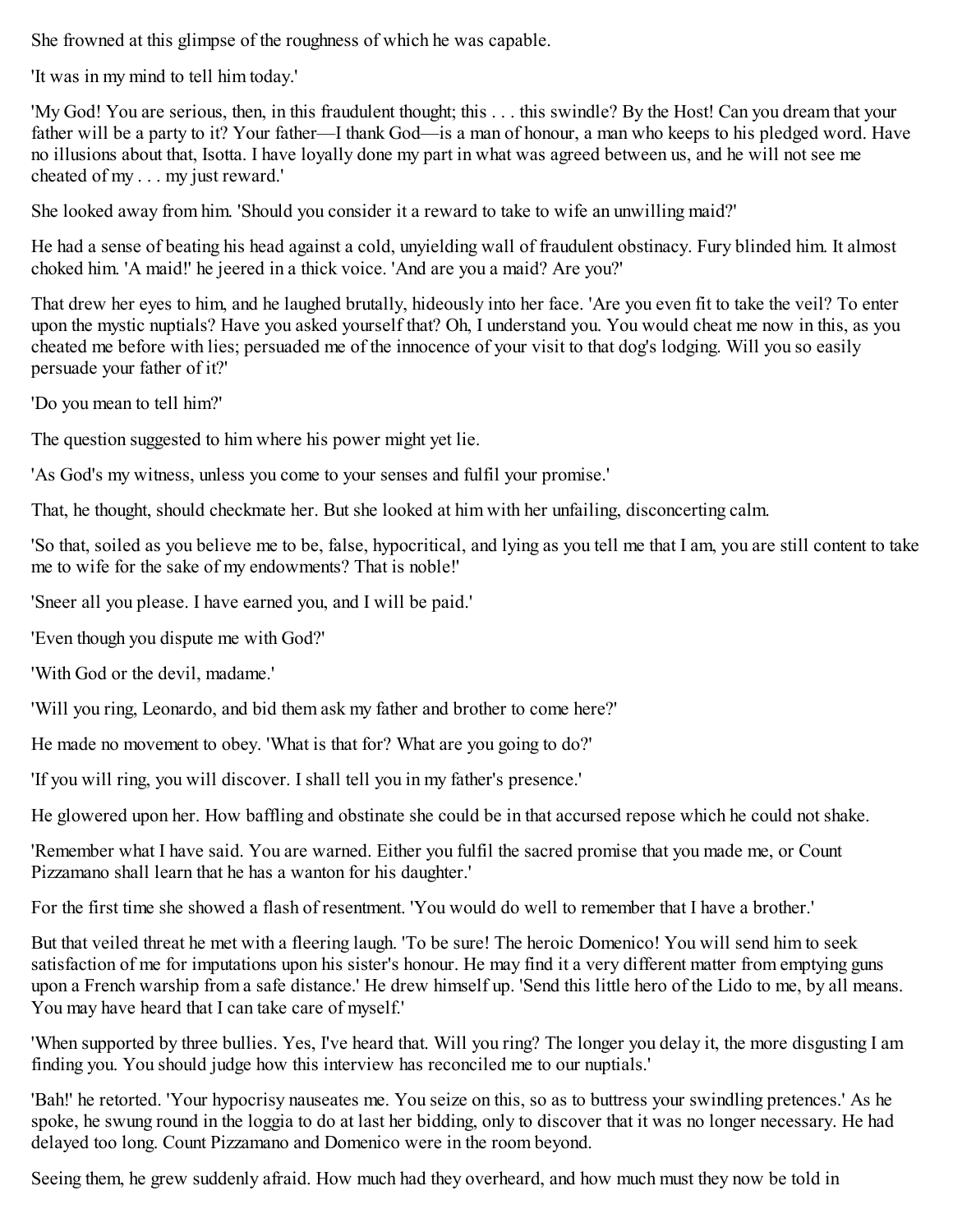explanation?

Vendramin's case was that of every blackmailer. His power endures only so long as the revelation dreaded by his victim is not made. So here. Isotta's fear of the revelation might be a lever to obtain his will. The revelation itself, whilst damaging to her, could nothing profit him.

He stood now a little abashed under the grave, weary eyes of the Count.

The strain of the last few weeks had told heavily upon Count Pizzamano. Much of the man's normal calm urbanity had deserted him.

He advanced, Domenico following a pace behind him; and so they came to the threshold of the loggia. He was very cold and very stern.

'I do not know, Leonardo, when such words as I have overheard from you have been uttered under this roof before. I trust never. Will you tell me the occasion of terms so wanting in respect to my daughter and so threatening to my son?'

'For his threats to me . . .' Domenico was beginning, when his father's raised hand imposed silence upon him.

Vendramin could see nothing for it but to begin at the point which he had hoped would never have been reached.

'I am sorry that you should have overheard me, Lord Count. But since it has happened, you must be the judge of whether I have cause for heat. After all the patience I have used, after so loyally doing my part, Isotta threatens to evade by fraud her obligation. I appeal to you, sir, to bring your daughter to . . . to reason.'

'Odd that you should use the word fraud,' said the Count. 'For that is the very subject I was coming to discuss with you. Domenico has been telling me something of the circumstances of your duel with Messer Melville: something that he has lately discovered.'

'My duel with Melville?' Vendramin became impatient. 'What has my duel with Melville to do with this? Let that wait, sir. Let us first settle this fulfilment of a pledge. After that I'll discuss the duel with you to your heart's content.'

'What is this? You take an extraordinary tone, I think.'

But Vendramin was excited, exacerbated, at bay. 'Excuse it, sir, on the score of my anxiety: my anxiety for my rights, which appear to be in danger.'

'Your rights?'

'Are they questioned? That cannot be. As a man of honour, my lord, you cannot hesitate where your word has been given.'

The Count smiled acidly. 'And now we appeal to honour. It is opportune. Well, well! To come to this duel, then . . .'

'By the Host!' cried the infuriated Vendramin, 'if you must know the causes of that duel, you shall know them.'

But the Count did not suffer him to proceed further. 'Not the causes, sir. That may come after. Or we may not get so far. It is on the circumstances that I desire a word with you.'

'The circumstances?' Vendramin did not understand.

'Tell him, Domenico.'

Domenico was prompt. 'It is common knowledge in the casini you frequent that you owed Messer Melville a thousand ducats, which you had borrowed from him. It is further said that, trusting to your accomplishments as a swordsman, you calculatedly provoked him, hoping thus to liquidate the debt.'

'If you will tell me by whom that abominable lie is being repeated . . .'

'At the Casino del Leone I found it on the lips of everyone to whom I mentioned the matter.'

'To whom you mentioned the matter? At the Casino del Leone? You mean that you went there to spy upon me?'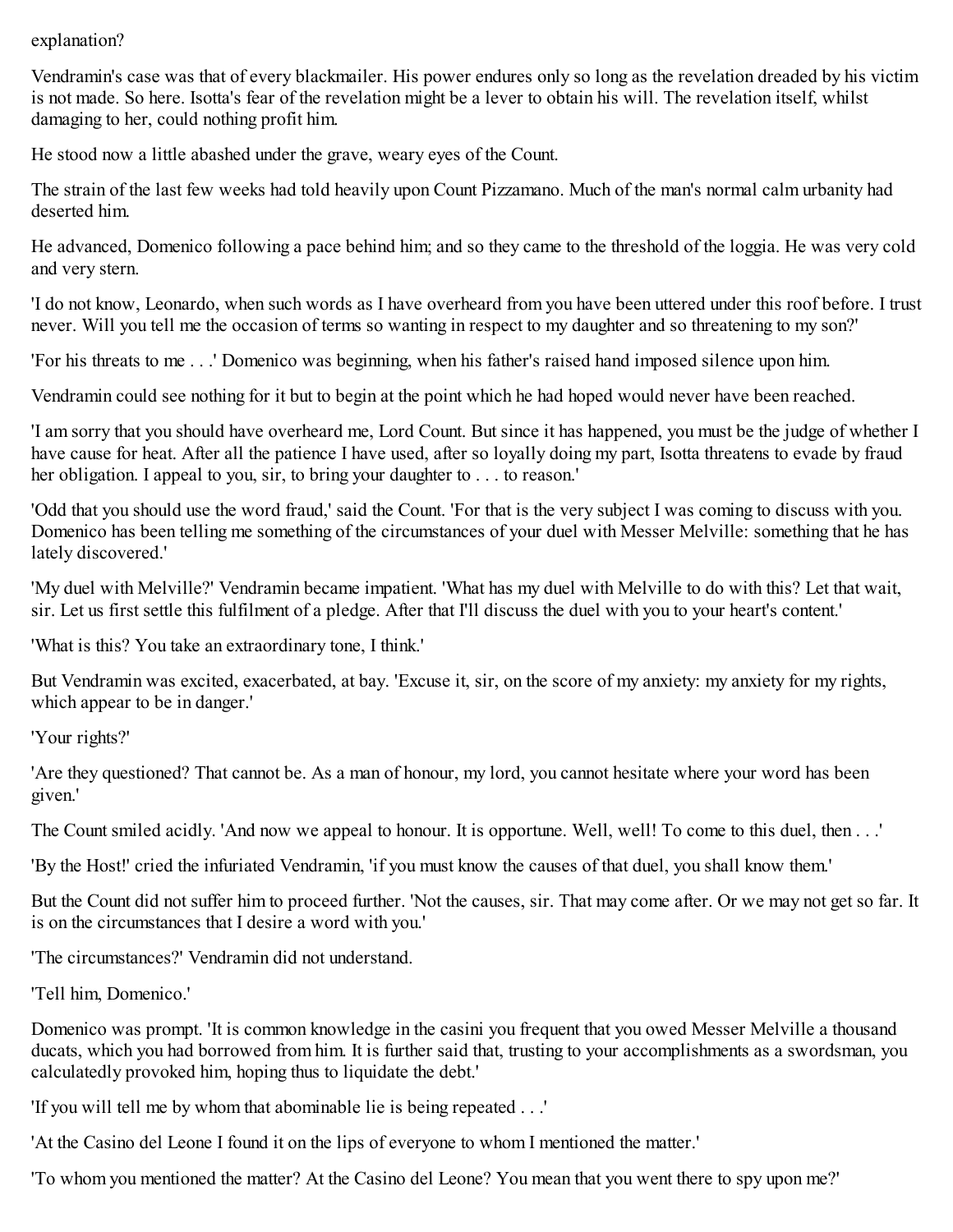'To investigate. Yes. To assure myself that there might be nothing against the honour of the man who proposed to marry my sister. I learnt that you were publicly charged by Messer Melville with the very thing which you denounce as an abominable lie.'

'Does that make it true? The fact is, if you must know, that the coward sheltered himself behind the debt. He paraded it, so that he might excuse himself from meeting me until it was paid. That because he was sure I could not pay.'

'Then, since you met him, it follows that you paid him.'

'Of course. What then?' His manner was blustering, but in his heart he was afraid, suddenly assailed by a premonition of whither this was leading.

Domenico looked at his father with a crooked smile before replying.

'Your duel was fought two days after the feast of Saint Theodore. Was it not?'

'It may have been. Is that important?'

'I think so. Will you tell my father where you obtained so large a sum of money?'

This was the deadly question that Vendramin had been fearing. But he was ready with his answer, and the manner of its delivery was crafty. He folded his arms, to express the self-control that he was exercising. 'I understand,' he said bitterly. 'You think to embarrass me before your sister. To prejudice me with her. So it be. After all, what does it matter? I had the money from a lady; from a lady with whom it follows that I was very friendly. Must I name her? But why not? I borrowed the money from the Vicomtesse de Saulx.'

Domenico's answer came like a blow between the eyes.

'She tells me that you did not.'

In his stupefaction Vendramin unfolded his arms and let them fall to his sides. He stared about him, his lips foolishly parted, at Domenico, at the Count, and at Isotta, all of whom were inscrutably watching him. At last he found his voice.

'She tells you . . . She tells you that? You questioned her, and she tells you that?' He paused there to add stormily, 'She lies, then.'

'She lies,' said the Count, 'to cancel a debt of a thousand ducats. I never heard a stranger reason for falsehood. However, we must accept your word for it. Tell me this: did this lady know the purpose for which she was lending you the money?'

'I don't know. I don't remember.'

'Then let me help your memory,' said Domenico. 'She must have known, because she was present when Marc made his stipulation that he would not meet you until you had paid your debt. You won't trouble to deny that?'

'No. Why should I?'

The Count answered him. 'If you knew more about the Vicomtesse de Saulx, you would know that for whatever purpose she might have lent you money, she would certainly not have lent it so as to make possible this duel between you and the . . . between you and Messer Melville.' And then, with an increasing sternness he continued, 'Your falsehood proves what my son's information had led me to suspect.'

'Falsehood, sir! Is that a word to use to me? To my face?'

'I do not know what word to use to you.' The Count's tone now was one of withering contempt. 'Your meeting with Messer Melville took place two days after the feast of Saint Theodore. On Saint Theodore's day you came to me here with a tale that for the purposes of our patriotic campaign you required a thousand ducats. You required it for distribution among some of the more necessitous in your barnabotti following, so as to ensure us their votes at the meeting of the Grand Council that was to follow. What does one say to a man—a patrician of Venice—who can stoop to so loathly a fraud?'

Vendramin clenched his hands. 'By the Sacrament! Wait before you judge. Wait until you learn how I was justified . . .'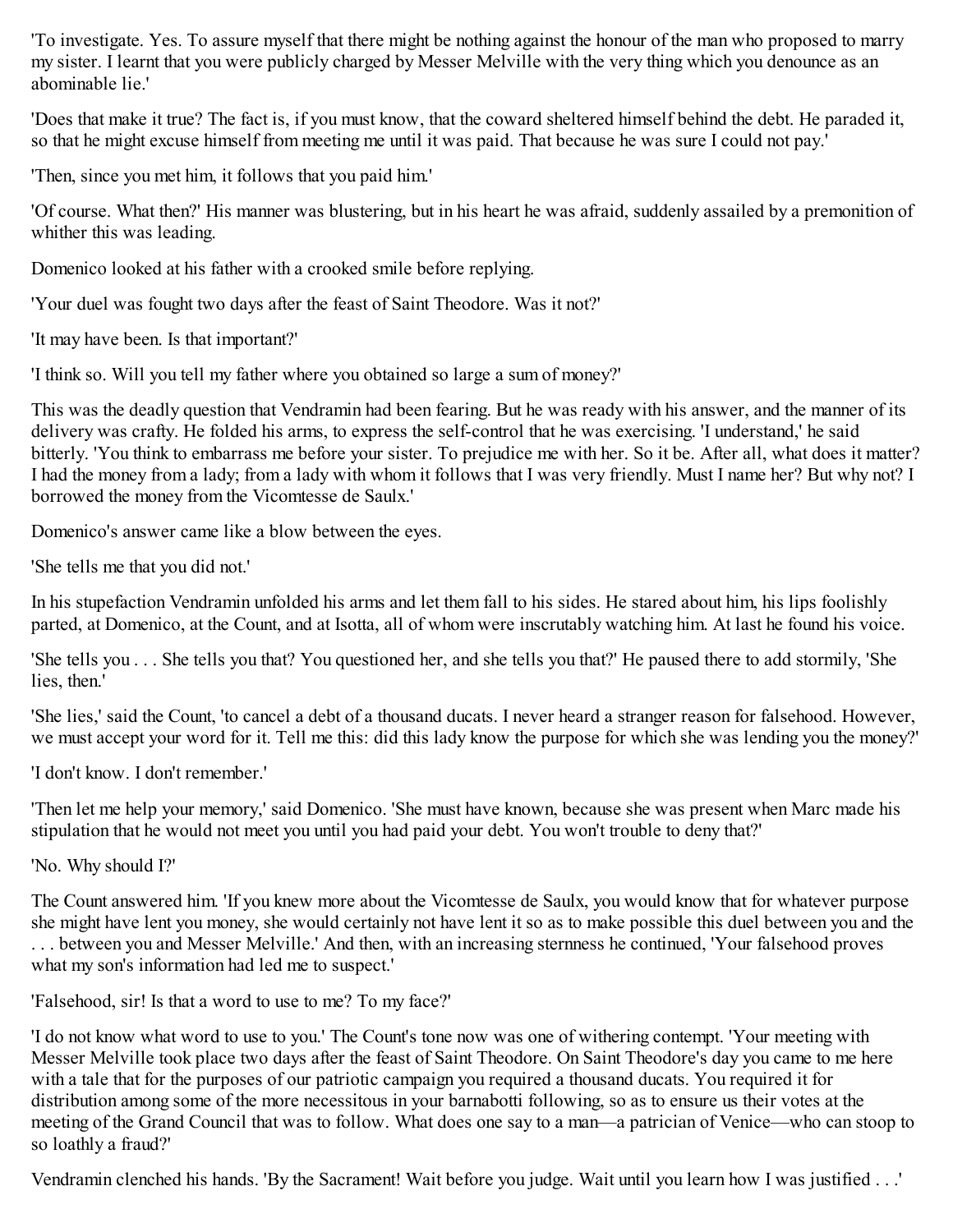'Nothing can justify a gentleman in stealing and lying,' he was answered. 'I will not hear you now, or ever again. There is the door, sir. I beg you to go.'

But Vendramin had still a card to play; the last card standing between himself and ruin; between himself and destitution and a debtor's prison. For the moment it were bruited abroad that he was not to marry Isotta Pizzamano, his creditors would come down upon him like kites upon a carcase.

He might yet succeed in so bursting the bubble of their silly pride that they would be glad to have him marry the girl, thief and liar though they called him.

But Destiny was to interfere to prevent the playing of that soiled card.

'You think I can be dismissed like that?' he began theatrically.

Domenico cut him short. 'The servants can throw you out if you prefer it.'

And then the door opened, and a lackey entered. He came to announce Major Sanfermo; but to their surprise the Major followed instantly upon the announcement without waiting to be bidden.

He uncovered and bowed respectfully to the Count, who stared frowning uncomprehending displeasure at this intrusion. Then erect in his bright red coat with its steel gorget, the officer formally turned to Domenico and very formally addressed him.

'Captain Pizzamano, I am here to execute an order of the Council of Ten for your arrest.'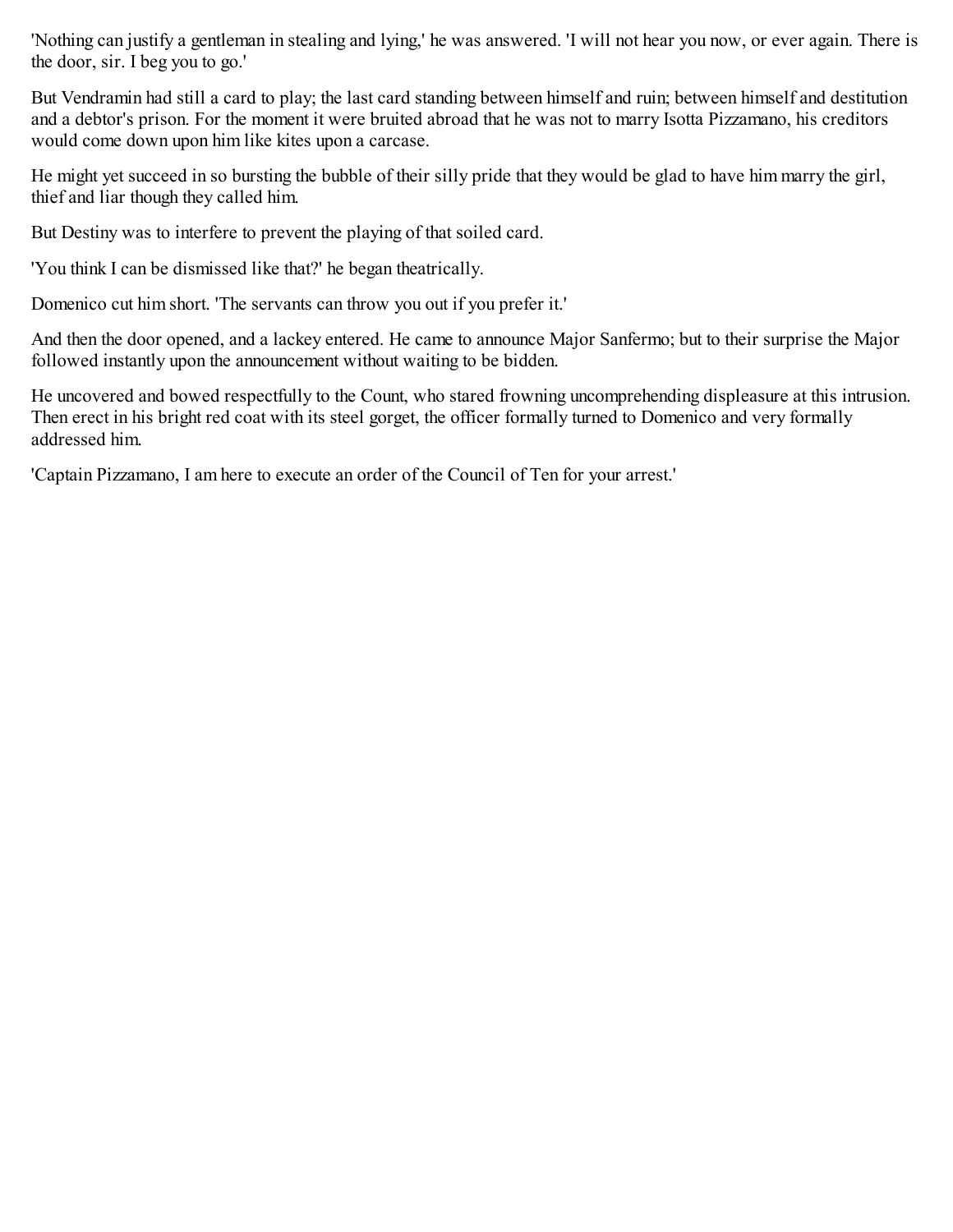## **CHAPTER XXXV**

### **THE HERO OF THE LIDO**

This order for the arrest of the hero of the Lido, who a few days ago had received the thanks of the Senate for his gallantry, was one of the last submissions that the moribund Republic was called upon to make.

It was consistent with the irresolute conduct of the rulers of Venice that, whilst on the one hand extolling Domenico Pizzamano's patriotic fidelity to duty, on the other they were offering the French General-in-Chief their abject apologies for the deed in which that fidelity had been expressed.

Instructions to placate Bonaparte were sent to the two envoys, who were on their way to the General with the Senate's docile answer to his ultimatum by Junot. Those envoys reached the General at Palmanuova and requested an audience. The request was answered by a letter in which Bonaparte described the death of Laugier as an assassination, and further described it in the inflated language that the revolutionists had made current as 'an event without parallel in the history of modern nations.' In the same language the letter went on to apostrophize them. 'You and your Senate are dripping with French blood.' Finally, it consented to receive them only if they had anything to communicate on the subject of Laugier.

Humbly those two middle-aged representatives of that old patrician order came before the tempestous young upstart of genius who commanded the Army of Italy.

They beheld a short, lean, tired-looking young man, whose black hair hung dank and ragged across a bulging, pallid brow, whose hazel eyes, large and luminous, stared at them in hostility.

Rudely he interrupted the considered speech in which one of them expressed Venetian friendship. He broke into unmeasured invective against the Most Serene Republic's perfidy. French blood had been shed. The army cried out for vengeance.

He moved restlessly about the room, as he talked in fluent Southern Italian, working himself into a passion real or pretended, and waving his arms in a vigour of gesticulation.

He spoke of the atrocity of Laugier's death, and he demanded the arrest and surrender to him of the officer who had given the order to fire upon the *Libèrateur*. From this he went on to demand the immediate release of all those detained in Venetian prisons for political offences, among whom he knew that there were many French. In the ranting theatrical cant of the politicians of his adopted country, he invoked the spirit of his murdered soldiers crying out for vengeance. The climax of his tirade came in the final announcement of his will.

'I will have no more inquisitors. I will have no more Senate. I will be Attila for the State of Venice.'

Such was the report which the envoys brought home.

At the same time Villetard came back with a letter from Bonaparte to Lallemant, in which the French Ambassador was ordered to depart, leaving Villetard as chargè d'affaires.

'French blood flows in Venice,' the General wrote, 'and you are still there. Are you waiting to be driven out? Write a short note appropriate to the circumstances and leave the city immediately.'

The report of the envoys was so terrifying and the conviction so clear of a declaration of war to follow that the Council of Ten wasted no time in complying with the intransigent demands.

The political prisoners in the Leads were restored to liberty, the inquisitors of state were placed under arrest, and it fell to Major Sanfermo's lot to be sent to secure the person of Domenico Pizzamano.

To Count Pizzamano, who had not been in his place in the Council when these measures were decreed, the arrest of his son was the last test of endurance. When Major Sanfermo informed him that he understood that the order resulted from a demand of the French General-in-Chief, the Count could not doubt that Domenico's life was forfeit, that he was to be a scapegoat for the cowardice and weakness of the Government.

He stood stricken, trembling, vaguely conscious that Isotta was at his side, hanging upon his arm. Then, as mastering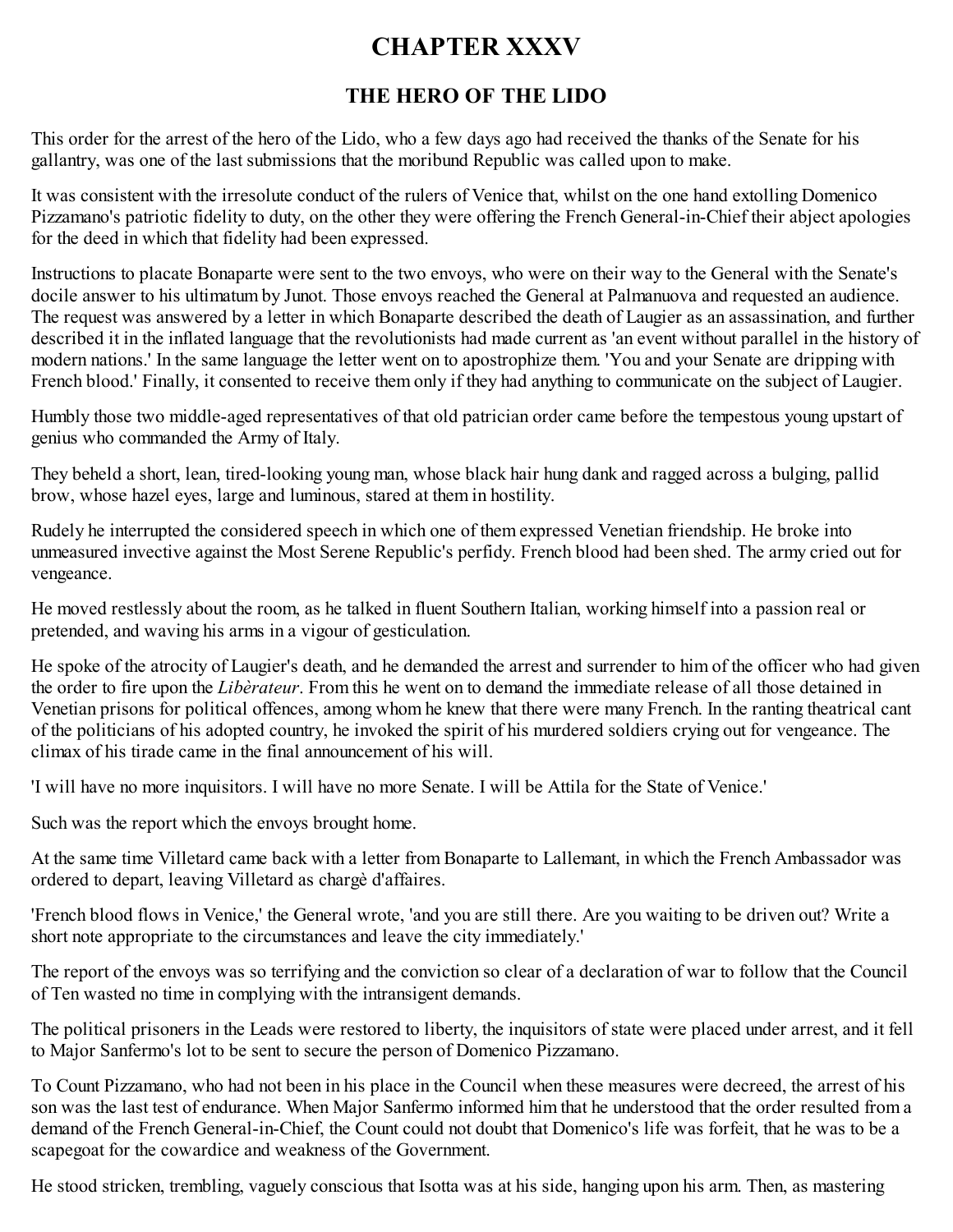himself, he looked round, his glance fell upon Vendramin standing there at a loss, momentarily stupefied by the nature of this interruption.

'Why do you wait, sir?' the Count asked him.

And the mortified Vendramin, who was realizing that he had lost all, that he was baulked, by the thunderbolt that had fallen upon this house, of even his last desperate attempt at redemption, slunk out in silent, baffled rage. Deep in his heart he bore the malevolent resolve to return, if only for the satisfaction of flinging his handful of mud at the escutcheon of these proud Pizzamani, who in his own view had so infamously cheated him.

Domenico waited until he had gone, then quietly addressed the officer. 'If you will give me a moment with my father, Major, I shall be at your service.'

But Sanfermo, grim of countenance, surprised them.

'Now that we are alone, I may speak out. I could hardly have done so before Vendramin. My confidence in him is not stout enough for that. I am under orders which I frankly tell you are in the last degree repugnant to me. When I received them, I considered whether I would break my sword and fling it with my service at the feet of the Doge. But . . .' He shrugged. 'Others would have taken my place here.' Then, on another tone he proceeded. 'Lord Count, the knell of the Serenissima has sounded. The envoys returning from Bonaparte bring the demand that if war is to be averted, the patrician government must be deposed. He demands the abolition of our oligarchy, and its replacement by a Jacobin democracy. The Lion of Saint Mark is to be flung from his pedestal, and the Tree of Liberty is to be raised in the Piazza. He demands no less than this.'

'Democracy!' It was an ejaculation of pain and scorn from the Count. 'The government of Demos. The government by all that is base in a nation. The ruling of a state by its populace, its lowest elements. The very negation of all that government implies. That is even worse than what I feared for Venice, which was that it might become an Imperial province.'

'That, it seems, is to follow. The democratic government is but a step to it; a sham. The news from Klagenfurt is that the Treaty of Loeben under which peace has been made provides for the cession of the Venetian territories to Austria in exchange for Lombardy. It is clear, my lord, that here there is no more to be done.' He paused, and, instinctively lowering his voice, more directly expressed his mind. 'From Verona we hear that Count Emili and seven others who attempted to vindicate the honour of Venice have been shot by the French. No honest Venetian could suffer that Captain Pizzamano should be added to the roll of martyrs.' He turned to Domenico. 'That is why deliberately I have come alone to effect your arrest. I have brought no men with me. I am easily overpowered. A gondola would take you to San Giorgio in Alga, where the galleys of your friend Admiral Correr are stationed. In one of these you could reach Trieste, and make your way to Vienna.'

When they had recovered from their amazement in the presence of such generosity, there was a cry of relief from the Count, an invocation by him of blessings on the head of this good friend and true Venetian.

But Domenico had yet a word to say.

'Have you thought, sir, of the consequences? Of the consequences to Venice? And perhaps to Major Sanfermo? My arrest becomes a political measure. It is an integral part of the demand of the French Commander, one of the conditions he imposes if he is not to turn his guns on Venice. Is it not also possible that Major Sanfermo may be shot in my place by French vindictiveness, for not having taken proper measures to secure me? Is not that in accordance with French methods?'

'I will take my chance of that,' said Sanfermo, with a stout, careless laugh. 'After all it is a chance. For you, Captain Pizzamano, I tell you frankly there is no chance at all.'

But Domenico shook his head. 'Even if I could profit by your generosity, I must weigh the other consequences that these French brigands would visit upon Venice for my escape.' He unbuckled his sword-belt as he spoke. 'My heart is full of gratitude and wonder. But I cannot take advantage of your generosity. Here is my sword, sir.'

The Count stood grey-faced but grim in the iron self-control which birth and honour imposed upon him. Isotta, trembling, clung to him for strength of body and of spirit.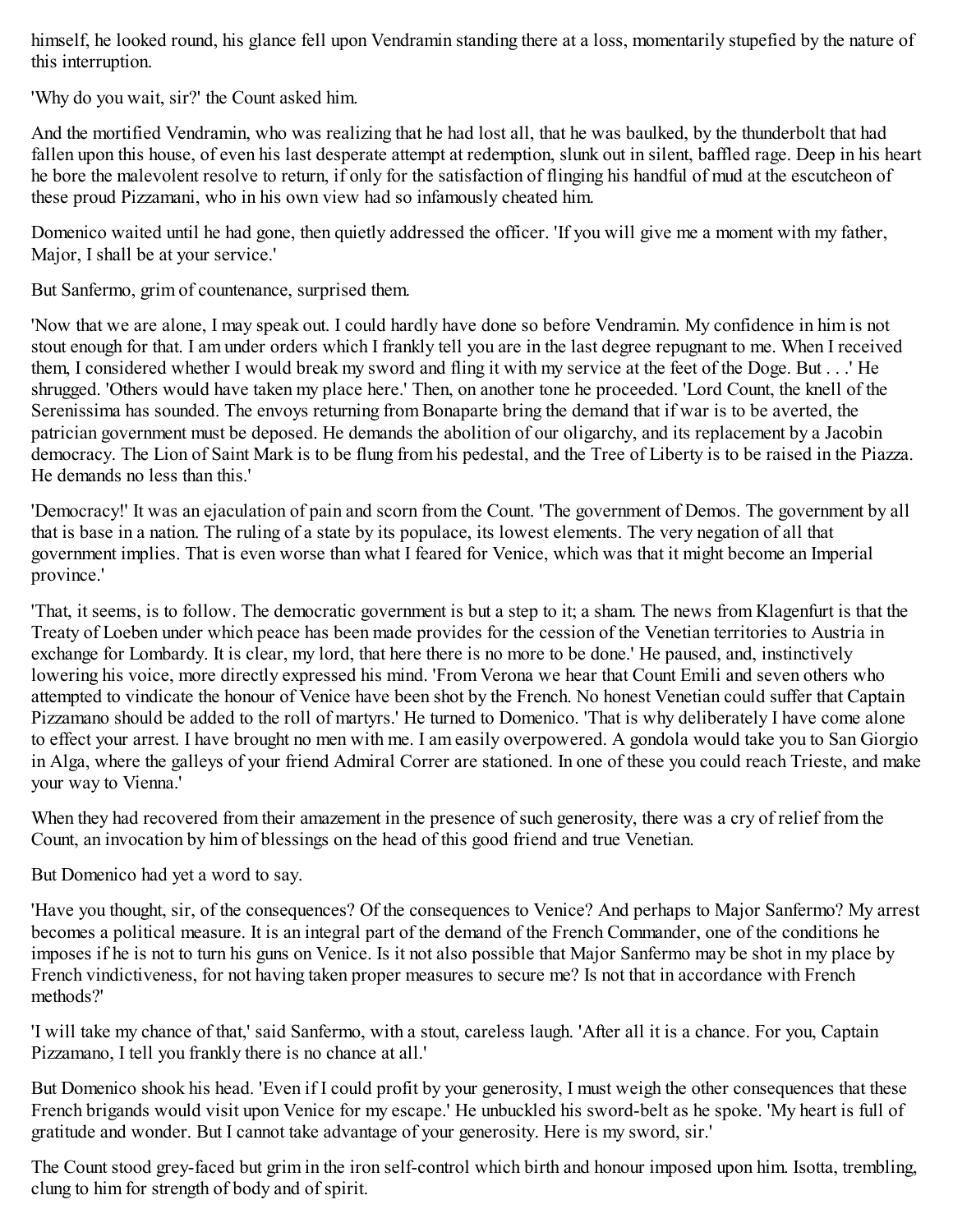Domenico came to them. 'If Venice demands of you the sacrifice of a son, at least the sacrifice is one that does us honour. And I may thank God that in his mercy he should have permitted my last action to have been the deliverance of our house from the necessity of making a sacrifice also of its daughter, and a sacrifice that would have been ignoble.'

Not trusting himself to speak, the Count took him in his arms, and pressed him almost convulsively to his breast.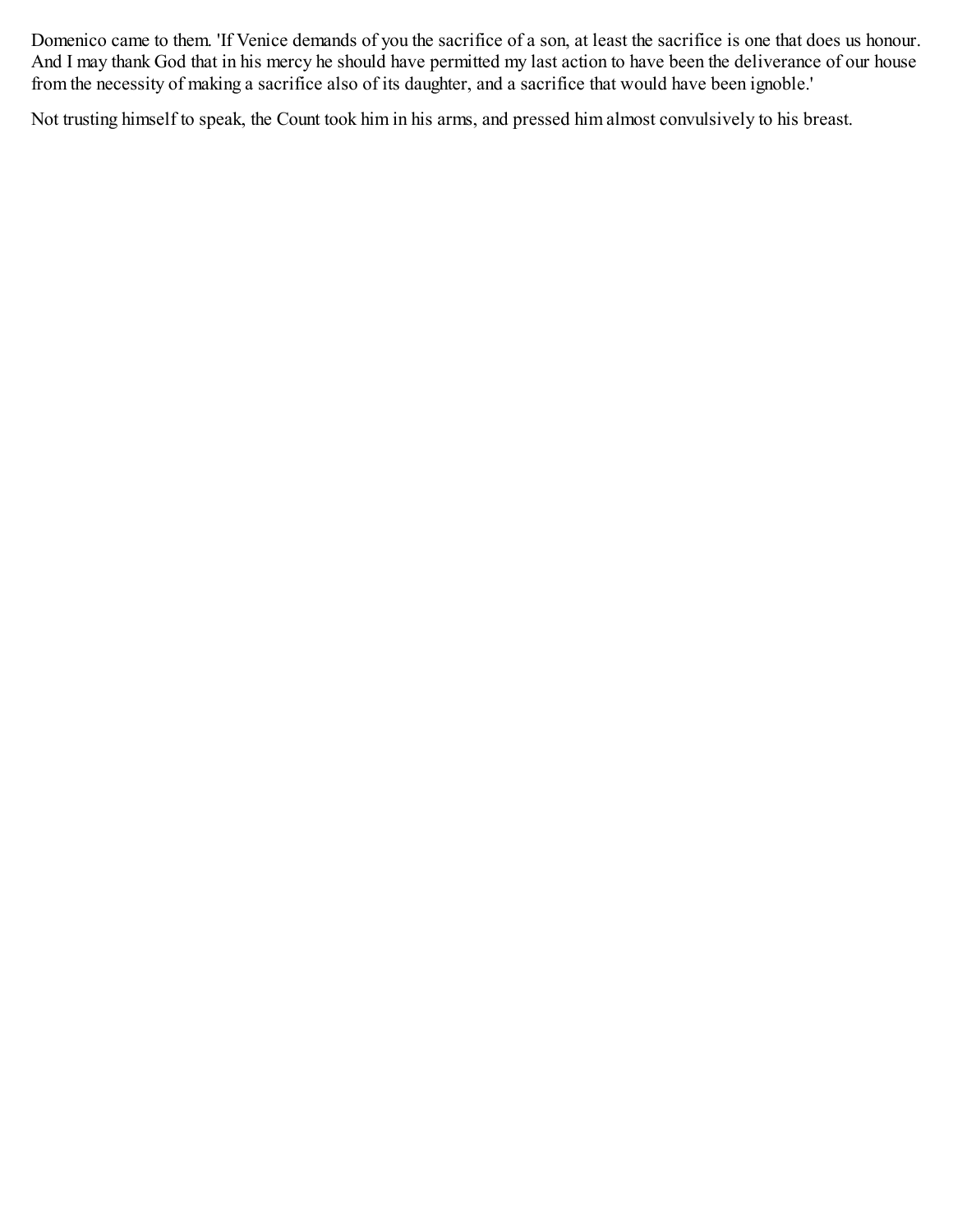# **CHAPTER XXXVI**

#### **DELIVERANCE**

The inquisitors of state, arrested by order of the Doge and Council, who flung to the lions every victim demanded of them, were conveyed to confinement in San Giorgio Maggiore. The same decree, promulgated in response to the crack of the whip of the French master, opened the prisons of those, amongst others, whose fate until that moment had lain in the hands of the Three.

To many of them it must have been as a sudden transition from darkness into light, leaving them dazzled and uncertain. To none was it more so than to Marc-Antoine.

Descending, with others, the Giant's Staircase in the dusk, given egress by the guards at the Porta della Carta, beyond which he found mounted two pieces of ordnance, he stood in the agitated, curious, vociferating concourse on the Piazzetta, and for a moment did not know whither to turn his steps.

To determine him, orientation was first necessary; he must learn what had been taking place during those weeks of his confinement, shut off from all news of the world. Before his eyes, in the guns at the Porta della Carta and in the double file of soldiers drawn up under arms along the whole length of the Ducal Palace, was the evidence of portents.

After some self-questioning he concluded that the only safe place in which to seek the needed information was the Casa Pizzamano. He was in an unkempt condition, and he had not been shaved for two days. His linen was soiled and his toilet generally deplorable. But that was no matter, although he was grateful for the dusk that mercifully veiled it. He still had some money in his pocket, remaining over from all out of which his gaoler had swindled him for maintenance.

He pushed his way through the more or less turbulent crowd, and, hailing a gondola at the Piazzetta steps, had himself carried off to San Daniele.

It was some hours after Domenico had departed under arrest, and Marc-Antoine came now to a house of mourning. He sensed it from the moment his foot touched the wide marble steps and entered the noble vestibule, where, although night had completely closed in, the porter was only just kindling a flame in the great gilded ship's lantern by which the place was lighted.

The man looked hard at Marc-Antoine before he recognized him; then he summoned an assistant as lugubrious as himself to conduct his excellency.

Above-stairs lackeys moved silent and soft-footed as if in a house of death.

Amid the splendours of the untenanted salon Marc-Antoine waited, uneasily wondering, until, pallid, sombre, and gaunt, the Count stood before him in the candlelight.

'I am glad to see you at last delivered, Marc. It is a condition for which you are to thank the French.' In bitterness he added: 'The rulers of this Venice for which you have laboured would never have treated you as generously. They have a different way with those who serve them. Domenico has gone to reap the reward of his loyal conduct. They have taken him to Murano. He is a prisoner there in the fortress of San Michele.'

'Domenico!' Marc-Antoine was appalled. 'But why?'

'So that presently he may face a firing-party.'

'I mean on what pretext? What has he done?'

'He had the temerity to carry out the orders of the Government he served, and fired on a French warship that sought to force an entrance to the Port of Lido. The French have asked for his head in expiation, and the brave Manin is tossing it to them.'

Marc-Antoine looked into those weary, blood-injected eyes in speechless sympathy both of sorrow and of anger.

The Count invited him to sit, and, moving past him on dragging feet, flung himself, a man limp and jaded, into a chair.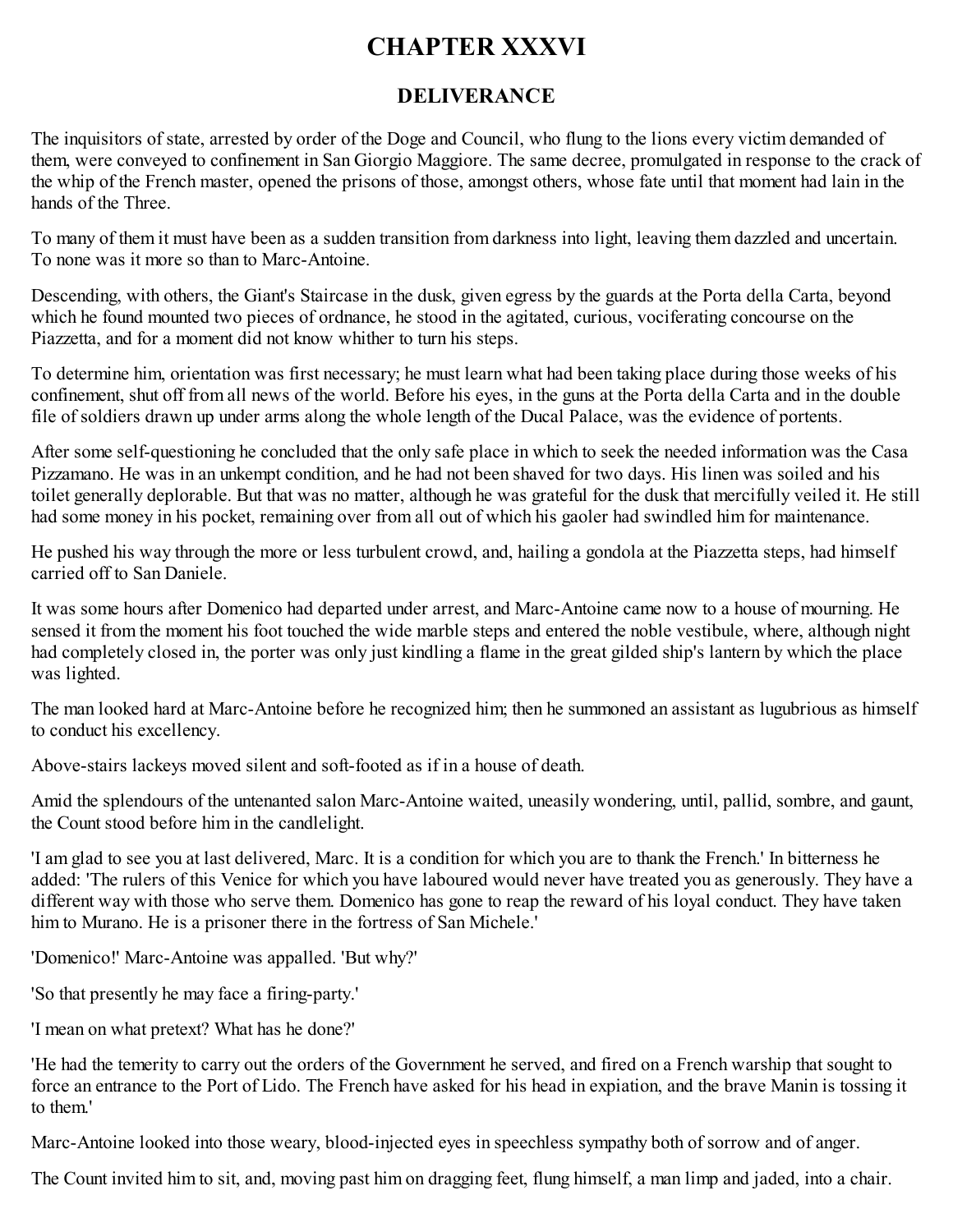Marc-Antoine, disregarding the invitation, merely wheeled to face him.

'The boy's poor mother is almost out of her mind, and Isotta is not much better. I boasted that I was ready without a tremor to surrender everything to this Republic. Do not suppose that I boasted of more than the event proved me able to perform. To save Venice I would have given son and daughter, life and wealth. But this . . . This is just waste and wanton immolation that was never in my reckoning.' He sank his head to his hand with a little moan of weariness and pain, and he remained so whilst Marc-Antoine, heavy-hearted, looked on. Thus for a long moment. Then, abruptly rousing himself, he looked up again. 'Forgive me, Marc. I have no right to trouble you with all this.'

'My dear Count! Do you think I do not share your sorrow? Do you forget that I, too, loved Domenico?'

'Thank you, my friend. Now that you are delivered, tell me in what I can serve you, if it is still in my power to serve any man. Now that we have reached the end there will be nothing to keep you in Venice. In fact, it may not even be safe for you to linger.'

Mechanically Marc-Antoine answered him: 'It certainly will not if the French are coming. It will profit nobody that I end my days before a firing-party.'

'I heard this morning that there is an English squadron at Pola,' said the Count. 'Admiral Correr is at San Giorgio in Alga, and at a word from me would send you there in his fastest galley.'

'Ah!' Marc-Antoine's glance brightened with inspiration.

He stood chin in hand, for a thoughtful moment. Then at last he found himself a chair and begged the Count to tell him briefly all that had happened in these last weeks. The Count told him, but not briefly, because Marc-Antoine himself thwarted the brevity he had begged. At every stage he interrupted the Count with questions upon detail.

But at the end of a half-hour the tale was told, and Marc-Antoine stood up again now fully instructed.

'I challenge you,' the Count said, as he rose with him, 'to find me in all history a more lamentable page.' And then, anticipating the question Marc-Antoine most desired to ask, he spoke of Isotta. 'Amid this ruin I can at least thank God that my daughter is spared from marriage with a dishonoured scoundrel.'

Marc-Antoine's eyes were suddenly alight. Yet his only comment, far indeed from expressing the sudden uplift in his soul, was: 'So! You have found him out.' He did not press for details. For the moment the miraculous fact itself contented him. His voice vibrated deeply. 'Then it may yet prove that my journey to Venice has not been entirely wasted.' He swept on without giving the Count time to speak, so that his next question seemed (quite falsely) to supply the explanation. 'It may yet be that the salvation of your son shall follow. I may yet take him with me to those British ships at Pola.'

The Count stared in sudden fierceness. 'Take Domenico? Are you mad?'

'Perhaps. But have you not observed that madmen often prevail in this world?' He held out his hand in leave-taking. 'Unless I fail you, you shall have word of me very soon again.'

'Fail? But what have you in mind?'

Marc-Antoine smiled into those tired eyes. 'Suspend your despair until this time tomorrow, sir. If you have not heard from me by then, you may mourn me together with Domenico. That is all now. It is idle to talk of what may never be accomplished. I go to see what I can do.'

Abruptly he departed.

Half-an-hour later Battista, the landlord of the Swords, was gaping at the ill-kempt, unshaven figure that stood before him asking for Philibert.

'Virgin Most Holy!' ejaculated the paunchy little man. 'But it is our Englishman come back from the dead!'

'Not quite so far, Battista. Where is that rascal of mine, and where is my baggage?'

One and the other were produced. Philibert had remained in the employment of the inn. At the sight of his master he almost fell on his knees in the ardour of thanksgiving. Marc-Antoine, in haste, cut short this ecstasy. He carried off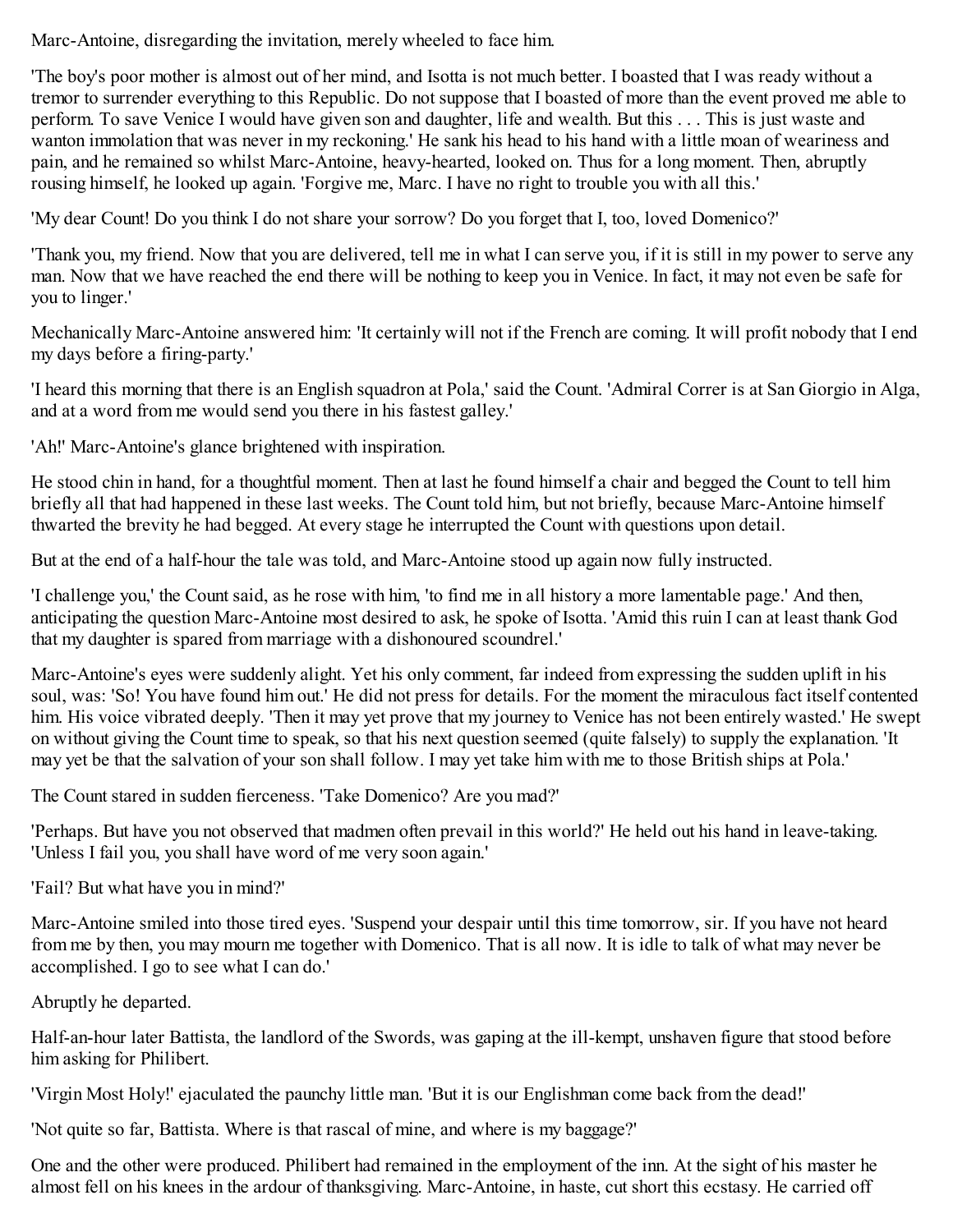Philibert to his old rooms which were standing vacant.

At the end of an hour he came forth again metamorphosed. Shaved, and his hair carefully dressed, he had arrayed himself as nearly in the livery of Jacobinism as his wardrobe permitted: buckskins and Hessian boots, a long brown riding-coat with silver buttons, a white neckcloth very full and plain, and a conical hat on which, as if to contradict the rest, he had pinned the blue-and-yellow cockade of Venice. For weapons he put a pistol in each of the ample pockets of his fullskirted coat and tucked a cudgel under his arm.

A gondola carried him through the night, wafted by the soft balmy air of early May. By dark oily canals on which flickered reflections of illuminated windows he came to the Madonna dell' Orto, and by the narrow alley in which two months ago he had all but lost his life, to the Corte del Cavallo and the French Legation.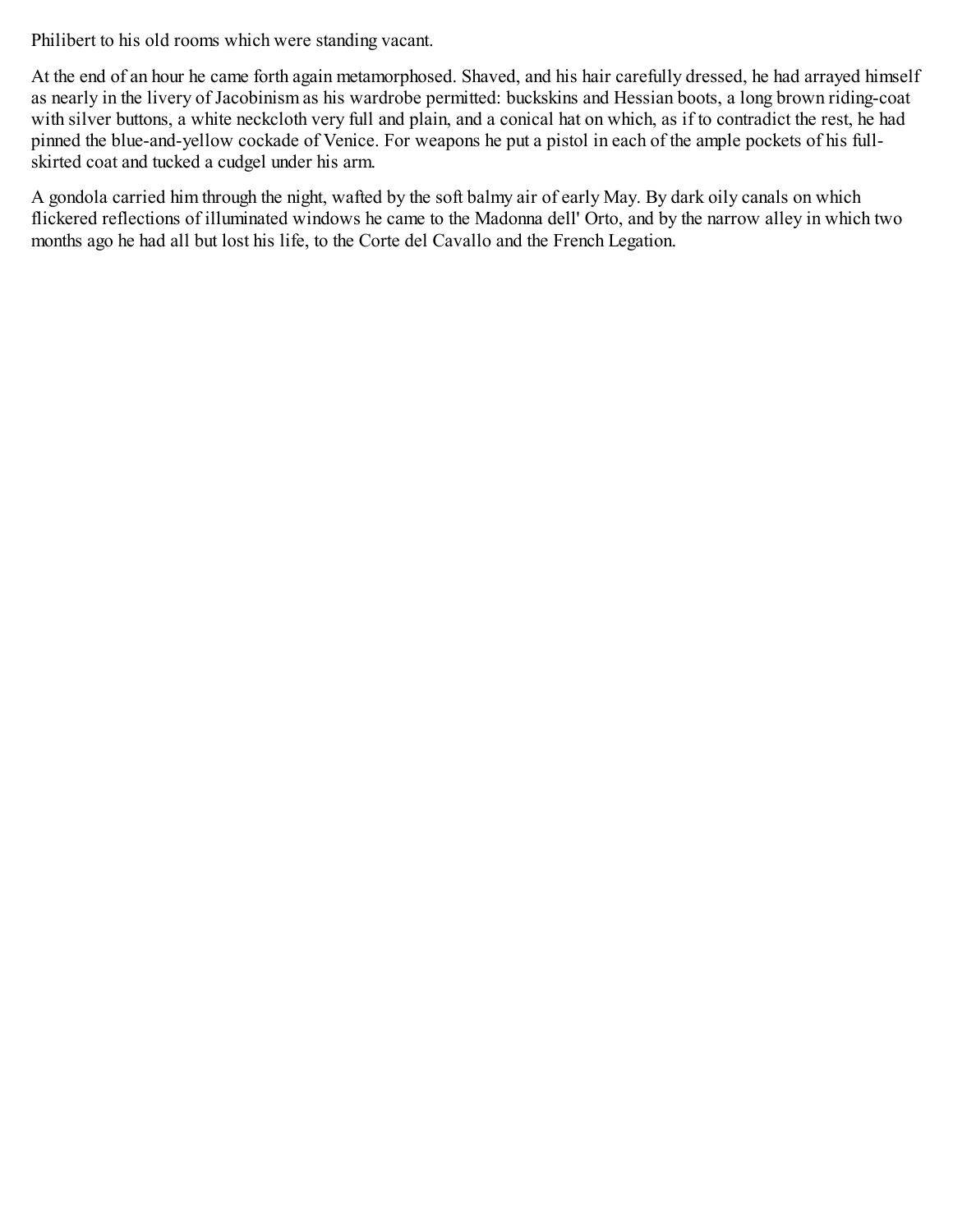## **CHAPTER XXXVII**

### **THE ORDER OF RELEASE**

The door-keeper of the Della Vecchia Palace, whom Marc-Antoine's appearance startled, startled the visitor in return with the information that the Citizen Lallemant was no longer at the legation. Nor did Marc-Antoine by any means recover his calm when he heard that the Citizen Villetard was in charge. He had the feeling that in Villetard, who was the creature of Bonaparte, he would meet a sterner opposition than that which Lallemant might have offered.

Because of this when presently under the amazed glances of the chargè d'affaires and the secretary Jacob, who were at work together, he walked hat on head into the room that had been Lallemant's, his air carried all the truculence of the Jacobin in office that he could pack into it.

Villetard sprang to his feet in amazement. 'Lebel! Where the devil have you been these weeks?'

No question could have done more to restore Marc-Antoine's courage. It resolved the one doubt in his mind; assured him that the one danger he might face in coming thus into the lair of the wolf was not present.

Coldly he looked his questioner up and down as if the question were presumptuous. 'Where I was needed, of course,' he answered dryly.

'Where you were needed! Don't you think you were needed here?' He flung open a dispatch-box, and pulled out a sheaf of papers. 'Look at these letters from the Directory for you, all awaiting your attention. Lallemant told me you had not been seen since the day I left for Klagenfurt. He began to fear that you had been murdered.' He dropped the sheaf illhumouredly on the table within Marc-Antoine's reach. 'Will you explain yourself?'

Marc-Antoine was languidly turning over the letters. There were five, all sealed, and all addressed to the Citizen-Representative Camille Lebel. His eyebrows went high above the cold light eyes that fixed Villetard.

'Explain myself? To whom are you speaking, Villetard?'

'And—sacred name of a name!—what are you doing with that cockade in your hat?'

'If in the discharge of my functions I find it necessary to display the Venetian colours—just as I choose to call myself Mr. Melville—what affair may that be of yours? Do you know that I find you presumptuous?'

'You give yourself airs, I think.'

'And this being chargè d'affaires here seems to have gone to your head. I asked you just now to whom you suppose that you are speaking. I shall be glad of an answer.'

'A thousand devils! I know to whom I am speaking.'

'I am glad to hear it. I was wondering if I should have to show you my papers, so as to remind you that in Venice I am the plenipotentiary of the Directory of the French Republic.'

Browbeaten, the browbeater changed his tone. He took refuge in remonstrance. 'Name of a name, Lebel, what necessity is there for this?'

'That is what I have been wondering: why it should be necessary for me to remind you that I am here not to take orders, but to give them.'

'To give them?'

'At need. And that is why I have come tonight.' He looked round for a chair, drew one up to the table, sat down and crossed his legs.

'Sit down, Villetard.'

Mechanically Villetard obeyed him.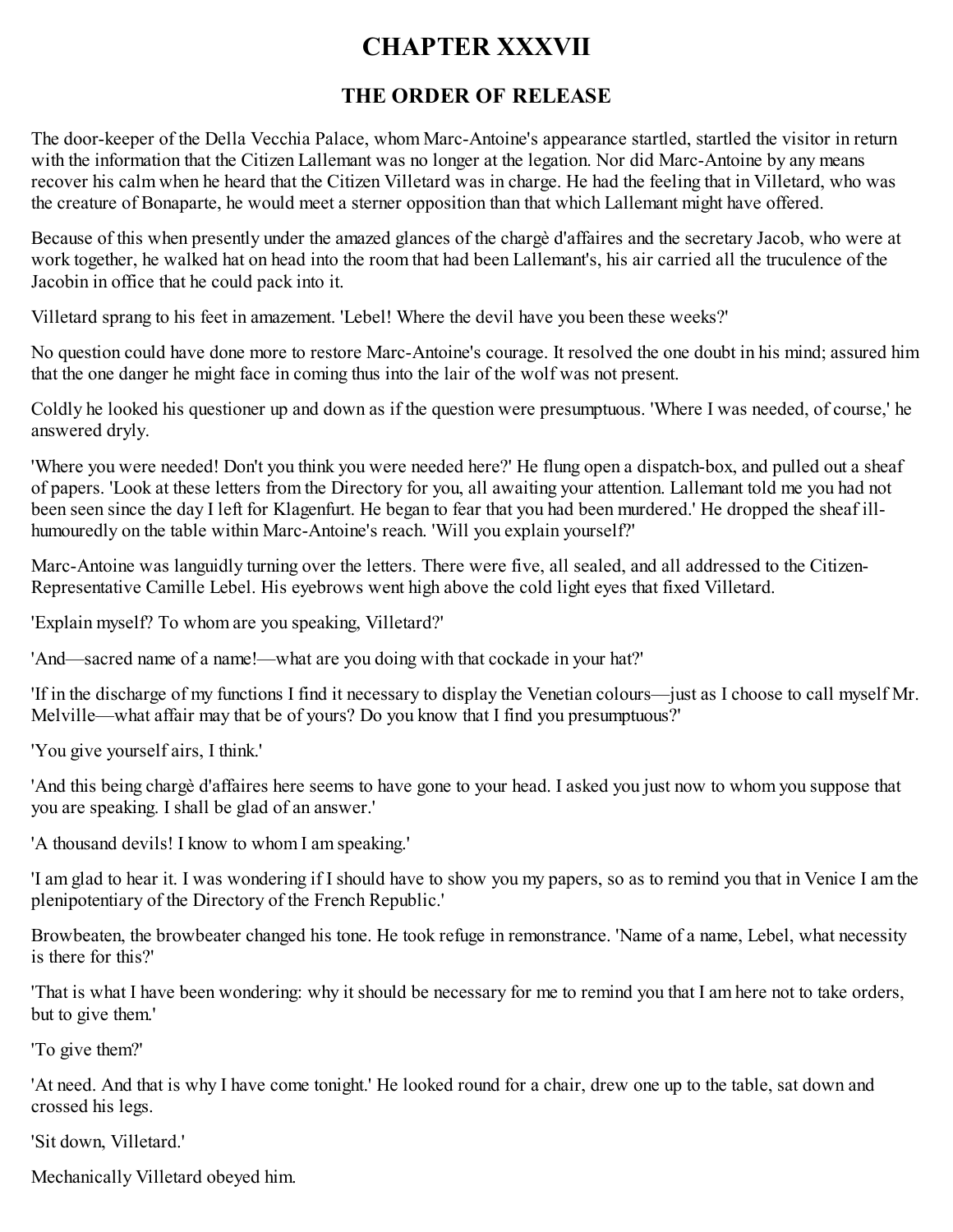Marc-Antoine took up one of the letters from the pile, broke the seal, and spread the sheet. When he had read he commented.

'Barras is behind the fair. Here he urges me to do what is done already.'

He opened a second one and scanned it. 'Always the same instructions. Faith! They must be tender in Paris of an adequate pretext for this declaration of war. As I told Lallemant, I provided pretext enough over the matter of the cidevant Comte de Provence: that is to say, I laid stress on the pretext that existed. But we are becoming as mawkish as if we were under a theatrical règime of aristocrats. We are much too solicitous about the opinion of the despots who still rule in Europe. To hell with all despots, I say. When I die, Villetard, that sentiment will be found engraved on my heart.'

Thus he ranted on whilst he opened the letters, one after the other. Suddenly he found something momentarily to silence him. Then with a snort of contempt he read out the sentence that had riveted his attention.

'General Bonaparte is prone to precipitate and high-handed action. In this matter of a casus belli, you will see that his impatiences are restrained, and you will take care that there is no premature action. All must be done in correct form. To ensure this you must at need exercise the authority in which you are vested.'

Having read it, he folded that letter with the others, and stuffed the bundle into an inner breast-pocket. It was just as well that Villetard should not see that particular letter, for the passage that Marc-Antoine had read aloud had been considerably embellished by improvisations of his own. 'There is nothing in these,' he commented, 'to justify your excitement at the delay in my receiving them. They tell me nothing that I did not know, give me no instructions that I have not already carried out.' He looked across at Villetard, and smiled sardonically. 'You want to know where I have been, do you?'

Villetard, impressed by what he had heard, even whilst scornful of some of it, made haste to assure him: 'Oh, but as a matter of concern'

Jacob, all eyes and ears, pretended to busy himself with the papers before him.

Marc-Antoine's manner diminished in arrogance to increase in sarcasm.

'As the plenipotentiary of the Directory I have been doing what you considered beneath the dignity of your office; discharging the functions of an agent-provocateur. To be more precise, I have been with my friend Captain Pizzamano at the Fort of Sant' Andrea. Now perhaps you understand how it happens that one of these milksop Venetians had the temerity to fire upon a French warship.'

Villetard leaned forward, round-eyed. 'My God!' was all that he said.

'Just so. As an agent-provocateur I have every reason to account myself a success.'

The other smote the table with his hand. 'That explains it. When it occurred, I could hardly believe it. It seemed impossible that any of these effete aristocrats should have so much audacity in his bowels. But what a waste when in the Verona business we had all the casus belli that we needed!'

'Yes. But pretexts can hardly be over-multiplied. Besides, news of the Verona affair hadn't reached us in the Fort Sant' Andrea when at last the *Libèrateur d'Italie* gave me the chance for which I waited. I pulled the strings and the Pizzamano puppet danced, with the result that a perfectly justifiable state of war now exists.'

'And you did that?' Villetard was lost in wonder.

'I did it. But I want no scapegoat for my action, Villetard.'

'How?'

'I have interrupted other important work to come here tonight to ask you what blockhead is guilty of ordering Pizzamano's arrest.'

'Blockhead!' At last the sneer so habitual to it came back to Villetard's countenance. 'Perhaps you'll choose some other term when I tell you that the order came from General Bonaparte.'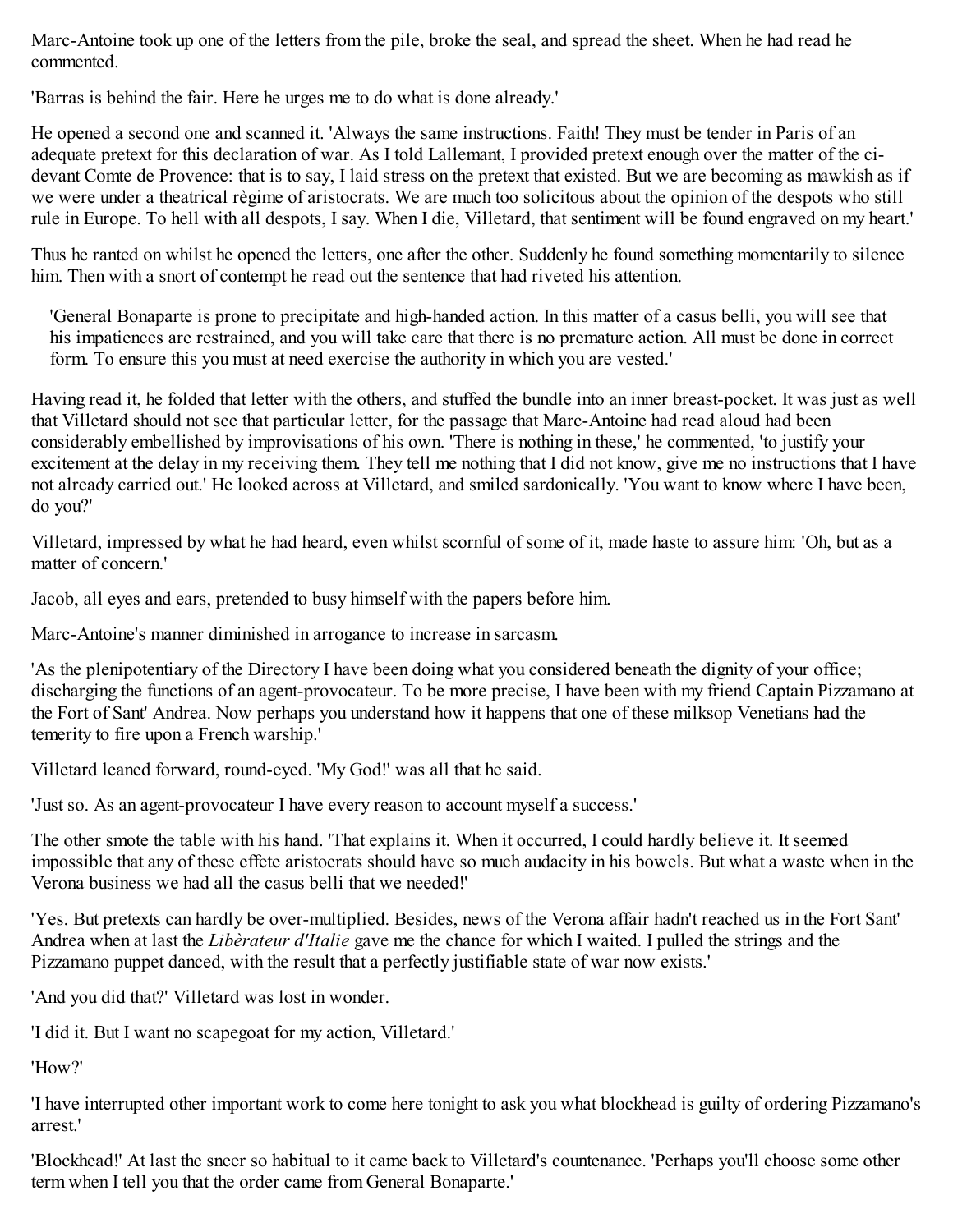But Marc-Antoine was not impressed. 'A blockhead is a blockhead, whether he commands the Army of Italy or burns charcoal in a forest of the Ardennes. General Bonaparte has proved himself a great soldier; the greatest soldier in Europe today . . .'

'He will be encouraged by your commendation.'

'I hope so. But I am not encouraged by your sarcasm, and I dislike being interrupted. What was I saying? Oh, yes. General Bonaparte may be a genius in military matters; but this is not a military matter; it is a political one. Politically the arrest of Captain Pizzamano is a blunder of the first magnitude. When I made him a hero, I had no intention that he should in addition be made a martyr. That is not merely unnecessary, but dangerous. Extraordinarily dangerous. It may lead to grave trouble here.'

'Who cares?' said Villetard.

'Every man with the rudiments of intelligence. I happen to be one of them. And I have more than a suspicion that the members of the Directory will care. Care very much. It is foolish to precipitate trouble that can be avoided. Therefore, Villetard, you will oblige me by issuing at once an order for the release of Captain Pizzamano.'

'Release Captain Pizzamano!' Villetard was scandalized. 'Release that butcher of Frenchmen?'

Marc-Antoine waved a hand delicately contemptuous. 'You may leave that cant for the official publications. Between you and me it is not impressive. I require this man's immediate and unconditional release.'

'You require it? Oh, you require it? And Bonaparte has required his arrest. Behold the amusing clash of great wills. You will defy the Little Corporal, will you?'

'As the representative of the Directory, and in doing what I consider the Directory would require me to do, I will defy the devil himself, Villetard, and not be troubled about it.'

The chargè d'affaires stared harder than ever. At last he shrugged his shoulder and uttered a snort of laughter. 'In that case, my faith, you had better issue the order yourself.'

'I would have done so already if my signature would be recognized by the Venetian Government. Unfortunately, I am accredited only here at the legation. We are wasting time, Villetard.'

'We'll continue to waste it as long as you ask anything so preposterous. I daren't issue such an order. I should have to account to Bonaparte for it.'

'If you don't issue it, you will have to account to the Directory for disobedience to their plenipotentiary. And that may be even more serious for you.'

They looked at each other: Marc-Antoine with an air of faint amusement; Villetard sullenly at bay.

Jacob from under his brows watched with interest this duel of wills, carefully concealing his excitement.

At last the chargè d'affaires pushed back his chair and rose.

'It is useless. I will not do it. I tell you I dare not. Bonaparte is capable of having me shot.'

'What? If it were done upon my order? Upon my responsibility? Are you mad?'

'Will your authority, your responsibility, cover me with General Bonaparte?'

'Will you forever cast your General Bonaparte in my teeth?' Marc-Antoine, too, stood up, impatient, angry. 'Do you recognize in me the voice of the French Government, or do you not?'

Out-hectored, Villetard was in despair. He clenched his hands, set his teeth, and at last discovered a way out. 'Give it to me in writing, then!' he cried.

'In writing? The order? Why not? Citizen Jacob, be good enough to write for me.' And he dictated:

'In the name of the Directory of the French Republic, I require Charles Villetard, the French chargè d'affaires in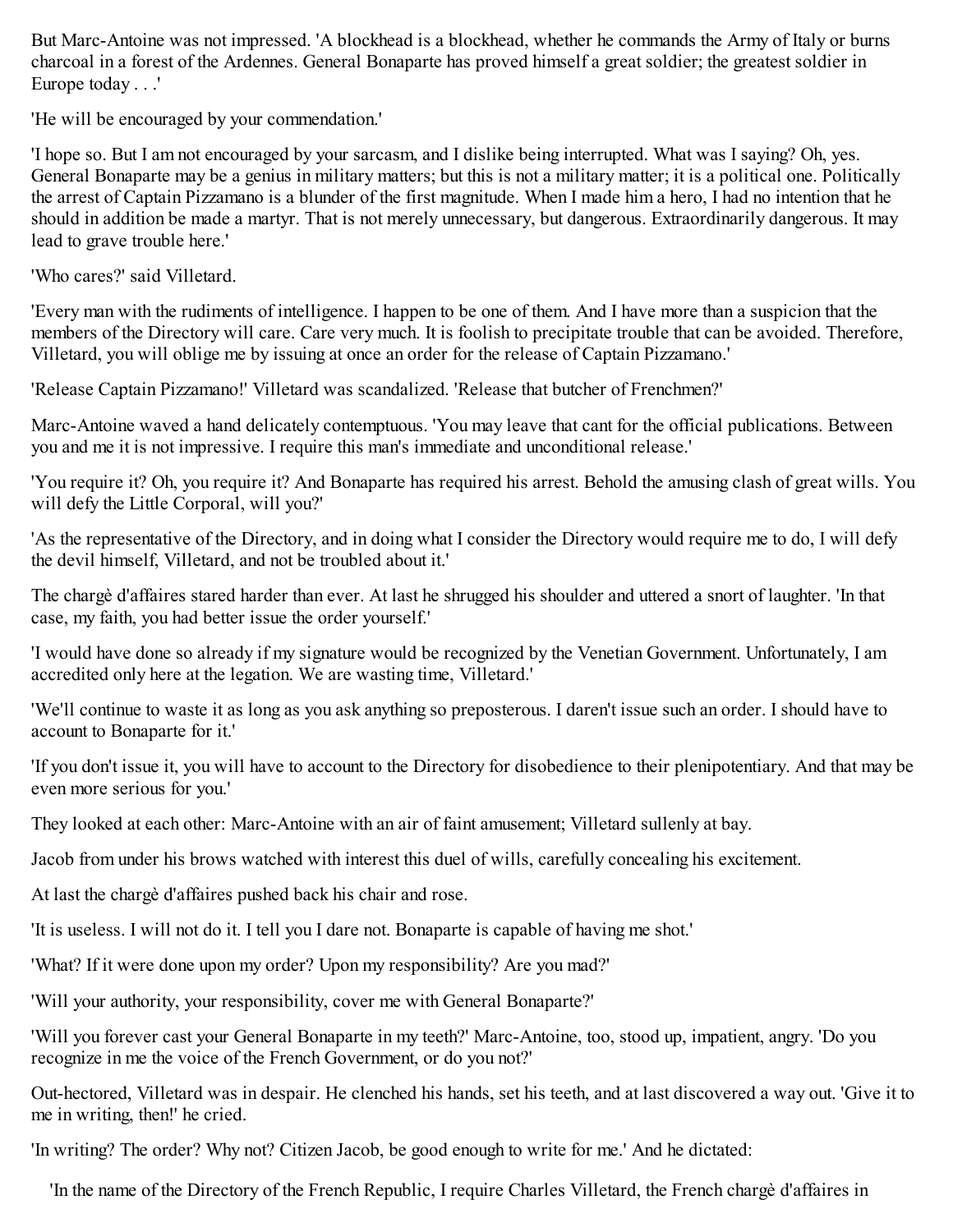Venice, to issue at once an order to the Doge and Senate of the Most Serene Republic for the immediate and unconditional release of Captain Domenico Pizzamano, at present detained in the Fortress of San Michele on the Island of Murano.'

He took up a quill from the table. 'Add the date,' he commanded, 'and I will sign it.'

The scratching of Jacob's pen ceased. He rose to place the document before Marc-Antoine. In a hand that much practice had made perfect, Marc-Antoine scrawled at the foot of the sheet the signature and description:

'Camille Lebel, Plenipotentiary Representative of the Directory of the French Republic, One and Indivisible.'

With a touch of scorn he handed the document to Villetard. 'There is your ægis and gorgoneion.'

Villetard scowled over it; he stood hesitant, pulling at his lip; finally he shrugged in ill-humoured resignation.

'So be it,' he said. 'The responsibility is yours. I'll send the order to the Senate in the morning.'

But this did not suit Marc-Antoine. 'You will deliver it to me now, as soon as it is written. I want Captain Pizzamano out of prison before it is even known that he has been put there. You should remember that to the Venetians he is the Hero of the Lido. I want no disturbance such as the news of his arrest might create.'

Villetard flung himself down in his chair, took his pen, and rapidly wrote the order. He signed it and added the seal of the legation. Then, having dusted it with pounce, he handed the completed document to Marc-Antoine.

'I would not be in your shoes for an empire when the Little Corporal hears of this.'

'Ah! And yet, my dear Villetard, they are good solid shoes, of Directoire pattern. I think they will bear my weight if I walk delicately.'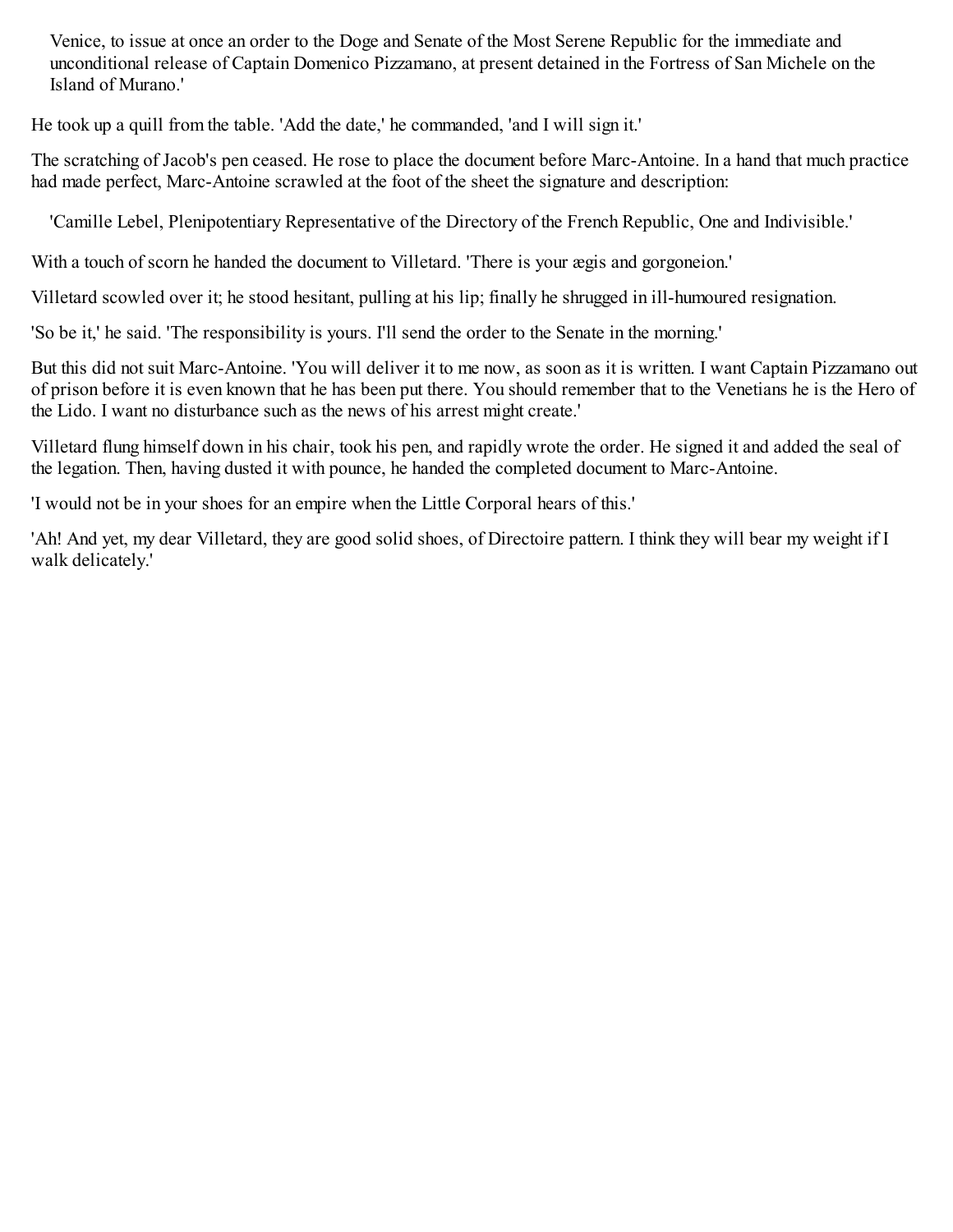# **CHAPTER XXXVIII**

#### **DISCOVERY**

The little lady who called herself Vicomtesse de Saulx was restless and unhappy.

However vexatious to Lallemant might have been the disappearance of Mr. Melville and the accumulation at the legation of unclaimed letters addressed to Camille Lebel by the Directory, to her the matter was a source of deepest anxiety. Her besetting fear was that he might again, and this time definitely, have fallen a victim to the vindictiveness of Vendramin. Herself, she could not pursue the matter because Vendramin, in wholesome fear of her after what had happened, now kept his distance. Moreover, his supplies exhausted and without means of renewing them, the man was no longer even to be met in the casinos which formerly he had frequented.

She pestered Lallemant to get on the track of the Venetian. But Lallemant, feeling that he could take no measures without perhaps seriously compromising the supposed Lebel, was doomed to inaction.

It had become her daily habit to visit the legation in quest of news of the missing man. In the pursuit of this habit, she came to Villetard on the morning after Marc-Antoine's visit.

The chargè d'affaires was alone at the time and considerably disgruntled. He was far from easy on the score of this Pizzamano business. Unlike Lebel, he held no mandate from the Government. He was Bonaparte's creature. And his view of the little Corsican soldier was that he was by no means the most reasonable of men when he was thwarted. Having slept on the matter of that order of release, he was deeply troubled. He balanced desperately between a sense that he had acted unwisely in yielding and a conviction that in view of Lebel's authority he could not have done otherwise. He felt that he was in an unfortunate position in being placed by circumstances between the military and the civil power. It seemed to him inevitable that in any clash between them, he must be crushed unless he moved carefully.

He was poring again over that covering note which Marc-Antoine had left with him and wondering uncomfortably what Bonaparte would have to say about it, when the Vicomtesse entered his room unannounced, and flitted towards him with a mild 'Good-morning, Villetard!'

He was by temperament a man who delighted in the sight of pretty women, and normally the contemplation of the Vicomtesse was a source of pleasure to him. This morning, however, he considered her almost malevolently. In a growling tone he anticipated her daily question.

'You may take satisfaction in the fact that your Monsieur Melville has at last turned up again.'

With flushed cheek and brightened eye she ran round to him. She leaned her arm on his shoulder whilst she questioned him. He answered her gloomily, resenting a gladness he was so very far from sharing. The fellow was well; completely —too completely—recovered. On the subject of his absence Villetard was vague. Lebel's instructions that his identity was to remain veiled were so very definite. Pressed, the chargè d'affaires took refuge in the statement that Monsieur Melville had been in convalescence at the Casa Pizzamano.

This took a little of the joy out of the lady's countenance. Her brow was puckered in thought as she continued to lean on Villetard's shoulder. It was then that her idly straying eyes fell on the document lying before him on his table. The signature arrested her attention.

Another might not so quickly have perceived what was instantly obvious to the Vicomtesse. The occupation that for some considerable time now she had been following had cultivated her observation and had sharpened her power of swift inference. The glance that saw the signature read the date, and instantly she expressed the result of the addition of those factors.

'Camille Lebel is here in Venice!'

That exclamation of surprise at once fired a train in the no less quick wits of the chargè d'affaires. He flung himself back in his chair the better to look up at her.

'You know Camille Lebel?' For all its interrogative note, it was an assertion—and an amazed assertion—rather than a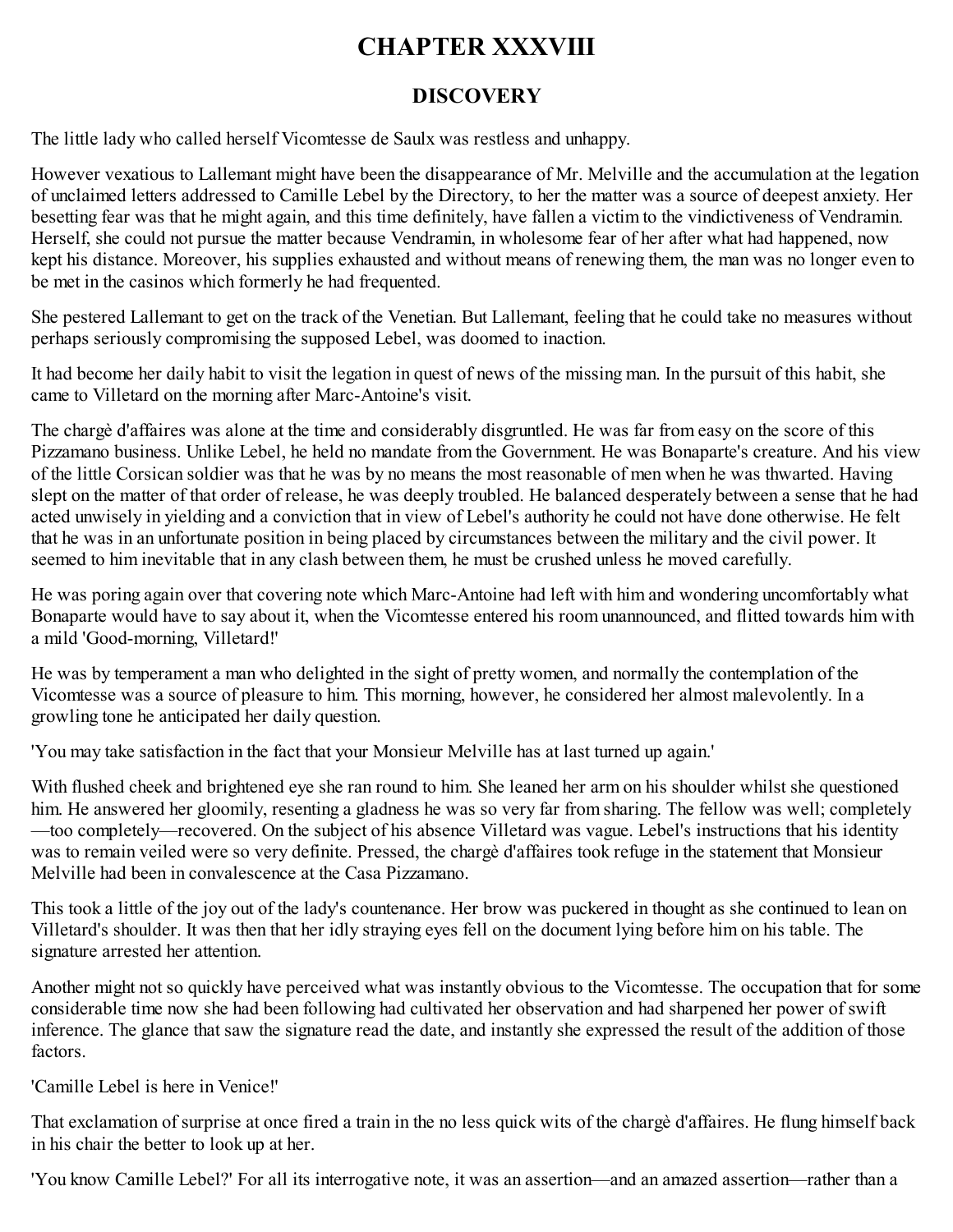question.

'Know him?' There was an unmistakable significance in her glance. A little smile, bitter-sweet, curled her lip. 'Faith, I have some cause to know him, Villetard. To know him very well. In a sense I am his creation. It was he who made me Vicomtesse de Saulx.'

She saw amazement change to horror in that pallid, sardonic, upturned face.

'And you ask me if he is in Venice? You ask me that? Name of God!'

He was on his feet suddenly, thrusting away her arm, sending his chair crashing over behind him. 'Then who in the devil's name is this scoundrel who impersonates him? Who is your Monsieur Melville?'

She shrank before the fury of his aspect. 'Mr. Melville? Mr. Melville, Lebel! Are you mad, Villetard?'

'Mad!' he roared. 'I think they must all have been mad here. What is it? A legation, or a lunatic asylum? What was that fool Lallemant doing that he never suspected this? And—my God!—what were you doing that you never discovered it before?' He strode upon her furiously, a man out of his senses with rage and fear.

She retreated before him again. 'I? What had I to do with it? How was I to discover it? It was never whispered even that Melville called himself Lebel.'

'No.' Villetard remembered with what specious cunning that swindler—whoever he might be—had insisted upon the secrecy of his supposed identity. He curbed his anger before the urgent need to think. He stood still, his head in his hands, and fell to muttering.

'Bonaparte has always believed Lallemant to be a fool. My God! That doesn't begin to do the fellow justice. This man here during all these months! The secrets of the legation all open to him! The havoc he may have wrought! Rocco Terzi's end is explained, and Sartoni's. God knows whom else he may have betrayed.' He looked at her with fierce, brooding eyes. 'I marvel that he should have spared you.' Then, swift suspicion mounting in him to renew his rage, he advanced upon her threateningly once more. He took her roughly by the shoulder. 'Will you tell me, in God's name, why he did. You were not by any chance in this with him, you little trull? Answer me! Do you take the pay of both sides like every other damned spy I've ever known? Bah!' He flung her from him. 'Your neck's not worth wringing. I've other work to do. There's this order of release. Sacred name! What am I to say to the Little Corporal? He will break me for this, unless ... By God! I'll have this rascal before a firing-party, anyway.'

He turned from her, and strode for the door. She heard him on the landing outside bawling furiously for Jacob. He came back wild-eyed, leaving the door open. He waved her out.

'Away with you! Go! I have work to do.'

She did not wait for a second bidding. It was not only that she had become afraid of him. She had become even more afraid of something else. His threat to have the false Lebel before a firing-party brought home to her how she had inadvertently betrayed Marc-Antoine, in what danger she had placed him. She fled, calling herself a fool for having talked so incautiously. Villetard's first exclamation should have warned her.

As she crossed the Corte del Cavallo almost at a run, she had no thought or care for what Marc might be, or for her duty to the side she served. All that she considered was that she had placed him in deadly peril. Through her brain like a reverberation rang Villetard's words: 'I marvel that he should have spared you. Will you tell me—in God's name—why he did?'

It was the question that she now asked herself. Being what he was, he must have known her for what she was. Why, then, had he not denounced her to the inquisitors of state? If his having spared her was not all the reason why now she must make every effort to warn him and save him, negligent of consequences to herself, at least it was an additional spur to the one that her heart must in any case have supplied.

As eleven o'clock was striking from Madonna dell' Orto, and pealing over Venice from its other belfries, she stood undecided on the fondamenta where her gondola waited. Where was he? How was she to reach him? From the stormy scene with Villetard came recollection that the chargè d'affaires had said that during the time of his disappearance he had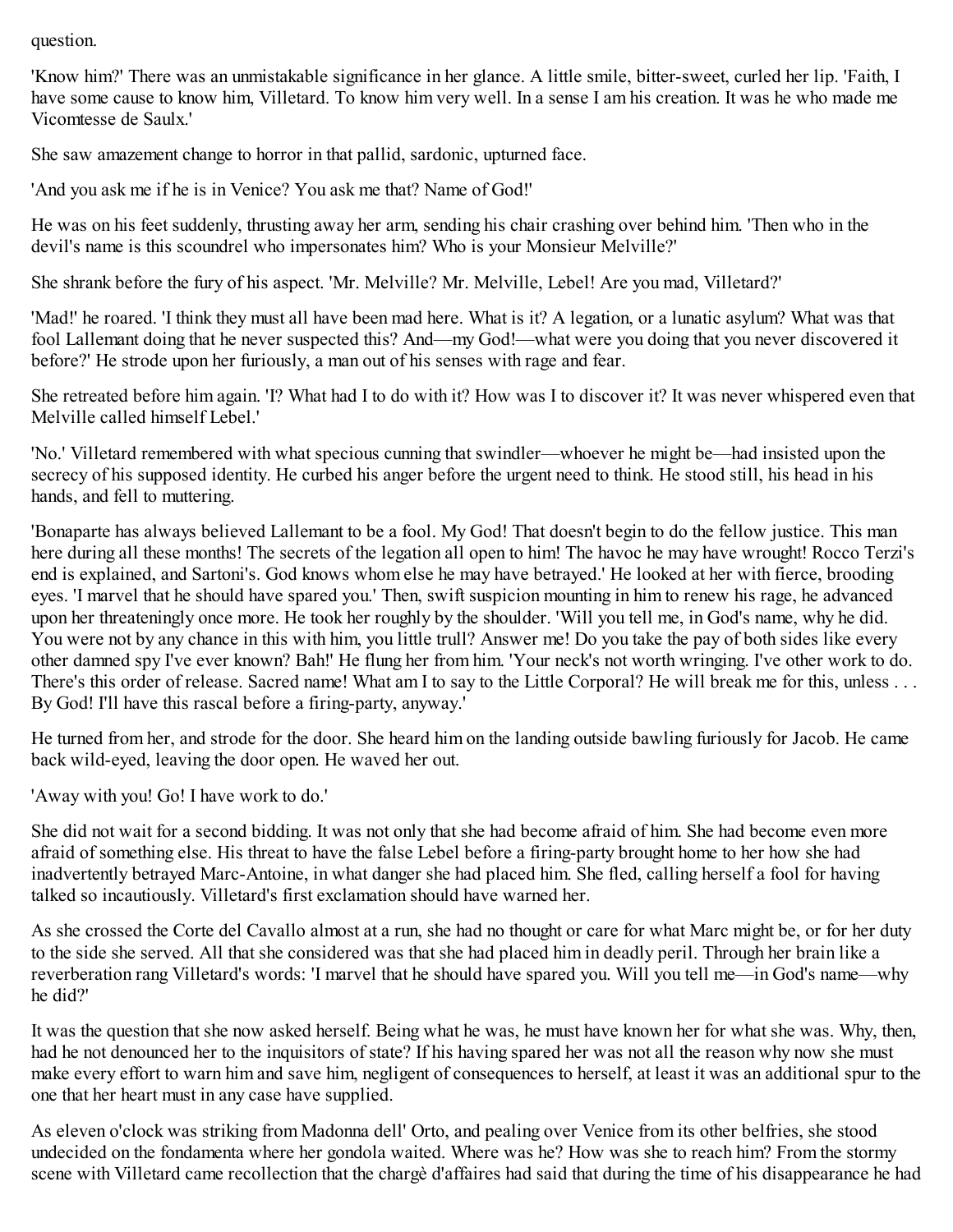been at the Casa Pizzamano. If that was true, even if he were not there now, the Pizzamani would know where he might be reached.

At about the same moment that she was being handed aboard and bidding her gondolier to take her to San Daniele, Marc-Antoine was landing with Domenico on the steps of the Casa Pizzamano.

He had lost no time once the order of release was in his hands, for he realized the danger of delays. So as to be ready for action as soon as daylight came, he had wrested that same night from the Doge, in exchange for the note from the legation, the warrant that should open the door of Domenico's prison on Murano.

The news of the captain's home-coming ran through the palace like a fired powder-train which increases in crackling vigour as it flares. From porter to chamberlain, from chamberlain to lackeys, from lackeys to serving-maids, the rumour ran; so that before they had reached the salon the house was agog with it, to an accompaniment of fleet steps, slamming doors and excited voices.

Francesco Pizzamano with his Countess and Isotta came to the two men where they stood waiting. The Countess sped ahead of them, and father and sister yielded glad precedence to the mother, who in tears gathered to her bosom the son whom yesterday she had accounted doomed. She crooned over him as she had crooned over him when he was a babe, so that he was brought himself to the very brink of tears.

Tears were in the eyes of Isotta when she kissed him, and of the Count, who took him to his heart. Then, that transport easing, all asked him at once by what miracle he was delivered.

'Behold the miracle-worker,' he said, and so drew attention at last to Marc-Antoine, where he stood in the background, a grave spectator.

The Count strode to him and embraced him. The Countess, following, did the same. Last came Isotta, slim and straight, with very wistful eyes, to take his hand, hesitate a moment, and then set him trembling by a kiss upon his cheek.

Francesco Pizzamano dashed what remained of tears from his eyes. But his voice faltered and broke as he cried: 'I possess nothing, sir, that is not yours for the asking.'

'He may take you at your word,' said Domenico, with cryptic humour, in an attempt to steady these emotions.

Marc-Antoine stood forward. 'Lord Count, this is less of a deliverance than an escape.' He raised his hand to stay an interruption. 'Have no fear. It is not an escape for which Venice will be held responsible. It is covered by an order from the French Legation, bearing the signature of the chargè d'affaires. I wrung it from him in my superior capacity as the plenipotentiary Lebel.' Then he smiled a little. 'At this time yesterday I was persuaded that I had played the part of Lebel in vain for a whole year. Now I discover a sufficient reason for it.' Then he resumed his earlier tone. 'Because an accident may at any moment discover the deception, Domenico must lose no time. The gondola that brought us from Murano will take him on to San Giorgio in Alga and the Admiral, so that he may be conveyed to Trieste and thence journey to Vienna, to lie there until all is safe again.'

Joy in his preservation outweighed the pain this severance must otherwise have caused. There was instant agreement and instant bustle of preparation. It was Isotta who undertook to supervise the packing of his necessaries. She departed on that errand almost in relief to escape from the presence of Marc-Antoine, a presence which today should have been to her as the opening wide of the gates of happiness and fulfilment.

When at the end of a half-hour she came back to inform them that all was ready and that Domenico's packages were being loaded in the gondola, the lackey who held the door for her followed her into the room to announce at the same time that Madame la Vicomtesse de Saulx was below asking to see Messer Melville immediately. The servant took it upon himself to add that the lady seemed deeply agitated.

The announcement made a curious hush in that room, a hush which had no mystery for Marc-Antoine. He was less concerned to speculate why the lady should seek him here than to be thankful for her presence.

He begged leave to have her introduced, and in a complete and rather constrained silence they awaited her coming.

She entered breathlessly. She checked a moment within the threshold, her anxious eyes questing this way and that until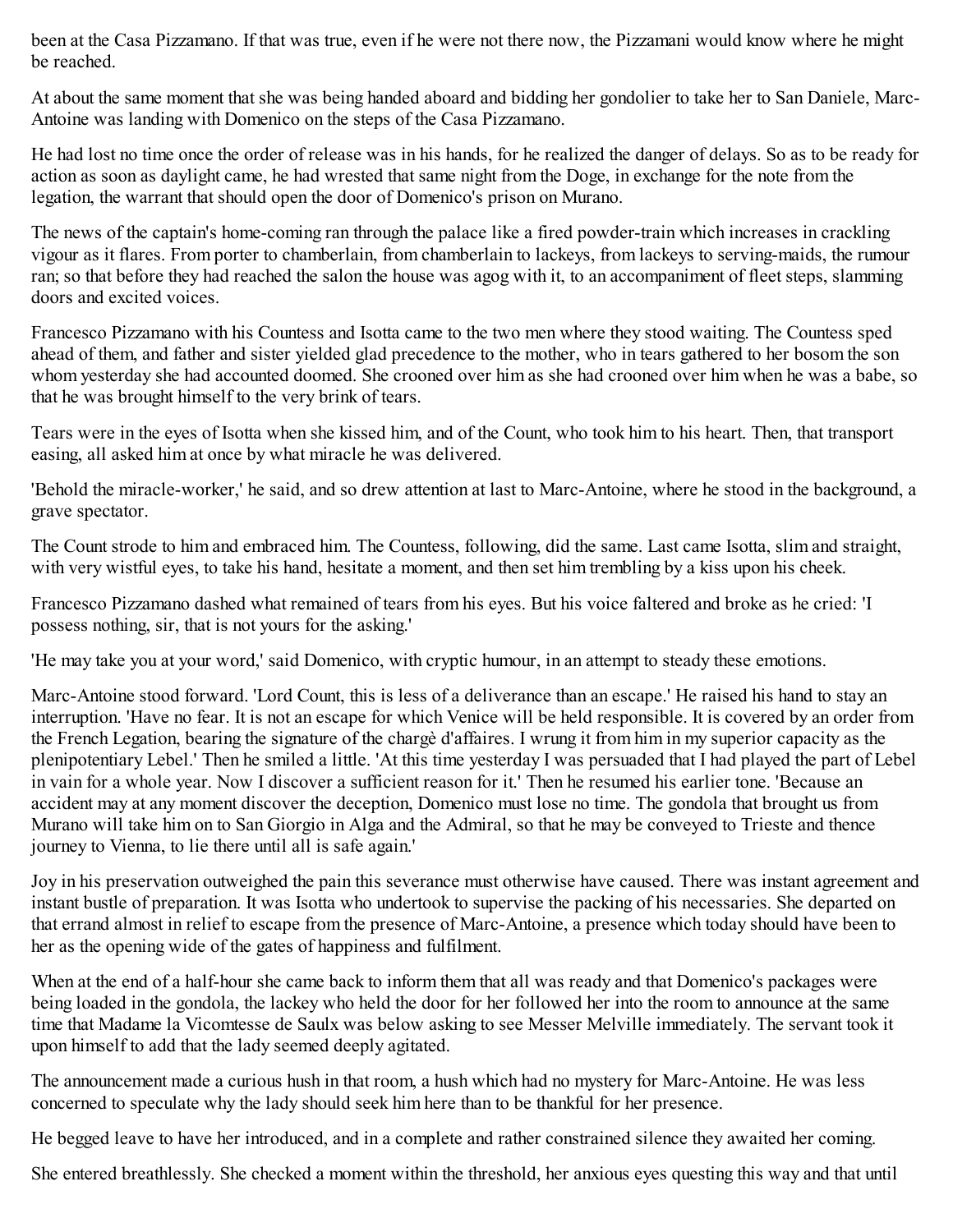they rested on Marc-Antoine. Then, with a little gasp, she gathered up her flowered panniers, and fluttered across to him.

'Marc! Oh, God be thanked!' She caught him by the arms in her excitement, disregarding utterly the other tenants of the room. 'My dear, I have done a dreadful, dreadful thing. It was an accident. A miserable accident. You'll never suppose that I would consciously have betrayed you, whatever I had discovered. You know that I am incapable of that. I did not know that you were impersonating Camille Lebel. How could I? And I told Villetard . . . No, I didn't tell him. It came out by accident. I was unaware of what I was really telling him. I have let him know that you are not Lebel.' Thus, breathlessly, confusedly, in her anxiety to announce and to explain, she got it out.

Marc-Antoine caught her wrist. He spoke sharply in his alarm.

'What exactly have you told him?'

She explained it all: the document she had seen, and the manner in which the truth had been surprised from her. To Marc-Antoine it was instantly clear. To the others it was but a deeper mystification. Then came her more definite warning, the announcement of Villetard's avowed intentions.

'You must go, Marc. I don't know how. But go. Don't waste a moment.'

He had recovered and now preserved his momentarily shaken calm. 'We have a little time. Villetard must first procure an order from the Doge; then find men to execute it; and finally these must discover me. I told him that I was to be found at the Inn of the Swords. So that is where they will first seek me; and this must create delays. Without wasting time, then, we need not be precipitate. Your warning, madame, is a very noble amend for an error you could not avoid.'

'As to that, I only pay a debt. I perceive now that I owe you for having spared me.'

She would have said much more had she obeyed her impulses. She would have put into words some of the tenderness that was in her eyes as they now regarded him. But the presence of those others, of whom she seemed at length to become aware, imposed restraint. He had not attempted to present her to them. Now that she became conscious of their presence, she perceived the omission and begged him to correct it.

'Ah, yes.' There was an oddness in his manner. He looked at Count Pizzamano and the others, particularly at Isotta, who shared the general sense of mystery. 'Your pardon,' he begged of them, and then to the Vicomtesse: 'By what name shall I present you to these good friends of mine?'

'By what name?' She was bewildered.

He smiled. 'Just as you know that I am not Lebel, so I also know that you are not the Vicomtesse de Saulx.'

There was a little cry from Isotta. Convulsively she gripped the arm of her brother, who knew so well what was passing in her mind.

The Vicomtesse recoiled a pace, amazement and fear in her delicate countenance. Instinctively at once she became the secret agent, on her guard. Instinctively she gathered up her weapons. Her manner changed. The fond, natural child vanished, giving place to the sophisticated woman of the world. Her eyes narrowed.

'And how long may you have been of that opinion?' she asked him.

'Of that conviction from the moment that I met you. Indeed, from the moment that I heard you named.'

The hard, unfaltering stare of those narrowed eyes was evidence of her self-control, as was the hard laugh that seemed to brand his words an impertinence. There was not a quaver in her faintly scornful voice.

'I scarcely know how to set about dispelling so extravagant a delusion. I can only assert that I am certainly the widow of the Vicomte de Saulx.'

'The widow?' interjected Count Pizzamano.

The interjection did not draw her glance. She kept her eyes on Marc-Antoine whilst answering: 'He was guillotined at Tours in ninety-three.'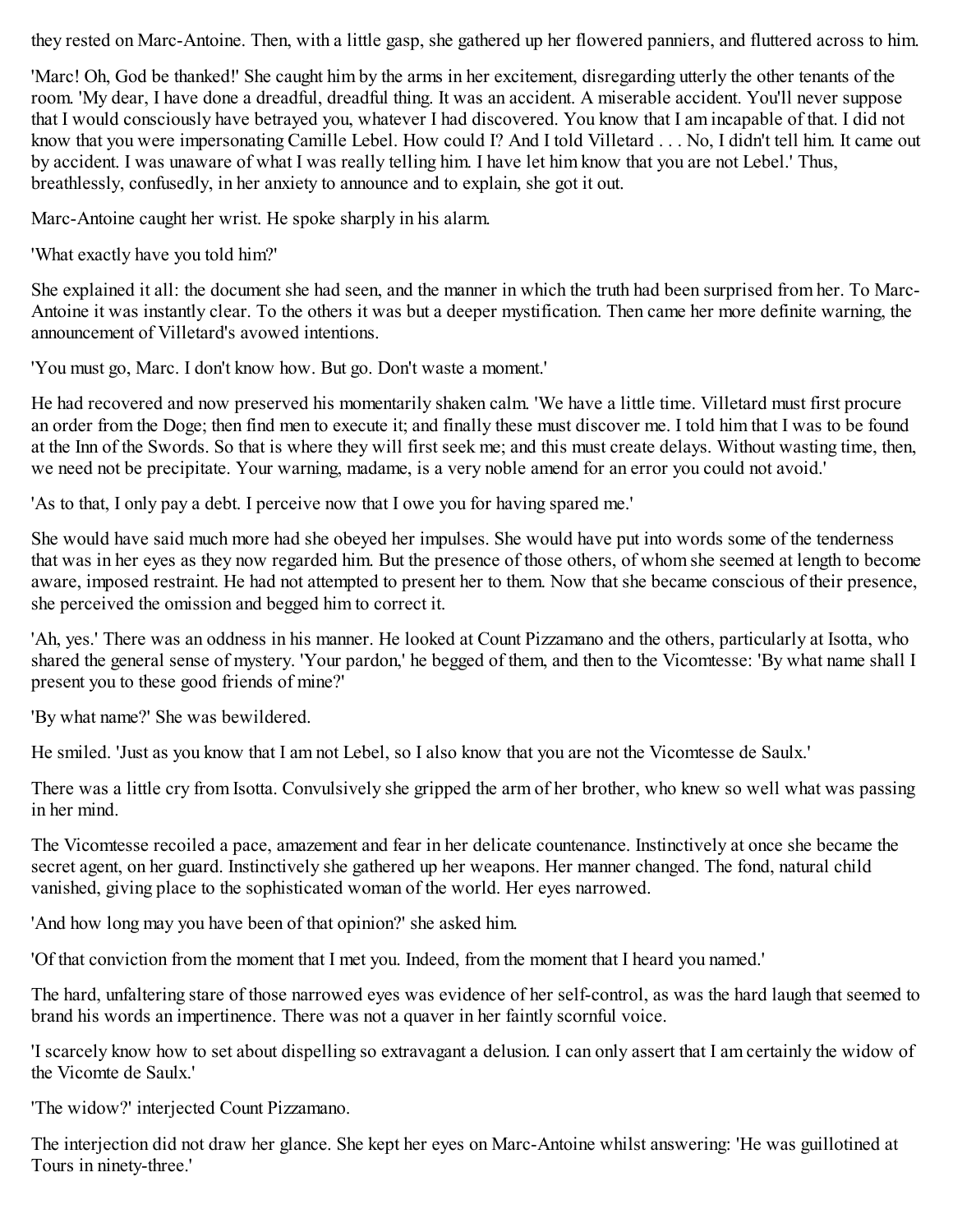Gently smiling, Marc-Antoine shook his head. 'I have the best of reasons for knowing that that is not the case, although your friend Lebel believed it.'

Her fear deepened under his odd gaze, half-humorous, half-sad. But resolutely she stood her ground. She tossed her head a little. 'Even if it were true that the Vicomte de Saulx was not guillotined, would that prove that he is not my husband?'

'Oh, no, madame.' He came forward. He took her hand, which in spite of her angry fear she relinquished to him, for there was something compellingly gentle in his manner and pitiful in his eyes, as if to express regret and ask forgiveness for what he did. 'What proves it is that if he had married anyone half so charming, it is impossible that he could have forgotten it. And I can positively assure you that he has no recollection of the marriage. Can it be that, like you, he suffers from a bad memory? For you appear completely to have forgotten what he looks like.'

She drew her hand out of his clasp. Her lip trembled. His words, without meaning to her, gave her the sense of being in a trap. She was bewildered. She looked round and met a curious smile from each of her three observers. The only one who did not smile, whose glance reflected something of the gentle wistfulness in Marc-Antoine's, was Isotta: an Isotta who in these last moments had lost her listlessness, whose eyes, that lately had been so dull, were shining now as with an inner light.

Then the poor, dazed Vicomtesse found that Marc-Antoine had recaptured her hand. Very straight, his chin high, he seemed suddenly to have become protective. So much was she conscious of this that her impulse was to bury her face upon his breast and in the shelter of it yield to the weakness of a woman who is lonely and frightened.

He spoke to the others, quietly firm. 'She shall not be further harassed, further humiliated. It is a poor return for what I owe her'

The Count and Domenico both bowed as if in understanding and acknowledgment.

'Come, madame. Let me reconduct you.'

Still bewildered, faltering a little in her step, she obeyed the suasion of his hand. Glad to obey it; glad to escape, although she did not know from what. All that she gathered was that sense of his protection, and in that she readily went out with him and down the stairs.

In the vestibule he addressed the liveried porter.

'The gondola of Madame the Vicomtesse de Saulx.'

She looked up at him appealingly as she stood waiting at his side.

'Marc, what is it? You know that I do not understand.'

'Understand this, that in me you have a friend who will always treasure the memory of the debt in which today you have placed him. We part here, Anne, and we may never meet again. But if ever I can serve you, send me word to Avonford in Wiltshire. I will write it for you.'

He stepped into the porter's lodge, and on a sheet of paper supplied by the under-porter, he wrote rapidly in pencil. He handed her the sheet. At the sight of what he had written her face turned bloodless. She looked up at him with an expression that was akin to terror.

'This is impossible. You are mocking me. Why?'

'To what end should I mock you? That is less impossible than it may seem when you consider how Fate links us through Lebel. Oh, yes, I am Marc-Antoine de Saulx, my dear. I was not guillotined, and I never married. Now you understand.'

'And in all these months . . .'

'It has been my privilege to observe my widow. A unique experience. Come, child, your gondola waits.' He led her out to the marble steps. 'Let us at least part friends, my vicomtesse.' He bowed and kissed her hand, then steadied her as she stepped down into the boat.

As the gondola glided away, he stood a moment looking after that little crumpled heap of silks and laces, upon the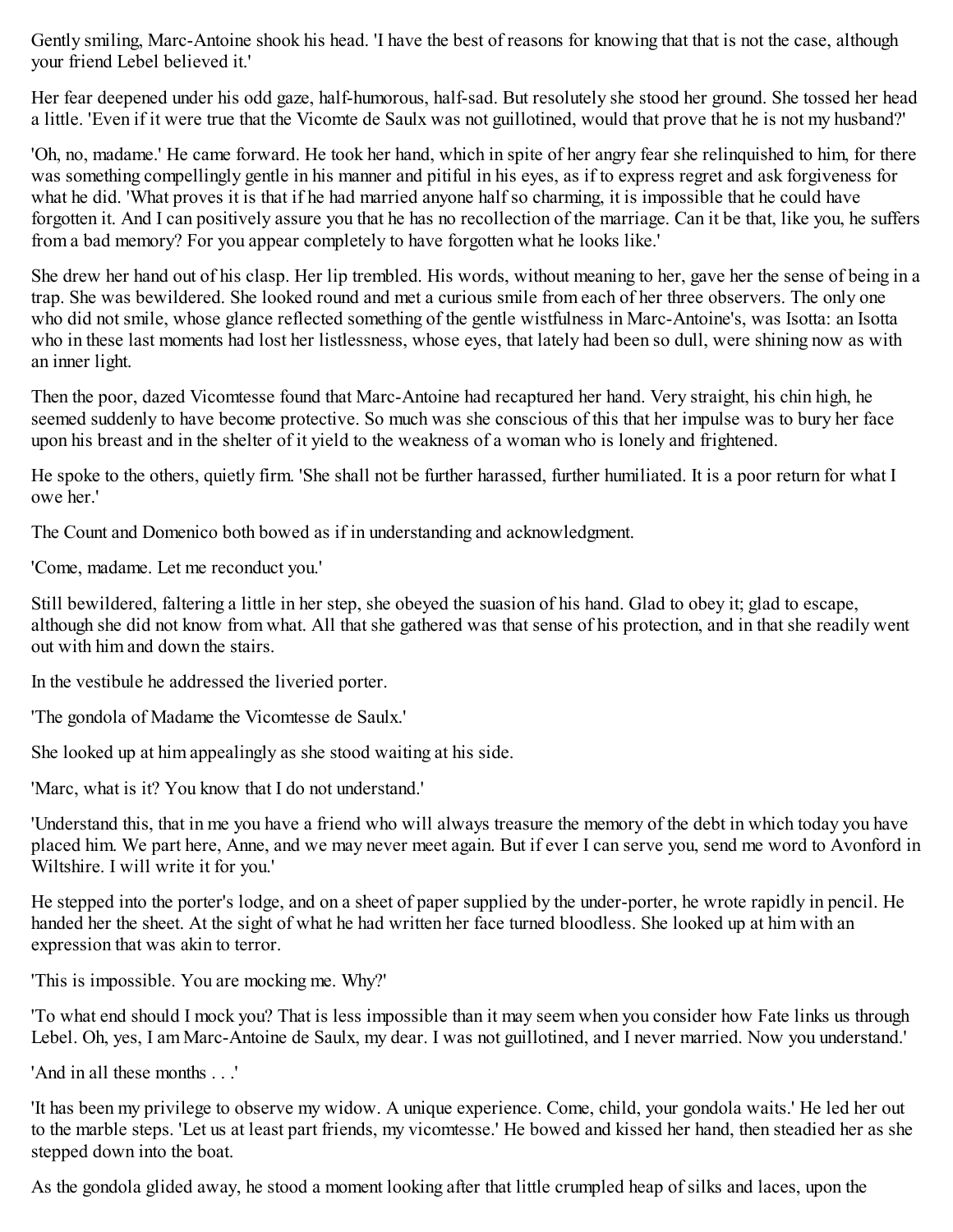cushions of the felza.

Then it occurred to him that even now he did not know her name.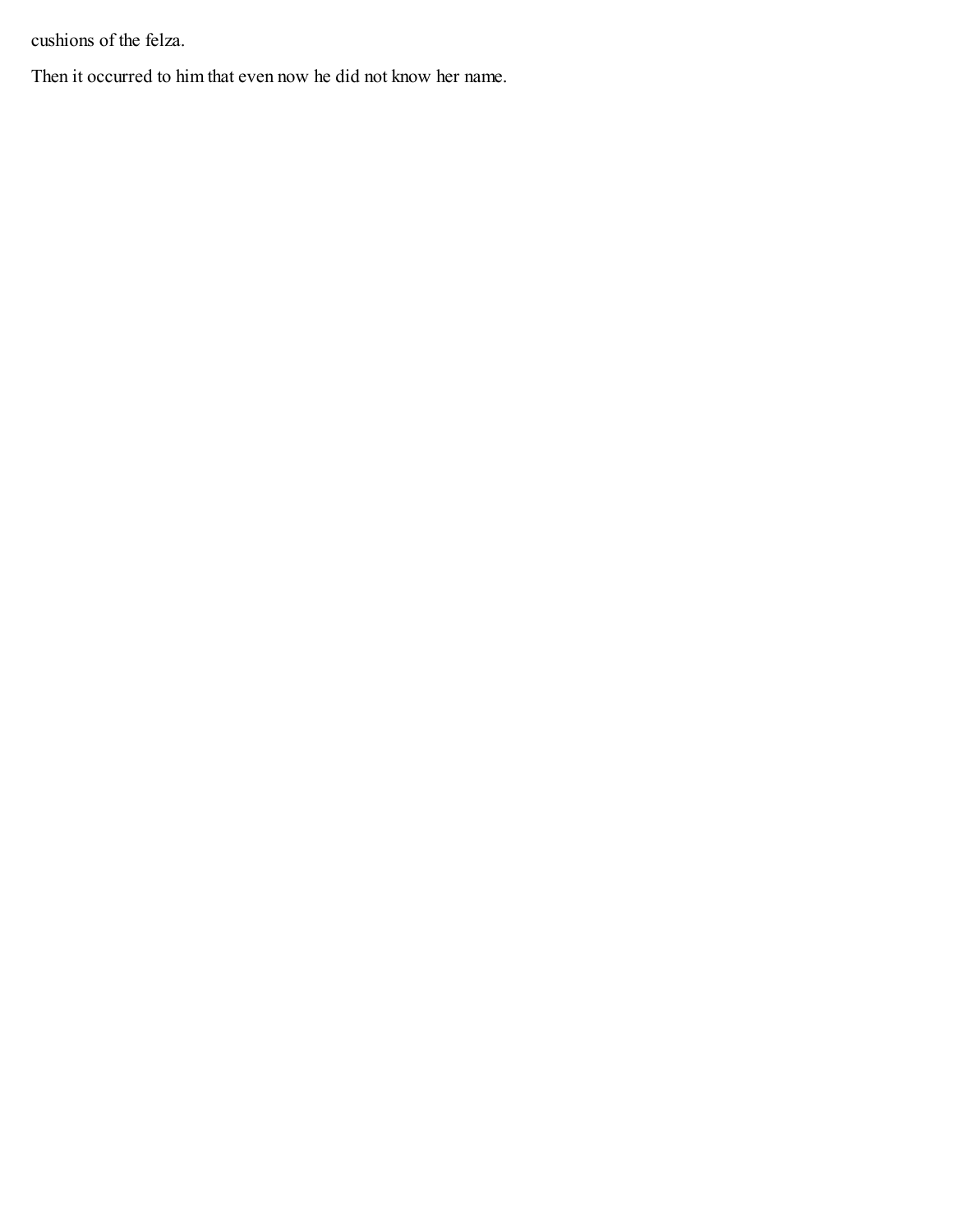## **CHAPTER XXXIX**

#### **DEPARTURE**

When he came back to the salon, Isotta, warned of his approach by his brisk step, was standing near the door.

With a laugh that was almost a sob she stepped straight into his arms, and frankly and openly before them all she kissed him on the lips.

'That is for the mercy that you practised, Marc.'

He kissed her in his turn. 'And this is for the love I bear you. Each an earnest to the other of what must follow.'

The Count advanced, smiling through a natural impatience.

'Let it suffice for today if you are to make sure of the sequel,' he said. 'You have no time to lose, Marc.'

'And I will lose none. Life has just become of great importance. I must preserve it, so as to enjoy the fruits of a Venetian year that yesterday I deemed so barren.'

The Count signed. 'Fruits gathered in the twilight of our Venice.'

'But from a tree that flourished whilst the sun was high, and rich with the fragrance and sustenance that Venice sheds upon her fruits. That will remain, Lord Count, as long as memory survives in man.'

Rapid steps approached the door. A lackey opened it, and Philibert precipitated himself, plump and breathless, into the room.

'Monsieur! Monsieur!' He ran to Marc-Antoine. 'Save yourself, monsieur. Monsieur the Major Sanfermo is at the Inn of the Swords with six men, waiting to arrest you.'

'Then, how did you get away?'

'He sent me, monsieur.'

'Sent you?'

'To tell you that his orders are to seek you at the Inn of the Swords and that if you should not be there he is to await your return. Faithful to those orders he awaits your return. Wherefore he begs you not to return; but to depart at once from Venice; because in the nature of things he will be unable to wait at the inn for ever. Those are the Major's exact words. So save yourself, monsieur, while there is time. I've brought a valise with some clothes for you.'

'Oh, most thoughtful of valets. You see, Domenico. We had best be going.'

'Where do we go, monsieur?' Philibert inquired.

'We? Do you come with me, then, Philibert?'

'Certainly, monsieur. Anywhere, if only you will abandon this habit of disappearing.'

'Very well, my lad. It will be England, I think.' He turned to Domenico. 'I am in your hands now. You will have to be my sponsor to your friend the Admiral. After that, if he will send us in a galley to this British squadron at Pola, I'll be your sponsor there, and carry you back with me to Avonford.'

'It is more alluring than Vienna, if you can suffer me.'

With a hand on Domenico's shoulder, he put an arm round Isotta's waist, and drew her to him.

'Suffer you! You are a hostage: to be redeemed by your parents when they come to exchange you for their daughter.'

Domenico looked at his father. 'I warned you, sir, that he might take you at your word when you told him that you possessed nothing that was not his for the asking.'